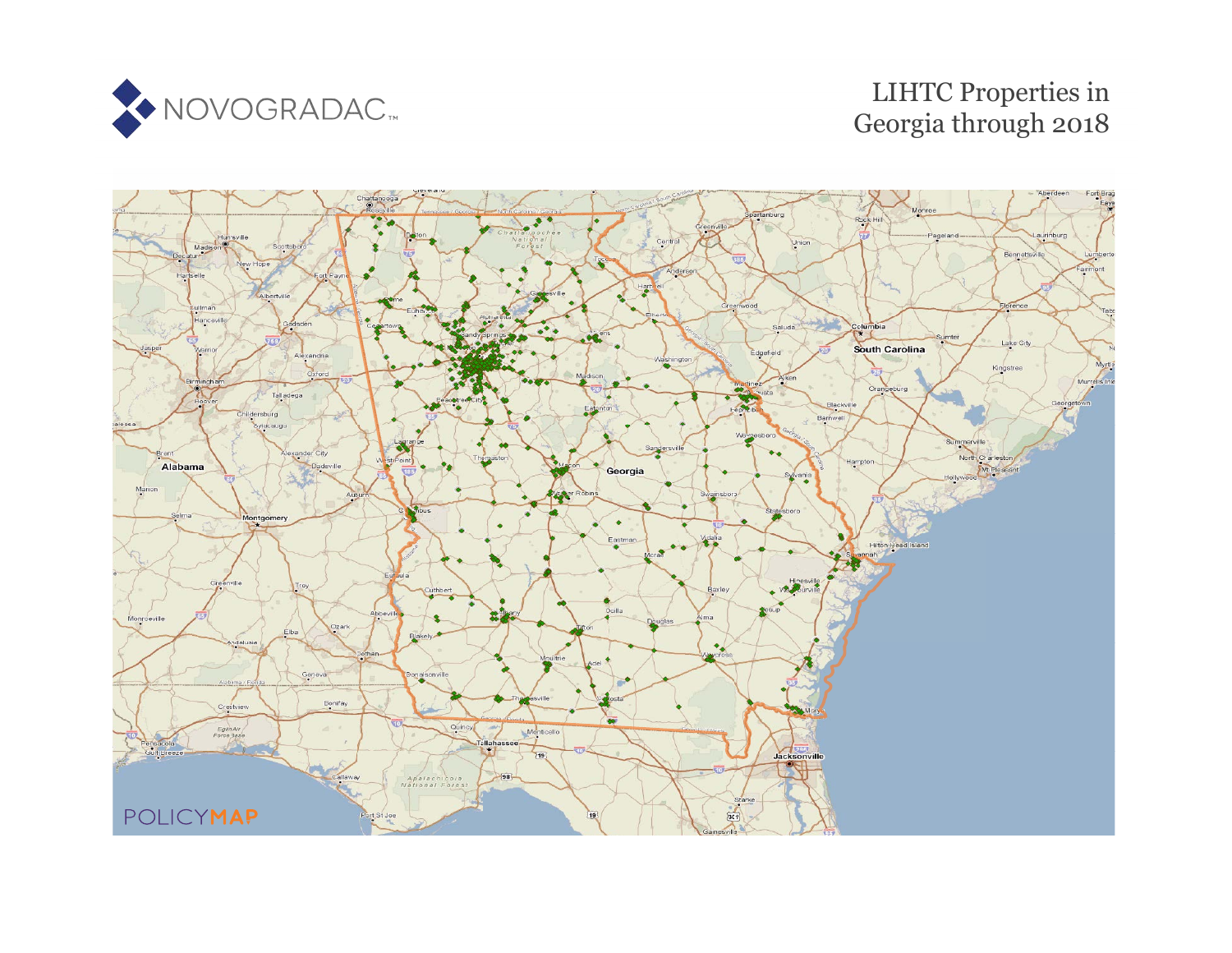| <b>Project Name</b>                        | <b>Address</b>                                                 | City                        | <b>State</b>     | <b>Zip Code</b> | <b>Nonprofit</b><br><b>Sponsor</b> | <b>Allocation</b><br>Year | <b>Annual</b><br><b>Allocated</b><br><b>Amount</b> |      | <b>Year Placed Construction Type</b><br>in Service | <b>Total</b><br><b>Units</b> | Low<br><b>Income</b><br><b>Units</b> | <b>Rent or</b><br><b>Income</b><br><b>Ceiling</b> | <b>Credit</b><br><b>Percentage</b> | Tax-<br><b>Exempt</b><br><b>Bond</b> | <b>HUD Multi-</b><br><b>Family</b><br><b>Financing/Rental</b><br><b>Assistance</b> |
|--------------------------------------------|----------------------------------------------------------------|-----------------------------|------------------|-----------------|------------------------------------|---------------------------|----------------------------------------------------|------|----------------------------------------------------|------------------------------|--------------------------------------|---------------------------------------------------|------------------------------------|--------------------------------------|------------------------------------------------------------------------------------|
| <b>AUTUMN LANE</b>                         | 344 ANDREW<br>DRIVE PHYS 330 WASHINGTON<br><b>ANDREW DRIVE</b> |                             | GA               | 30673-2147      | No                                 | 1990                      | \$0\$                                              | 1990 | <b>New Construction</b>                            | 24                           | 24                                   |                                                   | <b>TCEP</b> only                   |                                      |                                                                                    |
| <b>BRECKENRIDGE</b><br><b>CRESTE APT</b>   | 1470 BOGGS RD DULUTH                                           |                             | GA               | 30096           |                                    | 1989                      | \$0                                                | 1990 | <b>New Construction</b>                            | 218                          | 218                                  |                                                   | Not<br>Indicated                   | No                                   |                                                                                    |
| <b>BRIGHTON MANOR</b><br><b>APARTMENTS</b> |                                                                | 6140 COOPER ST DOUGLASVILLE | <b>GA</b>        | 30134           |                                    | 1988                      | $\$0$                                              | 1990 | <b>New Construction</b>                            | 40                           | 40                                   |                                                   | Not<br>Indicated                   | $\rm No$                             |                                                                                    |
| <b>COUNTRY PLACE</b>                       | 151 W FREEMAN $\,$ MAYSVILLE<br><b>ST</b>                      |                             | $_{\mathrm{GA}}$ | 30558-1862      | No                                 | 1990                      | $\bf{S0}$                                          | 1990 | <b>New Construction</b>                            | 18                           | 18                                   |                                                   | <b>TCEP</b> only                   |                                      |                                                                                    |
| DEERFIELD $\Pi$                            | 114 PINECREST DOUGLAS<br>${\rm D}{\rm R}$                      |                             | GA               | 31535           | No                                 | 1990                      | \$0                                                | 1990 | <b>New Construction</b>                            | 24                           | 24                                   |                                                   | Not<br>Indicated                   | No                                   |                                                                                    |
| EAST HUNTINGDON<br>STREET COTTAGE          | 528 E<br>HUNTINGDON SAVANNAH<br>ST                             |                             | GA               | 31401           | No                                 | 1990                      | $\$0$                                              | 1990 | Acquisition and Rehab 14                           |                              | 14                                   |                                                   | Not<br>Indicated                   |                                      |                                                                                    |
| <b>HALE STREET</b><br><b>APARTMENTS</b>    | <b>403 HALE ST</b>                                             | <b>AUGUSTA</b>              | GA               | 30901           | No                                 | 1989                      | $\$0$                                              | 1990 | <b>New Construction</b>                            | 16                           | 16                                   |                                                   | Not<br>Indicated                   |                                      |                                                                                    |
| <b>HAMPTON LANE</b>                        | 307 GENEVA RD BUENA VISTA                                      |                             | GA               | 31803-1722      | No                                 | 1989                      | \$0                                                | 1990 | <b>New Construction</b>                            | 24                           | 24                                   |                                                   | <b>TCEP</b> only                   |                                      |                                                                                    |
| <b>HARBOR PINE</b><br><b>APARTMENTS</b>    | 2000 HARBOR<br>PINES DR                                        | <b>ST MARYS</b>             | GA               | 31558           |                                    | 1989                      | $\$0$                                              | 1990 | <b>New Construction</b>                            | 200                          | 200                                  |                                                   | Not<br>Indicated                   | Yes                                  |                                                                                    |
| <b>HILLANDALE</b><br><b>COMMONS</b>        | 6136<br>HILLANDALE<br>DR                                       | LITHONIA                    | GA               | 30058           | No                                 | 1988                      | \$0                                                | 1990 | <b>New Construction</b>                            | 132                          | 132                                  |                                                   | Not<br>Indicated                   |                                      |                                                                                    |
| <b>HILLTOP TERRACE</b><br><b>PHASE II</b>  | 4059 MLK JR<br><b>BLVD</b>                                     | KINGSLAND                   | GA               | 31548           |                                    | 1988                      | \$0                                                | 1990 | <b>New Construction</b>                            | 54                           | 50                                   |                                                   | Not<br>Indicated                   | Yes                                  |                                                                                    |
| MAGNOLIA LANE                              | 108 E HWY 80                                                   | BLOOMINGDALE GA             |                  | 31302-8902      | No                                 | 1990                      | \$0                                                | 1990 | <b>New Construction</b>                            | 48                           | 48                                   |                                                   | <b>TCEP</b> only                   |                                      |                                                                                    |
| <b>MEADOW RUN</b>                          | 25 AZALEA VLG CRAWFORD                                         |                             | GA               | 30630           | No                                 | 1990                      | \$0                                                | 1990 | <b>New Construction</b>                            | 24                           | 24                                   |                                                   | Not<br>Indicated                   | $\mathbf{N}\mathbf{o}$               |                                                                                    |

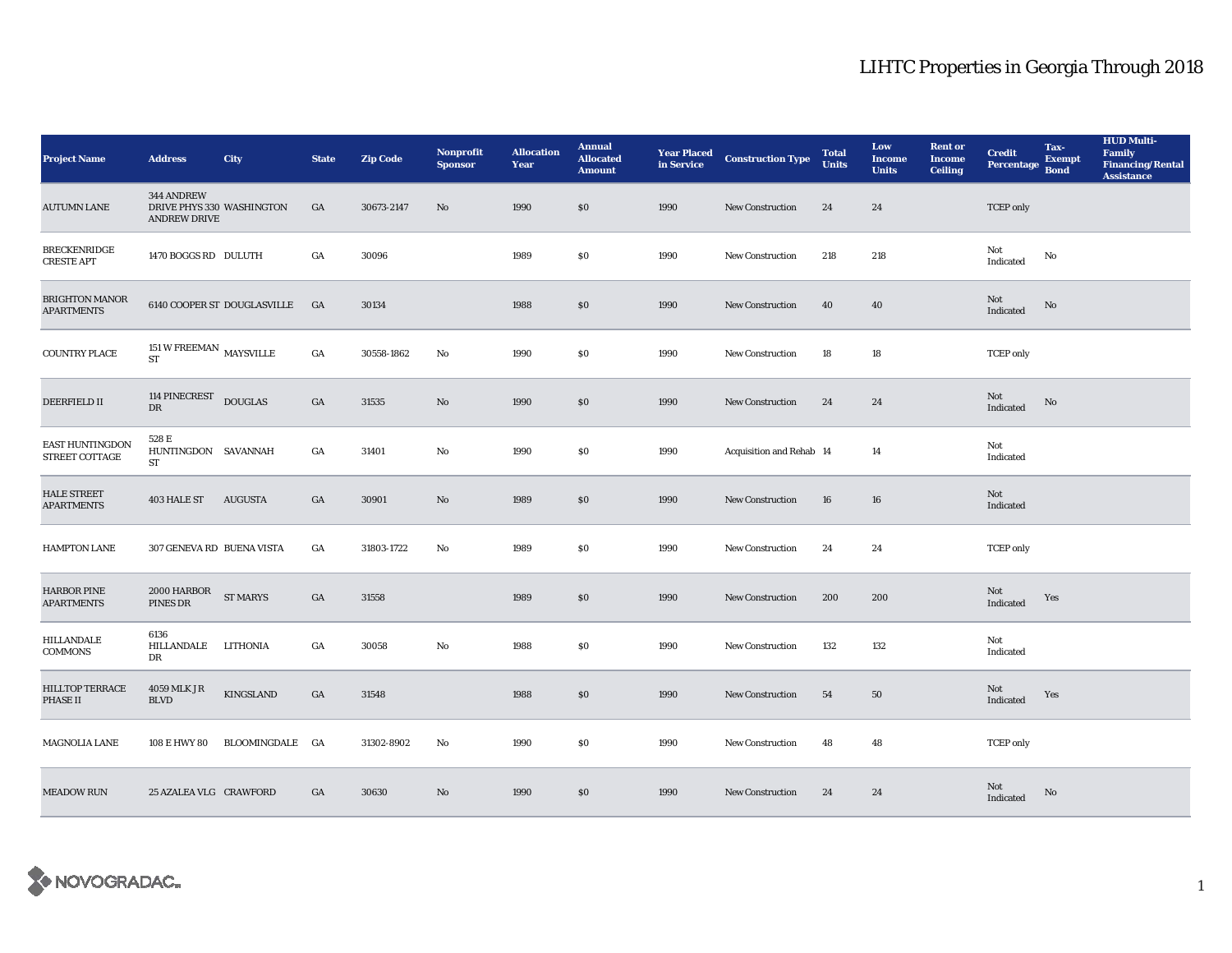| <b>Project Name</b>                          | <b>Address</b>                            | City                         | <b>State</b>     | <b>Zip Code</b> | <b>Nonprofit</b><br><b>Sponsor</b> | <b>Allocation</b><br>Year | <b>Annual</b><br><b>Allocated</b><br><b>Amount</b> | <b>Year Placed<br/>in Service</b> | <b>Construction Type</b> | <b>Total</b><br><b>Units</b> | Low<br><b>Income</b><br><b>Units</b> | <b>Rent or</b><br><b>Income</b><br><b>Ceiling</b> | <b>Credit</b><br><b>Percentage</b> | Tax-<br><b>Exempt</b><br><b>Bond</b> | <b>HUD Multi-</b><br>Family<br><b>Financing/Rental</b><br><b>Assistance</b> |
|----------------------------------------------|-------------------------------------------|------------------------------|------------------|-----------------|------------------------------------|---------------------------|----------------------------------------------------|-----------------------------------|--------------------------|------------------------------|--------------------------------------|---------------------------------------------------|------------------------------------|--------------------------------------|-----------------------------------------------------------------------------|
| MEADOWBROOK LANE 140 LONNIE LN AMERICUS      |                                           |                              | GA               | 31709-4913      | No                                 | 1990                      | \$0                                                | 1990                              | New Construction         | 50                           | 50                                   |                                                   | <b>TCEP</b> only                   |                                      |                                                                             |
| <b>EAST ORCHARD</b><br><b>FAMILY</b>         | 752 NANCY DR HARTWELL                     |                              | GA               | 30643-7039      | $\mathbf{N}\mathbf{o}$             | 1990                      | \$0                                                | 1990                              | <b>New Construction</b>  | 24                           | 23                                   |                                                   | TCEP only No                       |                                      |                                                                             |
| THE OVERLOOK                                 | <b>110 OVERLOOK</b><br>LN                 | $\operatorname{BLAIRSVILLE}$ | GA               | 30512-3333      | No                                 | 2016                      | \$780,756                                          | 1990                              | <b>New Construction</b>  | 72                           | 35                                   |                                                   | TCEP only No                       |                                      |                                                                             |
| PECAN POINTE                                 | 600 S<br><b>RAILROAD</b><br><b>AVENUE</b> | MOUNT VERNON GA              |                  | 30445           | $\mathbf{N}\mathbf{o}$             | 1990                      | \$0                                                | 1990                              | <b>New Construction</b>  | 20                           | 20                                   |                                                   | <b>TCEP</b> only                   |                                      |                                                                             |
| PECAN VILLAGE<br><b>APARTMENTS</b>           | 114 HAYES AVE ELLAVILLE                   |                              | GA               | 31806           | No                                 | 1990                      | $\$0$                                              | 1990                              | <b>New Construction</b>  | 30                           | $30\,$                               |                                                   | Not<br>Indicated                   |                                      |                                                                             |
| PIEDMONT PINE<br><b>APARTMENTS</b>           | $825$ PIEDMONT $\;$ BARNESVILLE WOODS CIR |                              | $_{\mathrm{GA}}$ | 30204           | No                                 | 1989                      | \$0                                                | 1990                              | New Construction         | 36                           | ${\bf 36}$                           |                                                   | Not<br>Indicated                   |                                      |                                                                             |
| <b>QUAIL HOLLOW</b><br><b>APARTMENTS</b>     | 888 CHELSEA<br>${\rm LN}$                 | <b>HOMERVILLE</b>            | $_{\mathrm{GA}}$ | 31634           |                                    | 1989                      | $\$0$                                              | 1990                              | New Construction         | 54                           | 54                                   |                                                   | Not<br>Indicated                   | No                                   |                                                                             |
| ROBERT J YANCY,<br>DOROTHY C YA              | $1599$ PRYOR RD<br>SW                     | <b>ATLANTA</b>               | GA               | 30315           | No                                 | 1990                      | \$0                                                | 1990                              | Acquisition and Rehab 12 |                              | 12                                   |                                                   | Not<br>Indicated                   |                                      |                                                                             |
| <b>ROCK SPRINGS</b><br><b>APARTMENTS</b>     | <b>604 BOSS</b><br><b>HARDY RD</b>        | <b>WINDER</b>                | GA               | 30680           |                                    | 1989                      | \$0                                                | 1990                              | New Construction         | 48                           | 48                                   |                                                   | Not<br>Indicated                   | No                                   |                                                                             |
| ROSEWOOD VILLAGE                             | 760 PETERSON<br>ST <sub>S</sub>           | WILLACOOCHEE GA              |                  | 31650-3145      | No                                 | 1990                      | \$0                                                | 1990                              | New Construction         | 24                           | 24                                   |                                                   | <b>TCEP</b> only                   |                                      |                                                                             |
| SALEM GLEN APTS III                          | 100 SALEM<br>GLEN WAY SE                  | <b>CONYERS</b>               | GA               | 30013-5323      | No                                 | 1988                      | \$0                                                | 1990                              | New Construction         | 80                           | 80                                   |                                                   | TCEP only No                       |                                      |                                                                             |
| SHOWCASE DISTRICT                            | 922 MATHEWS<br>ST SW                      | <b>ATLANTA</b>               | GA               | 30310           |                                    | 1988                      | \$0                                                | 1990                              | <b>New Construction</b>  | $\bf{0}$                     | $\bf{0}$                             |                                                   | Not<br>Indicated                   | $\rm No$                             |                                                                             |
| <b>WHISPERING TRACE</b><br><b>APARTMENTS</b> | <b>131 BENTLEY</b><br><b>PKWY</b>         | <b>WOODSTOCK</b>             | GA               | 30188           |                                    | 1988                      | \$0                                                | 1990                              | <b>New Construction</b>  | 77                           | 40                                   |                                                   | Not<br>Indicated                   | Yes                                  |                                                                             |

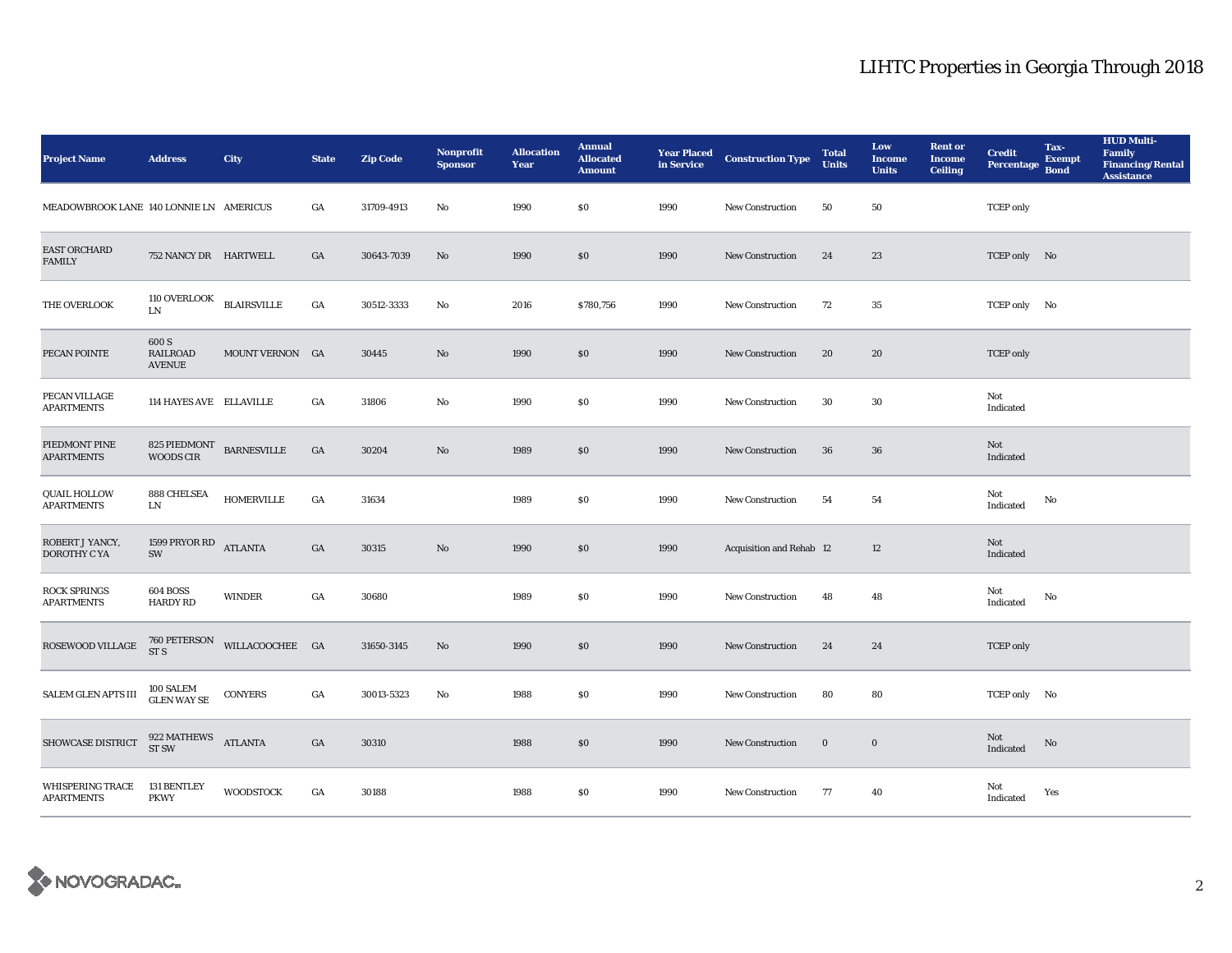| <b>Project Name</b>                                                   | <b>Address</b>                              | <b>City</b>     | <b>State</b>     | <b>Zip Code</b> | <b>Nonprofit</b><br><b>Sponsor</b> | <b>Allocation</b><br>Year | <b>Annual</b><br><b>Allocated</b><br><b>Amount</b> |      | <b>Year Placed Construction Type</b><br>in Service | <b>Total</b><br><b>Units</b> | Low<br><b>Income</b><br><b>Units</b> | <b>Rent</b> or<br><b>Income</b><br><b>Ceiling</b> | <b>Credit</b><br><b>Percentage</b>                | Tax-<br><b>Exempt</b><br><b>Bond</b> | <b>HUD Multi-</b><br>Family<br><b>Financing/Rental</b><br><b>Assistance</b> |
|-----------------------------------------------------------------------|---------------------------------------------|-----------------|------------------|-----------------|------------------------------------|---------------------------|----------------------------------------------------|------|----------------------------------------------------|------------------------------|--------------------------------------|---------------------------------------------------|---------------------------------------------------|--------------------------------------|-----------------------------------------------------------------------------|
| <b>WINGATE</b>                                                        | 4735 COURTNEY $_{\rm FOREST \, PARK}$<br>DR |                 | GA               | 30297-3830      | No                                 | 1990                      | \$0\$                                              | 1990 | Acquisition and Rehab 163                          |                              | 171                                  |                                                   | <b>TCEP</b> only                                  |                                      |                                                                             |
| <b>GREENWICH STREET</b><br><b>APARTMENTS</b>                          | 1241<br><b>GREENWICH ST ATLANTA</b><br>SW   |                 | $_{\mathrm{GA}}$ | 30310           | No                                 | 1991                      | $\$0$                                              | 1991 | New Construction                                   | $\boldsymbol{2}$             | $\boldsymbol{2}$                     |                                                   | Not<br>Indicated                                  |                                      |                                                                             |
| 432-434 ATWOOD ST<br>SW                                               | 432 ATWOOD ST $\quad$ ATLANTA<br>SW         |                 | GA               | 30310           | $\mathbf{N}\mathbf{o}$             | 1991                      | \$0                                                | 1991 | <b>New Construction</b>                            | $\boldsymbol{2}$             | $\boldsymbol{2}$                     |                                                   | Not<br>Indicated                                  |                                      |                                                                             |
| <b>ATWOOD STREET</b><br><b>DUPLEX</b>                                 | $420$ ATWOOD ST $_{\rm ATLANTA}$<br>SW #422 |                 | $_{\mathrm{GA}}$ | 30310-1644      | No                                 | 1991                      | \$0\$                                              | 1991 | New Construction                                   | $\boldsymbol{2}$             | $\boldsymbol{2}$                     |                                                   | <b>TCEP</b> only                                  |                                      |                                                                             |
| 426-428 ATWOOD ST<br>SW                                               | 426 ATWOOD ST ATLANTA<br>SW                 |                 | $_{\mathrm{GA}}$ | 30310           | $\mathbf{N}\mathbf{o}$             | 1991                      | $\$0$                                              | 1991 | New Construction                                   | $\boldsymbol{2}$             | $\boldsymbol{2}$                     |                                                   | Not<br>Indicated                                  |                                      |                                                                             |
| 494-496 ATWOOD ST<br>SW                                               | 494 ATWOOD ST $_{\rm ATLANTA}$<br>SW        |                 | GA               | 30310           | No                                 | 1991                      | \$0                                                | 1991 | New Construction                                   | $\mathbf{2}$                 | $\boldsymbol{2}$                     |                                                   | Not<br>Indicated                                  |                                      |                                                                             |
| <b>FIRST STREET</b><br><b>APARTMENTS</b>                              | 515 FIRST ST<br><b>NW</b>                   | <b>MOULTRIE</b> | GA               | 31768           | $\mathbf{N}\mathbf{o}$             | 1990                      | \$0                                                | 1991 | Acquisition and Rehab 2                            |                              | $\boldsymbol{2}$                     |                                                   | Not<br>Indicated                                  |                                      |                                                                             |
| 766 AZALIA STREET                                                     | 766 AZALIA ST<br>SW                         | <b>ATLANTA</b>  | $_{\mathrm{GA}}$ | 30310           |                                    | 1988                      | \$0\$                                              | 1991 | New Construction                                   | $\boldsymbol{2}$             | $\mathbf 0$                          |                                                   | Not<br>Indicated                                  | No                                   |                                                                             |
| 932 MATTHEW STREET $\frac{932 \text{ MATHEWS}}{\text{ST SW}}$ ATLANTA |                                             |                 | GA               | 30310           |                                    | 1988                      | \$0                                                | 1991 | New Construction                                   | $\boldsymbol{2}$             | $\boldsymbol{2}$                     |                                                   | Not<br>$\label{thm:indicated} \textbf{Indicated}$ | No                                   |                                                                             |
| <b>AMAL TOWNHOMES</b><br>PHASE II                                     | 535 AMAL DR<br>SW                           | <b>ATLANTA</b>  | GA               | 30315           | No                                 | 1990                      | \$0                                                | 1991 | <b>New Construction</b>                            | 96                           | 96                                   |                                                   | Not<br>Indicated                                  |                                      |                                                                             |
| <b>ASHFORD COURT</b>                                                  | 915 ASHLEY AVE WASHINGTON                   |                 | GA               | 30673           | No                                 | 1990                      | $\$0$                                              | 1991 | New Construction                                   | 24                           | 24                                   |                                                   | Not<br>Indicated                                  |                                      |                                                                             |
| <b>BETHEL HEIGHTS</b>                                                 | 1034<br>WASHINGTON ATLANTA<br>RD            |                 | GA               |                 | $\mathbf{No}$                      | 1990                      | \$0\$                                              | 1991 | Acquisition and Rehab 10                           |                              | 10                                   |                                                   | Not<br>Indicated                                  |                                      |                                                                             |
| <b>BIENVENUE PLACE</b>                                                | 963 PONCE DE<br>LEON AVE NE                 | <b>ATLANTA</b>  | GA               | 30306           | No                                 | 1991                      | \$0                                                | 1991 | Acquisition and Rehab 61                           |                              | 61                                   |                                                   | Not<br>Indicated                                  |                                      |                                                                             |

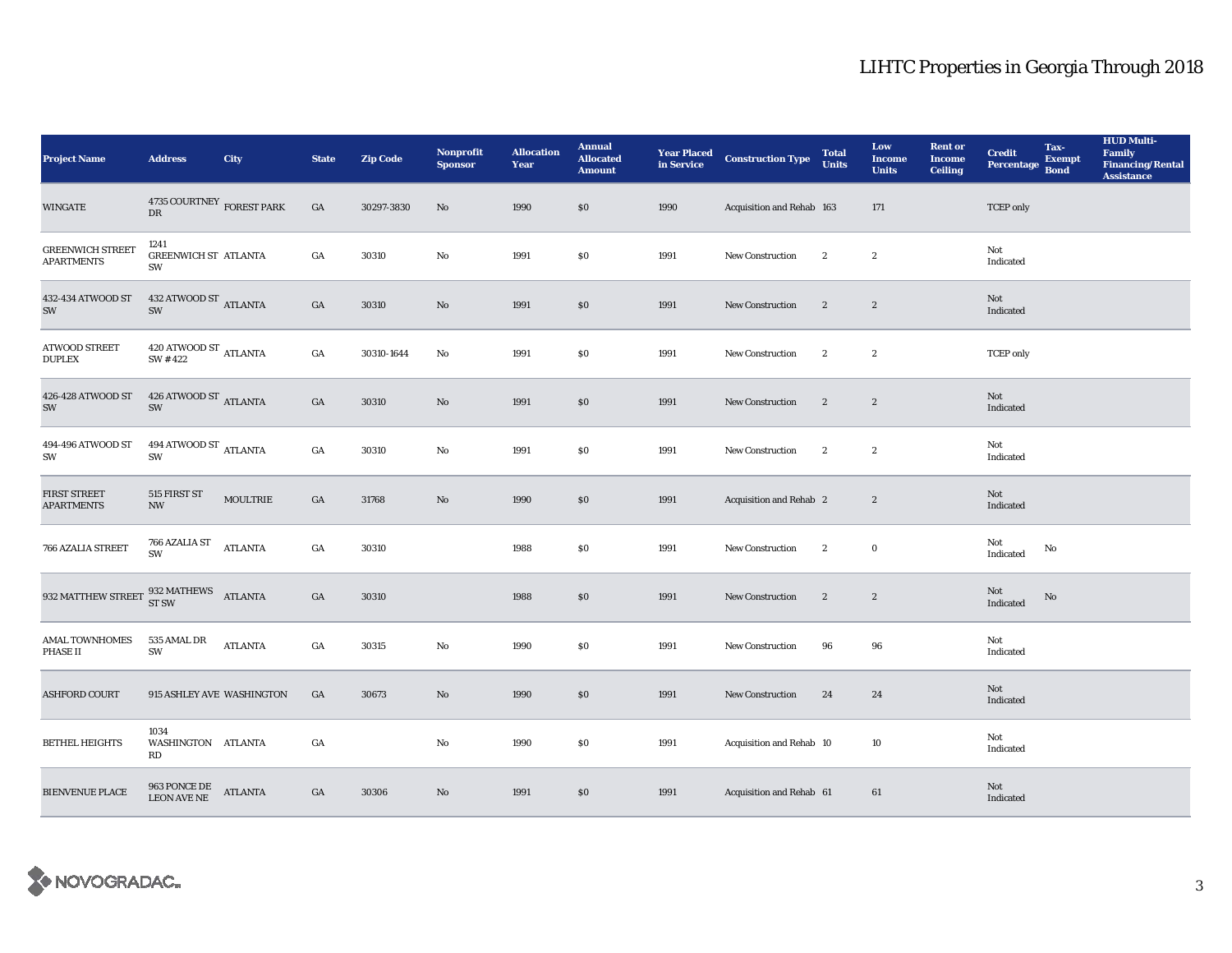| <b>Project Name</b>                       | <b>Address</b>                              | City              | <b>State</b>     | <b>Zip Code</b> | Nonprofit<br><b>Sponsor</b> | <b>Allocation</b><br>Year | <b>Annual</b><br><b>Allocated</b><br><b>Amount</b> | <b>Year Placed<br/>in Service</b> | <b>Construction Type</b> | <b>Total</b><br><b>Units</b> | Low<br><b>Income</b><br><b>Units</b> | <b>Rent or</b><br><b>Income</b><br><b>Ceiling</b> | <b>Credit</b><br><b>Percentage</b> | Tax-<br><b>Exempt</b><br><b>Bond</b> | <b>HUD Multi-</b><br>Family<br>Financing/Rental<br><b>Assistance</b> |
|-------------------------------------------|---------------------------------------------|-------------------|------------------|-----------------|-----------------------------|---------------------------|----------------------------------------------------|-----------------------------------|--------------------------|------------------------------|--------------------------------------|---------------------------------------------------|------------------------------------|--------------------------------------|----------------------------------------------------------------------|
| <b>BOWMAN VILLAGE</b>                     | 396 N BROAD ST BOWMAN                       |                   | GA               | 30624-2023      | No                          | 1991                      | \$0                                                | 1991                              | <b>New Construction</b>  | 24                           | 24                                   |                                                   | <b>TCEP</b> only                   |                                      |                                                                      |
| <b>BROOK POINT</b>                        | 157 PULLIAM DR JACKSON                      |                   | GA               | 30233-5101      | $\mathbf{No}$               | 1990                      | \$0                                                | 1991                              | New Construction         | 50                           | 50                                   |                                                   | <b>TCEP</b> only                   |                                      |                                                                      |
| <b>ATWOOD STREET</b>                      | $416$ ATWOOD ST $$\rm ATLANTA$$ SW          |                   | GA               | 30310           |                             | 1991                      | $\$0$                                              | 1991                              | Not Indicated            | $\boldsymbol{2}$             | $\bf{0}$                             |                                                   | Not<br>Indicated                   |                                      |                                                                      |
| <b>CHESTNUT VILLAGE</b><br>APTS I         | 620 CHESTNUT LAKELAND<br>RIDGE CIR          |                   | $_{\mathrm{GA}}$ | 31635           | $\mathbf{No}$               | 1990                      | $\$0$                                              | 1991                              | New Construction         | 27                           | $\mathbf 0$                          |                                                   | Not<br>Indicated                   | No                                   |                                                                      |
| <b>DRUMMERS HOME</b><br><b>APARTMENTS</b> | 110 E BROAD ST SPARTA                       |                   | $_{\mathrm{GA}}$ | 31087-9679      | No                          | 1990                      | $\$0$                                              | 1991                              | <b>New Construction</b>  | 49                           | 49                                   |                                                   | <b>TCEP</b> only                   |                                      |                                                                      |
| EAST ORCHARD<br>ELDERLY                   | 750 NANCY DR HARTWELL                       |                   | GA               | 30643           |                             | 1989                      | \$0                                                | 1991                              | <b>New Construction</b>  | 24                           | 24                                   |                                                   | Not<br>Indicated                   | No                                   |                                                                      |
| <b>FAIRFIELD</b>                          | 691 S MAIN ST JASPER                        |                   | GA               | 30143-2187      | No                          | 1990                      | $\$0$                                              | 1991                              | <b>New Construction</b>  | 48                           | 48                                   |                                                   | <b>TCEP</b> only                   |                                      |                                                                      |
| <b>GERVAISE</b><br><b>APARTMENTS</b>      | <b>602 SUMNER ST SYLVESTER</b>              |                   | GA               | 31791           | No                          | 1990                      | \$0                                                | 1991                              | <b>New Construction</b>  | 49                           | 49                                   |                                                   | Not<br>Indicated                   |                                      |                                                                      |
| <b>GIBSON VILLAGE</b>                     | 388 PROJECT ST GIBSON                       |                   | GA               | 30810           | No                          | 1990                      | \$0                                                | 1991                              | <b>New Construction</b>  | 18                           | 18                                   |                                                   | Not<br>Indicated                   |                                      |                                                                      |
| HERITAGE VILLAS                           | 1200 IRWINTON HELENA<br>AVE                 |                   | $_{\mathrm{GA}}$ | 31037-9708      | No                          | 1990                      | $\$0$                                              | 1991                              | New Construction         | 8                            | 25                                   |                                                   | <b>TCEP</b> only                   |                                      |                                                                      |
| HIDDEN CREEK APTS                         | 1000 NEBULA<br>RD                           | <b>MANCHESTER</b> | GA               | 31816-1579      | No                          | 1990                      | \$0                                                | 1991                              | <b>New Construction</b>  | 49                           | 49                                   |                                                   | <b>TCEP</b> only                   |                                      |                                                                      |
| HIDDEN HOLLOW<br><b>APARTMENTS</b>        | 405 FAIRBURN<br><b>RD SW</b>                | <b>ATLANTA</b>    | GA               | 30331           |                             | 1989                      | \$0                                                | 1991                              | <b>New Construction</b>  | 216                          | 216                                  |                                                   | Not<br>Indicated                   | No                                   |                                                                      |
| <b>KELLY REEVES</b><br>PROPERTY RENTALS   | $323\,\rm{W}\,\rm{CENTRAL}$ MOULTRIE<br>AVE |                   | GA               | 31768           | No                          | 1991                      | \$0                                                | 1991                              | Acquisition and Rehab 1  |                              | -1                                   |                                                   | Not<br>Indicated                   |                                      |                                                                      |

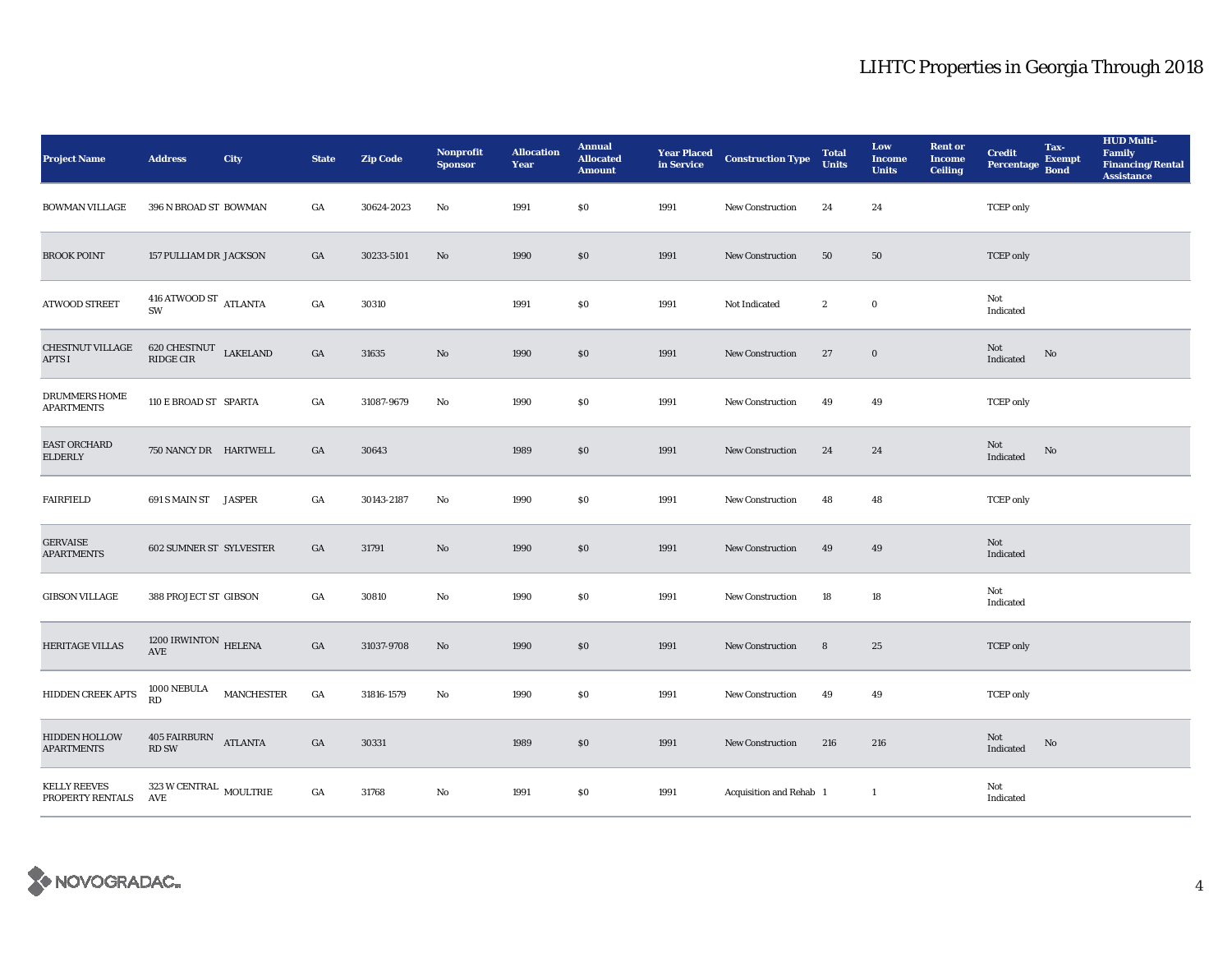| <b>Project Name</b>                     | <b>Address</b>                     | <b>City</b>             | <b>State</b>     | <b>Zip Code</b> | Nonprofit<br><b>Sponsor</b> | <b>Allocation</b><br>Year | <b>Annual</b><br><b>Allocated</b><br><b>Amount</b> | <b>Year Placed<br/>in Service</b> | <b>Construction Type</b> | <b>Total</b><br><b>Units</b> | Low<br><b>Income</b><br><b>Units</b> | <b>Rent</b> or<br><b>Income</b><br><b>Ceiling</b> | <b>Credit</b><br><b>Percentage</b> | Tax-<br><b>Exempt</b><br><b>Bond</b> | <b>HUD Multi-</b><br>Family<br><b>Financing/Rental</b><br><b>Assistance</b> |
|-----------------------------------------|------------------------------------|-------------------------|------------------|-----------------|-----------------------------|---------------------------|----------------------------------------------------|-----------------------------------|--------------------------|------------------------------|--------------------------------------|---------------------------------------------------|------------------------------------|--------------------------------------|-----------------------------------------------------------------------------|
| <b>LYNDOLYN</b><br><b>APARTMENTS II</b> | <b>4411 IST AVE</b>                | <b>COLUMBUS</b>         | GA               | 31904-6447      | No                          | 1991                      | \$0                                                | 1991                              | Acquisition and Rehab 13 |                              | 14                                   |                                                   | <b>TCEP</b> only                   |                                      |                                                                             |
| MARSHALL VILLAGE                        | 210 SLEEPY<br>HOLLOW RD            | MARSHALLVILLE GA        |                  | 31057-9642      | No                          | 1990                      | \$0                                                | 1991                              | <b>New Construction</b>  | 24                           | 24                                   |                                                   | <b>TCEP</b> only                   |                                      |                                                                             |
| <b>MCLEOD SQUARE</b>                    | 401 32ND ST                        | <b>COLUMBUS</b>         | GA               | 31904-7507      | No                          | 1991                      | $\$0$                                              | 1991                              | Acquisition and Rehab 40 |                              | 40                                   |                                                   | <b>TCEP</b> only                   |                                      |                                                                             |
| MEADOWBROOK<br><b>APARTMENTS</b>        | 460 HWY 142                        | COVINGTON               | GA               | 30014           | No                          | 1990                      | \$0                                                | 1991                              | <b>New Construction</b>  | $\overline{4}$               | $\overline{4}$                       |                                                   | Not<br>Indicated                   |                                      |                                                                             |
| NORTH COLUMBUS<br><b>UNITS</b>          | 4411 FIRST AVE COLUMBUS            |                         | $_{\mathrm{GA}}$ | 31904           | No                          | 1991                      | $\$0$                                              | 1991                              | Acquisition and Rehab 20 |                              | ${\bf 20}$                           |                                                   | Not<br>Indicated                   |                                      |                                                                             |
| PATTERSON HEIGHTS                       | 876<br>WASHINGTON ATLANTA<br>ST SW |                         | GA               | 30315           | No                          | 1990                      | \$0                                                | 1991                              | Acquisition and Rehab 10 |                              | 10                                   |                                                   | Not<br>Indicated                   |                                      |                                                                             |
| PEAR TREE PLACE                         | 1205 33RD ST                       | <b>COLUMBUS</b>         | GA               | 31904           | No                          | 1991                      | \$0                                                | 1991                              | Acquisition and Rehab 11 |                              | 11                                   |                                                   | Not<br>Indicated                   |                                      |                                                                             |
| RONALD K REAGIN<br><b>PROPERTIES</b>    | 412 MLK JR DR MOULTRIE             |                         | GA               | 31768           | No                          | 1991                      | \$0                                                | 1991                              | Acquisition and Rehab 5  |                              | $\overline{\mathbf{5}}$              |                                                   | Not<br>Indicated                   |                                      |                                                                             |
| <b>EAST TIFT AVENUE</b>                 | 1027 E TIFT AVE ALBANY             |                         | GA               | 31705-2088      | No                          | 1990                      | \$0                                                | 1991                              | <b>New Construction</b>  | 24                           | 24                                   |                                                   | <b>TCEP</b> only                   |                                      |                                                                             |
| <b>TURNER LANE</b>                      | 660 SYLVIA DR ASHBURN              |                         | GA               | 31714-1942      | No                          | 1991                      | $\$0$                                              | 1991                              | <b>New Construction</b>  | 24                           | 24                                   |                                                   | <b>TCEP</b> only                   |                                      |                                                                             |
| WASHINGTON<br><b>HEIGHTS</b>            | 954<br>WASHINGTON ATLANTA<br>ST SW |                         | GA               | 30315           | No                          | 1990                      | \$0                                                | 1991                              | Acquisition and Rehab 10 |                              | 10                                   |                                                   | Not<br>Indicated                   |                                      |                                                                             |
| WILDRIDGE                               | US 301 SOUTH JESUP                 |                         | GA               | 31545           | No                          | 1990                      | $\$0$                                              | 1991                              | <b>New Construction</b>  | 48                           | 48                                   |                                                   | TCEP only No                       |                                      |                                                                             |
| <b>WOODLAND</b><br><b>TERRANCE</b>      | <b>TER DR</b>                      | 622 WOODLAND WAYNESBORO | GA               | 30830           | No                          | 1990                      | \$0                                                | 1991                              | <b>New Construction</b>  | 30                           | $\bf{0}$                             |                                                   | <b>Not</b><br>Indicated            | No                                   |                                                                             |

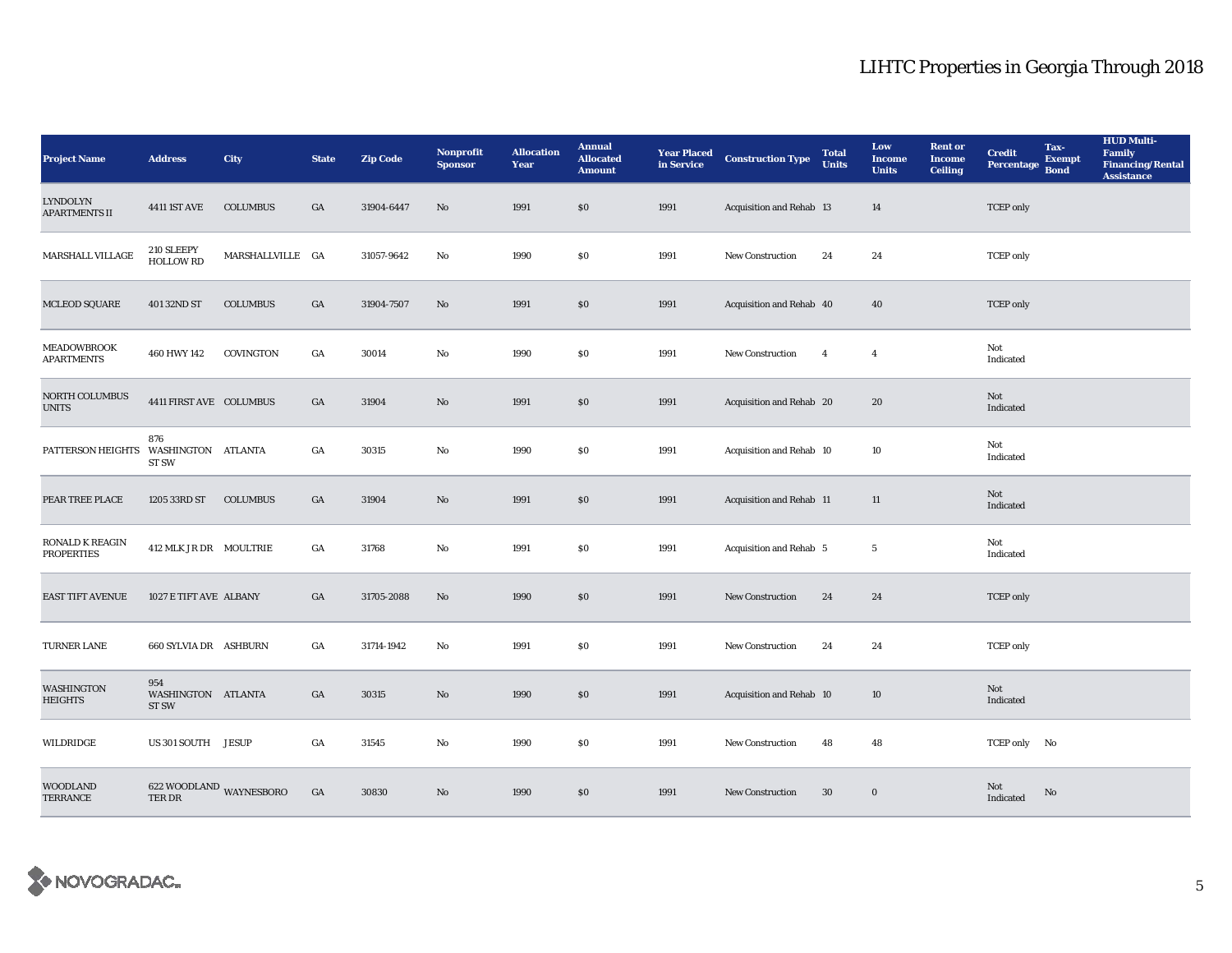| <b>Project Name</b>                          | <b>Address</b>                              | <b>City</b>       | <b>State</b>     | <b>Zip Code</b> | <b>Nonprofit</b><br><b>Sponsor</b> | <b>Allocation</b><br>Year | <b>Annual</b><br><b>Allocated</b><br><b>Amount</b> |      | <b>Year Placed Construction Type</b><br>in Service | <b>Total</b><br><b>Units</b> | Low<br><b>Income</b><br><b>Units</b> | <b>Rent or</b><br><b>Income</b><br><b>Ceiling</b> | <b>Credit</b><br><b>Percentage</b> | Tax-<br><b>Exempt</b><br><b>Bond</b> | <b>HUD Multi-</b><br>Family<br><b>Financing/Rental</b><br><b>Assistance</b> |
|----------------------------------------------|---------------------------------------------|-------------------|------------------|-----------------|------------------------------------|---------------------------|----------------------------------------------------|------|----------------------------------------------------|------------------------------|--------------------------------------|---------------------------------------------------|------------------------------------|--------------------------------------|-----------------------------------------------------------------------------|
| YESTER OAKS                                  | 1501W N MAIN<br><b>ST</b>                   | <b>LA FAYETTE</b> | GA               | 30728           | No                                 | 1990                      | \$0                                                | 1991 | New Construction                                   | 44                           | 44                                   |                                                   | Not<br>Indicated                   |                                      |                                                                             |
| <b>FARRINGTON</b>                            | 2751<br>HAMMONDTON MARIETTA<br><b>RD SE</b> |                   | GA               | 30060-5342      | No                                 | Insufficient<br>Data      | $\$0$                                              | 1991 | Not Indicated                                      | 257                          | $\mathbf 0$                          |                                                   | <b>TCEP</b> only                   |                                      |                                                                             |
| WOOD VALLEY<br><b>APARTMENTS</b>             | <b>80 EUREY</b><br>EMMERSON RD.             | RICHLAND          | $_{\mathrm{GA}}$ | 31825           | $\rm No$                           | Insufficient<br>Data      | $\$0$                                              | 1991 | Not Indicated                                      | ${\bf 32}$                   | $\mathbf 0$                          |                                                   | <b>TCEP</b> only                   |                                      |                                                                             |
| WOODLAND TERRACE                             | $622$ WOODLAND WAYNESBORO TERRACE DR        |                   | $_{\mathrm{GA}}$ | 30830-1149      | $\rm No$                           | Insufficient<br>Data      | $\$0$                                              | 1991 | Not Indicated                                      | $30\,$                       | $\mathbf 0$                          |                                                   | <b>TCEP</b> only                   |                                      |                                                                             |
| <b>BOLTON CROSSING</b>                       | 3775 MARTIN<br>LUTHER KING ATLANTA<br>DR SW |                   | GA               | 30331-3501      | $\mathbf{N}\mathbf{o}$             | 1991                      | $\$0$                                              | 1992 | Not Indicated                                      | 86                           | $32\,$                               |                                                   | <b>TCEP</b> only                   |                                      |                                                                             |
| <b>BROOKS HILL</b><br><b>APARTMENTS</b>      | 185 PENLAND<br><b>ST</b>                    | <b>ELLIJAY</b>    | GA               | 30540-3377      | No                                 | 1991                      | \$0                                                | 1992 | <b>New Construction</b>                            | 44                           | 44                                   |                                                   | TCEP only No                       |                                      |                                                                             |
| <b>CARROLLTON CLUB</b><br><b>LTD</b>         | 1130 CEDAR ST CARROLLTON                    |                   | GA               | 30117-2500      | No                                 | 1991                      | \$0                                                | 1992 | New Construction                                   | 78                           | 78                                   |                                                   | TCEP only No                       |                                      |                                                                             |
| <b>CARSON VILLAGE</b>                        | <b>47 SHORT ST</b>                          | WRIGHTSVILLE      | <b>GA</b>        | 31096-2410      | $\mathbf{N}\mathbf{o}$             | 1991                      | \$0                                                | 1992 | <b>New Construction</b>                            | 24                           | 24                                   |                                                   | TCEP only No                       |                                      |                                                                             |
| <b>CHARLESTON TRACE</b><br><b>APARTMENTS</b> | 2751<br>HAMMONDTON MARIETTA<br>RD SE        |                   | GA               | 30060           | No                                 | 1991                      | $\$0$                                              | 1992 | Acquisition and Rehab 261                          |                              | 250                                  |                                                   | Not<br>Indicated                   | $\mathbf{No}$                        |                                                                             |
| <b>COLONY SQUARE</b>                         | 808 N<br>MERRIMAC DR                        | FITZGERALD        | $_{\mathrm{GA}}$ | 31750-1515      | $\mathbf{N}\mathbf{o}$             | 1992                      | $\$0$                                              | 1992 | Acquisition and Rehab 24                           |                              | 24                                   |                                                   | TCEP only No                       |                                      |                                                                             |
| <b>EDISON VILLAGE</b>                        | 250 E<br>HARTFORD ST                        | EDISON            | $_{\mathrm{GA}}$ | 39846           | $\mathbf{N}\mathbf{o}$             | 1991                      | \$0                                                | 1992 | New Construction                                   | 42                           | 42                                   |                                                   | Not<br>Indicated                   | No                                   |                                                                             |
| FAY PROJECT I                                | 920<br>WASHINGTON COLUMBUS<br>AVE           |                   | GA               | 31906           | $\rm No$                           | 1992                      | \$0                                                | 1992 | New Construction                                   | 3                            | $\mathbf{3}$                         |                                                   | Not<br>Indicated                   | No                                   |                                                                             |
| <b>FLIPPER TEMPLE</b>                        | <b>2479 ABNER</b><br>TER NW                 | <b>ATLANTA</b>    | GA               | 30318-3468      | No                                 | 2011                      | \$61,164                                           | 1992 | <b>New Construction</b>                            | 163                          | 163                                  |                                                   | TCEP only No                       |                                      |                                                                             |

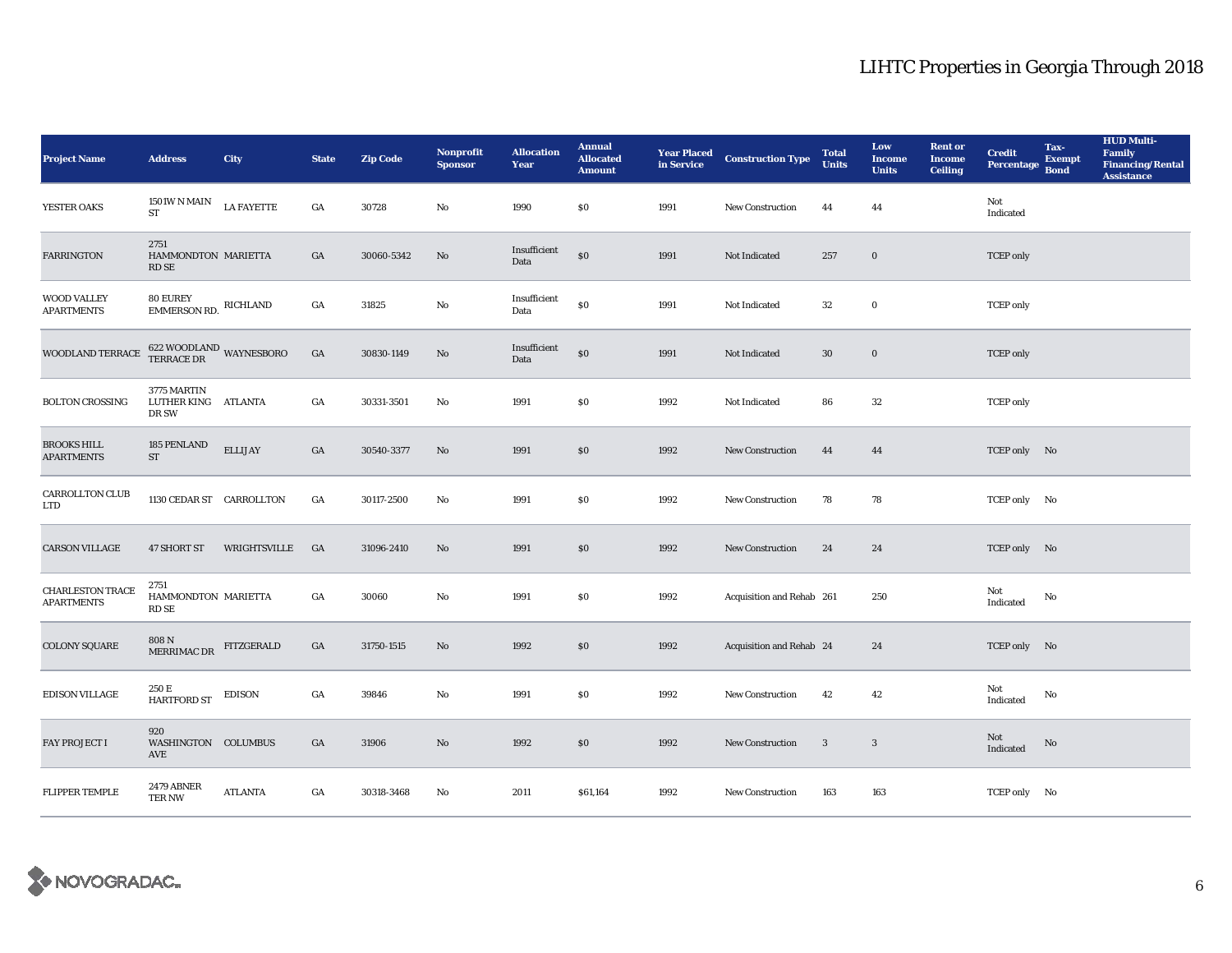| <b>Project Name</b>                      | <b>Address</b>                                    | <b>City</b>                           | <b>State</b>     | <b>Zip Code</b> | <b>Nonprofit</b><br><b>Sponsor</b> | <b>Allocation</b><br>Year | <b>Annual</b><br><b>Allocated</b><br><b>Amount</b> |      | <b>Year Placed Construction Type</b><br>in Service | <b>Total</b><br><b>Units</b> | Low<br><b>Income</b><br><b>Units</b> | <b>Rent or</b><br><b>Income</b><br><b>Ceiling</b> | <b>Credit</b><br><b>Percentage</b> | Tax-<br><b>Exempt</b><br><b>Bond</b> | <b>HUD Multi-</b><br>Family<br><b>Financing/Rental</b><br><b>Assistance</b> |
|------------------------------------------|---------------------------------------------------|---------------------------------------|------------------|-----------------|------------------------------------|---------------------------|----------------------------------------------------|------|----------------------------------------------------|------------------------------|--------------------------------------|---------------------------------------------------|------------------------------------|--------------------------------------|-----------------------------------------------------------------------------|
| <b>FOREST RIDGE</b><br><b>APARTMENTS</b> | 5151 GA HWY 22 SPARTA                             |                                       | GA               | 31087           | No                                 | 1991                      | \$0\$                                              | 1992 | New Construction                                   | 30                           | $30\,$                               |                                                   | Not<br><b>Indicated</b>            | No                                   |                                                                             |
| FOX CHASE PHASE II                       | $11\,\mathrm{FOX}$ CHASE<br>$_{\rm CIR}$          | <b>GREENSBORO</b>                     | $_{\mathrm{GA}}$ | 30642           | No                                 | 1991                      | <b>SO</b>                                          | 1992 | <b>New Construction</b>                            | 32                           | 32                                   |                                                   | Not<br>Indicated                   |                                      |                                                                             |
| FOX CHASE I                              | <b>11 FOX CHASE</b><br>CIR                        | GREENSBORO                            | $_{\mathrm{GA}}$ | 30642-2956      | $\mathbf{N}\mathbf{o}$             | 1991                      | $\$0$                                              | 1992 | <b>New Construction</b>                            | 24                           | 24                                   |                                                   | TCEP only No                       |                                      |                                                                             |
| <b>FOX RUN</b>                           | 300 S. SUNSET<br>BLVD.                            | <b>JESUP</b>                          | GA               | 31545           | No                                 | 1991                      | $\$0$                                              | 1992 | Acquisition and Rehab 24                           |                              | 24                                   |                                                   | TCEP only No                       |                                      |                                                                             |
| <b>GOLDEN HILLS</b>                      | 95 GOLDEN<br><b>HILLS DR</b>                      | <b>DAHLONEGA</b>                      | GA               | 30533           | $\mathbf{N}\mathbf{o}$             | 1990                      | $\$0$                                              | 1992 | <b>New Construction</b>                            | 69                           | $\mathbf 0$                          |                                                   | TCEP only No                       |                                      |                                                                             |
| HAMILTON VILLAGE                         | 6670<br>HAMILTON ST                               | PRESTON                               | GA               | 31824-3825      | No                                 | 1991                      | \$0\$                                              | 1992 | <b>New Construction</b>                            | 24                           | 24                                   |                                                   | TCEP only No                       |                                      |                                                                             |
| <b>HIDDEN FOREST</b>                     | ST                                                | 215 E CHURCH MOUNT VERNON GA          |                  | 30445-3035      | No                                 | 1992                      | \$0                                                | 1992 | <b>New Construction</b>                            | 24                           | 24                                   |                                                   | TCEP only No                       |                                      |                                                                             |
| <b>HUNTER'S RUN</b><br><b>APARTMENTS</b> | 701 LUPO LN                                       | <b>DOUGLAS</b>                        | GA               | 31533           | No                                 | 1991                      | $\$0$                                              | 1992 | New Construction                                   | 50                           | 50                                   |                                                   | Not<br>Indicated                   | No                                   |                                                                             |
| <b>LAUREL VILLAGE</b>                    | 331 BATTLE ST WADLEY                              |                                       | GA               | 30477-4803      | No                                 | 1991                      | \$0                                                | 1992 | <b>New Construction</b>                            | 18                           | 24                                   |                                                   | TCEP only No                       |                                      |                                                                             |
| NORTHSIDE PLAZA                          | $440$ MARKHAM $\quad$ ATLANTA<br>ST <sub>SW</sub> |                                       | GA               | 30313-1408      | No                                 | 1992                      | $\$0$                                              | 1992 | <b>New Construction</b>                            | 127                          | 26                                   |                                                   | TCEP only Yes                      |                                      |                                                                             |
| PEACHTREE STREET<br><b>HOMES</b>         | 715 PEACHTREE MACON<br>${\rm ST}$                 |                                       | GA               | 31217-3942      | No                                 | 1992                      | \$0\$                                              | 1992 | Acquisition and Rehab 2                            |                              | $\boldsymbol{2}$                     |                                                   | TCEP only No                       |                                      |                                                                             |
| PECAN GROVE                              | $_{\rm DR}$                                       | $647\, \mbox{FERNCREST}$ SANDERSVILLE | GA               | 31082-1303      | No                                 | 1990                      | \$0\$                                              | 1992 | New Construction                                   | 48                           | 48                                   |                                                   | TCEP only No                       |                                      |                                                                             |
| PINE TERRACE I                           | 823 S MARCUS<br><b>ST</b>                         | WRIGHTSVILLE GA                       |                  | 31096           | No                                 | 1991                      | \$0                                                | 1992 | <b>New Construction</b>                            | 48                           | 25                                   |                                                   | Not<br>Indicated                   | No                                   |                                                                             |

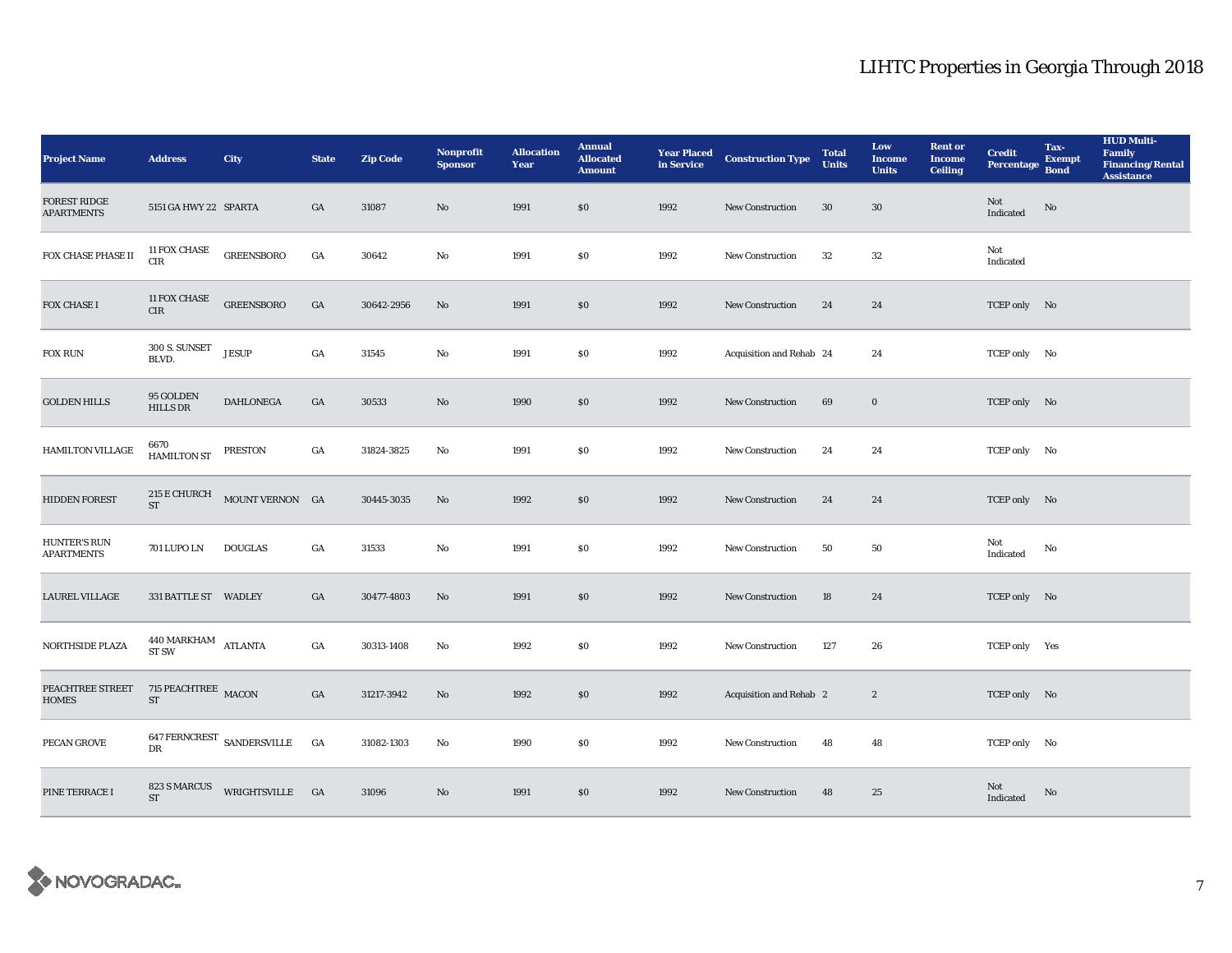| <b>Project Name</b>                                 | <b>Address</b>                         | City                            | <b>State</b> | <b>Zip Code</b> | <b>Nonprofit</b><br><b>Sponsor</b> | <b>Allocation</b><br>Year | <b>Annual</b><br><b>Allocated</b><br><b>Amount</b> | <b>Year Placed<br/>in Service</b> | <b>Construction Type</b> | <b>Total</b><br><b>Units</b> | Low<br><b>Income</b><br><b>Units</b> | <b>Rent or</b><br><b>Income</b><br><b>Ceiling</b> | <b>Credit</b><br><b>Percentage</b> | Tax-<br><b>Exempt</b><br><b>Bond</b> | <b>HUD Multi-</b><br><b>Family</b><br><b>Financing/Rental</b><br><b>Assistance</b> |
|-----------------------------------------------------|----------------------------------------|---------------------------------|--------------|-----------------|------------------------------------|---------------------------|----------------------------------------------------|-----------------------------------|--------------------------|------------------------------|--------------------------------------|---------------------------------------------------|------------------------------------|--------------------------------------|------------------------------------------------------------------------------------|
| <b>SILVER LEAF</b>                                  | 50 THOMAS RD TRION                     |                                 | GA           | 30753-1600      | No                                 | 1991                      | \$0\$                                              | 1992                              | <b>New Construction</b>  | 32                           | $32\,$                               |                                                   | TCEP only No                       |                                      |                                                                                    |
| <b>SIMMONS STREET</b><br><b>DEVELOPMENT</b>         | 135 SIMMONS<br>$ST$                    | <b>ATHENS</b>                   | GA           | 30601           | $\mathbf{N}\mathbf{o}$             | 1991                      | \$0                                                | 1992                              | Acquisition and Rehab 10 |                              | 10                                   |                                                   | Not<br>Indicated                   | No                                   |                                                                                    |
| UNION POINT<br><b>APARTMENTS</b>                    | 1314 N RHODES UNION POINT<br><b>ST</b> |                                 | GA           | 30669           | No                                 | 1991                      | \$0\$                                              | 1992                              | <b>New Construction</b>  | 24                           | 24                                   |                                                   | Not<br>Indicated                   | No                                   |                                                                                    |
| <b>WHITEWATER</b><br>VILLAGE                        | 611 BROOKS RD IDEAL                    |                                 | GA           | 31041-6274      | No                                 | 1992                      | \$0                                                | 1992                              | <b>New Construction</b>  | 18                           | 18                                   |                                                   | TCEP only No                       |                                      |                                                                                    |
| <b>AUTUMNWOOD</b><br>VILLAGE                        | 237<br>IRWINVILLE RD $\,$ ABBEVILLE    |                                 | GA           | 31001           | No                                 | 1991                      | \$0                                                | 1992                              | <b>New Construction</b>  | 36                           | 36                                   |                                                   | Not<br>$\operatorname{Indicated}$  | No                                   |                                                                                    |
| <b>WOODVALE I</b>                                   | 1113 E 8TH AVE CORDELE                 |                                 | GA           | 31015-3566      | No                                 | 1991                      | \$0\$                                              | 1992                              | <b>New Construction</b>  | 40                           | 40                                   |                                                   | TCEP only No                       |                                      |                                                                                    |
| HUNTINGTON VILLAS                                   | HUNTINGTON<br><b>DRIVE</b>             | <b>DU PONT</b>                  | GA           | 31630           | No                                 | Insufficient<br>Data      | \$0                                                | 1992                              | Not Indicated            | 24                           | $\bf{0}$                             |                                                   | <b>TCEP</b> only                   |                                      |                                                                                    |
|                                                     |                                        |                                 | GA           | 31906-2184      | No                                 | Insufficient<br>Data      | \$0                                                | 1992                              | Not Indicated            | $\boldsymbol{2}$             | $\bf{0}$                             |                                                   | <b>TCEP</b> only                   |                                      |                                                                                    |
| $\mbox{NINA}$ STREET DUPLEX<br>$\scriptstyle\rm II$ | 1842 NINA ST COLUMBUS                  |                                 | GA           | 31906-4024      | No                                 | Insufficient<br>Data      | \$0                                                | 1992                              | <b>Not Indicated</b>     | $\boldsymbol{2}$             | $\bf{0}$                             |                                                   | <b>TCEP</b> only                   |                                      |                                                                                    |
| <b>ABBINGTON TRAIL</b>                              | RD                                     | 3470 FLORENCE POWDER SPRINGS GA |              | 30127           |                                    | 2013                      | \$0\$                                              | Insufficient<br>Data              | Not Indicated            | 60                           | $\bf{0}$                             |                                                   | Not<br>Indicated                   |                                      |                                                                                    |
| <b>ALLEN ROAD</b>                                   |                                        | 144 ALLEN RD SANDY SPRINGS      | GA           | 30328           |                                    | 2013                      | $\$0$                                              | Insufficient<br>Data              | Not Indicated            | 100                          | $\bf{0}$                             |                                                   | Not<br>Indicated                   |                                      |                                                                                    |
| <b>BTW-CHAPMAN 2</b>                                | 3725 CHAPMAN COLUMBUS<br><b>WAY</b>    |                                 | GA           | 31903           |                                    | 2013                      | \$0\$                                              | Insufficient<br>Data              | Not Indicated            | 100                          | $\bf{0}$                             |                                                   | Not<br>Indicated                   |                                      |                                                                                    |
| <b>CARVER SENIOR</b><br>BUILDING, LP                | 217 THIRKIELD<br><b>AVE SW</b>         | <b>ATLANTA</b>                  | GA           | 30315           |                                    | 2004                      | \$0                                                | Insufficient<br>Data              | Not Indicated            | 90                           | $\bf{0}$                             |                                                   | Not<br>Indicated                   |                                      |                                                                                    |

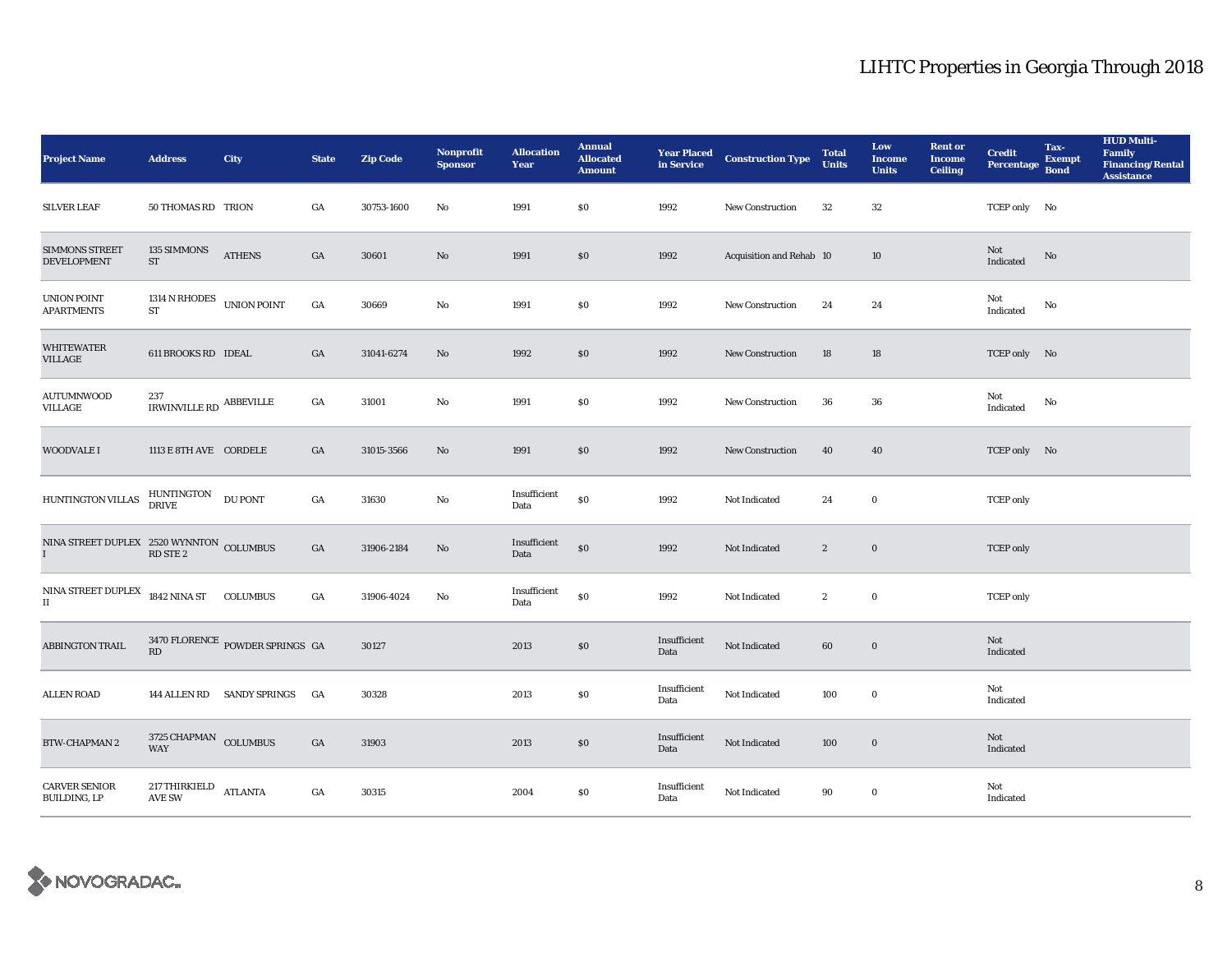| <b>Project Name</b>                                      | <b>Address</b>                                             | <b>City</b>                     | <b>State</b> | <b>Zip Code</b> | Nonprofit<br><b>Sponsor</b> | <b>Allocation</b><br>Year | <b>Annual</b><br><b>Allocated</b><br><b>Amount</b> |                      | <b>Year Placed Construction Type</b><br>in Service | <b>Total</b><br><b>Units</b> | Low<br><b>Income</b><br><b>Units</b> | <b>Rent or</b><br><b>Income</b><br><b>Ceiling</b> | <b>Credit</b><br><b>Percentage</b> | Tax-<br><b>Exempt</b><br><b>Bond</b> | <b>HUD Multi-</b><br>Family<br>Financing/Rental<br><b>Assistance</b> |
|----------------------------------------------------------|------------------------------------------------------------|---------------------------------|--------------|-----------------|-----------------------------|---------------------------|----------------------------------------------------|----------------------|----------------------------------------------------|------------------------------|--------------------------------------|---------------------------------------------------|------------------------------------|--------------------------------------|----------------------------------------------------------------------|
| <b>CENTENNIAL PLACE 1</b>                                | 526<br>CENTENNIAL ATLANTA<br>OLYMPIC PARK ATLANTA<br>DR NW |                                 | GA           | 30313           |                             | 2013                      | \$0                                                | Insufficient<br>Data | Not Indicated                                      | 181                          | $\bf{0}$                             |                                                   | Not<br>Indicated                   |                                      |                                                                      |
| CVI RENTAL HOUSING $\,$ 81 CEDAR LN $\,$ CAMILLA PROGRAM |                                                            |                                 | GA           | 31730           |                             | Insufficient<br>Data      | \$0                                                | Insufficient<br>Data | Not Indicated                                      | $7\phantom{.0}$              | $\bf{0}$                             |                                                   | Not<br>Indicated                   |                                      |                                                                      |
| FARMINGTON FOREST 7142 HWY 53 E DAWSONVILLE              |                                                            |                                 | GA           | 30534           |                             | 2013                      | $\$0$                                              | Insufficient<br>Data | Not Indicated                                      | 56                           | $\bf{0}$                             |                                                   | Not<br>Indicated                   |                                      |                                                                      |
| <b>GREENE POINTE</b>                                     | 1031 PARK CT                                               | <b>GREENSBORO</b>               | GA           | 30642           |                             | 2013                      | $\bf{S0}$                                          | Insufficient<br>Data | Not Indicated                                      | 56                           | $\mathbf 0$                          |                                                   | Not<br>Indicated                   |                                      |                                                                      |
| GREYSTONE MANOR 411 RACETRACK MCDONOUGH<br><b>APTS</b>   | $\mathbf{R}\mathbf{D}$                                     |                                 | GA           | 30252           |                             | Insufficient<br>Data      | $\$0$                                              | Insufficient<br>Data | Not Indicated                                      | 56                           | $\bf{0}$                             |                                                   | Not<br>Indicated                   |                                      |                                                                      |
| HEARTHSIDE TUCKER                                        | 5181 LAVISTA<br>RD                                         | <b>TUCKER</b>                   | GA           | 30084           |                             | 2013                      | \$0                                                | Insufficient<br>Data | Not Indicated                                      | 112                          | $\bf{0}$                             |                                                   | Not<br>Indicated                   |                                      |                                                                      |
| <b>LEGACY AT NORTH</b><br><b>POINTE</b>                  | 600 N POINTE<br>${\rm DR}$                                 | <b>GAINESVILLE</b>              | GA           | 30501           |                             | Insufficient<br>Data      | $\$0$                                              | Insufficient<br>Data | Not Indicated                                      | 95                           | $\bf{0}$                             |                                                   | Not<br>Indicated                   |                                      |                                                                      |
| <b>LEGACY WALTON</b><br>OAKS <sub>2</sub>                | 602 FAIRHOPE AUGUSTA<br><b>ST</b>                          |                                 | GA           |                 |                             | 2013                      | \$0                                                | Insufficient<br>Data | Not Indicated                                      | 62                           | 62                                   |                                                   | Not<br>Indicated                   |                                      |                                                                      |
| MANOR AT BROAD ST 155 W BROAD ST FAIRBURN                |                                                            |                                 | GA           | 30213           |                             | 2013                      | $\$0$                                              | Insufficient<br>Data | Not Indicated                                      | 88                           | 88                                   |                                                   | Not<br>Indicated                   |                                      |                                                                      |
| <b>MARY-LEILA LOFTS</b>                                  | 316 N W ST                                                 | <b>GREENSBORO</b>               | GA           | 30642           |                             | 2013                      | $\$0$                                              | Insufficient<br>Data | Not Indicated                                      | 71                           | $\bf{0}$                             |                                                   | Not<br>Indicated                   |                                      |                                                                      |
| MERIWETHER REDEV 426 S 15TH ST GRIFFIN<br>PHI            |                                                            |                                 | GA           | 30224           |                             | 2013                      | $\$0$                                              | Insufficient<br>Data | Not Indicated                                      | 84                           | $\bf{0}$                             |                                                   | Not<br>Indicated                   |                                      |                                                                      |
| <b>MOUNTAIN VIEW SR</b>                                  |                                                            | 901 FOURTH ST STONE MOUNTAIN GA |              | 30083           |                             | 2013                      | \$0                                                | Insufficient<br>Data | Not Indicated                                      | 80                           | 75                                   |                                                   | Not<br>Indicated                   |                                      |                                                                      |
| <b>PAULDOE REDEV 2</b>                                   | 570 PAULDOE<br><b>ST</b>                                   | <b>ATHENS</b>                   | GA           | 30606           |                             | 2013                      | \$0                                                | Insufficient<br>Data | Not Indicated                                      | 132                          | $\bf{0}$                             |                                                   | Not<br>Indicated                   |                                      |                                                                      |

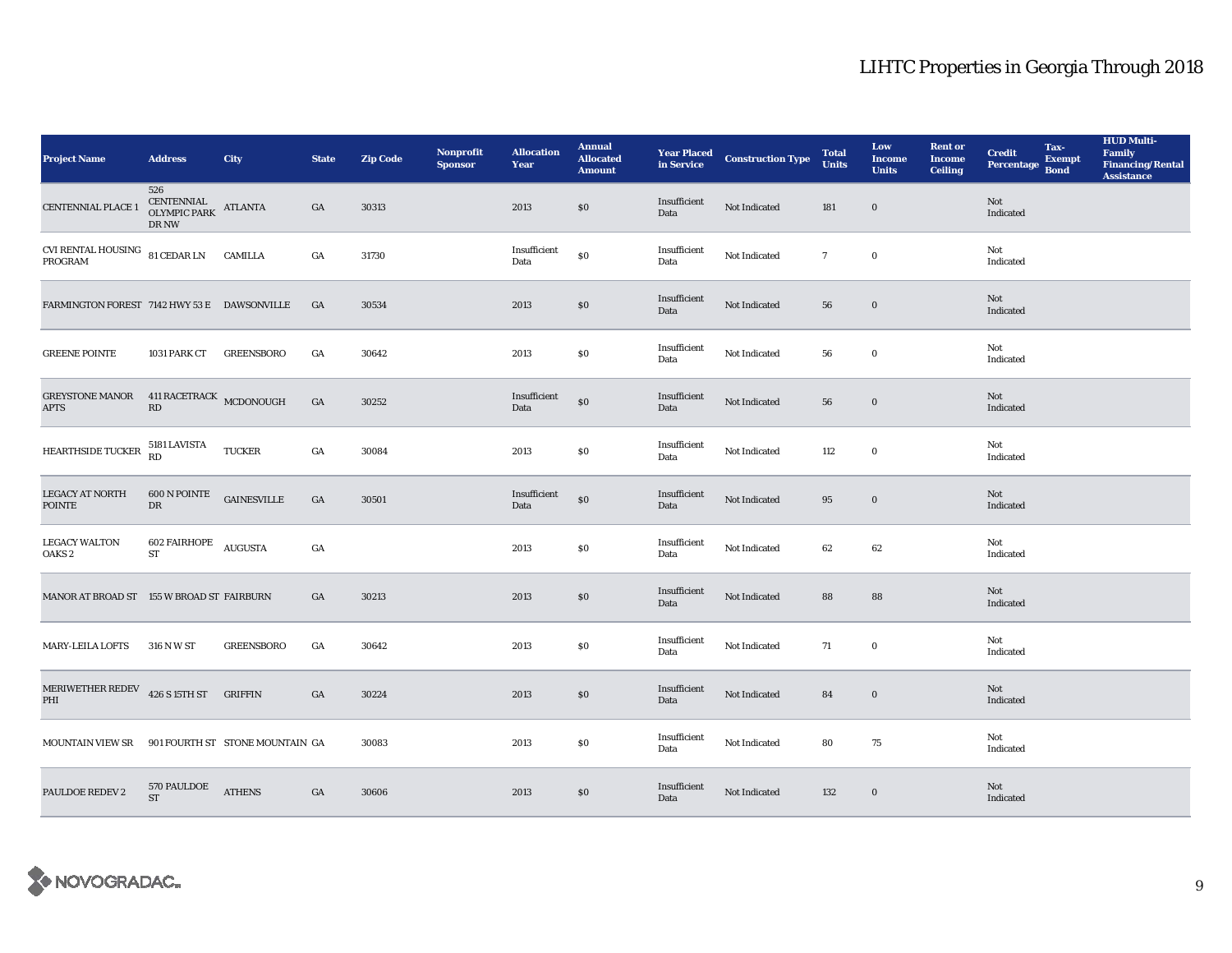| <b>Project Name</b>                                         | <b>Address</b>                                     | City                             | <b>State</b> | <b>Zip Code</b> | Nonprofit<br><b>Sponsor</b> | <b>Allocation</b><br>Year | <b>Annual</b><br><b>Allocated</b><br><b>Amount</b> |                      | <b>Year Placed Construction Type</b><br>in Service | <b>Total</b><br><b>Units</b> | Low<br><b>Income</b><br><b>Units</b> | <b>Rent or</b><br><b>Income</b><br><b>Ceiling</b> | <b>Credit</b><br><b>Percentage</b> | Tax-<br><b>Exempt</b><br><b>Bond</b> | <b>HUD Multi-</b><br>Family<br><b>Financing/Rental</b><br><b>Assistance</b> |
|-------------------------------------------------------------|----------------------------------------------------|----------------------------------|--------------|-----------------|-----------------------------|---------------------------|----------------------------------------------------|----------------------|----------------------------------------------------|------------------------------|--------------------------------------|---------------------------------------------------|------------------------------------|--------------------------------------|-----------------------------------------------------------------------------|
| POINTE NORTH SR                                             | 2703 POINTE<br><b>NORTH BLVD</b>                   | ${\bf ALBANY}$                   | GA           |                 |                             | 2013                      | $\bf{S0}$                                          | Insufficient<br>Data | Not Indicated                                      | 59                           | ${\bf 59}$                           |                                                   | Not<br>Indicated                   |                                      |                                                                             |
| RENAISSANCE PK                                              | $205\,\mathrm{E}$ MEMORIAL DR $\,$ HINESVILLE $\,$ |                                  | GA           | 31313           |                             | 2013                      | \$0                                                | Insufficient<br>Data | Not Indicated                                      | 42                           | 42                                   |                                                   | Not<br>Indicated                   |                                      |                                                                             |
| SAVANNAH GARDENS 202 CRESCENT<br>5 <sup>5</sup>             | ${\rm D}{\rm R}$                                   | SAVANNAH                         | GA           | 31404           |                             | 2013                      | $\$0$                                              | Insufficient<br>Data | Not Indicated                                      | 76                           | 59                                   |                                                   | Not<br>Indicated                   |                                      |                                                                             |
| <b>SCHOOL STREET</b>                                        | 4700 SCHOOL<br>$\operatorname{ST}$                 | <b>ACWORTH</b>                   | GA           | 30101           |                             | 2013                      | $\$0$                                              | Insufficient<br>Data | Not Indicated                                      | 100                          | $\mathbf 0$                          |                                                   | Not<br>Indicated                   |                                      |                                                                             |
| TOBIE GRANT SR                                              | 3218 TOBIE CIR SCOTTDALE                           |                                  | GA           | 30079           |                             | 2013                      | $\bf{S0}$                                          | Insufficient<br>Data | Not Indicated                                      | 100                          | $\mathbf 0$                          |                                                   | Not<br>Indicated                   |                                      |                                                                             |
| WAVERLY TERRACE SR 1112 29TH ST                             |                                                    | <b>COLUMBUS</b>                  | GA           | 31904           |                             | 2013                      | \$0                                                | Insufficient<br>Data | Not Indicated                                      | 80                           | $\bf{0}$                             |                                                   | Not<br>Indicated                   |                                      |                                                                             |
| <b>GATEWAY</b><br><b>APARTMENTS AT</b><br>NORTHSIDE VILLAGE | $370\, \mbox{NORTHSIDE}$ ATLANTA<br>DR NW          |                                  | GA           | 30318           |                             | 2002                      | \$0                                                | Insufficient<br>Data | Not Indicated                                      | 261                          | $\bf{0}$                             |                                                   | Not<br>Indicated                   |                                      |                                                                             |
| <b>SUMMIT TRAIL</b>                                         | 2045 GRAHAM<br>CIR SE                              | <b>ATLANTA</b>                   | GA           | 30316           |                             | 2007                      | $\$0$                                              | Insufficient<br>Data | Not Indicated                                      | $\bf{0}$                     | $\boldsymbol{0}$                     |                                                   | Not<br>Indicated                   |                                      |                                                                             |
| AUTRY PINES SENIOR 155 AUTRY<br>VILLAGE                     | <b>ROAD</b>                                        | <b>AUBURN</b>                    | GA           | 30011           |                             | Insufficient<br>Data      | $\$0$                                              | Insufficient<br>Data | Not Indicated                                      | 64                           | 64                                   |                                                   | Not<br>Indicated                   |                                      |                                                                             |
| THE LEGACY AT<br><b>WALTON MILL FKA</b><br>POPLAR POINTE    | 5606 WENDY<br><b>BAGWELL</b><br><b>PKWY</b>        | <b>HIRAM</b>                     | GA           | 30141-7809      |                             | 2013                      | \$0                                                | Insufficient<br>Data | Not Indicated                                      | 105                          | 105                                  |                                                   | <b>TCEP</b> only                   |                                      |                                                                             |
| POINTE NORTH<br><b>SENIOR VILLAGE</b>                       | 2703 POINTE<br><b>NORTH BLVD</b>                   | <b>ALBANY</b>                    | GA           | 31721           |                             | Insufficient<br>Data      | $\$0$                                              | Insufficient<br>Data | Not Indicated                                      | 59                           | 59                                   |                                                   | Not<br>Indicated                   |                                      |                                                                             |
| <b>MOUNTAIN VIEW SR</b><br>(THE VIEW)                       |                                                    | 901 4TH STREET STONE MOUNTAIN GA |              | 30083           |                             | Insufficient<br>Data      | $\$0$                                              | Insufficient<br>Data | Not Indicated                                      | 80                           | 75                                   |                                                   | Not<br>Indicated                   |                                      |                                                                             |
| 416-418 ATWOOD<br>STREET., S.W.                             | $432$ ATWOOD ST $\,$ ATLANTA SW $\# \, 434$        |                                  | GA           | 30310-1644      | No                          | Insufficient<br>Data      | \$0                                                | Insufficient<br>Data | Not Indicated                                      | $\boldsymbol{2}$             | $\bf{0}$                             |                                                   | <b>TCEP</b> only                   |                                      |                                                                             |

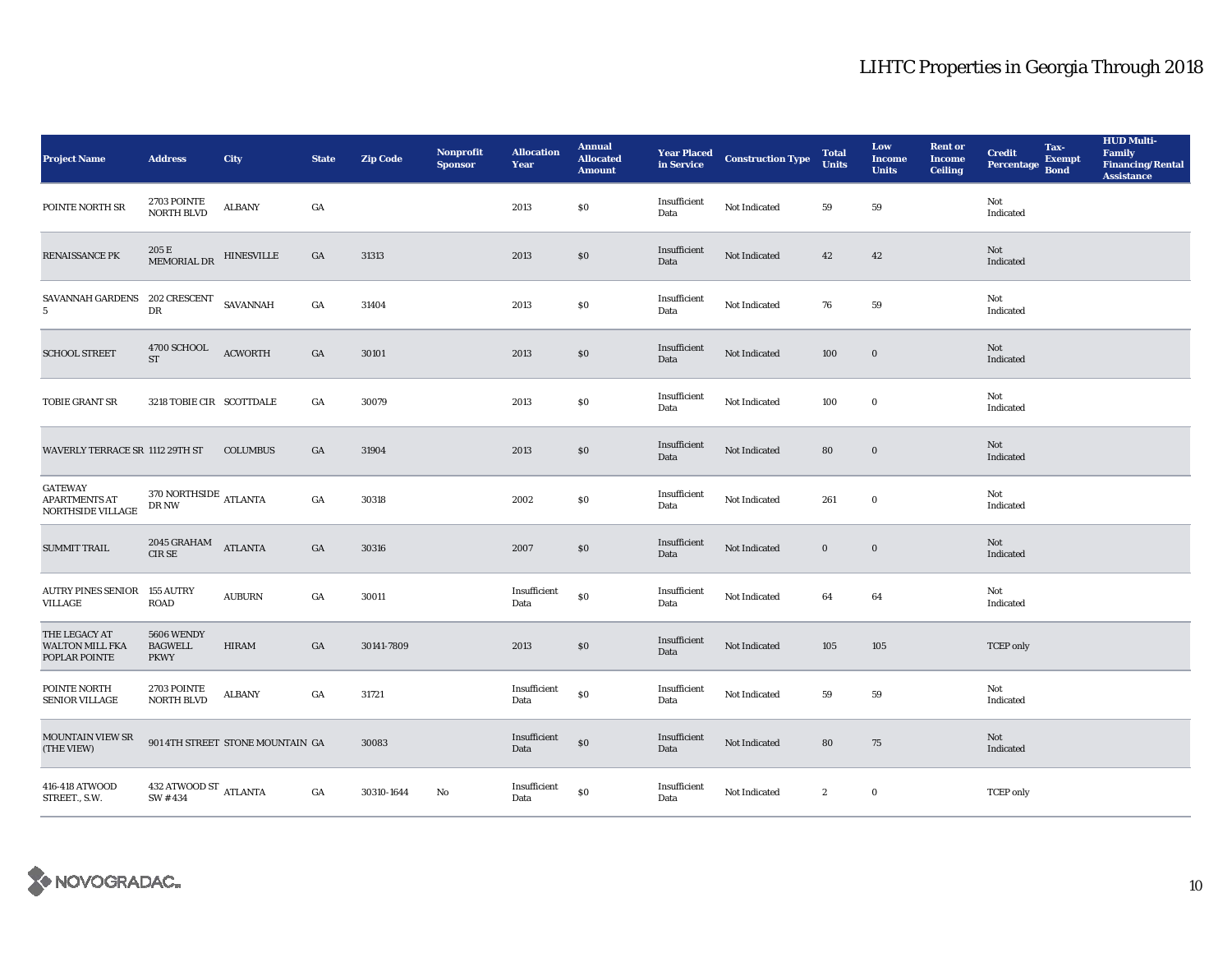| <b>Project Name</b>                                                                      | <b>Address</b>                              | City              | <b>State</b> | <b>Zip Code</b> | Nonprofit<br><b>Sponsor</b> | <b>Allocation</b><br>Year | <b>Annual</b><br><b>Allocated</b><br><b>Amount</b> |                      | <b>Year Placed Construction Type</b><br>in Service | <b>Total</b><br><b>Units</b> | Low<br><b>Income</b><br><b>Units</b> | <b>Rent or</b><br><b>Income</b><br><b>Ceiling</b> | <b>Credit</b><br><b>Percentage</b> | Tax-<br><b>Exempt</b><br><b>Bond</b> | <b>HUD Multi-</b><br>Family<br><b>Financing/Rental</b><br><b>Assistance</b> |
|------------------------------------------------------------------------------------------|---------------------------------------------|-------------------|--------------|-----------------|-----------------------------|---------------------------|----------------------------------------------------|----------------------|----------------------------------------------------|------------------------------|--------------------------------------|---------------------------------------------------|------------------------------------|--------------------------------------|-----------------------------------------------------------------------------|
| <b>ALMAL HEIGHTS II</b>                                                                  | 1700 GIBEN RD<br>ATLANTA<br>SW              |                   | GA           | 30315-4814      | $\mathbf{No}$               | Insufficient<br>Data      | $\$0$                                              | Insufficient<br>Data | Not Indicated                                      | 96                           | $\bf{0}$                             |                                                   | <b>TCEP</b> only                   |                                      |                                                                             |
| <b>ASHLEY HOUSE</b><br>APARTMENTS, PHASE 109 E HILL AVE VALDOSTA<br>$\scriptstyle\rm II$ |                                             |                   | GA           | 31601-5656      |                             | Insufficient<br>Data      | \$0                                                | Insufficient<br>Data | Not Indicated                                      | 61                           | $\bf{0}$                             |                                                   | <b>TCEP</b> only                   |                                      |                                                                             |
| <b>ASHTON VILLAGE</b><br><b>APARTMENTS</b>                                               | 137 ASHTON PL WAYNESBORO                    |                   | GA           | 30830-8074      |                             | Insufficient<br>Data      | $\boldsymbol{\mathsf{S}}\boldsymbol{\mathsf{O}}$   | Insufficient<br>Data | Not Indicated                                      | 36                           | $\boldsymbol{0}$                     |                                                   | <b>TCEP</b> only                   |                                      |                                                                             |
| ATWOOD STREET/416-416 ATWOOD<br>418                                                      | <b>STREET SW</b>                            | <b>ATLANTA</b>    | GA           | 30310           | $\mathbf{No}$               | Insufficient<br>Data      | $\$0$                                              | Insufficient<br>Data | Not Indicated                                      | $\boldsymbol{2}$             | $\boldsymbol{0}$                     |                                                   | <b>TCEP</b> only                   |                                      |                                                                             |
| <b>AUTUMNWOOD</b><br><b>VILLAGE (NEW)</b>                                                | 237<br>IRWINVILLE RD ABBEVILLE              |                   | GA           | 31001-4640      |                             | Insufficient<br>Data      | \$0                                                | Insufficient<br>Data | Not Indicated                                      | 36                           | $\bf{0}$                             |                                                   | <b>TCEP</b> only                   |                                      |                                                                             |
| <b>AZALEA VILLAGE</b><br><b>APARTMENTS (NEW)</b>                                         | 25 AZALEA VLG CRAWFORD                      |                   | GA           | 30630-2301      | No                          | Insufficient<br>Data      | \$0                                                | Insufficient<br>Data | Not Indicated                                      | 24                           | $\bf{0}$                             |                                                   | <b>TCEP</b> only                   |                                      |                                                                             |
| BRIARWOOD VILLAGE $\,$ 307 GENEVA RD $\,$ BUENA VISTA<br>(NEW)                           |                                             |                   | GA           | 31803-1722      |                             | Insufficient<br>Data      | \$0                                                | Insufficient<br>Data | Not Indicated                                      | 38                           | $\bf{0}$                             |                                                   | <b>TCEP</b> only                   |                                      |                                                                             |
| <b>BRIER CREEK</b><br><b>APARTMENTS (NEW)</b>                                            | 535 BRIER<br><b>CREEK CT</b>                | <b>MILLEN</b>     | GA           | 30442-1741      |                             | Insufficient<br>Data      | \$0                                                | Insufficient<br>Data | Not Indicated                                      | 29                           | $\bf{0}$                             |                                                   | <b>TCEP</b> only                   |                                      |                                                                             |
| <b>BROOKS POINT</b><br><b>APARTMENTS (NEW)</b>                                           | 555 WIMPY<br>MILL RD                        | <b>DAHLONEGA</b>  | GA           | 30533-0469      |                             | Insufficient<br>Data      | $\boldsymbol{\mathsf{S}}\boldsymbol{\mathsf{0}}$   | Insufficient<br>Data | Not Indicated                                      | 41                           | $\bf{0}$                             |                                                   | <b>TCEP</b> only                   |                                      |                                                                             |
| <b>BROOKSFIELD</b><br><b>APARTMENTS (NEW)</b>                                            | 1101<br>PEACHTREE ST                        | <b>LOUISVILLE</b> | GA           | 30434-1560      |                             | Insufficient<br>Data      | \$0                                                | Insufficient<br>Data | Not Indicated                                      | $32\,$                       | $\boldsymbol{0}$                     |                                                   | <b>TCEP</b> only                   |                                      |                                                                             |
| <b>BROOKSTONE</b><br><b>APARTMENTS (NEW)</b>                                             | 1101<br>PEACHTREE ST LOUISVILLE             |                   | GA           | 30434-1560      |                             | Insufficient<br>Data      | $\boldsymbol{\mathsf{S}}\boldsymbol{\mathsf{O}}$   | Insufficient<br>Data | Not Indicated                                      | 76                           | $\bf{0}$                             |                                                   | <b>TCEP</b> only                   |                                      |                                                                             |
| <b>CARRIAGE LANE</b><br><b>TRIPLEXES</b>                                                 | 316 CARRIAGE<br>LN.                         | <b>ALBANY</b>     | GA           | 31721-9540      | No                          | Insufficient<br>Data      | $\$0$                                              | Insufficient<br>Data | Not Indicated                                      | 24                           | $\boldsymbol{0}$                     |                                                   | <b>TCEP</b> only                   |                                      |                                                                             |
| <b>CASCADE PINES</b><br><b>APARTMENTS</b>                                                | 2909<br>CAMPBELLTON ATLANTA<br><b>RD SW</b> |                   | GA           | 30311-4508      | No                          | Insufficient<br>Data      | \$0                                                | Insufficient<br>Data | Not Indicated                                      | 376                          | $\bf{0}$                             |                                                   | <b>TCEP</b> only                   |                                      |                                                                             |

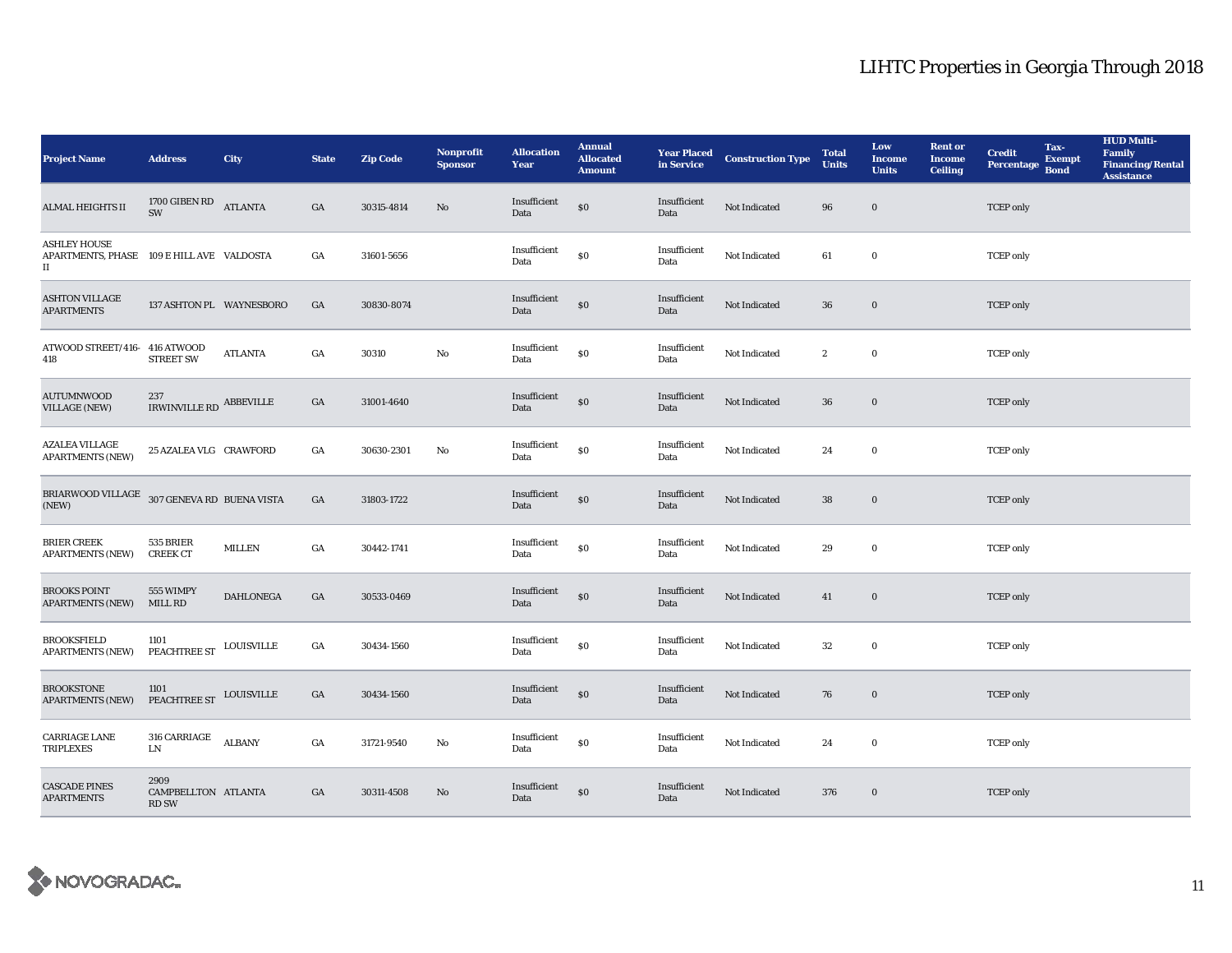| <b>Project Name</b>                                      | <b>Address</b>                                 | City             | <b>State</b>     | <b>Zip Code</b> | <b>Nonprofit</b><br><b>Sponsor</b> | <b>Allocation</b><br>Year | <b>Annual</b><br><b>Allocated</b><br><b>Amount</b> |                      | <b>Year Placed Construction Type</b><br>in Service | <b>Total</b><br><b>Units</b> | Low<br><b>Income</b><br><b>Units</b> | <b>Rent or</b><br><b>Income</b><br><b>Ceiling</b> | <b>Credit</b><br><b>Percentage</b> | Tax-<br><b>Exempt</b><br><b>Bond</b> | <b>HUD Multi-</b><br>Family<br><b>Financing/Rental</b><br><b>Assistance</b> |
|----------------------------------------------------------|------------------------------------------------|------------------|------------------|-----------------|------------------------------------|---------------------------|----------------------------------------------------|----------------------|----------------------------------------------------|------------------------------|--------------------------------------|---------------------------------------------------|------------------------------------|--------------------------------------|-----------------------------------------------------------------------------|
| <b>CONNALLY DRIVE</b><br><b>HOME</b>                     | 1888 CONNALLY $_{\rm EAST~POINT}$<br>DR        |                  | GA               | 30344-1210      | No                                 | Insufficient<br>Data      | $\$0$                                              | Insufficient<br>Data | Not Indicated                                      | $\mathbf{1}$                 | $\bf{0}$                             |                                                   | <b>TCEP</b> only                   |                                      |                                                                             |
| <b>CRESTVIEW MANOR</b><br>APTS (NEW)                     | 401 DOVETOWN ROYSTON<br>$\mathbf{R}\mathbf{D}$ |                  | $_{\mathrm{GA}}$ | 30662-3757      |                                    | Insufficient<br>Data      | $\$0$                                              | Insufficient<br>Data | Not Indicated                                      | 25                           | $\boldsymbol{0}$                     |                                                   | <b>TCEP</b> only                   |                                      |                                                                             |
| <b>DECATUR EAST</b>                                      | 590 EAST<br><b>FREEMAN</b><br><b>STREET</b>    | <b>DECATUR</b>   | $_{\mathrm{GA}}$ | 30030           |                                    | Insufficient<br>Data      | $\$0$                                              | Insufficient<br>Data | Not Indicated                                      | 92                           | $\mathbf 0$                          |                                                   | <b>TCEP</b> only                   |                                      |                                                                             |
| <b>DEERFIELD</b><br><b>APARTMENTS</b><br>(CRAWFORDVILLE) | 114 DEERFIELD<br>CT NW                         | CRAWFORDVILLE GA |                  | 30631-2946      | No                                 | Insufficient<br>Data      | $\$0$                                              | Insufficient<br>Data | Not Indicated                                      | 19                           | $\boldsymbol{0}$                     |                                                   | <b>TCEP</b> only                   |                                      |                                                                             |
| DEERWOOD VILLAGE 184 E MAIN ST ADRIAN                    |                                                |                  | GA               | 31002-4052      |                                    | Insufficient<br>Data      | $\$0$                                              | Insufficient<br>Data | Not Indicated                                      | 20                           | $\bf{0}$                             |                                                   | <b>TCEP</b> only                   |                                      |                                                                             |
| <b>EDISON VILLAGE</b><br><b>APARTMENTS (NEW)</b>         | 19264<br><b>HARTFORD ST</b>                    | <b>EDISON</b>    | GA               | 39846-5658      |                                    | Insufficient<br>Data      | $\$0$                                              | Insufficient<br>Data | Not Indicated                                      | 66                           | $\bf{0}$                             |                                                   | <b>TCEP</b> only                   |                                      |                                                                             |
| FAIRFIELD APTS-<br><b>JASPER</b>                         | 691 S MAIN ST                                  | <b>JASPER</b>    | GA               | 30143-2187      | No                                 | Insufficient<br>Data      | $\$0$                                              | Insufficient<br>Data | Not Indicated                                      | 48                           | $\bf{0}$                             |                                                   | <b>TCEP</b> only                   |                                      |                                                                             |
| <b>FAIRFIELD APTS-</b><br><b>VIENNA</b>                  | 435 S 7TH ST                                   | <b>VIENNA</b>    | GA               | 31092-1605      |                                    | Insufficient<br>Data      | $\$0$                                              | Insufficient<br>Data | Not Indicated                                      | 48                           | $\boldsymbol{0}$                     |                                                   | <b>TCEP</b> only                   |                                      |                                                                             |
| <b>FALLS PARK</b><br><b>APARTMENTS</b>                   | 47 FALLS PARK TOCCOA<br>DR                     |                  | $_{\mathrm{GA}}$ | 30577-1856      | No                                 | Insufficient<br>Data      | $\$0$                                              | Insufficient<br>Data | Not Indicated                                      | 48                           | $\bf{0}$                             |                                                   | <b>TCEP</b> only                   |                                      |                                                                             |
| <b>FOREST POINTE</b><br><b>APARTMENTS</b>                | 309 N. POPLAR<br><b>STREET</b>                 | <b>BUTLER</b>    | $_{\mathrm{GA}}$ | 31006           |                                    | Insufficient<br>Data      | $\$0$                                              | Insufficient<br>Data | Not Indicated                                      | $\bf 24$                     | $\boldsymbol{0}$                     |                                                   | <b>TCEP</b> only                   |                                      |                                                                             |
| <b>FOREST RIDGE</b><br><b>APARTMENTS (NEW)</b>           | 601 FOREST<br>RIDGE DR                         | WAYNESBORO       | $_{\mathrm{GA}}$ | 30830-8004      |                                    | Insufficient<br>Data      | $\$0$                                              | Insufficient<br>Data | Not Indicated                                      | 24                           | $\bf{0}$                             |                                                   | <b>TCEP</b> only                   |                                      |                                                                             |
| FORREST GLEN APTS                                        | 1805 EDWINA<br><b>DR</b>                       | <b>VIDALIA</b>   | GA               | 30474-8964      | No                                 | Insufficient<br>Data      | $\$0$                                              | Insufficient<br>Data | Not Indicated                                      | $\bf{0}$                     | $\boldsymbol{0}$                     |                                                   | <b>TCEP</b> only                   |                                      |                                                                             |
| FREEDOMS PATH AT<br><b>AUGUSTA</b>                       | 1798<br>$$\tt{MARYLAND}$ AUGUSTA               |                  | GA               | 30904-5365      |                                    | Insufficient<br>Data      | \$0                                                | Insufficient<br>Data | Not Indicated                                      | 78                           | $\bf{0}$                             |                                                   | <b>TCEP</b> only                   |                                      |                                                                             |

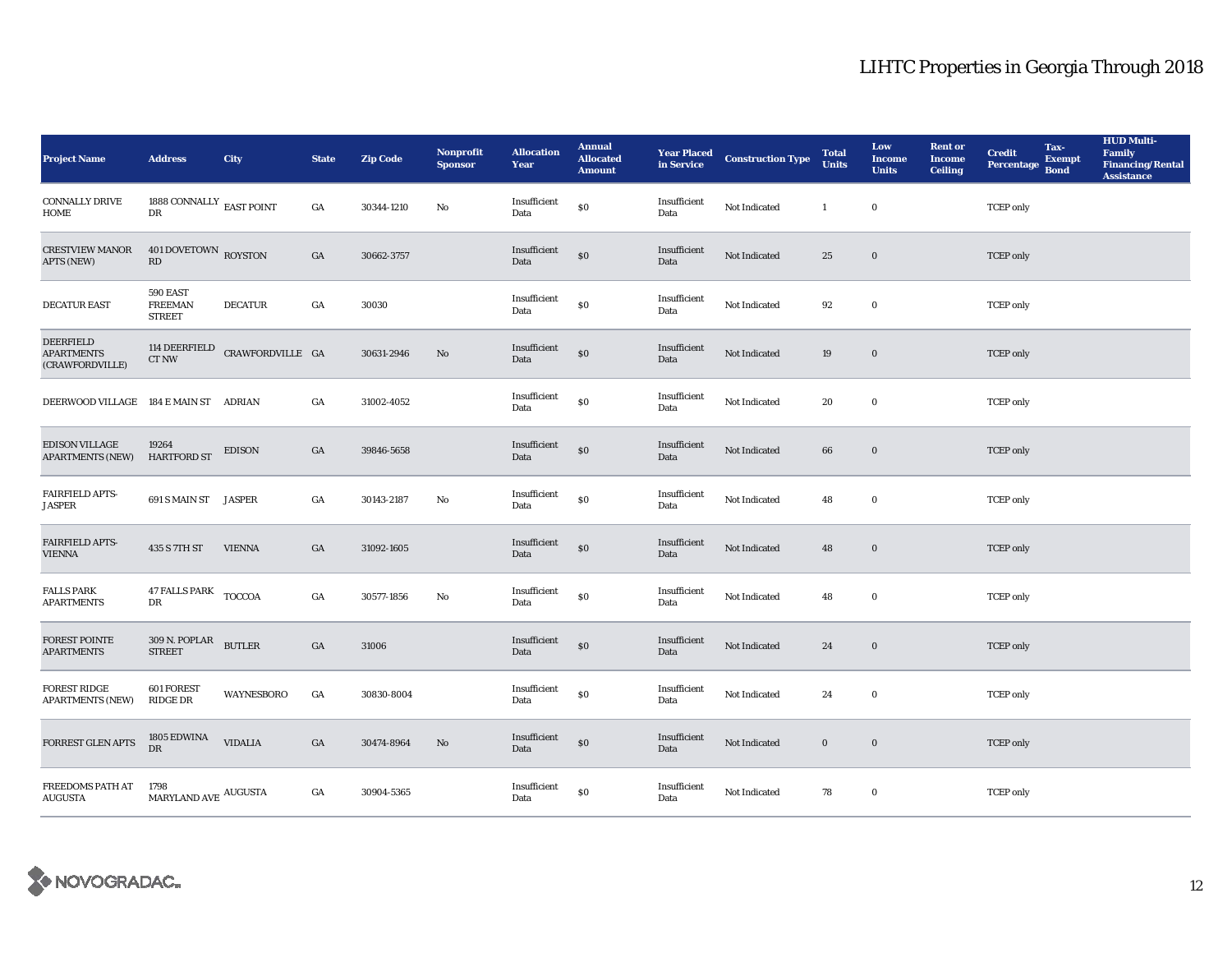| <b>Project Name</b>                                             | <b>Address</b>                    | City             | <b>State</b>     | <b>Zip Code</b> | Nonprofit<br><b>Sponsor</b> | <b>Allocation</b><br>Year | <b>Annual</b><br><b>Allocated</b><br><b>Amount</b> |                      | <b>Year Placed Construction Type</b><br>in Service | <b>Total</b><br><b>Units</b> | Low<br><b>Income</b><br><b>Units</b> | <b>Rent or</b><br>Income<br><b>Ceiling</b> | <b>Credit</b><br><b>Percentage</b> | Tax-<br><b>Exempt</b><br><b>Bond</b> | <b>HUD Multi-</b><br><b>Family</b><br><b>Financing/Rental</b><br><b>Assistance</b> |
|-----------------------------------------------------------------|-----------------------------------|------------------|------------------|-----------------|-----------------------------|---------------------------|----------------------------------------------------|----------------------|----------------------------------------------------|------------------------------|--------------------------------------|--------------------------------------------|------------------------------------|--------------------------------------|------------------------------------------------------------------------------------|
| GARDENS AT HARVEST 2045 SIBLEY RD AUGUSTA<br>POINT APTS         |                                   |                  | GA               | 30909-4231      |                             | Insufficient<br>Data      | \$0                                                | Insufficient<br>Data | Not Indicated                                      | 256                          | $\mathbf 0$                          |                                            | <b>TCEP</b> only                   |                                      |                                                                                    |
| <b>GATEWAY CAPITOL</b><br><b>VIEW</b>                           | 1374 MURPHY<br><b>AVE SW</b>      | <b>ATLANTA</b>   | $_{\mathrm{GA}}$ | 30310           | $\rm No$                    | Insufficient<br>Data      | \$0                                                | Insufficient<br>Data | Not Indicated                                      | 162                          | 162                                  |                                            | <b>TCEP</b> only                   |                                      |                                                                                    |
| <b>GIBSON VILLAGE</b><br><b>APARTMENTS (REHAB)</b>              | 388 PROJECT ST GIBSON             |                  | GA               | 30810-4006      |                             | Insufficient<br>Data      | $\$0$                                              | Insufficient<br>Data | Not Indicated                                      | $\bf{0}$                     | $\bf{0}$                             |                                            | <b>TCEP</b> only                   |                                      |                                                                                    |
| <b>GOOD SHEPARD</b><br>PLACE                                    | $198$ N CORNERS $\,$ CUMMING PKWY |                  | $_{\mathrm{GA}}$ | 30040-2079      | No                          | Insufficient<br>Data      | $\$0$                                              | Insufficient<br>Data | Not Indicated                                      | 48                           | $\bf{0}$                             |                                            | <b>TCEP</b> only                   |                                      |                                                                                    |
| <b>GREENWICH</b><br>STREET/14241243                             |                                   | <b>ATLANTA</b>   | GA               | 30310           | $\mathbf{No}$               | Insufficient<br>Data      | $\$0$                                              | Insufficient<br>Data | Not Indicated                                      | $\boldsymbol{2}$             | $\bf{0}$                             |                                            | <b>TCEP</b> only                   |                                      |                                                                                    |
| <b>HARDIN TERRACE</b>                                           | 346 STOREY LN JEFFERSON           |                  | GA               | 30549-2608      | No                          | Insufficient<br>Data      | $\$0$                                              | Insufficient<br>Data | Not Indicated                                      | $\bf{0}$                     | $\mathbf 0$                          |                                            | <b>TCEP</b> only                   |                                      |                                                                                    |
| <b>HERITAGE MANOR</b><br><b>APARTMENTS</b>                      | 1125 E 3RD ST                     | DONALSONVILLE GA |                  | 39845-1705      |                             | Insufficient<br>Data      | $\$0$                                              | Insufficient<br>Data | Not Indicated                                      | 38                           | $\mathbf 0$                          |                                            | <b>TCEP</b> only                   |                                      |                                                                                    |
| <b>HERITAGE MANOR</b><br>APTS (NEW)                             | 500 RICHARD<br>ST                 | DONALSONVILLE GA |                  | 39845-1989      |                             | Insufficient<br>Data      | \$0                                                | Insufficient<br>Data | Not Indicated                                      | $32\,$                       | $\mathbf 0$                          |                                            | <b>TCEP</b> only                   |                                      |                                                                                    |
| <b>HERITAGE OAKS</b><br><b>APARTMENTS</b>                       | 809 BROAD ST CORDELE              |                  | GA               | 31015-1591      |                             | Insufficient<br>Data      | \$0                                                | Insufficient<br>Data | Not Indicated                                      | 50                           | $\mathbf 0$                          |                                            | <b>TCEP</b> only                   |                                      |                                                                                    |
| HERITAGE POINTE                                                 | $900\rm\,WHEELER$<br>AVE N        | <b>DOUGLAS</b>   | GA               | 31533-3830      |                             | Insufficient<br>Data      | \$0                                                | Insufficient<br>Data | Not Indicated                                      | $52\,$                       | $\mathbf 0$                          |                                            | <b>TCEP</b> only                   |                                      |                                                                                    |
| <b>HOLLY VILLAGE</b><br><b>APARTMENTS (NEW)</b>                 | 128 HOLLY ST BUCHANAN             |                  | GA               | 30113-5413      |                             | Insufficient<br>Data      | \$0                                                | Insufficient<br>Data | Not Indicated                                      | 24                           | $\bf{0}$                             |                                            | <b>TCEP</b> only                   |                                      |                                                                                    |
| LAFAYETTE GARDENS 709 PATTERSON LA FAYETTE<br><b>APARTMENTS</b> | $\mathbf{R}\mathbf{D}$            |                  | GA               | 30728-3335      |                             | Insufficient<br>Data      | \$0                                                | Insufficient<br>Data | Not Indicated                                      | 20                           | $\bf{0}$                             |                                            | <b>TCEP</b> only                   |                                      |                                                                                    |
| <b>LAWSON AND</b><br><b>MONTGOMERY</b><br><b>HOMES</b>          | 208 LAWSON<br><b>DR</b>           | <b>EATONTON</b>  | GA               | 31024-2078      |                             | Insufficient<br>Data      | \$0                                                | Insufficient<br>Data | Not Indicated                                      | 114                          | $\bf{0}$                             |                                            | <b>TCEP</b> only                   |                                      |                                                                                    |

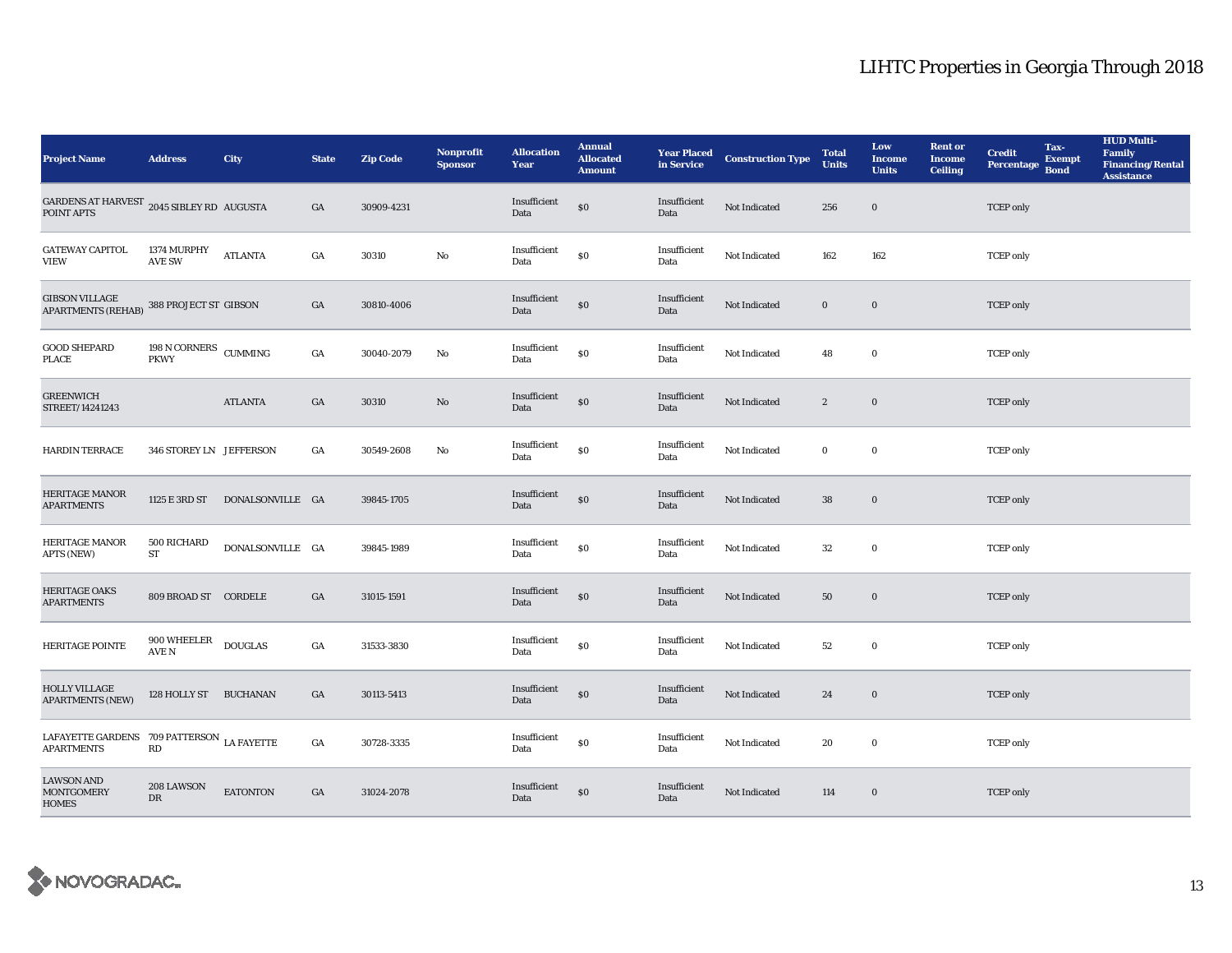| <b>Project Name</b>                                                     | <b>Address</b>                              | City            | <b>State</b>     | <b>Zip Code</b> | <b>Nonprofit</b><br><b>Sponsor</b> | <b>Allocation</b><br>Year | <b>Annual</b><br><b>Allocated</b><br><b>Amount</b> |                      | <b>Year Placed Construction Type</b><br>in Service | <b>Total</b><br><b>Units</b> | Low<br><b>Income</b><br><b>Units</b> | <b>Rent or</b><br><b>Income</b><br><b>Ceiling</b> | <b>Credit</b><br>Percentage | Tax-<br><b>Exempt</b><br><b>Bond</b> | <b>HUD Multi-</b><br>Family<br><b>Financing/Rental</b><br><b>Assistance</b> |
|-------------------------------------------------------------------------|---------------------------------------------|-----------------|------------------|-----------------|------------------------------------|---------------------------|----------------------------------------------------|----------------------|----------------------------------------------------|------------------------------|--------------------------------------|---------------------------------------------------|-----------------------------|--------------------------------------|-----------------------------------------------------------------------------|
| <b>LEGACY WALTON</b><br><b>GREEN AKA 15TH</b><br><b>STREET DEV PH I</b> | 1550 15TH ST                                | <b>AUGUSTA</b>  | GA               | 30901-3460      |                                    | Insufficient<br>Data      | $\$0$                                              | Insufficient<br>Data | Not Indicated                                      | 80                           | $\bf{0}$                             |                                                   | <b>TCEP</b> only            |                                      |                                                                             |
| <b>LOCKETT STATION II</b>                                               | 404,436,324,<br><b>STATION</b><br>CROSSING  | <b>ALBANY</b>   | GA               | 31701           | $\rm No$                           | Insufficient<br>Data      | \$0                                                | Insufficient<br>Data | Not Indicated                                      | $\overline{4}$               | $\bf{0}$                             |                                                   | <b>TCEP</b> only            |                                      |                                                                             |
| <b>LYNDOLYN</b>                                                         | <b>4411 IST AVE</b>                         | <b>COLUMBUS</b> | $_{\mathrm{GA}}$ | 31904-6447      | $\rm No$                           | Insufficient<br>Data      | \$0                                                | Insufficient<br>Data | Not Indicated                                      | 20                           | $\mathbf 0$                          |                                                   | <b>TCEP</b> only            |                                      |                                                                             |
| <b>MAPLE LANE</b><br><b>APARTMENTS</b>                                  | 197 GA<br>HIGHWAY 305                       | <b>MIDVILLE</b> | GA               | 30441-4107      |                                    | Insufficient<br>Data      | $\$0$                                              | Insufficient<br>Data | Not Indicated                                      | 10                           | $\mathbf 0$                          |                                                   | <b>TCEP</b> only            |                                      |                                                                             |
| <b>MARTIN LUTHER</b><br>KING, JR. DRIVE/412                             | 412 MARTIN<br>LUTHER KING MOULTRIE<br>JR DR |                 | GA               | 31768-3534      | $\mathbf{No}$                      | Insufficient<br>Data      | $\$0$                                              | Insufficient<br>Data | Not Indicated                                      | $5\overline{ }$              | $\mathbf 0$                          |                                                   | <b>TCEP</b> only            |                                      |                                                                             |
| <b>MEADOW WOOD</b><br><b>APARTMENTS (NEW)</b>                           | 730 BARGERON SARDIS<br>AVE                  |                 | GA               | 30456-2102      |                                    | Insufficient<br>Data      | $\$0$                                              | Insufficient<br>Data | Not Indicated                                      | 24                           | $\mathbf 0$                          |                                                   | <b>TCEP</b> only            |                                      |                                                                             |
| NORTH GLEN<br><b>APARTMENTS</b>                                         | 4025 ARC WAY NORCROSS                       |                 | $_{\mathrm{GA}}$ | 30093-3208      | No                                 | Insufficient<br>Data      | $\$0$                                              | Insufficient<br>Data | Not Indicated                                      | 284                          | $\bf{0}$                             |                                                   | <b>TCEP</b> only            |                                      |                                                                             |
| <b>OAK VILLAGE APTS</b>                                                 | 225 JACKSON ST ZEBULON                      |                 | GA               | 30295-3191      |                                    | Insufficient<br>Data      | $\$0$                                              | Insufficient<br>Data | Not Indicated                                      | 24                           | $\mathbf 0$                          |                                                   | <b>TCEP</b> only            |                                      |                                                                             |
| PARADISE EAST<br><b>APARTMENTS</b>                                      | 1504<br>BOULDERCRES ATLANTA<br>T RD SE      |                 | GA               | 30316-4042      |                                    | Insufficient<br>Data      | $\$0$                                              | Insufficient<br>Data | Not Indicated                                      | 176                          | 174                                  |                                                   | <b>TCEP</b> only            |                                      |                                                                             |
| PEAKS OF CORNELIA                                                       | <b>770 LEVEL</b><br><b>GROVE RD</b>         | <b>CORNELIA</b> | GA               | 30531-3570      |                                    | Insufficient<br>Data      | $\$0$                                              | Insufficient<br>Data | Not Indicated                                      | $\boldsymbol{0}$             | $\mathbf 0$                          |                                                   | <b>TCEP</b> only            |                                      |                                                                             |
| PECAN VILLAGE<br><b>APARTMENTS (NEW)</b>                                | 100 HAYES AVE ELLAVILLE                     |                 | GA               | 31806-8932      |                                    | Insufficient<br>Data      | $\$0$                                              | Insufficient<br>Data | Not Indicated                                      | 30                           | $\bf{0}$                             |                                                   | <b>TCEP</b> only            |                                      |                                                                             |
| PEPPERTON VILLAS<br>APTS (NEW)                                          | 127 HARPER ST JACKSON                       |                 | GA               | 30233-2278      |                                    | Insufficient<br>Data      | $\$0$                                              | Insufficient<br>Data | Not Indicated                                      | 29                           | $\mathbf 0$                          |                                                   | <b>TCEP</b> only            |                                      |                                                                             |
| PIEDMONT SENIOR<br><b>TOWER</b>                                         | 3601 PIEDMONT $\,$ ATLANTA<br><b>RD NE</b>  |                 | $_{\mathrm{GA}}$ | 30305-1436      |                                    | Insufficient<br>Data      | \$0                                                | Insufficient<br>Data | Not Indicated                                      | 208                          | $\bf{0}$                             |                                                   | <b>TCEP</b> only            |                                      |                                                                             |

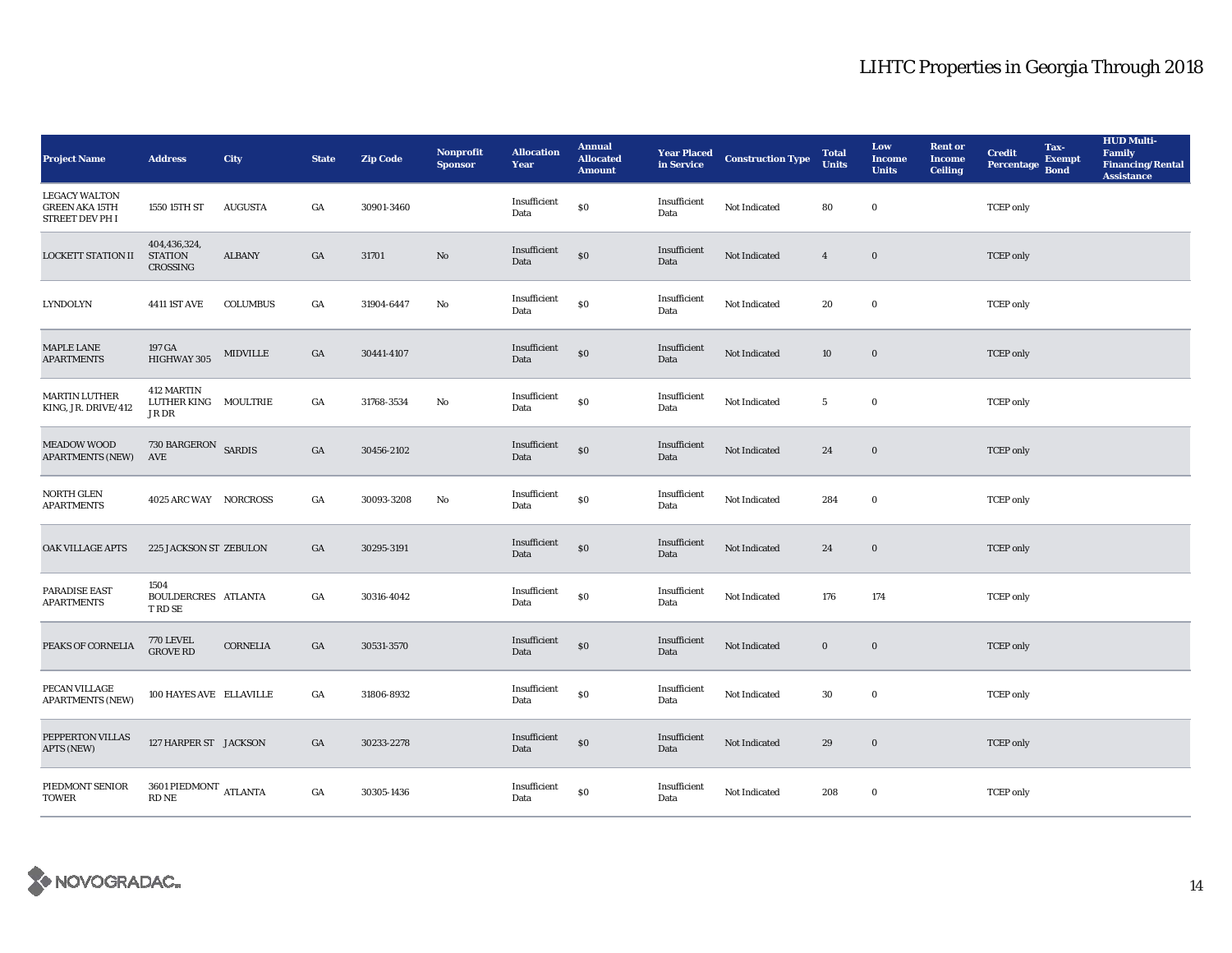| <b>Project Name</b>                                             | <b>Address</b>                                      | <b>City</b>                   | <b>State</b>     | <b>Zip Code</b> | <b>Nonprofit</b><br><b>Sponsor</b> | <b>Allocation</b><br>Year | <b>Annual</b><br><b>Allocated</b><br><b>Amount</b> |                      | <b>Year Placed Construction Type</b><br>in Service | <b>Total</b><br><b>Units</b> | Low<br><b>Income</b><br><b>Units</b> | <b>Rent or</b><br><b>Income</b><br><b>Ceiling</b> | <b>Credit</b><br><b>Percentage</b> | Tax-<br><b>Exempt</b><br><b>Bond</b> | <b>HUD Multi-</b><br>Family<br><b>Financing/Rental</b><br><b>Assistance</b> |
|-----------------------------------------------------------------|-----------------------------------------------------|-------------------------------|------------------|-----------------|------------------------------------|---------------------------|----------------------------------------------------|----------------------|----------------------------------------------------|------------------------------|--------------------------------------|---------------------------------------------------|------------------------------------|--------------------------------------|-----------------------------------------------------------------------------|
| PIGEON BLUFF APTS<br>(NEW)                                      | 161 ROSE CT                                         | <b>MANCHESTER</b>             | GA               | 31816-1100      |                                    | Insufficient<br>Data      | $\$0$                                              | Insufficient<br>Data | Not Indicated                                      | $\bf{0}$                     | $\bf{0}$                             |                                                   | <b>TCEP</b> only                   |                                      |                                                                             |
| PIGEON CREEK APTS<br>(NEW)                                      | 43 ROSE COURT MANCHESTER                            |                               | GA               | 31816-1100      |                                    | Insufficient<br>Data      | \$0                                                | Insufficient<br>Data | Not Indicated                                      | 43                           | $\bf{0}$                             |                                                   | <b>TCEP</b> only                   |                                      |                                                                             |
| PINE VILLAGE<br><b>APARTMENTS</b>                               | ST                                                  | 434 CHEROKEE PINE MOUNTAIN GA |                  | 31822-2446      |                                    | Insufficient<br>Data      | \$0                                                | Insufficient<br>Data | Not Indicated                                      | $30\,$                       | $\bf{0}$                             |                                                   | <b>TCEP</b> only                   |                                      |                                                                             |
| PINEBROOK APTS                                                  | 715 MASON<br><b>TERRACE RD</b>                      | <b>PERRY</b>                  | $_{\mathrm{GA}}$ | 31069-2082      |                                    | Insufficient<br>Data      | $\boldsymbol{\mathsf{S}}\boldsymbol{\mathsf{O}}$   | Insufficient<br>Data | Not Indicated                                      | $^{\rm 52}$                  | $\bf{0}$                             |                                                   | <b>TCEP</b> only                   |                                      |                                                                             |
| POTEMKIN SENIOR<br><b>VILLAGE OF WARNER</b><br><b>ROBINS II</b> | $710 \; \mathrm{ELBERTA}$<br>$\mathbf{R}\mathbf{D}$ | WARNER ROBINS GA              |                  | 31093-4300      |                                    | Insufficient<br>Data      | \$0                                                | Insufficient<br>Data | Not Indicated                                      | 52                           | $\bf{0}$                             |                                                   | <b>TCEP</b> only                   |                                      |                                                                             |
| <b>RAVEN WOODS</b><br><b>APARTMENTS</b>                         | 795 HAWKINS<br>ST                                   | <b>AMERICUS</b>               | $_{\mathrm{GA}}$ | 31719-2272      | No                                 | Insufficient<br>Data      | $\boldsymbol{\mathsf{S}}\boldsymbol{\mathsf{O}}$   | Insufficient<br>Data | Not Indicated                                      | 24                           | $\bf{0}$                             |                                                   | <b>TCEP</b> only                   |                                      |                                                                             |
| <b>SANTA ANA</b><br><b>APARTMENTS</b>                           | 56 S BROAD ST ALAMO                                 |                               | GA               | 30411-3923      |                                    | Insufficient<br>Data      | $\$0$                                              | Insufficient<br>Data | Not Indicated                                      | ${\bf 16}$                   | $\bf{0}$                             |                                                   | <b>TCEP</b> only                   |                                      |                                                                             |
| <b>SHADY GROVE</b><br><b>APARTMENTS</b>                         | 100 HAYES AVE ELLAVILLE                             |                               | GA               | 31806-8932      |                                    | Insufficient<br>Data      | \$0                                                | Insufficient<br>Data | Not Indicated                                      | 18                           | $\bf{0}$                             |                                                   | <b>TCEP</b> only                   |                                      |                                                                             |
| STATION CROSSING                                                | 417 STATION<br><b>CROSSING DR</b>                   | <b>ALBANY</b>                 | $_{\mathrm{GA}}$ | 31721-8328      | No                                 | Insufficient<br>Data      | \$0                                                | Insufficient<br>Data | Not Indicated                                      | $5\overline{ }$              | $\bf{0}$                             |                                                   | <b>TCEP</b> only                   |                                      |                                                                             |
| <b>STONE RIDGE</b><br><b>APARTMENTS</b>                         | 4590<br><b>FAIRMOUNT</b><br><b>HWY SE</b>           | CALHOUN                       | GA               | 30701-3922      |                                    | Insufficient<br>Data      | \$0                                                | Insufficient<br>Data | Not Indicated                                      | 64                           | 64                                   |                                                   | <b>TCEP</b> only                   |                                      |                                                                             |
| TAN YARD BRANCH II<br>APTS (NEW)                                | 14 TANYARD ST BLAIRSVILLE                           |                               | GA               | 30512-4633      |                                    | Insufficient<br>Data      | \$0                                                | Insufficient<br>Data | Not Indicated                                      | 25                           | $\bf{0}$                             |                                                   | <b>TCEP</b> only                   |                                      |                                                                             |
| THE GROVE AT<br><b>OAKMONT</b>                                  | 400 E WARING<br><b>ST</b>                           | <b>WAYCROSS</b>               | GA               | 31503           | No                                 | Insufficient<br>Data      | \$0                                                | Insufficient<br>Data | Not Indicated                                      | 60                           | $\bf{0}$                             |                                                   | <b>TCEP</b> only                   |                                      |                                                                             |
| THE PINES AT<br><b>WESTDALE</b>                                 | 1127 S<br>RD                                        | HOUSTON LAKE WARNER ROBINS GA |                  | 31088-2626      | No                                 | Insufficient<br>Data      | \$0                                                | Insufficient<br>Data | Not Indicated                                      | 180                          | 180                                  |                                                   | <b>TCEP</b> only                   |                                      |                                                                             |

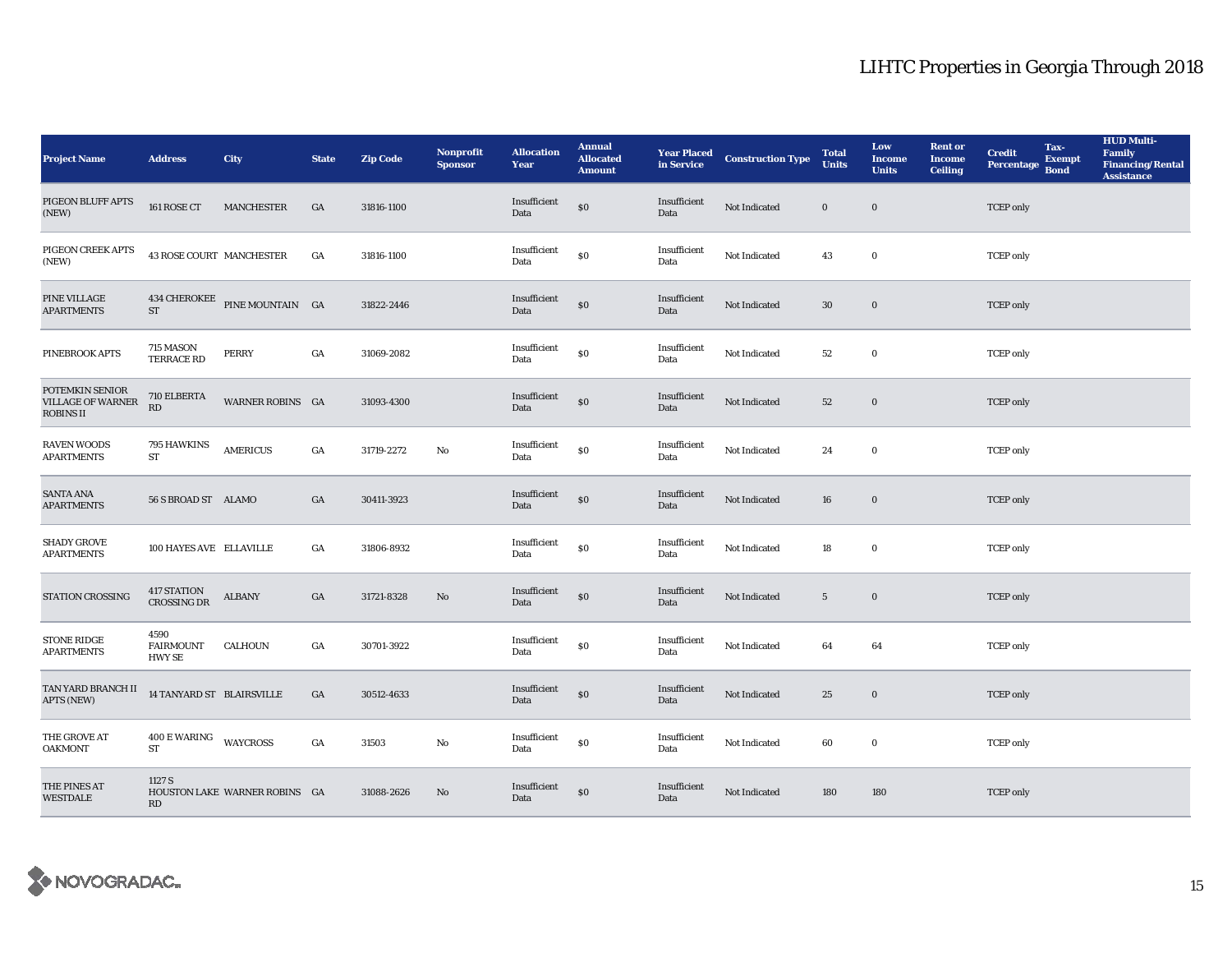| <b>Project Name</b>                                          | <b>Address</b>                                                        | City               | <b>State</b>     | <b>Zip Code</b> | Nonprofit<br><b>Sponsor</b> | <b>Allocation</b><br>Year | <b>Annual</b><br><b>Allocated</b><br><b>Amount</b> |                      | <b>Year Placed Construction Type</b><br>in Service <b>Construction</b> Type | <b>Total</b><br><b>Units</b> | Low<br><b>Income</b><br><b>Units</b> | <b>Rent or</b><br><b>Income</b><br><b>Ceiling</b> | <b>Credit</b><br><b>Percentage</b> | Tax-<br><b>Exempt</b><br><b>Bond</b> | <b>HUD Multi-</b><br>Family<br><b>Financing/Rental</b><br><b>Assistance</b> |
|--------------------------------------------------------------|-----------------------------------------------------------------------|--------------------|------------------|-----------------|-----------------------------|---------------------------|----------------------------------------------------|----------------------|-----------------------------------------------------------------------------|------------------------------|--------------------------------------|---------------------------------------------------|------------------------------------|--------------------------------------|-----------------------------------------------------------------------------|
| THE VIEW AT<br>SUGARLOAF AKA<br>TANGLEWOOD<br><b>HEIGHTS</b> | 5355<br><b>SUGARLOAF</b><br><b>PKWY</b>                               | LAWRENCEVILLE GA   |                  | 30043-5754      |                             | Insufficient<br>Data      | $\$0$                                              | Insufficient<br>Data | Not Indicated                                                               | 130                          | $\bf{0}$                             |                                                   | <b>TCEP</b> only                   |                                      |                                                                             |
| THE VININGS AT<br><b>OXFORD</b>                              | 13 BLANCE RD CEDARTOWN                                                |                    | $_{\mathrm{GA}}$ | 30125           | $\rm No$                    | Insufficient<br>Data      | $\$0$                                              | Insufficient<br>Data | Not Indicated                                                               | 62                           | $\bf{0}$                             |                                                   | <b>TCEP</b> only                   |                                      |                                                                             |
| THORNTON PLACE                                               | 1599 PRYOR RD<br>SW                                                   | <b>ATLANTA</b>     | $_{\mathrm{GA}}$ | 30315-3721      | $\rm No$                    | Insufficient<br>Data      | $\$0$                                              | Insufficient<br>Data | Not Indicated                                                               | 12                           | $\bf{0}$                             |                                                   | <b>TCEP</b> only                   |                                      |                                                                             |
| TOWN CENTER<br>HEIGHTS/THE LEGACY<br>@ WALTON HGTS           | 178 ROBERTS<br>TRAIL                                                  | MARIETTA           | $_{\mathrm{GA}}$ | 30066-3326      |                             | Insufficient<br>Data      | $\$0$                                              | Insufficient<br>Data | Not Indicated                                                               | 100                          | $\bf{0}$                             |                                                   | <b>TCEP</b> only                   |                                      |                                                                             |
| <b>WALTON SUMMIT</b>                                         | 1100 GREEN<br>HUNTER LANE                                             | <b>GAINESVILLE</b> | $_{\mathrm{GA}}$ | 30501           |                             | Insufficient<br>Data      | $\$0$                                              | Insufficient<br>Data | Not Indicated                                                               | 84                           | $\bf{0}$                             |                                                   | <b>TCEP</b> only                   |                                      |                                                                             |
| WARM SPRINGS APTS 4161 HIGHWAY WARM SPRINGS<br>(NEW)         | 85W                                                                   |                    | G A              | 31830-2250      |                             | Insufficient<br>Data      | $\$0$                                              | Insufficient<br>Data | Not Indicated                                                               | $\bf{0}$                     | $\bf{0}$                             |                                                   | <b>TCEP</b> only                   |                                      |                                                                             |
| <b>WEST CENTRAL</b><br><b>AVENUE</b>                         | $323\,\rm{W}\,\rm{CENTRAL}$ MOULTRIE<br>$\operatorname{\mathsf{AVE}}$ |                    | $_{\mathrm{GA}}$ | 31768-3835      | No                          | Insufficient<br>Data      | $\$0$                                              | Insufficient<br>Data | Not Indicated                                                               | $\mathbf{1}$                 | $\bf{0}$                             |                                                   | <b>TCEP</b> only                   |                                      |                                                                             |
| <b>WESTVIEW</b><br><b>APARTMENTS</b>                         | $150\text{ WESTVIEW} \quad \text{SYLVANIA}$<br><b>DRIVE</b>           |                    | $_{\mathrm{GA}}$ | 30467           |                             | Insufficient<br>Data      | $\$0$                                              | Insufficient<br>Data | Not Indicated                                                               | 80                           | $\bf{0}$                             |                                                   | <b>TCEP</b> only                   |                                      |                                                                             |
| WILDWOOD APTS<br>(NEW)                                       | 1150<br>PETERSBURG<br>$\mathbf{R}\mathbf{D}$                          | <b>ELBERTON</b>    | GA               | 30635-2742      |                             | Insufficient<br>Data      | $\$0$                                              | Insufficient<br>Data | Not Indicated                                                               | 50                           | $\mathbf 0$                          |                                                   | <b>TCEP</b> only                   |                                      |                                                                             |
| <b>WILLOWPEG LANE</b><br><b>APARTMENTS</b>                   | 115 WILLOWPEG RINCON<br><b>WAY</b>                                    |                    | $_{\mathrm{GA}}$ | 31326-9308      |                             | Insufficient<br>Data      | $\$0$                                              | Insufficient<br>Data | Not Indicated                                                               | 48                           | $\bf{0}$                             |                                                   | <b>TCEP</b> only                   |                                      |                                                                             |
| WILLOWPEG VILLAGE 111 WILLOWPEG RINCON<br><b>APARTMENTS</b>  | <b>WAY</b>                                                            |                    | GA               | 31326-9314      |                             | Insufficient<br>Data      | $\$0$                                              | Insufficient<br>Data | Not Indicated                                                               | 81                           | $\bf{0}$                             |                                                   | <b>TCEP</b> only                   |                                      |                                                                             |
| <b>WINDSOR LAKE</b><br><b>SENIOR</b>                         | 198 ELDRIDGE METTER<br>$\operatorname{ST}$                            |                    | GA               | 30439-3325      | No                          | Insufficient<br>Data      | $\$0$                                              | Insufficient<br>Data | Not Indicated                                                               | 52                           | $\bf{0}$                             |                                                   | <b>TCEP</b> only                   |                                      |                                                                             |
| WISTERIA PLACE,<br><b>PHASE I</b>                            | 100 WISTERIA<br><b>GARDENS</b><br>CIRCLE                              | <b>NEWNAN</b>      | GA               | 30263           |                             | Insufficient<br>Data      | $\$0$                                              | Insufficient<br>Data | Not Indicated                                                               | 112                          | $\bf{0}$                             |                                                   | <b>TCEP</b> only                   |                                      |                                                                             |

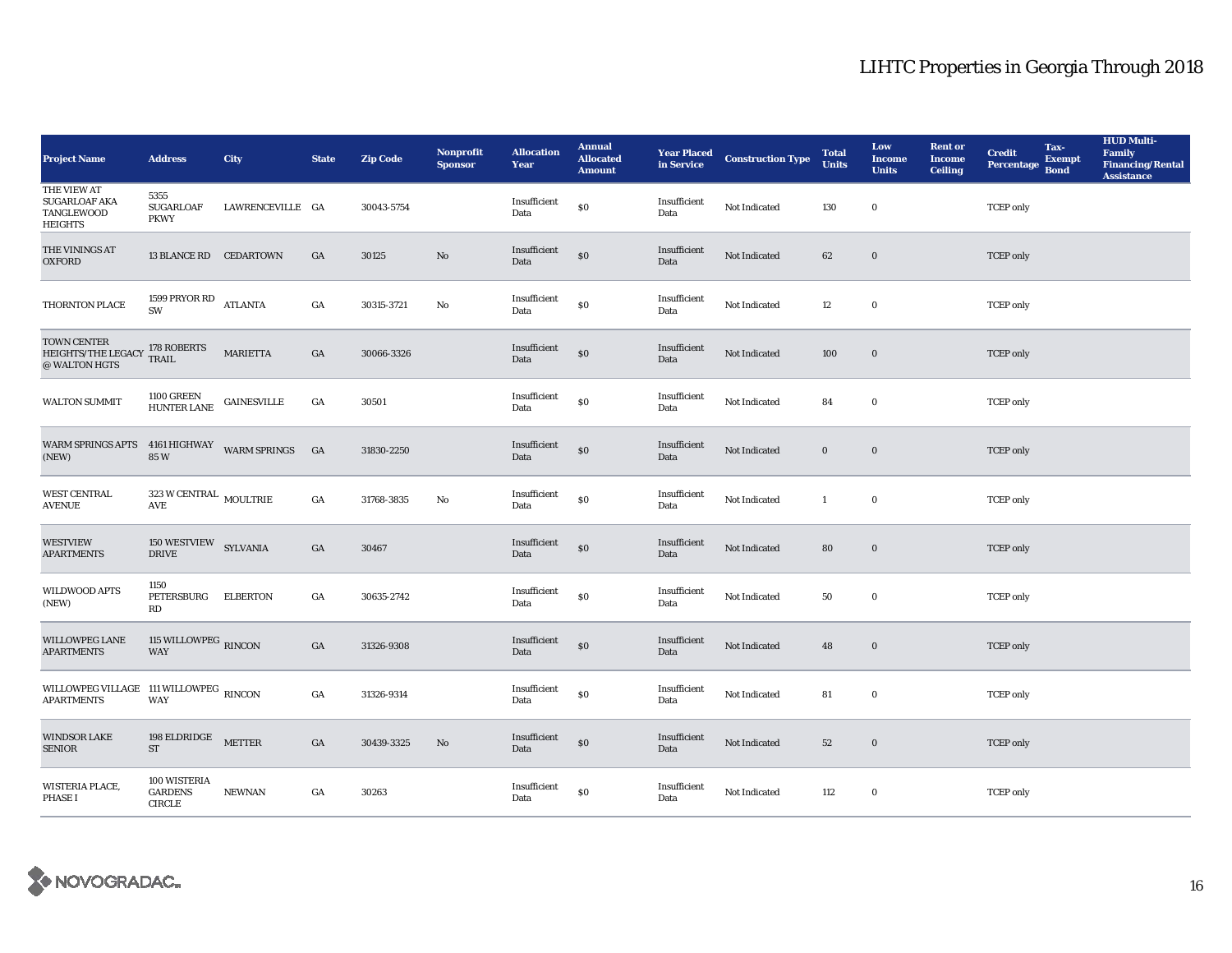| <b>Project Name</b>                                                                                                                                                            | <b>Address</b>                                              | <b>City</b>         | <b>State</b>     | <b>Zip Code</b> | Nonprofit<br><b>Sponsor</b> | <b>Allocation</b><br>Year | <b>Annual</b><br><b>Allocated</b><br><b>Amount</b> |                      | <b>Year Placed Construction Type</b><br>in Service | <b>Total</b><br><b>Units</b> | Low<br><b>Income</b><br><b>Units</b> | <b>Rent or</b><br><b>Income</b><br><b>Ceiling</b> | <b>Credit</b><br><b>Percentage</b> | Tax-<br><b>Exempt</b><br><b>Bond</b> | <b>HUD Multi-</b><br>Family<br><b>Financing/Rental</b><br><b>Assistance</b> |
|--------------------------------------------------------------------------------------------------------------------------------------------------------------------------------|-------------------------------------------------------------|---------------------|------------------|-----------------|-----------------------------|---------------------------|----------------------------------------------------|----------------------|----------------------------------------------------|------------------------------|--------------------------------------|---------------------------------------------------|------------------------------------|--------------------------------------|-----------------------------------------------------------------------------|
| $\begin{array}{lll} \text{WOODLAND TERRACE} & 622 \text{ WOODLAND} & \text{WAYNESBORO} \\ \text{APTS (NEW)} & \text{TERRACE DR} & \text{WAYNESBORO} \end{array}$<br>APTS (NEW) |                                                             |                     | GA               | 30830-1149      |                             | Insufficient<br>Data      | $\$0$                                              | Insufficient<br>Data | Not Indicated                                      | 30                           | $\bf{0}$                             |                                                   | <b>TCEP</b> only                   |                                      |                                                                             |
| <b>ABBINGTON</b><br>PERIMETER                                                                                                                                                  | 3250<br>PANTHERSVILL ATLANTA<br>E RD                        |                     | GA               | 30334           |                             | Insufficient<br>Data      | \$0                                                | Insufficient<br>Data | Not Indicated                                      | 72                           | 61                                   |                                                   | Not<br>Indicated                   |                                      |                                                                             |
| <b>ADAIR COURT</b>                                                                                                                                                             | 806 MURPHY<br><b>AVENUTE SW</b>                             | <b>ATLANTA</b>      | GA               | 30310           |                             | Insufficient<br>Data      | $\$0$                                              | Insufficient<br>Data | Not Indicated                                      | 91                           | 77                                   |                                                   | Not<br>Indicated                   |                                      |                                                                             |
| <b>ASHLEY SCHOLARS</b><br><b>LANDING I</b>                                                                                                                                     | 669 ATL<br><b>STUDENT</b><br><b>MOVEMENT</b><br><b>BLVD</b> | <b>ATLANTA</b>      | GA               | 30314           |                             | Insufficient<br>Data      | ${\bf S0}$                                         | Insufficient<br>Data | Not Indicated                                      | 135                          | 54                                   |                                                   | Not<br>Indicated                   |                                      |                                                                             |
| <b>BRIGHTSTONE</b><br><b>APARTMENTS</b>                                                                                                                                        | $2654$ DEKALB $$\tt LITHONIA$$ MEDICAL PKWY                 |                     | GA               | 30058           |                             | Insufficient<br>Data      | $\$0$                                              | Insufficient<br>Data | Not Indicated                                      | 175                          | 175                                  |                                                   | Not<br>Indicated                   |                                      |                                                                             |
| <b>CASTLEBERRY HILL</b><br><b>PHASE I</b>                                                                                                                                      | 600<br>GREENSFERRY ATLANTA<br>AVE SW                        |                     | GA               | 30314-4339      |                             | Insufficient<br>Data      | $\$0$                                              | Insufficient<br>Data | Not Indicated                                      | 166                          | 102                                  |                                                   | Not<br>Indicated                   |                                      |                                                                             |
| <b>CITY LIGHTS II</b>                                                                                                                                                          | 464<br>BOULEVARD NE $\,$ ATLANTA                            |                     | GA               | 30308-2645      |                             | Insufficient<br>Data      | $\$0$                                              | Insufficient<br>Data | Not Indicated                                      | 96                           | 96                                   |                                                   | Not<br>Indicated                   |                                      |                                                                             |
| EJ KNIGHT                                                                                                                                                                      | 3811 BAKER<br>PLAZA DR                                      | <b>COLUMBUS</b>     | GA               | 31903-2100      |                             | Insufficient<br>Data      | $\$0$                                              | Insufficient<br>Data | Not Indicated                                      | 92                           | 89                                   |                                                   | Not<br>Indicated                   |                                      |                                                                             |
| <b>EVERMORE SENIOR</b><br><b>VILLAGE</b>                                                                                                                                       | $2225$ OAKLAND $$\sf{SNELLVILLE}$$ PARK BLVD                |                     | GA               | 30039           |                             | Insufficient<br>Data      | $\$0$                                              | Insufficient<br>Data | Not Indicated                                      | 86                           | 58                                   |                                                   | Not<br>Indicated                   |                                      |                                                                             |
| <b>HEARTHSIDE</b><br><b>LAFAYETTE</b>                                                                                                                                          | 105 MEETING<br><b>PLACE DRIVE</b>                           | <b>FAYETTEVILLE</b> | $_{\mathrm{GA}}$ | 30214           |                             | Insufficient<br>Data      | $\$0$                                              | Insufficient<br>Data | Not Indicated                                      | 125                          | 75                                   |                                                   | Not<br>Indicated                   |                                      |                                                                             |
| <b>LAKEVIEW SENIOR</b><br><b>GARDENS</b> (16-044)                                                                                                                              | SCOTT RD NE EATONTON                                        |                     | GA               | 31024           |                             | Insufficient<br>Data      | \$0                                                | Insufficient<br>Data | Not Indicated                                      | 144                          | 138                                  |                                                   | Not<br>Indicated                   |                                      |                                                                             |
| LUCY MORGAN II                                                                                                                                                                 | <b>611 BORTON ST LAGRANGE</b>                               |                     | GA               | 30241-4759      |                             | Insufficient<br>Data      | ${\bf S0}$                                         | Insufficient<br>Data | Not Indicated                                      | 89                           | 89                                   |                                                   | Not<br>Indicated                   |                                      |                                                                             |
| <b>MADISON HEIGHTS</b>                                                                                                                                                         | 10911 TARA<br><b>BLVD</b>                                   | <b>HAMPTON</b>      | GA               | 30228-6231      |                             | Insufficient<br>Data      | \$0                                                | Insufficient<br>Data | Not Indicated                                      | 120                          | 81                                   |                                                   | Not<br>Indicated                   |                                      |                                                                             |

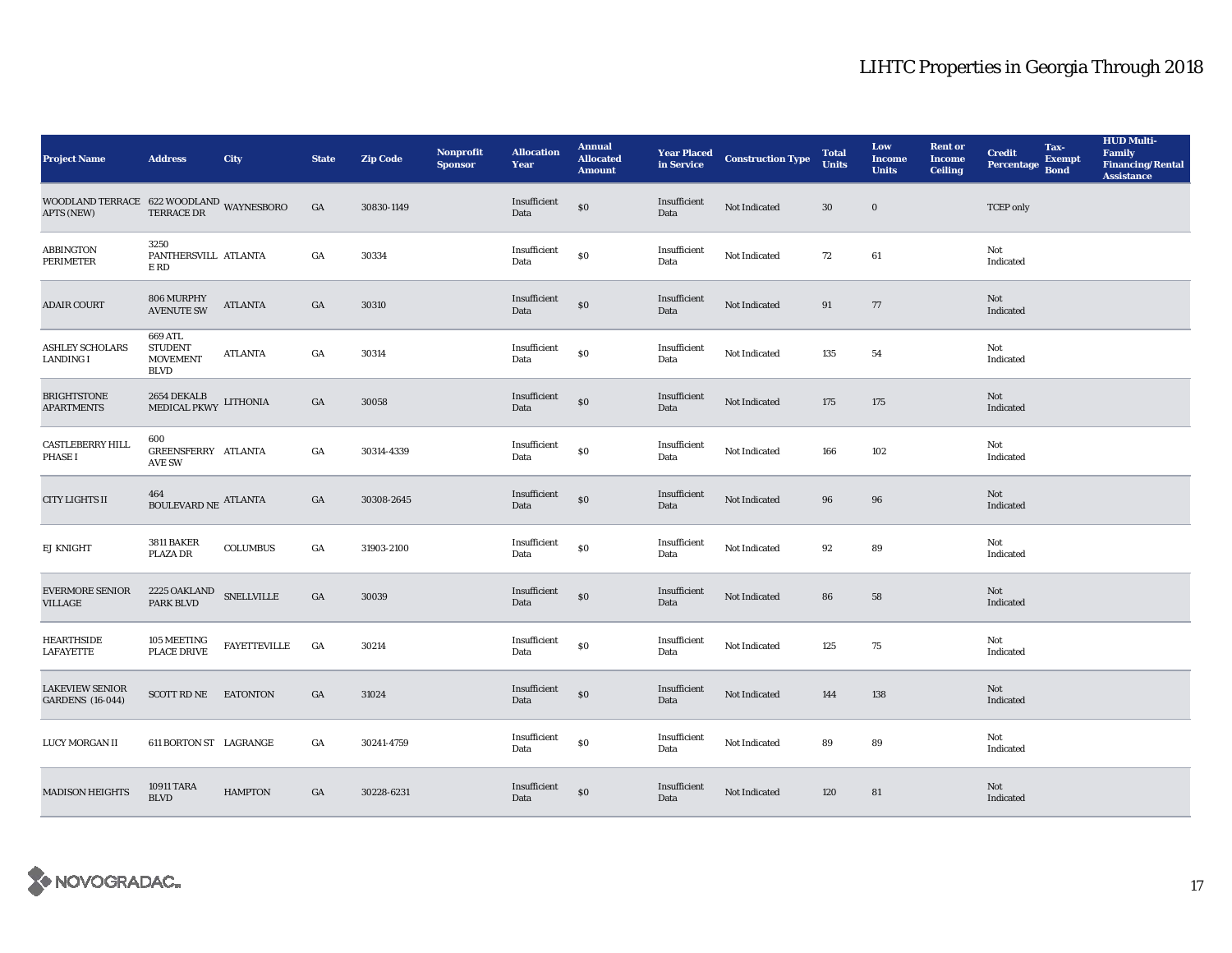| <b>Project Name</b>                         | <b>Address</b>                                        | City                          | <b>State</b> | <b>Zip Code</b> | Nonprofit<br><b>Sponsor</b> | <b>Allocation</b><br>Year | <b>Annual</b><br><b>Allocated</b><br><b>Amount</b> |                      | <b>Year Placed Construction Type</b><br>in Service | <b>Total</b><br><b>Units</b> | Low<br><b>Income</b><br><b>Units</b> | <b>Rent or</b><br><b>Income</b><br><b>Ceiling</b> | <b>Credit</b><br><b>Percentage</b> | Tax-<br><b>Exempt</b><br><b>Bond</b> | <b>HUD Multi-</b><br><b>Family</b><br><b>Financing/Rental</b><br><b>Assistance</b> |
|---------------------------------------------|-------------------------------------------------------|-------------------------------|--------------|-----------------|-----------------------------|---------------------------|----------------------------------------------------|----------------------|----------------------------------------------------|------------------------------|--------------------------------------|---------------------------------------------------|------------------------------------|--------------------------------------|------------------------------------------------------------------------------------|
| NICHOLSON TERRACE 1313 14TH ST              |                                                       | <b>COLUMBUS</b>               | GA           | 31901-3845      |                             | Insufficient<br>Data      | \$0                                                | Insufficient<br>Data | Not Indicated                                      | 100                          | 99                                   |                                                   | Not<br>Indicated                   |                                      |                                                                                    |
| NORTHLAKE SENIOR<br><b>APARTMENTS</b>       | 2152<br>NORTHLAKE<br><b>PKWY</b>                      | <b>TUCKER</b>                 | GA           | 30084-4114      |                             | Insufficient<br>Data      | \$0                                                | Insufficient<br>Data | Not Indicated                                      | 90                           | 72                                   |                                                   | Not<br>Indicated                   |                                      |                                                                                    |
| <b>OASIS OF VINE CITY</b>                   | 190 MAPLE ST<br><b>NW</b>                             | <b>ATLANTA</b>                | GA           | 30314-4629      |                             | Insufficient<br>Data      | $\$0$                                              | Insufficient<br>Data | <b>Not Indicated</b>                               | 105                          | 105                                  |                                                   | Not<br>Indicated                   |                                      |                                                                                    |
| REDLAND CREEK<br><b>VILLAS</b>              | 1340<br>E HWY                                         | LAWRENCEVILL LAWRENCEVILLE GA |              | 30046-4714      |                             | Insufficient<br>Data      | \$0                                                | Insufficient<br>Data | Not Indicated                                      | 96                           | 72                                   |                                                   | <b>Not</b><br>Indicated            |                                      |                                                                                    |
| ROMANA RILEY LOFTS                          | 1108 E<br>ANDERSON ST<br>SAVANNAH                     |                               | GA           | 31404-2118      |                             | Insufficient<br>Data      | \$0                                                | Insufficient<br>Data | Not Indicated                                      | 57                           | 48                                   |                                                   | Not<br>Indicated                   |                                      |                                                                                    |
| ST. ANDREW'S<br>COURT,LP                    | 4510 WATSON<br><b>BLVD</b>                            | <b>POWERSVILLE</b>            | GA           | 31008-6549      |                             | Insufficient<br>Data      | $\$0$                                              | Insufficient<br>Data | Not Indicated                                      | 80                           | 60                                   |                                                   | Not<br>Indicated                   |                                      |                                                                                    |
| <b>SWIFT CREEK</b>                          | 2591 WHITES<br>MILL RD                                | <b>DECATUR</b>                | GA           | 30034-1135      |                             | Insufficient<br>Data      | \$0                                                | Insufficient<br>Data | Not Indicated                                      | 60                           | 60                                   |                                                   | Not<br>Indicated                   |                                      |                                                                                    |
| TAYLOR VILLAGE                              | <b>16 WARREN</b><br>$ST+161$<br><b>COMMERCE ST</b>    | HAWKINSVILLE GA               |              | 31036           |                             | Insufficient<br>Data      | \$0                                                | Insufficient<br>Data | Not Indicated                                      | 68                           | 68                                   |                                                   | Not<br>Indicated                   |                                      |                                                                                    |
| THE NEW VILLAGES<br>AT CONLEY PHASE 1       | 900 CONLEY RD HAPEVILLE<br>SE # 950                   |                               | GA           | 30354-3500      |                             | Insufficient<br>Data      | \$0                                                | Insufficient<br>Data | Not Indicated                                      | 120                          | 120                                  |                                                   | Not<br>Indicated                   |                                      |                                                                                    |
| THE RESIDENCES AT<br>MAGGIE CAPITOL         | 400 RALPH<br>MCGILL BLVD ATLANTA<br>NE                |                               | GA           | 30312-1229      |                             | Insufficient<br>Data      | \$0                                                | Insufficient<br>Data | Not Indicated                                      | 210                          | 210                                  |                                                   | <b>Not</b><br>Indicated            |                                      |                                                                                    |
| THE VILLAGE AT<br>WINDING RD II             | $301$ CARNEIGE $$\sf SAINT \, MARYS$$<br><b>DRIVE</b> |                               | GA           | 31558           |                             | Insufficient<br>Data      | $\$0$                                              | Insufficient<br>Data | Not Indicated                                      | 70                           | 69                                   |                                                   | Not<br>Indicated                   |                                      |                                                                                    |
| THE VILLAGE OF BEN 224 DEWEY<br><b>HILL</b> | MCGLAMRY RD                                           | <b>FITZGERALD</b>             | GA           | 31750-8109      |                             | Insufficient<br>Data      | \$0                                                | Insufficient<br>Data | Not Indicated                                      | $\mathbf{0}$                 | $\bf{0}$                             |                                                   | Not<br>Indicated                   |                                      |                                                                                    |
| <b>TINDALL FIELDS I</b>                     | 1855 PLANT<br><b>STREET</b>                           | <b>MACON</b>                  | GA           | 31201           |                             | Insufficient<br>Data      | \$0                                                | Insufficient<br>Data | Not Indicated                                      | 64                           | 64                                   |                                                   | Not<br>Indicated                   |                                      |                                                                                    |

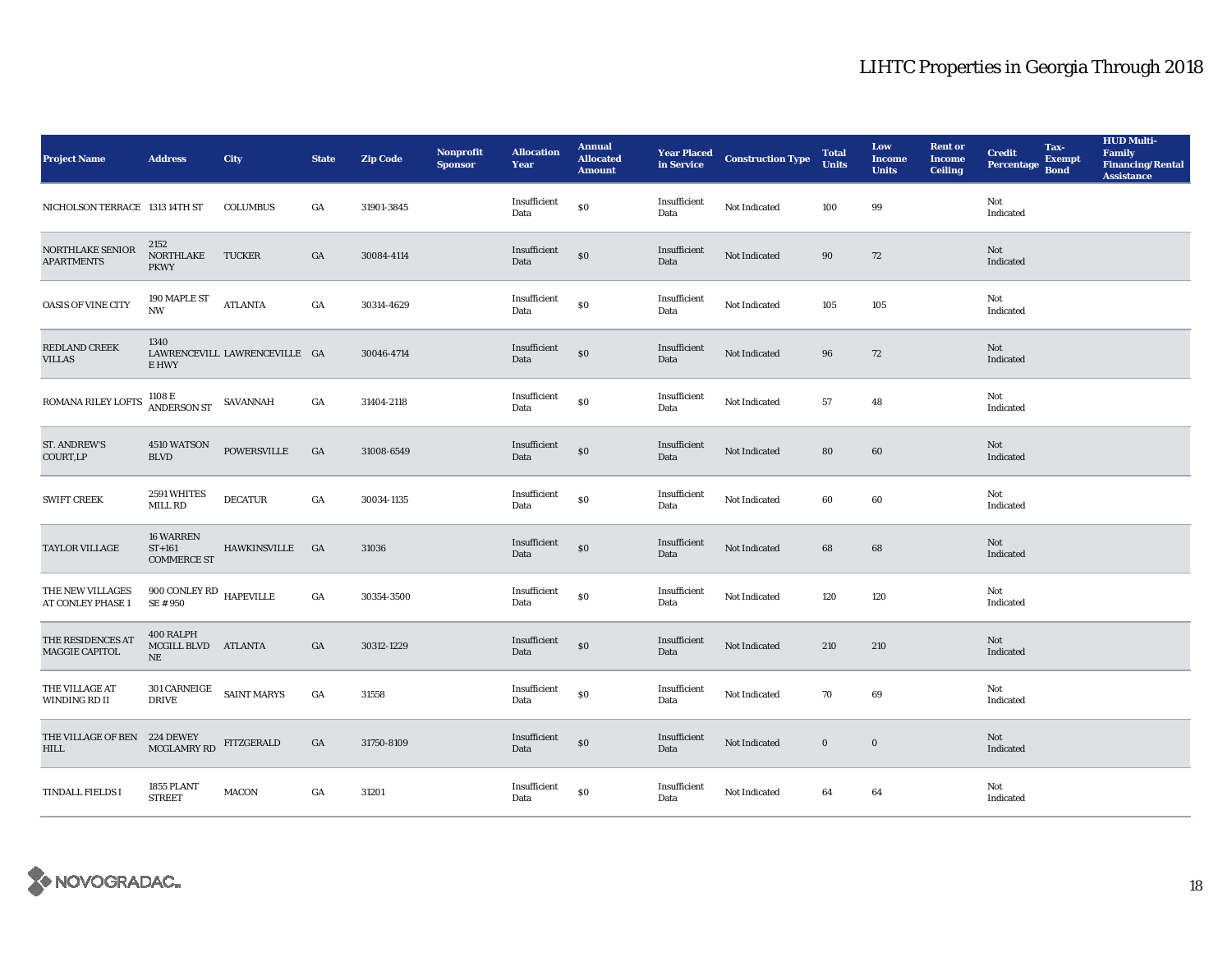| <b>Project Name</b>                                                     | <b>Address</b>                                                   | City           | <b>State</b>     | <b>Zip Code</b> | <b>Nonprofit</b><br><b>Sponsor</b> | <b>Allocation</b><br>Year | <b>Annual</b><br><b>Allocated</b><br><b>Amount</b> |                      | <b>Year Placed Construction Type</b><br>in Service | <b>Total</b><br><b>Units</b> | Low<br><b>Income</b><br><b>Units</b> | <b>Rent or</b><br><b>Income</b><br><b>Ceiling</b> | <b>Credit</b><br>Percentage | Tax-<br><b>Exempt</b><br><b>Bond</b> | <b>HUD Multi-</b><br>Family<br><b>Financing/Rental</b><br><b>Assistance</b> |
|-------------------------------------------------------------------------|------------------------------------------------------------------|----------------|------------------|-----------------|------------------------------------|---------------------------|----------------------------------------------------|----------------------|----------------------------------------------------|------------------------------|--------------------------------------|---------------------------------------------------|-----------------------------|--------------------------------------|-----------------------------------------------------------------------------|
| <b>WALTON SUMMIT II</b>                                                 | $1100$ GREEN $$\sf GAINESVILLE$$ HUNTER LANE $$\sf GAINESVILLE$$ |                | GA               | 30501           |                                    | Insufficient<br>Data      | $\$0$                                              | Insufficient<br>Data | Not Indicated                                      | 90                           | 70                                   |                                                   | Not<br>Indicated            |                                      |                                                                             |
| <b>WISTERIA PLACE OF</b><br>MABLETON                                    | 4425 FLOYD RD MABLETON<br>SW                                     |                | $_{\mathrm{GA}}$ | 30126-1316      |                                    | Insufficient<br>Data      | \$0                                                | Insufficient<br>Data | Not Indicated                                      | 104                          | 83                                   |                                                   | Not<br>Indicated            |                                      |                                                                             |
| PECAN POINT<br><b>APARTMENTS</b>                                        | 133 LIMESTONE COCHRAN<br>RD                                      |                | GA               | 31014-7036      |                                    | Insufficient<br>Data      | $\$0$                                              | 1988                 | Not Indicated                                      | 48                           | $\boldsymbol{0}$                     |                                                   | <b>TCEP</b> only            |                                      |                                                                             |
| 510 WOODARD AVE                                                         | $510$ WOODARD $$\tt MACON$$                                      |                | GA               | 31204           |                                    | 1988                      | $\$0$                                              | 1989                 | Acquisition and Rehab 42                           |                              | 42                                   |                                                   | Not<br>Indicated            | Yes                                  |                                                                             |
| 924 MATHEWS ST, SW                                                      | $924~\mathrm{MATHEWS} \newline \hspace*{1.5em}\text{ATLANTA}$    |                | GA               | 30310           |                                    | 1988                      | \$0                                                | 1989                 | New Construction                                   | $\mathbf{2}$                 | $\boldsymbol{2}$                     |                                                   | Not<br>Indicated            | $\rm No$                             |                                                                             |
| <b>COUNTRY GROVE</b>                                                    | 684 PLAZA<br>TRCE                                                | <b>MONROE</b>  | GA               | 30655           |                                    | 1989                      | \$0\$                                              | 1989                 | <b>New Construction</b>                            | 48                           | 48                                   |                                                   | Not<br>Indicated            | No                                   |                                                                             |
| <b>CROSSFIELD</b><br><b>APARTMENTS</b>                                  | 7 CROSSFIELD<br>CIR                                              | CARTERSVILLE   | GA               | 30121           |                                    | 1988                      | \$0                                                | 1989                 | <b>New Construction</b>                            | 48                           | 48                                   |                                                   | Not<br>Indicated            | $\rm No$                             |                                                                             |
| 24 EAST APARTMENTS 566 E MAIN ST STATESBORO                             |                                                                  |                | GA               | 30461           |                                    | 1989                      | \$0                                                | 1990                 | New Construction                                   | 48                           | 48                                   |                                                   | Not<br>Indicated            | No                                   |                                                                             |
| 770-772 AZALIA ST, SW $\frac{770 \text{ AZALIA ST}}{\text{SW}}$ ATLANTA |                                                                  |                | GA               | 30310           |                                    | 1988                      | $\$0$                                              | 1990                 | <b>New Construction</b>                            | $\mathbf{2}$                 | $\boldsymbol{2}$                     |                                                   | Not<br>Indicated            | $\rm No$                             |                                                                             |
| 774-776 AZALIA ST SW $\frac{774}{\text{SW}}$                            |                                                                  | <b>ATLANTA</b> | GA               | 30310           |                                    | 1988                      | \$0\$                                              | 1990                 | <b>New Construction</b>                            | $\mathbf{2}$                 | $\boldsymbol{2}$                     |                                                   | Not<br>Indicated            | No                                   |                                                                             |
| 936-938 MATHEWS ST, 936 MATHEWS ATLANTA<br>SW                           | ST <sub>SW</sub>                                                 |                | GA               | 30310           |                                    | 1988                      | \$0                                                | 1990                 | New Construction                                   | $\mathbf{2}$                 | $\boldsymbol{2}$                     |                                                   | Not<br>Indicated            | No                                   |                                                                             |
| <b>ADAIRSVILLE ARMS</b><br>APT                                          | 5535 JOE FRANK<br>HARRIS PKWY ADAIRSVILLE<br>NW                  |                | GA               | 30103           |                                    | 1988                      | \$0\$                                              | 1990                 | <b>New Construction</b>                            | 48                           | 48                                   |                                                   | Not<br>Indicated            | No                                   |                                                                             |
| <b>AMAL TOWNHOME</b><br><b>COMMUNITY</b>                                | 535 AMAL DR<br>SW                                                | <b>ATLANTA</b> | GA               | 30315           |                                    | 1989                      | \$0\$                                              | 1990                 | <b>New Construction</b>                            | 100                          | 100                                  |                                                   | Not<br>Indicated            | No                                   |                                                                             |

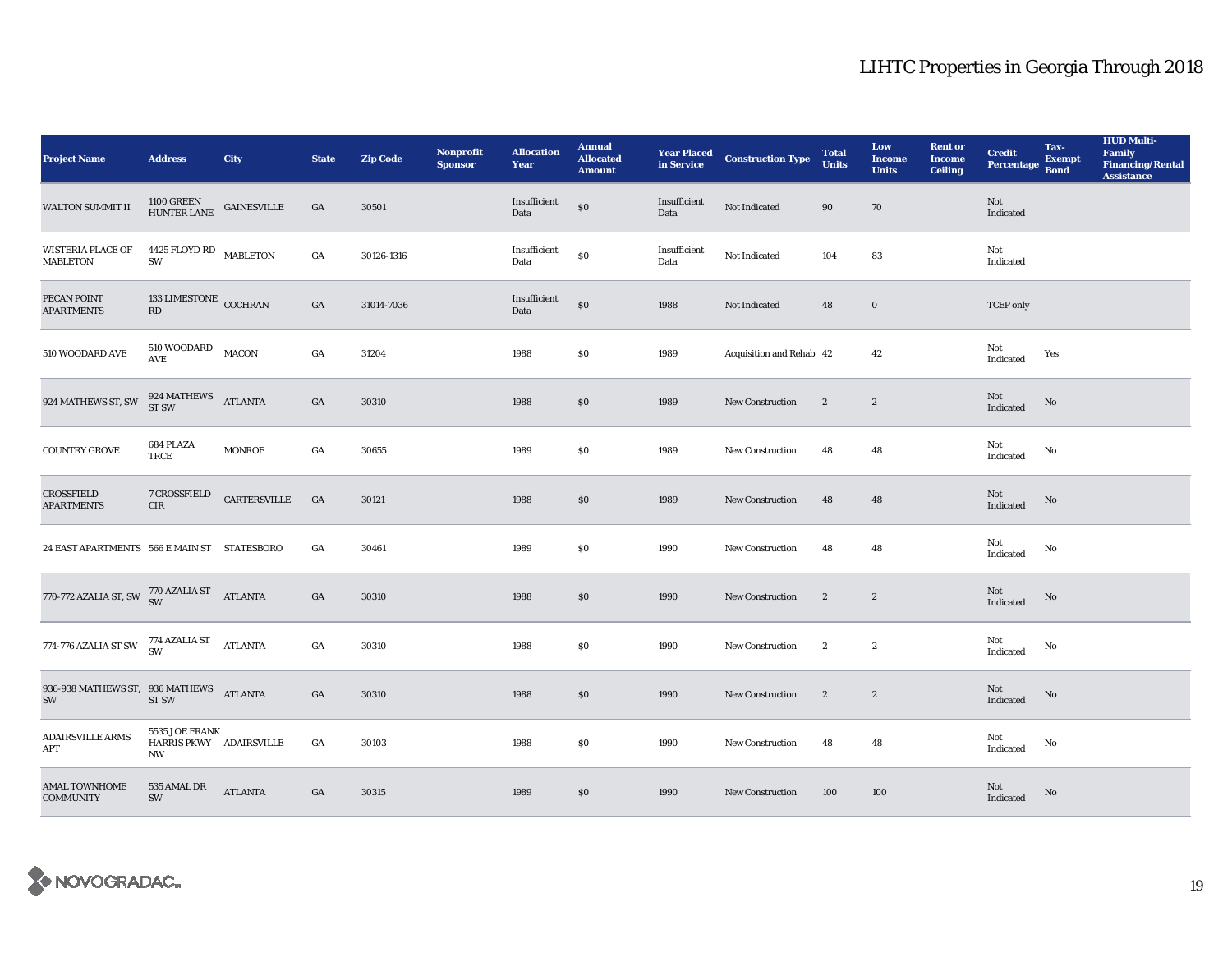| <b>Project Name</b>             | <b>Address</b>                            | City             | <b>State</b>     | <b>Zip Code</b> | Nonprofit<br><b>Sponsor</b> | <b>Allocation</b><br>Year | <b>Annual</b><br><b>Allocated</b><br><b>Amount</b> | <b>Year Placed<br/>in Service</b> | <b>Construction Type</b> | <b>Total</b><br><b>Units</b> | Low<br><b>Income</b><br><b>Units</b> | <b>Rent or</b><br><b>Income</b><br><b>Ceiling</b> | <b>Credit</b><br><b>Percentage</b> | Tax-<br><b>Exempt</b><br><b>Bond</b> | <b>HUD Multi-</b><br>Family<br><b>Financing/Rental</b><br><b>Assistance</b> |
|---------------------------------|-------------------------------------------|------------------|------------------|-----------------|-----------------------------|---------------------------|----------------------------------------------------|-----------------------------------|--------------------------|------------------------------|--------------------------------------|---------------------------------------------------|------------------------------------|--------------------------------------|-----------------------------------------------------------------------------|
| PINE TERRACE                    | 823 S MARCUS<br>ST                        | WRIGHTSVILLE     | GA               | 31096-1941      | No                          | Insufficient<br>Data      | $\$0$                                              | 1992                              | New Construction         | 48                           | $\bf{0}$                             |                                                   | <b>TCEP</b> only                   |                                      |                                                                             |
| WASHINGTON<br><b>AVENUE</b>     | $2520$ WYNNTON $\,$ COLUMBUS RD STE $2$   |                  | GA               | 31906-2184      | $\mathbf{N}\mathbf{o}$      | Insufficient<br>Data      | \$0                                                | 1992                              | Not Indicated            | $\mathbf{3}$                 | $\bf{0}$                             |                                                   | <b>TCEP</b> only                   |                                      |                                                                             |
| MARIETTA-COBB<br>WINTER SHELTER | 1888 CONNALLY $_{\rm EAST~POINT}$<br>DR   |                  | GA               | 30344           |                             | 1993                      | \$0                                                | 1993                              | Not Indicated            | $\mathbf{1}$                 | $\overline{1}$                       |                                                   | Not<br>Indicated                   | No                                   |                                                                             |
| <b>BARTON VILLAGE</b>           | 18222 MORGAN ARLINGTON<br>RD              |                  | GA               | 39813-8050      | No                          | 1991                      | \$0                                                | 1993                              | <b>New Construction</b>  | 18                           | 28                                   |                                                   | TCEP only No                       |                                      |                                                                             |
| <b>BROOKSTONE</b>               | 85<br>BROOKSTONE BLUE RIDGE<br><b>WAY</b> |                  | GA               | 30513           | No                          | 1992                      | \$0\$                                              | 1993                              | New Construction         | 40                           | 40                                   |                                                   | Not<br>Indicated                   | No                                   |                                                                             |
| <b>CHARLTON COURT</b>           | 105 PASSIEU<br>CIR                        | <b>FOLKSTON</b>  | GA               |                 | No                          | 1992                      | \$0                                                | 1993                              | <b>New Construction</b>  | 40                           | 40                                   |                                                   | Not<br>Indicated                   | No                                   |                                                                             |
| CHESTNUT VILLAGE II             | 610 CHESTNUT<br>RIDGE CIR                 | <b>LAKELAND</b>  | GA               | 31635-1111      | No                          | 1992                      | $\$0$                                              | 1993                              | <b>New Construction</b>  | 30                           | 30                                   |                                                   | TCEP only No                       |                                      |                                                                             |
| <b>COTTAGE HILL</b>             | 3 BELL ST                                 | <b>HIAWASSEE</b> | GA               | 30546-2343      | No                          | 1991                      | \$0\$                                              | 1993                              | New Construction         | 25                           | 25                                   |                                                   | TCEP only No                       |                                      |                                                                             |
| <b>COURTYARD AT</b><br>MAPLE    | 55 MAPLE ST<br>NW                         | <b>ATLANTA</b>   | GA               | 30314-4753      | No                          | 1992                      | \$0\$                                              | 1993                              | Not Indicated            | 182                          | 72                                   |                                                   | TCEP only Yes                      |                                      |                                                                             |
| DELANO PLACE                    | <b>1575 LINE ST</b>                       | <b>DECATUR</b>   | GA               | 30032           | No                          | 1991                      | \$0                                                | 1993                              | Acquisition and Rehab 58 |                              | 58                                   |                                                   | Not<br>Indicated                   | No                                   |                                                                             |
| <b>DEVONWOOD</b>                | 70 DRY VALLEY SUMMERVILLE<br>RD           |                  | $_{\mathrm{GA}}$ | 30747-7035      | No                          | 1992                      | $\$0$                                              | 1993                              | New Construction         | 24                           | 24                                   |                                                   | TCEP only No                       |                                      |                                                                             |
| FAY PROJECT II                  | 1838 NINA ST                              | <b>COLUMBUS</b>  | GA               | 31906           | No                          | 1992                      | \$0\$                                              | 1993                              | Acquisition and Rehab 2  |                              | $\boldsymbol{2}$                     |                                                   | Not<br>Indicated                   | No                                   |                                                                             |
| <b>FOREST RIDGE</b>             | 622 WOODLAND WAYNESBORO<br>TER DR         |                  | GA               | 30830           | No                          | 1992                      | \$0\$                                              | 1993                              | <b>New Construction</b>  | 24                           | 24                                   |                                                   | Not<br>Indicated                   | No                                   |                                                                             |

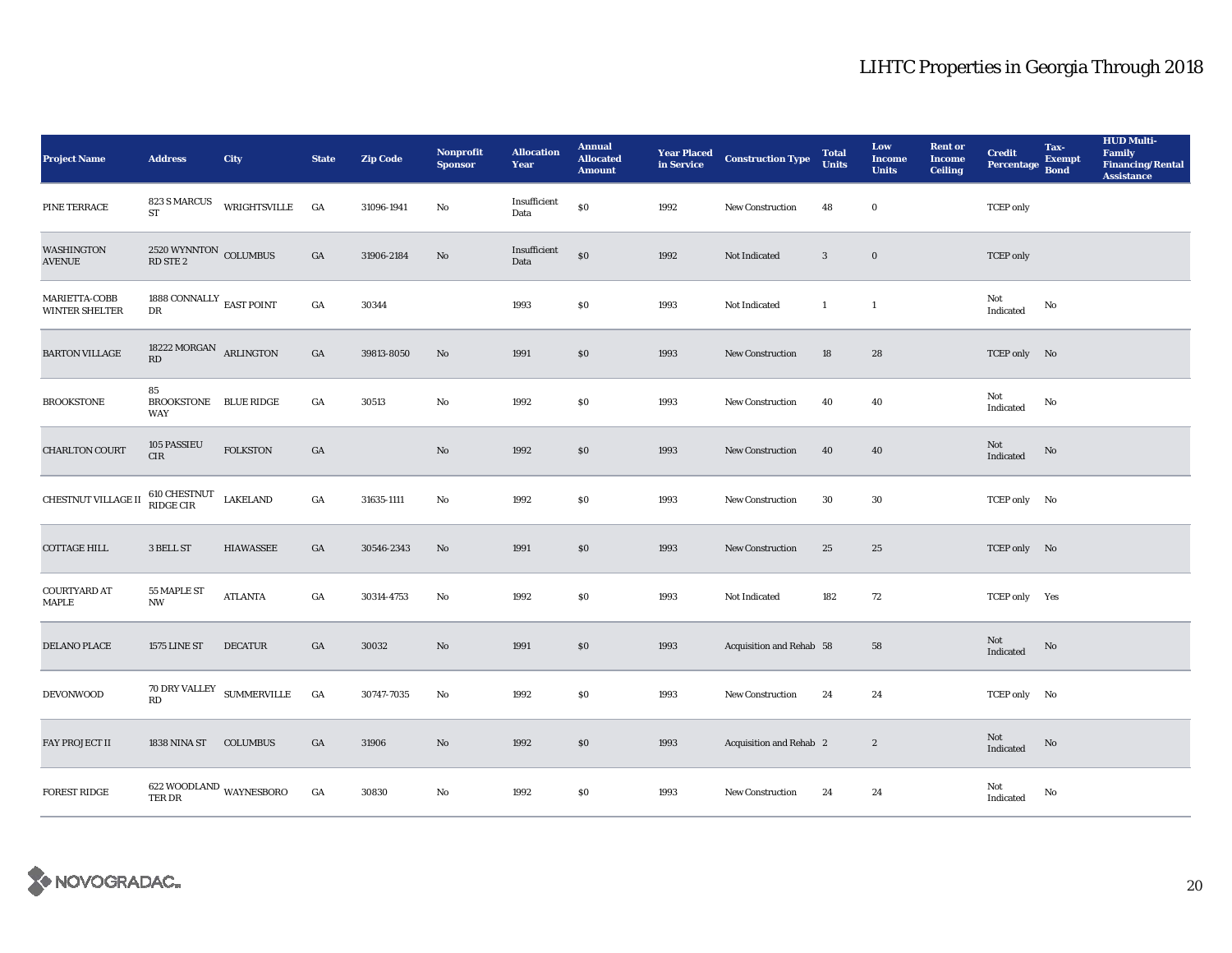| <b>Project Name</b>                                                                    | <b>Address</b>                                                                             | <b>City</b>        | <b>State</b>     | <b>Zip Code</b> | <b>Nonprofit</b><br><b>Sponsor</b> | <b>Allocation</b><br>Year | <b>Annual</b><br><b>Allocated</b><br><b>Amount</b> | <b>Year Placed<br/>in Service</b> | <b>Construction Type</b>  | <b>Total</b><br><b>Units</b> | Low<br><b>Income</b><br><b>Units</b> | <b>Rent</b> or<br><b>Income</b><br><b>Ceiling</b> | <b>Credit</b><br><b>Percentage</b> | Tax-<br><b>Exempt</b><br><b>Bond</b> | <b>HUD Multi-</b><br>Family<br><b>Financing/Rental</b><br><b>Assistance</b> |
|----------------------------------------------------------------------------------------|--------------------------------------------------------------------------------------------|--------------------|------------------|-----------------|------------------------------------|---------------------------|----------------------------------------------------|-----------------------------------|---------------------------|------------------------------|--------------------------------------|---------------------------------------------------|------------------------------------|--------------------------------------|-----------------------------------------------------------------------------|
| <b>GREENBRIAR</b><br><b>COMMONS</b>                                                    | 3000 STONE<br>HOGAN<br>CONNECTOR<br>RD                                                     | <b>ATLANTA</b>     | GA               | 30331-2834      | $\mathbf{N}\mathbf{o}$             | 1991                      | \$0                                                | 1993                              | Acquisition and Rehab 168 |                              | 174                                  |                                                   | TCEP only No                       |                                      |                                                                             |
| GREENWOOD VILLAGE $\genfrac{}{}{0pt}{}{409 \text{ JEFFERSON}}{ST E\ \#25}$ FORT GAINES |                                                                                            |                    | GA               | 39851-3346      | No                                 | 1991                      | \$0                                                | 1993                              | <b>New Construction</b>   | 24                           | 24                                   |                                                   | TCEP only No                       |                                      |                                                                             |
| <b>IVYWOOD PARK</b><br><b>APARTMENTS</b>                                               | 4475 BEECH<br>HAVEN TRL SE                                                                 | <b>SMYRNA</b>      | $_{\mathrm{GA}}$ | 30080-6600      | No                                 | 1992                      | $\$0$                                              | 1993                              | <b>New Construction</b>   | 106                          | 106                                  |                                                   | TCEP only No                       |                                      |                                                                             |
| <b>KNIGHT PROJECT</b>                                                                  | 1840 NINA ST                                                                               | <b>COLUMBUS</b>    | GA               | 31906           | No                                 | 1992                      | \$0                                                | 1993                              | Acquisition and Rehab 2   |                              | $\boldsymbol{2}$                     |                                                   | Not<br>Indicated                   |                                      |                                                                             |
| MARSHALL LANE                                                                          | <b><i>LIU SLEEPT</i></b><br><b>HOLLOW ROAD</b><br>(PHYS:310)<br><b>SLEEPY</b><br>HOLLOW RD | MARSHALLVILLE GA   |                  | 31057           | No                                 | 1992                      | \$0                                                | 1993                              | <b>New Construction</b>   | 18                           | 18                                   |                                                   | TCEP only No                       |                                      |                                                                             |
| OAK FOREST<br><b>APARTMENTS II</b>                                                     | 963 OAK<br><b>FORREST DR</b>                                                               | <b>EASTMAN</b>     | $_{\mathrm{GA}}$ | 31023           | No                                 | 1992                      | $\$0$                                              | 1993                              | New Construction          | 40                           | $\mathbf 0$                          |                                                   | Not<br>Indicated                   | No                                   |                                                                             |
| <b>OAK RIDGE</b>                                                                       | 5882<br><b>RIVERSIDE DR</b>                                                                | <b>MACON</b>       | GA               | 31210-1014      | No                                 | 1992                      | \$0                                                | 1993                              | <b>New Construction</b>   | 152                          | 152                                  |                                                   | TCEP only No                       |                                      |                                                                             |
| <b>OAKVIEW</b><br><b>APARTMENTS</b><br>(ARAGON)                                        | 100 CREEK<br><b>BANK RD</b>                                                                | <b>ARAGON</b>      | GA               | 30104-2240      | No                                 | 1992                      | \$0\$                                              | 1993                              | <b>New Construction</b>   | 24                           | 24                                   |                                                   | TCEP only No                       |                                      |                                                                             |
| PEOPLE'S PLACE                                                                         | $16$ WM HOLMES $\,$ ATLANTA BORDERS DR SE                                                  |                    | GA               | 30312           | Yes                                | 1991                      | \$0                                                | 1993                              | Acquisition and Rehab 76  |                              | 76                                   |                                                   | Not<br>Indicated                   | No                                   |                                                                             |
| <b>RIVERWOOD</b>                                                                       | 336 W.<br><b>DOGWOOD</b><br><b>LANE #141</b><br>(OFFICE)                                   | <b>BLUE RIDGE</b>  | GA               | 30513           | No                                 | 1992                      | \$0                                                | 1993                              | New Construction          | 40                           | 40                                   |                                                   | TCEP only No                       |                                      |                                                                             |
| SYLVANIA PLACE                                                                         | 101 SYLVANIA<br>PLACE DR                                                                   | <b>SYLVANIA</b>    | GA               | 30467-8532      | No                                 | 1992                      | \$0                                                | 1993                              | Not Indicated             | 36                           | 36                                   |                                                   | TCEP only No                       |                                      |                                                                             |
| TALBOT VILLAGE II                                                                      | 133 DENNIS<br><b>CREEK RD</b>                                                              | <b>TALBOTTON</b>   | GA               | 31827           | No                                 | 1992                      | $\$0$                                              | 1993                              | Not Indicated             | 24                           | 24                                   |                                                   | Not<br>Indicated                   | No                                   |                                                                             |
| WALDORF CREEK APAR $\frac{4663}{\text{DR}}$ WALDROP                                    |                                                                                            | <b>FOREST PARK</b> | GA               | 30297           | No                                 | 1991                      | \$0                                                | 1993                              | Acquisition and Rehab 92  |                              | 92                                   |                                                   | Not<br>Indicated                   | No                                   |                                                                             |

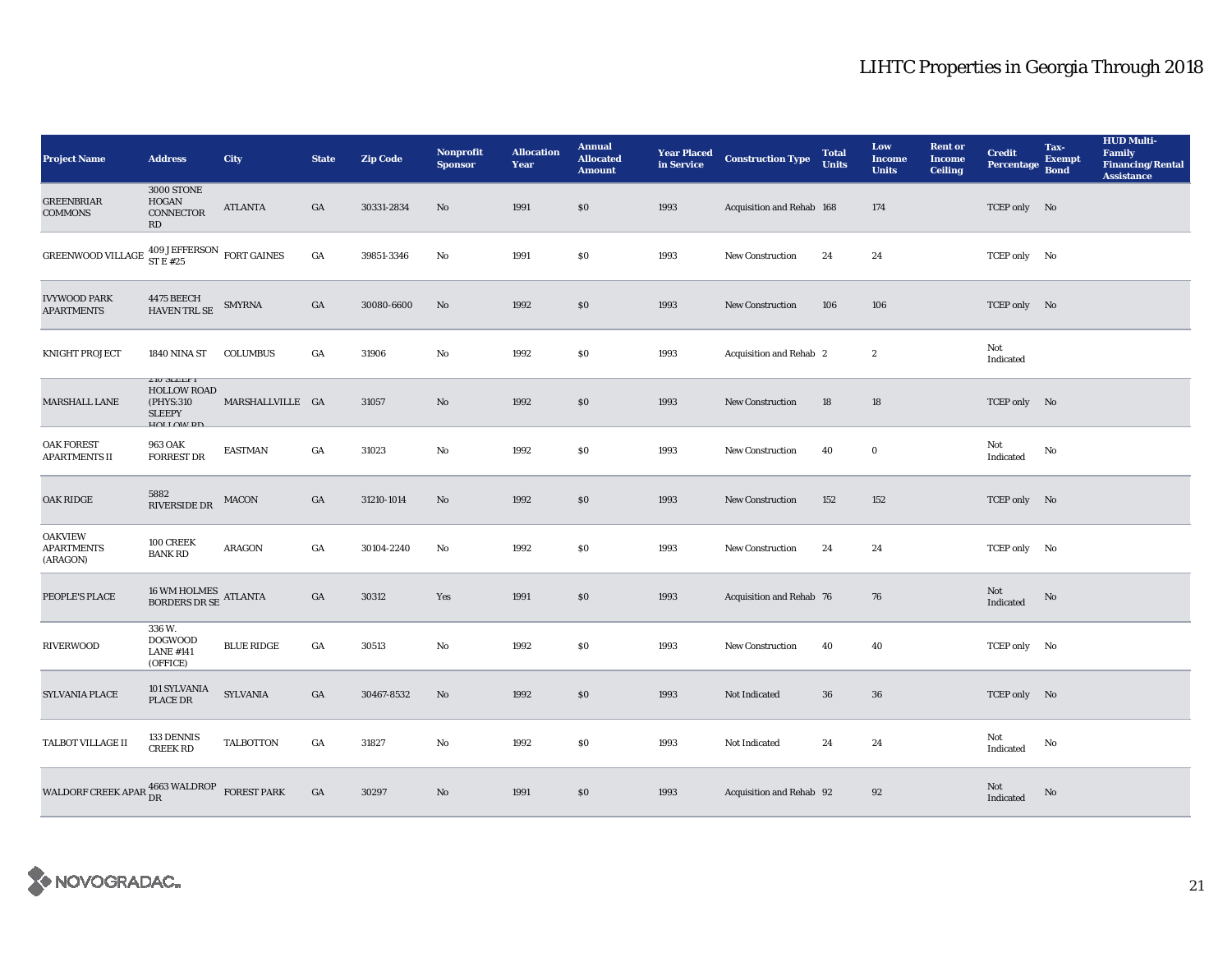| <b>Project Name</b>                          | <b>Address</b>                                        | City                                                         | <b>State</b>     | <b>Zip Code</b> | Nonprofit<br><b>Sponsor</b> | <b>Allocation</b><br>Year | <b>Annual</b><br><b>Allocated</b><br><b>Amount</b> |      | <b>Year Placed Construction Type</b><br>in Service <b>Construction</b> Type | <b>Total</b><br><b>Units</b> | Low<br><b>Income</b><br><b>Units</b> | <b>Rent or</b><br><b>Income</b><br><b>Ceiling</b> | <b>Credit</b><br><b>Percentage</b> | Tax-<br><b>Exempt</b><br><b>Bond</b> | <b>HUD Multi-</b><br><b>Family</b><br><b>Financing/Rental</b><br><b>Assistance</b> |
|----------------------------------------------|-------------------------------------------------------|--------------------------------------------------------------|------------------|-----------------|-----------------------------|---------------------------|----------------------------------------------------|------|-----------------------------------------------------------------------------|------------------------------|--------------------------------------|---------------------------------------------------|------------------------------------|--------------------------------------|------------------------------------------------------------------------------------|
| <b>FOXWORTH FOREST</b>                       | 17 FOREST CIR NEWNAN                                  |                                                              | GA               | 30265-1137      | No                          | 2015                      | \$797,993                                          | 1993 | Acquisition and Rehab 72                                                    |                              | 72                                   |                                                   | TCEP only No                       |                                      |                                                                                    |
| PEACHTREE STATION                            |                                                       | $100$ PEACHTREE $\,$ PEACHTREE CITY $\,$ GA STATION CIR $\,$ |                  | 30269           |                             | 1993                      | \$0                                                | 1993 | Not Indicated                                                               | 180                          | $\bf{0}$                             |                                                   | Not<br>Indicated                   |                                      |                                                                                    |
| O'HERN HOUSE -<br>PROJECT PEOPLES<br>PLACE   | 16 WM HOLMES<br><b>BORDERS DR ATLANTA</b><br>$\rm NE$ |                                                              | GA               | 30312           | $_{\rm No}$                 | 1991                      | $\$0$                                              | 1993 | Not Indicated                                                               | 76                           | 76                                   |                                                   | Not<br>Indicated                   | No                                   |                                                                                    |
| <b>VALLEY MANOR</b>                          | $1000$ CAMPBELL $\,$ CLEVELAND<br><b>ST</b>           |                                                              | GA               | 30528-1370      | No                          | 1992                      | \$0                                                | 1993 | Not Indicated                                                               | 24                           | $\bf{0}$                             |                                                   | <b>TCEP</b> only                   |                                      |                                                                                    |
| <b>OAK FOREST</b>                            | 963 OAK<br><b>FORREST DR</b>                          | <b>EASTMAN</b>                                               | $_{\mathrm{GA}}$ | 31023-6741      | No                          | Insufficient<br>Data      | \$0                                                | 1993 | Not Indicated                                                               | 40                           | $\bf{0}$                             |                                                   | <b>TCEP</b> only                   |                                      |                                                                                    |
| <b>AMBER RUN OF</b><br><b>WARRENTON</b>      | 101 AMBER RUN WARRENTON<br>${\cal C}{\cal T}$         |                                                              | GA               | 30828-8859      | No                          | 1992                      | \$0                                                | 1994 | New Construction                                                            | $30\,$                       | 30                                   |                                                   | TCEP only No                       |                                      |                                                                                    |
| <b>AMBERWOOD</b><br>VILLAGE                  | 180 FLAT<br>SHOALS AVE SE $\,$ ATLANTA                |                                                              | GA               | 30316           | Yes                         | 1992                      | \$0                                                | 1994 | Acquisition and Rehab 30                                                    |                              | 30                                   |                                                   | Not<br>Indicated                   | No                                   |                                                                                    |
| BRIARWOOD VILLAGE, 307 GENEVA RD BUENA VISTA |                                                       |                                                              | $_{\mathrm{GA}}$ | 31803           |                             | 1993                      | \$0\$                                              | 1994 | Not Indicated                                                               | ${\bf 38}$                   | 40                                   |                                                   | Not<br>Indicated                   | No                                   |                                                                                    |
| <b>BROOKS HOLLOW</b>                         | 100 BROOKS<br><b>HOLLOW DR</b>                        | <b>JASPER</b>                                                | GA               | 30143-1874      | No                          | 1992                      | \$0\$                                              | 1994 | New Construction                                                            | 40                           | 40                                   |                                                   | TCEP only No                       |                                      |                                                                                    |
| <b>CASS TOWNE</b><br><b>APARTMENTS</b>       | RD NW                                                 | 1341 CASSVILLE $\hbox{CARTERSVILLE}$                         | GA               | 30120-4886      | No                          | 1993                      | $\$0$                                              | 1994 | Acquisition and Rehab 10                                                    |                              | 10                                   |                                                   | TCEP only No                       |                                      |                                                                                    |
| <b>DEERFIELD</b><br><b>APARTMENTS</b>        | CT NW                                                 | 114 DEERFIELD CRAWFORDVILLE GA                               |                  | 30631           | $\mathbf{No}$               | 1993                      | \$0\$                                              | 1994 | New Construction                                                            | 19                           | 19                                   |                                                   | Not<br>Indicated                   | No                                   |                                                                                    |
| <b>TRACEWOOD</b><br><b>APARTMENTS</b>        | 1030 N DARIEN DARIEN<br>ST <sub>SW</sub>              |                                                              | GA               | 31305           | $\mathbf{No}$               | 1993                      | \$0                                                | 1994 | <b>New Construction</b>                                                     | 38                           | 38                                   |                                                   | Not<br>Indicated                   | $\rm No$                             |                                                                                    |
| EDGEWOOD CENTER                              | $187$ EDGEWOOD $\,$ ATLANTA AVE SE                    |                                                              | GA               | 30303-3000      | No                          | 1992                      | \$0                                                | 1994 | Acquisition and Rehab 46                                                    |                              | 46                                   |                                                   | TCEP only No                       |                                      |                                                                                    |

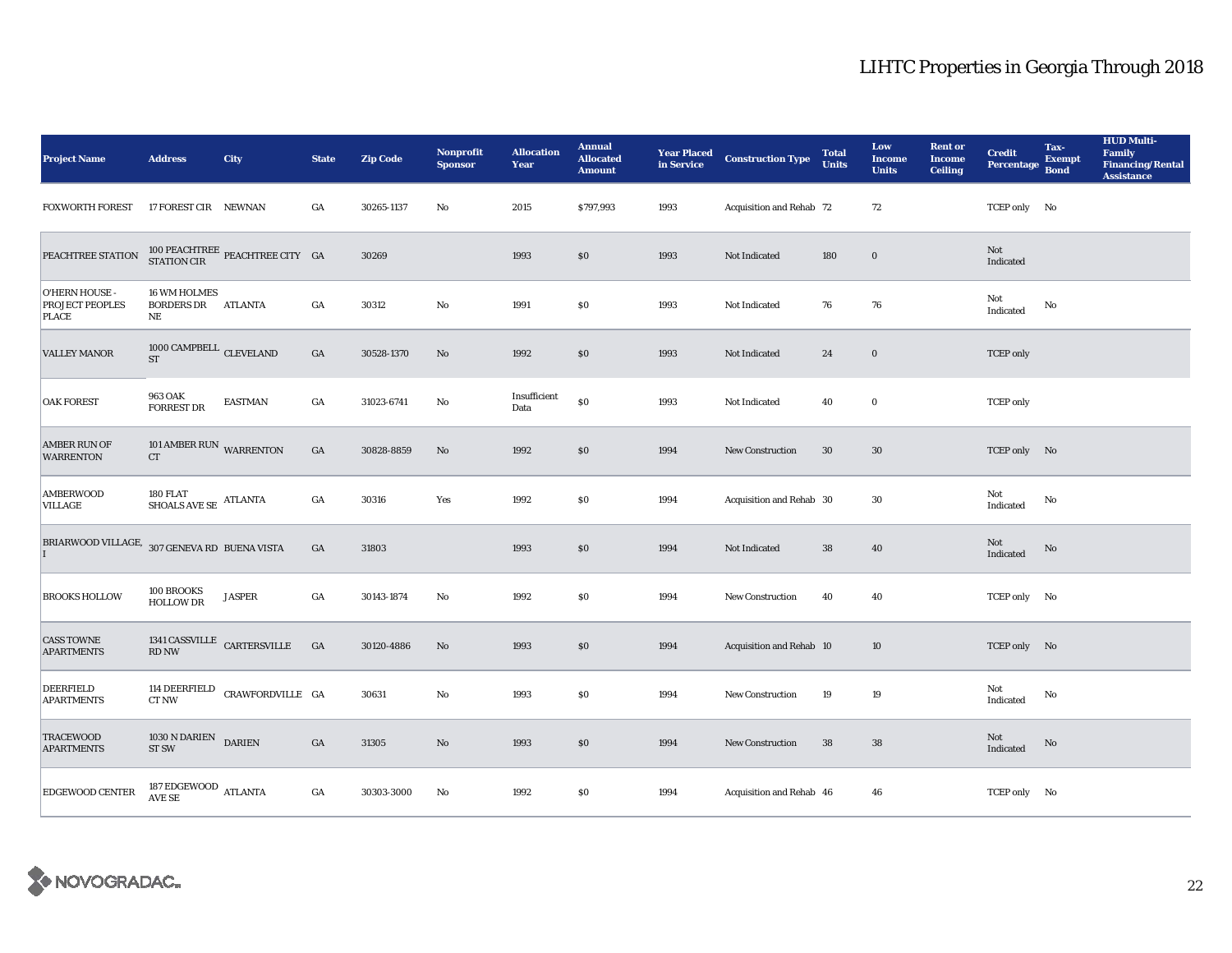| <b>Project Name</b>                            | <b>Address</b>                                | <b>City</b>       | <b>State</b>     | <b>Zip Code</b> | <b>Nonprofit</b><br><b>Sponsor</b> | <b>Allocation</b><br>Year | <b>Annual</b><br><b>Allocated</b><br><b>Amount</b> |      | <b>Year Placed Construction Type</b><br>in Service <b>Construction</b> Type | <b>Total</b><br><b>Units</b> | Low<br><b>Income</b><br><b>Units</b> | <b>Rent or</b><br><b>Income</b><br><b>Ceiling</b> | <b>Credit</b><br><b>Percentage</b> | Tax-<br><b>Exempt</b><br><b>Bond</b> | <b>HUD Multi-</b><br><b>Family</b><br><b>Financing/Rental</b><br><b>Assistance</b> |
|------------------------------------------------|-----------------------------------------------|-------------------|------------------|-----------------|------------------------------------|---------------------------|----------------------------------------------------|------|-----------------------------------------------------------------------------|------------------------------|--------------------------------------|---------------------------------------------------|------------------------------------|--------------------------------------|------------------------------------------------------------------------------------|
| <b>GREYSTONE</b>                               | 90 E 2ND AVE ROME                             |                   | GA               | 30161-3183      | No                                 | 2014                      | \$696,419                                          | 1994 | Acquisition and Rehab 71                                                    |                              | 68                                   |                                                   | TCEP only No                       |                                      |                                                                                    |
| <b>HOUSTON VILLAGE</b><br><b>APARTMENTS</b>    | $55$ S JEFFERSON $\,$ ALAMO $\,$<br><b>ST</b> |                   | $_{\mathrm{GA}}$ | 30411-3870      | No                                 | 1993                      | \$0                                                | 1994 | New Construction                                                            | 24                           | 28                                   |                                                   | TCEP only No                       |                                      |                                                                                    |
| <b>MEADOW RUN</b>                              | 875 MEADOW<br>RUN LN SE                       | <b>DAWSON</b>     | GA               | 39842-2145      | No                                 | 1992                      | \$0                                                | 1994 | <b>New Construction</b>                                                     | 48                           | $\bf{0}$                             |                                                   | TCEP only No                       |                                      |                                                                                    |
| OAK LANE VILLAS                                | 126 OAK LANE<br><b>VILLAS COURT</b>           | <b>WRENS</b>      | $_{\mathrm{GA}}$ | 30833           | $\rm\thinspace No$                 | 1993                      | \$0                                                | 1994 | New Construction                                                            | 26                           | 24                                   |                                                   | TCEP only No                       |                                      |                                                                                    |
| <b>OAKLAND COURT</b><br><b>APARTMENTS</b>      | $97$ SANDERSON $\quad$ ATLANTA ST NE          |                   | $_{\mathrm{GA}}$ | 30307           | Yes                                | 1992                      | $\$0$                                              | 1994 | Acquisition and Rehab 100                                                   |                              | 100                                  |                                                   | Not<br>Indicated                   | No                                   |                                                                                    |
| PEPPERTON VILLAS                               | 127 HARPER ST JACKSON                         |                   | GA               | 30233           | $\mathbf{N}\mathbf{o}$             | 1993                      | \$0                                                | 1994 | <b>New Construction</b>                                                     | 28                           | 28                                   |                                                   | Not<br>Indicated                   | No                                   |                                                                                    |
| <b>PIGEON CREEK</b><br><b>APARTMENTS</b>       | 1135 WARM<br><b>SPRINGS HWY</b>               | <b>MANCHESTER</b> | GA               | 31816           | No                                 | 1992                      | \$0                                                | 1994 | <b>New Construction</b>                                                     | 43                           | $42\,$                               |                                                   | Not<br>Indicated                   | No                                   |                                                                                    |
| <b>REED STREET</b>                             | <b>60 LOVE ST SW ATLANTA</b>                  |                   | $_{\mathrm{GA}}$ | 30315           | $\mathbf{N}\mathbf{o}$             | 1992                      | \$0                                                | 1994 | Acquisition and Rehab 30                                                    |                              | 30                                   |                                                   | TCEP only No                       |                                      |                                                                                    |
| <b>SABLE CHASE</b>                             | 102 SABLE<br><b>CHASE BLVD</b>                | MCDONOUGH         | $_{\mathrm{GA}}$ | 30253-3456      | No                                 | 1992                      | \$347,182                                          | 1994 | Acquisition and Rehab 152                                                   |                              | 151                                  |                                                   | TCEP only No                       |                                      |                                                                                    |
| <b>SABLE CHASE</b>                             | 102 SABLE<br><b>CHASE BLVD</b>                | MCDONOUGH         | GA               | 30253-3456      | No                                 | 1992                      | \$214,764                                          | 1994 | Acquisition and Rehab 72                                                    |                              | 71                                   |                                                   | TCEP only No                       |                                      |                                                                                    |
| <b>TAN YARD BRANCH</b><br><b>APARTMENTS, I</b> | 14 TANYARD ST BLAIRSVILLE<br>#1               |                   | $_{\mathrm{GA}}$ | 30512-4633      | $\rm No$                           | 1992                      | \$0                                                | 1994 | Acquisition and Rehab 24                                                    |                              | 24                                   |                                                   | TCEP only No                       |                                      |                                                                                    |
| TAN YARD BRANCH<br><b>APTS II</b>              | 14 TANYARD ST BLAIRSVILLE                     |                   | GA               | 30512           | $\mathbf{N}\mathbf{o}$             | 1992                      | \$0                                                | 1994 | New Construction                                                            | 24                           | 24                                   |                                                   | Not<br>Indicated                   | No                                   |                                                                                    |
| <b>GLYNN PLACE</b><br><b>APARTMENTS</b>        | 820 SCRANTON BRUNSWICK<br>RD                  |                   | GA               | 31525-6620      | No                                 | 1994                      | \$0                                                | 1994 | <b>New Construction</b>                                                     | 128                          | 128                                  |                                                   | TCEP only No                       |                                      |                                                                                    |

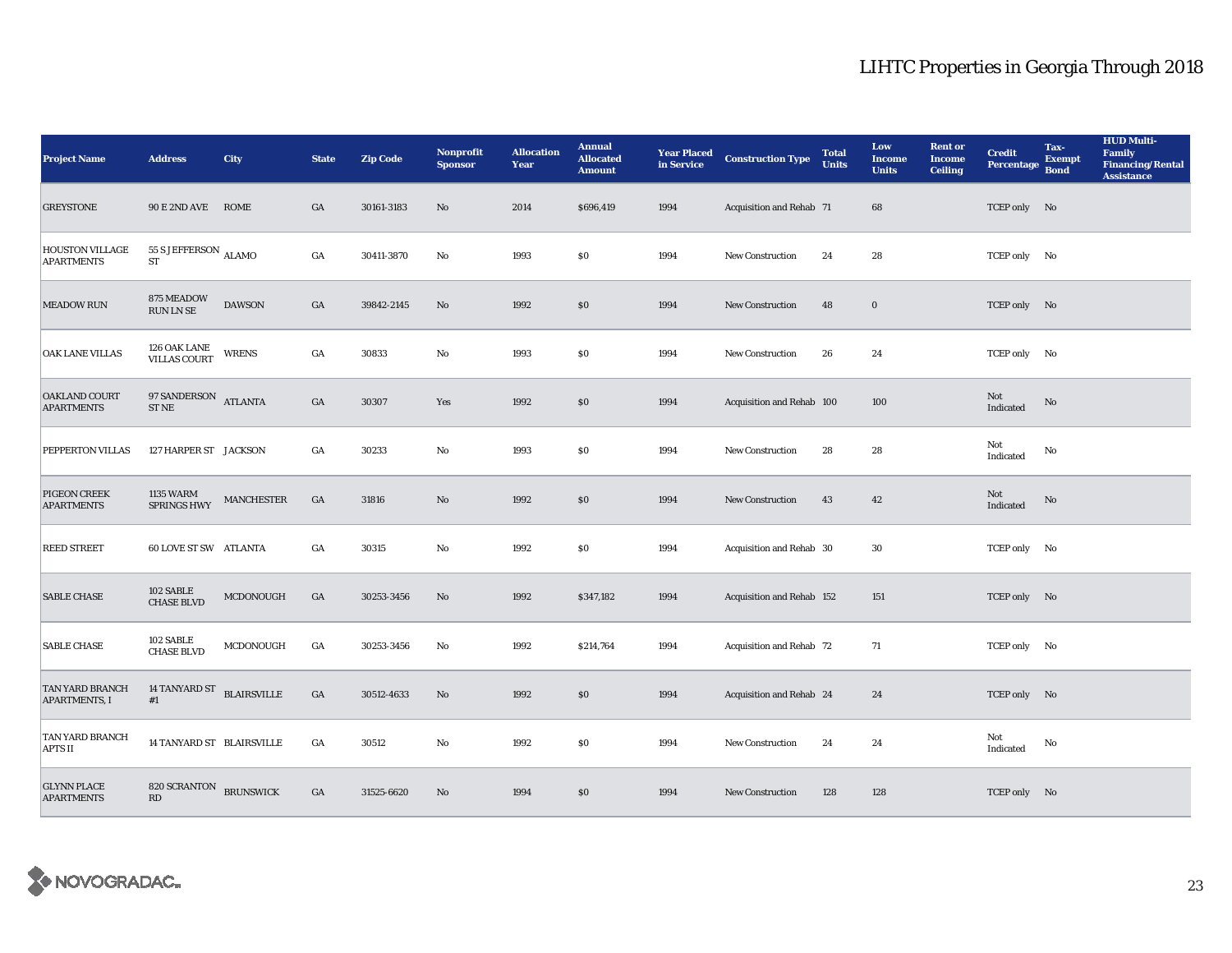| <b>Project Name</b>                                                                                                        | <b>Address</b>                              | <b>City</b>       | <b>State</b>     | <b>Zip Code</b> | <b>Nonprofit</b><br><b>Sponsor</b> | <b>Allocation</b><br>Year | <b>Annual</b><br><b>Allocated</b><br><b>Amount</b> |      | <b>Year Placed Construction Type</b><br>in Service | <b>Total</b><br><b>Units</b> | Low<br><b>Income</b><br><b>Units</b> | <b>Rent or</b><br><b>Income</b><br><b>Ceiling</b> | <b>Credit</b><br><b>Percentage</b> | Tax-<br><b>Exempt</b><br><b>Bond</b> | <b>HUD Multi-</b><br>Family<br><b>Financing/Rental</b><br><b>Assistance</b> |
|----------------------------------------------------------------------------------------------------------------------------|---------------------------------------------|-------------------|------------------|-----------------|------------------------------------|---------------------------|----------------------------------------------------|------|----------------------------------------------------|------------------------------|--------------------------------------|---------------------------------------------------|------------------------------------|--------------------------------------|-----------------------------------------------------------------------------|
| <b>PINE HILL</b><br><b>APARTMENTS</b>                                                                                      | 600 S PINE HILL GRIFFIN<br>RD               |                   | GA               | 30224-8325      | No                                 | 1994                      | \$0                                                | 1994 | <b>New Construction</b>                            | 128                          | 127                                  |                                                   | TCEP only No                       |                                      |                                                                             |
| <b>CANDLER CROSSING</b>                                                                                                    | 3000 EMBER DR DECATUR                       |                   | GA               | 30034           |                                    | 1993                      | \$0                                                | 1994 | Not Indicated                                      | 296                          | $\bf{0}$                             |                                                   | Not<br>Indicated                   |                                      |                                                                             |
| DEERFIELD                                                                                                                  | 112 PINECREST<br>DR                         | <b>DOUGLAS</b>    | GA               | 31535-5032      | $\mathbf{No}$                      | 1993                      | $\$0$                                              | 1994 | Not Indicated                                      | 72                           | 71                                   |                                                   | TCEP only No                       |                                      |                                                                             |
| <b>GATEWAY VILLAGE</b>                                                                                                     | $1000$ CAMPBELL $\,$ CLEVELAND<br><b>ST</b> |                   | $_{\mathrm{GA}}$ | 30528-1370      | $\mathbf{No}$                      | 1992                      | \$0                                                | 1994 | Not Indicated                                      | 30                           | $\mathbf 0$                          |                                                   | <b>TCEP</b> only                   |                                      |                                                                             |
| <b>MACON HOUSING I</b>                                                                                                     | 1495 SECOND ST MACON                        |                   | $_{\mathrm{GA}}$ | 31201           |                                    | 1994                      | $\$0$                                              | 1994 | Not Indicated                                      | 14                           | $\mathbf 0$                          |                                                   | Not<br>Indicated                   |                                      |                                                                             |
| <b>SABLE CHASE</b>                                                                                                         | 102 SABLE<br><b>CHASE BLVD</b>              | MCDONOUGH         | $_{\mathrm{GA}}$ | 30253-3456      | $\mathbf{No}$                      | 1993                      | \$0                                                | 1994 | Not Indicated                                      | 225                          | 96                                   |                                                   | TCEP only No                       |                                      |                                                                             |
| <b>ASHLEY HOUSE</b><br><b>APARTMENTS</b>                                                                                   | 109 E HILL AVE VALDOSTA                     |                   | $_{\mathrm{GA}}$ | 31601           | No                                 | 1994                      | $\$0$                                              | 1994 | Acquisition and Rehab 61                           |                              | 61                                   |                                                   | Not<br>Indicated                   | No                                   |                                                                             |
| COLUMBUS GARDENS<br><b>APARTMENTS</b>                                                                                      | <b>425 3RD AVE</b>                          | <b>COLUMBUS</b>   | $_{\mathrm{GA}}$ | 31901-3179      | No                                 | Insufficient<br>Data      | \$0                                                | 1994 | Not Indicated                                      | 116                          | $\mathbf 0$                          |                                                   | <b>TCEP</b> only                   |                                      |                                                                             |
| <b>MEADOW RUN APTS.</b><br>(DAWSON)                                                                                        | 875 MEADOW<br>RUN LN SE                     | <b>DAWSON</b>     | $_{\mathrm{GA}}$ | 39842-2145      | No                                 | 1993                      | $\$0$                                              | 1994 | <b>New Construction</b>                            | 40                           | $\bf{0}$                             |                                                   | <b>TCEP</b> only                   |                                      |                                                                             |
| <b>QUAL VILLAGE</b><br><b>APARTMENTS</b>                                                                                   | 141 MEMORIAL<br><b>DR</b>                   | <b>REIDSVILLE</b> | $_{\mathrm{GA}}$ | 30453-4640      | $\mathbf{No}$                      | 1993                      | \$0                                                | 1994 | New Construction                                   | 30                           | $\mathbf 0$                          |                                                   | <b>TCEP</b> only                   |                                      |                                                                             |
| 24TH STREET PROJECT 621 24TH ST                                                                                            |                                             | <b>COLUMBUS</b>   | $_{\mathrm{GA}}$ | 31904-8515      | No                                 | 1993                      | \$0\$                                              | 1995 | Not Indicated                                      | $\boldsymbol{2}$             | $\boldsymbol{2}$                     |                                                   | TCEP only No                       |                                      |                                                                             |
| <b>ALBANY SPRING</b><br>SENIOR APARTMENTS SPRINGS RD                                                                       | 1601 RADIUM                                 | <b>ALBANY</b>     | GA               | 31705-4093      | No                                 | 1994                      | \$0                                                | 1995 | <b>New Construction</b>                            | 81                           | 80                                   |                                                   | TCEP only No                       |                                      |                                                                             |
| $\begin{array}{ll} \textbf{ARBOR TRACE PHASE} & \textbf{4700 ROLLING} \\ \textbf{II} & \textbf{PINE DRSTE 43} \end{array}$ |                                             | <b>LAKE PARK</b>  | GA               | 31636-4973      | No                                 | 1993                      | \$0                                                | 1995 | <b>New Construction</b>                            | 42                           | 42                                   |                                                   | TCEP only No                       |                                      |                                                                             |

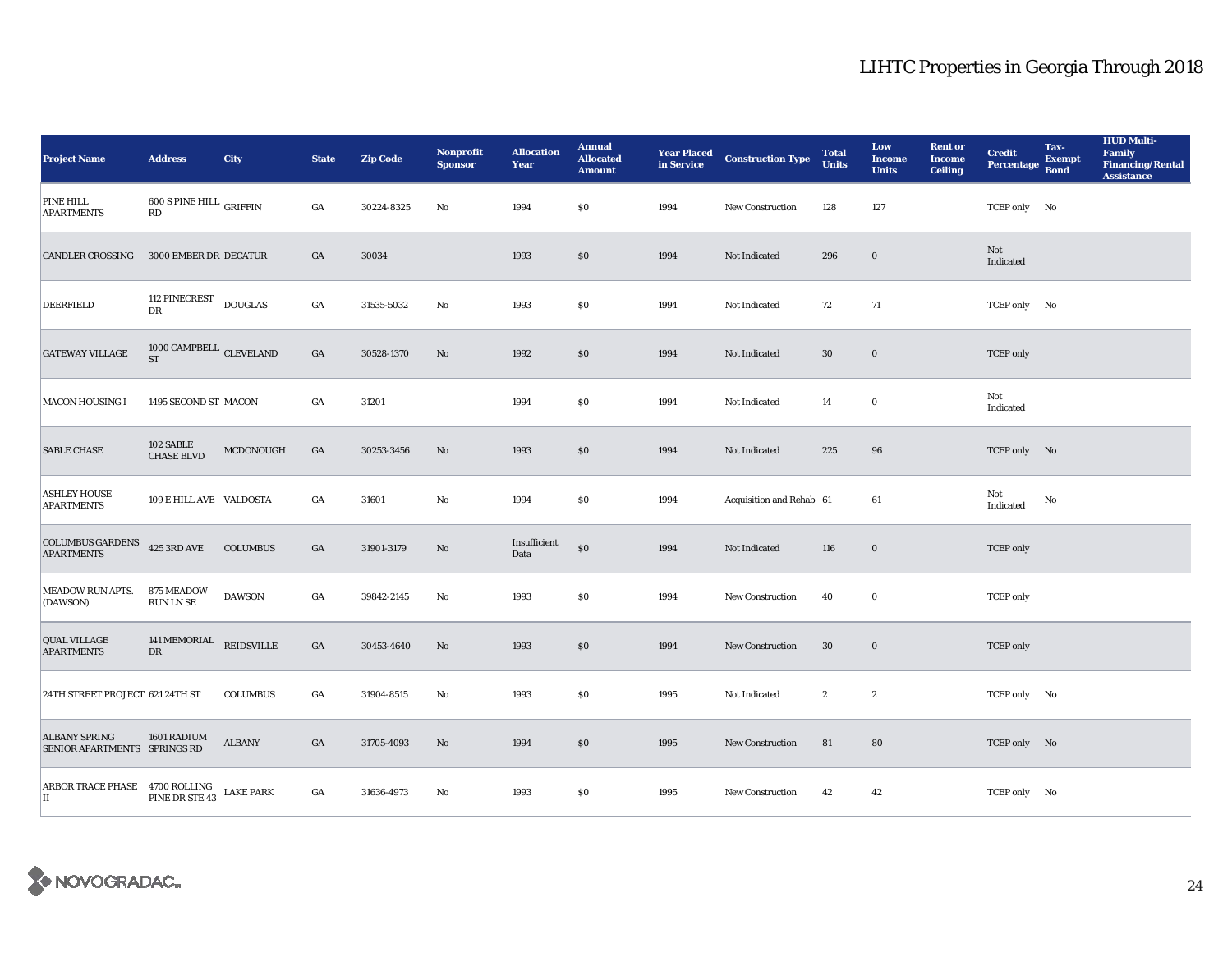| <b>Project Name</b>                                               | <b>Address</b>                                                         | <b>City</b>      | <b>State</b> | <b>Zip Code</b> | Nonprofit<br><b>Sponsor</b> | <b>Allocation</b><br>Year | <b>Annual</b><br><b>Allocated</b><br><b>Amount</b> |      | <b>Year Placed Construction Type</b><br>in Service | <b>Total</b><br><b>Units</b> | Low<br><b>Income</b><br><b>Units</b> | <b>Rent or</b><br><b>Income</b><br><b>Ceiling</b> | <b>Credit</b><br><b>Percentage</b>     | Tax-<br><b>Exempt</b><br><b>Bond</b> | <b>HUD Multi-</b><br>Family<br><b>Financing/Rental</b><br><b>Assistance</b> |
|-------------------------------------------------------------------|------------------------------------------------------------------------|------------------|--------------|-----------------|-----------------------------|---------------------------|----------------------------------------------------|------|----------------------------------------------------|------------------------------|--------------------------------------|---------------------------------------------------|----------------------------------------|--------------------------------------|-----------------------------------------------------------------------------|
| <b>ASHTON OF</b><br><b>RICHMOND HILL</b><br><b>PHASE I</b>        | 505 HARRIS<br><b>TRAIL RD</b>                                          | RICHMOND HILL GA |              | 31324           | No                          | 1993                      | \$0                                                | 1995 | <b>New Construction</b>                            | 232                          | $\bf{0}$                             |                                                   | Not<br>Indicated                       | $\rm No$                             |                                                                             |
| <b>ARBOR TRACE PHASE I</b>                                        | 4700 ROLLING<br>PINE DR                                                | <b>LAKE PARK</b> | GA           | 31636-4935      | No                          | 1993                      | <b>SO</b>                                          | 1995 | <b>New Construction</b>                            | 24                           | 24                                   |                                                   | TCEP only No                           |                                      |                                                                             |
| <b>ASHTON OF</b><br><b>RICHMOND HILL</b><br><b>PHASE II</b>       | 505 HARRIS<br>TRAIL RD                                                 | RICHMOND HILL GA |              | 31324           | $\mathbf{N}\mathbf{o}$      | 1993                      | \$0                                                | 1995 | <b>New Construction</b>                            | 160                          | 158                                  |                                                   | 70 % present $\overline{N_0}$<br>value |                                      |                                                                             |
| <b>BAYWOOD PARK</b><br><b>APARTMENTS</b>                          | <b>6655 MOUNT</b><br><b>ZION BLVD</b>                                  | <b>MORROW</b>    | GA           | 30260           | No                          | 1993                      | \$0                                                | 1995 | <b>New Construction</b>                            | 120                          | 119                                  |                                                   | Not<br>Indicated                       | No                                   |                                                                             |
| <b>BRANDON GLEN</b><br><b>APARTMENTS</b>                          | 1500 BRANDON<br>GLEN WAY NE                                            | <b>CONYERS</b>   | GA           | 30012           | No                          | 1994                      | \$0                                                | 1995 | <b>New Construction</b>                            | 180                          | 180                                  |                                                   | $70\,\%$ present $\,$ No value         |                                      |                                                                             |
| <b>BROOKS LANE</b><br><b>APARTMENTS</b>                           | 1203 OLD 441 S CLAYTON                                                 |                  | GA           | 30525-5616      | No                          | 1993                      | \$0                                                | 1995 | <b>New Construction</b>                            | 36                           | ${\bf 36}$                           |                                                   | TCEP only No                           |                                      |                                                                             |
| <b>BROOKS POINT</b><br><b>APARTMENTS</b>                          | 555 WIMPY<br>MILL RD                                                   | <b>DAHLONEGA</b> | GA           | 30533           | No                          | 1993                      | \$0                                                | 1995 | New Construction                                   | 41                           | 41                                   |                                                   | Not<br>Indicated                       | $\rm No$                             |                                                                             |
| <b>BROOKS RUN</b><br><b>APARTMENTS</b>                            | 100 BROOKS<br>HOLLOW DRIVE JASPER<br>PHYS: 1600 E.<br><b>CHURCH ST</b> |                  | GA           | 30143           | $\mathbf {No}$              | 1993                      | <b>SO</b>                                          | 1995 | New Construction                                   | 24                           | 24                                   |                                                   | TCEP only No                           |                                      |                                                                             |
| <b>BROOKSFIELD APTS</b>                                           | 1101<br>PEACHTREE ST LOUISVILLE                                        |                  | GA           | 30434           | No                          | 1993                      | \$0                                                | 1995 | New Construction                                   | $32\,$                       | $32\phantom{.0}$                     |                                                   | 30 % present $\,$ No $\,$<br>value     |                                      |                                                                             |
| CARLISLE<br><b>APARTMENTS</b>                                     | 302 RELIHAN<br><b>ST</b>                                               | <b>PEARSON</b>   | GA           | 31642-8416      | No                          | 1993                      | \$0                                                | 1995 | New Construction                                   | 24                           | 24                                   |                                                   | TCEP only No                           |                                      |                                                                             |
| <b>CARRIAGE CROSSING</b>                                          | 4820 VICTORIA FLOWERY<br><b>CT</b>                                     | <b>BRANCH</b>    | GA           | 30542           |                             | 1993                      | \$0                                                | 1995 | Not Indicated                                      | 24                           | 24                                   |                                                   | Not<br>Indicated                       |                                      |                                                                             |
| <b>CITY OF SAVANNAH</b><br><b>DEPARTMENT OF</b><br><b>HOUSING</b> | PO BOX 1027                                                            | <b>SAVANNAH</b>  | GA           | 31402           |                             | 1993                      | \$0                                                | 1995 | Not Indicated                                      | 10                           | 10                                   |                                                   | Not<br>Indicated                       |                                      |                                                                             |
| <b>COLUMBUS AREA</b><br><b>HABITAT FOR</b><br><b>HUMANITY</b>     | 2306 13TH ST                                                           | <b>COLUMBUS</b>  | GA           | 31906           |                             | 1993                      | \$0                                                | 1995 | Not Indicated                                      | 25                           | 25                                   |                                                   | Not<br>Indicated                       |                                      |                                                                             |

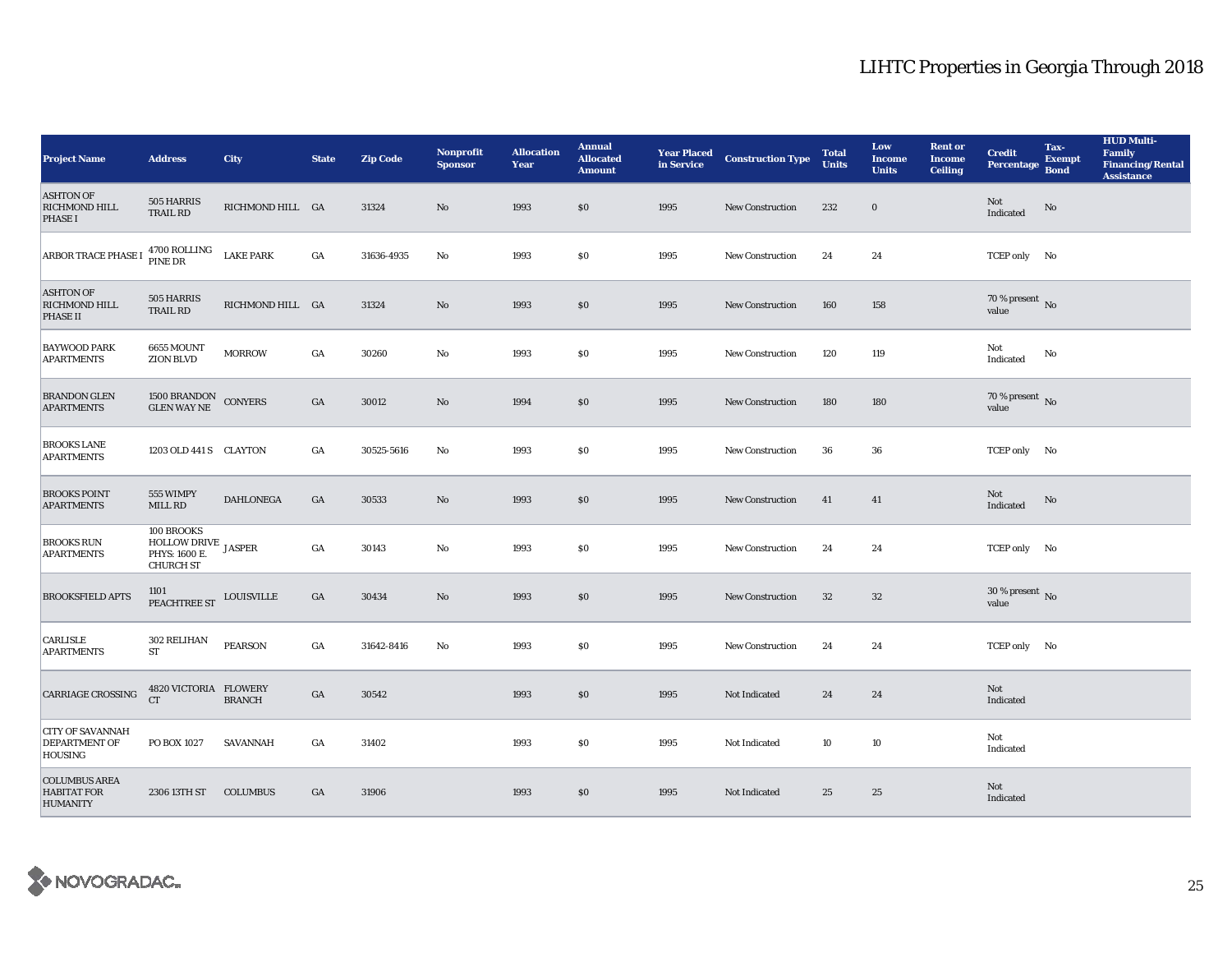| <b>Project Name</b>                                               | <b>Address</b>                                | City            | <b>State</b>     | <b>Zip Code</b> | <b>Nonprofit</b><br><b>Sponsor</b> | <b>Allocation</b><br>Year | <b>Annual</b><br><b>Allocated</b><br><b>Amount</b> |      | <b>Year Placed Construction Type</b><br>in Service | <b>Total</b><br><b>Units</b> | Low<br><b>Income</b><br><b>Units</b> | <b>Rent or</b><br><b>Income</b><br><b>Ceiling</b> | <b>Credit</b><br><b>Percentage</b>   | Tax-<br><b>Exempt</b><br><b>Bond</b> | <b>HUD Multi-</b><br>Family<br><b>Financing/Rental</b><br><b>Assistance</b> |
|-------------------------------------------------------------------|-----------------------------------------------|-----------------|------------------|-----------------|------------------------------------|---------------------------|----------------------------------------------------|------|----------------------------------------------------|------------------------------|--------------------------------------|---------------------------------------------------|--------------------------------------|--------------------------------------|-----------------------------------------------------------------------------|
| <b>COUNTRY PINES</b>                                              | 15 BOOTH RD<br>SW                             | <b>MARIETTA</b> | GA               | 30008           |                                    | 1993                      | \$0                                                | 1995 | Not Indicated                                      | 112                          | 84                                   |                                                   | Not<br>Indicated                     |                                      |                                                                             |
| <b>COURTYARDS AT</b><br><b>GLENVIEW</b>                           | 2035<br>MEMORIAL DR ATLANTA<br>$\rm SE$       |                 | GA               | 30317           | Yes                                | 1995                      | \$0                                                | 1995 | Acquisition and Rehab 172                          |                              | 176                                  |                                                   | $70\,\%$ present $\,$ No value       |                                      |                                                                             |
| <b>COX CREEK APTS</b>                                             | 200 PENLAND<br><b>ST</b>                      | <b>ELLIJAY</b>  | GA               | 30540-3386      | $\rm No$                           | 1993                      | \$0                                                | 1995 | Not Indicated                                      | $25\,$                       | 24                                   |                                                   | TCEP only No                         |                                      |                                                                             |
| <b>DEERWOOD</b><br><b>APARTMENTS</b>                              | 184 E MAIN ST ADRIAN                          |                 | GA               | 31002-4052      | No                                 | 1993                      | \$0\$                                              | 1995 | New Construction                                   | 23                           | $\mathbf 0$                          |                                                   | TCEP only No                         |                                      |                                                                             |
| <b>EAGLE'S NEST</b>                                               | 3002 EMBER DR DECATUR                         |                 | GA               | 30034           | Yes                                | 1993                      | $\$0$                                              | 1995 | Acquisition and Rehab 296                          |                              | 296                                  |                                                   | $70$ % present $\,$ No value         |                                      |                                                                             |
| FRANKLIN MANOR<br><b>APARTMENTS</b>                               | <b>770 MARY</b><br>JOHNSON DR<br>APT B5       | <b>FRANKLIN</b> | GA               | 30217-6337      | $\rm No$                           | 1993                      | \$0\$                                              | 1995 | <b>New Construction</b>                            | 36                           | ${\bf 36}$                           |                                                   | <b>TCEP</b> only                     |                                      |                                                                             |
| <b>GOLDLEAF</b><br><b>APARTMENTS</b>                              | THOMAS ROAD TRION                             |                 | GA               | 30753           | No                                 | 1993                      | \$0                                                | 1995 | New Construction                                   | 26                           | 26                                   |                                                   | TCEP only No                         |                                      |                                                                             |
| <b>GRANADA PARK</b>                                               | 1870<br>CAMPBELLTON ATLANTA<br><b>RD SW</b>   |                 | GA               | 30311           |                                    | 1993                      | \$0                                                | 1995 | Not Indicated                                      | 202                          | 202                                  |                                                   | Not<br>Indicated                     |                                      |                                                                             |
| <b>GREGORY LANE APTS</b><br><b>PHASE I</b>                        | <b>466 GREGORY</b><br>${\rm LN}$              | <b>ACWORTH</b>  | $_{\mathrm{GA}}$ | 30102           | No                                 | 1993                      | \$0\$                                              | 1995 | <b>New Construction</b>                            | 72                           | 72                                   |                                                   | Not<br>Indicated                     | No                                   |                                                                             |
| <b>GREGORY LANE</b><br><b>APARTMENTS, PHASE</b><br>П              | 465 GREGORY<br>LN                             | <b>ACWORTH</b>  | GA               | 30102-7530      | No                                 | 1993                      | \$0                                                | 1995 | New Construction                                   | 40                           | 38                                   |                                                   | TCEP only No                         |                                      |                                                                             |
| <b>GWINNETT STATION</b>                                           | 6169 S<br><b>NORCROSS</b><br><b>TUCKER RD</b> | <b>TUCKER</b>   | $_{\mathrm{GA}}$ |                 | $\mathbf{N}\mathbf{o}$             | 1995                      | $\$0$                                              | 1995 | New Construction                                   | 180                          | 200                                  |                                                   | $70$ % present $\,$ No $\,$<br>value |                                      |                                                                             |
| <b>HABITAT FOR</b><br><b>HUMANITY</b><br><b>INTERNATIONAL INC</b> | 121 HABITAT ST AMERICUS                       |                 | GA               | 31709           |                                    | 1993                      | \$0                                                | 1995 | Not Indicated                                      | 40                           | 37                                   |                                                   | Not<br>Indicated                     |                                      |                                                                             |
| <b>HAMPTON OAKS</b>                                               | 1955 LA DAWN<br>LN NW                         | <b>ATLANTA</b>  | GA               | 30318           | Yes                                | 1993                      | <b>SO</b>                                          | 1995 | Not Indicated                                      | 50                           | 50                                   |                                                   | $70$ % present $\,$ No value         |                                      |                                                                             |

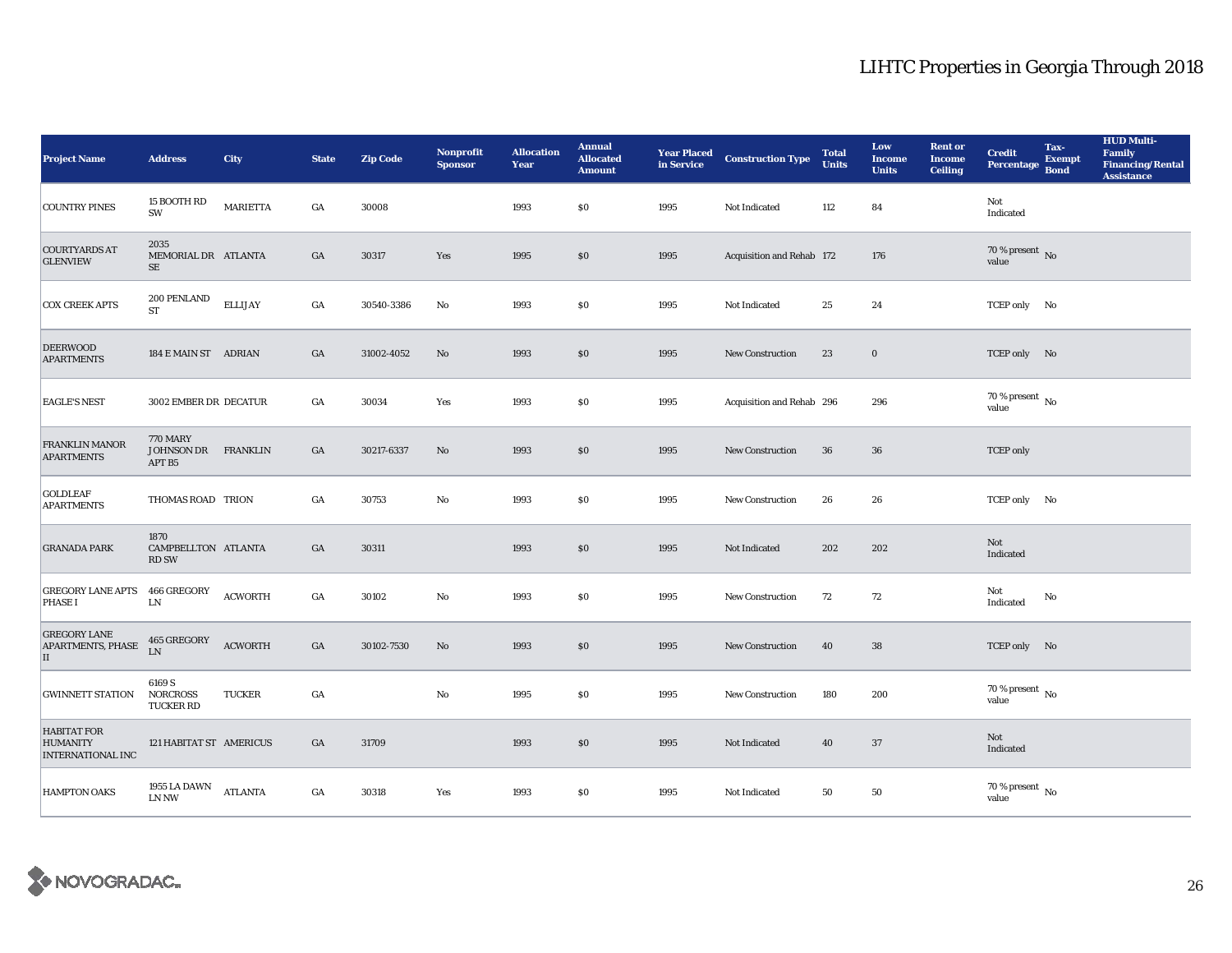| <b>Project Name</b>                         | <b>Address</b>                                   | <b>City</b>                   | <b>State</b>     | <b>Zip Code</b> | Nonprofit<br><b>Sponsor</b> | <b>Allocation</b><br>Year | <b>Annual</b><br><b>Allocated</b><br><b>Amount</b> |      | <b>Year Placed Construction Type</b><br>in Service | <b>Total</b><br><b>Units</b> | Low<br><b>Income</b><br><b>Units</b> | <b>Rent or</b><br><b>Income</b><br><b>Ceiling</b> | <b>Credit</b><br><b>Percentage</b>       | Tax-<br><b>Exempt</b><br><b>Bond</b> | <b>HUD Multi-</b><br>Family<br><b>Financing/Rental</b><br><b>Assistance</b> |
|---------------------------------------------|--------------------------------------------------|-------------------------------|------------------|-----------------|-----------------------------|---------------------------|----------------------------------------------------|------|----------------------------------------------------|------------------------------|--------------------------------------|---------------------------------------------------|------------------------------------------|--------------------------------------|-----------------------------------------------------------------------------|
| <b>MEADOW CROSSING</b><br><b>APARTMENTS</b> | 658 KIOWA DR MARIETTA<br>$\rm NE$                |                               | GA               | 30060           |                             | 1993                      | \$0                                                | 1995 | Not Indicated                                      | 86                           | 78                                   |                                                   | Not<br>Indicated                         |                                      |                                                                             |
| <b>HICKORY KNOLL</b><br><b>APARTMENTS</b>   | $800$ OAKDALE<br>RD                              | <b>CANTON</b>                 | $_{\mathrm{GA}}$ | 30114           | No                          | 1993                      | \$0                                                | 1995 | <b>New Construction</b>                            | 145                          | 143                                  |                                                   | $70$ % present $\,$ No $\,$<br>value     |                                      |                                                                             |
| HOLLY VILLAGE APTS 128 HOLLY ST BUCHANAN    |                                                  |                               | $_{\mathrm{GA}}$ | 30113           | $\rm No$                    | 1994                      | $\$0$                                              | 1995 | <b>New Construction</b>                            | 24                           | 24                                   |                                                   | Not<br>Indicated                         | $\rm No$                             |                                                                             |
| <b>HUNTERS GROVE</b>                        | 575 SIX FLAGS<br>DR                              | $\operatorname{AUSTELL}$      | $_{\mathrm{GA}}$ | 30168           |                             | 1993                      | \$0                                                | 1995 | New Construction                                   | 200                          | $\bf{0}$                             |                                                   | Not<br>Indicated                         |                                      |                                                                             |
| PINE TERRACE II                             |                                                  | NORTHLAKE DR WARNER ROBINS GA |                  | 31093           |                             | 1993                      | \$0                                                | 1995 | Not Indicated                                      | 224                          | $\bf{0}$                             |                                                   | Not<br>Indicated                         |                                      |                                                                             |
| <b>EDISON LANE</b><br><b>APARTMENTS</b>     | 500 EIGHTH ST COLUMBUS                           |                               | $_{\mathrm{GA}}$ | 31901           | $\rm No$                    | 1994                      | \$0                                                | 1995 | New Construction                                   | 88                           | 44                                   |                                                   | Not<br>Indicated                         | No                                   |                                                                             |
| <b>LOCKETT STATION, I</b>                   | $321 \text{ CARRIAGE} \quad \text{ALBANY}$<br>LN |                               | $_{\mathrm{GA}}$ | 31721-8367      | No                          | 1993                      | \$0                                                | 1995 | New Construction                                   | $\bf 8$                      | $\bf8$                               |                                                   | TCEP only No                             |                                      |                                                                             |
| <b>LOCKETT STATION</b><br><b>APARTMENTS</b> | <b>404 STATION</b><br><b>CROSSING DR</b>         | <b>ALBANY</b>                 | GA               | 31721           | No                          | 1993                      | \$0                                                | 1995 | <b>New Construction</b>                            | $\overline{\mathbf{4}}$      | 8                                    |                                                   | $30\,\%$ present $_{\, \rm No}$<br>value |                                      |                                                                             |
| <b>MADISON VILLAS</b>                       | 1061<br>BRAMBLEWOO MADISON<br>D DR               |                               | GA               | 30650-1912      | $\rm No$                    | 1993                      | \$0                                                | 1995 | New Construction                                   | 48                           | 48                                   |                                                   | TCEP only No                             |                                      |                                                                             |
| MAPLEWOOD PARK                              | 6355 OAKLEY<br>RD                                | <b>UNION CITY</b>             | GA               | 30291-1547      | No                          | 1993                      | $\$0$                                              | 1995 | <b>New Construction</b>                            | 80                           | 110                                  |                                                   | TCEP only No                             |                                      |                                                                             |
| <b>CONNALLY DRIVE</b><br>HOME - MARIETTA    | 1507 CHURCH<br>${\rm ST}$ EXT ${\rm NE}$         | <b>MARIETTA</b>               | GA               | 30060           |                             | 1993                      | \$0                                                | 1995 | Not Indicated                                      | 54                           | $\bf{0}$                             |                                                   | Not<br>Indicated                         |                                      |                                                                             |
| <b>MEADOW CROSSING</b><br><b>APARTMENTS</b> | 408 SPINKS<br><b>DRIVE</b>                       | <b>OMEGA</b>                  | $_{\mathrm{GA}}$ | 31775           | $\rm\, No$                  | 1993                      | \$0                                                | 1995 | New Construction                                   | 36                           | 36                                   |                                                   | TCEP only No                             |                                      |                                                                             |
| <b>OLD JEFFERSON</b><br><b>ESTATES</b>      | $\#1$ PELICAN<br>POINTE DRIVE                    | <b>SAINT MARYS</b>            | GA               | 31558           | $\rm No$                    | 1993                      | \$0                                                | 1995 | <b>New Construction</b>                            | 62                           | 62                                   |                                                   | <b>TCEP</b> only                         |                                      |                                                                             |

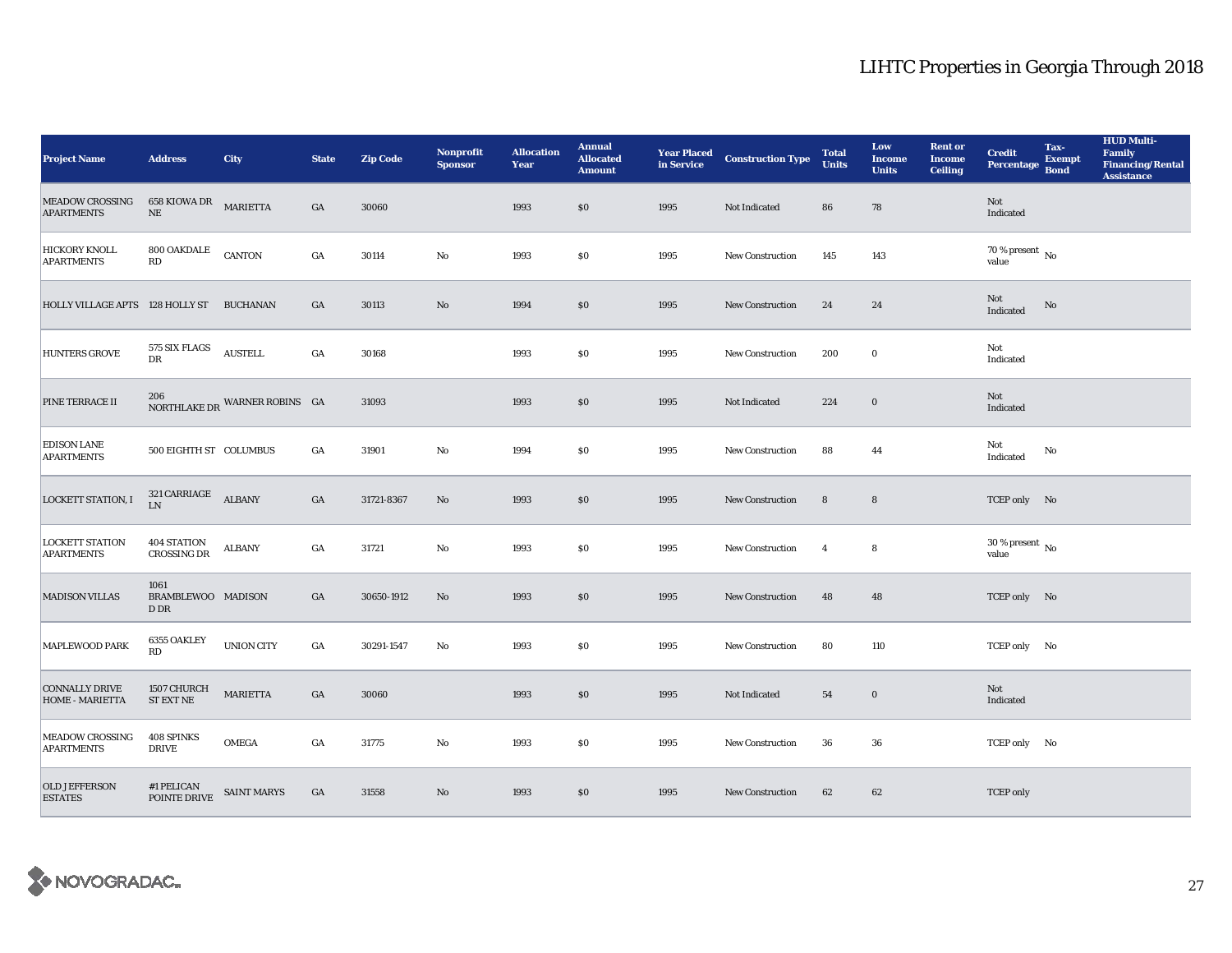| <b>Project Name</b>                                                                                                                                                               | <b>Address</b>                                         | <b>City</b>       | <b>State</b>     | <b>Zip Code</b> | <b>Nonprofit</b><br><b>Sponsor</b> | <b>Allocation</b><br>Year | <b>Annual</b><br><b>Allocated</b><br><b>Amount</b> |      | <b>Year Placed Construction Type</b><br>in Service <b>Construction</b> Type | <b>Total</b><br><b>Units</b> | Low<br><b>Income</b><br><b>Units</b> | <b>Rent or</b><br><b>Income</b><br><b>Ceiling</b> | <b>Credit</b><br><b>Percentage</b> | Tax-<br><b>Exempt</b><br><b>Bond</b> | <b>HUD Multi-</b><br>Family<br><b>Financing/Rental</b><br><b>Assistance</b> |
|-----------------------------------------------------------------------------------------------------------------------------------------------------------------------------------|--------------------------------------------------------|-------------------|------------------|-----------------|------------------------------------|---------------------------|----------------------------------------------------|------|-----------------------------------------------------------------------------|------------------------------|--------------------------------------|---------------------------------------------------|------------------------------------|--------------------------------------|-----------------------------------------------------------------------------|
| <b>CONCORD VILLAGE</b>                                                                                                                                                            | 400 S<br>PEACHTREE<br><b>PKWY</b>                      | PEACHTREE CITY GA |                  | 30269           |                                    | 1993                      | <b>SO</b>                                          | 1995 | Not Indicated                                                               | 180                          | 180                                  |                                                   | Not<br>Indicated                   |                                      |                                                                             |
| <b>HARMONY GROVE</b><br><b>APARTMENTS</b>                                                                                                                                         | 2016 OLIVE<br>SPRINGS RD SE                            | MARIETTA          | GA               | 30060           | $\rm No$                           | 1993                      | \$0                                                | 1995 | Acquisition and Rehab 75                                                    |                              | 75                                   |                                                   | $70\,\%$ present $\,$ No value     |                                      |                                                                             |
| PINE TERRACE II                                                                                                                                                                   | 823 S MARCUS<br><b>ST</b>                              | WRIGHTSVILLE GA   |                  | 31096-1941      | $_{\rm No}$                        | 1993                      | $\$0$                                              | 1995 | <b>New Construction</b>                                                     | 24                           | 24                                   |                                                   | TCEP only No                       |                                      |                                                                             |
| PITTSBURGH                                                                                                                                                                        | PO BOX 11303                                           | ATLANTA           | GA               | 30310           |                                    | 1993                      | \$0                                                | 1995 | Not Indicated                                                               | $7\phantom{.0}$              | $\mathbf 0$                          |                                                   | Not<br>Indicated                   |                                      |                                                                             |
| <b>QUAIL VILLAGE</b><br><b>APARTMENTS</b>                                                                                                                                         | 141 MEMORIAL<br>DR                                     | REIDSVILLE        | $_{\mathrm{GA}}$ | 30453           | Yes                                | 1993                      | $\$0$                                              | 1995 | <b>New Construction</b>                                                     | 30                           | 30                                   |                                                   | 30 % present $\,$ No $\,$<br>value |                                      |                                                                             |
| <b>RAVENWOOD</b><br><b>APARTMENTS</b>                                                                                                                                             | 795 HAWKINS<br><b>ST</b>                               | <b>AMERICUS</b>   | GA               | 31719           |                                    | 1993                      | \$0                                                | 1995 | Not Indicated                                                               | 24                           | 24                                   |                                                   | Not<br>Indicated                   | No                                   |                                                                             |
| <b>SADDLE CREEK</b><br>${\bf A} {\bf P} {\bf A} {\bf R} {\bf T} {\bf M} {\bf E} {\bf N} {\bf T} {\bf S} / {\bf A} {\bf L} {\bf P} {\bf H} {\bf A} {\bf R}$<br><b>ETTA COMMONS</b> | 1465 MID<br><b>BROADWRD</b>                            | <b>ALPHARETTA</b> | GA               | 30004           | No                                 | 1993                      | \$0                                                | 1995 | New Construction                                                            | 99                           | 99                                   |                                                   | 70 % present $\,$ No $\,$<br>value |                                      |                                                                             |
| <b>SALEM GLEN</b><br><b>APARTMENTS, PHASE</b><br>$\vert$ II                                                                                                                       | $100$ SALEM GLEN WAY SE                                | <b>CONYERS</b>    | GA               | 30013           | $\mathbf{N}\mathbf{o}$             | 1993                      | \$0                                                | 1995 | <b>New Construction</b>                                                     | 96                           | 96                                   |                                                   | Not<br>Indicated                   | No                                   |                                                                             |
| SANDALWOOD<br><b>TERRACE</b>                                                                                                                                                      | 4TH ST                                                 | LUDOWICI          | GA               | 31316           | $\mathbf{N}\mathbf{o}$             | 1993                      | $\$0$                                              | 1995 | New Construction                                                            | 31                           | 30                                   |                                                   | TCEP only No                       |                                      |                                                                             |
| <b>SANTA FE VILLAS</b>                                                                                                                                                            | 2370 STEWART<br><b>AVE SW</b>                          | <b>ATLANTA</b>    | GA               | 30315           |                                    | 1993                      | $\$0$                                              | 1995 | Not Indicated                                                               | 144                          | 144                                  |                                                   | Not<br>Indicated                   |                                      |                                                                             |
| <b>SUMMERSET</b><br><b>APARTMENTS</b>                                                                                                                                             | $317\, \mathrm{MARY}$ ANN $\_$ SWAINSBORO<br><b>ST</b> |                   | $_{\mathrm{GA}}$ | 30401-3052      | No                                 | 1993                      | \$0                                                | 1995 | New Construction                                                            | 30                           | 30                                   |                                                   | TCEP only No                       |                                      |                                                                             |
| <b>TANGLEWOOD PARK</b><br><b>APARTMENTS</b>                                                                                                                                       | 5355<br><b>SUGARLOAF</b><br><b>PKWY</b>                | LAWRENCEVILLE GA  |                  | 30043           | $\mathbf{No}$                      | Insufficient<br>Data      | $\$0$                                              | 1995 | New Construction                                                            | 130                          | 130                                  |                                                   | Not<br>Indicated                   | No                                   |                                                                             |
| <b>TRACEWOOD APTS</b>                                                                                                                                                             | 482 SYLVIA DR FOREST PARK                              |                   | GA               | 30297           | No                                 | 1993                      | \$0                                                | 1995 | <b>New Construction</b>                                                     | 85                           | 85                                   |                                                   | $70\,\%$ present $\,$ No value     |                                      |                                                                             |

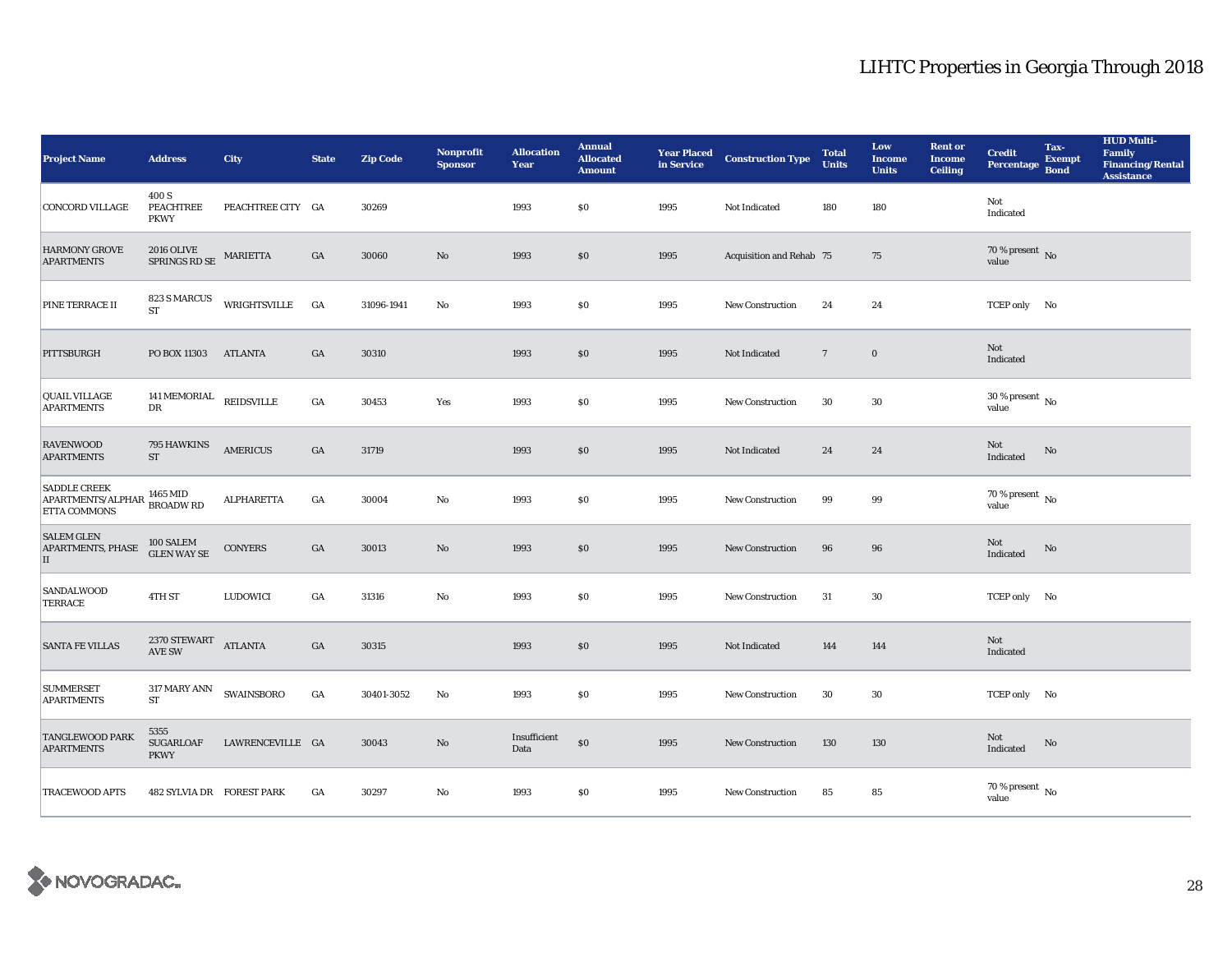| <b>Project Name</b>                        | <b>Address</b>                                 | <b>City</b>                   | <b>State</b>     | <b>Zip Code</b> | <b>Nonprofit</b><br><b>Sponsor</b> | <b>Allocation</b><br>Year | <b>Annual</b><br><b>Allocated</b><br><b>Amount</b> | <b>Year Placed<br/>in Service</b> | <b>Construction Type</b> | <b>Total</b><br><b>Units</b> | Low<br><b>Income</b><br><b>Units</b> | <b>Rent or</b><br><b>Income</b><br><b>Ceiling</b> | <b>Credit</b><br><b>Percentage</b> | Tax-<br><b>Exempt</b><br><b>Bond</b> | <b>HUD Multi-</b><br>Family<br><b>Financing/Rental</b><br><b>Assistance</b> |
|--------------------------------------------|------------------------------------------------|-------------------------------|------------------|-----------------|------------------------------------|---------------------------|----------------------------------------------------|-----------------------------------|--------------------------|------------------------------|--------------------------------------|---------------------------------------------------|------------------------------------|--------------------------------------|-----------------------------------------------------------------------------|
| <b>WOODLIFF HOMES</b>                      | 995<br>WASHINGTON MACON<br>AVE                 |                               | GA               | 31201-6720      | No                                 | 1993                      | \$0                                                | 1995                              | Not Indicated            | $5\phantom{.0}$              | $\bf{6}$                             |                                                   | <b>TCEP</b> only                   |                                      |                                                                             |
| <b>AUGUSTA SPRING</b><br><b>APARTMENTS</b> | 1730 SIBLEY RD AUGUSTA<br>BLDG <sub>1</sub>    |                               | GA               | 30909-4229      | No                                 | 1994                      | <b>SO</b>                                          | 1995                              | <b>New Construction</b>  | 100                          | 100                                  |                                                   | TCEP only No                       |                                      |                                                                             |
| <b>DOUGLASVILLE</b><br><b>PROPER</b>       | 8424 CHICAGO<br>$\operatorname{AVE}$           | $\operatorname{DOUGLASVILLE}$ | <b>GA</b>        | 30134-7013      | No                                 | 1993                      | $\$0$                                              | 1995                              | <b>New Construction</b>  | 100                          | 100                                  |                                                   | TCEP only No                       |                                      |                                                                             |
| FOREST GLEN<br>VILLAGE                     | 1805<br>O $\rm{EDWINA}$ VIDALIA<br>$_{\rm DR}$ |                               | GA               | 30474           | No                                 | 1994                      | $\$0$                                              | 1995                              | New Construction         | 46                           | 46                                   |                                                   | Not<br>Indicated                   | No                                   |                                                                             |
| <b>GROVEWOOD PARK</b><br><b>APARTMENTS</b> | 6170<br>HILLANDALE LITHONIA<br>$_{\rm DR}$     |                               | GA               | 30058-2407      | No                                 | 1994                      | \$0                                                | 1995                              | <b>New Construction</b>  | 120                          | 119                                  |                                                   | TCEP only No                       |                                      |                                                                             |
| <b>MEADOW WOOD</b><br><b>APARTMENTS</b>    | PO BOX 509                                     | <b>SARDIS</b>                 | GA               | 30456           | $_{\rm No}$                        | 1995                      | \$0                                                | 1995                              | Acquisition and Rehab 24 |                              | 24                                   |                                                   | Not<br>Indicated                   | No                                   |                                                                             |
| <b>ROSEWOOD PARK</b><br><b>APARTMENT</b>   | <b>2199 MESA</b><br><b>VALLEY WAY</b>          | <b>AUSTELL</b>                | GA               | 30106-8135      | $\mathbf{N}\mathbf{o}$             | 1994                      | \$0                                                | 1995                              | New Construction         | 150                          | 150                                  |                                                   | TCEP only No                       |                                      |                                                                             |
| <b>WOODWARD</b><br><b>APARTMENTS</b>       | 409 E<br>WOODWARD ST $\,$ VIENNA               |                               | GA               | 31092-1200      | No                                 | 1994                      | <b>SO</b>                                          | 1995                              | <b>New Construction</b>  | 37                           | 37                                   |                                                   | TCEP only No                       |                                      |                                                                             |
| <b>ASHTON OF</b><br>RICHMOND HILL          | 505 HARRIS<br>TRAIL RD                         | RICHMOND HILL GA              |                  | 31324-4242      | No                                 | 1993                      | \$0                                                | 1995                              | <b>New Construction</b>  | 233                          | $\bf{0}$                             |                                                   | <b>TCEP</b> only                   |                                      |                                                                             |
| <b>CREEKSTONE</b><br><b>APARTMENT I</b>    | 1300<br><b>MERCHANTS</b><br>DR                 | <b>DALLAS</b>                 | $_{\mathrm{GA}}$ | 30132-5032      | No                                 | 1994                      | $\$0$                                              | 1995                              | <b>New Construction</b>  | 40                           | $\bf{0}$                             |                                                   | <b>TCEP</b> only                   |                                      |                                                                             |
| <b>FAIR OAKS</b><br><b>APARTMENTS</b>      | 401 LISA ST APT RINCON<br>200                  |                               | GA               | 31326-9602      | No                                 | 1994                      | \$0                                                | 1995                              | New Construction         | 44                           | $\bf{0}$                             |                                                   | <b>TCEP</b> only                   |                                      |                                                                             |
| <b>LIBERTY GARDEN</b><br><b>TOWNHOMES</b>  | 500 8TH ST                                     | <b>COLUMBUS</b>               | GA               | 31901-2860      | No                                 | Insufficient<br>Data      | $\$0$                                              | 1995                              | Not Indicated            | 88                           | 44                                   |                                                   | <b>TCEP</b> only                   |                                      |                                                                             |
| <b>SADDLE CREEK</b><br>APTS./ALPHAR        | 1465 MID<br>BROADWELL ALPHARETTA<br>RD         |                               | GA               | 30004-1191      | No                                 | 1993                      | \$0                                                | 1995                              | <b>New Construction</b>  | 99                           | 99                                   |                                                   | <b>TCEP</b> only                   |                                      |                                                                             |

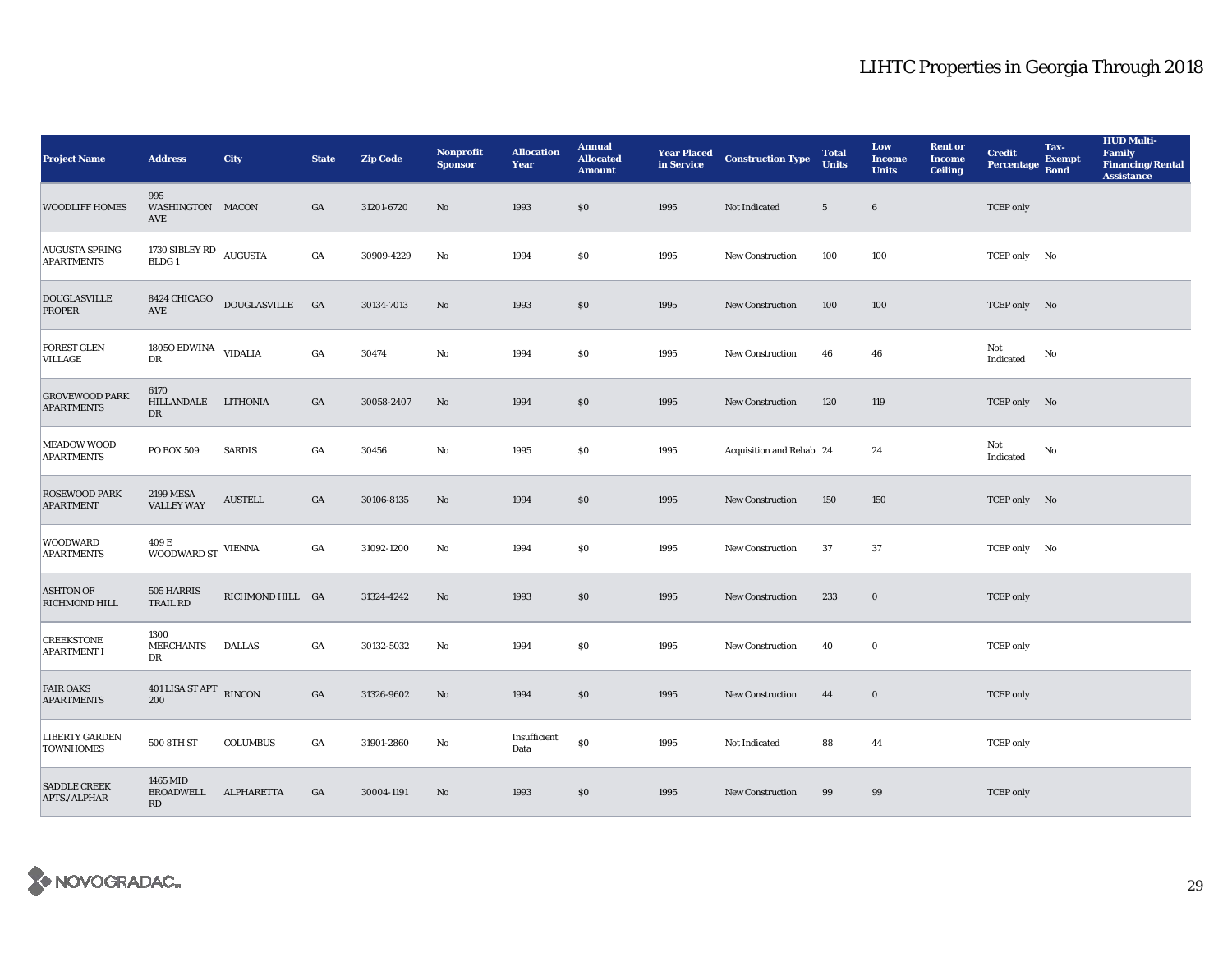| <b>Project Name</b>                                | <b>Address</b>                                   | <b>City</b>       | <b>State</b>     | <b>Zip Code</b> | Nonprofit<br><b>Sponsor</b> | <b>Allocation</b><br>Year | <b>Annual</b><br><b>Allocated</b><br><b>Amount</b> | <b>Year Placed</b><br>in Service | <b>Construction Type</b>  | <b>Total</b><br><b>Units</b> | Low<br><b>Income</b><br><b>Units</b> | <b>Rent or</b><br><b>Income</b><br><b>Ceiling</b> | <b>Credit</b><br><b>Percentage</b>   | Tax-<br><b>Exempt</b><br><b>Bond</b> | <b>HUD Multi-</b><br><b>Family</b><br><b>Financing/Rental</b><br><b>Assistance</b> |
|----------------------------------------------------|--------------------------------------------------|-------------------|------------------|-----------------|-----------------------------|---------------------------|----------------------------------------------------|----------------------------------|---------------------------|------------------------------|--------------------------------------|---------------------------------------------------|--------------------------------------|--------------------------------------|------------------------------------------------------------------------------------|
| <b>WOODVALE</b><br><b>APARTMENTS II</b>            | 1301 E 8TH AVE CORDELE                           |                   | GA               | 31015-3433      | No                          | 1994                      | \$0\$                                              | 1995                             | <b>New Construction</b>   | 46                           | $\bf{0}$                             |                                                   | <b>TCEP</b> only                     |                                      |                                                                                    |
| <b>BRIARCLIFF SUMMIT</b><br><b>APARTMENTS</b>      | $1050$ PONCE DE<br>$\;$ ATLANTA LEON AVE NE $\;$ |                   | GA               | 30306-4230      | No                          | 1994                      | \$0                                                | 1996                             | Acquisition and Rehab 200 |                              | 200                                  |                                                   | TCEP only No                         |                                      |                                                                                    |
| <b>BRIGHTWOOD LANE</b><br><b>APARTMENT</b>         | <b>344 ANDREW</b><br>DR                          | <b>WASHINGTON</b> | GA               | 30673-2147      | $\rm No$                    | 1995                      | \$0                                                | 1996                             | New Construction          | 40                           | 40                                   |                                                   | TCEP only No                         |                                      |                                                                                    |
| <b>FORREST HEIGHTS</b><br><b>APTS NSP3</b>         | 1048 COLUMBIA $_{\rm DECATUR}$<br>${\rm DR}$     |                   | $_{\mathrm{GA}}$ | 30030-4725      | $\mathbf{N}\mathbf{o}$      | 1994                      | \$0                                                | 1996                             | Not Indicated             | 80                           | 80                                   |                                                   | TCEP only No                         |                                      |                                                                                    |
| <b>COLUMBIA</b><br>HILL/DUTCH HILL I               | 3450 FORREST<br>PARK RD SE                       | <b>ATLANTA</b>    | GA               | 30354           | Yes                         | 1994                      | $\$0$                                              | 1996                             | Acquisition and Rehab 124 |                              | 124                                  |                                                   | 70 % present $\,$ No $\,$<br>value   |                                      |                                                                                    |
| <b>COLUMBUS GARDENS</b><br><b>APARTMENTS I, II</b> | 425 THIRD AVE COLUMBUS                           |                   | GA               | 31901           | $\rm No$                    | 1994                      | \$0                                                | 1996                             | Not Indicated             | 116                          | 116                                  |                                                   | Not<br>Indicated                     | No                                   |                                                                                    |
| <b>COLUMNS AT EAST</b><br>HILL                     | 135 E HILL ST                                    | <b>DECATUR</b>    | GA               | 30030           |                             | 1994                      | \$0\$                                              | 1996                             | Not Indicated             | 28                           | 28                                   |                                                   | Not<br>Indicated                     |                                      |                                                                                    |
| <b>CRESTVIEW MANOR</b><br><b>APTS</b>              | 401 DOVETOWN ROYSTON<br>$\mathbf{R}\mathbf{D}$   |                   | GA               | 30662           | $\rm No$                    | 1994                      | \$0                                                | 1996                             | New Construction          | 25                           | 24                                   |                                                   | Not<br>Indicated                     | No                                   |                                                                                    |
| CROSSFIELD<br><b>APARTMENTS II</b>                 | 7 CROSSFIELD<br>CIR BLDG 1                       | CARTERSVILLE      | $_{\mathrm{GA}}$ | 30121-4229      | $\mathbf{No}$               | 1994                      | $\$0$                                              | 1996                             | <b>New Construction</b>   | 24                           | 24                                   |                                                   | TCEP only No                         |                                      |                                                                                    |
| <b>DELOWE PLACE</b><br><b>COOPERATIVE</b>          | 2327 DELOWE<br><b>DR</b>                         | <b>EAST POINT</b> | GA               | 30344           | Yes                         | 1994                      | \$0                                                | 1996                             | Acquisition and Rehab 85  |                              | 84                                   |                                                   | 70 % present $\overline{N}$<br>value |                                      |                                                                                    |
| <b>FAIR OAKS LANE</b><br><b>APARTMENTS</b>         | 401 LISA ST                                      | <b>RINCON</b>     | GA               | 31326           | $\mathbf{No}$               | 1994                      | \$0                                                | 1996                             | New Construction          | 44                           | 44                                   |                                                   | $30$ % present $\,$ No $\,$<br>value |                                      |                                                                                    |
| <b>GRANT PARK</b><br><b>APARTMENTS</b>             | 548<br><b>BURROUGHS ST ATLANTA</b><br>$\rm SE$   |                   | GA               | 30315           | Yes                         | 1994                      | \$0                                                | 1996                             | <b>New Construction</b>   | 302                          | 291                                  |                                                   | 70 % present $\,$ No $\,$<br>value   |                                      |                                                                                    |
| <b>GRANT PARK</b><br><b>COMMONS</b>                | 1940 FISHER RD ATLANTA<br><b>SE</b>              |                   | GA               | 30315           | No                          | 1994                      | \$0                                                | 1996                             | Acquisition and Rehab 338 |                              | 338                                  |                                                   | $70$ % present $\,$ No $\,$<br>value |                                      |                                                                                    |

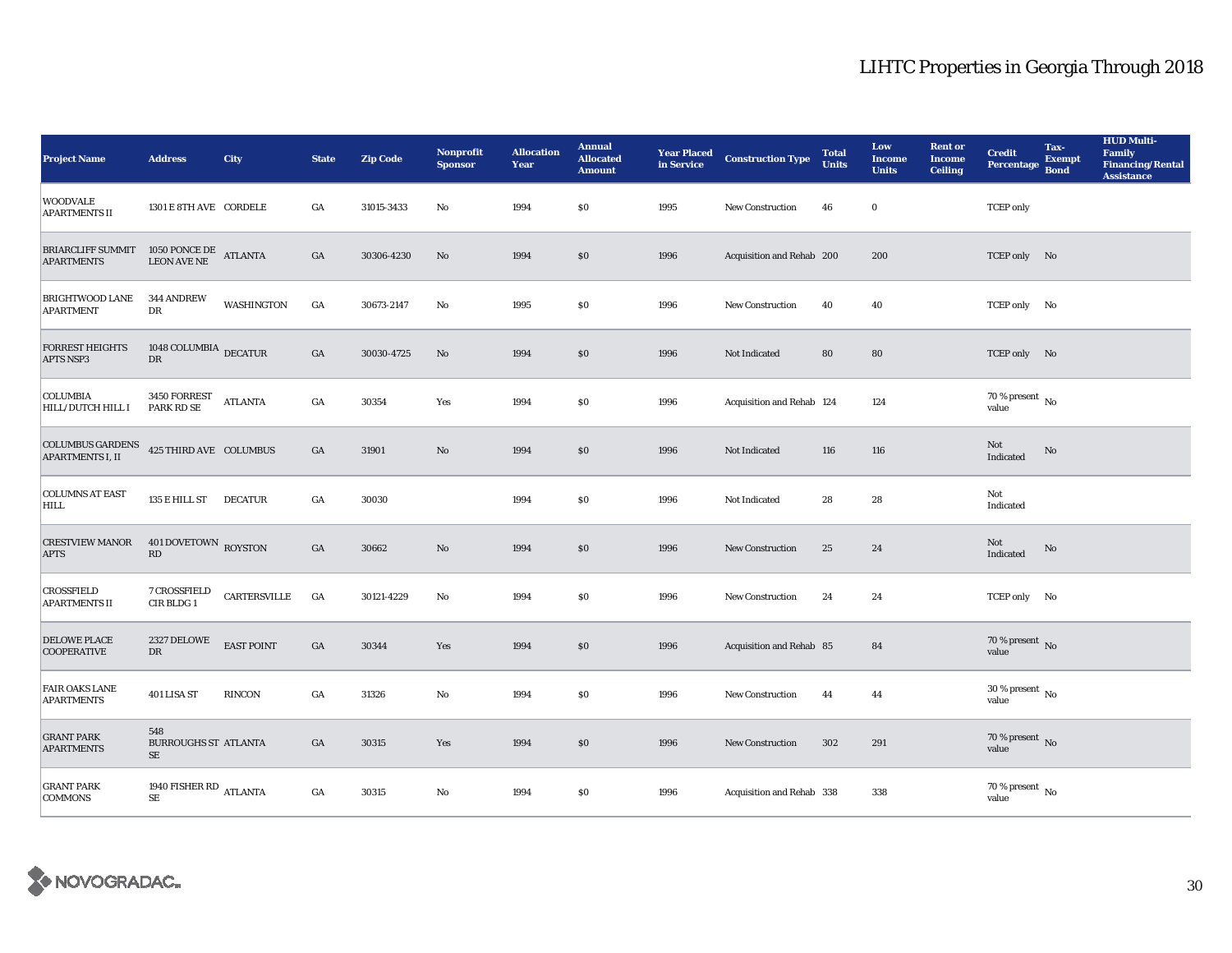| <b>Project Name</b>                                              | <b>Address</b>                                                             | <b>City</b>                       | <b>State</b> | <b>Zip Code</b> | <b>Nonprofit</b><br><b>Sponsor</b> | <b>Allocation</b><br>Year | <b>Annual</b><br><b>Allocated</b><br><b>Amount</b> |      | <b>Year Placed Construction Type</b><br>in Service                                 | <b>Total</b><br><b>Units</b> | Low<br><b>Income</b><br><b>Units</b> | <b>Rent or</b><br><b>Income</b><br><b>Ceiling</b> | <b>Credit</b><br><b>Percentage</b> | Tax-<br><b>Exempt</b><br><b>Bond</b> | <b>HUD Multi-</b><br>Family<br><b>Financing/Rental</b><br><b>Assistance</b> |
|------------------------------------------------------------------|----------------------------------------------------------------------------|-----------------------------------|--------------|-----------------|------------------------------------|---------------------------|----------------------------------------------------|------|------------------------------------------------------------------------------------|------------------------------|--------------------------------------|---------------------------------------------------|------------------------------------|--------------------------------------|-----------------------------------------------------------------------------|
| <b>GREENSBORO</b><br>VILLAGE APARTMENTS 108 RACHEL ST GREENSBORO |                                                                            |                                   | GA           | 30642-1453      | No                                 | 1994                      | \$0\$                                              | 1996 | New Construction                                                                   | 33                           | $33\,$                               |                                                   | TCEP only No                       |                                      |                                                                             |
| HARMONY MEADOWS 1910 S COBB DR MARIETTA<br><b>APARTMENTS</b>     | $\rm SE$                                                                   |                                   | GA           | 30060-4951      | No                                 | 1994                      | \$0                                                | 1996 | <b>New Construction</b>                                                            | 186                          | 184                                  |                                                   | TCEP only No                       |                                      |                                                                             |
| MAGNOLIA PARK APTS 2133<br>(AUGUSTA)                             | VANDIVERE RD AUGUSTA                                                       |                                   | GA           | 30904           |                                    | 1994                      | $\$0$                                              | 1996 | Not Indicated                                                                      | 171                          | 171                                  |                                                   | Not<br>Indicated                   |                                      |                                                                             |
| MAGNOLIA PLACE                                                   | 4 PERTILLA PL TIFTON                                                       |                                   | GA           | 31794-9643      | No                                 | 1994                      | \$0\$                                              | 1996 | New Construction                                                                   | 36                           | 36                                   |                                                   | TCEP only No                       |                                      |                                                                             |
| <b>MOORES MILLS</b><br>VILLAGE                                   | $2453$ CORONET $\quad$ ATLANTA WAY NW                                      |                                   | GA           | 30318           | No                                 | 1994                      | \$0                                                | 1996 | Acquisition and Rehab 152                                                          |                              | 152                                  |                                                   | Not<br>Indicated                   | No                                   |                                                                             |
| NU DIMENSIONS<br><b>APARTMENTS</b>                               | PL                                                                         | $3200$ LAKEVIEW $\,$ COLLEGE PARK | GA           | 30337           | $\mathbf {No}$                     | 1994                      | \$0\$                                              | 1996 | Both New Construction 326<br>and $\ensuremath{\mathrm{A}}/\ensuremath{\mathrm{R}}$ |                              | 293                                  |                                                   | 70 % present $\,$ No $\,$<br>value |                                      |                                                                             |
| PINE POINTE<br><b>APARTMENTS I</b>                               | 1553 WEAVER<br>DR                                                          | <b>VALDOSTA</b>                   | GA           | 31601-8804      | No                                 | 1994                      | \$0                                                | 1996 | New Construction                                                                   | 70                           | 70                                   |                                                   | TCEP only No                       |                                      |                                                                             |
| PRESLEY WOODS                                                    | 265 KIRKWOOD ATLANTA<br>$\mathop{\rm RD}\nolimits\mathop{\rm NE}\nolimits$ |                                   | GA           | 30317           | No                                 | 1996                      | \$0                                                | 1996 | <b>New Construction</b>                                                            | 40                           | 40                                   |                                                   | 70 % present $\,$ No $\,$<br>value |                                      |                                                                             |
| <b>RIVERCHASE</b><br>APARTMENTS FKA<br><b>SANDBAR MANOR</b>      | 106 TYBEE CT AUGUSTA                                                       |                                   | GA           | 30901-1888      | $\mathbf{N}\mathbf{o}$             | 1994                      | \$0                                                | 1996 | New Construction                                                                   | 80                           | 80                                   |                                                   | TCEP only No                       |                                      |                                                                             |
| <b>SHANNON LAKE</b>                                              | 6770<br><b>BUFFINGTON</b><br>RD                                            | UNION CITY                        | GA           | 30291-2222      | No                                 | 2005                      | \$772,047                                          | 1996 | Acquisition and Rehab 152                                                          |                              | 287                                  |                                                   | 60% AMGI TCEP only No              |                                      |                                                                             |
| <b>SUWANEE</b><br><b>APARTMENTS</b>                              | 102 E 11TH AVE CORDELE                                                     |                                   | GA           | 31015           | No                                 | 1994                      | \$0                                                | 1996 | <b>New Construction</b>                                                            | 41                           | 41                                   |                                                   | 70 % present No<br>value           |                                      |                                                                             |
| <b>TARA ARMS</b><br><b>APARTMENTS</b>                            | 2525 TARA LN                                                               | <b>BRUNSWICK</b>                  | GA           | 31520-3011      | No                                 | 1996                      | \$274,020                                          | 1996 | <b>New Construction</b>                                                            | 82                           | 81                                   |                                                   | TCEP only No                       |                                      |                                                                             |
| <b>TOWER VILLAGE</b>                                             | 43 TOWER CIR ROCKMART                                                      |                                   | GA           | 30153           | No                                 | 1995                      | \$0                                                | 1996 | <b>New Construction</b>                                                            | 42                           | 42                                   |                                                   | $30\,\%$ present $\,$ No value     |                                      |                                                                             |

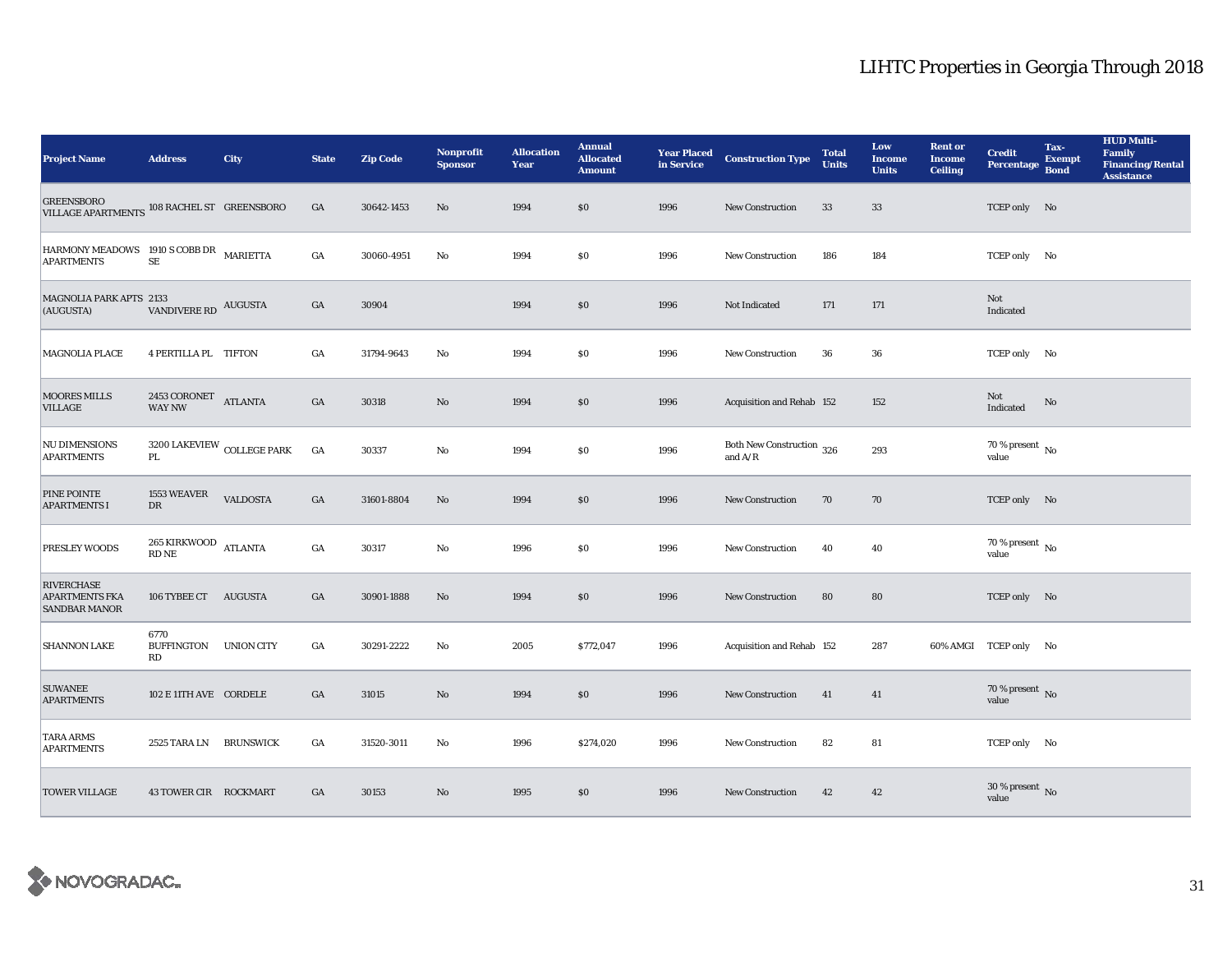| <b>Project Name</b>                          | <b>Address</b>                                               | <b>City</b>       | <b>State</b>     | <b>Zip Code</b> | Nonprofit<br><b>Sponsor</b> | <b>Allocation</b><br>Year | <b>Annual</b><br><b>Allocated</b><br><b>Amount</b> |      | <b>Year Placed Construction Type</b><br>in Service <b>Construction</b> Type | <b>Total</b><br><b>Units</b> | Low<br><b>Income</b><br><b>Units</b> | <b>Rent or</b><br><b>Income</b><br><b>Ceiling</b> | <b>Credit</b><br><b>Percentage</b> | Tax-<br><b>Exempt</b><br><b>Bond</b> | <b>HUD Multi-</b><br><b>Family</b><br><b>Financing/Rental</b><br><b>Assistance</b> |
|----------------------------------------------|--------------------------------------------------------------|-------------------|------------------|-----------------|-----------------------------|---------------------------|----------------------------------------------------|------|-----------------------------------------------------------------------------|------------------------------|--------------------------------------|---------------------------------------------------|------------------------------------|--------------------------------------|------------------------------------------------------------------------------------|
| <b>TOWERING PINES</b><br><b>APARTMENTS</b>   | 2125<br>$\operatorname{\textsc{BEACHVIEW\,DR}}$ ALBANY       |                   | GA               | 31705-0904      | No                          | 1994                      | \$0\$                                              | 1996 | <b>New Construction</b>                                                     | 30                           | 30                                   |                                                   | TCEP only No                       |                                      |                                                                                    |
| <b>WESTSIDE VILLAS</b>                       | 108 BROOKS<br><b>BLVD</b>                                    | FORT VALLEY       | $_{\mathrm{GA}}$ | 31030           | No                          | 1994                      | \$0                                                | 1996 | New Construction                                                            | 44                           | 44                                   |                                                   | $30$ % present $\,$ No value       |                                      |                                                                                    |
| <b>WILLOWS AT</b><br><b>CUMMINGS</b>         | 225 NANCY LN CUMMING                                         |                   | GA               | 30040-9640      | No                          | 1994                      | $\$0$                                              | 1996 | New Construction                                                            | 156                          | 156                                  |                                                   | TCEP only No                       |                                      |                                                                                    |
| <b>BROOK SUMMIT</b>                          | 70 BROOK<br><b>SUMMIT LN</b>                                 | <b>BLUE RIDGE</b> | GA               | 30513           | $\mathbf{N}\mathbf{o}$      | 1995                      | $\$0$                                              | 1996 | New Construction                                                            | 36                           | $36\,$                               |                                                   | Not<br>Indicated                   | No                                   |                                                                                    |
| <b>BRYTON HILL APTS</b>                      | 2527 SKYLAND<br>$\rm DR\,NE$                                 | <b>BROOKHAVEN</b> | $_{\mathrm{GA}}$ | 30319           | $\mathbf{N}\mathbf{o}$      | Insufficient<br>Data      | \$154,191                                          | 1996 | Acquisition and Rehab 204                                                   |                              | $\bf{0}$                             |                                                   | Not<br>Indicated                   | No                                   |                                                                                    |
| CENTENNIAL PLACE I                           | 151 HUNNICUTT $\,$ ATLANTA ST NW                             |                   | $_{\mathrm{GA}}$ | 30313           | $\rm No$                    | 1995                      | \$700,000                                          | 1996 | <b>New Construction</b>                                                     | 181                          | $\mathbf 0$                          |                                                   | Not<br>Indicated                   | No                                   |                                                                                    |
| <b>COLUMBIA PLAZA</b><br><b>APTS</b>         | 1017 WESTVIEW $_{\rm{ATLANTA}}$<br>DR SW                     |                   | $_{\mathrm{GA}}$ | 30310           | No                          | 1994                      | $\boldsymbol{\mathsf{S}}\boldsymbol{\mathsf{0}}$   | 1996 | Not Indicated                                                               | 94                           | 94                                   |                                                   | Not<br>Indicated                   | $\mathbf{No}$                        |                                                                                    |
| DIC EAGLES NEST -<br><b>CARROLLTON</b>       | 300 BLEDSOE<br>${\rm ST}$                                    | CARROLLTON        | $_{\mathrm{GA}}$ | 30117           | $\rm No$                    | 1995                      | \$0                                                | 1996 | New Construction                                                            | 37                           | 37                                   |                                                   | Not<br>Indicated                   | No                                   |                                                                                    |
| DOGWOOD PARK APTS                            | 198 OLD HULL ATHENS RD                                       |                   | $_{\mathrm{GA}}$ | 30601           | $\rm No$                    | 1995                      | \$701,998                                          | 1996 | <b>New Construction</b>                                                     | 126                          | 126                                  |                                                   | Not<br>Indicated                   | $\rm No$                             |                                                                                    |
| <b>EDGEWOOD PARK</b><br><b>APARTMENTS</b>    | 2671 N<br><b>COLUMBIA ST</b>                                 | MILLEDGEVILLE GA  |                  | 31061-6400      | $\rm No$                    | 1995                      | \$240,350                                          | 1996 | New Construction                                                            | 57                           | 57                                   |                                                   | TCEP only No                       |                                      |                                                                                    |
| <b>LAFAYETTE GARDEN</b><br><b>APARTMENTS</b> | 709 PATTERSON $_{\rm LA\ FAYETTE}$<br>$\mathbf{R}\mathbf{D}$ |                   | $_{\mathrm{GA}}$ | 30728           | $\mathbf{N}\mathbf{o}$      | 1996                      | \$8,411                                            | 1996 | Acquisition and Rehab 20                                                    |                              | 20                                   |                                                   | Not<br>Indicated                   | No                                   |                                                                                    |
| PRI/COLUMBIA MILL                            | $2249$ FLAT $$\rm{ATLANTA}$$                                 |                   | GA               | 30316           | No                          | 1995                      | \$0                                                | 1996 | Not Indicated                                                               | 60                           | 60                                   |                                                   | Not<br>Indicated                   | No                                   |                                                                                    |
| <b>WASHINGTON PLACE</b><br><b>APARTMENTS</b> | 944 OLD<br>WASHINGTON THOMSON<br>$\mathbf{R}\mathbf{D}$      |                   | GA               | 30824-4063      | No                          | 1995                      | \$243,313                                          | 1996 | <b>New Construction</b>                                                     | 42                           | $\bf{0}$                             |                                                   | TCEP only No                       |                                      |                                                                                    |

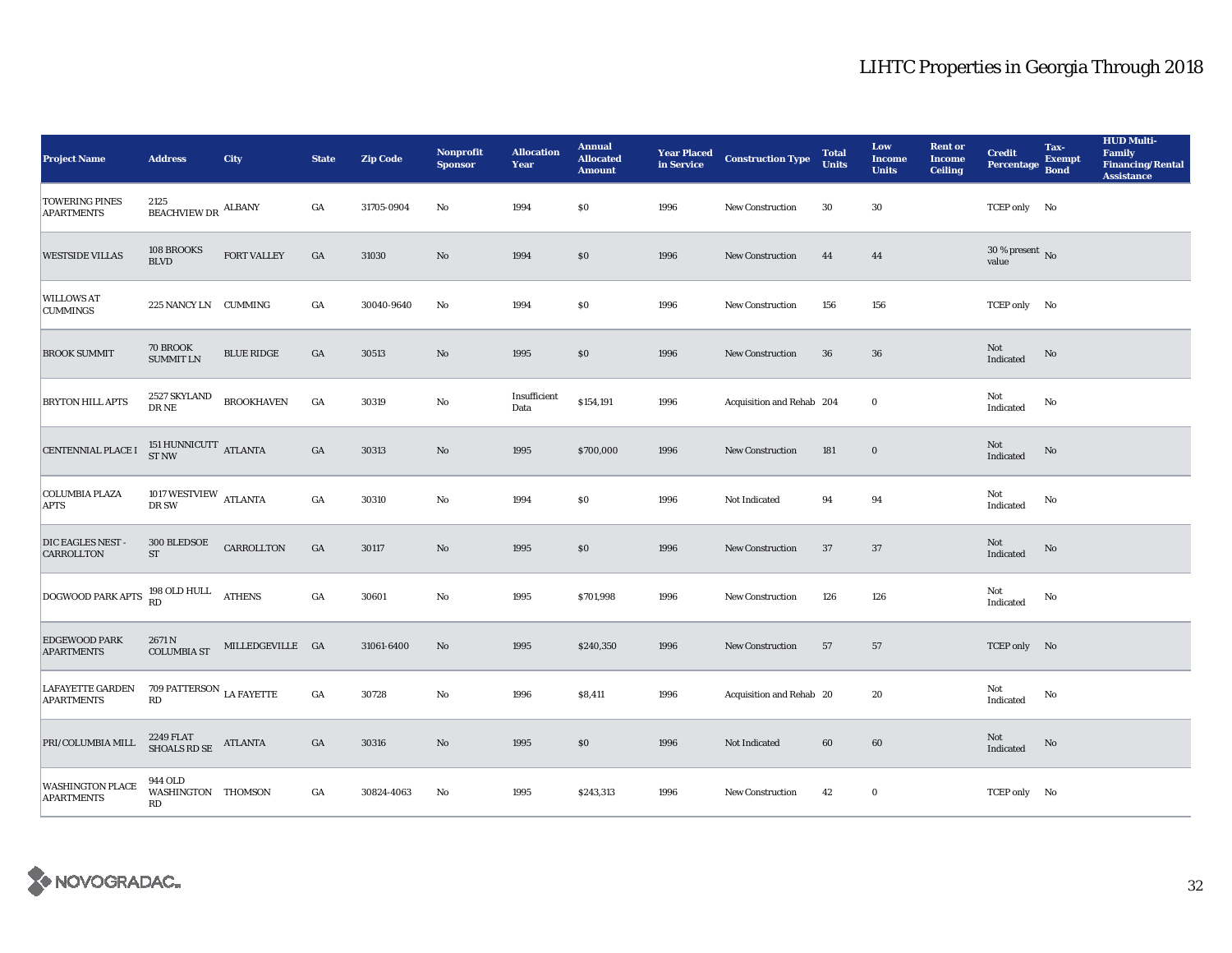| <b>Project Name</b>                                                   | <b>Address</b>                                                             | <b>City</b>       | <b>State</b>     | <b>Zip Code</b> | Nonprofit<br><b>Sponsor</b> | <b>Allocation</b><br>Year | <b>Annual</b><br><b>Allocated</b><br><b>Amount</b> | <b>Year Placed<br/>in Service</b> | <b>Construction Type</b> | <b>Total</b><br><b>Units</b> | Low<br><b>Income</b><br><b>Units</b> | <b>Rent or</b><br><b>Income</b><br><b>Ceiling</b> | <b>Credit</b><br><b>Percentage</b>   | Tax-<br><b>Exempt</b><br><b>Bond</b> | <b>HUD Multi-</b><br>Family<br><b>Financing/Rental</b><br><b>Assistance</b> |
|-----------------------------------------------------------------------|----------------------------------------------------------------------------|-------------------|------------------|-----------------|-----------------------------|---------------------------|----------------------------------------------------|-----------------------------------|--------------------------|------------------------------|--------------------------------------|---------------------------------------------------|--------------------------------------|--------------------------------------|-----------------------------------------------------------------------------|
| <b>WELLS COURT</b><br><b>COMMONS</b>                                  | 1856 WELLS DR ATLANTA<br>SW                                                |                   | GA               | 30311           | No                          | 1995                      | \$0                                                | 1996                              | Acquisition and Rehab 62 |                              | 62                                   |                                                   | 70 % present $\hbox{~No}$<br>value   |                                      |                                                                             |
| <b>EDENFIELD PLACE</b><br><b>APARTMENTS</b>                           | 535 BRIER<br><b>CREEK CT</b>                                               | <b>MILLEN</b>     | GA               | 30442-1741      | No                          | 1995                      | \$23,623                                           | 1996                              | Acquisition and Rehab 48 |                              | 48                                   |                                                   | TCEP only No                         |                                      |                                                                             |
| <b>SUWANEE HOUSE</b>                                                  | 101 S 7TH ST                                                               | CORDELE           | GA               | 31015-4206      | $\mathbf{No}$               | Insufficient<br>Data      | $\$0$                                              | 1996                              | Not Indicated            | 41                           | 41                                   |                                                   | TCEP only No                         |                                      |                                                                             |
| <b>HILLCREST</b><br><b>APARTMENTS</b>                                 | $208$ HILLCREST $\,$ DUBLIN<br>DR                                          |                   | $_{\mathrm{GA}}$ | 31021-7955      | No                          | 1995                      | $\$0$                                              | 1996                              | New Construction         | 48                           | 48                                   |                                                   | <b>TCEP</b> only                     |                                      |                                                                             |
| PRESLEY WOODS<br>(KIRKWOOD)                                           | 265 KIRKWOOD ATLANTA<br>$\mathop{\rm RD}\nolimits\mathop{\rm NE}\nolimits$ |                   | $_{\mathrm{GA}}$ | 30317-1117      | $\mathbf{N}\mathbf{o}$      | 1994                      | \$0                                                | 1996                              | <b>New Construction</b>  | 40                           | 40                                   |                                                   | <b>TCEP</b> only                     |                                      |                                                                             |
| <b>WEST END HOUSING</b><br><b>DVLP AKA</b><br><b>OGLETHORPE PLACE</b> | 835<br>OGLETHORPE ATLANTA<br><b>AVE SW</b>                                 |                   | GA               | 30310-2783      | No                          | 1996                      | $\$0$                                              | 1996                              | New Construction         | 144                          | $\bf{0}$                             |                                                   | <b>TCEP</b> only                     |                                      |                                                                             |
| <b>CANDLER</b><br><b>APARTMENTS</b>                                   | $400$ HERSCHEL $$\tt METTER$$<br>DR                                        |                   | $_{\mathrm{GA}}$ | 30439           | No                          | 1995                      | \$0                                                | 1997                              | Acquisition and Rehab 24 |                              | 24                                   |                                                   | $30$ % present $\,$ No $\,$<br>value |                                      |                                                                             |
| <b>CRESTWOOD PARK</b>                                                 | 925 GRESHAM<br>$\operatorname{AVE}$ NE                                     | <b>MARIETTA</b>   | GA               | 30060           | $\mathbf{N}\mathbf{o}$      | 1996                      | \$356,695                                          | 1997                              | New Construction         | 60                           | 60                                   |                                                   | Not<br>Indicated                     | No                                   |                                                                             |
| PACE/ETOWAH<br><b>VILLAGE</b>                                         | 366 OLD MILL<br>RD                                                         | CARTERSVILLE      | GA               | 30120-8461      | $\mathbf{N}\mathbf{o}$      | 1995                      | $\$0$                                              | 1997                              | New Construction         | 95                           | 95                                   |                                                   | TCEP only No                         |                                      |                                                                             |
| PECAN GROVE APTS                                                      | 807 STARR PL CORDELE                                                       |                   | GA               | 31015           | No                          | 2003                      | \$416,001                                          | 2004                              | Acquisition and Rehab 88 |                              | 88                                   | 60% AMGI                                          | Not<br>Indicated                     | No                                   |                                                                             |
| <b>MOUNTAIN CREST</b>                                                 | 1075 N<br><b>HAIRSTON RD</b>                                               | STONE MOUNTAIN GA |                  | 30083-5921      | $\mathbf{N}\mathbf{o}$      | 2001                      | \$346,038                                          | 2004                              | New Construction         | 280                          | $\mathbf 0$                          |                                                   | TCEP only No                         |                                      |                                                                             |
| <b>MOUNTAINSIDE</b><br>MANOR APARTMENTS BLVD                          | 264 BILL HASTY                                                             | <b>JASPER</b>     | GA               | 30143-8613      | No                          | 2003                      | \$392,856                                          | 2004                              | New Construction         | 176                          | 141                                  |                                                   | 60% AMGI TCEP only No                |                                      |                                                                             |
| <b>ORCHARD GROVE</b><br><b>APARTMENTS</b>                             | 1070 MICHA<br><b>WAY</b>                                                   | <b>MADISON</b>    | GA               | 30650-2099      | No                          | 2002                      | \$661,649                                          | 2004                              | <b>New Construction</b>  | 60                           | 59                                   |                                                   | TCEP only No                         |                                      |                                                                             |

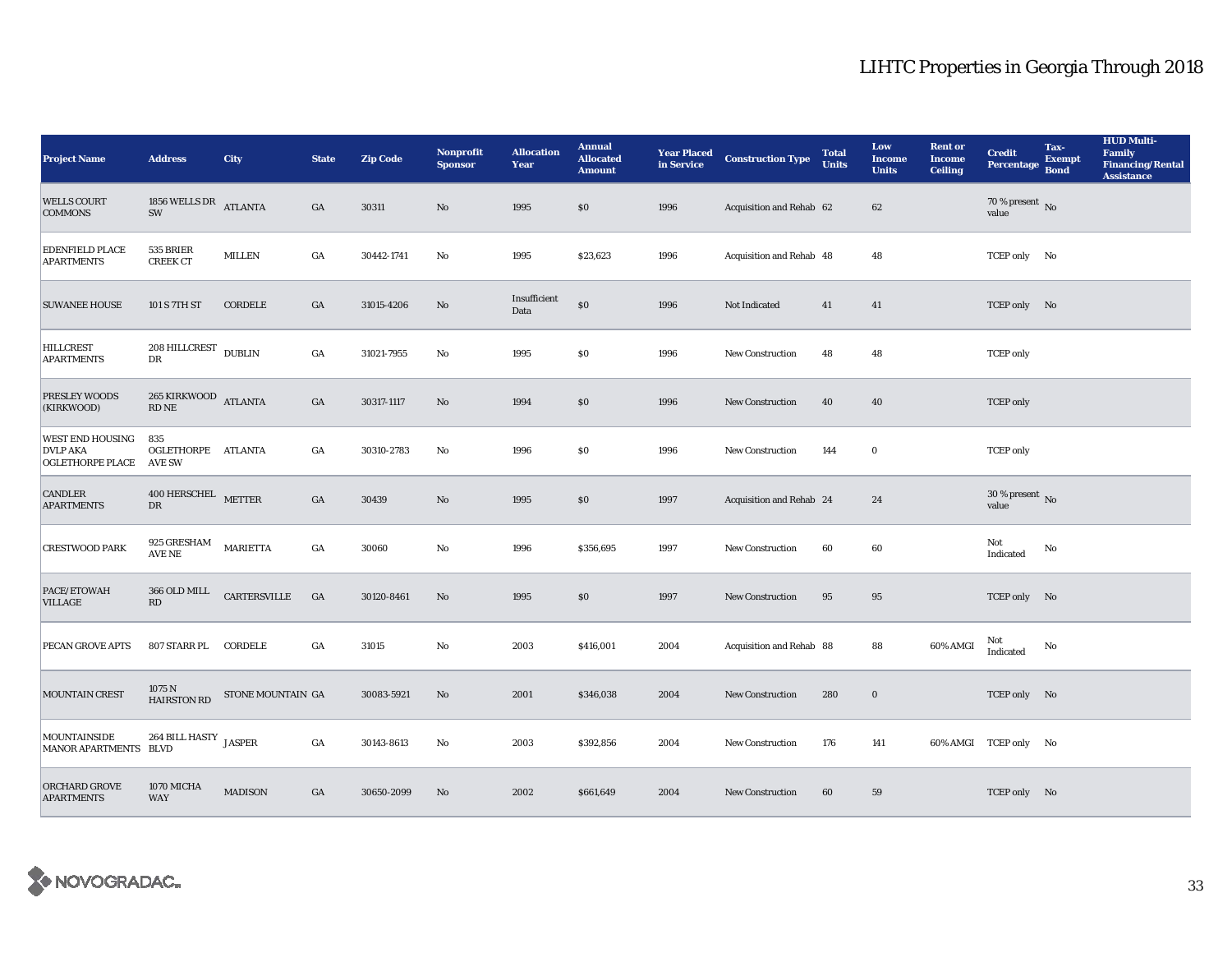| <b>Project Name</b>                                           | <b>Address</b>                                     | <b>City</b>       | <b>State</b>     | <b>Zip Code</b> | Nonprofit<br><b>Sponsor</b> | <b>Allocation</b><br>Year | <b>Annual</b><br><b>Allocated</b><br><b>Amount</b> | <b>Year Placed</b><br>in Service | <b>Construction Type</b>  | <b>Total</b><br><b>Units</b> | Low<br><b>Income</b><br><b>Units</b> | <b>Rent or</b><br><b>Income</b><br><b>Ceiling</b> | <b>Credit</b><br><b>Percentage</b> | Tax-<br><b>Exempt</b><br><b>Bond</b> | <b>HUD Multi-</b><br><b>Family</b><br><b>Financing/Rental</b><br><b>Assistance</b> |
|---------------------------------------------------------------|----------------------------------------------------|-------------------|------------------|-----------------|-----------------------------|---------------------------|----------------------------------------------------|----------------------------------|---------------------------|------------------------------|--------------------------------------|---------------------------------------------------|------------------------------------|--------------------------------------|------------------------------------------------------------------------------------|
| COLUMBIA PARK CITI 165 MARION PL ATLANTA<br><b>RESIDENCES</b> | NE                                                 |                   | GA               | 30307           | No                          | 2002                      | \$748,965                                          | 2004                             | <b>New Construction</b>   | 154                          | 80                                   |                                                   | Not<br>$\operatorname{Indicated}$  | No                                   |                                                                                    |
| PATEVILLE ESTATES                                             | $2101\,\ensuremath{\mathsf{PATEVILLE}}$ CORDELE RD |                   | $_{\mathrm{GA}}$ | 31015-9743      | No                          | 2002                      | \$0                                                | 2004                             | New Construction          | 76                           | 76                                   |                                                   | TCEP only No                       |                                      |                                                                                    |
| <b>CRESENT HILLS</b>                                          | 532 CLEVELAND ATLANTA<br><b>AVE SW</b>             |                   | $_{\mathrm{GA}}$ | 30315-8000      | No                          | 2002                      | \$717,213                                          | 2004                             | Acquisition and Rehab 124 |                              | $\bf{0}$                             |                                                   | TCEP only No                       |                                      |                                                                                    |
| <b>GREENVILLE</b><br><b>COMMONS</b>                           | 738 N DEPOT ST GREENVILLE                          |                   | GA               | 30222-1347      | No                          | 2002                      | \$193,677                                          | 2004                             | New Construction          | 36                           | $\mathbf 0$                          |                                                   | TCEP only No                       |                                      |                                                                                    |
| PROVENCE PLACE<br><b>APARTMENTS</b>                           | 701 MOUNT<br><b>ZION RD</b>                        | <b>JONESBORO</b>  | $_{\mathrm{GA}}$ | 30236-1533      | No                          | 2006                      | $\boldsymbol{\mathsf{S}}\boldsymbol{\mathsf{O}}$   | 2004                             | New Construction          | 193                          | $\bf{0}$                             |                                                   | TCEP only No                       |                                      |                                                                                    |
| <b>ASHTON RICHMOND</b><br><b>SUMMIT</b>                       | 744 BROAD ST AUGUSTA                               |                   | GA               | 30901           | $\mathbf{N}\mathbf{o}$      | 2002                      | \$186,277                                          | 2004                             | Acquisition and Rehab 136 |                              | $\mathbf 0$                          |                                                   | Not<br>Indicated                   | No                                   |                                                                                    |
| <b>ROBBINS CRESTE</b><br><b>APARTMENTS</b>                    | 3223 ROBINS<br><b>CRESTE LANE</b>                  | <b>EAST POINT</b> | GA               | 30344           | No                          | 2003                      | \$440,856                                          | 2004                             | Acquisition and Rehab 160 |                              | 157                                  | 60% AMGI                                          | TCEP only No                       |                                      |                                                                                    |
| <b>SAVANNAH SUMMIT</b>                                        | 135<br>HAMPSTEAD<br>AVE                            | SAVANNAH          | GA               | 31405-6848      | $\mathbf{N}\mathbf{o}$      | 2003                      | \$0                                                | 2004                             | New Construction          | 138                          | $\mathbf 0$                          |                                                   | TCEP only No                       |                                      |                                                                                    |
| <b>SOMERSET CLUB</b><br><b>APARTMENTS</b>                     | 91 SOMERSET<br>CLUB DR SE                          | CARTERSVILLE      | GA               | 30121-8164      | $\rm No$                    | 2002                      | $\$0$                                              | 2004                             | New Construction          | 120                          | $\mathbf 0$                          |                                                   | TCEP only No                       |                                      |                                                                                    |
| THE AUBURN GLENN 49 BOULEVARD ATLANTA<br><b>APARTMENTS</b>    | $\rm SE$                                           |                   | GA               | 30312-1858      | $\mathbf{No}$               | 2002                      | \$832,852                                          | 2004                             | <b>New Construction</b>   | 271                          | $\mathbf 0$                          |                                                   | TCEP only No                       |                                      |                                                                                    |
| PEAKS AT MARTIN<br><b>LUTHER KING</b>                         | 2423 MLK JR DR $\,$ ATLANTA<br>SW                  |                   | GA               | 30311           | No                          | 2002                      | \$432,755                                          | 2004                             | <b>New Construction</b>   | 183                          | $\bf{0}$                             |                                                   | Not<br>Indicated                   | No                                   |                                                                                    |
| THE RESERVE AT IVY<br><b>CREEK</b>                            | 1869<br>APPALOOSA LN                               | <b>BUFORD</b>     | GA               | 30519-6430      | No                          | 2002                      | \$629,331                                          | 2004                             | <b>New Construction</b>   | 280                          | $\bf{0}$                             |                                                   | TCEP only No                       |                                      |                                                                                    |
| <b>TRINITY TOWERS</b>                                         | 2611<br>SPRINGDALE<br><b>RD SW</b>                 | ATLANTA           | GA               | 30315-7137      | No                          | 2003                      | \$750,000                                          | 2004                             | <b>New Construction</b>   | 240                          | 239                                  |                                                   | 60% AMGI TCEP only No              |                                      |                                                                                    |

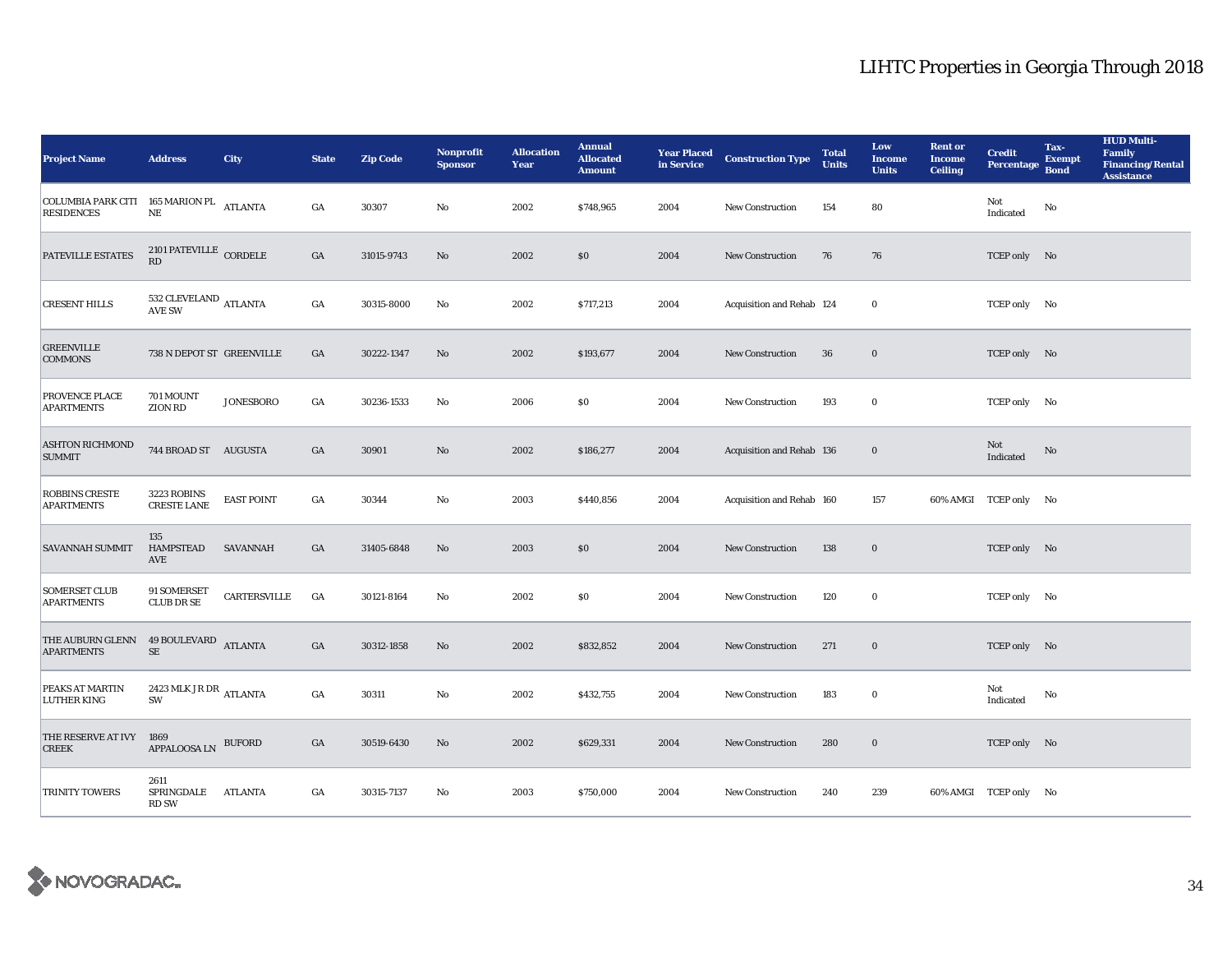| <b>Project Name</b>                        | <b>Address</b>                                 | <b>City</b>      | <b>State</b>     | <b>Zip Code</b> | Nonprofit<br><b>Sponsor</b> | <b>Allocation</b><br>Year | <b>Annual</b><br><b>Allocated</b><br><b>Amount</b> | <b>Year Placed</b><br>in Service | <b>Construction Type</b>  | <b>Total</b><br><b>Units</b> | Low<br><b>Income</b><br><b>Units</b> | <b>Rent or</b><br><b>Income</b><br><b>Ceiling</b> | <b>Credit</b><br><b>Percentage</b> | Tax-<br><b>Exempt</b><br><b>Bond</b> | <b>HUD Multi-</b><br><b>Family</b><br><b>Financing/Rental</b><br><b>Assistance</b> |
|--------------------------------------------|------------------------------------------------|------------------|------------------|-----------------|-----------------------------|---------------------------|----------------------------------------------------|----------------------------------|---------------------------|------------------------------|--------------------------------------|---------------------------------------------------|------------------------------------|--------------------------------------|------------------------------------------------------------------------------------|
| VICTORY CROSSING<br><b>APARTMENTS</b>      | 3390 N<br><b>LUMPKIN RD</b>                    | <b>COLUMBUS</b>  | $_{\mathrm{GA}}$ | 31903-1698      | No                          | 2002                      | \$540,588                                          | 2004                             | New Construction          | 180                          | 172                                  |                                                   | TCEP only No                       |                                      |                                                                                    |
| <b>WESLEY CLUB</b>                         | 4103 WESLEY<br><b>CLUB DR</b>                  | <b>DECATUR</b>   | GA               | 30034-2352      | No                          | 2001                      | \$308,972                                          | 2004                             | New Construction          | 257                          | 257                                  |                                                   | 60% AMGI TCEP only No              |                                      |                                                                                    |
| <b>WOODLAKE CLUB</b><br><b>APARTMENTS</b>  | 1020 AMLI WAY AUGUSTA                          |                  | $_{\mathrm{GA}}$ | 30909-6678      | No                          | 2002                      | $\$0$                                              | 2004                             | <b>New Construction</b>   | 192                          | $\mathbf 0$                          |                                                   | TCEP only No                       |                                      |                                                                                    |
| WOODLAWN PARK<br><b>APARTMENTS</b>         | 100<br>WOODLAWN<br>PARK DR                     | MCDONOUGH        | GA               | 30253-3389      | No                          | 2002                      | \$0\$                                              | 2004                             | <b>New Construction</b>   | 240                          | $\bf{0}$                             |                                                   | TCEP only No                       |                                      |                                                                                    |
| <b>MOUNTAIN GROVE</b><br><b>APARTMENTS</b> | 3954<br>MEMORIAL<br><b>COLLEGE AVE</b>         | <b>CLARKSTON</b> | $_{\mathrm{GA}}$ | 30021-2406      | No                          | 2003                      | \$461,679                                          | 2004                             | Acquisition and Rehab 360 |                              | 342                                  |                                                   | 60% AMGI TCEP only No              |                                      |                                                                                    |
| <b>HUNTER'S GLEN</b>                       | 340 6TH<br><b>AVENUE</b>                       | CAIRO            | $_{\mathrm{GA}}$ | 39828           | $\mathbf{N}\mathbf{o}$      | 2003                      | \$310,307                                          | 2004                             | <b>New Construction</b>   | 48                           | $\bf{0}$                             |                                                   | 60% AMGI TCEP only No              |                                      |                                                                                    |
| <b>HIGHBURY COURT</b><br><b>APARTMENT</b>  | 50 MT ZION RD<br>SW                            | <b>ATLANTA</b>   | $_{\mathrm{GA}}$ | 30354-2359      | No                          | 2003                      | \$445,904                                          | 2004                             | Acquisition and Rehab 128 |                              | 128                                  |                                                   | TCEP only No                       |                                      |                                                                                    |
| <b>ALTA RIDGE WALK</b>                     | 1 ELENA WAY                                    | <b>WOODSTOCK</b> | GA               | 30188-7890      | No                          | 2002                      | \$586,488                                          | 2004                             | New Construction          | 340                          | $\bf{0}$                             |                                                   | TCEP only No                       |                                      |                                                                                    |
| <b>ALTA POINTE</b><br><b>APARTMENTS</b>    | 2640 MARTIN<br>LUTHER KING<br>JR DR            | ATLANTA          | GA               | 30311-6101      | No                          | 2002                      | \$551,074                                          | 2004                             | <b>New Construction</b>   | 230                          | $\bf{0}$                             |                                                   | TCEP only No                       |                                      |                                                                                    |
| <b>ASHLAND PARK</b><br><b>APARTMENTS</b>   | 10 ASHLAND<br>PARK BLVD NE                     | ROME             | GA               | 30161-8691      | No                          | 2002                      | \$629,833                                          | 2004                             | <b>New Construction</b>   | 184                          | $\bf{0}$                             |                                                   | TCEP only No                       |                                      |                                                                                    |
| <b>HEARTHSTONE</b><br>LANDING              | 100<br>HEARTHSTONE CANTON<br><b>LANDING DR</b> |                  | $_{\mathrm{GA}}$ | 30114-3150      | No                          | 2002                      | \$414,873                                          | 2004                             | <b>New Construction</b>   | 72                           | 57                                   |                                                   | 60% AMGI TCEP only No              |                                      |                                                                                    |
| <b>ASHLEY MIDTOWN</b>                      | <b>1518 E PARK</b><br><b>AVE</b>               | SAVANNAH         | GA               | 31404-2158      | No                          | 2002                      | \$293,073                                          | 2004                             | New Construction          | 166                          | $\bf{0}$                             |                                                   | <b>TCEP</b> only                   |                                      |                                                                                    |
| <b>ASHTON RICHMOND</b>                     | 744 BROAD ST AUGUSTA                           |                  | GA               | 30901-1350      | No                          | 2002                      | \$186,277                                          | 2004                             | Acquisition and Rehab 136 |                              | $\bf{0}$                             |                                                   | <b>TCEP</b> only                   |                                      |                                                                                    |

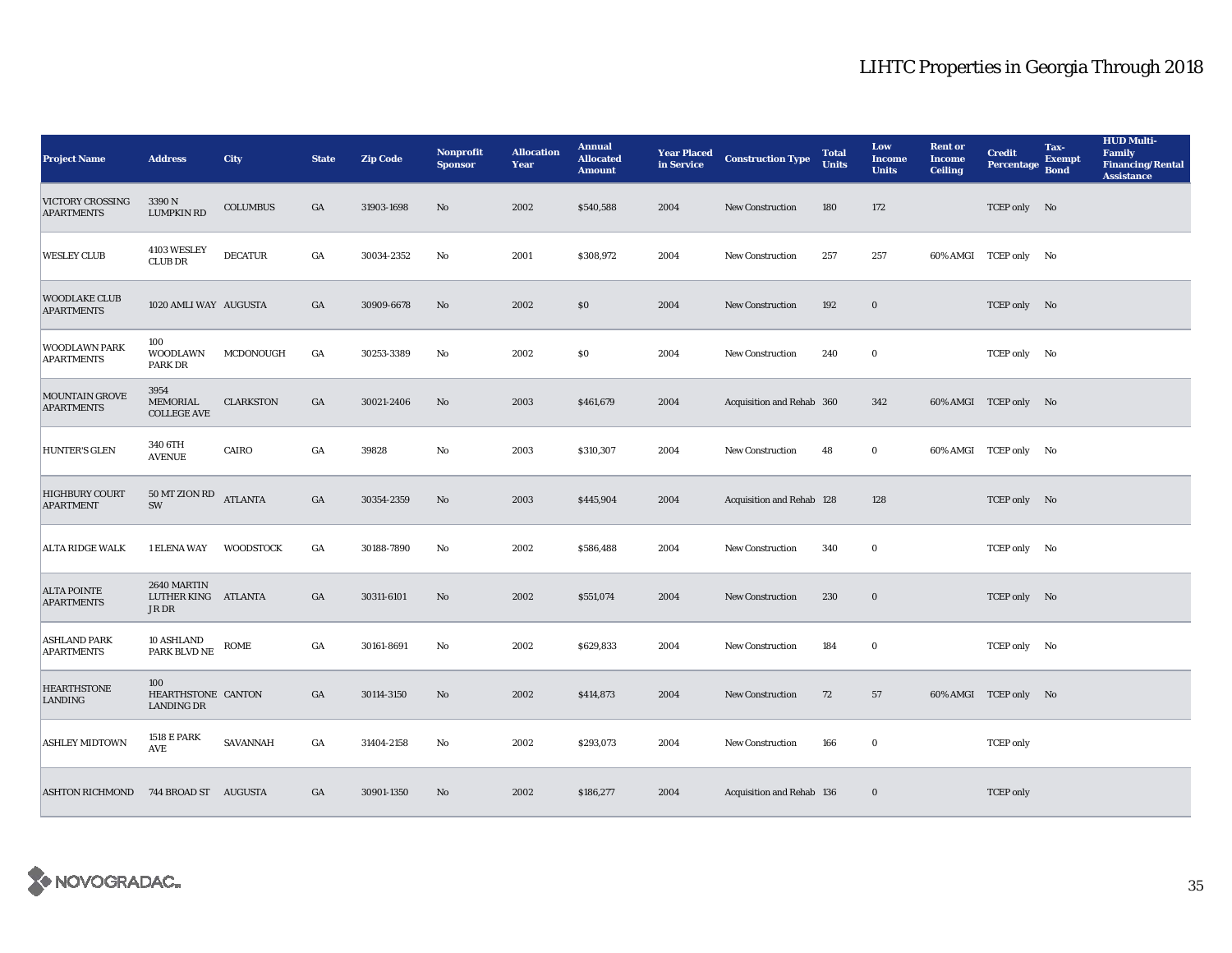| <b>Project Name</b>                                              | <b>Address</b>                            | <b>City</b>                | <b>State</b>     | <b>Zip Code</b> | <b>Nonprofit</b><br><b>Sponsor</b> | <b>Allocation</b><br>Year | <b>Annual</b><br><b>Allocated</b><br><b>Amount</b> |      | <b>Year Placed Construction Type</b><br>in Service | <b>Total</b><br><b>Units</b> | Low<br><b>Income</b><br><b>Units</b> | <b>Rent or</b><br><b>Income</b><br><b>Ceiling</b> | Tax-<br><b>Credit</b><br><b>Exempt</b><br>Percentage<br><b>Bond</b> | <b>HUD Multi-</b><br>Family<br><b>Financing/Rental</b><br><b>Assistance</b> |
|------------------------------------------------------------------|-------------------------------------------|----------------------------|------------------|-----------------|------------------------------------|---------------------------|----------------------------------------------------|------|----------------------------------------------------|------------------------------|--------------------------------------|---------------------------------------------------|---------------------------------------------------------------------|-----------------------------------------------------------------------------|
| <b>ASHTON CLARKE</b><br><b>APARTMENTS</b>                        | 110 CARRIAGE<br>CT                        | <b>ATHENS</b>              | GA               | 30605-1883      | No                                 | 2002                      | \$0\$                                              | 2004 | <b>New Construction</b>                            | 100                          | $\bf{0}$                             |                                                   | <b>TCEP</b> only                                                    |                                                                             |
| <b>CLARKSTON STATION 3629</b><br>(WYNCREST<br><b>APARTMENTS)</b> | <b>MONTREAL</b><br><b>CREEK CIR</b>       | <b>CLARKSTON</b>           | GA               | 30021-1407      | No                                 | 2004                      | \$0                                                | 2004 | New Construction                                   | 356                          | $\bf{0}$                             |                                                   | <b>TCEP</b> only                                                    |                                                                             |
| <b>COLUMBIA PARK CITI</b>                                        | 165 MARION PL<br>NE                       | <b>ATLANTA</b>             | GA               | 30307-2747      | $\rm No$                           | 2002                      | \$331,342                                          | 2004 | <b>New Construction</b>                            | 154                          | $\mathbf 0$                          |                                                   | <b>TCEP</b> only                                                    |                                                                             |
| <b>COULMBIA HERITAGE 1900 PERRY</b><br>SR. RESIDENCES            | <b>BLVD NW</b>                            | <b>ATLANTA</b>             | $_{\mathrm{GA}}$ | 30318-3500      | $\mathbf{No}$                      | 2002                      | \$685,172                                          | 2004 | New Construction                                   | 130                          | $\bf{0}$                             |                                                   | <b>TCEP</b> only                                                    |                                                                             |
| HIGHBURY CO.                                                     | $50\,\mathrm{MT}$ ZION RD<br>SW           | <b>ATLANTA</b>             | $_{\mathrm{GA}}$ | 30354-2359      | No                                 | Insufficient<br>Data      | \$0                                                | 2004 | Not Indicated                                      | 128                          | $\mathbf 0$                          |                                                   | <b>TCEP</b> only                                                    |                                                                             |
| <b>HOLLYWOOD</b><br><b>WEST/SHAWNEE APTS</b>                     | 1033<br>HOLLYWOOD ATLANTA<br><b>RD NW</b> |                            | $_{\mathrm{GA}}$ | 30318-3963      | $\mathbf{No}$                      | 2003                      | \$0                                                | 2004 | <b>New Construction</b>                            | 96                           | $\mathbf 0$                          |                                                   | <b>TCEP</b> only                                                    |                                                                             |
| JT OAKVIEW, LP                                                   |                                           | 31 TROJAN WAY WRIGHTSVILLE | GA               | 31096-2207      | No                                 | 2003                      | \$138,748                                          | 2004 | Acquisition and Rehab 24                           |                              | $\bf{0}$                             |                                                   | <b>TCEP</b> only                                                    |                                                                             |
| JT ROLLING OAKS, LP 10 N RIVER ST CLAXTON                        |                                           |                            | GA               | 30417-1773      | No                                 | 2003                      | \$558,968                                          | 2004 | Acquisition and Rehab 88                           |                              | $\mathbf 0$                          |                                                   | <b>TCEP</b> only                                                    |                                                                             |
| FULTON COTTOM<br>MILL LOFTS                                      | 170 BLVD SE                               | ATLANTA                    | GA               | 30312           | No                                 | 1997                      | \$0                                                | 1997 | <b>New Construction</b>                            | 207                          | $\bf{0}$                             |                                                   | Not<br>$\mathbf{No}$<br>Indicated                                   |                                                                             |
| <b>DUBLIN HOUSING</b>                                            | 450 HILLCREST<br><b>PKWY</b>              | <b>DUBLIN</b>              | $_{\mathrm{GA}}$ | 31021           | $\rm No$                           | 1995                      | \$0                                                | 1997 | New Construction                                   | 48                           | 48                                   |                                                   | 70 % present $\,$ No $\,$<br>value                                  |                                                                             |
| LEGACY PARTNERSHIP 528 LOVEJOY ST ATLANTA                        | $\mathbf{N}\mathbf{W}$                    |                            | $_{\mathrm{GA}}$ |                 | No                                 | 1995                      | $\$0$                                              | 1997 | <b>New Construction</b>                            | 180                          | 108                                  |                                                   | 70 % present $\hbox{~No}$<br>value                                  |                                                                             |
| LEGACY PARTNERSHIP 114 MERRITTS<br>II                            | <b>AVE NW</b>                             | <b>ATLANTA</b>             | GA               | 30313           |                                    | 1995                      | \$0                                                | 1997 | Not Indicated                                      | 179                          | 108                                  |                                                   | Not<br>Indicated                                                    |                                                                             |
| <b>MACON HOUSING II</b>                                          | 175 ROGERS LN MACON                       |                            | GA               | 31204           |                                    | 1995                      | \$0                                                | 1997 | Not Indicated                                      | 14                           | 17                                   |                                                   | Not<br>Indicated                                                    |                                                                             |

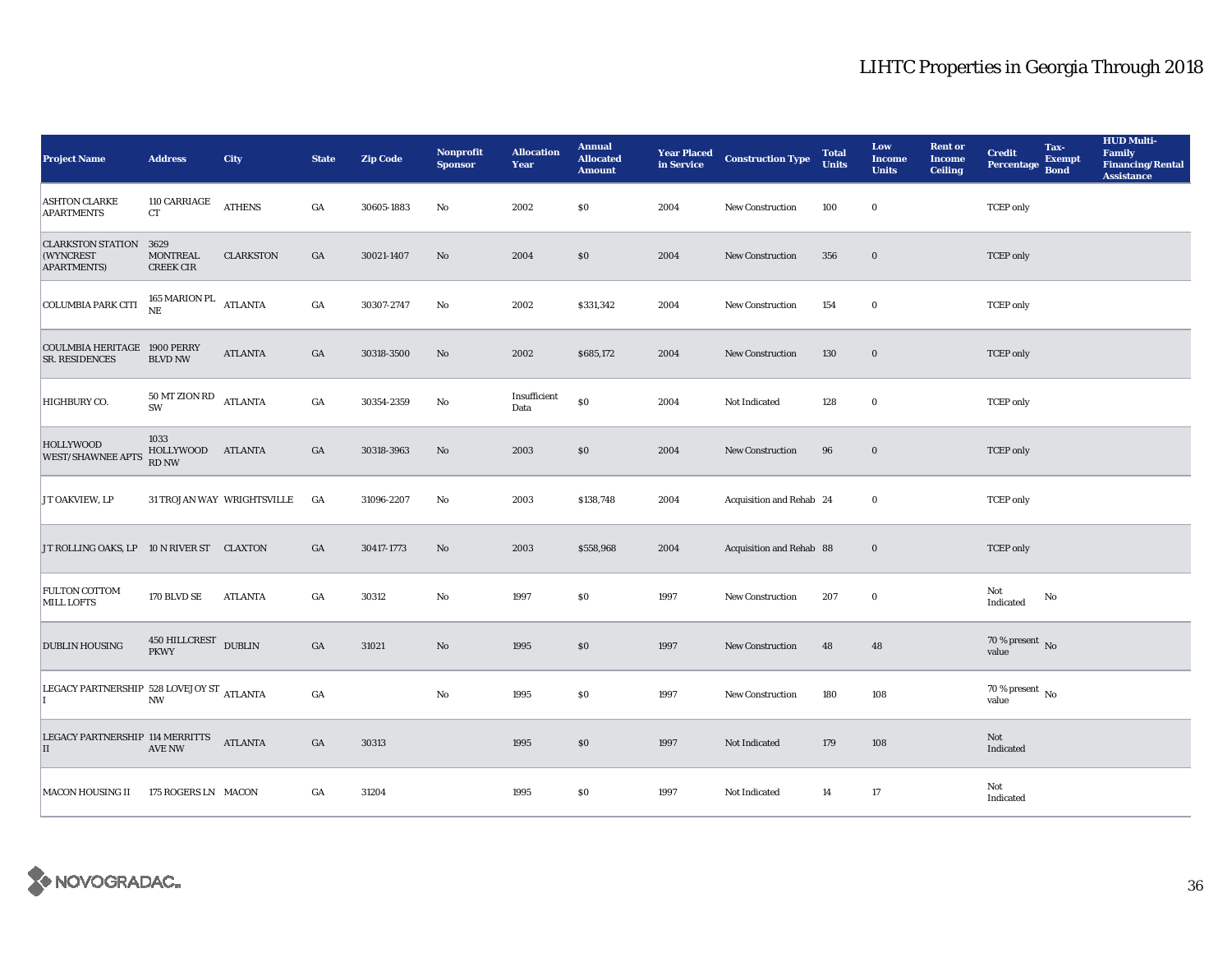| <b>Project Name</b>                               | <b>Address</b>                                 | <b>City</b>       | <b>State</b> | <b>Zip Code</b> | <b>Nonprofit</b><br><b>Sponsor</b> | <b>Allocation</b><br>Year | <b>Annual</b><br><b>Allocated</b><br><b>Amount</b> | <b>Year Placed<br/>in Service</b> | <b>Construction Type</b>  | <b>Total</b><br><b>Units</b> | Low<br><b>Income</b><br><b>Units</b> | <b>Rent or</b><br><b>Income</b><br><b>Ceiling</b> | <b>Credit</b><br><b>Percentage</b> | Tax-<br><b>Exempt</b><br><b>Bond</b> | <b>HUD Multi-</b><br><b>Family</b><br><b>Financing/Rental</b><br><b>Assistance</b> |
|---------------------------------------------------|------------------------------------------------|-------------------|--------------|-----------------|------------------------------------|---------------------------|----------------------------------------------------|-----------------------------------|---------------------------|------------------------------|--------------------------------------|---------------------------------------------------|------------------------------------|--------------------------------------|------------------------------------------------------------------------------------|
| <b>MARVIN GARDEN I</b>                            | 301 EDWARD CT FORT VALLEY                      |                   | GA           | 31030-2925      | No                                 | 1997                      | \$24,811                                           | 1997                              | <b>New Construction</b>   | 30                           | $30\,$                               |                                                   | TCEP only No                       |                                      |                                                                                    |
| <b>OAK HILL APARTMENT</b>                         | $105$ OAK HILL DR $\#1000$                     | <b>ATHENS</b>     | GA           | 30601-4429      | No                                 | 2002                      | \$620,948                                          | 1997                              | <b>New Construction</b>   | 220                          | 132                                  |                                                   | TCEP only No                       |                                      |                                                                                    |
| PIEDMONT RIDGE<br><b>APARTMENTS III</b>           | 383<br>WILLIAMSON ZEBULON<br>ROAD              |                   | GA           | 30295           | $\mathbf{No}$                      | 1995                      | \$0\$                                              | 1997                              | <b>New Construction</b>   | 30                           | $30\,$                               |                                                   | TCEP only No                       |                                      |                                                                                    |
| PINEBROOKE APTS                                   | 9170 DORSEY<br>RD                              | RIVERDALE         | GA           | 30274           | No                                 | 1995                      | \$652,026                                          | 1997                              | <b>New Construction</b>   | 130                          | $\bf{0}$                             |                                                   | Not<br>Indicated                   | No                                   |                                                                                    |
| <b>REGENCY</b><br>PARK/COLONY 2000                | 3200 DESERT<br>DR                              | <b>EAST POINT</b> | GA           | 30344           | No                                 | 1995                      | \$0                                                | 1997                              | Acquisition and Rehab 800 |                              | 202                                  |                                                   | $30\,\%$ present $\,$ Yes value    |                                      |                                                                                    |
| <b>SANDBAR MANOR II</b>                           | 106 TYBEE CT                                   | <b>AUGUSTA</b>    | GA           | 30901           | Yes                                | 1995                      | \$0                                                | 1997                              | <b>New Construction</b>   | 11                           | 11                                   |                                                   | 70 % present $\,$ No $\,$<br>value |                                      |                                                                                    |
| SUMMERDALE/<br><b>BRIARWOOD</b>                   | 2786<br>HAPEVILLE RD ATLANTA<br>SW             |                   | GA           | 30354           | Yes                                | 1995                      | \$0                                                | 1997                              | Acquisition and Rehab 100 |                              | 100                                  |                                                   | Not<br>Indicated                   | Yes                                  |                                                                                    |
| TIFFANY SQUARE<br><b>APARTMENTS</b>               | 1430 PRINCE<br>AVE                             | <b>TIFTON</b>     | GA           | 31794           | Yes                                | 1995                      | \$0                                                | 1997                              | Acquisition and Rehab 46  |                              | 46                                   |                                                   | 70 % present $\,$ No $\,$<br>value |                                      |                                                                                    |
| <b>WEST CLUB</b><br><b>APARTMENTS</b>             | 159 STEVEN DR MACON                            |                   | GA           | 31210-5857      | No                                 | 1995                      | \$664,863                                          | 1997                              | <b>New Construction</b>   | 140                          | 140                                  |                                                   | TCEP only Yes                      |                                      |                                                                                    |
| CENTENNIAL PLACE II                               | $583\, {\rm MCAFEE\, ST}$ ATLANTA<br><b>NW</b> |                   | GA           | 30313           | No                                 | 1995                      | \$655,535                                          | 1997                              | <b>New Construction</b>   | 168                          | $\bf{0}$                             |                                                   | Not<br>Indicated                   | No                                   |                                                                                    |
| <b>FLINT RIVER</b><br>CROSSING                    | 240 FLINT<br><b>RIVER RD</b>                   | <b>JONESBORO</b>  | GA           | 30238           |                                    | 1996                      | \$0                                                | 1997                              | Not Indicated             | 200                          | $\bf{0}$                             |                                                   | Not<br>Indicated                   |                                      |                                                                                    |
| KNOLLWOOD MANOR 205 OLD HULL<br><b>APARTMENTS</b> | RD                                             | <b>ATHENS</b>     | GA           | 30601           | No                                 | 1995                      | \$414,883                                          | 1997                              | <b>New Construction</b>   | 64                           | $\bf{0}$                             |                                                   | Not<br>Indicated                   | No                                   |                                                                                    |
| LITTLE LOTTS CREEK<br><b>APTS</b>                 | 14 E JONES AVE STATESBORO                      |                   | GA           | 30458           | No                                 | 1995                      | \$477,622                                          | 1997                              | <b>New Construction</b>   | 72                           | 72                                   |                                                   | Not<br>Indicated                   | No                                   |                                                                                    |

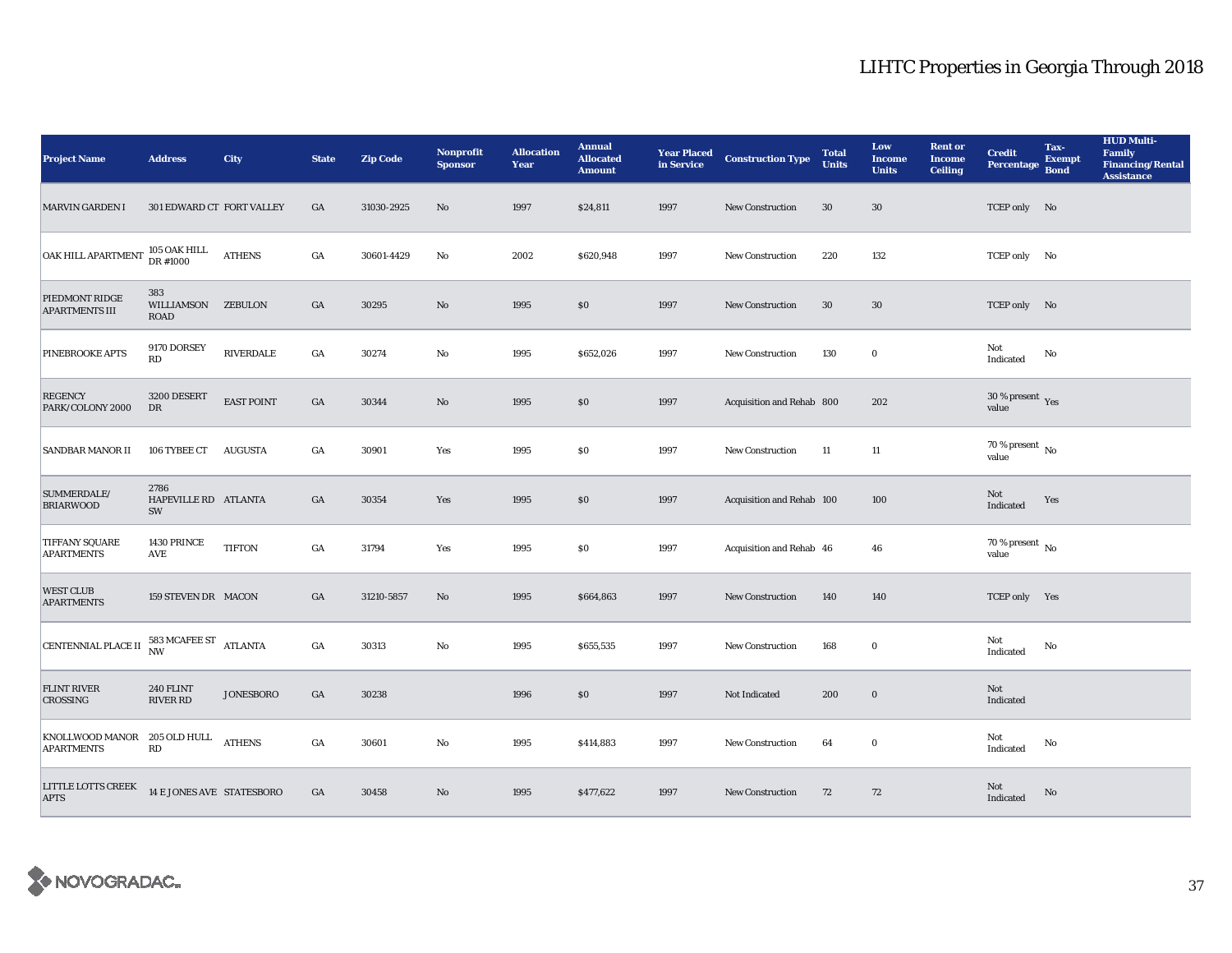| <b>Project Name</b>                                          | <b>Address</b>                              | <b>City</b>               | <b>State</b>     | <b>Zip Code</b> | <b>Nonprofit</b><br><b>Sponsor</b> | <b>Allocation</b><br>Year | <b>Annual</b><br><b>Allocated</b><br><b>Amount</b> |      | <b>Year Placed Construction Type</b><br>in Service <b>Construction</b> Type | <b>Total</b><br><b>Units</b> | Low<br><b>Income</b><br><b>Units</b> | <b>Rent or</b><br><b>Income</b><br><b>Ceiling</b> | <b>Credit</b><br><b>Percentage</b> | Tax-<br><b>Exempt</b><br><b>Bond</b> | <b>HUD Multi-</b><br>Family<br><b>Financing/Rental</b><br><b>Assistance</b> |
|--------------------------------------------------------------|---------------------------------------------|---------------------------|------------------|-----------------|------------------------------------|---------------------------|----------------------------------------------------|------|-----------------------------------------------------------------------------|------------------------------|--------------------------------------|---------------------------------------------------|------------------------------------|--------------------------------------|-----------------------------------------------------------------------------|
| OGLETHORPE RIDGE<br><b>APARTMENTS</b>                        | <b>1252 CLOUD</b><br>SPRINGS LN             | <b>FORT</b><br>OGLETHORPE | GA               | 30742-3897      | No                                 | 1995                      | \$440,365                                          | 1997 | <b>New Construction</b>                                                     | 97                           | 97                                   |                                                   | TCEP only No                       |                                      |                                                                             |
| PARK AT LAKEWOOD                                             | 1991 DELOWE<br>DR SW                        | <b>ATLANTA</b>            | $_{\mathrm{GA}}$ | 30311           |                                    | 1997                      | \$0                                                | 1997 | Not Indicated                                                               | 120                          | $\mathbf 0$                          |                                                   | Not<br>Indicated                   |                                      |                                                                             |
| POINTE SOUTH<br><b>APARTMENTS</b>                            | 772 POINTE S<br><b>PKWY</b>                 | <b>JONESBORO</b>          | GA               | 30238           |                                    | 1997                      | $\$0$                                              | 1997 | Not Indicated                                                               | 160                          | $\mathbf 0$                          |                                                   | Not<br>Indicated                   |                                      |                                                                             |
| <b>RIVERCREST</b><br><b>APARTMENTS</b>                       | 525 DON<br><b>CUTLER SR DR</b>              | <b>ALBANY</b>             | $_{\mathrm{GA}}$ | 31705-1282      | $\mathbf{No}$                      | 1996                      | \$0                                                | 1997 | New Construction                                                            | 104                          | 153                                  |                                                   | TCEP only No                       |                                      |                                                                             |
| THORNBERRY<br><b>APARTMENTS</b>                              | 2435<br><b>AYLESBURY</b><br><b>LOOP</b>     | <b>DECATUR</b>            | $_{\mathrm{GA}}$ | 30034-3721      |                                    | 1997                      | $\$0$                                              | 1997 | Not Indicated                                                               | 280                          | $\bf{0}$                             |                                                   | <b>TCEP</b> only                   |                                      |                                                                             |
| <b>WESTGATE</b><br><b>APARTMENTS</b>                         | 634 AIRPORT<br>RD                           | <b>HINESVILLE</b>         | $_{\mathrm{GA}}$ | 31313-8190      | $\rm No$                           | 1996                      | $\$0$                                              | 1997 | <b>New Construction</b>                                                     | 48                           | 48                                   |                                                   | TCEP only No                       |                                      |                                                                             |
| WOODS AT GLENROSE                                            | $50$ MOUNT ZION $_{\rm{ATLANTA}}$ RD SW     |                           | $_{\mathrm{GA}}$ | 30354           |                                    | 1997                      | \$163,137                                          | 1997 | Not Indicated                                                               | 142                          | 142                                  |                                                   | Not<br>Indicated                   |                                      |                                                                             |
| <b>BRIER CREEK</b>                                           | 535 BRIER<br><b>CREEK CT</b>                | <b>MILLEN</b>             | $_{\mathrm{GA}}$ | 30442           | $\rm No$                           | 1996                      | $\$0$                                              | 1997 | New Construction                                                            | 28                           | 28                                   |                                                   | Not<br>Indicated                   | No                                   |                                                                             |
| <b>ASHTON PINES</b>                                          | 1115 COLERAIN<br>$\mathbf{R}\mathbf{D}$     | <b>SAINT MARYS</b>        | $_{\mathrm{GA}}$ | 31558-3762      | No                                 | 1996                      | \$432,217                                          | 1997 | <b>New Construction</b>                                                     | 70                           | $\mathbf 0$                          |                                                   | <b>TCEP</b> only                   |                                      |                                                                             |
| PRI/HENDERSON<br><b>PLACE</b>                                | 520 IRWIN ST<br><b>NW</b>                   | <b>ATLANTA</b>            | $_{\mathrm{GA}}$ | 30312-1672      | $\mathbf{No}$                      | 1995                      | $\$0$                                              | 1997 | New Construction                                                            | 58                           | 57                                   |                                                   | <b>TCEP</b> only                   |                                      |                                                                             |
| <b>ALBANY HEIGHTS</b>                                        | 249 PINE AVE ALBANY                         |                           | GA               | 31701           | $\mathbf{N}\mathbf{o}$             | 1998                      | \$0                                                | 1998 | Acquisition and Rehab 74                                                    |                              | 74                                   |                                                   | 70 % present $\,$ No $\,$<br>value |                                      |                                                                             |
| <b>HUNTINGWOOD</b><br><b>POINTE - CASCADE</b><br>PINES APTS. | 2909<br>CAMPBELLTON ATLANTA<br><b>RD SW</b> |                           | GA               | 30311-4508      | No                                 | 1996                      | \$0                                                | 1998 | Acquisition and Rehab 376                                                   |                              | 376                                  |                                                   | TCEP only No                       |                                      |                                                                             |
| <b>CITY PLAZA</b><br><b>APARTMENTS</b>                       | 133 TRINITY<br><b>AVE SW</b>                | <b>ATLANTA</b>            | GA               | 30303-3666      | No                                 | 1996                      | \$0                                                | 1998 | <b>New Construction</b>                                                     | 164                          | 34                                   |                                                   | TCEP only No                       |                                      |                                                                             |

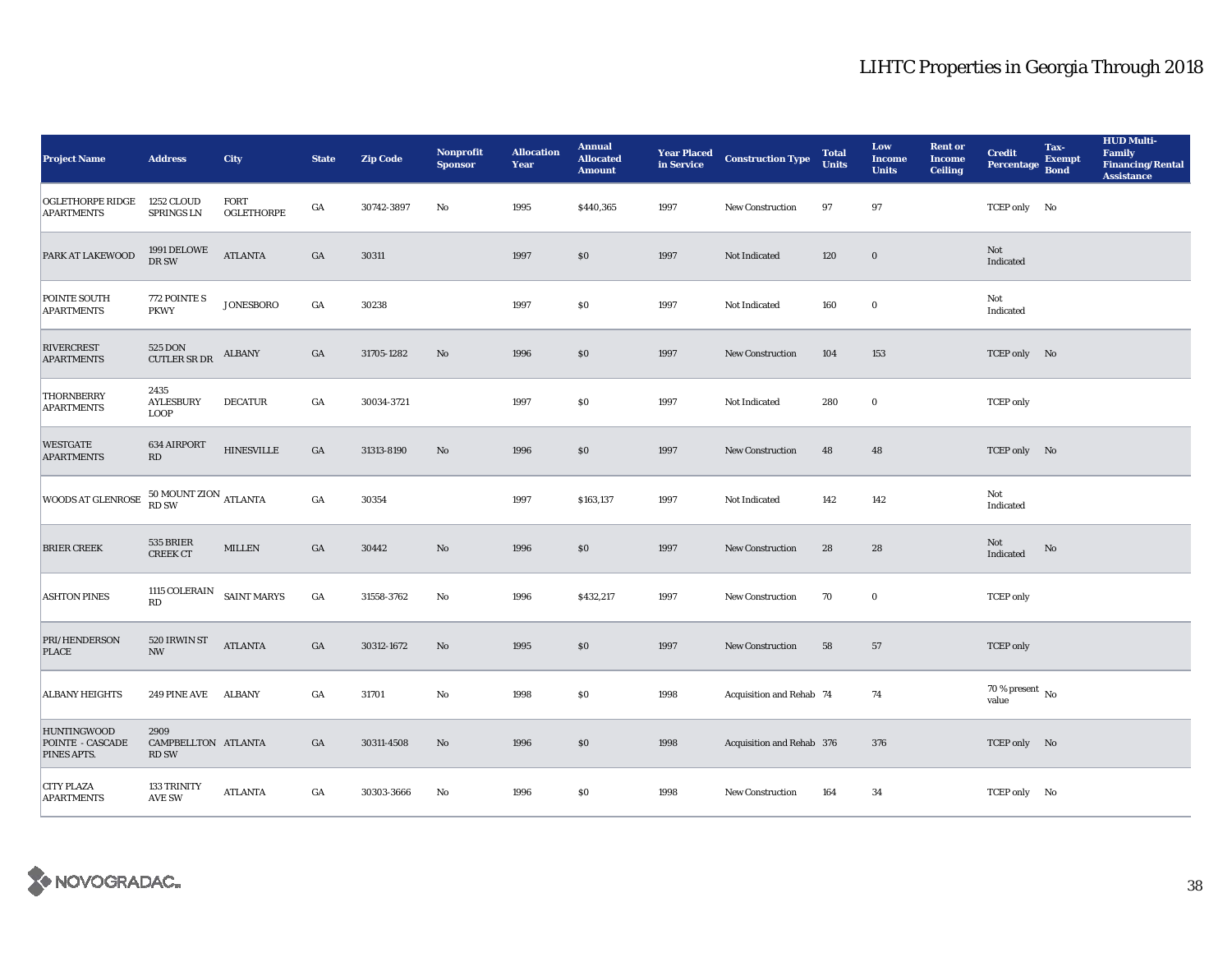| <b>Project Name</b>                        | <b>Address</b>                                       | <b>City</b>    | <b>State</b> | <b>Zip Code</b> | <b>Nonprofit</b><br><b>Sponsor</b> | <b>Allocation</b><br>Year | <b>Annual</b><br><b>Allocated</b><br><b>Amount</b> |      | <b>Year Placed Construction Type</b><br>in Service | <b>Total</b><br><b>Units</b> | Low<br><b>Income</b><br><b>Units</b> | <b>Rent</b> or<br><b>Income</b><br><b>Ceiling</b> | <b>Credit</b><br>Percentage                     | Tax-<br><b>Exempt</b><br><b>Bond</b> | <b>HUD Multi-</b><br>Family<br><b>Financing/Rental</b><br><b>Assistance</b> |
|--------------------------------------------|------------------------------------------------------|----------------|--------------|-----------------|------------------------------------|---------------------------|----------------------------------------------------|------|----------------------------------------------------|------------------------------|--------------------------------------|---------------------------------------------------|-------------------------------------------------|--------------------------------------|-----------------------------------------------------------------------------|
| <b>FAIRLIE POPLAR</b><br><b>APARTMENTS</b> | 87 POPLAR ST<br><b>NW</b>                            | <b>ATLANTA</b> | GA           | 30303           | $\rm No$                           | 1996                      | \$0                                                | 1998 | Acquisition and Rehab 15                           |                              | $\mathbf{3}$                         |                                                   | 30 % present $\sqrt{\gamma_{\rm{ES}}}$<br>value |                                      |                                                                             |
| <b>FREEMAN FORD</b><br><b>LOFTS</b>        | <b>75 JOHN</b><br>WESLEY DOBBS ATLANTA<br>AVE NE     |                | GA           | 30303           | $\rm No$                           | 1996                      | \$0                                                | 1998 | Acquisition and Rehab 27                           |                              | $6\phantom{1}6$                      |                                                   | $30\ \%$ present $\mbox{ No}$ value             |                                      |                                                                             |
| <b>GROVE PARK</b><br><b>APARTMENTS</b>     | 550 S MAIN ST HINESVILLE                             |                | GA           | 31313-4348      | $\rm No$                           | 1997                      | \$0\$                                              | 1998 | New Construction                                   | 45                           | ${\bf 45}$                           |                                                   | TCEP only No                                    |                                      |                                                                             |
| MCGILL LOFT<br><b>APARTMENTS</b>           | 828 RALPH<br><b>MCGILL BLVD</b><br>NE                | ATLANTA        | GA           | 30306           | No                                 | 1996                      | \$0                                                | 1998 | Acquisition and Rehab 65                           |                              | 17                                   |                                                   | Not<br>Indicated                                | Yes                                  |                                                                             |
| PECAN CHASE                                | 201 PECAN<br>CHASE, HWY 56 WAYNESBORO<br><b>WEST</b> |                | GA           | 30830           | $\rm\thinspace No$                 | 1997                      | \$0                                                | 1998 | New Construction                                   | $35\,$                       | $35\,$                               |                                                   | TCEP only No                                    |                                      |                                                                             |
| RICHLAND WOODS<br><b>APARTMENTS</b>        | 490 NUTWOOD<br>${\rm DR}$                            | RICHLAND       | GA           | 31825-1708      | No                                 | 1996                      | \$0                                                | 1998 | Acquisition and Rehab 20                           |                              | 20                                   |                                                   | TCEP only No                                    |                                      |                                                                             |
| <b>RIVERWOOD PARK</b><br><b>APARTMENTS</b> | 525 W 13TH ST<br>$\rm NE$                            |                | GA           | 30165-2698      | $\mathbf{N}\mathbf{o}$             | 1996                      | \$598,120                                          | 1998 | New Construction                                   | 100                          | 100                                  |                                                   | TCEP only No                                    |                                      |                                                                             |
| <b>SUGAR MILL</b><br><b>APARTMENTS</b>     | 11115 COLERAIN $\,$ ST MARYS<br>RD                   |                | GA           | 31558           | $\mathbf {No}$                     | 1996                      | \$432,217                                          | 1998 | <b>New Construction</b>                            | 70                           | 70                                   |                                                   | $70$ % present $\,$ No $\,$<br>value            |                                      |                                                                             |
| <b>TECALI CLUB</b><br><b>APARTMENTS</b>    | 3540 N CAMP<br><b>CREEK PKWY</b><br>SW               | ATLANTA        | GA           | 30331           | $\rm\thinspace No$                 | 1998                      | \$0\$                                              | 1998 | Acquisition and Rehab 232                          |                              | 220                                  |                                                   | 70 % present $\overline{N}$<br>value            |                                      |                                                                             |
| OGELTHORPE PLACE<br><b>APARTMENTS</b>      | 835<br>OGLETHORPE ATLANTA<br><b>AVE SW</b>           |                | GA           | 30310           | No                                 | 1996                      | \$0                                                | 1998 | <b>New Construction</b>                            | 144                          | 29                                   |                                                   | 30 % present $\rm \gamma_{\rm es}$<br>value     |                                      |                                                                             |
| WILLIAM OLIVER<br><b>BUILDING</b>          | 32 PEACHTREE ATLANTA<br><b>ST NW</b>                 |                | GA           | 30303           | $\rm No$                           | 1996                      | \$0\$                                              | 1998 | Acquisition and Rehab 114                          |                              | 23                                   |                                                   | 30 % present $\gamma_{\rm{es}}$<br>value        |                                      |                                                                             |
| WINDRIDGE<br><b>APARTMENTS</b>             | 2522 CALLIER<br>SPRINGS RD SE                        | <b>ROME</b>    | GA           | 30161           | $\mathbf{N}\mathbf{o}$             | 1996                      | \$42,671                                           | 1998 | <b>New Construction</b>                            | 88                           | 88                                   |                                                   | $70$ % present $\,$ No $\,$<br>value            |                                      |                                                                             |
| <b>WINGATE FALLS</b>                       | 4801 BAKER<br>GROVE RD NW                            | <b>ACWORTH</b> | GA           | 30101-6323      | $\rm No$                           | 1997                      | \$0                                                | 1998 | New Construction                                   | 192                          | $\bf{0}$                             |                                                   | TCEP only No                                    |                                      |                                                                             |

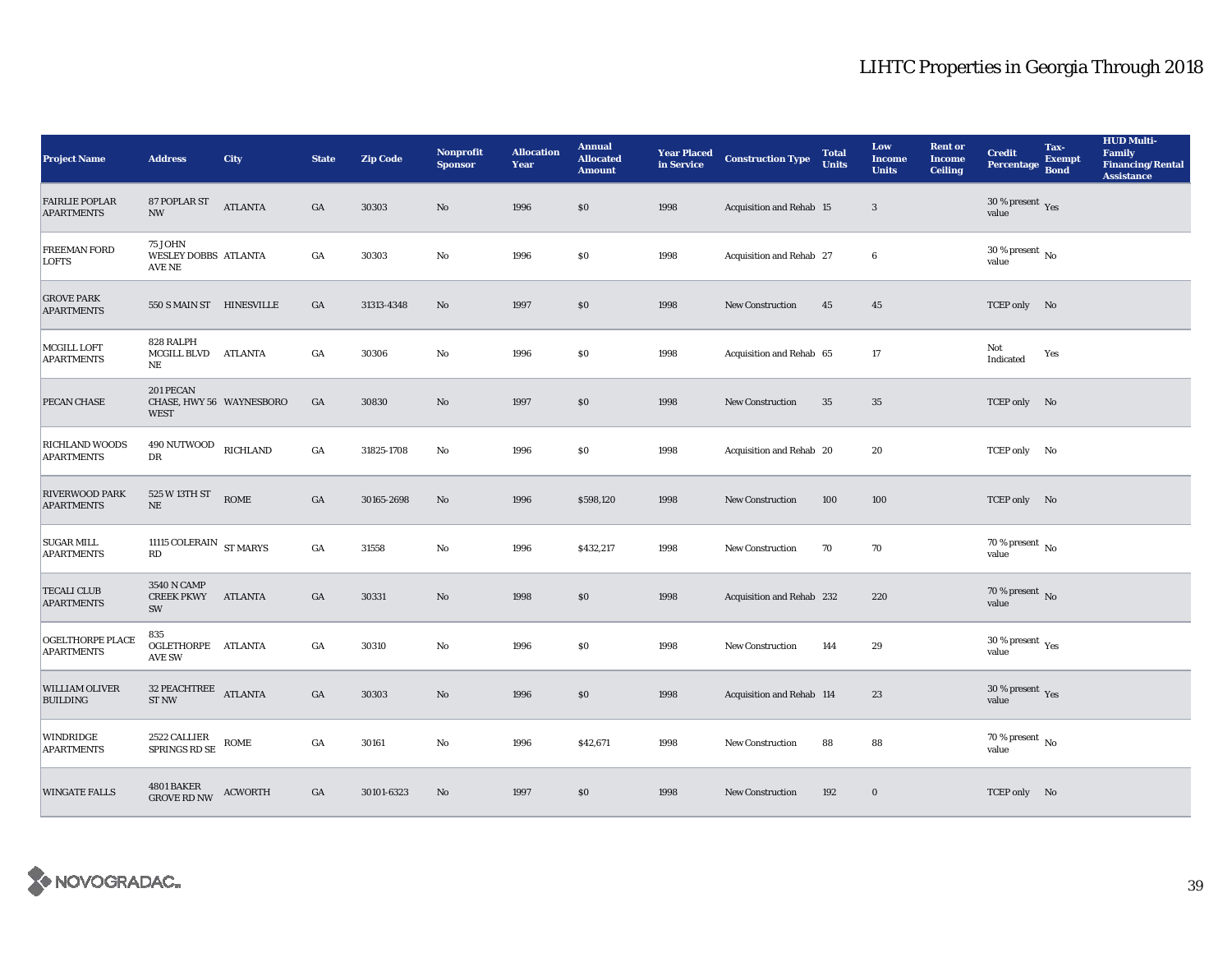| <b>Project Name</b>                               | <b>Address</b>                                               | <b>City</b>                  | <b>State</b> | <b>Zip Code</b> | Nonprofit<br><b>Sponsor</b> | <b>Allocation</b><br>Year | <b>Annual</b><br><b>Allocated</b><br><b>Amount</b> | in Service | Year Placed Construction Type | <b>Total</b><br><b>Units</b> | Low<br><b>Income</b><br><b>Units</b> | <b>Rent or</b><br><b>Income</b><br><b>Ceiling</b> | <b>Credit</b><br>Percentage                 | Tax-<br><b>Exempt</b><br><b>Bond</b> | <b>HUD Multi-</b><br><b>Family</b><br><b>Financing/Rental</b><br><b>Assistance</b> |
|---------------------------------------------------|--------------------------------------------------------------|------------------------------|--------------|-----------------|-----------------------------|---------------------------|----------------------------------------------------|------------|-------------------------------|------------------------------|--------------------------------------|---------------------------------------------------|---------------------------------------------|--------------------------------------|------------------------------------------------------------------------------------|
| <b>AMERICUS GARDENS</b>                           | <b>HWY 19.</b><br><b>MARTIN</b><br><b>LUTHER KING</b><br>DR. | <b>AMERICUS</b>              | GA           | 31709           | No                          | 1996                      | \$0                                                | 1998       | <b>New Construction</b>       | 44                           | 44                                   |                                                   | TCEP only No                                |                                      |                                                                                    |
| <b>CENTENNIAL PLACE</b><br>APARTMENTS, PHASE<br>Ш | 526<br>CENTENNIAL<br>OLYMPIC PARK<br>DR                      | <b>ATLANTA</b>               | GA           | 30313-2359      | No                          | 1996                      | \$647,991                                          | 1998       | <b>New Construction</b>       | 185                          | $\bf{0}$                             |                                                   | TCEP only No                                |                                      |                                                                                    |
| <b>FAIRFIELD II</b>                               | $400$ S SEVENTH $$\rm{VIFNNA}$$<br><b>ST</b>                 |                              | GA           | 31092           | No                          | 1997                      | \$0                                                | 1998       | <b>New Construction</b>       | 18                           | 18                                   |                                                   | Not<br>Indicated                            | No                                   |                                                                                    |
| <b>FOREST VIEW</b><br><b>APARTMENTS</b>           | 622 N MARTIN<br><b>LUTHER KING</b><br>JR BL                  | <b>WADLEY</b>                | GA           | 30477-4864      | No                          | 2015                      | \$371,543                                          | 1998       | Acquisition and Rehab 37      |                              | 36                                   |                                                   | TCEP only No                                |                                      |                                                                                    |
| HERRINGTON WOODS HERRINGTON LAWRENCEVILLE GA      | 2800<br>WOODS CT                                             |                              |              | 30044-7530      | No                          | 1997                      | <b>SO</b>                                          | 1998       | <b>New Construction</b>       | 324                          | $\bf{0}$                             |                                                   | TCEP only No                                |                                      |                                                                                    |
| <b>HYDE PARK ESTATES</b>                          | 1553 WEAVER<br>DR                                            | <b>VALDOSTA</b>              | GA           | 31601           | No                          | 1997                      | \$467,977                                          | 1998       | <b>New Construction</b>       | 64                           | 64                                   |                                                   | Not<br>Indicated                            | No                                   |                                                                                    |
| <b>KNOLLWOOD PARK</b><br><b>APTS</b>              | 255<br>CIR                                                   | HONEYSUCKLE LAWRENCEVILLE GA |              | 30046           | No                          | 1997                      | \$304,233                                          | 1998       | <b>New Construction</b>       | 140                          | 140                                  |                                                   | Not<br>Indicated                            | No                                   |                                                                                    |
| <b>MARVIN GARDENS II</b>                          | 101 ATLANTIC<br>AVE BLDG 1                                   | <b>FORT VALLEY</b>           | GA           | 31030-2628      | No                          | 1996                      | \$260,426                                          | 1998       | New Construction              | 50                           | 50                                   |                                                   | TCEP only No                                |                                      |                                                                                    |
| <b>PLANTATION RIDGE</b>                           | <b>1022 LEVEL</b><br><b>CREEK RD</b>                         | <b>SUGAR HILL</b>            | GA           | 30518-7829      | No                          | 1997                      | \$287,047                                          | 1998       | <b>New Construction</b>       | 218                          | 130                                  |                                                   | TCEP only No                                |                                      |                                                                                    |
| POINTE CLEAR APTS                                 | 7545 TARA RD                                                 | <b>JONESBORO</b>             | GA           | 30236           | No                          | 1997                      | \$0                                                | 1998       | <b>New Construction</b>       | 206                          | $\bf{0}$                             |                                                   | Not<br>Indicated                            | No                                   |                                                                                    |
| <b>SISTER'S COURT</b>                             | 222 E 37TH ST SAVANNAH                                       |                              | GA           | 31401-8622      | No                          | 2015                      | \$857,865                                          | 1998       | Acquisition and Rehab 78      |                              | 76                                   |                                                   | TCEP only No                                |                                      |                                                                                    |
| <b>ST. CHARLES PLACE</b>                          | 200 SAINT<br><b>CHARLES PL</b>                               | <b>VIENNA</b>                | GA           | 31092-7569      | No                          | 1996                      | \$0                                                | 1998       | <b>New Construction</b>       | 30                           | 30                                   |                                                   | TCEP only No                                |                                      |                                                                                    |
| <b>SUMMERDALE</b><br><b>COMMONS</b>               | 2745<br>HAPEVILLE RD ATLANTA<br>SW                           |                              | GA           | 30354           | No                          | 1999                      | <b>SO</b>                                          | 1998       | <b>New Construction</b>       | 74                           | $\bf{0}$                             |                                                   | <b>Both 30%</b><br>and 70%<br>present value | No                                   |                                                                                    |

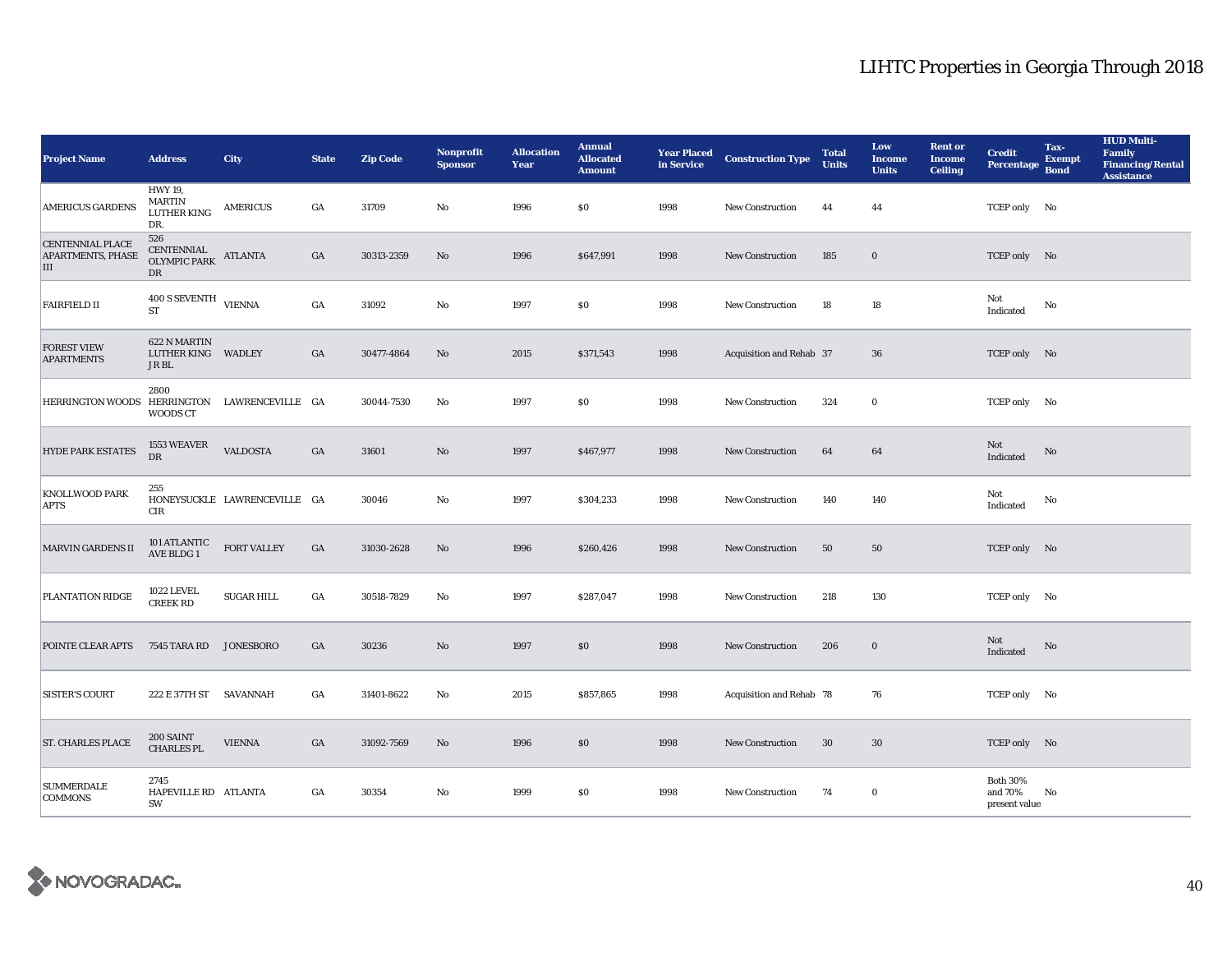| <b>Project Name</b>                                     | <b>Address</b>                                     | <b>City</b>      | <b>State</b> | <b>Zip Code</b> | <b>Nonprofit</b><br><b>Sponsor</b> | <b>Allocation</b><br>Year | <b>Annual</b><br><b>Allocated</b><br><b>Amount</b> |      | <b>Year Placed Construction Type</b><br>in Service | <b>Total</b><br><b>Units</b> | Low<br><b>Income</b><br><b>Units</b> | <b>Rent or</b><br><b>Income</b><br><b>Ceiling</b> | <b>Credit</b><br><b>Percentage</b> | Tax-<br><b>Exempt</b><br><b>Bond</b> | <b>HUD Multi-</b><br><b>Family</b><br><b>Financing/Rental</b><br><b>Assistance</b> |
|---------------------------------------------------------|----------------------------------------------------|------------------|--------------|-----------------|------------------------------------|---------------------------|----------------------------------------------------|------|----------------------------------------------------|------------------------------|--------------------------------------|---------------------------------------------------|------------------------------------|--------------------------------------|------------------------------------------------------------------------------------|
| <b>TELFAIR ARMS</b>                                     | 17 E PARK AVE SAVANNAH                             |                  | GA           | 31401-6400      | No                                 | 2015                      | \$415,511                                          | 1998 | Acquisition and Rehab 52                           |                              | $\bf{0}$                             |                                                   | TCEP only No                       |                                      |                                                                                    |
| <b>VILLAGES OF EAST</b><br><b>LAKE I</b>                | <b>460 E LAKE</b><br><b>BLVD SE</b>                | <b>ATLANTA</b>   | GA           | 30317           | $\rm No$                           | 1997                      | \$349,443                                          | 1998 | New Construction                                   | 182                          | 91                                   |                                                   | Not<br>Indicated                   | No                                   |                                                                                    |
| <b>WOODSTONE</b><br><b>APARTMENTS</b>                   | 320 MAIN ST                                        | LEESBURG         | GA           | 31763-3787      | No                                 | 1996                      | $\$0$                                              | 1998 | <b>New Construction</b>                            | 40                           | 40                                   |                                                   | TCEP only No                       |                                      |                                                                                    |
| <b>CHESTNUT CREEK</b><br><b>APARTMENTS</b>              | 3374 AZTEC RD DORAVILLE                            |                  | GA           | 30340-3277      | No                                 | 1996                      | \$0                                                | 1998 | Not Indicated                                      | 128                          | $\bf{0}$                             |                                                   | <b>TCEP</b> only                   |                                      |                                                                                    |
| MORNINGSIDE APTS                                        | 3469<br>MORNINGSIDE DORAVILLE<br><b>VILLAGE LN</b> |                  | GA           | 30340           |                                    | 1996                      | \$0                                                | 1998 | Not Indicated                                      | 306                          | $\boldsymbol{0}$                     |                                                   | Not<br>Indicated                   |                                      |                                                                                    |
| <b>VENTNOR PARK</b><br><b>APARTMENTS</b>                | 747 GEORGIA<br>HWY 128 WEST                        | <b>ROBERTA</b>   | GA           | 31078           | No                                 | 1998                      | <b>SO</b>                                          | 1998 | <b>New Construction</b>                            | 40                           | 40                                   |                                                   | TCEP only No                       |                                      |                                                                                    |
| VILLAGES OF CASCADE 3041 LANDRUM ATLANTA<br><b>APTS</b> | DR SW                                              |                  | GA           | 30311           | $\rm No$                           | 1997                      | \$0                                                | 1998 | Not Indicated                                      | 180                          | $\bf{0}$                             |                                                   | Not<br>Indicated                   | No                                   |                                                                                    |
| <b>VILLAGES OF EAST</b><br>LAKE                         | <b>460 E LAKE</b><br><b>BLVD SE</b>                | <b>ATLANTA</b>   | GA           | 30317-3151      | No                                 | 1997                      | <b>SO</b>                                          | 1998 | <b>New Construction</b>                            | 116                          | $\bf{0}$                             |                                                   | <b>TCEP</b> only                   |                                      |                                                                                    |
| <b>ASHTON POINTE</b>                                    | 429 PLAZA DR MONROE                                |                  | GA           | 30655           | $\mathbf{No}$                      | 1999                      | \$789,184                                          | 1999 | New Construction                                   | 48                           | 48                                   |                                                   | 70 % present $\,$ No $\,$<br>value |                                      |                                                                                    |
| <b>ASHTON PARK</b><br><b>APARTMENTS</b>                 | 1315 RIVER ST VALDOSTA                             |                  | GA           | 31601-5229      | $\mathbf{No}$                      | 1997                      | $\$0$                                              | 1999 | <b>New Construction</b>                            | 88                           | $\bf{0}$                             |                                                   | TCEP only No                       |                                      |                                                                                    |
| <b>EAGLES RUN I</b>                                     | 2000<br>BOULDERCRES ATLANTA<br><b>T RD SE</b>      |                  | GA           | 30316           | $\rm No$                           | 1995                      | \$0                                                | 1999 | Acquisition and Rehab 204                          |                              | 194                                  |                                                   | 70 % present $\bar{N}$ o<br>value  |                                      |                                                                                    |
| <b>EAGLES RUN II</b>                                    | 2000<br>BOULDERCRES ATLANTA<br><b>TRD SE</b>       |                  | GA           | 30316           | $\mathbf{No}$                      | 1995                      | \$0                                                | 1999 | Acquisition and Rehab 78                           |                              | 78                                   |                                                   | Not<br>Indicated                   | No                                   |                                                                                    |
| <b>FAIRWAY POINTE</b><br><b>APARTMENTS</b>              | 9350 THOMAS<br>RD                                  | <b>JONESBORO</b> | GA           | 30238           | No                                 | 1999                      | \$0                                                | 1999 | <b>New Construction</b>                            | 130                          | 130                                  |                                                   | $70\,\%$ present $\,$ No value     |                                      |                                                                                    |

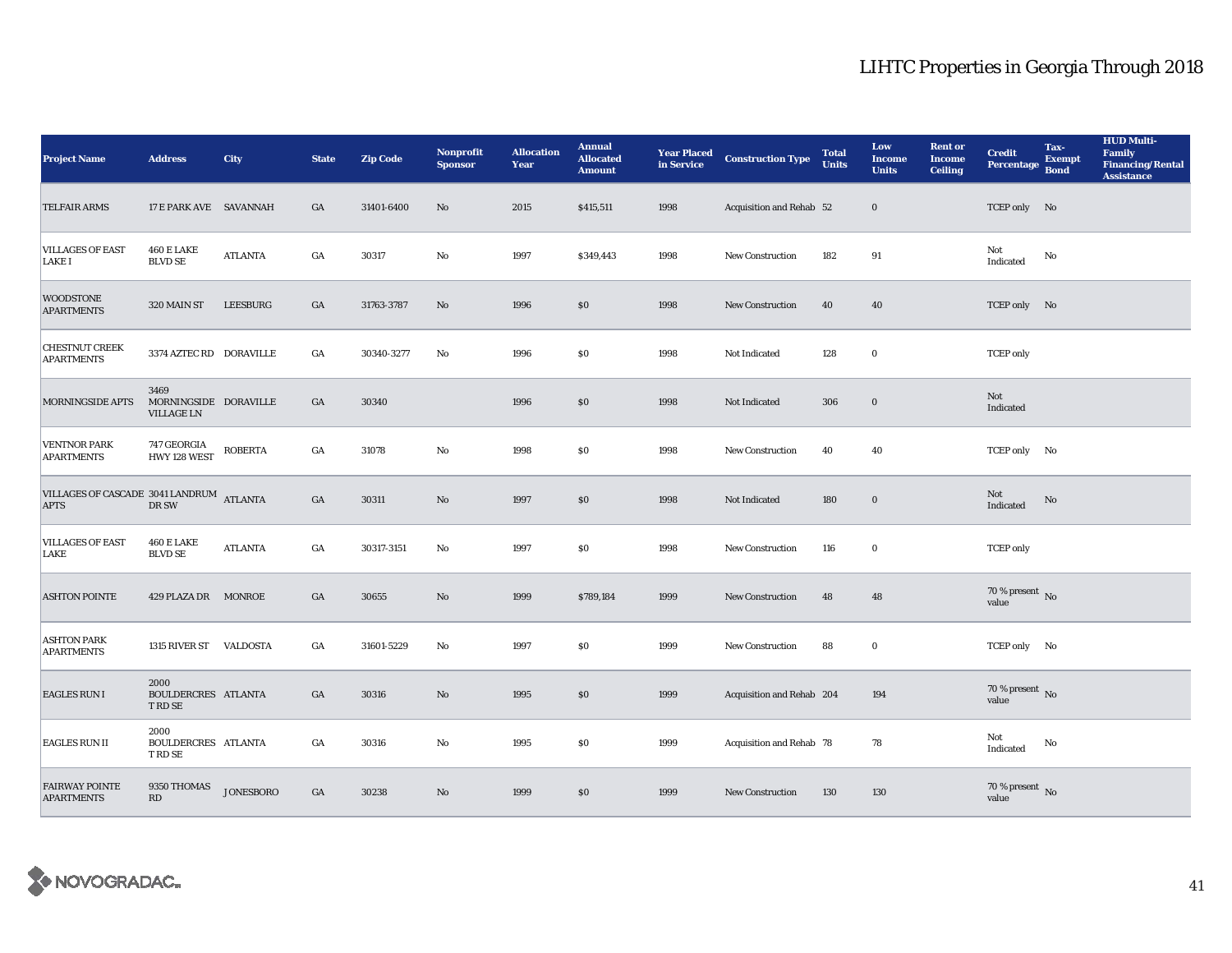| <b>Project Name</b>                                                                         | <b>Address</b>                                 | <b>City</b>                      | <b>State</b>     | <b>Zip Code</b> | <b>Nonprofit</b><br><b>Sponsor</b> | <b>Allocation</b><br>Year | <b>Annual</b><br><b>Allocated</b><br><b>Amount</b> | in Service | <b>Year Placed Construction Type</b> | <b>Total</b><br><b>Units</b> | Low<br><b>Income</b><br><b>Units</b> | <b>Rent or</b><br><b>Income</b><br><b>Ceiling</b> | <b>Credit</b><br>Percentage          | Tax-<br><b>Exempt</b><br><b>Bond</b> | <b>HUD Multi-</b><br><b>Family</b><br><b>Financing/Rental</b><br><b>Assistance</b> |
|---------------------------------------------------------------------------------------------|------------------------------------------------|----------------------------------|------------------|-----------------|------------------------------------|---------------------------|----------------------------------------------------|------------|--------------------------------------|------------------------------|--------------------------------------|---------------------------------------------------|--------------------------------------|--------------------------------------|------------------------------------------------------------------------------------|
| <b>FULTON-ATL</b><br>CAA/CASCADE<br><b>APARTMENTS</b>                                       | 3820 OLD<br><b>CASCADE RD</b><br>SW            | ATLANTA                          | GA               | 30331           | No                                 | 1999                      | \$0                                                | 1999       | Acquisition and Rehab 111            |                              | 111                                  |                                                   | 70 % present $\hbox{~No}$<br>value   |                                      |                                                                                    |
| <b>GENESIS GARDENS</b>                                                                      | 9100 CASCADE-<br><b>PALMETTO</b><br><b>HWY</b> | <b>ATLANTA</b>                   | GA               | 30326           | $\rm\thinspace No$                 | 1996                      | \$481,714                                          | 1999       | New Construction                     | 118                          | 118                                  |                                                   | TCEP only No                         |                                      |                                                                                    |
| <b>HERITAGE MANOR</b><br>APTS<br>(DONALSONVILLE)                                            |                                                | 1125 E THIRD ST DONALSONVILLE GA |                  | 39845           | No                                 | 1997                      | \$16,924                                           | 1999       | Acquisition and Rehab 32             |                              | $32\,$                               |                                                   | Not<br>Indicated                     | No                                   |                                                                                    |
| <b>IRWIN STREET</b><br>${\mbox{\bf A}P\mbox{\bf A}R}$ TMENTS/HENDE<br><b>RSON PLACE/PRI</b> | 514 IRWIN ST<br>$_{\rm NE}$                    | <b>ATLANTA</b>                   | GA               | 30312           | Yes                                | 1995                      | \$0\$                                              | 1999       | Acquisition and Rehab 58             |                              | 57                                   |                                                   | 70 % present $\,$ No $\,$<br>value   |                                      |                                                                                    |
| PACE/OCONEE<br><b>SPRINGS</b>                                                               | 2341 SPRING<br><b>HAVEN DR</b>                 | $\mbox{GAINESVILLE}$             | $_{\mathrm{GA}}$ | 30504-4082      | No                                 | 1996                      | $\$0$                                              | 1999       | New Construction                     | 86                           | 86                                   |                                                   | TCEP only No                         |                                      |                                                                                    |
| <b>SUNCHASE APTS</b>                                                                        | 1308 HOBSON<br><b>ST</b>                       | <b>ALBANY</b>                    | GA               | 31705           | $\mathbf{N}\mathbf{o}$             | 1996                      | \$0                                                | 1999       | <b>New Construction</b>              | 100                          | 100                                  |                                                   | 70 % present $\overline{N}$<br>value |                                      |                                                                                    |
| <b>ASHTON POINTE</b><br><b>APARTMENTS II</b>                                                | 550 PLAZA DR MONROE                            |                                  | GA               | 30655           | No                                 | 1998                      | \$400,000                                          | 1999       | <b>New Construction</b>              | 56                           | 56                                   |                                                   | TCEP only No                         |                                      |                                                                                    |
| <b>CANTERBURY RIDGE</b><br><b>APTS</b>                                                      | 101 CANTERBUR CANTON<br><b>RDG PKWY</b>        |                                  | GA               | 30114           | $\rm No$                           | 1998                      | \$0\$                                              | 1999       | New Construction                     | 212                          | $\bf{0}$                             |                                                   | Not<br>Indicated                     | No                                   |                                                                                    |
| <b>COLONIAL SQUARE</b>                                                                      | 2637 OLD<br>HAPEVILLE RD ATLANTA<br>SW         |                                  | GA               | 30315-8265      | No                                 | 1997                      | \$0                                                | 1999       | New Construction                     | 192                          | $\bf{0}$                             |                                                   | TCEP only No                         |                                      |                                                                                    |
| <b>COLUMBIA VILLAGE</b><br><b>TOWNHOMES</b>                                                 | 100 JESSICA<br>AVE                             | <b>DECATUR</b>                   | GA               | 30032-7412      | No                                 | 1997                      | \$0                                                | 1999       | <b>New Construction</b>              | 100                          | $\bf{0}$                             |                                                   | TCEP only No                         |                                      |                                                                                    |
| <b>CREEKSTONE/PHASE</b><br>$\scriptstyle\rm II$                                             | 1390<br><b>MERCHANTS</b><br>DR                 | <b>DALLAS</b>                    | GA               | 30132-5057      | $\mathbf{No}$                      | 1998                      | \$0\$                                              | 1999       | <b>New Construction</b>              | 68                           | 68                                   |                                                   | TCEP only No                         |                                      |                                                                                    |
| DORCHESTER-EAGLE 300 BLEDSOE<br>II                                                          | $\operatorname{ST}$                            | CARROLLTON                       | GA               | 30117-4026      | No                                 | 1997                      | \$0\$                                              | 1999       | New Construction                     | 50                           | 50                                   |                                                   | TCEP only No                         |                                      |                                                                                    |
| EVERGREEN VILLAGE                                                                           | 110 EVERGREEN CEDARTOWN<br>LN                  |                                  | GA               | 30125-2092      | No                                 | 1997                      | $\$0$                                              | 1999       | <b>New Construction</b>              | 56                           | 55                                   |                                                   | TCEP only No                         |                                      |                                                                                    |

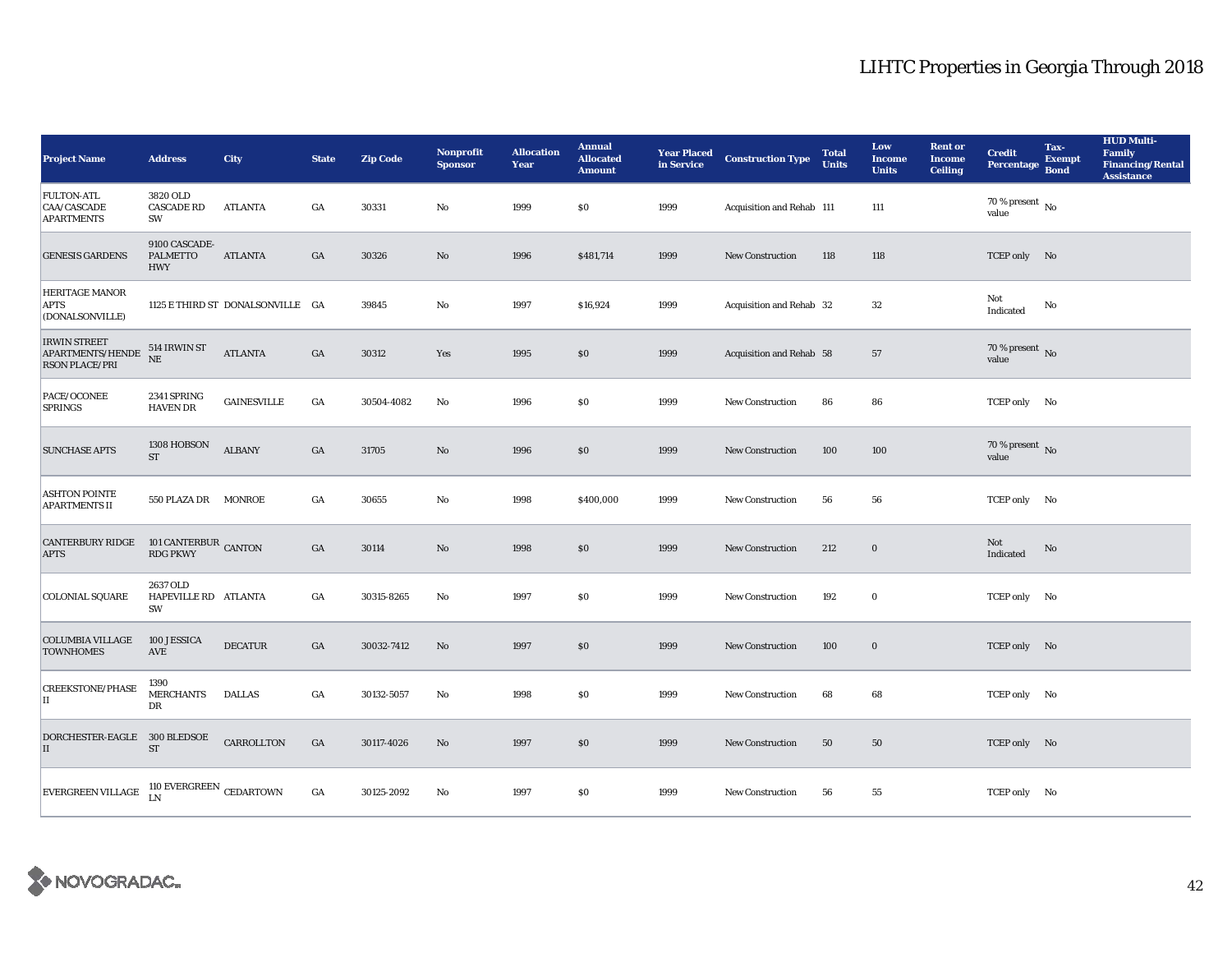| <b>Project Name</b>                                                                                                                                                                                            | <b>Address</b>                                       | <b>City</b>                                                                         | <b>State</b>     | <b>Zip Code</b> | <b>Nonprofit</b><br><b>Sponsor</b> | <b>Allocation</b><br>Year | <b>Annual</b><br><b>Allocated</b><br><b>Amount</b> |      | <b>Year Placed Construction Type</b><br>in Service | <b>Total</b><br><b>Units</b> | Low<br><b>Income</b><br><b>Units</b> | <b>Rent or</b><br><b>Income</b><br><b>Ceiling</b> | <b>Credit</b><br><b>Percentage</b> | Tax-<br><b>Exempt</b><br><b>Bond</b> | <b>HUD Multi-</b><br>Family<br><b>Financing/Rental</b><br><b>Assistance</b> |
|----------------------------------------------------------------------------------------------------------------------------------------------------------------------------------------------------------------|------------------------------------------------------|-------------------------------------------------------------------------------------|------------------|-----------------|------------------------------------|---------------------------|----------------------------------------------------|------|----------------------------------------------------|------------------------------|--------------------------------------|---------------------------------------------------|------------------------------------|--------------------------------------|-----------------------------------------------------------------------------|
| <b>FOREST BROOK</b><br><b>APARTMENTS</b>                                                                                                                                                                       | 3122 DAMASCUS $\,$ AUGUSTA<br>$\mathbf{R}\mathbf{D}$ |                                                                                     | GA               | 30909-4034      | $\mathbf{No}$                      | 1997                      | \$0                                                | 1999 | New Construction                                   | 160                          | $\bf{0}$                             |                                                   | TCEP only No                       |                                      |                                                                             |
| HYDE PARK CLUB APTS 3386 MOUNT                                                                                                                                                                                 |                                                      | <b>STOCKBRIDGE</b>                                                                  | GA               | 30281           | No                                 | 1997                      | \$629,697                                          | 1999 | <b>New Construction</b>                            | 284                          | 284                                  |                                                   | Not<br>Indicated                   | No                                   |                                                                             |
| <b>MEADOWOOD PARK</b><br><b>APARTMENTS</b>                                                                                                                                                                     | 1015 MARTIN<br>LUTHER KING DUBLIN<br>JR DR           |                                                                                     | GA               | 31021-5086      | No                                 | 1997                      | \$0                                                | 1999 | <b>New Construction</b>                            | 80                           | $\mathbf 0$                          |                                                   | TCEP only No                       |                                      |                                                                             |
| MILLWOOD PARK<br><b>APARTMENTS</b>                                                                                                                                                                             | <b>LN</b>                                            | $\begin{tabular}{ll} \bf 8242 \; DURALEE & \tt DOUGLASVILLE & \tt GA \end{tabular}$ |                  | 30134-8515      | No                                 | 1997                      | $\$0$                                              | 1999 | New Construction                                   | 172                          | $\bf{0}$                             |                                                   | TCEP only No                       |                                      |                                                                             |
| <b>NORTHGATE</b><br><b>APARTMENTS</b>                                                                                                                                                                          | <b>1515 4TH AVE</b><br>$\rm NE$                      | MOULTRIE                                                                            | $_{\mathrm{GA}}$ | 31768-9100      | $\mathbf{N}\mathbf{o}$             | 1997                      | \$0                                                | 1999 | Not Indicated                                      | 112                          | 112                                  |                                                   | TCEP only No                       |                                      |                                                                             |
| PACE/NANTAHALA                                                                                                                                                                                                 | $501$ NANTAHALA LN $\,$ BLAIRSVILLE                  |                                                                                     | GA               | 30512-4456      | No                                 | 1997                      | \$0                                                | 1999 | <b>New Construction</b>                            | 55                           | 55                                   |                                                   | TCEP only No                       |                                      |                                                                             |
| PEACHWOOD PLACE<br><b>APARTMENTS</b>                                                                                                                                                                           | 801 NAOMI ST WAYCROSS                                |                                                                                     | GA               | 31501-2059      | No                                 | 1997                      | \$0                                                | 1999 | <b>New Construction</b>                            | 72                           | $\bf{0}$                             |                                                   | TCEP only No                       |                                      |                                                                             |
| POTEMKIN VILLAGE<br>OF THOMASTON                                                                                                                                                                               | 507 POTEMKIN<br>VILLAGE WAY THOMASTON                |                                                                                     | GA               | 30286-6746      | No                                 | 1997                      | $\$0$                                              | 1999 | New Construction                                   | 28                           | 28                                   |                                                   | TCEP only No                       |                                      |                                                                             |
| <b>ROBINS LANDING</b>                                                                                                                                                                                          | <b>320 CARL</b><br><b>VINSON PKWY</b>                | WARNER ROBINS GA                                                                    |                  | 31088-8404      | No                                 | 1997                      | \$0                                                | 1999 | <b>New Construction</b>                            | 144                          | $\bf{0}$                             |                                                   | TCEP only No                       |                                      |                                                                             |
| $\begin{array}{ l } \hline \text{ROS }A \text{ BURNEY } \text{MANOR} \begin{array}{ll} \text{582 } \text{COOPER } \text{ST} \\ \text{SW} \end{array} \end{array} \begin{array}{ll} \text{ATLANTA} \end{array}$ |                                                      |                                                                                     | GA               | 30312           | No                                 | 1999                      | \$0                                                | 1999 | <b>New Construction</b>                            | 54                           | $\bf{0}$                             |                                                   | Not<br>Indicated                   | No                                   |                                                                             |
| <b>SOUTHFORK APTS</b>                                                                                                                                                                                          | 500 S<br>MACARTHUR CAMILLA<br>DR                     |                                                                                     | GA               | 31730           | $\mathbf{No}$                      | 1997                      | \$0                                                | 1999 | <b>New Construction</b>                            | 80                           | 80                                   |                                                   | Not<br>Indicated                   | No                                   |                                                                             |
| <b>SQUARE AT</b><br><b>PEOPLESTOWN</b>                                                                                                                                                                         | 875 HANK<br><b>AARON DR SW</b>                       | ATLANTA                                                                             | GA               | 30315-1522      | No                                 | 1997                      | \$0                                                | 1999 | New Construction                                   | 94                           | $\bf{0}$                             |                                                   | TCEP only No                       |                                      |                                                                             |
| <b>STONEBRIDGE</b><br><b>APARTMENTS</b>                                                                                                                                                                        | <b>3105 EAST</b><br><b>BYPASS ROAD</b>               | <b>MOULTRIE</b>                                                                     | GA               | 31768           | No                                 | 1997                      | \$0                                                | 1999 | <b>New Construction</b>                            | 64                           | 64                                   |                                                   | TCEP only No                       |                                      |                                                                             |

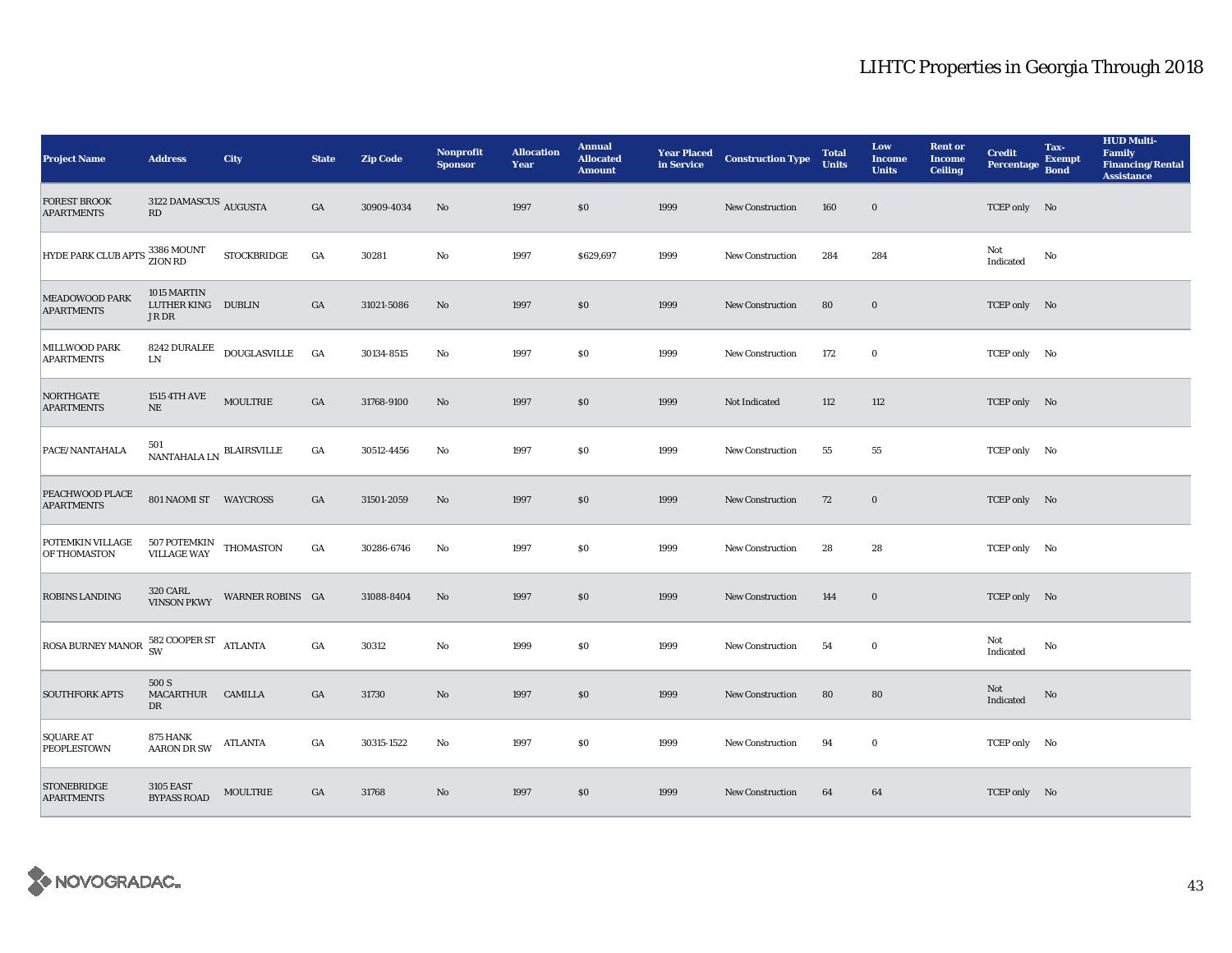| <b>Project Name</b>                                                                                                               | <b>Address</b>                                                  | <b>City</b>       | <b>State</b>     | <b>Zip Code</b> | <b>Nonprofit</b><br><b>Sponsor</b> | <b>Allocation</b><br>Year | <b>Annual</b><br><b>Allocated</b><br><b>Amount</b> |      | <b>Year Placed Construction Type</b><br>in Service | <b>Total</b><br><b>Units</b> | Low<br><b>Income</b><br><b>Units</b> | <b>Rent or</b><br><b>Income</b><br><b>Ceiling</b> | <b>Credit</b><br><b>Percentage</b> | Tax-<br><b>Exempt</b><br><b>Bond</b> | <b>HUD Multi-</b><br>Family<br><b>Financing/Rental</b><br><b>Assistance</b> |
|-----------------------------------------------------------------------------------------------------------------------------------|-----------------------------------------------------------------|-------------------|------------------|-----------------|------------------------------------|---------------------------|----------------------------------------------------|------|----------------------------------------------------|------------------------------|--------------------------------------|---------------------------------------------------|------------------------------------|--------------------------------------|-----------------------------------------------------------------------------|
| TIMBERFALLS<br><b>APARTMENTS</b>                                                                                                  | 700<br>TIMBERFALLS THOMASTON<br>CT                              |                   | GA               | 30286-2929      | $\mathbf{No}$                      | 1998                      | \$0\$                                              | 1999 | New Construction                                   | 48                           | 48                                   |                                                   | TCEP only No                       |                                      |                                                                             |
| <b>VILLAGES AT</b><br><b>CASTLEBERRY HILL</b>                                                                                     | $801 \, \mbox{NORTHSIDE}$ ATLANTA DR NW                         |                   | $_{\mathrm{GA}}$ |                 | No                                 | 1997                      | \$0                                                | 1999 | New Construction                                   | 165                          | $\bf{0}$                             |                                                   | Not<br>Indicated                   | No                                   |                                                                             |
| WARING APARTMENTS $^{812}_{ST}$ E WARING                                                                                          |                                                                 | <b>WAYCROSS</b>   | $_{\mathrm{GA}}$ | 31501-7982      | $\mathbf{No}$                      | 1997                      | \$0\$                                              | 1999 | <b>New Construction</b>                            | 40                           | 40                                   |                                                   | TCEP only No                       |                                      |                                                                             |
| <b>WINDOVER MANOR</b>                                                                                                             | CARTER<br><b>AVENUE &amp;</b><br><b>MARION</b><br><b>STREET</b> | <b>BLACKSHEAR</b> | GA               | 31516           | $\rm No$                           | Insufficient<br>Data      | $\$0$                                              | 1999 | Not Indicated                                      | 50                           | 50                                   |                                                   | TCEP only No                       |                                      |                                                                             |
| $\begin{array}{ll} \text{EVERGREEN VILLAGE} & 445 \text{ CLEVELAND} \\ \text{ESTATES} & \text{AVE SE} \end{array} \text{ATLANTA}$ |                                                                 |                   | $_{\mathrm{GA}}$ | 30354-2200      | No                                 | 1998                      | \$0\$                                              | 1999 | Not Indicated                                      | 200                          | $\bf{0}$                             |                                                   | TCEP only No                       |                                      |                                                                             |
| <b>HIDDEN COVE</b>                                                                                                                | 1900 STANTON<br><b>DELOWE</b><br><b>CONNECTOR</b>               | <b>EAST POINT</b> | GA               | 30344           |                                    | 1997                      | \$0                                                | 1999 | Not Indicated                                      | 164                          | $\bf{0}$                             |                                                   | Not<br>Indicated                   |                                      |                                                                             |
| RIVERWOOD CLUB<br>APTS                                                                                                            | 901 BOLTON RD $_{\rm ATLANTA}$<br>$\mathbf{N}\mathbf{W}$        |                   | $_{\mathrm{GA}}$ | 30331           |                                    | 1997                      | \$0                                                | 1999 | Not Indicated                                      | 144                          | $\bf{0}$                             |                                                   | Not<br>Indicated                   |                                      |                                                                             |
| <b>OLDE TOWN</b><br><b>APARTMENTS</b>                                                                                             | 604 3RD ST                                                      | <b>AUGUSTA</b>    | GA               | 30901-2570      | No                                 | 1998                      | \$0                                                | 1999 | <b>New Construction</b>                            | 114                          | 114                                  |                                                   | TCEP only No                       |                                      |                                                                             |
| <b>VILLAGES AT</b><br><b>CASTLEBERRY HILL</b><br>JOHN HOPE HOME                                                                   | 801 NORTHSIDE $_{\rm{ATLANTA}}$<br>${\rm DR}$ NW                |                   | $_{\mathrm{GA}}$ | 30318           | $\mathbf{N}\mathbf{o}$             | 1997                      | \$0                                                | 1999 | New Construction                                   | 165                          | $\bf{0}$                             |                                                   | <b>TCEP</b> only                   |                                      |                                                                             |
| <b>CENTENNIAL PLACE IV</b>                                                                                                        | 526<br><b>CENTENNIAL</b><br>OLYMPIC PARK<br>DR                  | <b>ATLANTA</b>    | $_{\mathrm{GA}}$ | 30313-2359      |                                    | Insufficient<br>Data      | $\$0$                                              | 1999 | Not Indicated                                      | 186                          | $\boldsymbol{0}$                     |                                                   | <b>TCEP</b> only                   |                                      |                                                                             |
| <b>ASHTON COVE</b>                                                                                                                | 230 N GROSS<br>RD                                               | KINGSLAND         | GA               | 31548-7000      | No                                 | 1998                      | $\$0$                                              | 2000 | New Construction                                   | 72                           | 72                                   |                                                   | TCEP only No                       |                                      |                                                                             |
| <b>COLUMBIA GARDENS</b><br><b>APARTMENTS</b>                                                                                      | <b>1701 WEST</b><br><b>STRICKLAND</b><br><b>STREET</b>          | DOUGLASVILLE      | GA               | 30134           | No                                 | 1998                      | \$0                                                | 2000 | <b>New Construction</b>                            | 129                          | 126                                  |                                                   | TCEP only No                       |                                      |                                                                             |
| <b>FIELDSTONE</b><br><b>APARTMENTS</b>                                                                                            | 320 SECOND<br><b>AVENUE</b>                                     | <b>CHATSWORTH</b> | GA               | 30705           | $\mathbf{N}\mathbf{o}$             | 1998                      | \$171,359                                          | 2000 | New Construction                                   | 56                           | 56                                   |                                                   | TCEP only No                       |                                      |                                                                             |

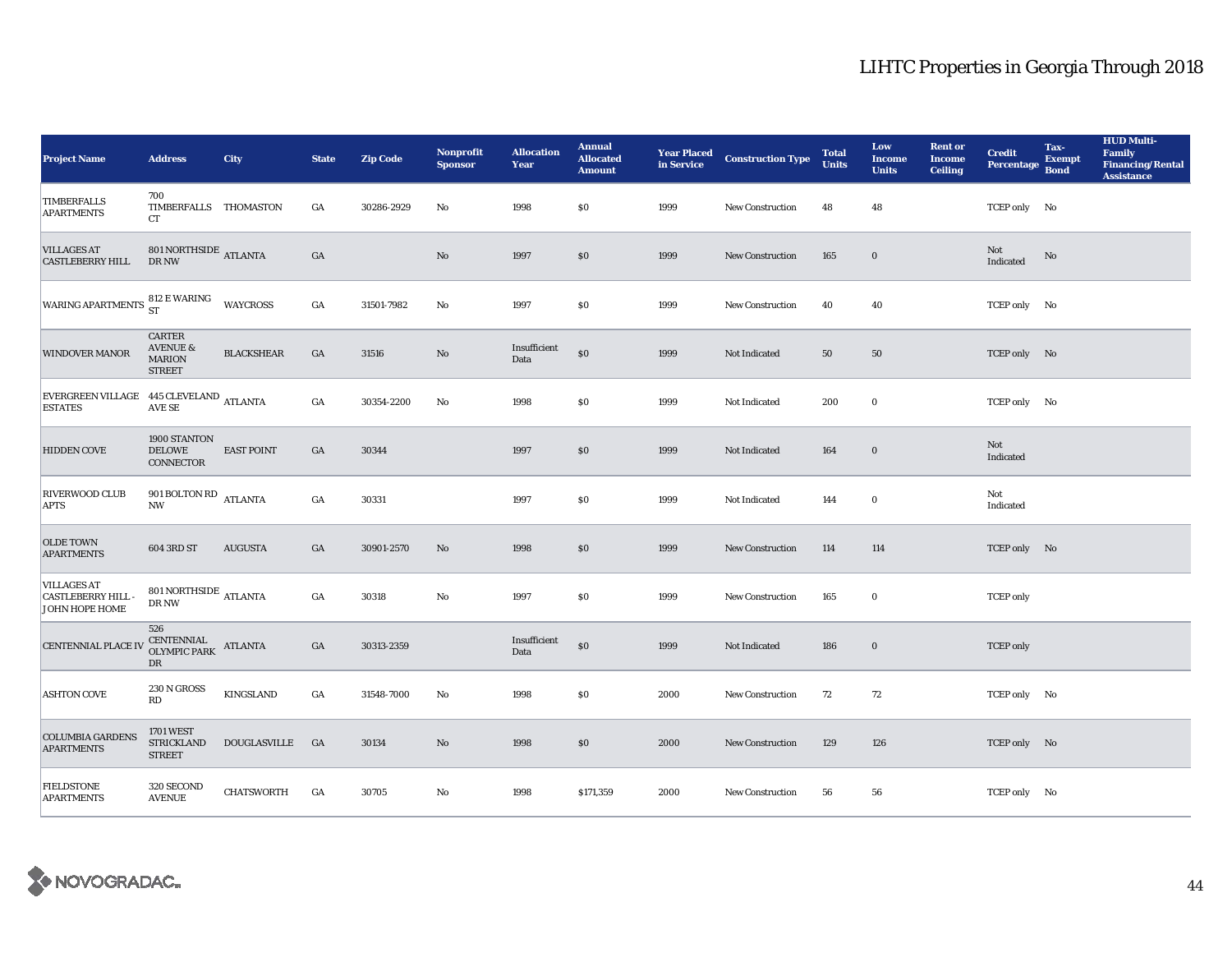| <b>Project Name</b>                           | <b>Address</b>                                 | <b>City</b>                                                                                  | <b>State</b>     | <b>Zip Code</b> | <b>Nonprofit</b><br><b>Sponsor</b> | <b>Allocation</b><br>Year | <b>Annual</b><br><b>Allocated</b><br><b>Amount</b> |      | <b>Year Placed Construction Type</b><br>in Service <b>Construction</b> Type | <b>Total</b><br><b>Units</b> | Low<br><b>Income</b><br><b>Units</b> | <b>Rent or</b><br><b>Income</b><br><b>Ceiling</b> | <b>Credit</b><br><b>Percentage</b> | Tax-<br><b>Exempt</b><br><b>Bond</b> | <b>HUD Multi-</b><br>Family<br><b>Financing/Rental</b><br><b>Assistance</b> |
|-----------------------------------------------|------------------------------------------------|----------------------------------------------------------------------------------------------|------------------|-----------------|------------------------------------|---------------------------|----------------------------------------------------|------|-----------------------------------------------------------------------------|------------------------------|--------------------------------------|---------------------------------------------------|------------------------------------|--------------------------------------|-----------------------------------------------------------------------------|
| <b>GLENCOE TRACE</b><br><b>APARTMENTS</b>     | 1624<br>HALLMARK DR                            | <b>GRIFFIN</b>                                                                               | GA               | 30223-8762      | No                                 | 1998                      | \$0                                                | 2000 | New Construction                                                            | 72                           | 72                                   |                                                   | TCEP only No                       |                                      |                                                                             |
| HERITAGE HILLS<br><b>APARTMENTS</b>           | 100 HERITAGE<br>HILLS DR                       | COMMERCE                                                                                     | $_{\mathrm{GA}}$ | 30529-3070      | No                                 | 1998                      | \$0                                                | 2000 | <b>New Construction</b>                                                     | 80                           | $\bf{0}$                             |                                                   | TCEP only No                       |                                      |                                                                             |
| <b>HIGHLAND PARK</b><br><b>SENIOR VILLAGE</b> | 6785 SELMAN<br>DR                              | DOUGLASVILLE GA                                                                              |                  | 30134-4565      | $\rm No$                           | 1998                      | $\$0$                                              | 2000 | <b>New Construction</b>                                                     | 50                           | ${\bf 50}$                           |                                                   | TCEP only No                       |                                      |                                                                             |
| <b>LENOX PARK</b>                             | 1000 LENOX<br>PARK PL                          | <b>GAINESVILLE</b>                                                                           | $_{\mathrm{GA}}$ | 30507           | $\mathbf{N}\mathbf{o}$             | 1999                      | \$0                                                | 2000 | New Construction                                                            | 292                          | $\bf{0}$                             |                                                   | Not<br>Indicated                   | No                                   |                                                                             |
| <b>MAGNOLIA POINTE</b>                        | 1475 BOGGS RD DULUTH                           |                                                                                              | GA               | 30096-4668      | No                                 | 1998                      | \$0                                                | 2000 | <b>New Construction</b>                                                     | 96                           | $\bf{0}$                             |                                                   | TCEP only No                       |                                      |                                                                             |
| <b>MERCHANT'S COURT</b>                       | 1068<br><b>MERCHANTS</b><br>DR                 | <b>DALLAS</b>                                                                                | $_{\mathrm{GA}}$ | 30132-2966      | No                                 | 1998                      | \$0                                                | 2000 | New Construction                                                            | 192                          | $\bf{0}$                             |                                                   | TCEP only No                       |                                      |                                                                             |
| <b>NORTH POINT</b><br><b>APARTMENTS</b>       | 100 NORTH<br>POINTE DR                         | <b>GAINESVILLE</b>                                                                           | GA               | 30501-7810      | No                                 | 1998                      | \$0                                                | 2000 | New Construction                                                            | 106                          | 106                                  |                                                   | TCEP only No                       |                                      |                                                                             |
| ORCHARD LANE<br><b>APARTMENTS</b>             | 6862<br><b>MABLETON</b><br><b>PKWY SE</b>      | <b>MABLETON</b>                                                                              | GA               | 30126-6400      | No                                 | 1998                      | \$0                                                | 2000 | <b>New Construction</b>                                                     | 135                          | 0                                    |                                                   | TCEP only No                       |                                      |                                                                             |
| <b>ROYAL POINTE</b><br><b>APARTMENTS</b>      | 301 N GROSS RD KINGSLAND                       |                                                                                              | GA               | 31548-7018      | $\rm No$                           | 1998                      | \$0                                                | 2000 | New Construction                                                            | 144                          | 144                                  |                                                   | TCEP only No                       |                                      |                                                                             |
| THE COVE<br><b>APARTMENTS</b>                 | 90 LIBERTY                                     | $\begin{tabular}{ll} & $\cdots$ \\\ \text{SQUARE DR NE} & \text{CARTERSVILLE} \end{tabular}$ | GA               | 30121-8054      | No                                 | 1998                      | \$0                                                | 2000 | <b>New Construction</b>                                                     | 60                           | 60                                   |                                                   | TCEP only No                       |                                      |                                                                             |
| TWIN OAKS APTS                                | 83 MCDONALD LUDOWICI<br><b>ST</b>              |                                                                                              | GA               | 31316           | Yes                                | 1998                      | \$0                                                | 2000 | New Construction                                                            | 40                           | 40                                   |                                                   | Not<br>Indicated                   | No                                   |                                                                             |
| WEDGEWOOD PARK                                | $473$ OLD EVANS $$\tt{MARTINEZ}$$<br><b>RD</b> |                                                                                              | GA               | 30907           | No                                 | 1998                      | \$0                                                | 2000 | <b>New Construction</b>                                                     | 199                          | $\bf{0}$                             |                                                   | Not<br>Indicated                   | No                                   |                                                                             |
| <b>HOMESTEAD</b><br><b>APARTMENTS</b>         | 102 LIBRARY LN JASPER                          |                                                                                              | $_{\mathrm{GA}}$ | 30143-1359      | No                                 | 1998                      | \$0                                                | 2000 | <b>New Construction</b>                                                     | 57                           | $\bf{0}$                             |                                                   | TCEP only No                       |                                      |                                                                             |

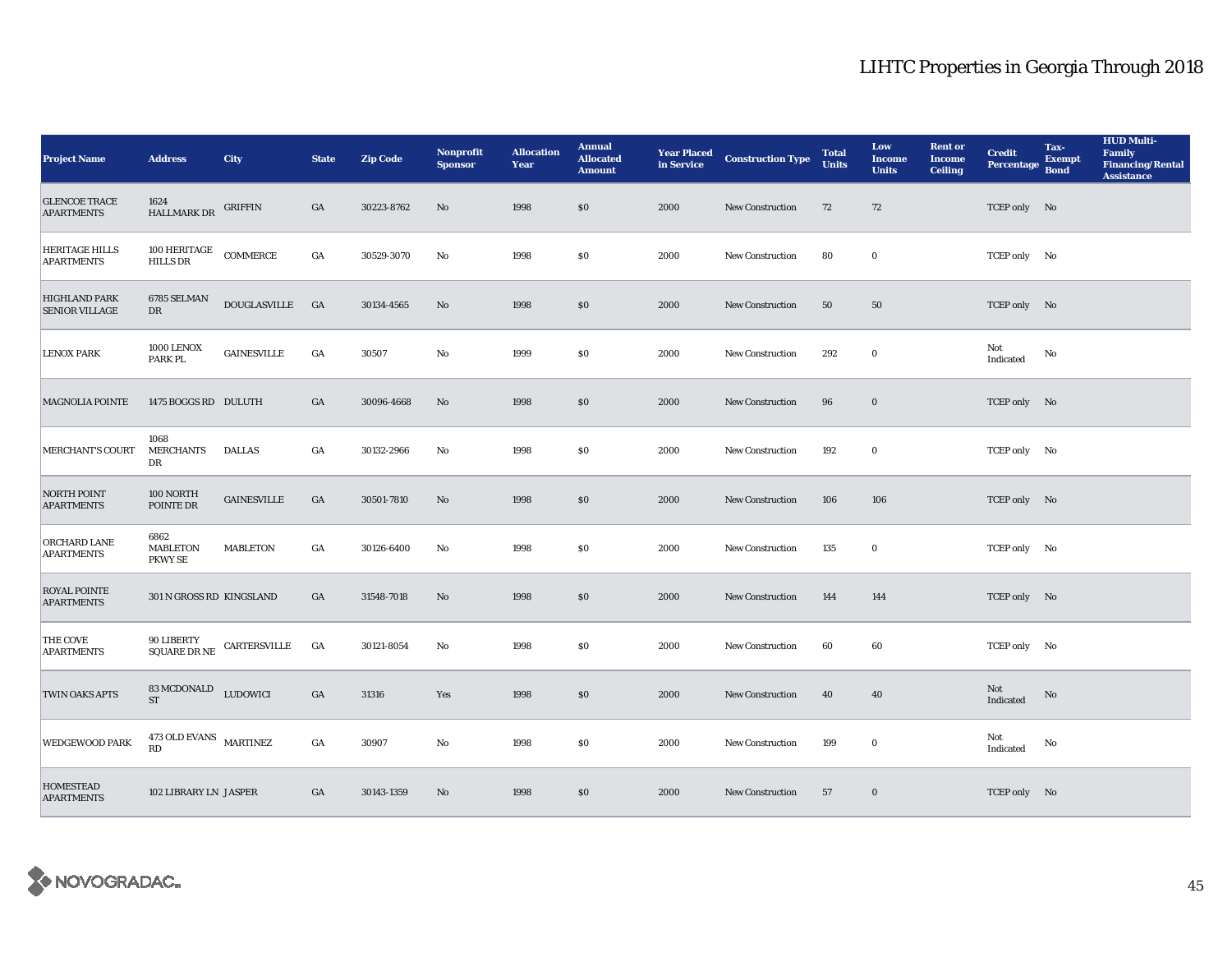| <b>Project Name</b>                                      | <b>Address</b>                         | City                            | <b>State</b>     | <b>Zip Code</b> | <b>Nonprofit</b><br><b>Sponsor</b> | <b>Allocation</b><br>Year | <b>Annual</b><br><b>Allocated</b><br><b>Amount</b> |      | <b>Year Placed Construction Type</b><br>in Service | <b>Total</b><br><b>Units</b> | Low<br><b>Income</b><br><b>Units</b> | <b>Rent</b> or<br><b>Income</b><br><b>Ceiling</b> | <b>Credit</b><br><b>Percentage</b> | Tax-<br><b>Exempt</b><br><b>Bond</b> | <b>HUD Multi-</b><br>Family<br><b>Financing/Rental</b><br><b>Assistance</b> |
|----------------------------------------------------------|----------------------------------------|---------------------------------|------------------|-----------------|------------------------------------|---------------------------|----------------------------------------------------|------|----------------------------------------------------|------------------------------|--------------------------------------|---------------------------------------------------|------------------------------------|--------------------------------------|-----------------------------------------------------------------------------|
| <b>SAMS/TWIN OAKS</b>                                    | $200$ TWIN OAKS $\,$ LUDOWICI<br>DR    |                                 | GA               | 31316-9115      | No                                 | 1998                      | \$0\$                                              | 2000 | <b>New Construction</b>                            | 40                           | 40                                   |                                                   | TCEP only No                       |                                      |                                                                             |
| <b>VILLAGES OF</b><br><b>EASTLAKE II</b>                 | <b>460 E LAKE</b><br><b>BLVD SE</b>    | <b>ATLANTA</b>                  | GA               | 30317-3151      | $\rm No$                           | 1999                      | \$676,671                                          | 2000 | New Construction                                   | 360                          | 180                                  |                                                   | TCEP only No                       |                                      |                                                                             |
| <b>DELOWE VILLAGE</b><br><b>APARTMENTS</b>               | 2360 DELOWE<br>DR                      | <b>EAST POINT</b>               | GA               | 30344-2159      | No                                 | 1998                      | $\$0$                                              | 2000 | New Construction                                   | 64                           | $\bf{0}$                             |                                                   | TCEP only No                       |                                      |                                                                             |
| MANOR PLACE HOMES $_{\text{DR}}^{101}$ MANOR PL CORNELIA |                                        |                                 | $_{\mathrm{GA}}$ | 30531           | $\mathbf{No}$                      | 1999                      | \$0                                                | 2000 | Not Indicated                                      | $35\,$                       | $35\,$                               |                                                   | Not<br>Indicated                   | No                                   |                                                                             |
| ALEXANDER FALLS                                          | <b>950 LAKE</b><br><b>RIDGE PKWY</b>   | RIVERDALE                       | $_{\mathrm{GA}}$ | 30296           | $\mathbf{N}\mathbf{o}$             | 1999                      | \$0\$                                              | 2000 | New Construction                                   | 224                          | 223                                  |                                                   | Not<br>Indicated                   | No                                   |                                                                             |
| <b>MAGNOLIA PARK</b><br>APARTMENTS PHASE I BLVD NW       | <b>60 PASCHAL</b>                      | <b>ATLANTA</b>                  | $_{\mathrm{GA}}$ | 30314-5027      | $\mathbf{N}\mathbf{o}$             | 1998                      | $\$0$                                              | 2000 | <b>New Construction</b>                            | 220                          | $\mathbf 0$                          |                                                   | <b>TCEP</b> only                   |                                      |                                                                             |
| <b>ASHLEY COURTS AT</b><br><b>CASCADE PHASE I</b>        | 1371 KIMBERLY ATLANTA<br><b>WAY SW</b> |                                 | GA               | 30331           | No                                 | 1999                      | \$3,175,800                                        | 2001 | <b>New Construction</b>                            | 152                          | 121                                  |                                                   | $70$ % present $\,$ No value       |                                      |                                                                             |
| <b>ASHLEY WEST END</b>                                   | 707 LEE ST SW ATLANTA                  |                                 | GA               | 30310-2701      | $\mathbf{N}\mathbf{o}$             | 1999                      | $\$0$                                              | 2001 | New Construction                                   | 100                          | $\bf{0}$                             |                                                   | TCEP only No                       |                                      |                                                                             |
| <b>ASHTON LANDING</b>                                    | 107 MACON<br><b>ROAD</b>               | <b>PERRY</b>                    | $_{\mathrm{GA}}$ | 31069           | $\rm No$                           | 1999                      | \$0                                                | 2001 | <b>New Construction</b>                            | 108                          | 108                                  |                                                   | TCEP only No                       |                                      |                                                                             |
| <b>AUSTIN POINTE</b>                                     |                                        | 115 AUSTIN AVE WARNER ROBINS GA |                  | 31088-2590      | $\mathbf{No}$                      | 1999                      | $\$0$                                              | 2001 | New Construction                                   | 63                           | 72                                   |                                                   | TCEP only No                       |                                      |                                                                             |
| <b>BETHEL CHRUCH</b><br><b>HOME APARTMENTS</b>           | 155 HICKMAN<br>DR                      | <b>ATHENS</b>                   | GA               | 30601-3732      | No                                 | 2001                      | \$120,119                                          | 2001 | Acquisition and Rehab 178                          |                              | 190                                  |                                                   | TCEP only No                       |                                      |                                                                             |
| <b>BRENTWOOD CREEK</b>                                   | 1935<br>ALISON CT $$\rm ATLANTA$$      |                                 | GA               | 30311-5065      | No                                 | 1999                      | \$337,865                                          | 2001 | <b>New Construction</b>                            | 250                          | 177                                  |                                                   | TCEP only No                       |                                      |                                                                             |
| <b>BRENTWOOD</b><br><b>MEADOWS</b><br><b>APARTMENTS</b>  | 1935 ALISON CT ATLANTA<br>SW           |                                 | GA               | 30311-5065      | No                                 | 1999                      | \$80,778                                           | 2001 | Acquisition and Rehab 72                           |                              | 62                                   |                                                   | TCEP only Yes                      |                                      |                                                                             |

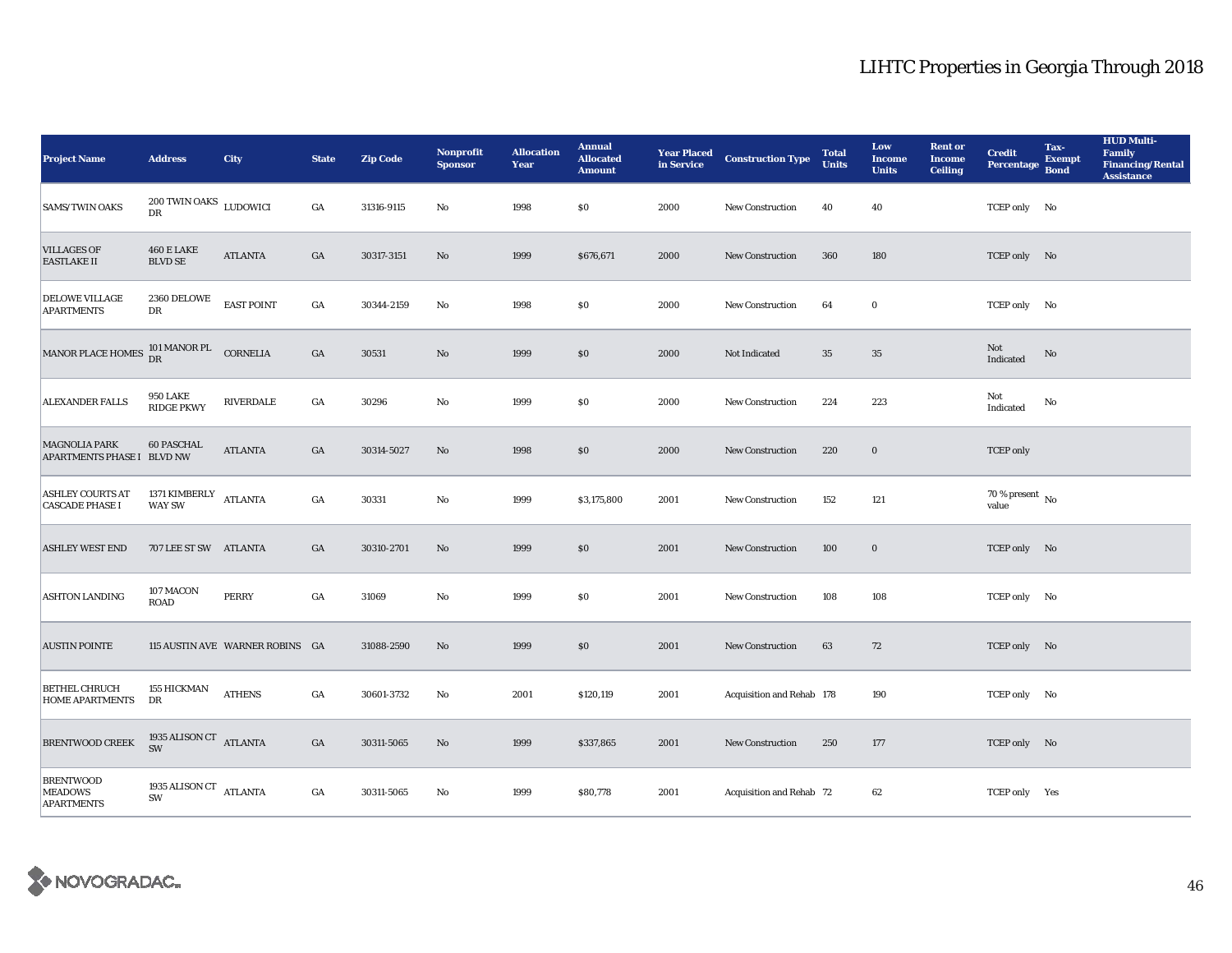| <b>Project Name</b>                          | <b>Address</b>                              | <b>City</b>                         | <b>State</b>     | <b>Zip Code</b> | <b>Nonprofit</b><br><b>Sponsor</b> | <b>Allocation</b><br>Year | <b>Annual</b><br><b>Allocated</b><br><b>Amount</b> |      | <b>Year Placed Construction Type</b><br>in Service <b>Construction</b> Type | <b>Total</b><br><b>Units</b> | Low<br><b>Income</b><br><b>Units</b> | <b>Rent or</b><br><b>Income</b><br><b>Ceiling</b> | <b>Credit</b><br><b>Percentage</b> | Tax-<br><b>Exempt</b><br><b>Bond</b> | <b>HUD Multi-</b><br>Family<br><b>Financing/Rental</b><br><b>Assistance</b> |
|----------------------------------------------|---------------------------------------------|-------------------------------------|------------------|-----------------|------------------------------------|---------------------------|----------------------------------------------------|------|-----------------------------------------------------------------------------|------------------------------|--------------------------------------|---------------------------------------------------|------------------------------------|--------------------------------------|-----------------------------------------------------------------------------|
| <b>COLUMBIA CREEK</b>                        | 100 SANDY CIR WOODSTOCK                     |                                     | GA               | 30188           | No                                 | 1999                      | \$0                                                | 2001 | New Construction                                                            | 172                          | 137                                  |                                                   | Not<br>Indicated                   | No                                   |                                                                             |
| <b>DAWNVILLE</b><br><b>MEADOWS</b>           | 556<br>HORSESHOE<br>WAY                     | DALTON                              | GA               | 30721-8973      | No                                 | 1999                      | \$0                                                | 2001 | <b>New Construction</b>                                                     | 120                          | 96                                   |                                                   | TCEP only No                       |                                      |                                                                             |
| FOREST AT COLUMBIA                           | $2505$ COLUMBIA $_{\rm DECATUR}$            |                                     | $_{\mathrm{GA}}$ | 30034-1781      | $\rm No$                           | 1999                      | $\$0$                                              | 2001 | <b>New Construction</b>                                                     | 161                          | $\bf{0}$                             |                                                   | TCEP only No                       |                                      |                                                                             |
| <b>CALHOUN AFFORD</b><br><b>HOUSING</b>      | 420<br>RICHARDSON CALHOUN<br>RD SE          |                                     | GA               | 30701           | $\mathbf{N}\mathbf{o}$             | 1999                      | \$0                                                | 2001 | New Construction                                                            | 56                           | 56                                   |                                                   | Not<br>Indicated                   | No                                   |                                                                             |
| <b>CANTON MILL LOFTS</b>                     | 550<br>RIVERSTONE CANTON<br><b>PKWY</b>     |                                     | GA               | 30114           | No                                 | 1999                      | \$0                                                | 2001 | <b>New Construction</b>                                                     | 313                          | $\bf{0}$                             |                                                   | Not<br>$\operatorname{Indicated}$  | No                                   |                                                                             |
| <b>HYDE PARK MANOR</b><br><b>APARTMENTS</b>  | 3384 MOUNT<br>ZION RD                       | <b>STOCKBRIDGE</b>                  | GA               | 30281-9302      | No                                 | 2000                      | \$723,800                                          | 2001 | New Construction                                                            | 180                          | 144                                  |                                                   | TCEP only No                       |                                      |                                                                             |
| <b>MAGNOLIA HEIGHTS</b><br><b>APARTMENTS</b> | 10156<br>MAGNOLIA<br><b>HEIGHTS CIR</b>     | COVINGTON                           | $_{\mathrm{GA}}$ | 30014-4106      | No                                 | 2000                      | \$0                                                | 2001 | New Construction                                                            | 200                          | 140                                  |                                                   | TCEP only No                       |                                      |                                                                             |
| <b>ORCHARD BROOK</b>                         | 150 ORCHARD<br><b>BROOK DR</b>              | <b>GAINESVILLE</b>                  | GA               | 30504-5577      | No                                 | 1999                      | \$0                                                | 2001 | <b>New Construction</b>                                                     | 115                          | 90                                   |                                                   | TCEP only No                       |                                      |                                                                             |
| <b>ORCHARD COVE</b>                          | 30 GROSSLAKE COVINGTON<br><b>PKWY</b>       |                                     | GA               | 30016-1253      | $\rm No$                           | 1999                      | \$0                                                | 2001 | New Construction                                                            | 188                          | 134                                  |                                                   | TCEP only No                       |                                      |                                                                             |
| PACIFIC PARK<br><b>APARTMENTS</b>            | RD                                          | 1205 LEVERETT WARNER ROBINS $\;$ GA |                  | 31088-0300      | No                                 | 1999                      | \$0                                                | 2001 | New Construction                                                            | 160                          | 127                                  |                                                   | TCEP only No                       |                                      |                                                                             |
| <b>PALISADES CLUB</b><br><b>APARTMENTS</b>   | 2255 SATELLITE DULUTH<br><b>BLVD</b>        |                                     | $_{\mathrm{GA}}$ | 30097-6221      | No                                 | 1999                      | \$0                                                | 2001 | <b>New Construction</b>                                                     | 268                          | 194                                  |                                                   | TCEP only No                       |                                      |                                                                             |
| <b>RIVERVIEW APTS</b>                        | 7350<br>CAMPBELLTON ATLANTA<br><b>RD SW</b> |                                     | GA               | 30331           | $\mathbf{No}$                      | 1999                      | \$0\$                                              | 2001 | <b>New Construction</b>                                                     | 240                          | 226                                  |                                                   | Not<br>Indicated                   | No                                   |                                                                             |
| <b>ROBINS LANDING</b>                        | 3529<br>GLENWOOD RD DECATUR                 |                                     | GA               | 30032           | No                                 | 1999                      | \$0                                                | 2001 | <b>New Construction</b>                                                     | 304                          | $\bf{0}$                             |                                                   | Not<br>Indicated                   | No                                   |                                                                             |

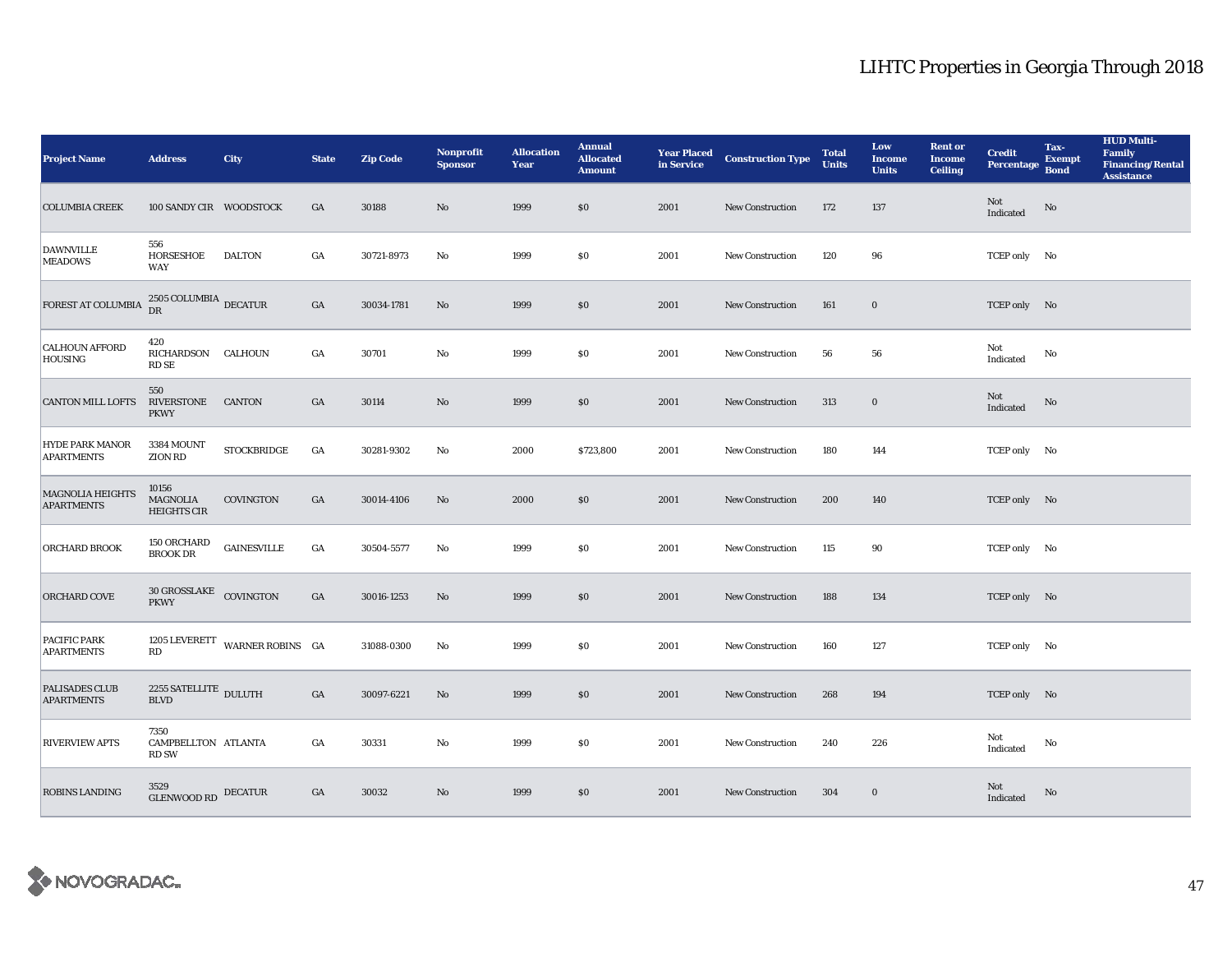| <b>Project Name</b>                         | <b>Address</b>                         | <b>City</b>             | <b>State</b> | <b>Zip Code</b> | Nonprofit<br><b>Sponsor</b> | <b>Allocation</b><br>Year | <b>Annual</b><br><b>Allocated</b><br><b>Amount</b> |      | <b>Year Placed Construction Type</b><br>in Service <b>Construction</b> Type | <b>Total</b><br><b>Units</b> | Low<br><b>Income</b><br><b>Units</b> | <b>Rent</b> or<br><b>Income</b><br><b>Ceiling</b> | <b>Credit</b><br><b>Percentage</b> | Tax-<br><b>Exempt</b><br><b>Bond</b> | <b>HUD Multi-</b><br>Family<br><b>Financing/Rental</b><br><b>Assistance</b> |
|---------------------------------------------|----------------------------------------|-------------------------|--------------|-----------------|-----------------------------|---------------------------|----------------------------------------------------|------|-----------------------------------------------------------------------------|------------------------------|--------------------------------------|---------------------------------------------------|------------------------------------|--------------------------------------|-----------------------------------------------------------------------------|
| <b>ROSEMONT COURT</b>                       | 127 S 6TH ST                           | <b>WARNER ROBINS GA</b> |              | 31088-4699      | No                          | 1999                      | \$91,490                                           | 2001 | Acquisition and Rehab 34                                                    |                              | $\bf{0}$                             |                                                   | TCEP only No                       |                                      |                                                                             |
| <b>TALL PINES</b><br><b>APARTMENTS</b>      | 150 TURNER ST LAGRANGE                 |                         | GA           | 30240-1725      | No                          | 2001                      | \$70,485                                           | 2001 | New Construction                                                            | 115                          | 115                                  |                                                   | TCEP only No                       |                                      |                                                                             |
| VILLAGE OF COLLEGE 4060<br>PARK             | HERSCHEL RD                            | <b>COLLEGE PARK</b>     | GA           | 30337-4536      | No                          | 1999                      | \$0\$                                              | 2001 | New Construction                                                            | 104                          | 83                                   |                                                   | TCEP only No                       |                                      |                                                                             |
| <b>WARE MANOR</b>                           | 500 WALNUT ST WAYCROSS                 |                         | GA           | 31501-3156      | No                          | 2001                      | \$41,244                                           | 2001 | New Construction                                                            | 84                           | 84                                   |                                                   | TCEP only No                       |                                      |                                                                             |
| WOODLAWN SENIOR<br>VILLAGE                  | 200<br>WOODLAWN DR $^{\rm DUBLIN}$     |                         | GA           | 31021-9200      | No                          | 1999                      | \$0                                                | 2001 | New Construction                                                            | 48                           | 48                                   |                                                   | TCEP only No                       |                                      |                                                                             |
| <b>ALEXANDER RIDGE</b><br><b>APARTMENTS</b> | 102<br>ALEXANDER DR CANTON             |                         | GA           | 30114-8261      | No                          | 2000                      | $\$0$                                              | 2001 | <b>New Construction</b>                                                     | 174                          | $\mathbf 0$                          |                                                   | TCEP only No                       |                                      |                                                                             |
| <b>ALLEN TEMPLE</b>                         | 3040<br>MIDDLETON RD ATLANTA<br>NW     |                         | GA           | 30311-1408      | No                          | 2001                      | \$0\$                                              | 2001 | <b>New Construction</b>                                                     | 457                          | $\bf{0}$                             |                                                   | TCEP only No                       |                                      |                                                                             |
| <b>ASHTON HILLS</b><br><b>APARTMENTS</b>    | 925 TOLLIVER<br>PL                     | <b>MACON</b>            | GA           | 31210-2494      | No                          | 1999                      | \$0                                                | 2001 | New Construction                                                            | 80                           | 80                                   |                                                   | TCEP only No                       |                                      |                                                                             |
| <b>ASHTON MEADOWS</b><br><b>APARTMENTS</b>  | 2611 BEMISS RD VALDOSTA                |                         | GA           | 31602-4608      | No                          | 1999                      | \$0                                                | 2001 | <b>New Construction</b>                                                     | 81                           | 80                                   |                                                   | TCEP only No                       |                                      |                                                                             |
| <b>AUGUSTA SPRINGS</b><br><b>SENIOR II</b>  | 1730 SIBLEY RD AUGUSTA                 |                         | GA           | 30909           | $\rm No$                    | 2000                      | \$485,889                                          | 2001 | New Construction                                                            | 100                          | 99                                   |                                                   | Not<br>Indicated                   | No                                   |                                                                             |
| <b>BRENTWOOD</b><br><b>HEIGHTS</b>          | 2060 ALISON CT $_{\rm{ATLANTA}}$<br>SW |                         | GA           | 30311           |                             | 1999                      | \$147,381                                          | 2001 | Not Indicated                                                               | 198                          | 149                                  |                                                   | Not<br>Indicated                   |                                      |                                                                             |
| <b>BRITTANY WOODS</b><br><b>AND PARK</b>    | 1150 OLD<br>STATENVILLE VALDOSTA<br>RD |                         | GA           | 31601-6417      | No                          | 2015                      | \$0                                                | 2001 | <b>New Construction</b>                                                     | 204                          | $\bf{0}$                             |                                                   | TCEP only No                       |                                      |                                                                             |
| <b>CHEROKEE SUMMIT</b>                      | 5920 BELLS<br><b>FERRY RD</b>          | <b>ACWORTH</b>          | GA           | 30102-1411      | No                          | 2000                      | \$0                                                | 2001 | <b>New Construction</b>                                                     | 272                          | $\bf{0}$                             |                                                   | TCEP only No                       |                                      |                                                                             |

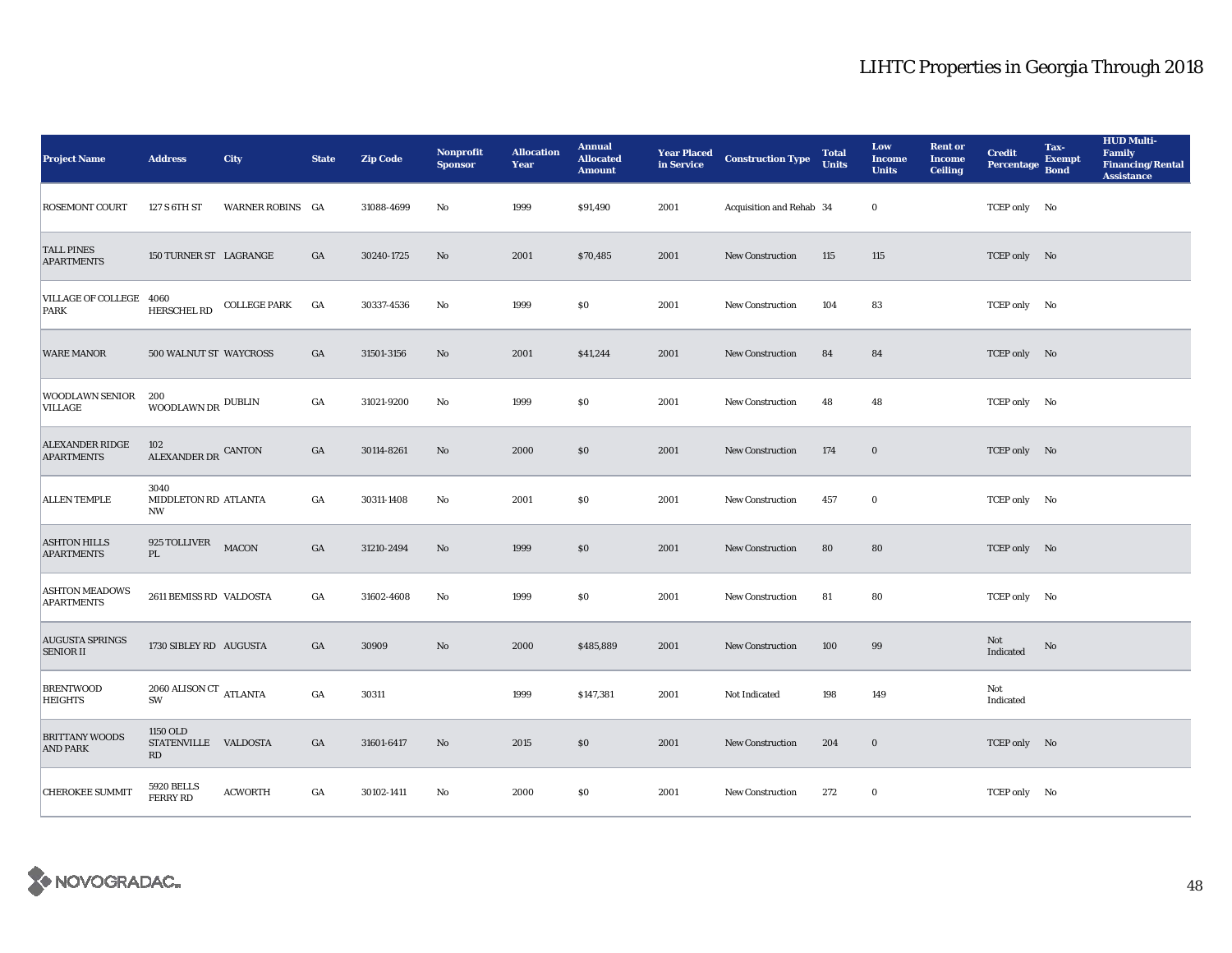| <b>Project Name</b>                                              | <b>Address</b>                                         | <b>City</b>                                           | <b>State</b>     | <b>Zip Code</b> | <b>Nonprofit</b><br><b>Sponsor</b> | <b>Allocation</b><br>Year | <b>Annual</b><br><b>Allocated</b><br><b>Amount</b> |      | <b>Year Placed Construction Type</b><br>in Service | <b>Total</b><br><b>Units</b> | Low<br><b>Income</b><br><b>Units</b> | <b>Rent or</b><br><b>Income</b><br><b>Ceiling</b> | <b>Credit</b><br>Percentage Bond | Tax-<br><b>Exempt</b> | <b>HUD Multi-</b><br>Family<br><b>Financing/Rental</b><br><b>Assistance</b> |
|------------------------------------------------------------------|--------------------------------------------------------|-------------------------------------------------------|------------------|-----------------|------------------------------------|---------------------------|----------------------------------------------------|------|----------------------------------------------------|------------------------------|--------------------------------------|---------------------------------------------------|----------------------------------|-----------------------|-----------------------------------------------------------------------------|
| <b>COLUMBIA COLONY</b><br><b>SENIOR RESIDENCES</b>               | 2999<br>CONTINENTAL ATLANTA<br><b>COLONY PKWY</b><br>S |                                                       | GA               | 30331-3068      | No                                 | 1999                      | \$0                                                | 2001 | New Construction                                   | 120                          | 93                                   |                                                   | TCEP only No                     |                       |                                                                             |
| <b>COLUMBIA WOODS</b><br><b>TOWNHOUSES</b>                       | 166 GREISON<br>TRL                                     | <b>NEWNAN</b>                                         | $_{\mathrm{GA}}$ | 30263-1443      | No                                 | 1999                      | \$0                                                | 2001 | New Construction                                   | 117                          | $\bf{0}$                             |                                                   | TCEP only No                     |                       |                                                                             |
| JT BRIERWOOD II                                                  | 1025 PALMETTO $_{\rm~BAINBRIDGE}$<br><b>ST</b>         |                                                       | $_{\mathrm{GA}}$ | 39819-4617      | No                                 | 2001                      | \$5,651                                            | 2001 | Acquisition and Rehab 18                           |                              | 18                                   |                                                   | TCEP only No                     |                       |                                                                             |
| JT PINE FOREST                                                   | 480 11TH ST SW CAIRO                                   |                                                       | GA               | 39828-3361      | $\mathbf{N}\mathbf{o}$             | 2001                      | \$55,560                                           | 2001 | Acquisition and Rehab 63                           |                              | 63                                   |                                                   | TCEP only No                     |                       |                                                                             |
| <b>MAGNOLIA CRESTE</b>                                           | $201\, \mathrm{BUTLER}$ DALLAS INDUSTRIAL DR           |                                                       | $_{\mathrm{GA}}$ | 30132-0937      | No                                 | 2000                      | \$684,118                                          | 2001 | New Construction                                   | 176                          | $\bf{0}$                             |                                                   | TCEP only No                     |                       |                                                                             |
| <b>MAGNOLIA PARK</b><br><b>PHASE II</b>                          | <b>60 PASCHAL</b><br><b>BLVD NW</b>                    | <b>ATLANTA</b>                                        | GA               | 30314-5027      | $\mathbf{N}\mathbf{o}$             | 1999                      | \$0                                                | 2001 | <b>New Construction</b>                            | 180                          | $\bf{0}$                             |                                                   | TCEP only No                     |                       |                                                                             |
| <b>SPRING HAVEN</b><br><b>APARTMENTS</b>                         | 7 PERRY FARM<br><b>RD SW</b>                           | <b>CAVE SPRING</b>                                    | GA               | 30124-3030      | No                                 | 1999                      | \$0                                                | 2001 | New Construction                                   | 24                           | 24                                   |                                                   | TCEP only No                     |                       |                                                                             |
| <b>GREENS AT</b><br><b>HILLCREST</b>                             |                                                        | $850\,$ HILLCREST $\,$ LAWRENCEVILLE $\,$ GA GREEN DR |                  | 30046-4486      | No                                 | 1999                      | \$775,000                                          | 2001 | <b>New Construction</b>                            | 140                          | 140                                  |                                                   | TCEP only No                     |                       |                                                                             |
| <b>HERITAGE AT</b><br><b>MADISON POINTE</b>                      | 1561<br>STONEBRIDGE WOODSTOCK<br><b>PARKWAY</b>        |                                                       | GA               | 30189-1600      | No                                 | 2009                      | \$0                                                | 2001 | New Construction                                   | 100                          | $\bf{0}$                             |                                                   | TCEP only No                     |                       |                                                                             |
| VALLEY HILL SENIOR 430 VALLEY<br>APTS.                           | <b>HILL RD SW</b>                                      | RIVERDALE                                             | GA               | 30274-2715      | No                                 | 2000                      | \$79,730                                           | 2001 | <b>New Construction</b>                            | 72                           | 56                                   |                                                   | TCEP only No                     |                       |                                                                             |
| <b>VILLAGES AT CARVER</b>                                        | $201\,\mbox{MOURY\,AVE}$ ATLANTA $\mbox{SW}$           |                                                       | $_{\mathrm{GA}}$ | 30315-3400      | $\rm No$                           | 2000                      | \$618,817                                          | 2001 | <b>New Construction</b>                            | 220                          | 154                                  |                                                   | TCEP only No                     |                       |                                                                             |
| <b>VILLAGES AT</b><br><b>CASTLEBERRY HILL</b><br><b>PHASE II</b> | 600<br>GREENSFERRY ATLANTA<br><b>AVE SW</b>            |                                                       | GA               | 30314-4339      | No                                 | 1999                      | \$670,472                                          | 2001 | New Construction                                   | 284                          | 171                                  |                                                   | TCEP only No                     |                       |                                                                             |
| <b>WINDCLIFF APTS</b>                                            | 150 GABRIEL<br><b>CIR</b>                              | <b>GAINESVILLE</b>                                    | GA               | 30501           | No                                 | 1999                      | \$0                                                | 2001 | Not Indicated                                      | 56                           | 56                                   |                                                   | Not<br>Indicated                 | No                    |                                                                             |

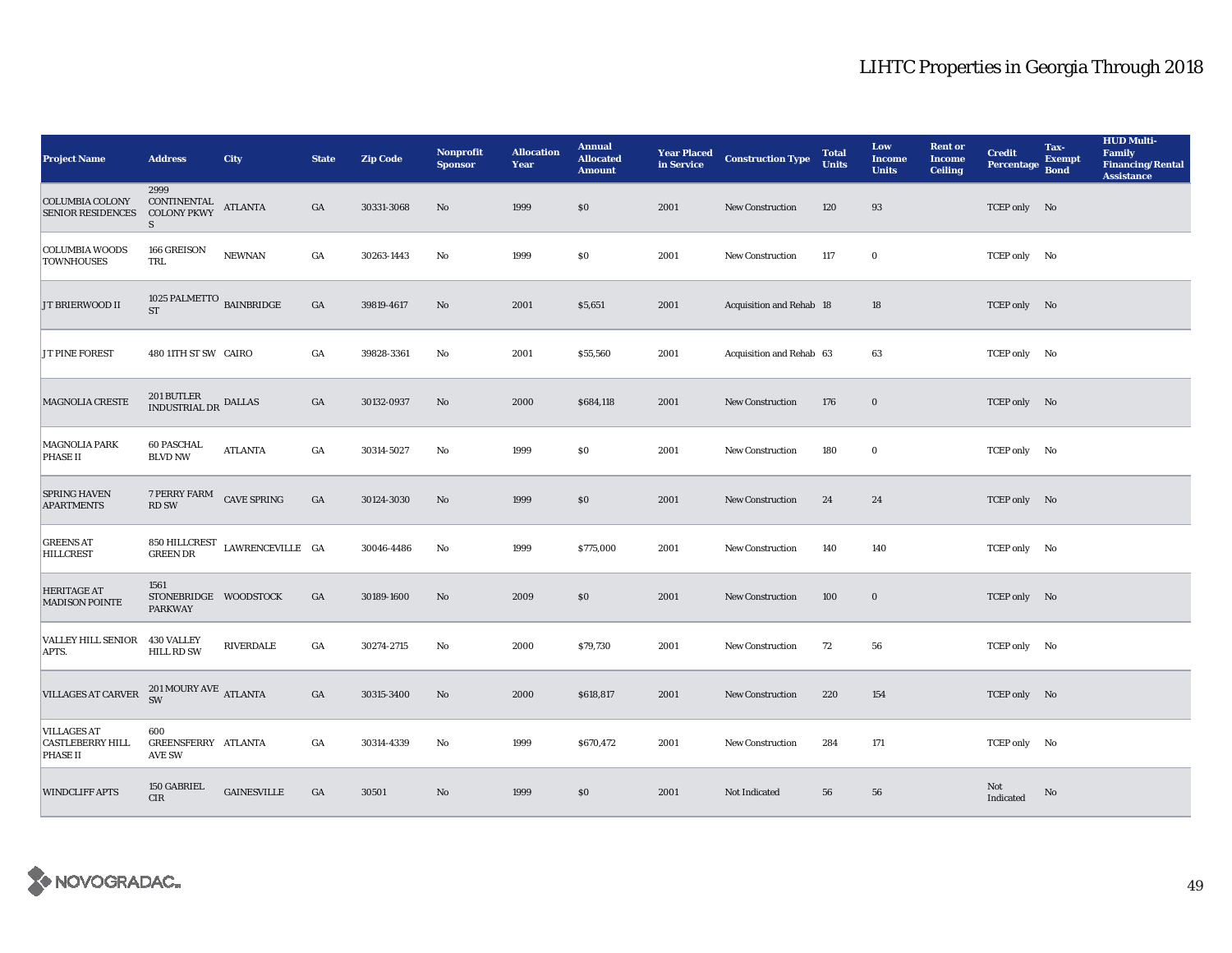| <b>Project Name</b>                                      | <b>Address</b>                                     | City              | <b>State</b>     | <b>Zip Code</b> | <b>Nonprofit</b><br><b>Sponsor</b> | <b>Allocation</b><br>Year | <b>Annual</b><br><b>Allocated</b><br><b>Amount</b> |      | <b>Year Placed Construction Type</b><br>in Service <b>Construction</b> Type | <b>Total</b><br><b>Units</b> | Low<br><b>Income</b><br><b>Units</b> | <b>Rent</b> or<br><b>Income</b><br><b>Ceiling</b> | <b>Credit</b><br><b>Percentage</b> | Tax-<br><b>Exempt</b><br><b>Bond</b> | <b>HUD Multi-</b><br>Family<br><b>Financing/Rental</b><br><b>Assistance</b> |
|----------------------------------------------------------|----------------------------------------------------|-------------------|------------------|-----------------|------------------------------------|---------------------------|----------------------------------------------------|------|-----------------------------------------------------------------------------|------------------------------|--------------------------------------|---------------------------------------------------|------------------------------------|--------------------------------------|-----------------------------------------------------------------------------|
| <b>LAURELS AT</b><br><b>GREENWOOD</b>                    | 1215<br><b>GREENWOOD</b><br><b>DRIVE</b>           | <b>CANTON</b>     | GA               | 30114           | No                                 | 2000                      | \$756,284                                          | 2001 | <b>New Construction</b>                                                     | 142                          | 140                                  |                                                   | TCEP only No                       |                                      |                                                                             |
| MARIAN POINT F/N/A<br>POPLAR POINT                       | 416 POPLAR<br><b>STREET</b>                        | <b>GRIFFIN</b>    | GA               | 30224           | No                                 | 2002                      | \$0                                                | 2004 | New Construction                                                            | 24                           | 19                                   |                                                   | <b>TCEP</b> only                   |                                      |                                                                             |
| MONTDELE<br><b>DEVELOPMENT</b>                           | 807 STARR PL CORDELE                               |                   | GA               | 31015-4803      | $\rm No$                           | 2003                      | \$416,001                                          | 2004 | Acquisition and Rehab 88                                                    |                              | $\bf{0}$                             |                                                   | <b>TCEP</b> only                   |                                      |                                                                             |
| MCEVERS VINEYARDS                                        | $1240$ VINEYARD $\,$ GAINESVILLE WAY               |                   | $_{\mathrm{GA}}$ | 30504-3911      | $\mathbf{N}\mathbf{o}$             | 2003                      | \$0                                                | 2004 | New Construction                                                            | 220                          | $\mathbf 0$                          |                                                   | <b>TCEP</b> only                   |                                      |                                                                             |
| PEAKS AT MLK                                             | 2423 MARTIN<br>LUTHER KING ATLANTA<br>JR DR        |                   | GA               | 30311-1783      | No                                 | 2002                      | \$0\$                                              | 2004 | New Construction                                                            | 183                          | $\mathbf 0$                          |                                                   | <b>TCEP</b> only                   |                                      |                                                                             |
| RICHMOND SUMMIT 744 BROAD ST AUGUSTA                     |                                                    |                   | GA               | 30901-1350      | $\mathbf{No}$                      | 2002                      | \$0                                                | 2004 | <b>New Construction</b>                                                     | 136                          | $\mathbf 0$                          |                                                   | <b>TCEP</b> only                   |                                      |                                                                             |
| <b>VINEVILLE</b>                                         | 2009 VINEVILLE $_{\rm MACON}$<br><b>AVE</b>        |                   | $_{\mathrm{GA}}$ | 31204-3134      | No                                 | 2002                      | \$750,000                                          | 2004 | New Construction                                                            | 106                          | $\bf{0}$                             |                                                   | <b>TCEP</b> only                   |                                      |                                                                             |
| <b>WOODSIDE VILLAGE</b><br><b>APARTMENTS</b>             | 3954<br>MEMORIAL<br><b>COLLEGE AVE</b>             | <b>CLARKSTON</b>  | $_{\mathrm{GA}}$ | 30021-2406      | No                                 | 2003                      | \$0                                                | 2004 | New Construction                                                            | 360                          | $\bf{0}$                             |                                                   | <b>TCEP</b> only                   |                                      |                                                                             |
| <b>ROBBINS CRESTE</b><br><b>APARTMENTS</b>               | 3223 ROBINS<br><b>CRESTE LANE</b>                  | <b>EAST POINT</b> | $_{\mathrm{GA}}$ | 30344           |                                    | 2003                      | \$440,856                                          | 2004 | Acquisition and Rehab 160                                                   |                              | $\bf{0}$                             |                                                   | <b>TCEP</b> only                   |                                      |                                                                             |
| <b>COURTES DE</b><br><b>EMERALD</b><br><b>APARTMENTS</b> | 1500 S<br>WASHINGTON BAINBRIDGE<br>${\rm ST}$      |                   | GA               | 39819-4932      | $\mathbf{N}\mathbf{o}$             | 2003                      | \$0                                                | 2005 | New Construction                                                            | 28                           | 22                                   |                                                   | TCEP only No                       |                                      |                                                                             |
| <b>HARRIS HOMES</b><br><b>REVITALIZATION II</b>          | 372 LEGACY DR ATLANTA<br>SW                        |                   | $_{\mathrm{GA}}$ | 30310-5454      | $\mathbf{N}\mathbf{o}$             | 2003                      | \$750                                              | 2005 | New Construction                                                            | 100                          | 72                                   |                                                   | <b>TCEP</b> only                   |                                      |                                                                             |
| <b>JORDAN ESTATES</b>                                    | 221 E PINE ST                                      | <b>SWAINSBORO</b> | GA               | 30401-3679      | No                                 | 2003                      | \$423,830                                          | 2005 | <b>New Construction</b>                                                     | 50                           | 50                                   |                                                   | TCEP only No                       |                                      |                                                                             |
| <b>KIRKWOOD GARDENS</b>                                  | 1434 SCOTT<br><b>BOULOVARD</b><br><b>SUITE 200</b> | <b>DECATUR</b>    | GA               | 30030           | No                                 | 2003                      | \$139,805                                          | 2005 | Acquisition and Rehab 43                                                    |                              | 34                                   |                                                   | TCEP only No                       |                                      |                                                                             |

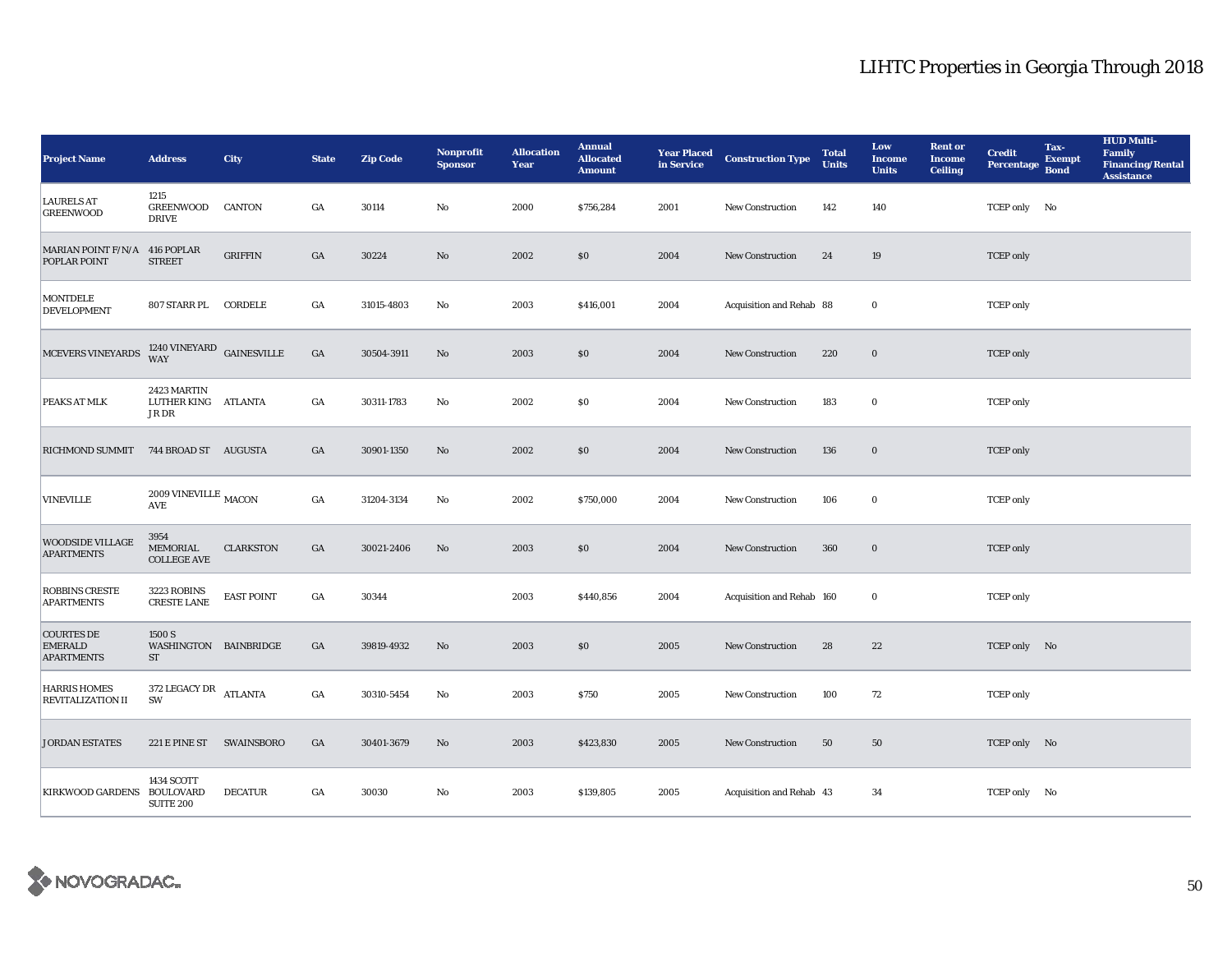| <b>Project Name</b>                          | <b>Address</b>                                         | <b>City</b>                | <b>State</b> | <b>Zip Code</b> | Nonprofit<br><b>Sponsor</b> | <b>Allocation</b><br>Year | <b>Annual</b><br><b>Allocated</b><br><b>Amount</b> | <b>Year Placed</b><br>in Service | <b>Construction Type</b>  | <b>Total</b><br><b>Units</b> | Low<br><b>Income</b><br><b>Units</b> | <b>Rent or</b><br><b>Income</b><br><b>Ceiling</b> | <b>Credit</b><br><b>Percentage</b> | Tax-<br><b>Exempt</b><br><b>Bond</b> | <b>HUD Multi-</b><br><b>Family</b><br><b>Financing/Rental</b><br><b>Assistance</b> |
|----------------------------------------------|--------------------------------------------------------|----------------------------|--------------|-----------------|-----------------------------|---------------------------|----------------------------------------------------|----------------------------------|---------------------------|------------------------------|--------------------------------------|---------------------------------------------------|------------------------------------|--------------------------------------|------------------------------------------------------------------------------------|
| <b>OAKVIEW APTS</b><br>(WRIGHTSVILLE)        |                                                        | 31 TROJAN WAY WRIGHTSVILLE | GA           | 31096           | No                          | 2003                      | \$138,748                                          | 2005                             | Acquisition and Rehab 24  |                              | 23                                   |                                                   | Not<br>Indicated                   | No                                   |                                                                                    |
| POPLAR GROVE                                 | 617<br>MERIWETHER GRIFFIN<br>ST                        |                            | GA           | 30224-4138      | No                          | 2003                      | \$145,200                                          | 2005                             | Acquisition and Rehab 36  |                              | 28                                   |                                                   | TCEP only No                       |                                      |                                                                                    |
| <b>SUNSET POINTE</b>                         | 1288 SUNSET<br><b>BLVD</b>                             | <b>JESUP</b>               | GA           | 31545-7800      | No                          | 2003                      | \$302,488                                          | 2005                             | <b>New Construction</b>   | 64                           | 51                                   |                                                   | TCEP only No                       |                                      |                                                                                    |
| THE VERANDAH<br><b>APARTMENTS</b>            | 821 MAYO ST                                            | <b>AMERICUS</b>            | GA           | 31709-2627      | No                          | 2003                      | \$183,907                                          | 2005                             | <b>New Construction</b>   | 40                           | 32                                   |                                                   | TCEP only No                       |                                      |                                                                                    |
| <b>ALTA RIDENOUR SR</b><br><b>APARTMENTS</b> | 1350 RIDENOUR KENNESAW<br><b>BLVD NW</b>               |                            | GA           | 30152           | No                          | 2003                      | \$595,505                                          | 2005                             | <b>New Construction</b>   | 252                          | $\bf{0}$                             |                                                   | Not<br>Indicated                   | No                                   |                                                                                    |
| <b>ANTIOCH MANOR</b><br><b>ESTATES I</b>     | 4711 BISHOP<br>MING BLVD                               | STONE MOUNTAIN GA          |              | 30088-5701      | No                          | 2003                      | \$746,114                                          | 2005                             | <b>New Construction</b>   | 120                          | 96                                   |                                                   | 60% AMGI TCEP only No              |                                      |                                                                                    |
| <b>ASHTON ARBORS</b><br><b>APARTMENTS</b>    | 2780<br><b>BANKSTONE DR MARIETTA</b><br>SW             |                            | GA           | 30064-4368      | No                          | 2003                      | \$369,815                                          | 2005                             | New Construction          | 150                          | $\bf{0}$                             |                                                   | TCEP only No                       |                                      |                                                                                    |
| <b>ASHTON WALK</b>                           | 4950<br><b>GOVERNORS</b><br>DR                         | <b>FOREST PARK</b>         | GA           | 30297-6124      | No                          | 2003                      | \$355,736                                          | 2005                             | <b>New Construction</b>   | 150                          | $\bf{0}$                             |                                                   | TCEP only No                       |                                      |                                                                                    |
| <b>AUBURN RIDGE</b>                          | 145 OAKWOOD<br>AVE 145 OAK<br>WOOD AVENUE,<br>TRENTON, | <b>TRENTON</b>             | GA           | 30752-2870      | No                          | 2003                      | \$288,000                                          | 2005                             | <b>New Construction</b>   | 60                           | 48                                   |                                                   | 60% AMGI TCEP only No              |                                      |                                                                                    |
| <b>ASHTON BON AIR</b>                        | 2101 WALTON<br><b>WAY</b>                              | <b>AUGUSTA</b>             | GA           | 30904-4318      | No                          | 2002                      | \$214,328                                          | 2005                             | Acquisition and Rehab 202 |                              | $\bf{0}$                             |                                                   | TCEP only No                       |                                      |                                                                                    |
| <b>CALHOUN GARDENS</b><br><b>FKA ASHTON</b>  | 110<br>RICHARDSON CALHOUN<br>RD APT 2A                 |                            | GA           | 30701-3157      | No                          | 2004                      | \$0                                                | 2005                             | <b>New Construction</b>   | 76                           | $\bf{0}$                             |                                                   | TCEP only No                       |                                      |                                                                                    |
| <b>CASWYCK TRAIL</b><br><b>APARTMENTS</b>    | 2665 FAVOR RD MARIETTA<br>SW                           |                            | GA           | 30060-5237      | No                          | 2004                      | <b>SO</b>                                          | 2005                             | New Construction          | 403                          | $\bf{0}$                             |                                                   | TCEP only No                       |                                      |                                                                                    |
| <b>COLUMBIA CREST</b><br><b>APARTMENTS</b>   | 1903 DREW DR<br>$\ensuremath{\text{NW}}$               | <b>ATLANTA</b>             | GA           | 30318-3508      | No                          | 2003                      | \$727,493                                          | 2005                             | <b>New Construction</b>   | 152                          | 80                                   |                                                   | TCEP only No                       |                                      |                                                                                    |

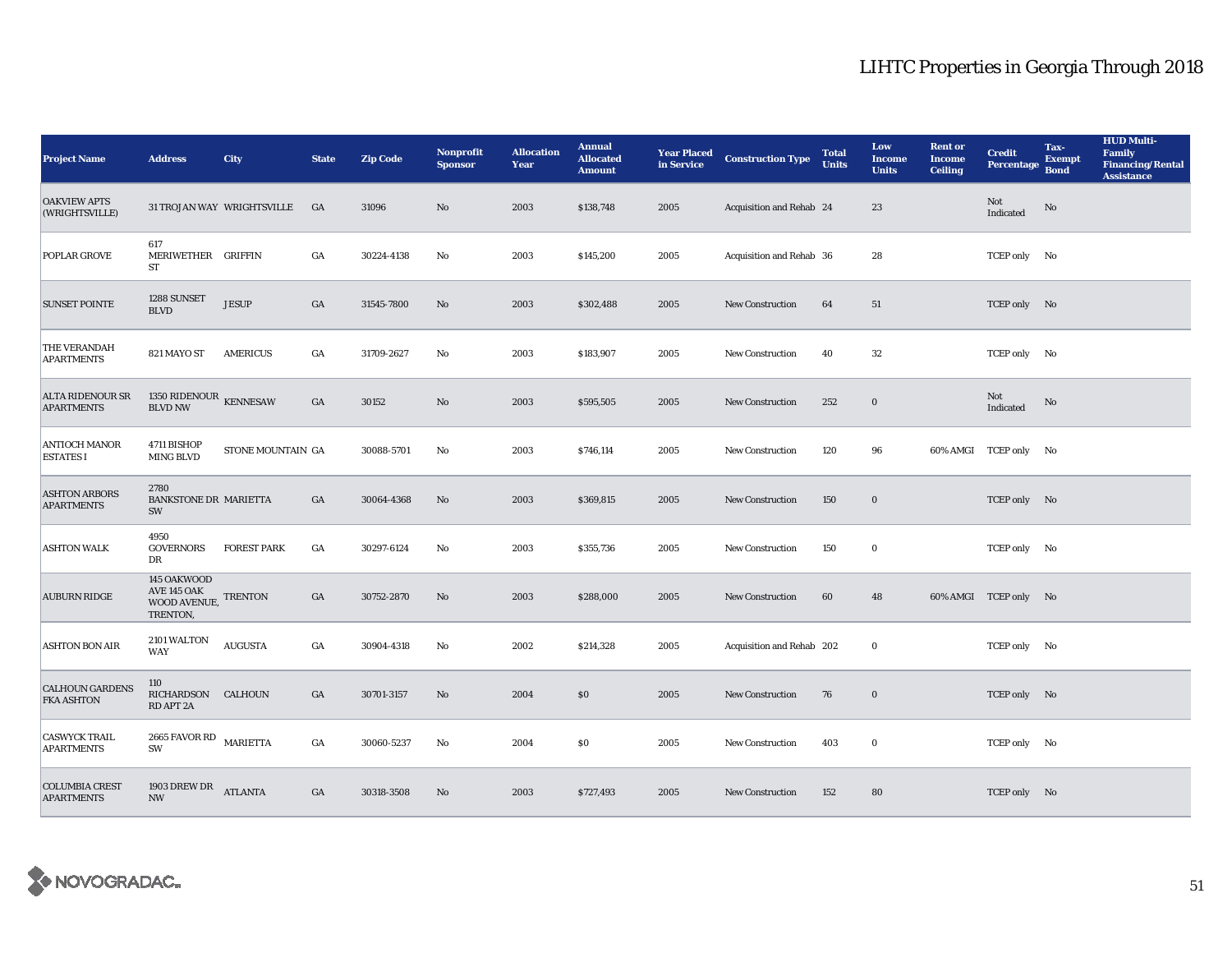| <b>Project Name</b>                                            | <b>Address</b>                         | <b>City</b>        | <b>State</b>     | <b>Zip Code</b> | Nonprofit<br><b>Sponsor</b> | <b>Allocation</b><br>Year | <b>Annual</b><br><b>Allocated</b><br><b>Amount</b> | in Service | <b>Year Placed Construction Type</b>         | <b>Total</b><br><b>Units</b> | Low<br><b>Income</b><br><b>Units</b> | <b>Rent or</b><br>Income<br><b>Ceiling</b> | <b>Credit</b><br><b>Percentage</b> | Tax-<br><b>Exempt</b><br><b>Bond</b> | <b>HUD Multi-</b><br><b>Family</b><br><b>Financing/Rental</b><br><b>Assistance</b> |
|----------------------------------------------------------------|----------------------------------------|--------------------|------------------|-----------------|-----------------------------|---------------------------|----------------------------------------------------|------------|----------------------------------------------|------------------------------|--------------------------------------|--------------------------------------------|------------------------------------|--------------------------------------|------------------------------------------------------------------------------------|
| <b>DULLES PARK</b>                                             | 220 OLD<br><b>CLINTON RD</b>           | GRAY               | GA               | 31032-5442      | No                          | 2003                      | \$426,781                                          | 2005       | New Construction                             | 68                           | $\bf{0}$                             |                                            | TCEP only No                       |                                      |                                                                                    |
| <b>EAST OAKS</b><br><b>APARTMENTS</b>                          | 251 LONNIE LN AMERICUS                 |                    | GA               | 31709-4962      | No                          | 2003                      | \$196,710                                          | 2005       | <b>New Construction</b>                      | 40                           | $32\,$                               |                                            | 60% AMGI TCEP only No              |                                      |                                                                                    |
| GREEMBRIAR<br><b>APARTMENTS</b>                                | <b>131 BURKETTS</b><br><b>FERRY RD</b> | <b>HAZLEHURST</b>  | $_{\mathrm{GA}}$ | 31539-7134      | No                          | 2004                      | \$465,795                                          | 2005       | Acquisition and Rehab 75                     |                              | $\bf{0}$                             |                                            | TCEP only No                       |                                      |                                                                                    |
| <b>GRIER SENIOR MANOR 391 OLD</b>                              | <b>GRIFFIN RD</b>                      | MCDONOUGH          | GA               | 30253           | Yes                         | 2003                      | \$0\$                                              | 2005       | <b>New Construction</b>                      | 64                           | 51                                   |                                            | 70 % present<br>value              |                                      |                                                                                    |
| <b>HERON LAKE I</b>                                            | 1800 EASTWIND VALDOSTA<br>RD           |                    | $_{\mathrm{GA}}$ | 31602           | No                          | 2003                      | \$419,629                                          | 2005       | New Construction                             | 88                           | 70                                   | 60% AMGI                                   | Not<br>Indicated                   | No                                   |                                                                                    |
| <b>HERTIAGE CORNER</b><br>AND HERTAGE ROW<br><b>APARTMENTS</b> | 617 W 40TH LN SAVANNAH                 |                    | GA               | 31415           | $\rm No$                    | 2003                      | \$567,253                                          | 2005       | <b>Both New Construction</b> 61<br>and $A/R$ |                              | 70                                   | 60% AMGI                                   | Not<br>Indicated                   | No                                   |                                                                                    |
| <b>LAKE POINT</b>                                              | 1038 S<br><b>HAIRSTON RD</b>           | STONE MOUNTAIN GA  |                  | 30088           | $\mathbf{No}$               | 2005                      | \$903,139                                          | 2005       | Acquisition and Rehab 354                    |                              | 353                                  | 60% AMGI                                   | Not<br>Indicated                   | No                                   |                                                                                    |
| <b>LAKESIDE VISTA</b><br><b>APARTMENTS</b>                     | 2100 ELLISON<br><b>LAKES DR NW</b>     | <b>KENNESAW</b>    | GA               | 30152-6732      | No                          | 2003                      | \$597,445                                          | 2005       | New Construction                             | 62                           | $\bf{0}$                             |                                            | TCEP only No                       |                                      |                                                                                    |
| <b>LODGE ON MARSEN</b>                                         | 160 MARSEN<br><b>KNOB DR</b>           | MOUNTAIN CITY GA   |                  | 30562           | $\mathbf{N}\mathbf{o}$      | 2002                      | \$305,874                                          | 2005       | <b>New Construction</b>                      | 64                           | $\bf{0}$                             |                                            | TCEP only No                       |                                      |                                                                                    |
| <b>LONGWOOD VISTA</b><br><b>APARTMENTS</b>                     | 2300 GLOBAL<br><b>FORUM BLVD</b>       | <b>DORAVILLE</b>   | $_{\mathrm{GA}}$ | 30340-4400      | No                          | 2003                      | \$52,301                                           | 2005       | New Construction                             | 276                          | 249                                  |                                            | 60% AMGI TCEP only No              |                                      |                                                                                    |
| MAGNOLIA TERRACE 714 GREEN ST                                  |                                        | <b>FORT VALLEY</b> | GA               | 31030-4326      | No                          | 2002                      | \$220,255                                          | 2005       | Acquisition and Rehab 50                     |                              | $\bf{0}$                             |                                            | TCEP only No                       |                                      |                                                                                    |
| <b>MINERAL SPRINGS</b>                                         | 297 MINERAL<br>SPRINGS RD              | <b>BLUE RIDGE</b>  | $_{\mathrm{GA}}$ | 30513-8111      | $\rm No$                    | 2003                      | \$199,741                                          | 2005       | New Construction                             | 67                           | 53                                   |                                            | TCEP only No                       |                                      |                                                                                    |
| <b>MONTGOMERY</b><br>LANDING<br><b>APARTMENTS</b>              | 714 W 57TH ST SAVANNAH                 |                    | GA               | 31405-3187      | No                          | 2003                      | \$749,268                                          | 2005       | <b>New Construction</b>                      | 144                          | $\bf{0}$                             |                                            | TCEP only No                       |                                      |                                                                                    |

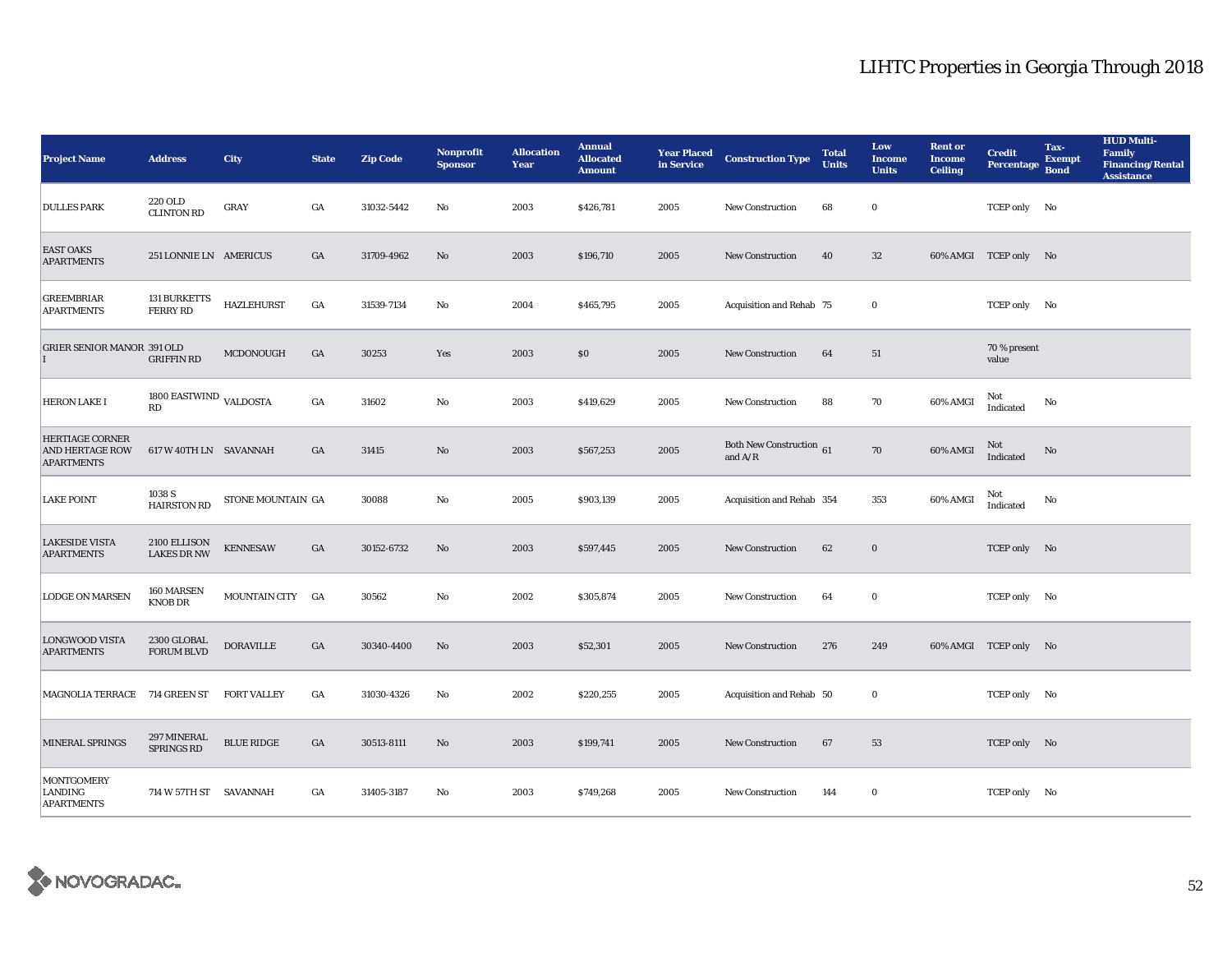| <b>Project Name</b>                               | <b>Address</b>                                          | <b>City</b>         | <b>State</b>     | <b>Zip Code</b> | <b>Nonprofit</b><br><b>Sponsor</b> | <b>Allocation</b><br>Year | <b>Annual</b><br><b>Allocated</b><br><b>Amount</b> | <b>Year Placed<br/>in Service</b> | <b>Construction Type</b>  | <b>Total</b><br><b>Units</b> | Low<br><b>Income</b><br><b>Units</b> | <b>Rent or</b><br><b>Income</b><br><b>Ceiling</b> | <b>Credit</b><br><b>Percentage</b> | Tax-<br><b>Exempt</b><br><b>Bond</b> | <b>HUD Multi-</b><br>Family<br><b>Financing/Rental</b><br><b>Assistance</b> |
|---------------------------------------------------|---------------------------------------------------------|---------------------|------------------|-----------------|------------------------------------|---------------------------|----------------------------------------------------|-----------------------------------|---------------------------|------------------------------|--------------------------------------|---------------------------------------------------|------------------------------------|--------------------------------------|-----------------------------------------------------------------------------|
| <b>NEWNAN CROSSING</b><br><b>APARTMENTS</b>       | 151 PARKWAY N NEWNAN                                    |                     | GA               | 30265-1543      | $\mathbf{No}$                      | 2002                      | \$0                                                | 2005                              | New Construction          | 192                          | $\mathbf 0$                          |                                                   | TCEP only No                       |                                      |                                                                             |
| ORCHARD MILL APTS                                 | 1800 MULKEY<br>RD                                       | <b>AUSTELL</b>      | $_{\mathrm{GA}}$ | 30106           | No                                 | 2005                      | \$670,214                                          | 2005                              | New Construction          | 238                          | 232                                  | 60% AMGI                                          | Not<br>Indicated                   | No                                   |                                                                             |
| <b>ORCHARD WALK</b><br><b>APARTMENTS</b>          | <b>3800 FLAT</b><br><b>SHOALS RD</b>                    | <b>DECATUR</b>      | GA               | 30034-4030      | No                                 | 2004                      | \$86,859                                           | 2005                              | Acquisition and Rehab 202 |                              | $\mathbf 0$                          |                                                   | TCEP only No                       |                                      |                                                                             |
| PRINCETON COURT<br><b>SENIOR RES.</b>             | 3633 HOWARD<br>DR                                       | <b>COLLEGE PARK</b> | GA               | 30337-2939      | No                                 | 2003                      | \$577,535                                          | 2005                              | Acquisition and Rehab 116 |                              | 68                                   |                                                   | 60% AMGI TCEP only No              |                                      |                                                                             |
| <b>REGAL PARK</b>                                 | 461 OLD DIXIE FOREST PARK<br><b>WAY</b>                 |                     | $_{\mathrm{GA}}$ | 30297-3298      | $\mathbf{N}\mathbf{o}$             | 2001                      | \$459,888                                          | 2005                              | New Construction          | 168                          | $\bf{0}$                             |                                                   | TCEP only No                       |                                      |                                                                             |
| <b>SPRING GARDENS</b><br><b>APARTMENTS</b>        | 223 E PINE ST SWAINSBORO                                |                     | GA               | 30401-3577      | No                                 | 2004                      | \$235,137                                          | 2005                              | <b>New Construction</b>   | 28                           | 28                                   |                                                   | 60% AMGI TCEP only No              |                                      |                                                                             |
| <b>STARLIGHT PLACE</b>                            | 106 STARLIGHT AMERICUS<br><b>CIR</b>                    |                     | GA               | 31719-8296      | No                                 | 2003                      | \$440,338                                          | 2005                              | <b>New Construction</b>   | 52                           | 52                                   |                                                   | 60% AMGI TCEP only No              |                                      |                                                                             |
| <b>MARTIN HOUSE AT</b><br><b>ADAMSVILLE PLACE</b> | 3724 MLK JR DR $\,$ ATLANTA<br>SW                       |                     | $_{\mathrm{GA}}$ | 30331           | No                                 | 2002                      | \$750,000                                          | 2005                              | New Construction          | 153                          | 121                                  | 60% AMGI                                          | Not<br>Indicated                   | No                                   |                                                                             |
| PRESERVE AT<br><b>CASCADE</b>                     | <b>751 FAIRBURN</b><br><b>RD SW</b>                     | <b>ATLANTA</b>      | GA               | 30331           | $\mathbf{No}$                      | 2003                      | \$457,741                                          | 2005                              | <b>New Construction</b>   | 210                          | $\bf{0}$                             |                                                   | Not<br>Indicated                   | No                                   |                                                                             |
| <b>VERANDA AT</b><br>COLLEGETOWN                  | 372 LEGACY DR ATLANTA<br>SW                             |                     | GA               | 30310           | No                                 | 2003                      | \$750                                              | 2005                              | <b>New Construction</b>   | 100                          | 90                                   |                                                   | Not<br>Indicated                   | No                                   |                                                                             |
| THOMSON VILLAS                                    | <b>642 FOREST</b><br><b>CLARY DRIVE THOMSON</b><br>EXT. |                     | $_{\mathrm{GA}}$ | 30824           | $\mathbf{No}$                      | 2004                      | \$222,579                                          | 2005                              | Acquisition and Rehab 60  |                              | 40                                   |                                                   | TCEP only No                       |                                      |                                                                             |
| <b>UNION HILL</b><br><b>APARTMENTS</b>            | 235 UNION HILL $_{\rm FORSYTH}$<br>DR                   |                     | GA               | 31029-3220      | No                                 | 2004                      | \$0                                                | 2005                              | New Construction          | 68                           | $\bf{0}$                             |                                                   | TCEP only No                       |                                      |                                                                             |
| <b>VALLEY RIDGE</b>                               | 950 MOOTY<br><b>BRIDGE RD</b>                           | LAGRANGE            | GA               | 30240-1711      | No                                 | 2003                      | \$469,917                                          | 2005                              | <b>New Construction</b>   | 80                           | 72                                   |                                                   | 60% AMGI TCEP only No              |                                      |                                                                             |

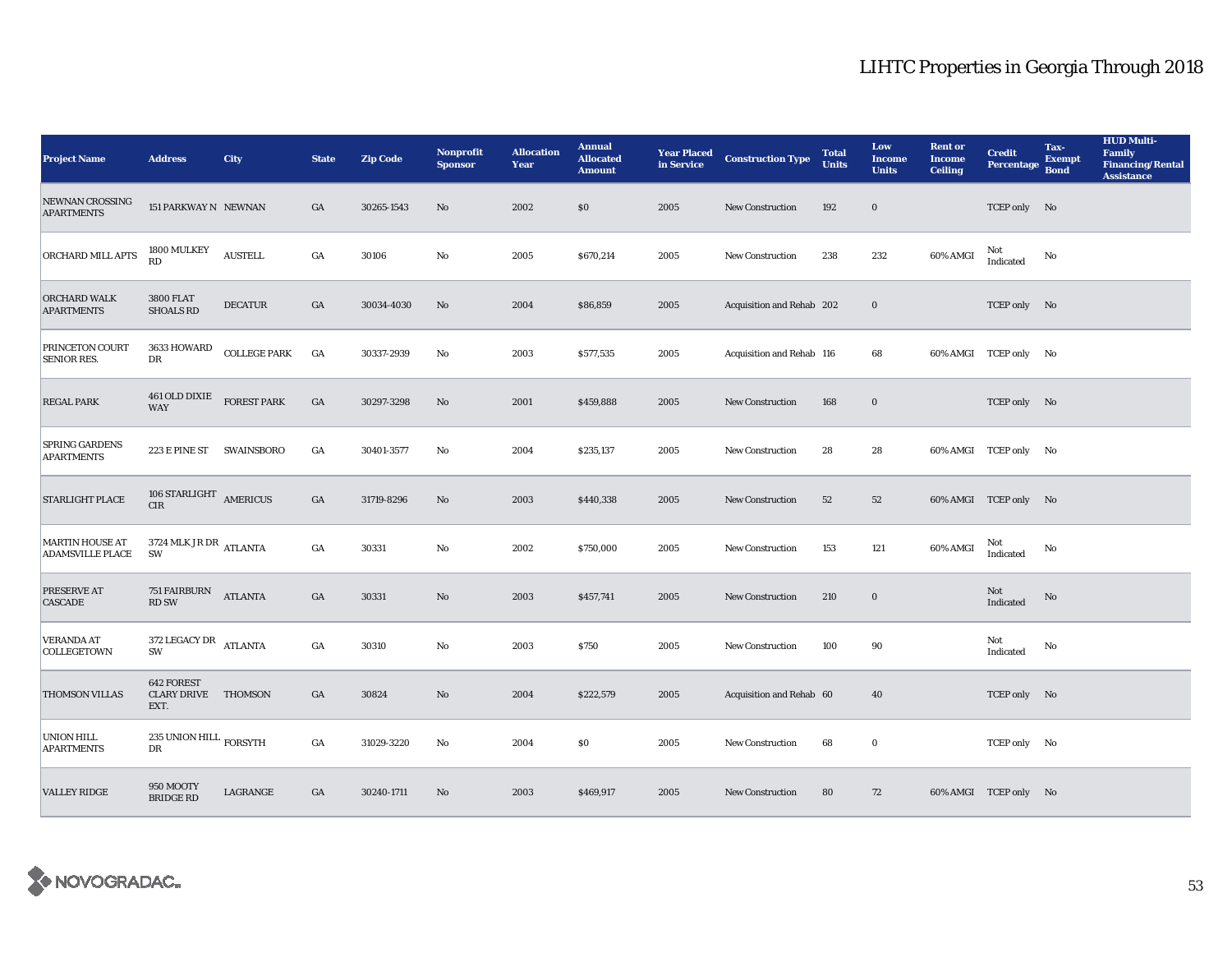| <b>Project Name</b>                         | <b>Address</b>                                               | <b>City</b>        | <b>State</b>     | <b>Zip Code</b> | <b>Nonprofit</b><br><b>Sponsor</b> | <b>Allocation</b><br>Year | <b>Annual</b><br><b>Allocated</b><br><b>Amount</b> | <b>Year Placed</b><br>in Service | <b>Construction Type</b>  | <b>Total</b><br><b>Units</b> | Low<br><b>Income</b><br><b>Units</b> | <b>Rent or</b><br><b>Income</b><br><b>Ceiling</b> | <b>Credit</b><br><b>Percentage</b> | Tax-<br><b>Exempt</b><br><b>Bond</b> | <b>HUD Multi-</b><br><b>Family</b><br><b>Financing/Rental</b><br><b>Assistance</b> |
|---------------------------------------------|--------------------------------------------------------------|--------------------|------------------|-----------------|------------------------------------|---------------------------|----------------------------------------------------|----------------------------------|---------------------------|------------------------------|--------------------------------------|---------------------------------------------------|------------------------------------|--------------------------------------|------------------------------------------------------------------------------------|
| <b>VINEYARDS OF</b><br><b>BROWNS MILLS</b>  | 2748<br>VINEYARDS DR ATLANTA<br>SE                           |                    | GA               | 30354-2223      | No                                 | 2004                      | \$0                                                | 2005                             | <b>New Construction</b>   | 210                          | $\bf{0}$                             |                                                   | TCEP only No                       |                                      |                                                                                    |
| <b>VINEYARDS OF</b><br><b>FLATSHOALS</b>    | <b>200 VINEYARD</b><br><b>WALK</b>                           | <b>ATLANTA</b>     | GA               | 30316           | No                                 | 2004                      | $\$0$                                              | 2005                             | <b>New Construction</b>   | 228                          | $\bf{0}$                             |                                                   | TCEP only No                       |                                      |                                                                                    |
| <b>WALTON RIDENOUR</b><br><b>APARTMENTS</b> | 1425 RIDENOUR KENNESAW<br><b>BLVD NW</b>                     |                    | $_{\mathrm{GA}}$ | 30152-4567      | No                                 | 2003                      | \$652,937                                          | 2005                             | New Construction          | 260                          | 234                                  |                                                   | 60% AMGI TCEP only No              |                                      |                                                                                    |
| <b>WESTCHASE PARK</b>                       | 1104<br><b>WESTCHASE LN ATLANTA</b><br>SW                    |                    | $_{\mathrm{GA}}$ | 30336-4407      | $\mathbf{No}$                      | 2003                      | \$330,770                                          | 2005                             | <b>New Construction</b>   | 224                          | $\mathbf 0$                          |                                                   | TCEP only No                       |                                      |                                                                                    |
| <b>WOODPINE WAY</b>                         | 421 S<br><b>WESTOVER</b><br><b>BLVD</b>                      | <b>ALBANY</b>      | GA               | 31707-4617      | No                                 | 1999                      | \$0\$                                              | 2005                             | New Construction          | 96                           | $\bf{0}$                             |                                                   | 60% AMGI TCEP only No              |                                      |                                                                                    |
| <b>WESTVIEW LOFTS</b>                       | 1530 RALPH<br><b>DAVID</b><br><b>ABERNATHY</b><br><b>BLV</b> | <b>ATLANTA</b>     | GA               | 30310-1227      | No                                 | 2002                      | \$164,000                                          | 2005                             | <b>New Construction</b>   | 21                           | 16                                   |                                                   | 60% AMGI TCEP only No              |                                      |                                                                                    |
| <b>FOREST HEIGHTS</b><br><b>APTS</b>        | 153 FORREST<br><b>HEIGHTS CIR</b><br>SW                      | CALHOUN            | GA               | 30701           | No                                 | 2004                      | \$0\$                                              | 2005                             | Not Indicated             | 50                           | $\bf{0}$                             |                                                   | Not<br>Indicated                   | No                                   |                                                                                    |
| <b>PARK RIDGE</b><br><b>APARTMENTS</b>      | 1000 HOLCOMB ROSWELL<br><b>BRIDGE RD</b>                     |                    | GA               | 30076-1956      | $\mathbf{N}\mathbf{o}$             | 2003                      | \$0                                                | 2005                             | Not Indicated             | 508                          | $\mathbf 0$                          |                                                   | TCEP only No                       |                                      |                                                                                    |
| <b>FAIRVIEW</b><br><b>APARTMENTS</b>        | 300 AVENUE F THOMASTON                                       |                    | GA               | 30286-5629      | No                                 | 2004                      | \$97,544                                           | 2005                             | <b>New Construction</b>   | 100                          | $\mathbf 0$                          |                                                   | 60% AMGI TCEP only No              |                                      |                                                                                    |
| <b>EAGLES CRESTE</b><br><b>APARTMENTS</b>   | 4135<br><b>WASHINGTON EAST POINT</b><br>RD                   |                    | $_{\mathrm{GA}}$ | 30344-7001      | No                                 | 2003                      | \$656,740                                          | 2005                             | Acquisition and Rehab 284 |                              | 281                                  |                                                   | 60% AMGI TCEP only No              |                                      |                                                                                    |
| HUNTINGTON COURT<br><b>SENIOR RES.</b>      | <b>4115 S LEE ST</b>                                         | <b>BUFORD</b>      | GA               | 30518-3649      | No                                 | 2003                      | \$752,000                                          | 2005                             | <b>New Construction</b>   | 152                          | $\bf{0}$                             |                                                   | 60% AMGI TCEP only No              |                                      |                                                                                    |
| <b>ASHTON FOREST PARK GOVERNORS</b>         | 4950<br>DR                                                   | <b>FOREST PARK</b> | GA               | 30297-6124      | No                                 | 2003                      | \$355,736                                          | 2005                             | <b>New Construction</b>   | 150                          | $\bf{0}$                             |                                                   | <b>TCEP</b> only                   |                                      |                                                                                    |
| <b>EASTGATE APTS -</b><br><b>NEWNAN</b>     | 11 DOWDELL ST NEWNAN                                         |                    | GA               | 30263-2300      | No                                 | 2004                      | \$0                                                | 2005                             | <b>New Construction</b>   | 96                           | $\bf{0}$                             |                                                   | <b>TCEP</b> only                   |                                      |                                                                                    |

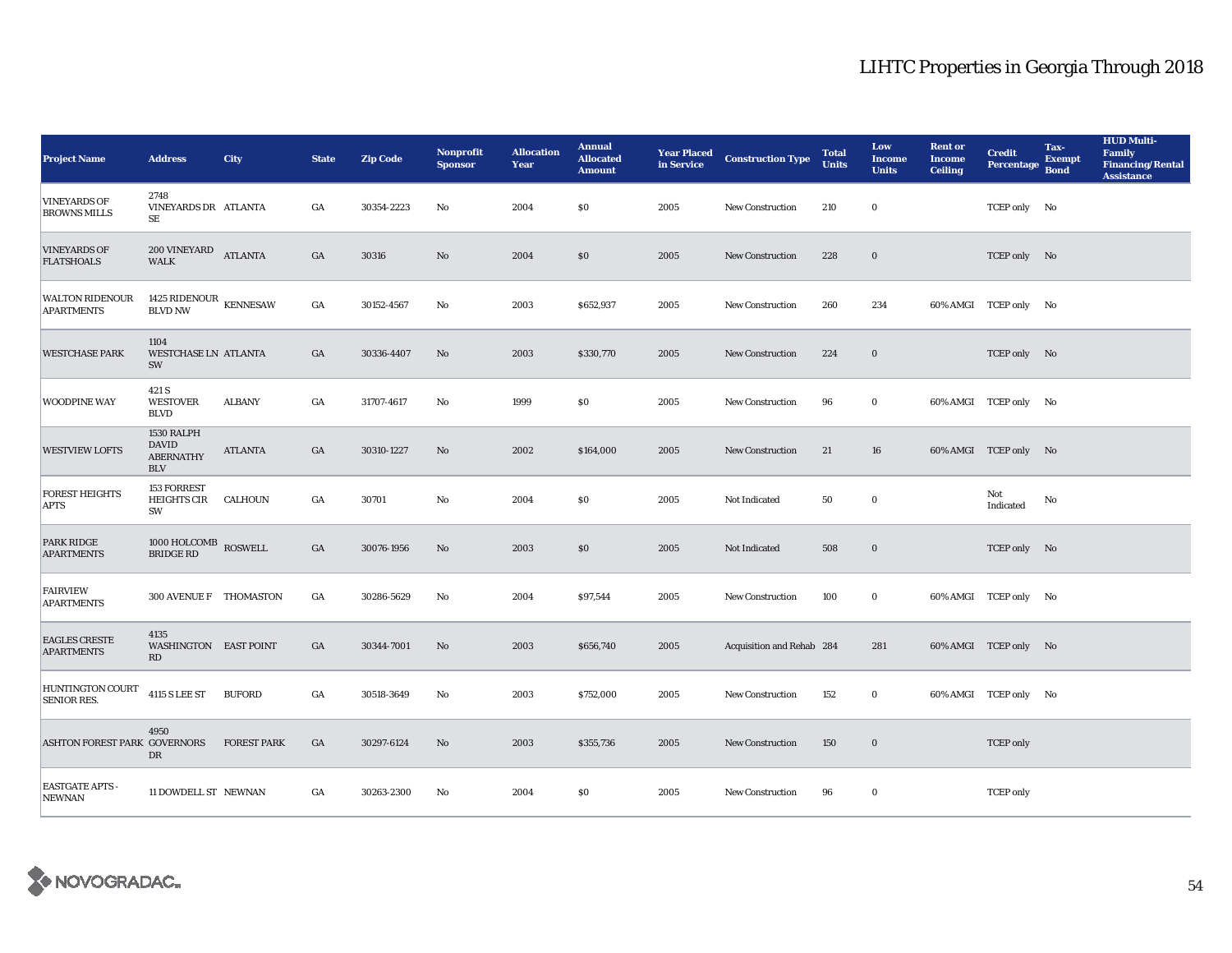| <b>Project Name</b>                                                 | <b>Address</b>                                                    | <b>City</b>        | <b>State</b>     | <b>Zip Code</b> | <b>Nonprofit</b><br><b>Sponsor</b> | <b>Allocation</b><br>Year | <b>Annual</b><br><b>Allocated</b><br><b>Amount</b> |      | <b>Year Placed Construction Type</b><br>in Service | <b>Total</b><br><b>Units</b> | Low<br><b>Income</b><br><b>Units</b> | <b>Rent or</b><br><b>Income</b><br><b>Ceiling</b> | <b>Credit</b><br><b>Percentage</b>          | Tax-<br><b>Exempt</b><br><b>Bond</b> | <b>HUD Multi-</b><br>Family<br><b>Financing/Rental</b><br><b>Assistance</b> |
|---------------------------------------------------------------------|-------------------------------------------------------------------|--------------------|------------------|-----------------|------------------------------------|---------------------------|----------------------------------------------------|------|----------------------------------------------------|------------------------------|--------------------------------------|---------------------------------------------------|---------------------------------------------|--------------------------------------|-----------------------------------------------------------------------------|
| GRIER SENIOR MANOR 391 OLD<br><b>FKA TIMBERCHASE</b><br><b>APTS</b> | <b>GRIFFIN RD</b>                                                 | MCDONOUGH          | GA               | 30253-6779      |                                    | Insufficient<br>Data      | $\$0$                                              | 2005 | Not Indicated                                      | 64                           | $\boldsymbol{0}$                     |                                                   | <b>TCEP</b> only                            |                                      |                                                                             |
| <b>HERITAGE</b><br>CORNER/HERITAGE<br>ROW                           | 1901 FLORENCE $\,$ SAVANNAH<br><b>ST</b>                          |                    | $_{\mathrm{GA}}$ | 31415-7928      | No                                 | 2003                      | \$567,253                                          | 2005 | New Construction                                   | 61                           | $\bf{0}$                             |                                                   | <b>TCEP</b> only                            |                                      |                                                                             |
| <b>HERON LAKE</b><br><b>APARTMENTS</b>                              | 1800 EASTWIND VALDOSTA<br>RD                                      |                    | GA               | 31602-5467      | No                                 | 2003                      | \$0                                                | 2005 | <b>New Construction</b>                            | 88                           | 71                                   |                                                   | <b>TCEP</b> only                            |                                      |                                                                             |
| LEGACY AT WALTON<br><b>CROSSING FKA</b><br>ORCHARD MILL             | 1800 MULKEY<br>RD                                                 | <b>AUSTELL</b>     | GA               | 30106-1119      | No                                 | 2005                      | \$0                                                | 2005 | <b>New Construction</b>                            | 232                          | $\bf{0}$                             |                                                   | <b>TCEP</b> only                            |                                      |                                                                             |
| MARTIN HOUSE @<br><b>ADAMSVILLE PLACE</b>                           | 3724 MARTIN<br>LUTHER KING ATLANTA<br>JR DR                       |                    | GA               | 30331-3600      | No                                 | 2002                      | \$0                                                | 2005 | <b>New Construction</b>                            | 153                          | $\boldsymbol{0}$                     |                                                   | <b>TCEP</b> only                            |                                      |                                                                             |
| THE PARK AT<br><b>HAIRSTON FKA LAKE</b><br>POINT                    | 1038 S<br><b>HAIRSTON RD</b>                                      | STONE MOUNTAIN GA  |                  | 30088-2310      | No                                 | 2005                      | \$903,138                                          | 2005 | Acquisition and Rehab 354                          |                              | $\bf{0}$                             |                                                   | <b>TCEP</b> only                            |                                      |                                                                             |
| <b>WESTOVER PLACE</b>                                               | 421 S<br><b>WESTOVER</b><br><b>BLVD</b>                           | <b>ALBANY</b>      | GA               | 31707-4617      |                                    | 2003                      | \$574,495                                          | 2005 | <b>New Construction</b>                            | 88                           | $\bf{0}$                             |                                                   | <b>TCEP</b> only                            |                                      |                                                                             |
| 2009 VINEVILLE                                                      | 2009 VINEVILLE $_{\rm MACON}$<br>$\mathbf{A}\mathbf{V}\mathbf{E}$ |                    | $_{\mathrm{GA}}$ | 31204           | $\mathbf {No}$                     | 2002                      | \$750,000                                          | 2006 | <b>New Construction</b>                            | 104                          | $\mathbf 0$                          | 60% AMGI                                          | Not<br>Indicated                            | No                                   |                                                                             |
| <b>VERANDA VILLAGE</b>                                              | 501 LISA ST                                                       | <b>RINCON</b>      | GA               | 31326-9655      | No                                 | 2003                      | \$490,119                                          | 2006 | New Construction                                   | 96                           | 86                                   |                                                   | 60% AMGI TCEP only No                       |                                      |                                                                             |
| <b>HERITAGE GARDENS</b>                                             | 120 HERITAGE<br><b>GARDENS DR</b>                                 | <b>BALDWIN</b>     | GA               | 30511           | No                                 | 2006                      | \$445,000                                          | 2006 | <b>New Construction</b>                            | 240                          | 64                                   |                                                   | 60% AMGI TCEP only No                       |                                      |                                                                             |
| <b>PARKSIDE CROSSING</b><br><b>APARTMENT</b>                        | 4233<br>JONESBORO RD FOREST PARK                                  |                    | GA               | 30297           | $\mathbf{N}\mathbf{o}$             | 2003                      | \$478,604                                          | 2006 | Acquisition and Rehab 248                          |                              | 248                                  |                                                   | 30 % present $\gamma_{\rm{es}}$<br>value    |                                      |                                                                             |
| <b>ASHLEY COLLEGE</b><br><b>TOWN</b>                                | 387 JOSEPH E<br>LOWERY BLVD ATLANTA<br>SW                         |                    | GA               | 30310-1439      | No                                 | 2003                      | \$503,852                                          | 2006 | <b>New Construction</b>                            | 199                          | 118                                  |                                                   | 60% AMGI TCEP only No                       |                                      |                                                                             |
| <b>MCEVER VINEYARDS</b>                                             | 1235 MCEVER<br>RD                                                 | <b>GAINESVILLE</b> | GA               |                 | No                                 | 2003                      | \$511,359                                          | 2006 | <b>New Construction</b>                            | 221                          | 220                                  | 60% AMGI                                          | $30\,\%$ present $\,$ $_{\rm Yes}$<br>value |                                      |                                                                             |

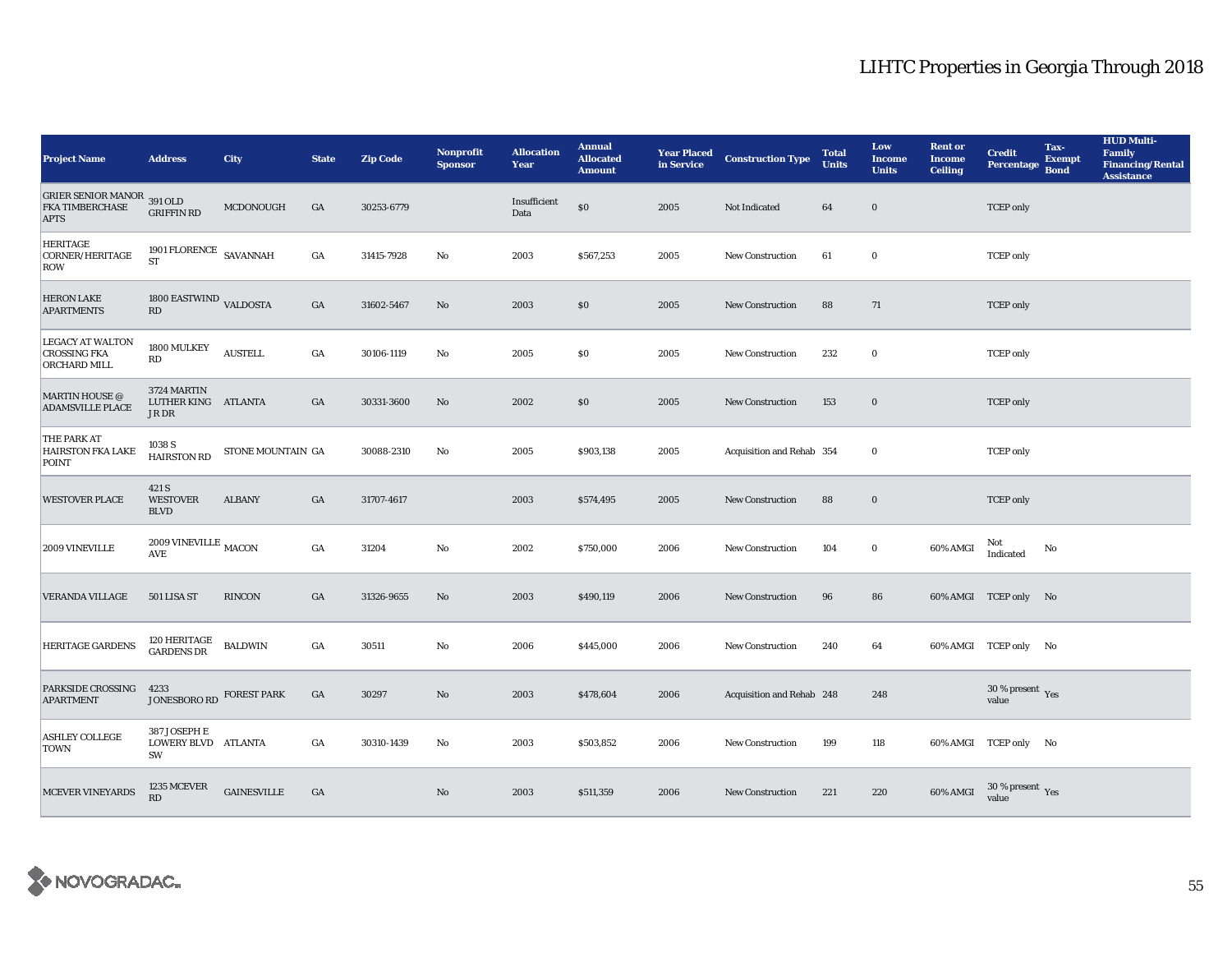| <b>Project Name</b>                                                         | <b>Address</b>                                | <b>City</b>                | <b>State</b>     | <b>Zip Code</b> | <b>Nonprofit</b><br><b>Sponsor</b> | <b>Allocation</b><br>Year | <b>Annual</b><br><b>Allocated</b><br><b>Amount</b> | in Service | <b>Year Placed Construction Type</b>   | <b>Total</b><br><b>Units</b> | Low<br><b>Income</b><br><b>Units</b> | <b>Rent or</b><br><b>Income</b><br><b>Ceiling</b> | <b>Credit</b><br><b>Percentage</b>   | Tax-<br><b>Exempt</b><br><b>Bond</b> | <b>HUD Multi-</b><br><b>Family</b><br><b>Financing/Rental</b><br><b>Assistance</b> |
|-----------------------------------------------------------------------------|-----------------------------------------------|----------------------------|------------------|-----------------|------------------------------------|---------------------------|----------------------------------------------------|------------|----------------------------------------|------------------------------|--------------------------------------|---------------------------------------------------|--------------------------------------|--------------------------------------|------------------------------------------------------------------------------------|
| <b>TORI PINES</b>                                                           | <b>DR</b>                                     | 635 FERNCREST SANDERSVILLE | GA               | 31082-1804      | No                                 | 2004                      | \$564,528                                          | 2006       | <b>New Construction</b>                | 64                           | 64                                   |                                                   | 60% AMGI TCEP only No                |                                      |                                                                                    |
| <b>EASTGATE APTS</b>                                                        | 11 DOWDELL ST NEWNAN                          |                            | GA               | 30263           | Yes                                | 2004                      | \$116,769                                          | 2006       | <b>New Construction</b>                | 96                           | 96                                   | 60% AMGI                                          | $30\,\%$ present $\,$ Yes value      |                                      |                                                                                    |
| <b>COVE AT RED OAK</b>                                                      | 4500<br>WASHINGTON ATLANTA<br>RD              |                            | GA               | 30344           | Yes                                | 2004                      | \$0\$                                              | 2006       | Both New Construction 144<br>and $A/R$ |                              | 142                                  | 60% AMGI                                          | $70$ % present $\,$ No $\,$<br>value |                                      |                                                                                    |
| <b>DOGWOOD</b><br><b>APARTMENTS</b><br>/PRESERVE AT<br><b>COLLIER RIDGE</b> | $1000$ HARWELL $\quad$ ATLANTA<br>RD NW       |                            | $_{\mathrm{GA}}$ | 30318           | $\mathbf{N}\mathbf{o}$             | 2003                      | \$974,923                                          | 2006       | Acquisition and Rehab 420              |                              | $\mathbf 0$                          |                                                   | Not<br>Indicated                     | $\rm No$                             |                                                                                    |
| <b>OVERLOOK POINTE</b>                                                      | 1112<br>BLACKSHEAR CORDELE<br>RD              |                            | GA               | 31015-3695      | $\mathbf{No}$                      | 2004                      | \$662,206                                          | 2006       | New Construction                       | 56                           | 56                                   |                                                   | 60% AMGI TCEP only No                |                                      |                                                                                    |
| NORMAN BERRY<br><b>VILLAGE SENIOR</b><br><b>RESIDENCES</b>                  | $2840$ NORMAN $$\sf EAST~POINT$$ BERRY DR     |                            | GA               | 30344-3523      | No                                 | 2006                      | \$821,500                                          | 2006       | <b>New Construction</b>                | 119                          | 93                                   |                                                   | 60% AMGI TCEP only No                |                                      |                                                                                    |
| PINEWOOD PARK<br><b>APARTMENTS</b>                                          | $4755\rm\, MERCER$ MACON UNIVERSITY DR        |                            | GA               | 31210-5656      | No                                 | 2004                      | \$749,834                                          | 2006       | <b>New Construction</b>                | 148                          | 133                                  |                                                   | 60% AMGI TCEP only No                |                                      |                                                                                    |
| <b>ATLANTIC STATION</b><br>MIXED INCOME                                     | 441 16TH ST NW ATLANTA                        |                            | GA               | 30363           | Yes                                | 2004                      | \$0                                                | 2006       | New Construction                       | 130                          | 103                                  | 60% AMGI                                          | $70$ % present $\,$ No value         |                                      |                                                                                    |
| <b>WHISPERING PINES</b><br>(DECATUR)                                        | <b>2784 KELLY</b><br><b>LAKE RD</b>           | <b>DECATUR</b>             | GA               | 30032           | $\mathbf {No}$                     | 2004                      | \$108,900                                          | 2006       | Acquisition and Rehab 40               |                              | 31                                   | 60% AMGI                                          | Not<br>Indicated                     | No                                   |                                                                                    |
| <b>ANTIGUA PLACE</b><br><b>PHASE I</b>                                      | 2450 FIFTH AVE $\,$ MOULTRIE<br><b>SE</b>     |                            | GA               | 31788           | $\rm No$                           | 2006                      | \$0\$                                              | 2006       | New Construction                       | 72                           | 57                                   |                                                   | Not<br>Indicated                     | No                                   |                                                                                    |
| <b>ASHLEY STATION</b><br><b>PHASE I</b>                                     | 2321 OLIVE ST COLUMBUS                        |                            | GA               | 31904           | No                                 | 2004                      | \$744,074                                          | 2006       | New Construction                       | 184                          | 110                                  |                                                   | Not<br>Indicated                     | No                                   |                                                                                    |
| <b>AZALEA COURT</b>                                                         | 613 S THOMAS<br><b>ST</b>                     | <b>ALMA</b>                | GA               | 31510-3129      | No                                 | 2005                      | \$81,150                                           | 2006       | Acquisition and Rehab 11               |                              | 11                                   |                                                   | 60% AMGI TCEP only No                |                                      |                                                                                    |
| <b>BRECKENRIDGE</b><br><b>APARTMENTS</b>                                    | 5530 OLD DIXIE $\,$ FOREST PARK<br><b>HWY</b> |                            | GA               | 30297-2698      | No                                 | 2006                      | \$0                                                | 2006       | <b>New Construction</b>                | 206                          | $\bf{0}$                             |                                                   | TCEP only No                         |                                      |                                                                                    |

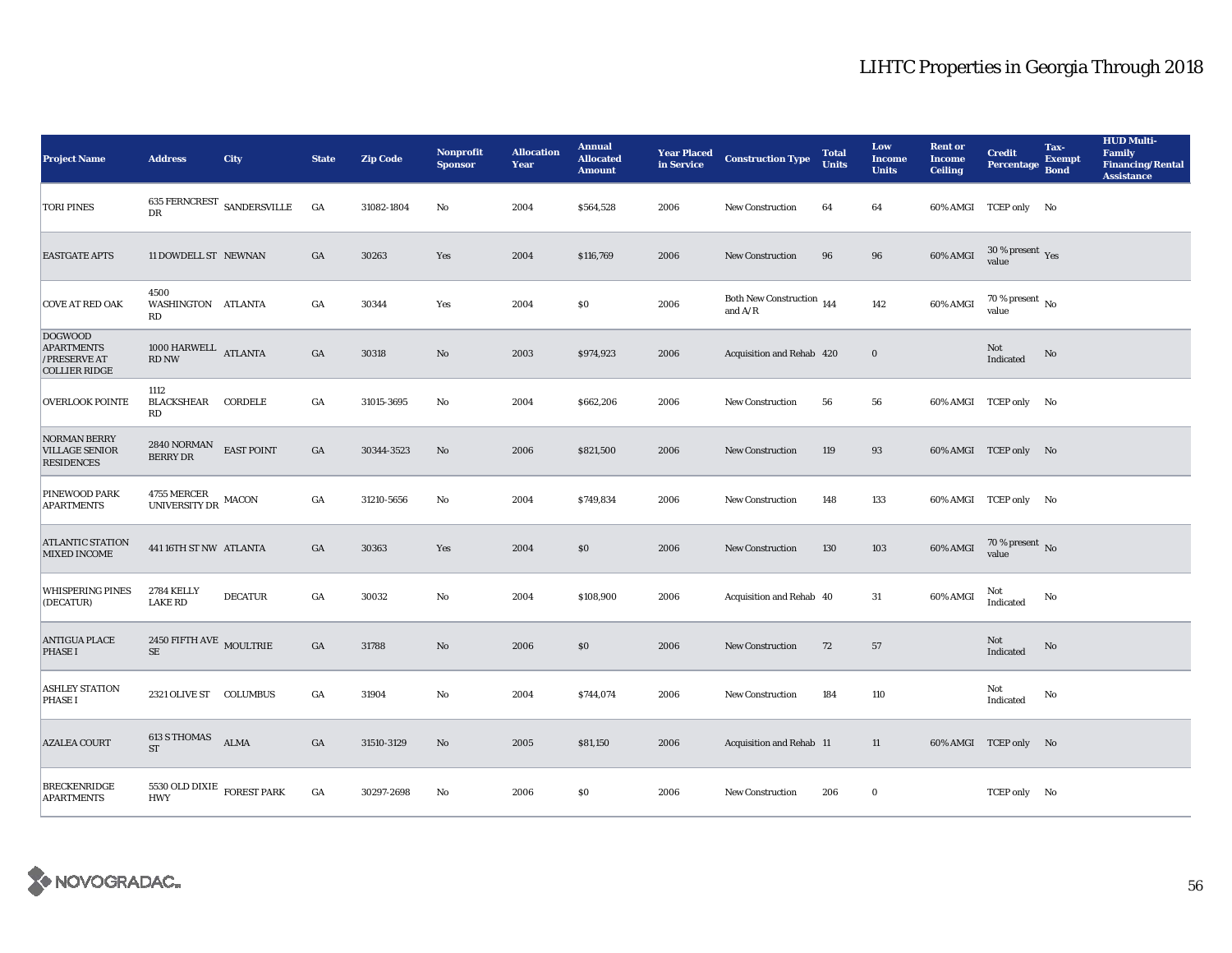| <b>Project Name</b>                                               | <b>Address</b>                          | <b>City</b>         | <b>State</b> | <b>Zip Code</b> | <b>Nonprofit</b><br><b>Sponsor</b> | <b>Allocation</b><br>Year | <b>Annual</b><br><b>Allocated</b><br><b>Amount</b> | <b>Year Placed<br/>in Service</b> | <b>Construction Type</b>  | <b>Total</b><br><b>Units</b> | Low<br><b>Income</b><br><b>Units</b> | <b>Rent or</b><br><b>Income</b><br><b>Ceiling</b> | <b>Credit</b><br><b>Percentage</b> | Tax-<br><b>Exempt</b><br><b>Bond</b> | <b>HUD Multi-</b><br>Family<br><b>Financing/Rental</b><br><b>Assistance</b> |
|-------------------------------------------------------------------|-----------------------------------------|---------------------|--------------|-----------------|------------------------------------|---------------------------|----------------------------------------------------|-----------------------------------|---------------------------|------------------------------|--------------------------------------|---------------------------------------------------|------------------------------------|--------------------------------------|-----------------------------------------------------------------------------|
| <b>BROOKSIDE APTS</b>                                             | 5420<br>RIVERDALE RD                    | <b>COLLEGE PARK</b> | GA           | 30349           | $\mathbf{No}$                      | 2004                      | \$0                                                | 2006                              | New Construction          | 210                          | $\bf{0}$                             |                                                   | Not<br>$\operatorname{Indicated}$  | No                                   |                                                                             |
| <b>BURKESTONE PLACE</b>                                           | 803 DAVIS<br>ROAD                       | WAYNESBORO          | GA           | 30830           | $\mathbf {No}$                     | 2005                      | \$341,337                                          | 2006                              | Acquisition and Rehab 70  |                              | 69                                   |                                                   | 60% AMGI TCEP only No              |                                      |                                                                             |
| COBBLESTONE<br><b>APARTMENTS</b>                                  | 347 PAT MELL<br><b>ROAD</b>             | <b>MARIETTA</b>     | GA           | 30060           | $\rm\thinspace No$                 | 2004                      | \$0                                                | 2006                              | <b>New Construction</b>   | 244                          | $\bf{0}$                             |                                                   | TCEP only No                       |                                      |                                                                             |
| <b>COLUMBIA SENIOR</b><br><b>RESIDENCES AT</b><br><b>EDGEWOOD</b> | 1281 CAROLINE ATLANTA<br><b>STNE</b>    |                     | GA           | 30307-2787      | No                                 | 2006                      | \$750,000                                          | 2006                              | <b>New Construction</b>   | 135                          | 135                                  |                                                   | 60% AMGI TCEP only No              |                                      |                                                                             |
| <b>CONSTITUTION</b><br><b>AVENUE</b>                              | 960<br>CONSTITUTION ATLANTA<br>RD SE    |                     | GA           | 30315-6836      | No                                 | 2004                      | \$615,884                                          | 2006                              | <b>New Construction</b>   | 166                          | 166                                  |                                                   | TCEP only No                       |                                      |                                                                             |
| <b>EMERALD POINTE</b><br><b>APARTMENTS</b>                        | 111 WOODLAWN $\,$ DUBLIN<br>$_{\rm DR}$ |                     | GA           | 31021-5496      | $_{\rm No}$                        | 2004                      | \$362,593                                          | 2006                              | <b>New Construction</b>   | 64                           | 51                                   |                                                   | TCEP only No                       |                                      |                                                                             |
| <b>HEATHROW SENIOR</b><br>VILLAGE                                 | 1000<br><b>HEATHROW</b><br><b>WAY</b>   | <b>BYRON</b>        | GA           | 31008-3032      | No                                 | 2006                      | \$398,779                                          | 2006                              | New Construction          | 51                           | $\boldsymbol{0}$                     |                                                   | TCEP only No                       |                                      |                                                                             |
| PITTSBURGH SENIOR, 765 MCDANIEL<br>PHASE II                       | ST <sub>SW</sub>                        | <b>ATLANTA</b>      | GA           | 30310           | $\mathbf {No}$                     | 2004                      | <b>SO</b>                                          | 2006                              | <b>New Construction</b>   | 150                          | 120                                  | 60% AMGI                                          | Not<br>Indicated                   | No                                   |                                                                             |
| HIDDEN CRESTE<br><b>APARTMENTS</b>                                | $3200$ STONE RD $\quad$ ATLANTA<br>SW   |                     | GA           | 30331-2900      | No                                 | 2003                      | \$543,288                                          | 2006                              | Acquisition and Rehab 320 |                              | $\bf{0}$                             |                                                   | TCEP only No                       |                                      |                                                                             |
| <b>HIGHLANDS AT EAST</b><br><b>ATLANTA</b>                        | 2051 FLAT<br>SHOALS RD SE               | <b>ATLANTA</b>      | GA           | 30316-3002      | No                                 | 2002                      | <b>SO</b>                                          | 2006                              | New Construction          | 250                          | $\bf{0}$                             |                                                   | TCEP only No                       |                                      |                                                                             |
| <b>LAKEVIEW</b><br><b>APARTMENTS</b>                              | 136 N 10TH ST LYONS                     |                     | GA           | 30436-1391      | No                                 | 2004                      | \$654,265                                          | 2006                              | New Construction          | 72                           | $\bf{0}$                             |                                                   | TCEP only No                       |                                      |                                                                             |
| <b>LAUREL RIDGE AT</b><br>WASHINGTON ROAD<br>APT                  | 2900 LAUREL<br><b>RIDGE WAY</b>         | <b>EAST POINT</b>   | GA           | 30344           | $\mathbf{No}$                      | 2004                      | \$0                                                | 2006                              | New Construction          | 276                          | $\bf{0}$                             |                                                   | Not<br>Indicated                   | No                                   |                                                                             |
| <b>MAXWELL HOUSE</b><br><b>APARTMENTS</b>                         | 1002 GREENE<br><b>ST</b>                | <b>AUGUSTA</b>      | GA           | 30901-2251      | No                                 | 2004                      | \$0                                                | 2006                              | <b>New Construction</b>   | 216                          | 57                                   |                                                   | TCEP only No                       |                                      |                                                                             |

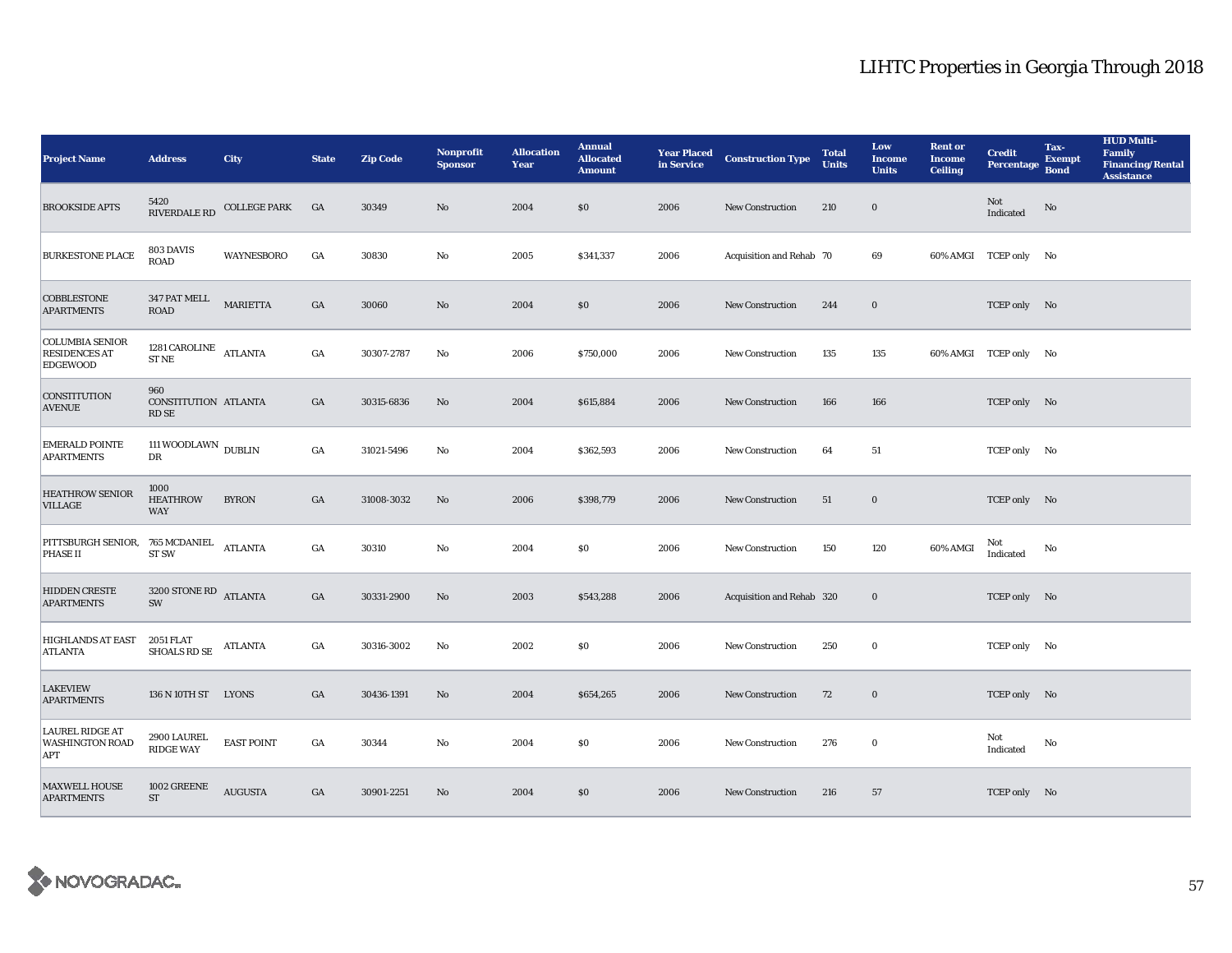| <b>Project Name</b>                              | <b>Address</b>                                            | <b>City</b>                 | <b>State</b>     | <b>Zip Code</b> | <b>Nonprofit</b><br><b>Sponsor</b> | <b>Allocation</b><br>Year | <b>Annual</b><br><b>Allocated</b><br><b>Amount</b> |      | <b>Year Placed Construction Type</b><br>in Service | <b>Total</b><br><b>Units</b> | Low<br><b>Income</b><br><b>Units</b> | <b>Rent or</b><br><b>Income</b><br><b>Ceiling</b> | <b>Credit</b><br><b>Percentage</b>   | Tax-<br><b>Exempt</b><br><b>Bond</b> | <b>HUD Multi-</b><br><b>Family</b><br><b>Financing/Rental</b><br><b>Assistance</b> |
|--------------------------------------------------|-----------------------------------------------------------|-----------------------------|------------------|-----------------|------------------------------------|---------------------------|----------------------------------------------------|------|----------------------------------------------------|------------------------------|--------------------------------------|---------------------------------------------------|--------------------------------------|--------------------------------------|------------------------------------------------------------------------------------|
| <b>MONTEREY PASS</b>                             | $877\,\mbox{CO}BBH\mbox{AM}$<br>RD                        | <b>THOMSON</b>              | GA               | 30824-4075      | No                                 | 2004                      | \$528,471                                          | 2006 | <b>New Construction</b>                            | 60                           | $\bf{0}$                             |                                                   | TCEP only No                         |                                      |                                                                                    |
| <b>MOULTRIE MANOR</b>                            | 401 MARTIN<br>LUTHER KING MOULTRIE<br>JR DR               |                             | GA               | 31768-8601      | No                                 | 2004                      | \$493,977                                          | 2006 | Acquisition and Rehab 240                          |                              | $\bf{0}$                             |                                                   | TCEP only No                         |                                      |                                                                                    |
| PECAN GROVE HOMES 100 PECAN<br><b>PHASE I</b>    | <b>GROVE DR</b>                                           | <b>WAYNESBORO</b>           | GA               | 30830           | $\mathbf{No}$                      | 2005                      | \$304,575                                          | 2006 | <b>New Construction</b>                            | 40                           | $32\,$                               |                                                   | Not<br>Indicated                     | No                                   |                                                                                    |
| PECAN HILLS                                      | 900W<br><b>ST</b>                                         | MONTGOMERY MILLEDGEVILLE GA |                  | 31061-6758      | No                                 | 2004                      | \$858,404                                          | 2006 | <b>New Construction</b>                            | 54                           | 54                                   |                                                   | TCEP only No                         |                                      |                                                                                    |
| RETREAT AT MADISON 3907 REDWING DECATUR<br>PLACE | CIR                                                       |                             | GA               | 30035-1388      | No                                 | 2004                      | S <sub>0</sub>                                     | 2006 | <b>New Construction</b>                            | 160                          | $\bf{0}$                             |                                                   | TCEP only No                         |                                      |                                                                                    |
| <b>REYNOLDS TOWN</b><br><b>COMMONS</b>           | 1124 WYLIE ST<br>$\rm SE$                                 | <b>ATLANTA</b>              | GA               | 30316-1335      | No                                 | 2003                      | \$203,073                                          | 2006 | <b>New Construction</b>                            | 32                           | $\bf{0}$                             |                                                   | TCEP only No                         |                                      |                                                                                    |
| SARATOGA COURT                                   | 50 SARATOGA<br><b>WAY</b>                                 | $\textsc{SUMMERVILLE}$      | GA               | 30747-5180      | $\mathbf{N}\mathbf{o}$             | 2004                      | \$237,766                                          | 2006 | <b>New Construction</b>                            | 48                           | 42                                   |                                                   | TCEP only No                         |                                      |                                                                                    |
| STATESBORO SUMMIT 241 N MAIN ST STATESBORO       |                                                           |                             | GA               | 30458-4552      | No                                 | 2005                      | \$411,576                                          | 2006 | Acquisition and Rehab 98                           |                              | 97                                   |                                                   | 60% AMGI TCEP only No                |                                      |                                                                                    |
| THE GROVES<br><b>APARTMENTS</b>                  | 2822<br>$\mathop{\rm RAINWATER}$ RD $\mathop{\rm TIFTON}$ |                             | GA               | 31793-5758      | No                                 | 2004                      | \$512,286                                          | 2006 | <b>New Construction</b>                            | 96                           | 76                                   |                                                   | TCEP only No                         |                                      |                                                                                    |
| PRESERVE AT BENT<br><b>CREEK</b>                 | <b>1994 BENT</b><br>CREEK WAY SW ATLANTA                  |                             | GA               | 30311-3827      | No                                 | 2003                      | \$939,541                                          | 2006 | <b>New Construction</b>                            | 323                          | $\bf{0}$                             |                                                   | TCEP only No                         |                                      |                                                                                    |
| <b>HAS SENIOR</b><br>PARTNERSHIP                 | <b>1415 E HENRY</b><br>ST                                 | SAVANNAH                    | $_{\mathrm{GA}}$ | 31404           | Yes                                | 2004                      | \$0\$                                              | 2006 | <b>New Construction</b>                            | 100                          | 89                                   | 60% AMGI                                          | $70$ % present $\,$ No $\,$<br>value |                                      |                                                                                    |
| <b>VERANDA CARVER</b><br><b>SENIOR BUILDING</b>  | 214 THIRKIELD<br><b>AVE SW</b>                            | <b>ATLANTA</b>              | GA               |                 | $\mathbf{No}$                      | 2004                      | \$0                                                | 2006 | <b>New Construction</b>                            | 90                           | 71                                   | 60% AMGI                                          | Not<br>Indicated                     | No                                   |                                                                                    |
| <b>WALTON VILLAGE</b><br><b>APARTMENTS</b>       | 160 ROBERTA<br><b>DRIVE</b>                               | <b>MARIETTA</b>             | GA               | 30008           | No                                 | 2004                      | \$0                                                | 2006 | <b>New Construction</b>                            | 208                          | $\bf{0}$                             |                                                   | TCEP only No                         |                                      |                                                                                    |

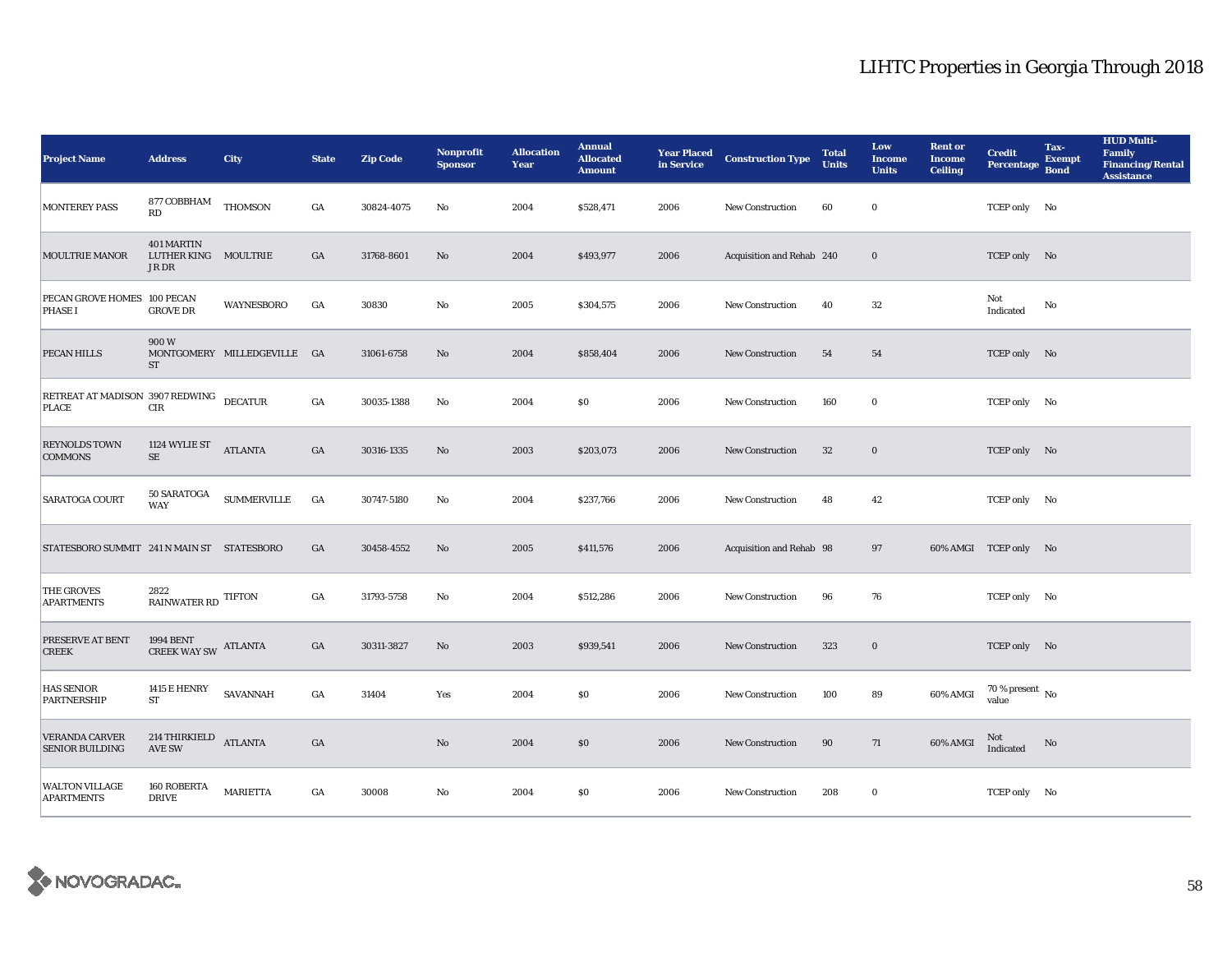| <b>Project Name</b>                                                                   | <b>Address</b>                                     | <b>City</b>         | <b>State</b>     | <b>Zip Code</b> | <b>Nonprofit</b><br><b>Sponsor</b> | <b>Allocation</b><br>Year | <b>Annual</b><br><b>Allocated</b><br><b>Amount</b> |      | <b>Year Placed Construction Type</b><br>in Service | <b>Total</b><br><b>Units</b> | Low<br><b>Income</b><br><b>Units</b> | <b>Rent or</b><br><b>Income</b><br><b>Ceiling</b> | <b>Credit</b><br><b>Percentage</b> | Tax-<br><b>Exempt</b><br><b>Bond</b> | <b>HUD Multi-</b><br><b>Family</b><br><b>Financing/Rental</b><br><b>Assistance</b> |
|---------------------------------------------------------------------------------------|----------------------------------------------------|---------------------|------------------|-----------------|------------------------------------|---------------------------|----------------------------------------------------|------|----------------------------------------------------|------------------------------|--------------------------------------|---------------------------------------------------|------------------------------------|--------------------------------------|------------------------------------------------------------------------------------|
| VILLAGE HIGHLANDS 1932 STANTON<br><b>APARTMENTS</b>                                   | RD                                                 | EAST POINT          | GA               | 30344-1329      | $\rm No$                           | 2002                      | \$783,287                                          | 2006 | New Construction                                   | 258                          | $\mathbf 0$                          |                                                   | TCEP only No                       |                                      |                                                                                    |
| <b>ANTIGUA PLACE</b>                                                                  | 2450 5TH AVE<br>SE BLDG A                          | <b>MOULTRIE</b>     | $_{\mathrm{GA}}$ | 31788-6279      | No                                 | 2006                      | \$362,195                                          | 2006 | New Construction                                   | 72                           | 57                                   |                                                   | <b>TCEP</b> only                   |                                      |                                                                                    |
| <b>ASHLEY STATION</b><br>PHASE1 - PEABODY<br><b>REDEVELOPMENT</b>                     | 2321 OLIVE ST COLUMBUS                             |                     | GA               | 31904-8633      | No                                 | 2004                      | \$841,038                                          | 2006 | <b>New Construction</b>                            | 184                          | $\mathbf 0$                          |                                                   | <b>TCEP</b> only                   |                                      |                                                                                    |
| <b>DOGWOOD</b><br><b>APARTMENTS</b>                                                   | 1021 HARWELL ATLANTA<br><b>RD NW</b>               |                     | $_{\mathrm{GA}}$ | 30318-4415      | $\mathbf{N}\mathbf{o}$             | 2003                      | \$974,923                                          | 2006 | Acquisition and Rehab 420                          |                              | $\bf{0}$                             |                                                   | <b>TCEP</b> only                   |                                      |                                                                                    |
| <b>HERITAGE STATION</b><br>PHASE II                                                   | $765$ MCDANIEL $\quad$ ATLANTA<br>ST <sub>SW</sub> |                     | $_{\mathrm{GA}}$ | 30310-5300      | No                                 | 2006                      | \$910,000                                          | 2006 | New Construction                                   | 150                          | $\bf{0}$                             |                                                   | <b>TCEP</b> only                   |                                      |                                                                                    |
| <b>LEYLAND POINTE</b><br><b>APTS FKA LAUREL</b><br>RIDGE                              | 2900 LAUREL<br><b>RIDGE WAY</b>                    | <b>EAST POINT</b>   | $_{\mathrm{GA}}$ | 30344-6209      | No                                 | 2004                      | \$0\$                                              | 2006 | <b>New Construction</b>                            | 276                          | $\bf{0}$                             |                                                   | <b>TCEP</b> only                   |                                      |                                                                                    |
| PECAN GROVE HOMES                                                                     | 100 PECAN<br><b>GROVE DR</b>                       | <b>WAYNESBORO</b>   | GA               | 30830-1605      | No                                 | 2005                      | \$304,575                                          | 2006 | <b>New Construction</b>                            | 27                           | $\bf{0}$                             |                                                   | <b>TCEP</b> only                   |                                      |                                                                                    |
| $\begin{tabular}{ll} \bf PRESERVE AT\ COLLER & 1021\ HARWELL & ATLANTA \end{tabular}$ |                                                    |                     | $_{\mathrm{GA}}$ | 30318-4415      | No                                 | 2003                      | \$0\$                                              | 2006 | <b>New Construction</b>                            | 420                          | $\bf{0}$                             |                                                   | <b>TCEP</b> only                   |                                      |                                                                                    |
| THE PARK AT LEEDS FK $_{\rm RIVERDALE}^{5420}$                                        |                                                    | <b>COLLEGE PARK</b> | $_{\mathrm{GA}}$ | 30349-6129      | No                                 | 2004                      | \$0                                                | 2006 | New Construction                                   | 210                          | $\bf{0}$                             |                                                   | <b>TCEP</b> only                   |                                      |                                                                                    |
| VERANDA AT MIDTOWN ANDERSON ST                                                        |                                                    | SAVANNAH            | $_{\mathrm{GA}}$ | 31404-2203      | No                                 | 2004                      | \$500,000                                          | 2006 | New Construction                                   | 100                          | $\bf{0}$                             |                                                   | <b>TCEP</b> only                   |                                      |                                                                                    |
| <b>VERANDA CARVER</b>                                                                 | 214 THIRKIELD<br>AVE SW                            | <b>ATLANTA</b>      | $_{\mathrm{GA}}$ | 30315-3514      | No                                 | 2004                      | \$500,000                                          | 2006 | New Construction                                   | 90                           | $\bf{0}$                             |                                                   | <b>TCEP</b> only                   |                                      |                                                                                    |
| WHISPERING PINES<br><b>APARTMENTS</b>                                                 | <b>2784 KELLY</b><br><b>LAKE RD</b>                | <b>DECATUR</b>      | GA               | 30032-6420      | No                                 | Insufficient<br>Data      | $\$0$                                              | 2006 | Not Indicated                                      | 40                           | $\bf{0}$                             |                                                   | <b>TCEP</b> only                   |                                      |                                                                                    |
| <b>ANTHONY ARMS</b>                                                                   | 1692 ANTHONY<br>RD BLDG A                          | <b>MACON</b>        | $_{\mathrm{GA}}$ | 31204-5900      | No                                 | 2005                      | \$513,186                                          | 2007 | Acquisition and Rehab 60                           |                              | 60                                   |                                                   | 60% AMGI TCEP only No              |                                      |                                                                                    |

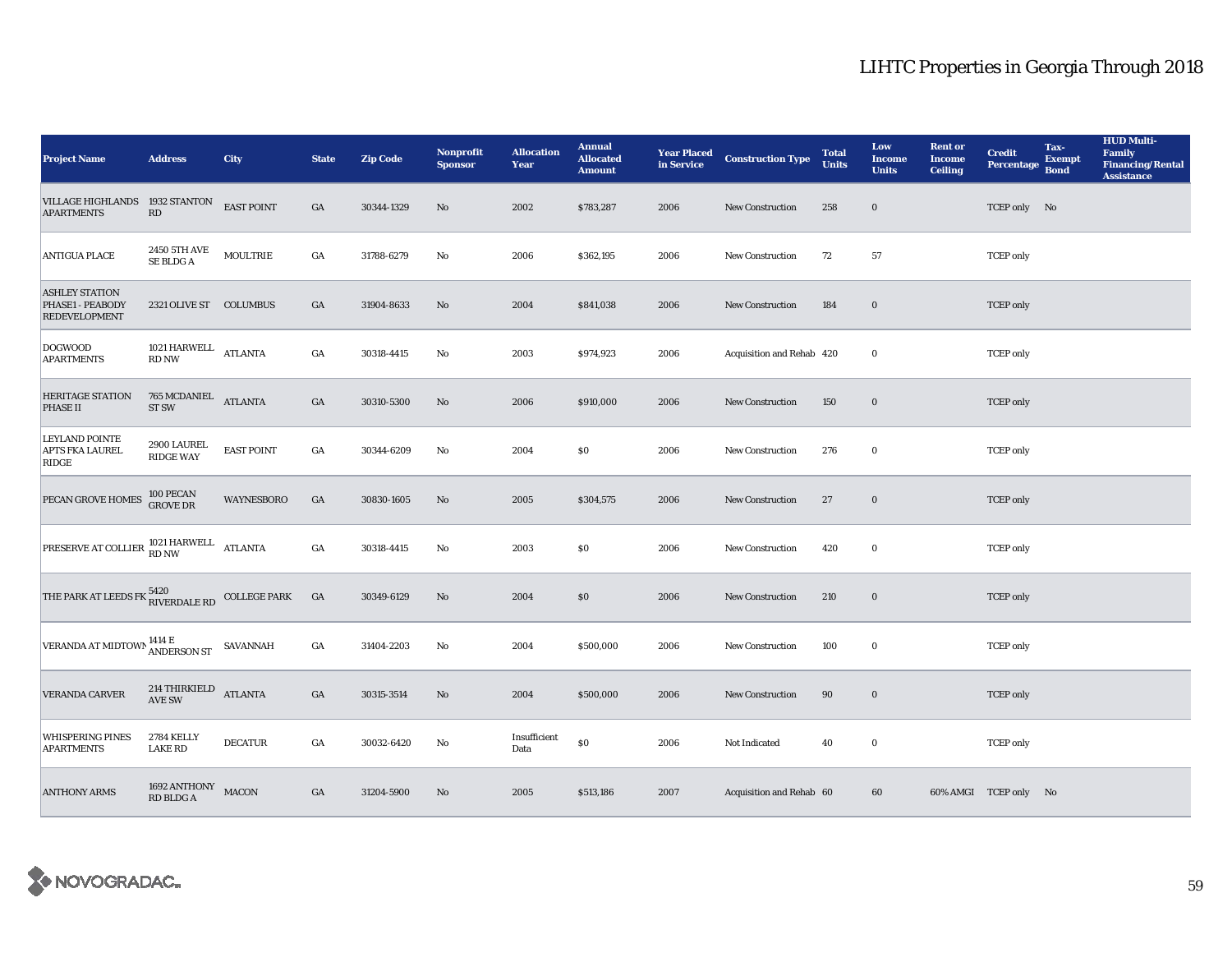| <b>Project Name</b>                                                    | <b>Address</b>                                 | <b>City</b>            | <b>State</b>     | <b>Zip Code</b> | <b>Nonprofit</b><br><b>Sponsor</b> | <b>Allocation</b><br>Year | <b>Annual</b><br><b>Allocated</b><br><b>Amount</b> | <b>Year Placed</b><br>in Service | <b>Construction Type</b>  | <b>Total</b><br><b>Units</b> | Low<br><b>Income</b><br><b>Units</b> | <b>Rent or</b><br><b>Income</b><br><b>Ceiling</b> | <b>Credit</b><br><b>Percentage</b> | Tax-<br><b>Exempt</b><br><b>Bond</b> | <b>HUD Multi-</b><br><b>Family</b><br><b>Financing/Rental</b><br><b>Assistance</b> |
|------------------------------------------------------------------------|------------------------------------------------|------------------------|------------------|-----------------|------------------------------------|---------------------------|----------------------------------------------------|----------------------------------|---------------------------|------------------------------|--------------------------------------|---------------------------------------------------|------------------------------------|--------------------------------------|------------------------------------------------------------------------------------|
| ASHFORD PARKSIDE 3522 BLAIR CIR<br>ATLANTA<br><b>SENIOR RESIDENCES</b> | NE.                                            |                        | GA               | 30319-7700      | No                                 | 2005                      | \$900,000                                          | 2007                             | <b>New Construction</b>   | 151                          | 132                                  |                                                   | 60% AMGI TCEP only No              |                                      |                                                                                    |
| BRADFORD GWINNETT 100 CASTOR DR NORCROSS                               |                                                |                        | $_{\mathrm{GA}}$ | 30071-3708      | No                                 | 2006                      | \$360,772                                          | 2007                             | <b>New Construction</b>   | 196                          | 194                                  |                                                   | 60% AMGI TCEP only No              |                                      |                                                                                    |
| <b>CAMPBELL STONE</b>                                                  | <b>2911 PHARR</b><br>COURT SOUTH ATLANTA<br>NW |                        | GA               | 30305-4918      | $\mathbf{No}$                      | 2005                      | \$750,000                                          | 2007                             | Acquisition and Rehab 342 |                              | 307                                  |                                                   | 60% AMGI TCEP only No              |                                      |                                                                                    |
| <b>CANDLER FOREST</b>                                                  | 2145 CANDLER DECATUR<br>RD                     |                        | $_{\mathrm{GA}}$ | 30032           | No                                 | 2005                      | \$750,000                                          | 2007                             | New Construction          | 100                          | 98                                   | 60% AMGI                                          | Not<br>Indicated                   | No                                   |                                                                                    |
| <b>CAPITOL GATEWAY</b><br>PHASE II                                     | 43 WOODWARD ATLANTA<br>AVE SE                  |                        | $_{\mathrm{GA}}$ | 30312-2068      | No                                 | 2005                      | \$750,000                                          | 2007                             | <b>New Construction</b>   | 152                          | 91                                   |                                                   | 60% AMGI TCEP only No              |                                      |                                                                                    |
| <b>PROGRESSIVE</b><br><b>CEDARWOOD</b>                                 | 527 RICHMOND AUGUSTA<br>HILL RD W              |                        | $_{\mathrm{GA}}$ | 30906           | Yes                                | 2005                      | \$675,790                                          | 2007                             | Acquisition and Rehab 184 |                              | 184                                  |                                                   | 60% AMGI TCEP only No              |                                      |                                                                                    |
| <b>CHAMBLEE SENIOR</b><br><b>RESIDENCES</b>                            | 3381 MALONE<br>DR                              | <b>CHAMBLEE</b>        | $_{\mathrm{GA}}$ | 30341-2771      | No                                 | 2005                      | \$478,220                                          | 2007                             | <b>New Construction</b>   | 65                           | 65                                   |                                                   | 60% AMGI TCEP only No              |                                      |                                                                                    |
| <b>COLUMBIA AT</b><br><b>MECHANICSVILLE</b>                            | 500 MCDANIEL ATLANTA<br>ST <sub>SW</sub>       |                        | $_{\mathrm{GA}}$ | 30312-2492      | $\rm No$                           | 2005                      | \$750,000                                          | 2007                             | New Construction          | 172                          | 126                                  |                                                   | 60% AMGI TCEP only No              |                                      |                                                                                    |
| <b>COLUMBIA</b><br><b>SRRESIDENCES AT</b><br>MECHANICSVILLE            | 555 MCDANIEL<br>ST <sub>SW</sub>               | <b>ATLANTA</b>         | $_{\mathrm{GA}}$ | 30312           | $_{\rm No}$                        | 2005                      | \$750,000                                          | 2007                             | New Construction          | 155                          | 150                                  | 60% AMGI                                          | Not<br>Indicated                   | No                                   |                                                                                    |
| <b>COTTONWOOD</b><br><b>POINTE</b>                                     | 135 N<br><b>ST</b>                             | WASHINGTON SUMMERVILLE | GA               | 30747-1762      | No                                 | 2005                      | \$403,265                                          | 2007                             | <b>New Construction</b>   | 48                           | 48                                   |                                                   | 60% AMGI TCEP only No              |                                      |                                                                                    |
| <b>CREEKSIDE VISTA</b>                                                 | 3100 LUMBY DR DECATUR                          |                        | GA               | 30034           | No                                 | 2003                      | \$448,187                                          | 2007                             | <b>New Construction</b>   | 208                          | $\bf{0}$                             |                                                   | TCEP only No                       |                                      |                                                                                    |
| <b>CYPRESSWOOD</b>                                                     | <b>166 PITTMAN ST PEARSON</b>                  |                        | GA               | 31642-8402      | No                                 | 2005                      | \$144,138                                          | 2007                             | Acquisition and Rehab 27  |                              | 27                                   |                                                   | 60% AMGI TCEP only No              |                                      |                                                                                    |
| <b>GATES PARK</b><br><b>CROSSING HFS</b><br><b>APARTMENTS</b>          | 200 PEYTON PL $\quad$ ATLANTA<br>SW            |                        | GA               | 30311-1640      | No                                 | 2005                      | \$750,000                                          | 2007                             | Acquisition and Rehab 153 |                              | 148                                  |                                                   | 60% AMGI TCEP only No              |                                      |                                                                                    |

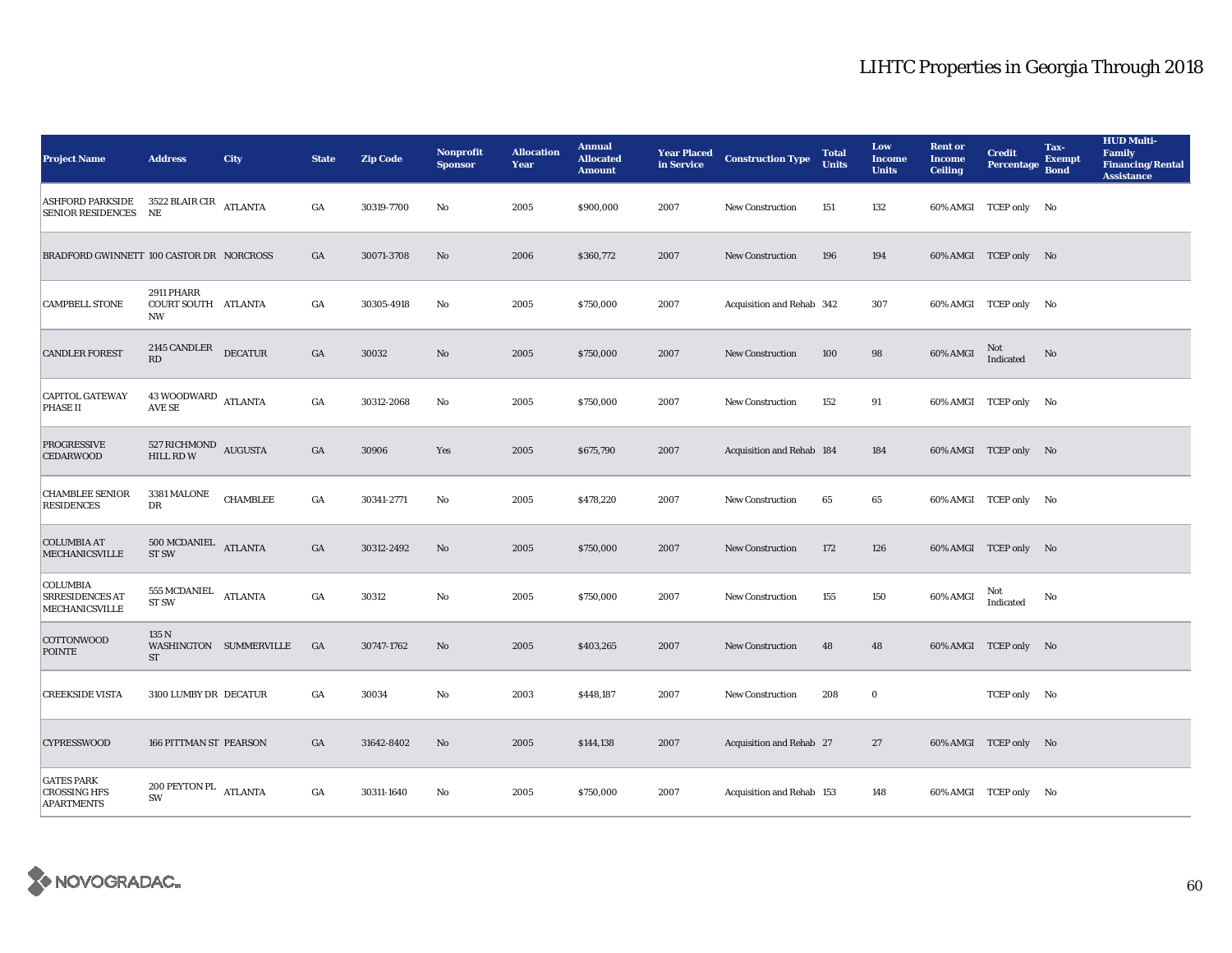| <b>Project Name</b>                                                                                  | <b>Address</b>                               | <b>City</b>       | <b>State</b>     | <b>Zip Code</b> | <b>Nonprofit</b><br><b>Sponsor</b> | <b>Allocation</b><br>Year | <b>Annual</b><br><b>Allocated</b><br><b>Amount</b> | <b>Year Placed</b><br>in Service | <b>Construction Type</b>                     | <b>Total</b><br><b>Units</b> | Low<br><b>Income</b><br><b>Units</b> | <b>Rent or</b><br>Income<br><b>Ceiling</b> | <b>Credit</b><br><b>Percentage</b> | Tax-<br><b>Exempt</b><br><b>Bond</b> | <b>HUD Multi-</b><br><b>Family</b><br><b>Financing/Rental</b><br><b>Assistance</b> |
|------------------------------------------------------------------------------------------------------|----------------------------------------------|-------------------|------------------|-----------------|------------------------------------|---------------------------|----------------------------------------------------|----------------------------------|----------------------------------------------|------------------------------|--------------------------------------|--------------------------------------------|------------------------------------|--------------------------------------|------------------------------------------------------------------------------------|
| <b>GATES PARK</b><br><b>CROSSING HFOP AKA</b><br><b>PARK COMMONS</b>                                 | 200 PEYTON PL $\quad$ ATLANTA<br>SW          |                   | GA               | 30311-1640      | No                                 | 2005                      | \$850,000                                          | 2007                             | Acquisition and Rehab 179                    |                              | 174                                  |                                            | 60% AMGI TCEP only No              |                                      |                                                                                    |
| <b>HAMPTON LAKE</b><br><b>APARTMENTS</b>                                                             | 105 CAITLIN LN THOMASVILLE                   |                   | GA               | 31792-0817      | No                                 | 2004                      | \$497,202                                          | 2007                             | New Construction                             | 96                           | 75                                   |                                            | 60% AMGI TCEP only No              |                                      |                                                                                    |
| <b>IMPERIAL PLACE</b>                                                                                | 130 ELLEN CT TOCCOA                          |                   | GA               | 30577-8736      | No                                 | 2005                      | \$329,432                                          | 2007                             | <b>Both New Construction</b> 60<br>and $A/R$ |                              | 53                                   |                                            | 60% AMGI TCEP only No              |                                      |                                                                                    |
| <b>KINGSTON GARDEN</b>                                                                               | $4416$ MUMFORD $\,$ MACON<br><b>RD</b>       |                   | $_{\mathrm{GA}}$ | 31204-3260      | $\mathbf{No}$                      | 2005                      | \$795,036                                          | 2007                             | Acquisition and Rehab 100                    |                              | 100                                  |                                            | 60% AMGI TCEP only No              |                                      |                                                                                    |
| <b>KIRBY CREEK</b><br><b>APARTMENTS</b>                                                              | 105 JOYNER RD CAIRO                          |                   | GA               | 39828-7449      | No                                 | 2005                      | \$305,430                                          | 2007                             | New Construction                             | 56                           | 44                                   |                                            | 50% AMGI TCEP only No              |                                      |                                                                                    |
| <b>LINWOOD PLACE</b>                                                                                 | 300 CIVIC DR                                 | <b>CHATSWORTH</b> | GA               | 30705-4021      | $\mathbf{N}\mathbf{o}$             | 2005                      | \$265,955                                          | 2007                             | <b>New Construction</b>                      | 48                           | 43                                   |                                            | 60% AMGI TCEP only No              |                                      |                                                                                    |
| COLUMBIA TOWER AT $$380$ MARTIN ST $$\rm{ATLANTA}$$ MARTIN LUTHER KING $$\rm{SE}$$<br><b>VILLAGE</b> |                                              |                   | GA               | 30312           | No                                 | 2005                      | \$750,000                                          | 2007                             | Acquisition and Rehab 96                     |                              | 95                                   | 60% AMGI                                   | Not<br>Indicated                   | No                                   |                                                                                    |
| PARK VIEW AT<br><b>COVENTRY STATION</b>                                                              | 3381<br>GREENBRIAR ATLANTA<br><b>PKWY SW</b> |                   | GA               | 30331-2654      | $\mathbf{N}\mathbf{o}$             | 2005                      | \$536,548                                          | 2007                             | <b>New Construction</b>                      | 166                          | 141                                  |                                            | 60% AMGI TCEP only No              |                                      |                                                                                    |
| <b>PARKLAND MANOR</b><br><b>APARTMENTS</b>                                                           | <b>3755 MEDICAL</b><br>PARK DR               | ${\bf AUSTELL}$   | $_{\mathrm{GA}}$ | 30106-6826      | No                                 | 2003                      | \$0                                                | 2007                             | New Construction                             | 150                          | $\bf{0}$                             |                                            | TCEP only No                       |                                      |                                                                                    |
| <b>AVALON PARK FAMILY</b>                                                                            | 2798 PEEK RD<br><b>NW</b>                    | <b>ATLANTA</b>    | GA               | 30318           | No                                 | 2005                      | \$750,000                                          | 2007                             | <b>New Construction</b>                      | 175                          | 124                                  |                                            | 60% AMGI TCEP only No              |                                      |                                                                                    |
| <b>RIVERSIDE GARDENS</b><br><b>A.K.A ASHTON</b><br><b>RIVERSIDE</b>                                  | 575 BAXTER<br>AVE                            | MACON             | GA               | 31201-1357      | $\mathbf{No}$                      | 2005                      | \$376,174                                          | 2007                             | Acquisition and Rehab 74                     |                              | 74                                   |                                            | 60% AMGI TCEP only No              |                                      |                                                                                    |
| <b>ROSE OF SHARON</b>                                                                                | 322 E TAYLOR<br>ST                           | SAVANNAH          | GA               | 31401-5029      | No                                 | 2005                      | \$314,516                                          | 2007                             | New Construction                             | 206                          | $\bf{0}$                             |                                            | 60% AMGI TCEP only No              |                                      |                                                                                    |
| <b>LEGACY AT WALTON</b><br><b>VILLAGE PHASE I</b>                                                    | 1400 ROBERTA<br>DR SW                        | <b>MARIETTA</b>   | GA               | 30008           | No                                 | 2005                      | \$750,000                                          | 2007                             | <b>New Construction</b>                      | 126                          | 87                                   | 60% AMGI                                   | Not<br>Indicated                   | No                                   |                                                                                    |

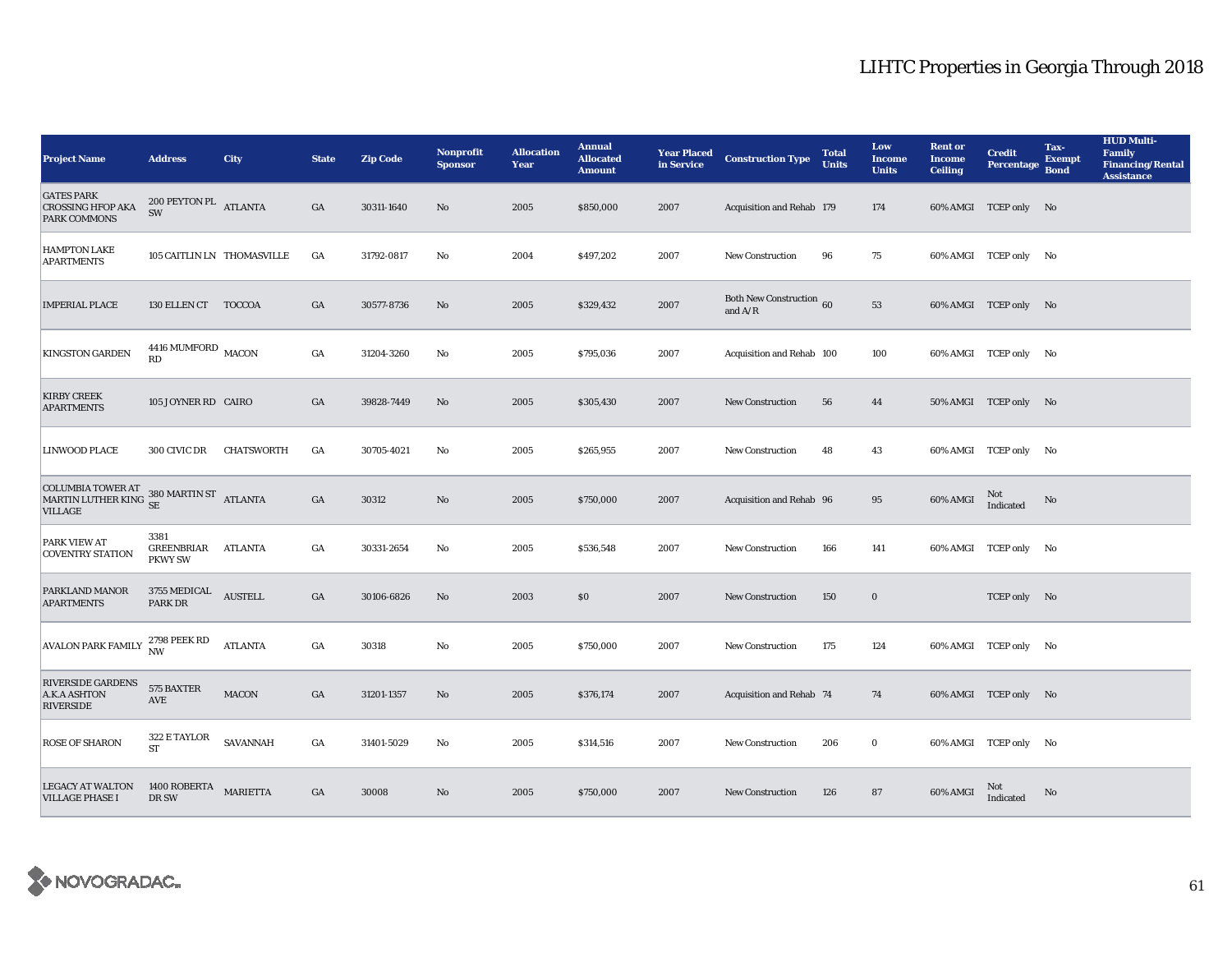| <b>Project Name</b>                                                                       | <b>Address</b>                        | <b>City</b>        | <b>State</b> | <b>Zip Code</b> | <b>Nonprofit</b><br><b>Sponsor</b> | <b>Allocation</b><br>Year | <b>Annual</b><br><b>Allocated</b><br><b>Amount</b> | <b>Year Placed</b><br>in Service | <b>Construction Type</b> | <b>Total</b><br><b>Units</b> | Low<br><b>Income</b><br><b>Units</b> | <b>Rent or</b><br><b>Income</b><br><b>Ceiling</b> | <b>Credit</b><br><b>Percentage</b> | Tax-<br><b>Exempt</b><br><b>Bond</b> | <b>HUD Multi-</b><br><b>Family</b><br><b>Financing/Rental</b><br><b>Assistance</b> |
|-------------------------------------------------------------------------------------------|---------------------------------------|--------------------|--------------|-----------------|------------------------------------|---------------------------|----------------------------------------------------|----------------------------------|--------------------------|------------------------------|--------------------------------------|---------------------------------------------------|------------------------------------|--------------------------------------|------------------------------------------------------------------------------------|
| <b>SENIOR RESIDENCES</b><br><b>AT THOMSON</b>                                             | 138<br><b>KINGSTOWN</b><br><b>WAY</b> | <b>THOMSON</b>     | GA           | 30824-2483      | No                                 | 2005                      | \$485,414                                          | 2007                             | <b>New Construction</b>  | 65                           | 57                                   |                                                   | 50% AMGI TCEP only No              |                                      |                                                                                    |
| <b>VILLAGE SQUARE</b><br><b>APARTMENTS</b>                                                | 70 ERIE ST                            | <b>LUMBER CITY</b> | GA           | 31549-9793      | No                                 | 2005                      | \$219,038                                          | 2007                             | Acquisition and Rehab 40 |                              | 39                                   |                                                   | 60% AMGI TCEP only No              |                                      |                                                                                    |
| <b>WATER'S EDGE</b><br><b>APARTMENTS</b>                                                  | 417 BARTON DR FOREST PARK             |                    | GA           | 30297           | Yes                                | 2005                      | \$116,325                                          | 2007                             | Acquisition and Rehab 48 |                              | 33                                   | 60% AMGI                                          | $70$ % present $\,$ No $\,$ value  |                                      |                                                                                    |
| <b>WESTPORT VILLAGE</b>                                                                   | 1612 CARSWELL WAYCROSS<br>AVE         |                    | GA           | 31503-4129      | No                                 | 2005                      | \$526,228                                          | 2007                             | <b>New Construction</b>  | 64                           | 64                                   |                                                   | 60% AMGI TCEP only No              |                                      |                                                                                    |
| WILDWOOD<br><b>APARTMENTS</b>                                                             | 1220 SUSSEX DR TIFTON                 |                    | GA           | 31794-2404      | No                                 | 2005                      | \$443,173                                          | 2007                             | Acquisition and Rehab 88 |                              | 87                                   |                                                   | 60% AMGI TCEP only No              |                                      |                                                                                    |
| <b>AVALON PARK SENIOR</b>                                                                 | 2798 PEEK RD<br>NW                    | <b>ATLANTA</b>     | GA           | 30318-6072      | No                                 | 2005                      | \$750,000                                          | 2007                             | <b>New Construction</b>  | 136                          | 136                                  |                                                   | TCEP only No                       |                                      |                                                                                    |
| <b>CAPITOL GATEWAY</b><br><b>PHASE I</b>                                                  | 89 MEMORIAL<br>DR SE                  | <b>ATLANTA</b>     | GA           | 30312-2056      | No                                 | 2004                      | \$761,559                                          | 2007                             | <b>New Construction</b>  | 269                          | $\bf{0}$                             |                                                   | TCEP only No                       |                                      |                                                                                    |
| <b>COLUMBIA</b><br><b>BLACKSHEAR SR</b>                                                   | 14 MELDON<br><b>AVENUE</b>            | <b>ATLANTA</b>     | GA           | 30315           | No                                 | 2006                      | \$750,000                                          | 2007                             | New Construction         | 77                           | $\bf{0}$                             |                                                   | 60% AMGI TCEP only No              |                                      |                                                                                    |
| <b>COLUMBIA GROVE</b>                                                                     | 1783 JOHNSON<br><b>RD NW</b>          | <b>ATLANTA</b>     | GA           | 30318-8901      | No                                 | 2004                      | \$750,000                                          | 2007                             | <b>New Construction</b>  | 138                          | $\bf{0}$                             |                                                   | TCEP only No                       |                                      |                                                                                    |
| <b>COLUMBIA SENIOR</b><br><b>RESIDENCES AT</b><br>MARTIN LUTHER KING SE<br><b>VILLAGE</b> | 125 LOGAN ST                          | <b>ATLANTA</b>     | GA           | 30312           | No                                 | 2005                      | \$750,000                                          | 2007                             | <b>New Construction</b>  | 122                          | 96                                   |                                                   | Not<br>Indicated                   | No                                   |                                                                                    |
| <b>ENOTA VILLAGE</b><br><b>APARTMENTS</b>                                                 | 55 ENOTA<br><b>VILLAGE DR</b>         | YOUNG HARRIS       | GA           | 30582-4040      | No                                 | 2005                      | \$341,856                                          | 2007                             | <b>New Construction</b>  | 60                           | 47                                   |                                                   | TCEP only No                       |                                      |                                                                                    |
| <b>FOURTH STREET</b><br><b>VILLAGE APARTMENTS</b>                                         | <b>690 FOURTH ST ATHENS</b>           |                    | GA           | 30601-6008      | No                                 | 2006                      | \$791,474                                          | 2007                             | <b>New Construction</b>  | 118                          | 94                                   |                                                   | TCEP only No                       |                                      |                                                                                    |
| PECAN GROVE HOMES 100 PECAN<br><b>PHASE II</b>                                            | <b>GROVE DR</b>                       | <b>WAYNESBORO</b>  | GA           | 30830           |                                    | 2006                      | \$746,786                                          | 2007                             | Not Indicated            | 64                           | 51                                   |                                                   | <b>TCEP</b> only                   |                                      |                                                                                    |

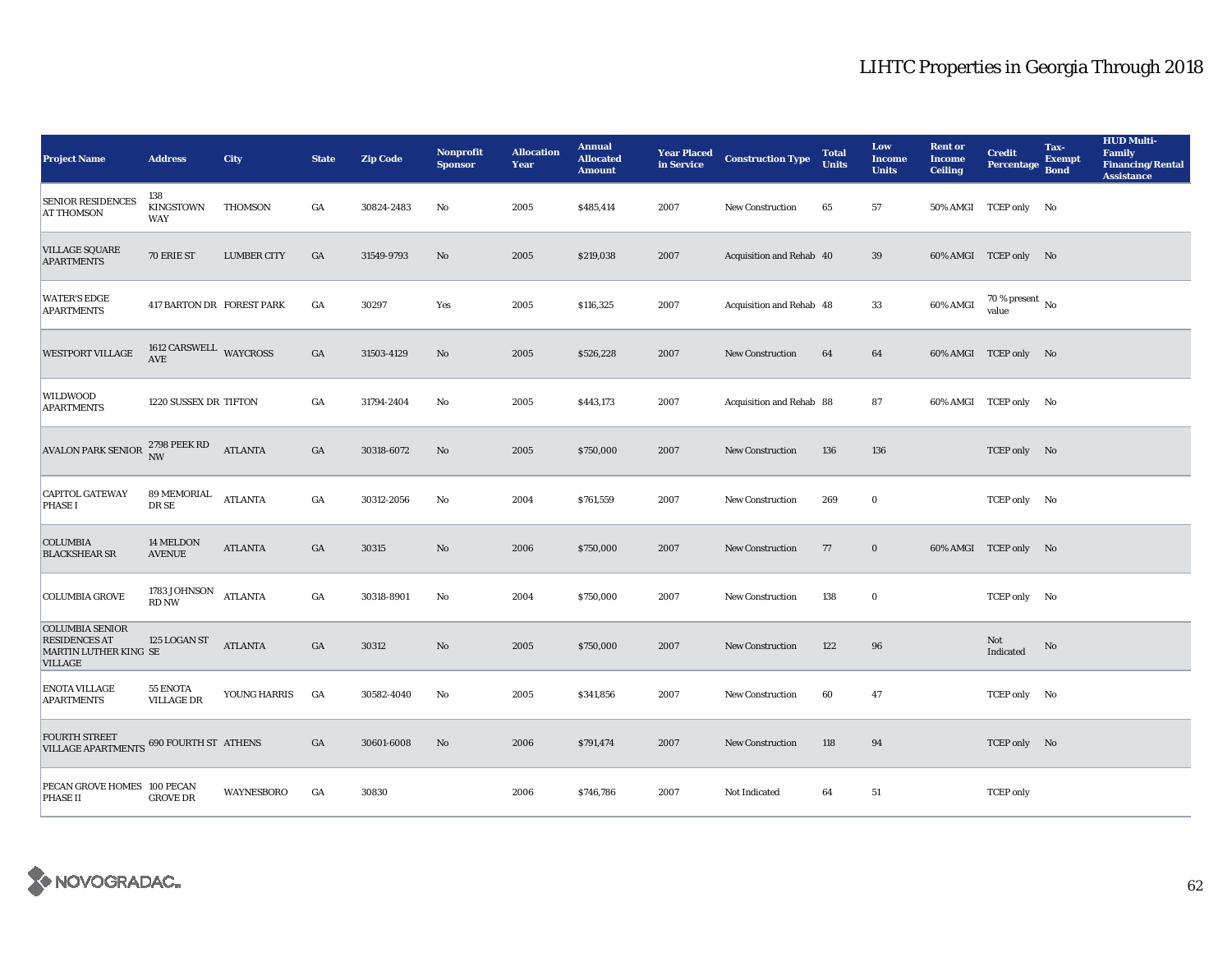| <b>Project Name</b>                                              | <b>Address</b>                                 | <b>City</b>      | <b>State</b>     | <b>Zip Code</b> | <b>Nonprofit</b><br><b>Sponsor</b> | <b>Allocation</b><br>Year | <b>Annual</b><br><b>Allocated</b><br><b>Amount</b> |      | <b>Year Placed Construction Type</b><br>in Service | <b>Total</b><br><b>Units</b> | Low<br><b>Income</b><br><b>Units</b> | <b>Rent or</b><br><b>Income</b><br><b>Ceiling</b> | <b>Credit</b><br><b>Percentage</b> | Tax-<br><b>Exempt</b><br><b>Bond</b> | <b>HUD Multi-</b><br>Family<br><b>Financing/Rental</b><br><b>Assistance</b> |
|------------------------------------------------------------------|------------------------------------------------|------------------|------------------|-----------------|------------------------------------|---------------------------|----------------------------------------------------|------|----------------------------------------------------|------------------------------|--------------------------------------|---------------------------------------------------|------------------------------------|--------------------------------------|-----------------------------------------------------------------------------|
| <b>WATERFORD PLACE</b>                                           | 131 N PICKENS<br><b>ST</b>                     | MILLEDGEVILLE GA |                  | 31061-3391      | No                                 | 2001                      | $\$0$                                              | 2007 | <b>New Construction</b>                            | 80                           | 63                                   |                                                   | TCEP only No                       |                                      |                                                                             |
| <b>ASHTON PLACE</b><br>(ASHBURN, GA)                             | 700 ASHTON<br>PLACE CIR                        | <b>ASHBURN</b>   | $_{\mathrm{GA}}$ | 31714-5432      | No                                 | 2006                      | \$285,140                                          | 2007 | Acquisition and Rehab 41                           |                              | $\bf{0}$                             |                                                   | <b>TCEP</b> only                   |                                      |                                                                             |
| <b>CANDLER FORREST</b>                                           | $2145$ CANDLER $\,$<br>RD                      | <b>DECATUR</b>   | $_{\mathrm{GA}}$ | 30032-5574      | $\rm No$                           | 2005                      | \$258,623                                          | 2007 | <b>New Construction</b>                            | 100                          | $\mathbf 0$                          |                                                   | <b>TCEP</b> only                   |                                      |                                                                             |
| <b>CEDARWOOD</b><br><b>APARTMENTS</b>                            | $527$ RICHMOND $\,$ AUGUSTA HILL RD W          |                  | $_{\mathrm{GA}}$ | 30906-2771      |                                    | Insufficient<br>Data      | $\$0$                                              | 2007 | Not Indicated                                      | 184                          | $\bf{0}$                             |                                                   | <b>TCEP</b> only                   |                                      |                                                                             |
| <b>AUGUSTA SPRINGS</b>                                           | 1730 SIBLEY RD $_{\rm AUGUSTA}$ STE 31         |                  | $_{\mathrm{GA}}$ | 30909-0475      | No                                 | 2000                      | \$508,416                                          | 2001 | New Construction                                   | 100                          | $\bf{0}$                             |                                                   | <b>TCEP</b> only                   |                                      |                                                                             |
| ASHLEY CASCADE AKA 1371 KIMBERLY ATLANTA<br><b>ASHLEY COURTS</b> | <b>RD SW</b>                                   |                  | $_{\mathrm{GA}}$ | 30331-4600      | No                                 | 1999                      | $\$0$                                              | 2001 | <b>New Construction</b>                            | 152                          | $\mathbf 0$                          |                                                   | <b>TCEP</b> only                   |                                      |                                                                             |
| <b>CALHOUN AFFORD</b><br>HSG/EASTGATE                            | 420<br>RICHARDSON CALHOUN<br><b>RD SE</b>      |                  | $_{\mathrm{GA}}$ | 30701-3617      | $\rm No$                           | Insufficient<br>Data      | $\$0$                                              | 2001 | Not Indicated                                      | 56                           | 56                                   |                                                   | <b>TCEP</b> only                   |                                      |                                                                             |
| <b>EASTGATE APTS -</b><br>CALHOUN                                | 420<br>RICHARDSON CALHOUN<br><b>RD SE</b>      |                  | $_{\mathrm{GA}}$ | 30701-3617      | No                                 | Insufficient<br>Data      | $\$0$                                              | 2001 | Not Indicated                                      | 56                           | $\mathbf 0$                          |                                                   | <b>TCEP</b> only                   |                                      |                                                                             |
| RIVERSTOCK FKA<br><b>COLUMBIA CREEK</b>                          | 50 SANDY CIR WOODSTOCK                         |                  | GA               | 30188-6884      | No                                 | 1999                      | \$0                                                | 2001 | <b>New Construction</b>                            | 172                          | $\mathbf 0$                          |                                                   | <b>TCEP</b> only                   |                                      |                                                                             |
| <b>ALEXANDER</b><br>CROSSING                                     | $479$ TOMMY LEE $\,$ LOGANVILLE FULLER DR      |                  | $_{\mathrm{GA}}$ | 30052           | No                                 | 2001                      | \$406,047                                          | 2002 | New Construction                                   | 168                          | 168                                  |                                                   | TCEP only No                       |                                      |                                                                             |
| <b>ASHLEY COURTS AT</b><br><b>CASCADE II</b>                     | 1371 $\texttt{KIMBERLY}\xspace$ ATLANTA WAY SW |                  | $_{\mathrm{GA}}$ | 30331           | No                                 | 2000                      | \$619,870                                          | 2002 | New Construction                                   | 136                          | 95                                   |                                                   | 70 % present $\,$ No $\,$<br>value |                                      |                                                                             |
| <b>COLUMBIA</b><br><b>CITIHOMES</b>                              | 165 MARION PL $\quad$ ATLANTA<br>NE            |                  | GA               | 30307-2747      | $\mathbf{No}$                      | 2000                      | \$517,838                                          | 2002 | <b>New Construction</b>                            | 84                           | 82                                   |                                                   | TCEP only No                       |                                      |                                                                             |
| <b>COULMBIA HIGH PT</b><br><b>EASTATES SENIOR</b>                | 220 BOWEN CIR $_{\rm ATLANTA}$<br>SW           |                  | $_{\mathrm{GA}}$ | 30315           | $\rm No$                           | 2000                      | \$670,463                                          | 2002 | <b>New Construction</b>                            | 94                           | 94                                   |                                                   | Not<br>Indicated                   | No                                   |                                                                             |

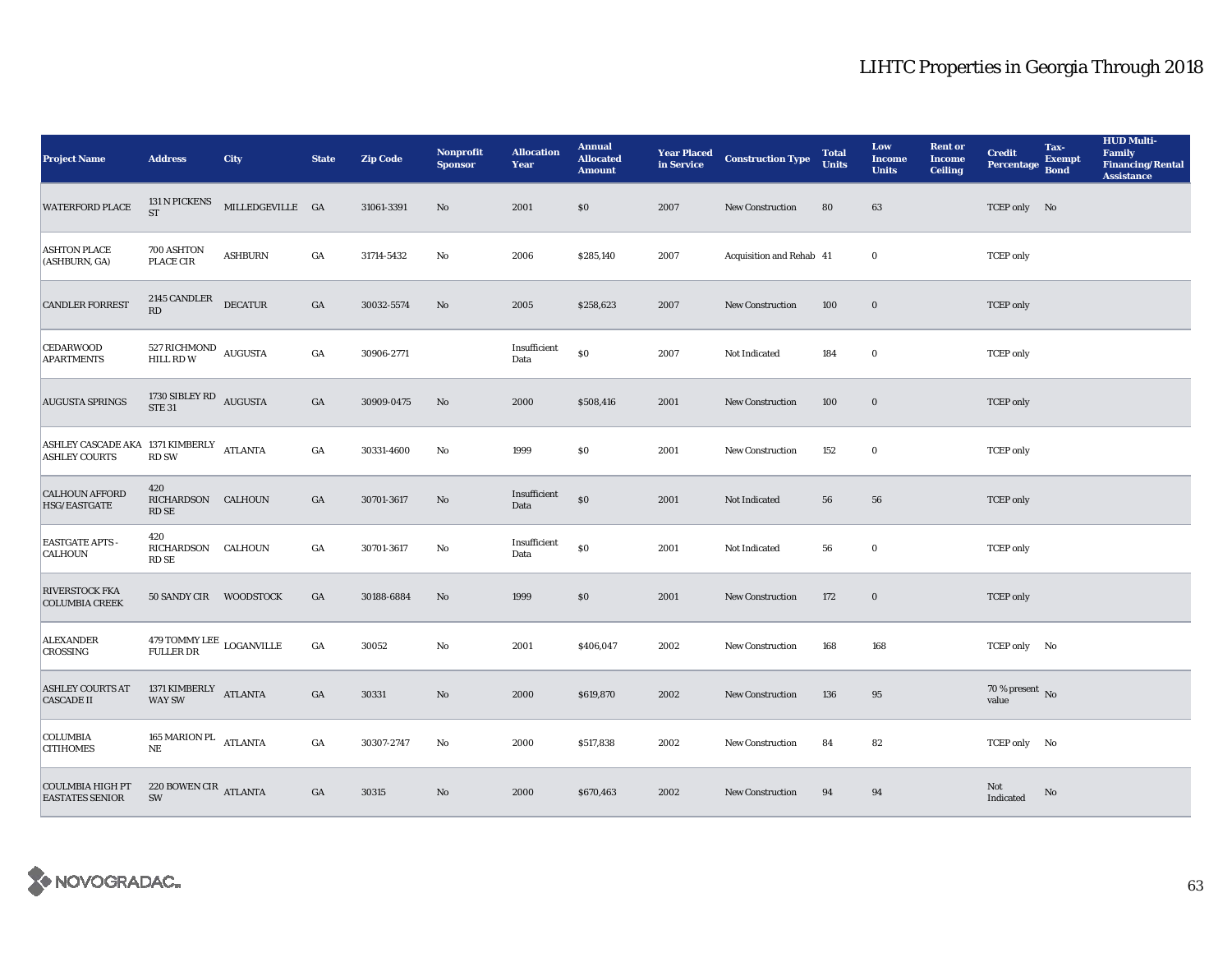| <b>Project Name</b>                                       | <b>Address</b>                                   | <b>City</b>                     | <b>State</b>     | <b>Zip Code</b> | <b>Nonprofit</b><br><b>Sponsor</b> | <b>Allocation</b><br>Year | <b>Annual</b><br><b>Allocated</b><br><b>Amount</b> |      | <b>Year Placed Construction Type</b><br>in Service | <b>Total</b><br><b>Units</b> | Low<br><b>Income</b><br><b>Units</b> | <b>Rent or</b><br><b>Income</b><br><b>Ceiling</b> | <b>Credit</b><br>Percentage | Tax-<br><b>Exempt</b><br><b>Bond</b> | <b>HUD Multi-</b><br>Family<br><b>Financing/Rental</b><br><b>Assistance</b> |
|-----------------------------------------------------------|--------------------------------------------------|---------------------------------|------------------|-----------------|------------------------------------|---------------------------|----------------------------------------------------|------|----------------------------------------------------|------------------------------|--------------------------------------|---------------------------------------------------|-----------------------------|--------------------------------------|-----------------------------------------------------------------------------|
| <b>HERITAGE PLACE</b><br><b>APARTMENTS</b>                | 1901 FLORANCE $\,$ SAVANNAH<br><b>ST</b>         |                                 | GA               | 31415-7928      | No                                 | 2000                      | \$693,776                                          | 2002 | <b>New Construction</b>                            | 81                           | 86                                   |                                                   | TCEP only No                |                                      |                                                                             |
| <b>LAFAYETTE VILLAGE</b>                                  | 123 OLD<br><b>AIRPORT RD</b>                     | LAGRANGE                        | GA               | 30240-6486      | No                                 | 2002                      | \$219,915                                          | 2002 | New Construction                                   | 56                           | 43                                   |                                                   | TCEP only No                |                                      |                                                                             |
| <b>MADISON MEADOWS</b><br>APT                             | 10<br>PACKINGHOUS STATESBORO<br>E RD             |                                 | $_{\mathrm{GA}}$ | 30458-1810      | $\rm No$                           | 2001                      | \$545,667                                          | 2002 | <b>New Construction</b>                            | 120                          | 96                                   |                                                   | TCEP only No                |                                      |                                                                             |
| <b>MAGNOLIA VILLAGE</b><br><b>APTS</b><br>(LAWRENCEVILLE) | $287\,\mathrm{E}\,\mathrm{CROGAN}$<br>${\rm ST}$ | LAWRENCEVILLE GA                |                  | 30046           | $\mathbf{No}$                      | 2001                      | \$725,000                                          | 2002 | New Construction                                   | 192                          | 140                                  |                                                   | Not<br>Indicated            | $\rm No$                             |                                                                             |
| PEAKS OF WEST<br><b>ATLANTA</b>                           | 1212 JAMES<br>JACKSON PKWY ATLANTA<br><b>NW</b>  |                                 | $_{\mathrm{GA}}$ | 30318           | No                                 | 2001                      | $\$0$                                              | 2002 | New Construction                                   | 214                          | 160                                  |                                                   | Not<br>Indicated            | No                                   |                                                                             |
| <b>SPRINGFIELD</b><br>CROSSING                            | 3320 N<br><b>LUMPKIN RD</b>                      | <b>COLUMBUS</b>                 | GA               | 31903-1696      | $\mathbf{No}$                      | 2000                      | \$563,934                                          | 2002 | <b>New Construction</b>                            | 120                          | 96                                   |                                                   | TCEP only No                |                                      |                                                                             |
| <b>ST. PHIILIP VILLAS</b>                                 | 829 N HILL ST GRIFFIN                            |                                 | GA               | 30223-1948      | $\mathbf{No}$                      | 2000                      | \$0                                                | 2002 | New Construction                                   | 60                           | 48                                   |                                                   | TCEP only No                |                                      |                                                                             |
| JT WOODLAND                                               | $100\ \mbox{WOODLAND}$ OCILLA CIR                |                                 | GA               | 31774-1951      | No                                 | 2001                      | \$173,780                                          | 2002 | Acquisition and Rehab 39                           |                              | 39                                   |                                                   | TCEP only No                |                                      |                                                                             |
| ALEXANDER MILL                                            | RD                                               | 159 PAPER MILL LAWRENCEVILLE GA |                  | 30046-5901      | No                                 | 2001                      | \$472,455                                          | 2002 | <b>New Construction</b>                            | 224                          | 223                                  |                                                   | TCEP only No                |                                      |                                                                             |
| <b>ARBOR LAKE</b>                                         | <b>431 KIRKLAND</b><br><b>RD</b>                 | COVINGTON                       | GA               | 30016           | $\rm No$                           | 2001                      | \$0                                                | 2002 | New Construction                                   | 250                          | $\mathbf 0$                          |                                                   | Not<br>Indicated            | No                                   |                                                                             |
| <b>ASHTON COURT</b><br><b>APARTMENTS</b>                  | 125 PARKER PL LAGRANGE                           |                                 | GA               | 30240-6487      | No                                 | 2000                      | \$0\$                                              | 2002 | New Construction                                   | 70                           | 56                                   |                                                   | TCEP only No                |                                      |                                                                             |
| <b>ALEXANDER AT</b><br><b>STONECREST</b>                  | 100 LESLIE<br><b>OAKS DR</b>                     | <b>LITHONIA</b>                 | GA               | 30058-6726      | No                                 | 2001                      | \$0                                                | 2002 | <b>New Construction</b>                            | 168                          | 168                                  |                                                   | TCEP only No                |                                      |                                                                             |
| <b>BRITTANY</b><br><b>APARTMENTS</b>                      | 3308<br>COVINGTON                                | <b>DECATUR</b>                  | GA               | 30032           | No                                 | 2001                      | \$215,025                                          | 2002 | <b>New Construction</b>                            | 177                          | $\bf{0}$                             |                                                   | TCEP only No                |                                      |                                                                             |

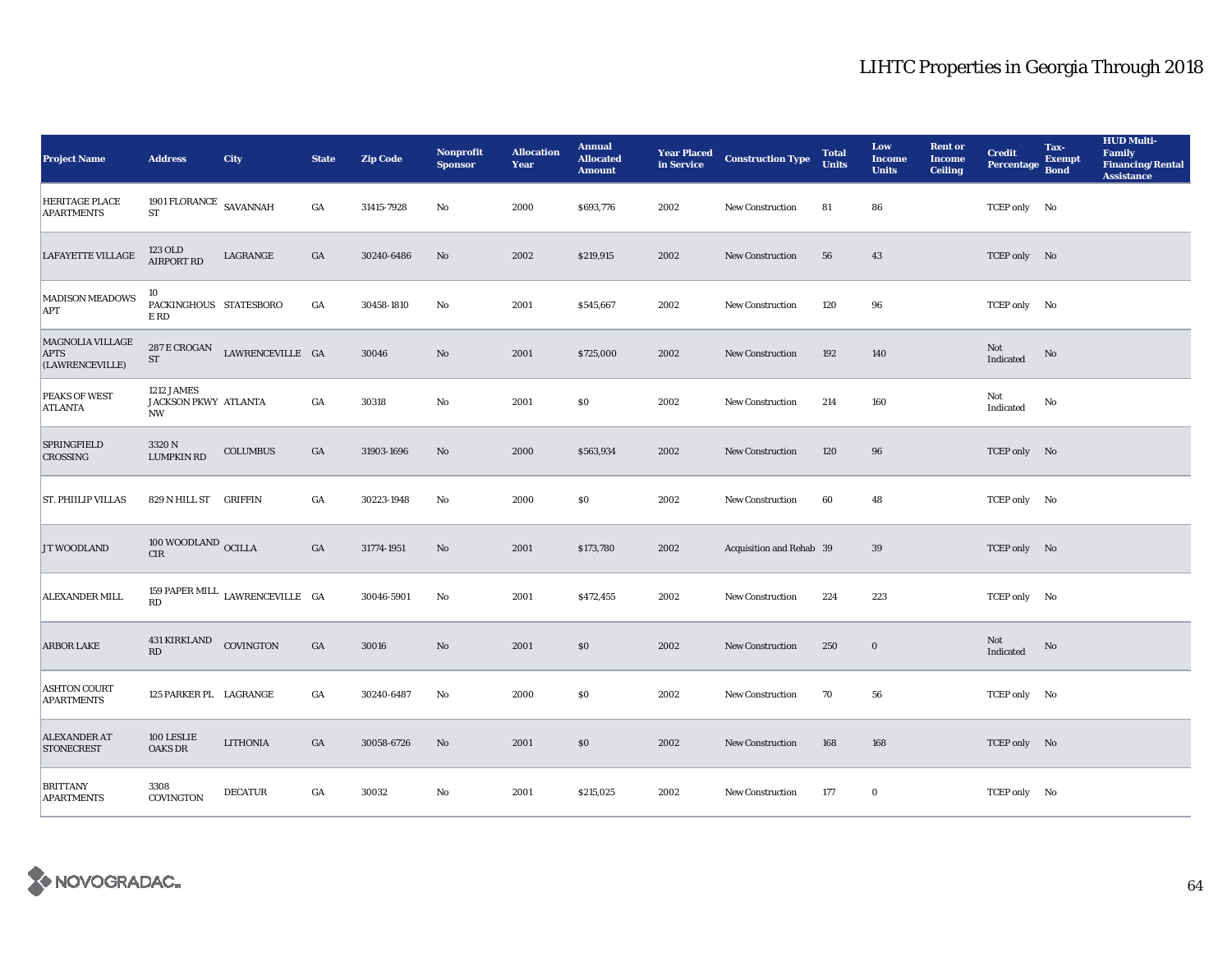| <b>Project Name</b>                         | <b>Address</b>                            | <b>City</b>      | <b>State</b>     | <b>Zip Code</b> | <b>Nonprofit</b><br><b>Sponsor</b> | <b>Allocation</b><br>Year | <b>Annual</b><br><b>Allocated</b><br><b>Amount</b> | <b>Year Placed<br/>in Service</b> | <b>Construction Type</b>  | <b>Total</b><br><b>Units</b> | Low<br><b>Income</b><br><b>Units</b> | <b>Rent or</b><br><b>Income</b><br><b>Ceiling</b> | <b>Credit</b><br><b>Percentage</b> | Tax-<br><b>Exempt</b><br><b>Bond</b> | <b>HUD Multi-</b><br><b>Family</b><br><b>Financing/Rental</b><br><b>Assistance</b> |
|---------------------------------------------|-------------------------------------------|------------------|------------------|-----------------|------------------------------------|---------------------------|----------------------------------------------------|-----------------------------------|---------------------------|------------------------------|--------------------------------------|---------------------------------------------------|------------------------------------|--------------------------------------|------------------------------------------------------------------------------------|
| <b>CONCORD CROSSING</b>                     | 2935 OLD<br><b>CONCORD RD</b><br>SE       | <b>SMYRNA</b>    | GA               | 30082-2310      | $\mathbf{No}$                      | 2002                      | \$0                                                | 2002                              | New Construction          | 190                          | $\mathbf 0$                          |                                                   | TCEP only No                       |                                      |                                                                                    |
| <b>EAGLES TRACE</b>                         | 2001 TORCH<br>HILL RD                     | <b>COLUMBUS</b>  | GA               | 31903-5200      | No                                 | 2002                      | \$154,590                                          | 2002                              | Acquisition and Rehab 383 |                              | 378                                  |                                                   | TCEP only No                       |                                      |                                                                                    |
| <b>EAST AUGUSTA</b><br><b>COMMONS</b>       | 420 E<br><b>BOUNDARY</b>                  | <b>AUGUSTA</b>   | $_{\mathrm{GA}}$ | 30901-4800      | No                                 | 2001                      | \$260,627                                          | 2002                              | New Construction          | 148                          | $\mathbf 0$                          |                                                   | TCEP only No                       |                                      |                                                                                    |
| ETHERIDGE COURT<br><b>DEVELOPMENT I</b>     | 2591<br>ETHERIDGE DR ATLANTA<br>NW        |                  | GA               | 30318-3898      | No                                 | 2002                      | \$0\$                                              | 2002                              | <b>New Construction</b>   | 164                          | $\bf{0}$                             |                                                   | TCEP only No                       |                                      |                                                                                    |
| <b>GATWICK-SENIOR</b><br>VILLAGE            | PO BOX 56                                 | FORT VALLEY      | GA               | 31030-0056      | No                                 | 2000                      | \$0                                                | 2002                              | New Construction          | 60                           | 47                                   |                                                   | TCEP only No                       |                                      |                                                                                    |
| <b>GREENS AT</b><br><b>HILLCREST II</b>     | 850 HILLCREST<br>GREEN DR                 | LAWRENCEVILLE GA |                  | 30046-4486      | No                                 | 2000                      | \$456,749                                          | 2002                              | <b>New Construction</b>   | 146                          | 144                                  |                                                   | TCEP only No                       |                                      |                                                                                    |
| <b>GREENS AT</b><br><b>STONECREEK</b>       | <b>100 DEER</b><br><b>CREEK CIR</b>       | <b>LITHONIA</b>  | $_{\mathrm{GA}}$ | 30038-3334      | $\mathbf{N}\mathbf{o}$             | 2001                      | \$314,331                                          | 2002                              | New Construction          | 100                          | 100                                  |                                                   | TCEP only No                       |                                      |                                                                                    |
| HERITAGE CROSSING                           | 100 CROSSING<br>PL.                       | <b>COMMERCE</b>  | GA               | 30529-3695      | No                                 | 2001                      | \$485,616                                          | 2002                              | New Construction          | 118                          | $\bf{0}$                             |                                                   | TCEP only No                       |                                      |                                                                                    |
| <b>HICKORY PARK</b>                         | 4900 DELANO<br>RD                         | <b>ATLANTA</b>   | GA               | 30349-2640      | No                                 | 2001                      | \$101,253                                          | 2002                              | <b>New Construction</b>   | 150                          | 150                                  |                                                   | TCEP only No                       |                                      |                                                                                    |
| MIDTOWN SQUARE                              | 1499 BOXWOOD COLUMBUS<br><b>BLVD</b>      |                  | GA               | 31906-2707      | No                                 | 2001                      | \$0                                                | 2002                              | <b>New Construction</b>   | 144                          | $\bf{0}$                             |                                                   | TCEP only No                       |                                      |                                                                                    |
| PACES LANDING APTS 100 PACES CT GAINESVILLE |                                           |                  | GA               | 30504-4079      | $\mathbf{No}$                      | 2001                      | \$1,113,588                                        | 2002                              | <b>New Construction</b>   | 140                          | 112                                  |                                                   | TCEP only No                       |                                      |                                                                                    |
| <b>LANIER AT MCEVER</b>                     | $1050$ EAGLE EYE $\,$ GAINESVILLE VIEW RD |                  | GA               | 30504-4162      | No                                 | 2001                      | \$444,799                                          | 2002                              | New Construction          | 224                          | $\bf{0}$                             |                                                   | TCEP only No                       |                                      |                                                                                    |
| <b>LIVE OAK</b><br><b>PLANTATION</b>        | 8505 WATERS<br><b>AVE</b>                 | <b>SAVANNAH</b>  | GA               | 31406-6036      | No                                 | 2000                      | \$0\$                                              | 2002                              | <b>New Construction</b>   | 208                          | $\bf{0}$                             |                                                   | TCEP only No                       |                                      |                                                                                    |

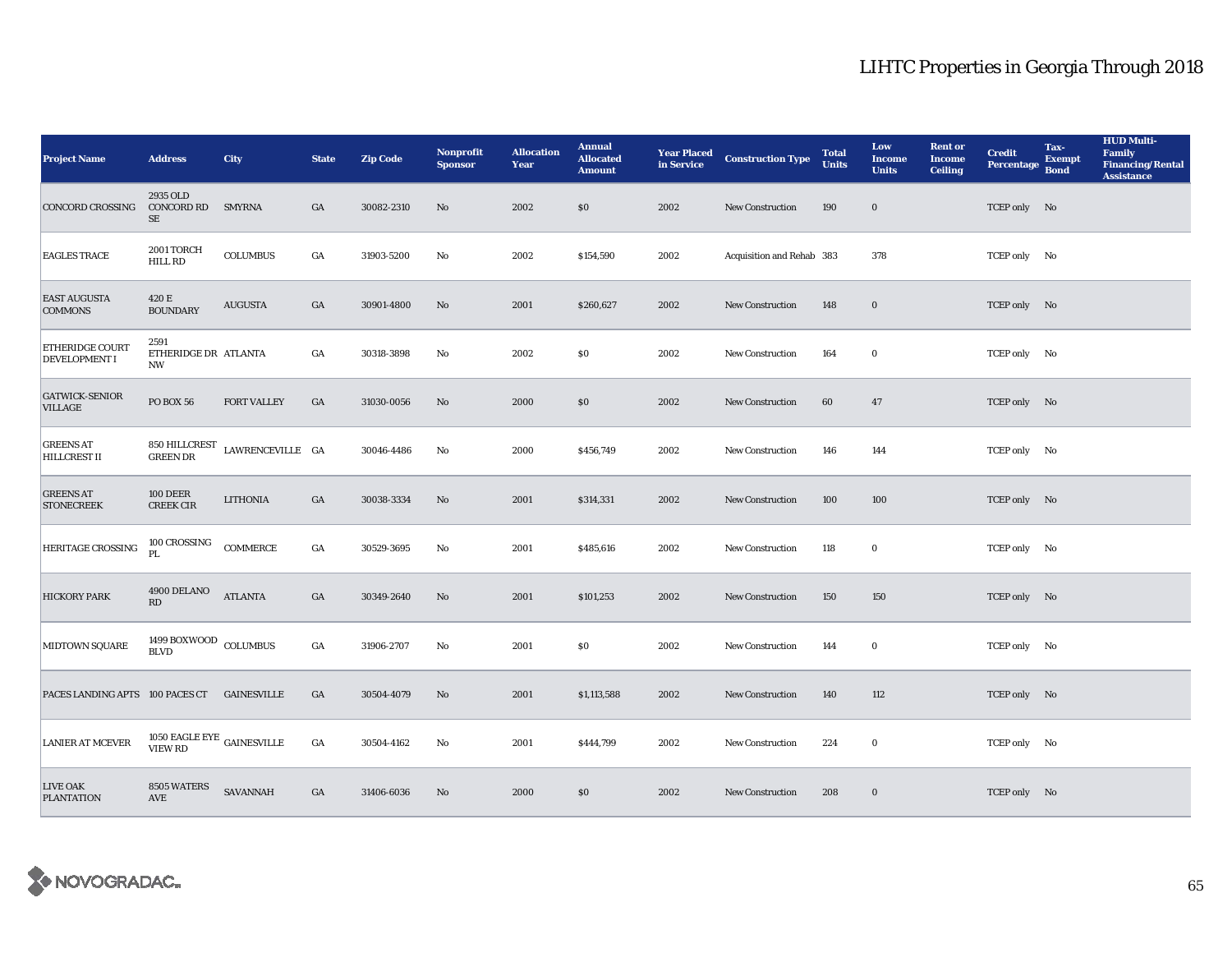| <b>Project Name</b>                           | <b>Address</b>                                  | <b>City</b>      | <b>State</b>     | <b>Zip Code</b> | Nonprofit<br><b>Sponsor</b> | <b>Allocation</b><br>Year | <b>Annual</b><br><b>Allocated</b><br><b>Amount</b> | <b>Year Placed<br/>in Service</b> | <b>Construction Type</b> | <b>Total</b><br><b>Units</b> | Low<br><b>Income</b><br><b>Units</b> | <b>Rent or</b><br><b>Income</b><br><b>Ceiling</b> | <b>Credit</b><br><b>Percentage</b> | Tax-<br><b>Exempt</b><br><b>Bond</b> | <b>HUD Multi-</b><br>Family<br>Financing/Rental<br><b>Assistance</b> |
|-----------------------------------------------|-------------------------------------------------|------------------|------------------|-----------------|-----------------------------|---------------------------|----------------------------------------------------|-----------------------------------|--------------------------|------------------------------|--------------------------------------|---------------------------------------------------|------------------------------------|--------------------------------------|----------------------------------------------------------------------|
| <b>DELMONTE</b><br><b>TOWNHOMES</b>           | $330$ BROWNLEE $\quad$ ATLANTA<br><b>RD SW</b>  |                  | GA               | 30311           | No                          | 2001                      | \$0                                                | 2002                              | <b>New Construction</b>  | 108                          | 81                                   |                                                   | Not<br>Indicated                   | $\mathbf{No}$                        |                                                                      |
| <b>VILLAS OF FRIENDLY</b><br><b>HEIGHTS</b>   | 1300 FRIENDLY DECATUR<br>HEIGHTS BLVD           |                  | $_{\mathrm{GA}}$ | 30035-4165      | No                          | 2000                      | \$0                                                | 2002                              | <b>New Construction</b>  | 132                          | 124                                  |                                                   | TCEP only No                       |                                      |                                                                      |
| <b>INDIGO POINTE APTS</b>                     | $4750$ LA ROCHE $\,$ SAVANNAH AVE               |                  | GA               | 31404           |                             | 2000                      | \$0                                                | 2002                              | Not Indicated            | 310                          | $\bf{0}$                             |                                                   | Not<br>Indicated                   |                                      |                                                                      |
| <b>TOWNE POINTE</b><br><b>APARTMENTS</b>      | 1029 PINE LOG CONYERS<br><b>RD NE</b>           |                  | $_{\mathrm{GA}}$ | 30012-4700      | No                          | 2001                      | \$0                                                | 2002                              | Not Indicated            | 108                          | $\mathbf 0$                          |                                                   | TCEP only No                       |                                      |                                                                      |
| ARBOR LAKE-<br><b>MAGNOLIA ARBOR</b>          | <b>431 KIRKLAND</b><br>RD                       | COVINGTON        | $_{\mathrm{GA}}$ | 30016-6840      | No                          | 2001                      | \$0                                                | 2002                              | New Construction         | 250                          | $\bf{0}$                             |                                                   | <b>TCEP</b> only                   |                                      |                                                                      |
| ASHLEY CASCADE, II                            | 1371 $\textmd{KIMBERLY}\xspace$ ATLANTA WAY SW  |                  | GA               | 30331-4621      | No                          | 2000                      | \$619,870                                          | 2002                              | <b>New Construction</b>  | 136                          | $\mathbf{0}$                         |                                                   | <b>TCEP</b> only                   |                                      |                                                                      |
| <b>BETHEL CHURCH</b><br><b>HOMES</b>          | <b>155 HICKMAN</b><br>DR                        | <b>ATHENS</b>    | $_{\mathrm{GA}}$ | 30601-3732      | No                          | 2001                      | \$0                                                | 2002                              | <b>New Construction</b>  | 178                          | $\bf{0}$                             |                                                   | <b>TCEP</b> only                   |                                      |                                                                      |
| <b>COULMBIA HIGH PT</b><br><b>EASTATES SR</b> | 220 BOWEN CIR ATLANTA<br>SW                     |                  | GA               | 30315-2605      | $\rm No$                    | 2000                      | \$670,463                                          | 2002                              | New Construction         | 94                           | $\bf{0}$                             |                                                   | <b>TCEP</b> only                   |                                      |                                                                      |
| <b>MAGNOLIA VILLAGE</b>                       | 287 E CROGAN<br><b>ST</b>                       | LAWRENCEVILLE GA |                  | 30046-6892      | No                          | 2001                      | \$725,000                                          | 2002                              | <b>New Construction</b>  | 192                          | $\bf{0}$                             |                                                   | <b>TCEP</b> only                   |                                      |                                                                      |
| PEAKS AT WEST<br><b>ATLANTA</b>               | 1212 JAMES<br>JACKSON PKWY ATLANTA<br><b>NW</b> |                  | GA               | 30318-0657      | No                          | 2001                      | \$0                                                | 2002                              | <b>New Construction</b>  | 214                          | $\bf{0}$                             |                                                   | <b>TCEP</b> only                   |                                      |                                                                      |
| <b>TOWNE WEST MANOR</b>                       | $330\text{ BROWNLEE} \ \ \text{ATLANTA}$ RD SW  |                  | $_{\mathrm{GA}}$ | 30311-1800      | No                          | 2001                      | \$0                                                | 2002                              | <b>New Construction</b>  | 108                          | $\bf{0}$                             |                                                   | <b>TCEP</b> only                   |                                      |                                                                      |
| <b>ST. PHILLIPS VILLAS</b>                    | 829 N HILL ST GRIFFIN                           |                  | GA               | 30223-1948      | No                          | 2000                      | \$0                                                | 2002                              | <b>New Construction</b>  | 60                           | $\boldsymbol{0}$                     |                                                   | <b>TCEP</b> only                   |                                      |                                                                      |
| <b>CHAPEL RUN</b><br><b>APARTMENTS</b>        | 4522<br>SNAPFINGER<br><b>WOODS DR</b>           | <b>DECATUR</b>   | GA               | 30035-4178      | No                          | 2002                      | \$437,444                                          | 2003                              | <b>New Construction</b>  | 172                          | 170                                  |                                                   | TCEP only No                       |                                      |                                                                      |

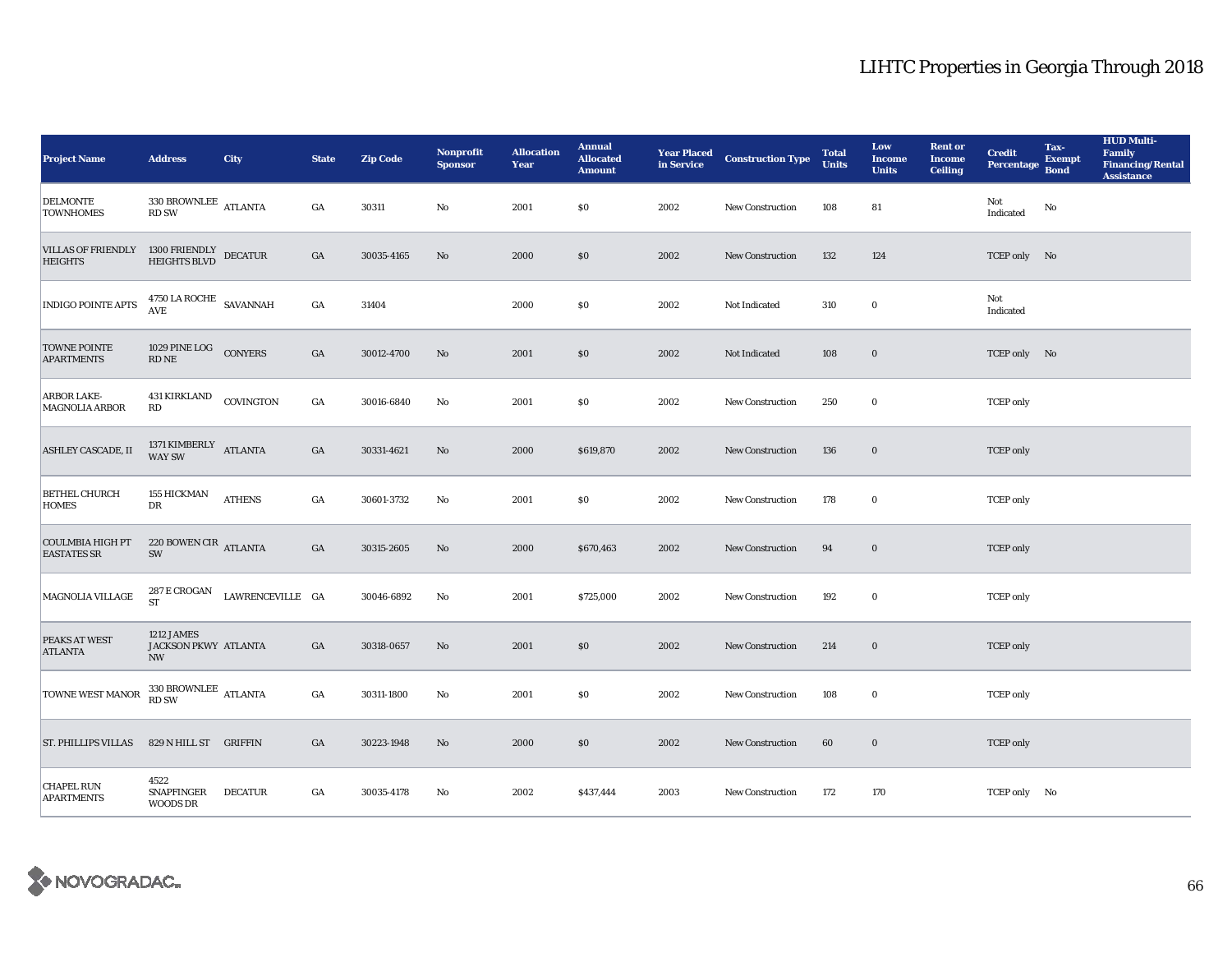| <b>Project Name</b>                                                           | <b>Address</b>                                          | <b>City</b>                 | <b>State</b>     | <b>Zip Code</b> | <b>Nonprofit</b><br><b>Sponsor</b> | <b>Allocation</b><br>Year | <b>Annual</b><br><b>Allocated</b><br><b>Amount</b> |      | <b>Year Placed Construction Type</b><br>in Service <b>Construction</b> Type | <b>Total</b><br><b>Units</b> | Low<br><b>Income</b><br><b>Units</b> | <b>Rent or</b><br><b>Income</b><br><b>Ceiling</b> | <b>Credit</b><br><b>Percentage</b>          | Tax-<br><b>Exempt</b><br><b>Bond</b> | <b>HUD Multi-</b><br><b>Family</b><br><b>Financing/Rental</b><br><b>Assistance</b> |
|-------------------------------------------------------------------------------|---------------------------------------------------------|-----------------------------|------------------|-----------------|------------------------------------|---------------------------|----------------------------------------------------|------|-----------------------------------------------------------------------------|------------------------------|--------------------------------------|---------------------------------------------------|---------------------------------------------|--------------------------------------|------------------------------------------------------------------------------------|
| <b>COLUMBIA ESTATE</b>                                                        | <b>1800 KERRY</b><br><b>DRIVE</b>                       | <b>ATLANTA</b>              | GA               | 30318           | No                                 | 2001                      | \$576,702                                          | 2003 | New Construction                                                            | 124                          | 62                                   |                                                   | TCEP only No                                |                                      |                                                                                    |
| <b>EAGLES POINTE</b>                                                          | 104 EAGLES<br>POINTE DR                                 | <b>BRUNSWICK</b>            | $_{\mathrm{GA}}$ | 31525-1100      | $\mathbf {No}$                     | 2001                      | \$725,000                                          | 2003 | New Construction                                                            | 168                          | 168                                  |                                                   | TCEP only No                                |                                      |                                                                                    |
| HAYS MILL COURT                                                               | 903 HAYS MILL<br>$\mathbf{R}\mathbf{D}$                 | CARROLLTON                  | GA               | 30117-4626      | $\rm No$                           | 2001                      | \$226,496                                          | 2003 | New Construction                                                            | 62                           | 49                                   |                                                   | TCEP only No                                |                                      |                                                                                    |
| <b>HERITAGE</b><br><b>APARTMENTS</b>                                          | 812 BROWNLEE $_{\rm JACKSON}$<br>RD                     |                             | GA               | 30233-2457      | No                                 | 2002                      | \$205,268                                          | 2003 | Acquisition and Rehab 51                                                    |                              | 51                                   |                                                   | TCEP only No                                |                                      |                                                                                    |
| <b>HERRINGTON MILL</b><br><b>APARTMENTS</b>                                   | 1564<br><b>MILL ROAD</b>                                | HERRINGTON LAWRENCEVILLE GA |                  | 30043-5615      | $\mathbf{N}\mathbf{o}$             | 2002                      | \$0                                                | 2003 | New Construction                                                            | 292                          | 292                                  |                                                   | TCEP only No                                |                                      |                                                                                    |
| HIGHLAND COURT SR<br><b>RESIDENCE</b>                                         | 4150 GEORGE<br><b>BUSBEE PKWY KENNESAW</b><br><b>NW</b> |                             | $_{\mathrm{GA}}$ | 30144           | $\mathbf {No}$                     | 2001                      | \$61,238                                           | 2003 | <b>New Construction</b>                                                     | 122                          | 94                                   |                                                   | Not<br>Indicated                            | No                                   |                                                                                    |
| KINGSLEY VILLAGE                                                              | 595 SIX FLAGS<br><b>DR</b>                              | <b>AUSTELL</b>              | GA               | 30168           | $\rm No$                           | 2002                      | \$0                                                | 2003 | Acquisition and Rehab 146                                                   |                              | 146                                  |                                                   | $30$ % present $\,$ No $\,$<br>value        |                                      |                                                                                    |
| KIRKWOOD TRAIL<br><b>APARTMENTS</b>                                           | 133 CARSON RD CEDARTOWN                                 |                             | GA               | 30125           | $\mathbf{No}$                      | 2001                      | \$0                                                | 2003 | <b>New Construction</b>                                                     | 52                           | 41                                   |                                                   | TCEP only No                                |                                      |                                                                                    |
| MAGNOLIA CIRCLE                                                               | 100 DASH<br><b>LEWIS DR</b>                             | <b>DECATUR</b>              | GA               | 30034-1648      | No                                 | 2001                      | \$405,500                                          | 2003 | New Construction                                                            | 84                           | 67                                   |                                                   | TCEP only No                                |                                      |                                                                                    |
| NORTHGATE VILLAGE                                                             | <b>4400 WARM</b><br>SPRINGS RD                          | <b>COLUMBUS</b>             | GA               | 31909-5447      | No                                 | 2001                      | \$139,520                                          | 2003 | Acquisition and Rehab 151                                                   |                              | 117                                  |                                                   | TCEP only No                                |                                      |                                                                                    |
| ORCHARD SPRINGS                                                               | 5500 OAKLEY<br><b>INDUSTRIAL</b><br><b>BLVD</b>         | <b>FAIRBURN</b>             | GA               | 30213-6025      | $\rm No$                           | 2002                      | \$300,739                                          | 2003 | <b>New Construction</b>                                                     | 130                          | 218                                  |                                                   | TCEP only No                                |                                      |                                                                                    |
| <b>SAVANNAH</b><br><b>NEIGHBORHOOD</b><br><b>ACTION PROJECT</b><br>(SNAP) III | 531 E<br><b>WALDBURG ST</b>                             | SAVANNAH                    | GA               | 31401           | No                                 | 2002                      | \$128,278                                          | 2003 | Acquisition and Rehab 18                                                    |                              | 18                                   |                                                   | $30\,\%$ present $\,$ $_{\rm Yes}$<br>value |                                      |                                                                                    |
| <b>SAVANNAH</b><br>NEIGHBORHOOD<br><b>ACTION PROJECT</b><br>(SNAP) II         | 1 W HENRY ST SAVANNAH                                   |                             | GA               | 31401           | No                                 | 2002                      | \$86,164                                           | 2003 | Acquisition and Rehab 89                                                    |                              | 89                                   |                                                   | Not<br>Indicated                            | No                                   |                                                                                    |

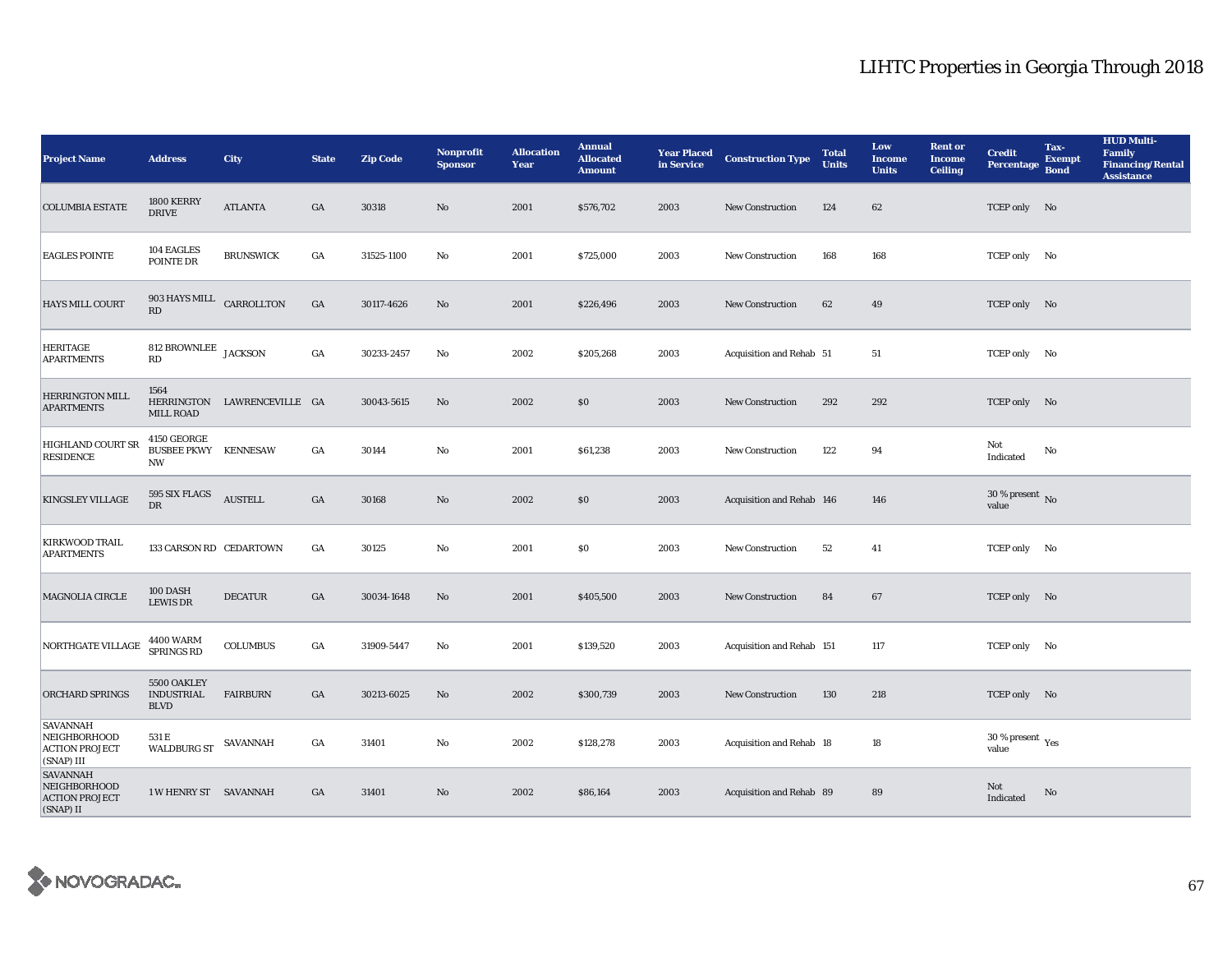| <b>Project Name</b>                                                    | <b>Address</b>                         | <b>City</b>       | <b>State</b>     | <b>Zip Code</b> | Nonprofit<br><b>Sponsor</b> | <b>Allocation</b><br>Year | <b>Annual</b><br><b>Allocated</b><br><b>Amount</b> | in Service | <b>Year Placed Construction Type</b> | <b>Total</b><br><b>Units</b> | Low<br><b>Income</b><br><b>Units</b> | <b>Rent</b> or<br><b>Income</b><br><b>Ceiling</b> | <b>Credit</b><br><b>Percentage</b> | Tax-<br><b>Exempt</b><br><b>Bond</b> | <b>HUD Multi-</b><br>Family<br><b>Financing/Rental</b><br><b>Assistance</b> |
|------------------------------------------------------------------------|----------------------------------------|-------------------|------------------|-----------------|-----------------------------|---------------------------|----------------------------------------------------|------------|--------------------------------------|------------------------------|--------------------------------------|---------------------------------------------------|------------------------------------|--------------------------------------|-----------------------------------------------------------------------------|
| <b>SELMAN PLACE</b>                                                    | 509 GORDON<br><b>AVE</b>               | <b>BAINBRIDGE</b> | GA               | 39819-4328      | No                          | 2001                      | \$0                                                | 2003       | <b>New Construction</b>              | 56                           | 44                                   |                                                   | TCEP only No                       |                                      |                                                                             |
| <b>SAVANNAH</b><br>NEIGHBORHOOD<br><b>ACTION PROJECT</b><br>(SNAP) III | 1 W HENRY ST SAVANNAH                  |                   | GA               | 31401           | $\rm No$                    | 2002                      | \$128,278                                          | 2003       | Both New Construction 2<br>and $A/R$ |                              | $\boldsymbol{2}$                     |                                                   | Not<br>Indicated                   | No                                   |                                                                             |
| <b>SOUTH ROSSVILLE</b><br><b>SENIOR VILLAGE</b>                        | 1300<br><b>MCFARLAND</b><br>AVE        | ROSSVILLE         | $_{\mathrm{GA}}$ | 30741-2363      | No                          | 2001                      | \$0\$                                              | 2003       | New Construction                     | 60                           | 48                                   |                                                   | TCEP only No                       |                                      |                                                                             |
| <b>STATION AT</b><br><b>RICHMOND OAKS</b>                              | 1770<br>RICHMOND CIR ATLANTA<br>SE     |                   | GA               | 30315-5373      | No                          | 2003                      | \$136,821                                          | 2003       | New Construction                     | 181                          | $\bf{0}$                             |                                                   | TCEP only No                       |                                      |                                                                             |
| TIFT/CATOOSA<br><b>SENIOR</b>                                          | 98 TIMMS RD<br>NE                      | CALHOUN           | GA               | 30701-9289      | No                          | 2001                      | \$266,316                                          | 2003       | New Construction                     | 60                           | 47                                   |                                                   | TCEP only No                       |                                      |                                                                             |
| <b>WARING II</b><br><b>APARTMENTS</b>                                  | 806 E WARING<br>ST                     | <b>WAYCROSS</b>   | GA               | 31501-7912      | No                          | 2001                      | \$0                                                | 2003       | <b>New Construction</b>              | 36                           | 28                                   |                                                   | TCEP only No                       |                                      |                                                                             |
| <b>WELLINGTON RIDGE</b><br><b>APARTMENTS</b>                           | 9145<br>WELLINGTON COVINGTON<br>DR     |                   | GA               | 30014-8712      | No                          | 2002                      | \$551,502                                          | 2003       | <b>New Construction</b>              | 220                          | 220                                  |                                                   | TCEP only No                       |                                      |                                                                             |
| <b>ASHLEY CASCADE, III</b>                                             | 1371 KIMBERLY ATLANTA<br><b>WAY SW</b> |                   | GA               | 30331-4621      | No                          | 2001                      | \$461,725                                          | 2003       | New Construction                     | 96                           | 68                                   |                                                   | TCEP only No                       |                                      |                                                                             |
| <b>ASHTON CREEK</b><br><b>APARTMENTS</b>                               | $239$ NEW HOPE<br>RD                   | LAWRENCEVILLE GA  |                  | 30046-2513      | No                          | 2001                      | \$376,880                                          | 2003       | <b>New Construction</b>              | 140                          | 139                                  |                                                   | TCEP only No                       |                                      |                                                                             |
| <b>BALTIC PARK</b>                                                     | 860<br>HIGHTOWER<br>RD                 | <b>MACON</b>      | GA               | 31206-2294      | No                          | 2001                      | \$540,872                                          | 2003       | New Construction                     | 81                           | $\mathbf 0$                          |                                                   | TCEP only No                       |                                      |                                                                             |
| BIG BETHEL VILLAGE ALLEN BLVD                                          | 500 RICHARD<br>SW                      | ATLANTA           | GA               | 30331-4217      | No                          | 2001                      | \$0                                                | 2003       | <b>New Construction</b>              | 120                          | $\bf{0}$                             |                                                   | TCEP only No                       |                                      |                                                                             |
| <b>BLOUNT CROSSING</b><br>APARTMENTS / 2001-<br>001                    | 232 BLOUNT<br><b>CROSSING RD</b>       | <b>DARIEN</b>     | GA               | 31305-9615      | No                          | 2001                      | \$0                                                | 2003       | <b>New Construction</b>              | 40                           | 40                                   |                                                   | TCEP only No                       |                                      |                                                                             |
| <b>COLUMBIA AT</b><br><b>PEOPLESTOWN</b>                               | 222 TUSKEGEE<br>ST <sub>SE</sub>       | <b>ATLANTA</b>    | GA               | 30315           | No                          | 2001                      | \$513,645                                          | 2003       | <b>New Construction</b>              | 99                           | 69                                   |                                                   | Not<br>Indicated                   | No                                   |                                                                             |

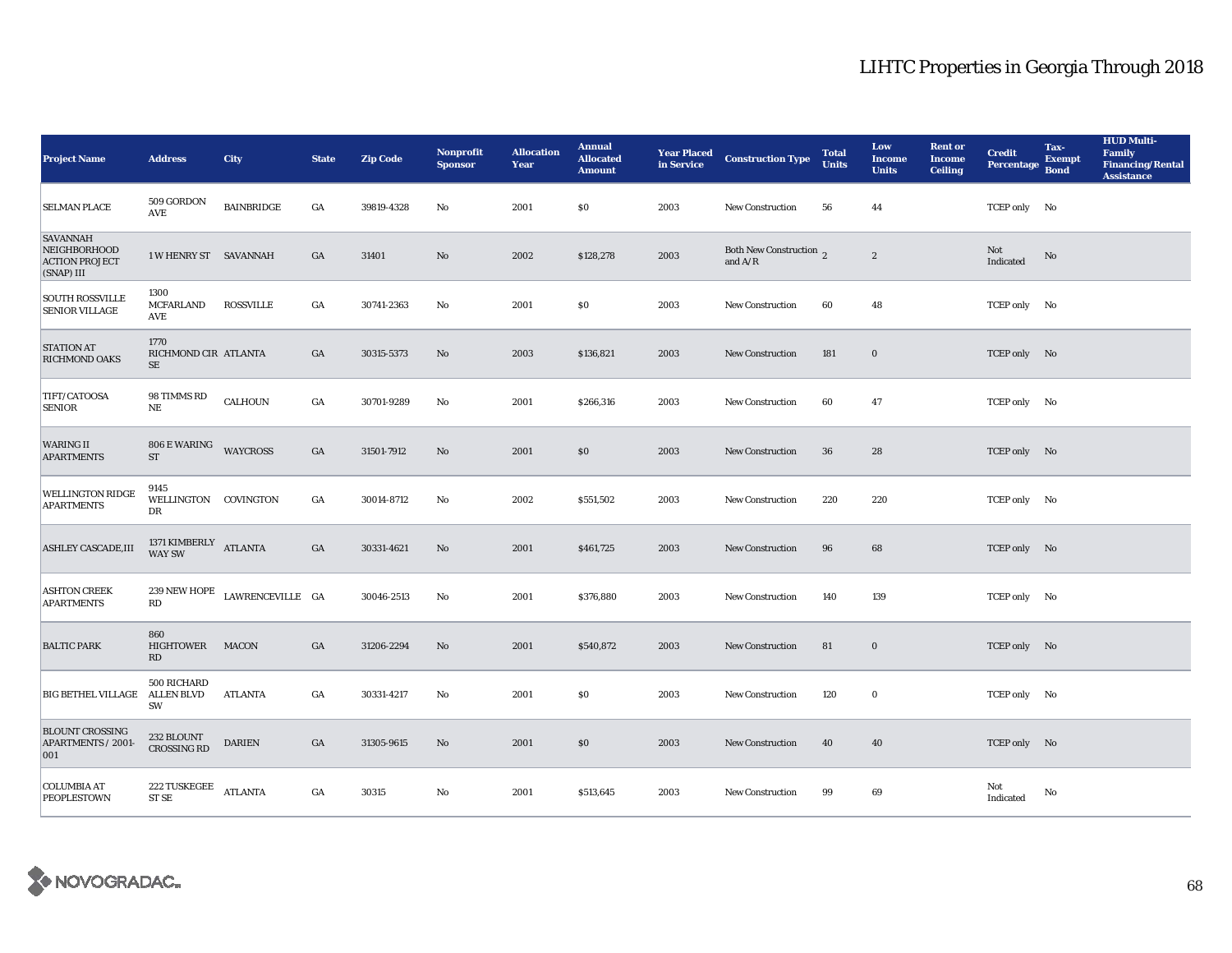| <b>Project Name</b>                                     | <b>Address</b>                     | <b>City</b>      | <b>State</b>     | <b>Zip Code</b> | <b>Nonprofit</b><br><b>Sponsor</b> | <b>Allocation</b><br>Year | <b>Annual</b><br><b>Allocated</b><br><b>Amount</b> |      | <b>Year Placed Construction Type</b><br>in Service <b>Construction</b> Type | <b>Total</b><br><b>Units</b> | Low<br><b>Income</b><br><b>Units</b> | <b>Rent or</b><br><b>Income</b><br><b>Ceiling</b> | <b>Credit</b><br><b>Percentage</b> | Tax-<br><b>Exempt</b><br><b>Bond</b> | <b>HUD Multi-</b><br>Family<br><b>Financing/Rental</b><br><b>Assistance</b> |
|---------------------------------------------------------|------------------------------------|------------------|------------------|-----------------|------------------------------------|---------------------------|----------------------------------------------------|------|-----------------------------------------------------------------------------|------------------------------|--------------------------------------|---------------------------------------------------|------------------------------------|--------------------------------------|-----------------------------------------------------------------------------|
| COLUMBIA COMMONS LUTHER KING ATLANTA                    | 2524 MARTIN<br><b>DRIVE</b>        |                  | $_{\mathrm{GA}}$ | 30311           | No                                 | 2000                      | \$595,842                                          | 2003 | New Construction                                                            | 158                          | 79                                   |                                                   | TCEP only No                       |                                      |                                                                             |
| <b>CROGMAN SCHOOL</b>                                   | 1093 WEST AVE ATLANTA<br>SW        |                  | $_{\mathrm{GA}}$ | 30315-2159      | No                                 | 2001                      | \$309,337                                          | 2003 | <b>New Construction</b>                                                     | 105                          | $\bf{0}$                             |                                                   | TCEP only No                       |                                      |                                                                             |
| <b>ESTES PARK</b>                                       | 122 BOWEN<br>MILL ROAD SE          | <b>DOUGLAS</b>   | $_{\mathrm{GA}}$ | 31534           | $\rm No$                           | 2002                      | \$564,510                                          | 2003 | <b>New Construction</b>                                                     | 72                           | $\mathbf 0$                          |                                                   | TCEP only No                       |                                      |                                                                             |
| ETHERIDGE COURT II 2500 CENTER<br><b>APARTMENTS</b>     | ST <sub>NW</sub>                   | <b>ATLANTA</b>   | $_{\mathrm{GA}}$ | 30318-3899      | No                                 | 2002                      | \$0                                                | 2003 | New Construction                                                            | 190                          | $\bf{0}$                             |                                                   | TCEP only No                       |                                      |                                                                             |
| <b>WOOD VALLEY</b><br><b>APARTMENTS</b>                 | 1325 WARNER<br>$\operatorname{ST}$ | THOMASVILLE      | GA               | 31792-4200      | No                                 | 2002                      | \$84,604                                           | 2003 | <b>New Construction</b>                                                     | 87                           | $\bf{0}$                             |                                                   | TCEP only No                       |                                      |                                                                             |
| <b>HARBOR POINTE</b>                                    | 88 RICHARDS<br>DR                  | <b>TIFTON</b>    | $_{\mathrm{GA}}$ | 31794-1658      | $\mathbf{N}\mathbf{o}$             | 2001                      | \$0                                                | 2003 | New Construction                                                            | 56                           | 44                                   |                                                   | TCEP only No                       |                                      |                                                                             |
| <b>HERITAGE GREEN</b><br><b>APARTMENTS</b>              | 2891<br>SPRINGDALE<br><b>RD SW</b> | <b>ATLANTA</b>   | $_{\mathrm{GA}}$ | 30315-7800      | No                                 | 2002                      | \$218,573                                          | 2003 | Acquisition and Rehab 108                                                   |                              | 87                                   |                                                   | 60% AMGI TCEP only No              |                                      |                                                                             |
| HUNTER'S CHASE                                          | 1 HUNTERS<br><b>CHASE CIR</b>      | THOMASVILLE      | GA               | 31792-3575      | No                                 | 2002                      | \$750,367                                          | 2003 | <b>New Construction</b>                                                     | 112                          | 0                                    |                                                   | TCEP only No                       |                                      |                                                                             |
| <b>JOHNSTON MILL</b><br><b>APARTMENTS</b>               | <b>3201 IST AVE</b>                | <b>COLUMBUS</b>  | GA               | 31904-7570      | $\rm No$                           | 2001                      | \$594,782                                          | 2003 | Acquisition and Rehab 335                                                   |                              | $\bf{0}$                             |                                                   | <b>TCEP</b> only                   |                                      |                                                                             |
| <b>LAUREL OAKS</b><br><b>APARTMENTS</b>                 | 510 E MAIN ST STATESBORO           |                  | GA               | 30458-7009      | No                                 | 2001                      | \$0                                                | 2003 | New Construction                                                            | 72                           | 56                                   |                                                   | TCEP only No                       |                                      |                                                                             |
| LINDEN SQUARE APTS $\frac{1425}{WAY}$ LEE BEARD AUGUSTA |                                    |                  | $_{\mathrm{GA}}$ | 30901-3433      | No                                 | 2001                      | \$314,701                                          | 2003 | New Construction                                                            | 48                           | $\bf{0}$                             |                                                   | TCEP only No                       |                                      |                                                                             |
| <b>LOGANVILLE SENIOR</b>                                | $319$ S BETHEL<br><b>ST</b>        | <b>THOMASTON</b> | $_{\mathrm{GA}}$ | 30286-5539      | $\mathbf{N}\mathbf{o}$             | 2001                      | \$0                                                | 2003 | New Construction                                                            | 59                           | $\bf{0}$                             |                                                   | TCEP only No                       |                                      |                                                                             |
| <b>OAK HILL APARTMENT</b>                               | 105 OAK HILL<br>DR #1000           | <b>ATHENS</b>    | GA               | 30601-4429      | No                                 | 2002                      | \$620,948                                          | 2003 | <b>New Construction</b>                                                     | 220                          | $\bf{0}$                             |                                                   | TCEP only No                       |                                      |                                                                             |

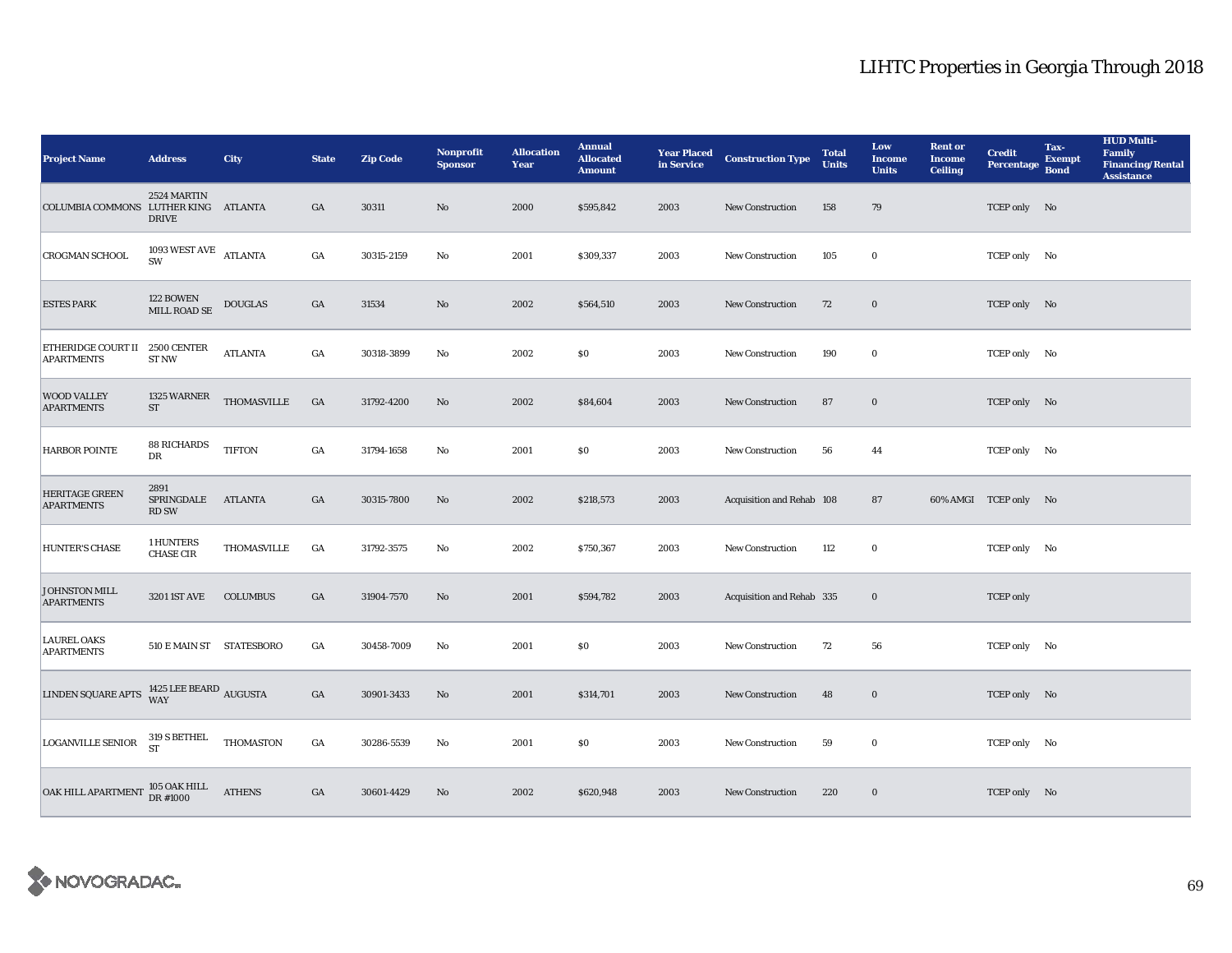| <b>Project Name</b>                                                  | <b>Address</b>                                                                              | <b>City</b>      | <b>State</b> | <b>Zip Code</b> | Nonprofit<br><b>Sponsor</b> | <b>Allocation</b><br>Year | <b>Annual</b><br><b>Allocated</b><br><b>Amount</b> | <b>Year Placed</b><br>in Service | <b>Construction Type</b>                    | <b>Total</b><br><b>Units</b> | Low<br><b>Income</b><br><b>Units</b> | <b>Rent or</b><br><b>Income</b><br><b>Ceiling</b> | <b>Credit</b><br><b>Percentage</b> | Tax-<br><b>Exempt</b><br><b>Bond</b> | <b>HUD Multi-</b><br><b>Family</b><br><b>Financing/Rental</b><br><b>Assistance</b> |
|----------------------------------------------------------------------|---------------------------------------------------------------------------------------------|------------------|--------------|-----------------|-----------------------------|---------------------------|----------------------------------------------------|----------------------------------|---------------------------------------------|------------------------------|--------------------------------------|---------------------------------------------------|------------------------------------|--------------------------------------|------------------------------------------------------------------------------------|
| PARK PLACE<br><b>APARTMENTS</b>                                      | 800 PARKWAY<br><b>CIRCLE</b>                                                                | $\sf{ROCKMART}$  | GA           | 30153           | No                          | 2001                      | \$0                                                | 2003                             | New Construction                            | 60                           | 48                                   |                                                   | TCEP only No                       |                                      |                                                                                    |
| THE PEAKS AT BELLS<br>FERRY                                          | 100 PEAKS RDG ACWORTH                                                                       |                  | GA           | 30102-1953      | No                          | 2001                      | \$499,278                                          | 2003                             | <b>New Construction</b>                     | 248                          | 148                                  |                                                   | TCEP only No                       |                                      |                                                                                    |
| RENAISSANCE AT<br>PARK PLACE SOUTH                                   | <b>266 AMAK</b><br><b>DRIVE</b>                                                             | ATLANTA          | GA           | 30315           | No                          | 2001                      | \$650,574                                          | 2003                             | <b>New Construction</b>                     | 100                          | 80                                   |                                                   | TCEP only No                       |                                      |                                                                                    |
| <b>RIDGECREST APTS</b><br>(WARNER ROBINS)                            | 301 MILLSIDE<br>DR                                                                          | WARNER ROBINS GA |              | 31088           | No                          | 2001                      | \$271,081                                          | 2003                             | <b>New Construction</b>                     | 60                           | $\bf 47$                             |                                                   | Not<br>Indicated                   | No                                   |                                                                                    |
| <b>RIVER RIDGE AT</b><br>CANTON                                      | <b>100 RIVER</b><br>RIDGE DR                                                                | <b>CANTON</b>    | GA           | 30114-7037      | No                          | 2001                      | \$697,863                                          | 2003                             | <b>New Construction</b>                     | 356                          | $\bf{0}$                             |                                                   | TCEP only No                       |                                      |                                                                                    |
| <b>THE CHATEAU</b>                                                   | 706 LOOP RD                                                                                 | <b>VIDALIA</b>   | GA           | 30474-3603      | No                          | 2002                      | \$432,515                                          | 2003                             | <b>New Construction</b>                     | 56                           | $\bf{0}$                             |                                                   | TCEP only No                       |                                      |                                                                                    |
| THE PARK AT SCOTT'S<br>CROSSING                                      | $10\angle U$<br><b>HOLLYWOOD</b><br><b>RD NW AKA</b><br>THE PARK $\oslash$<br><b>SCOTTS</b> | ATLANTA          | GA           | 30318-9203      | No                          | 2002                      | \$86,221                                           | 2003                             | Acquisition and Rehab 216                   |                              | 194                                  |                                                   | TCEP only No                       |                                      |                                                                                    |
| PINES AT<br><b>WILLOWBROOK</b>                                       | 841<br>WILLOWBROOK HINESVILLE<br>DR                                                         |                  | GA           | 31313           | $\rm No$                    | 2001                      | \$421,770                                          | 2003                             | <b>New Construction</b>                     | 80                           | $\mathbf 0$                          |                                                   | Not<br>Indicated                   | No                                   |                                                                                    |
| <b>WALTON RESERVE</b><br><b>APARTMENTS</b>                           | 7075 WALTON<br>RESERVE LN                                                                   | <b>AUSTELL</b>   | GA           | 30168-2504      | No                          | 2002                      | \$635,961                                          | 2003                             | <b>New Construction</b>                     | 249                          | 249                                  |                                                   | TCEP only No                       |                                      |                                                                                    |
| <b>WESTWOOD CLUB</b><br><b>APARTMENTS</b>                            | 650<br>THOROUGHBRE EVANS<br>$D$ LN                                                          |                  | GA           | 30809-4119      | No                          | 2002                      | \$482,449                                          | 2003                             | <b>New Construction</b>                     | 192                          | $\mathbf 0$                          |                                                   | TCEP only No                       |                                      |                                                                                    |
| <b>CEDAR CREEK APTS</b>                                              | 3073 CEDAR<br><b>CREEK PKWY</b>                                                             | <b>DECATUR</b>   | GA           | 30033           |                             | 2001                      | \$0                                                | 2003                             | Not Indicated                               | 168                          | $\bf{0}$                             |                                                   | Not<br>Indicated                   |                                      |                                                                                    |
| <b>CEDAR CREEK WEST</b><br><b>APTS</b>                               | <b>3117 CEDAR</b><br><b>BROOK DR</b>                                                        | <b>DECATUR</b>   | GA           | 30033           |                             | 2001                      | $\$0$                                              | 2003                             | Not Indicated                               | 164                          | $\mathbf 0$                          |                                                   | Not<br>Indicated                   |                                      |                                                                                    |
| <b>SAVANNAH</b><br>NEIGHBORHOOD<br><b>ACTION PROJECT</b><br>(SNAP) I | 1 W HENRY ST SAVANNAH                                                                       |                  | GA           | 31401           | No                          | 2002                      | \$82,581                                           | 2003                             | Both New Construction 100<br>and $\rm{A/R}$ |                              | 100                                  |                                                   | Not<br>Indicated                   | No                                   |                                                                                    |

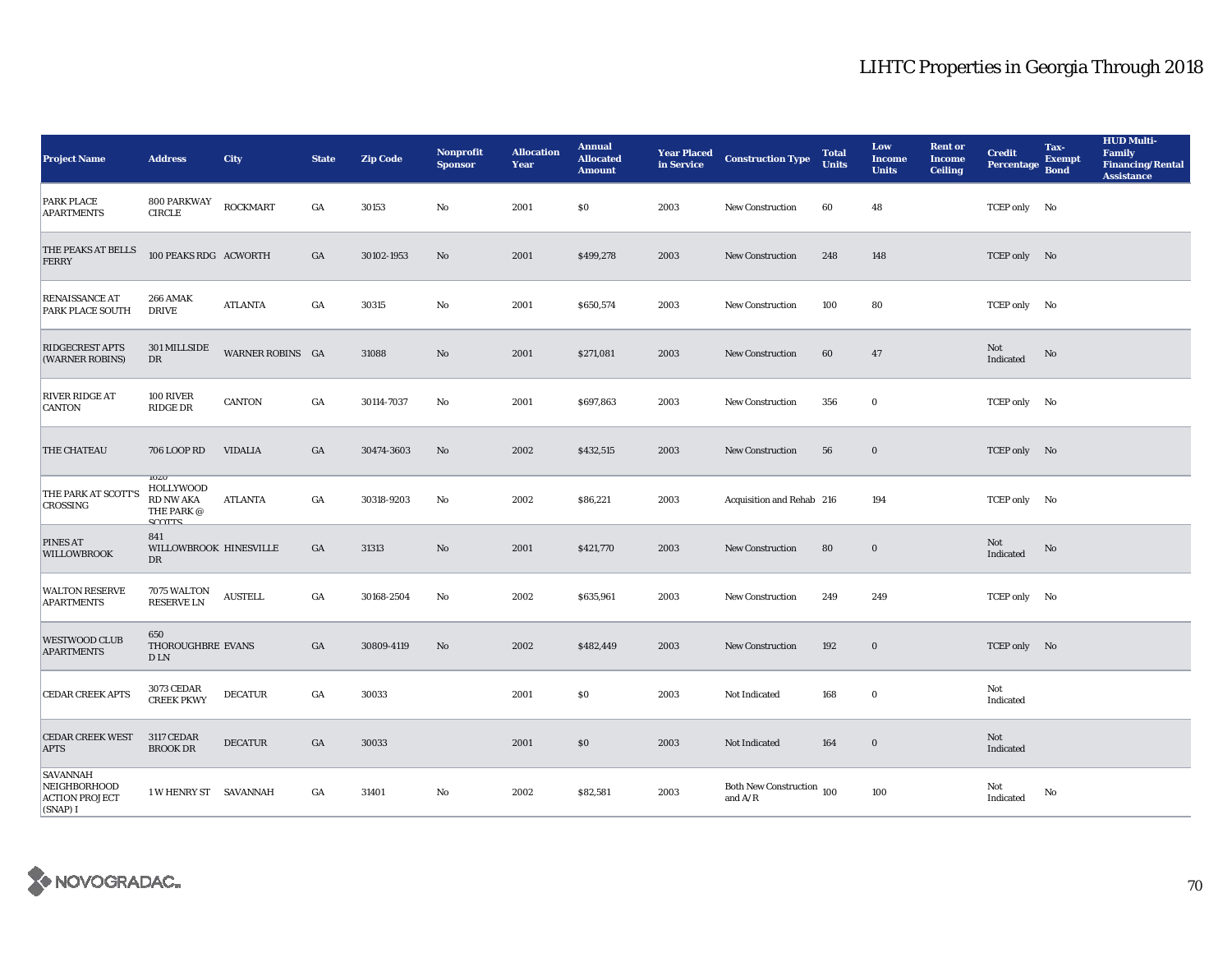| <b>Project Name</b>                                                  | <b>Address</b>                                          | <b>City</b>     | <b>State</b>     | <b>Zip Code</b> | <b>Nonprofit</b><br><b>Sponsor</b> | <b>Allocation</b><br>Year | <b>Annual</b><br><b>Allocated</b><br><b>Amount</b> |      | <b>Year Placed Construction Type</b><br>in Service | <b>Total</b><br><b>Units</b> | Low<br><b>Income</b><br><b>Units</b> | <b>Rent or</b><br><b>Income</b><br><b>Ceiling</b> | <b>Credit</b><br><b>Percentage</b> | Tax-<br><b>Exempt</b><br><b>Bond</b> | <b>HUD Multi-</b><br><b>Family</b><br><b>Financing/Rental</b><br><b>Assistance</b> |
|----------------------------------------------------------------------|---------------------------------------------------------|-----------------|------------------|-----------------|------------------------------------|---------------------------|----------------------------------------------------|------|----------------------------------------------------|------------------------------|--------------------------------------|---------------------------------------------------|------------------------------------|--------------------------------------|------------------------------------------------------------------------------------|
| <b>COBBLESTONE</b><br>LANDING                                        | 3050 COBB<br>PKWY NW                                    | <b>KENNESAW</b> | GA               | 30152-6542      | No                                 | 2002                      | \$188,920                                          | 2003 | <b>New Construction</b>                            | 172                          | $\bf{0}$                             |                                                   | TCEP only No                       |                                      |                                                                                    |
| THE OAKS AT<br><b>BRANDLEWOOD</b>                                    | 5110 GARRARD<br>AVE                                     | SAVANNAH        | GA               | 31405-2769      | No                                 | 2002                      | \$896,338                                          | 2003 | <b>New Construction</b>                            | 324                          | 287                                  |                                                   | TCEP only No                       |                                      |                                                                                    |
| <b>TATTNALL PLACE</b>                                                | 150 CALHOUN<br>${\rm LN}$                               | <b>MACON</b>    | GA               | 31201-1886      | $\rm No$                           | 2003                      | \$722,342                                          | 2003 | <b>New Construction</b>                            | 97                           | $\bf 65$                             |                                                   | TCEP only No                       |                                      |                                                                                    |
| <b>BLOUNT CROSSING</b><br><b>APARTMENTS</b>                          | 232 BLOUNT<br><b>CROSSING RD</b>                        | <b>DARIEN</b>   | GA               | 31305-9615      | $\mathbf {No}$                     | Insufficient<br>Data      | $\$0$                                              | 2003 | Not Indicated                                      | 40                           | $\bf{0}$                             |                                                   | <b>TCEP</b> only                   |                                      |                                                                                    |
| <b>BLOUNT CROSSING</b><br><b>APARTMENTS</b><br><b>PREDEVELOPMENT</b> | 232 BLOUNT<br><b>CROSSING RD</b>                        | <b>DARIEN</b>   | GA               | 31305-9615      | $\rm\thinspace No$                 | Insufficient<br>Data      | $\$0$                                              | 2003 | Not Indicated                                      | 40                           | $\bf{0}$                             |                                                   | <b>TCEP</b> only                   |                                      |                                                                                    |
| <b>CARVER</b><br><b>REDEVELOPMENT</b>                                | $201\,\mbox{MOURY\,AVE}$ ATLANTA<br>SW                  |                 | $_{\mathrm{GA}}$ | 30315-3400      | No                                 | 2001                      | \$614,590                                          | 2003 | <b>New Construction</b>                            | 216                          | $\bf{0}$                             |                                                   | <b>TCEP</b> only                   |                                      |                                                                                    |
| COLUMBIA $\oslash$<br><b>PEOPLESTOWN</b>                             | <b>222 TUSKEGEE</b><br><b>ST SE</b>                     | <b>ATLANTA</b>  | GA               | 30315-1951      | $\mathbf{N}\mathbf{o}$             | 2001                      | \$513,645                                          | 2003 | New Construction                                   | 99                           | $\bf{0}$                             |                                                   | <b>TCEP</b> only                   |                                      |                                                                                    |
| HIGHLAND COURT                                                       | 4150 GEORGE<br><b>BUSBEE PKWY KENNESAW</b><br><b>NW</b> |                 | $_{\mathrm{GA}}$ | 30144-0800      | No                                 | 2001                      | \$61,238                                           | 2003 | <b>New Construction</b>                            | 122                          | $\bf{0}$                             |                                                   | <b>TCEP</b> only                   |                                      |                                                                                    |
| <b>HOLLYWOOD WEST</b><br><b>APARTMENTS</b>                           | 1033<br>HOLLYWOOD<br><b>RD NW</b>                       | ATLANTA         | GA               | 30318-3963      | No                                 | 2003                      | \$4,625                                            | 2003 | Acquisition and Rehab 96                           |                              | $\bf{0}$                             |                                                   | <b>TCEP</b> only                   |                                      |                                                                                    |
| PINES @<br><b>WILLOWBROOK</b>                                        | 841<br>WILLOWBROOK HINESVILLE<br>DR                     |                 | GA               | 31313-6400      | No                                 | 2001                      | \$421,770                                          | 2003 | New Construction                                   | 80                           | $\bf{0}$                             |                                                   | <b>TCEP</b> only                   |                                      |                                                                                    |
| RICHMOND OAKS                                                        | 1770<br>RICHMOND CIR ATLANTA<br>$\rm SE$                |                 | GA               | 30315-5373      | No                                 | 2003                      | \$136,821                                          | 2003 | Acquisition and Rehab 181                          |                              | $\bf{0}$                             |                                                   | <b>TCEP</b> only                   |                                      |                                                                                    |
| <b>SAVANNAH</b><br><b>NEIGHBORHOOD</b><br><b>ACTION PROJECT I</b>    | 1 W HENRY ST SAVANNAH                                   |                 | GA               | 31401-6718      | No                                 | 2002                      | \$0                                                | 2003 | <b>New Construction</b>                            | 100                          | $\bf{0}$                             |                                                   | <b>TCEP</b> only                   |                                      |                                                                                    |
| <b>SAVANNAH</b><br><b>NEIGHBORHOOD</b><br><b>ACTION PROJECT II</b>   | 1 W HENRY ST SAVANNAH                                   |                 | GA               | 31401-6718      | No                                 | 2002                      | \$0                                                | 2003 | <b>New Construction</b>                            | 89                           | $\bf{0}$                             |                                                   | <b>TCEP</b> only                   |                                      |                                                                                    |

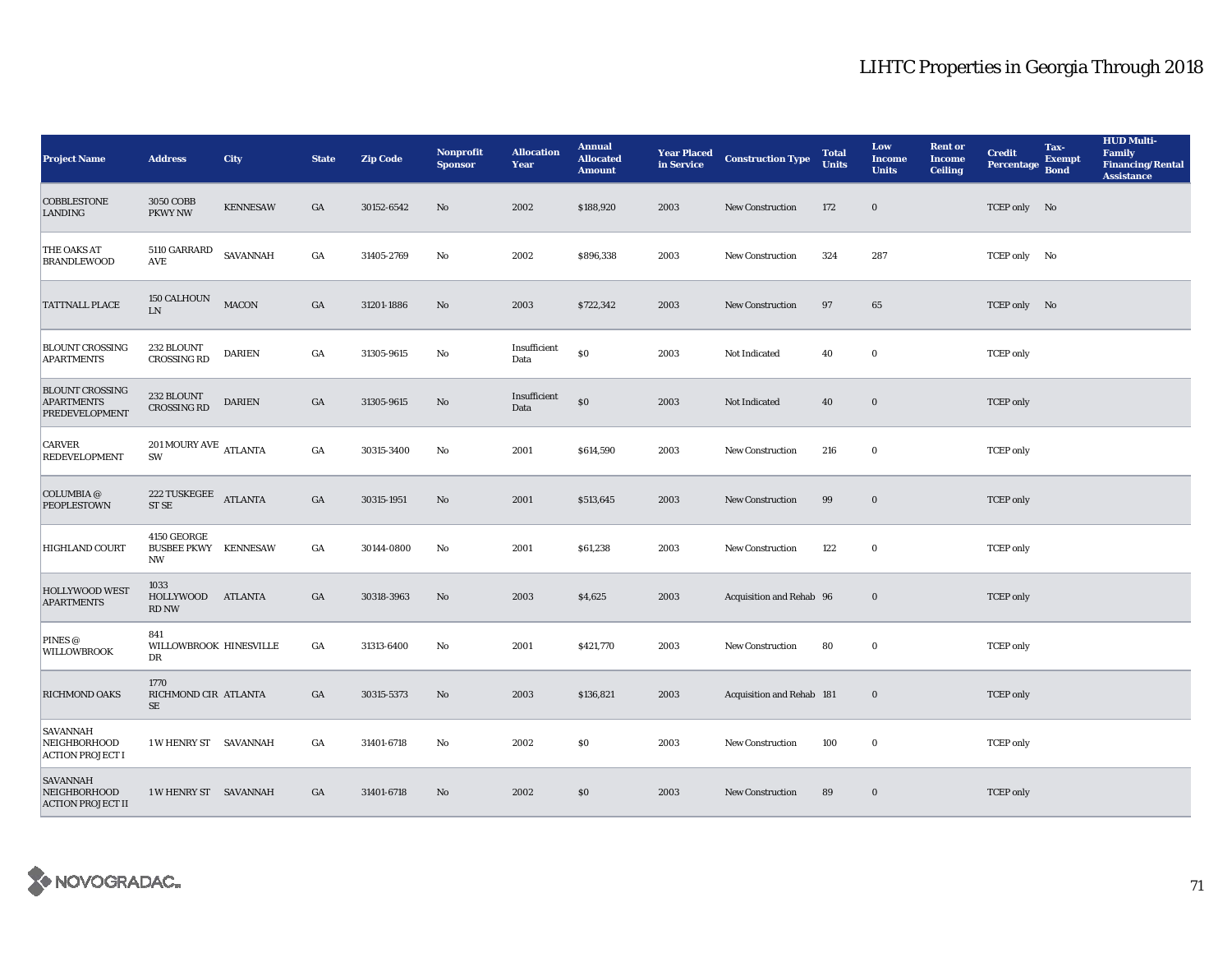| <b>Project Name</b>                                             | <b>Address</b>                      | <b>City</b>       | <b>State</b>     | <b>Zip Code</b> | <b>Nonprofit</b><br><b>Sponsor</b> | <b>Allocation</b><br>Year | <b>Annual</b><br><b>Allocated</b><br><b>Amount</b> |      | <b>Year Placed Construction Type</b><br>in Service | <b>Total</b><br><b>Units</b> | Low<br><b>Income</b><br><b>Units</b> | <b>Rent or</b><br><b>Income</b><br><b>Ceiling</b> | <b>Credit</b><br><b>Percentage</b> | Tax-<br><b>Exempt</b><br><b>Bond</b> | <b>HUD Multi-</b><br>Family<br><b>Financing/Rental</b><br><b>Assistance</b> |
|-----------------------------------------------------------------|-------------------------------------|-------------------|------------------|-----------------|------------------------------------|---------------------------|----------------------------------------------------|------|----------------------------------------------------|------------------------------|--------------------------------------|---------------------------------------------------|------------------------------------|--------------------------------------|-----------------------------------------------------------------------------|
| SNAP I                                                          | <b>1 W HENRY ST SAVANNAH</b>        |                   | GA               | 31401-6718      | $\mathbf{No}$                      | 2002                      | \$82,581                                           | 2003 | Acquisition and Rehab 100                          |                              | $\bf{0}$                             |                                                   | <b>TCEP</b> only                   |                                      |                                                                             |
| <b>SNAP II</b>                                                  | 1 W HENRY ST SAVANNAH               |                   | $_{\mathrm{GA}}$ | 31401-6718      | No                                 | 2002                      | \$86,164                                           | 2003 | Acquisition and Rehab 89                           |                              | $\bf{0}$                             |                                                   | <b>TCEP</b> only                   |                                      |                                                                             |
| SNAP III (A)                                                    | 1 W HENRY ST SAVANNAH               |                   | GA               | 31401-6718      | $\mathbf{No}$                      | 2002                      | \$23,286                                           | 2003 | Acquisition and Rehab 18                           |                              | $\bf{0}$                             |                                                   | <b>TCEP</b> only                   |                                      |                                                                             |
| SNAP III (B)                                                    | <b>1 W HENRY ST SAVANNAH</b>        |                   | GA               | 31401-6718      | No                                 | 2002                      | \$15,754                                           | 2003 | Acquisition and Rehab 10                           |                              | $\bf{0}$                             |                                                   | <b>TCEP</b> only                   |                                      |                                                                             |
| SNAP III (C)                                                    | 1 W HENRY ST SAVANNAH               |                   | GA               | 31401-6718      | No                                 | 2002                      | \$0\$                                              | 2003 | New Construction                                   | 6                            | $\bf{0}$                             |                                                   | <b>TCEP</b> only                   |                                      |                                                                             |
| SNAP III(E)                                                     | 1 W HENRY ST SAVANNAH               |                   | GA               | 31401-6718      | $\rm No$                           | 2002                      | \$0                                                | 2003 | New Construction                                   | $5\phantom{.0}$              | $\bf{0}$                             |                                                   | <b>TCEP</b> only                   |                                      |                                                                             |
| SNAPIII (D)                                                     | 1 W HENRY ST SAVANNAH               |                   | $_{\mathrm{GA}}$ | 31401-6718      | No                                 | 2002                      | $\$0$                                              | 2003 | New Construction                                   | $\boldsymbol{6}$             | $\bf{0}$                             |                                                   | <b>TCEP</b> only                   |                                      |                                                                             |
| VILLAGES OF CAVER II $_{\rm SW}^{174\text{ MOURY AVE}}$ ATLANTA |                                     |                   | $_{\mathrm{GA}}$ | 30315-3422      | $\rm No$                           | 2001                      | \$0\$                                              | 2003 | <b>New Construction</b>                            | 66                           | $\bf{0}$                             |                                                   | <b>TCEP</b> only                   |                                      |                                                                             |
| <b>AUTUMN RIDGE</b>                                             | 850 AUTUMN<br><b>CT</b>             | <b>DALTON</b>     | GA               | 30721-9363      | No                                 | 2002                      | \$633,138                                          | 2004 | New Construction                                   | 130                          | 117                                  |                                                   | TCEP only No                       |                                      |                                                                             |
| <b>HICKORY FALLS</b><br><b>APARTMENTS</b>                       | 801 HICKORY<br><b>LEVEL RD</b>      | <b>VILLA RICA</b> | $_{\mathrm{GA}}$ | 30180           |                                    | 2002                      | \$0\$                                              | 2004 | Not Indicated                                      | 220                          | 176                                  |                                                   | Not<br>Indicated                   |                                      |                                                                             |
| <b>LAKEWOOD</b><br><b>CHRISTIAN MANOR</b>                       | 2141<br>SPRINGDALE<br><b>RD SW</b>  | <b>ATLANTA</b>    | $_{\mathrm{GA}}$ | 30315-6100      | No                                 | 2002                      | \$660,369                                          | 2004 | New Construction                                   | 250                          | 250                                  |                                                   | TCEP only No                       |                                      |                                                                             |
| <b>WHISPERING OAKS</b>                                          | 100<br>WHISPERING<br><b>OAKS DR</b> | <b>BRUNSWICK</b>  | $_{\mathrm{GA}}$ | 31520-5731      | No                                 | 2002                      | \$474,273                                          | 2004 | New Construction                                   | 39                           | $\mathbf 0$                          |                                                   | TCEP only No                       |                                      |                                                                             |
| <b>WINDSOR LAKE</b><br>SENIOR APARTMENTS LANDING DR             | <b>241 COVE</b>                     | THOMASVILLE       | GA               | 31792-0802      | No                                 | 2004                      | \$2,366,100                                        | 2004 | <b>New Construction</b>                            | 72                           | 56                                   |                                                   | TCEP only No                       |                                      |                                                                             |

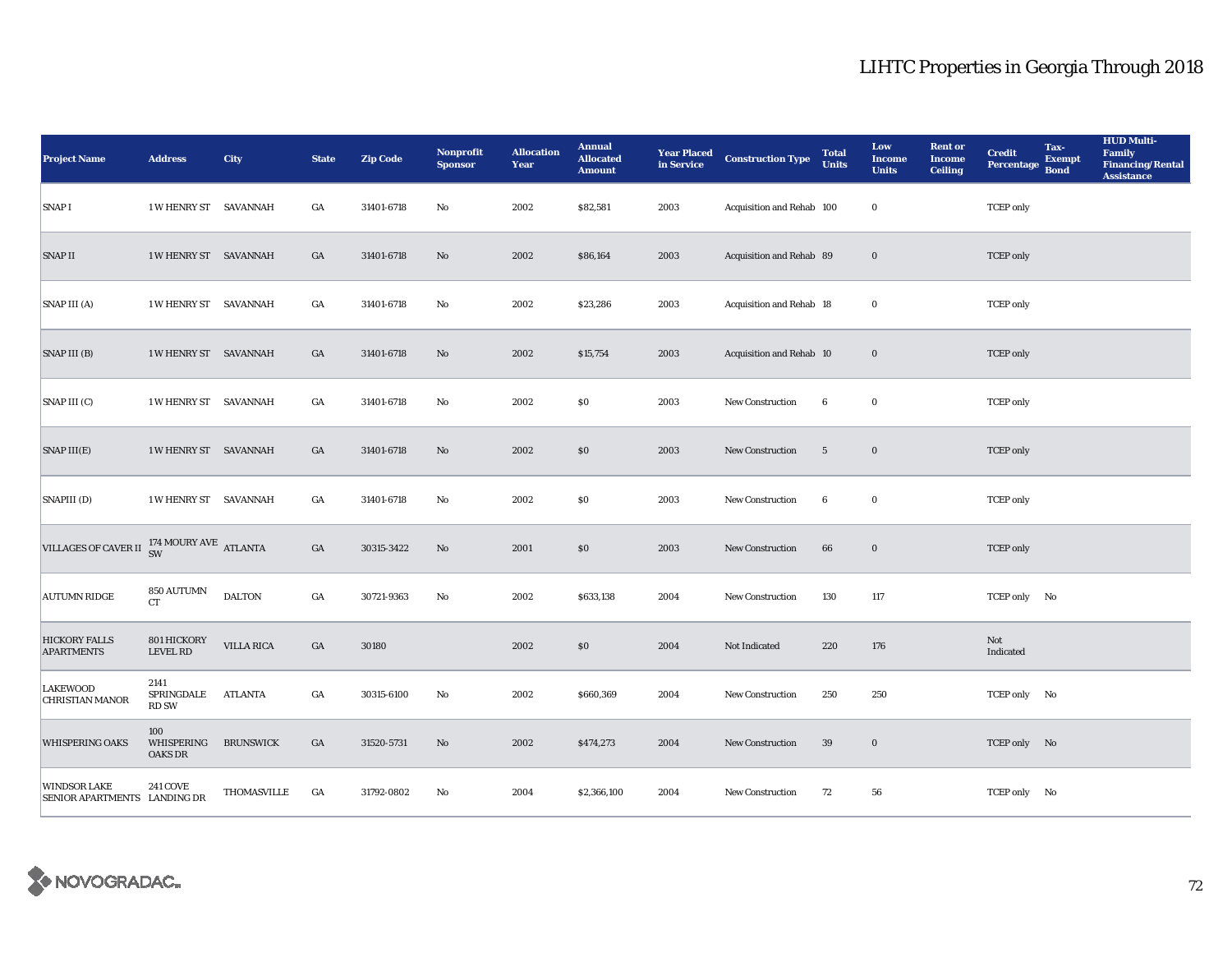| <b>Project Name</b>                                       | <b>Address</b>                                | <b>City</b>       | <b>State</b>     | <b>Zip Code</b> | Nonprofit<br><b>Sponsor</b> | <b>Allocation</b><br>Year | <b>Annual</b><br><b>Allocated</b><br><b>Amount</b> | <b>Year Placed<br/>in Service</b> | <b>Construction Type</b>  | <b>Total</b><br><b>Units</b> | Low<br><b>Income</b><br><b>Units</b> | <b>Rent or</b><br><b>Income</b><br><b>Ceiling</b> | <b>Credit</b><br><b>Percentage</b>                | Tax-<br><b>Exempt</b><br><b>Bond</b> | <b>HUD Multi-</b><br>Family<br><b>Financing/Rental</b><br><b>Assistance</b> |
|-----------------------------------------------------------|-----------------------------------------------|-------------------|------------------|-----------------|-----------------------------|---------------------------|----------------------------------------------------|-----------------------------------|---------------------------|------------------------------|--------------------------------------|---------------------------------------------------|---------------------------------------------------|--------------------------------------|-----------------------------------------------------------------------------|
| <b>ASHLEY MIDTOWN I</b>                                   | <b>1518 E PARK</b><br>AVE                     | SAVANNAH          | GA               | 31404           | $\mathbf{No}$               | 2002                      | \$293,073                                          | 2004                              | <b>New Construction</b>   | 166                          | 134                                  | 60% AMGI                                          | Not<br>$\label{thm:indicated} \textbf{Indicated}$ | $\rm No$                             |                                                                             |
| <b>ASHLEY RIVERSIDE</b>                                   | 320 S JACKSON<br>ST                           | <b>ALBANY</b>     | $_{\mathrm{GA}}$ | 31701-6804      | $\rm No$                    | 2002                      | \$750,000                                          | 2004                              | <b>New Construction</b>   | 120                          | 105                                  |                                                   | 60% AMGI TCEP only No                             |                                      |                                                                             |
| CLARKE GARDENS FKA 110 CARRIAGE<br>ASHTON CLARKE APTS CT  |                                               | <b>ATHENS</b>     | $_{\mathrm{GA}}$ | 30605-1883      | $\mathbf{No}$               | 2002                      | \$45,182                                           | 2004                              | Acquisition and Rehab 100 |                              | $\mathbf 0$                          |                                                   | TCEP only No                                      |                                      |                                                                             |
| <b>ATHENS GARDENS</b><br><b>APARTMENTS</b>                | 135 COLERIDGE ATHENS $\,$                     |                   | $_{\mathrm{GA}}$ | 30605-2598      | No                          | 2004                      | \$79,550                                           | 2004                              | <b>New Construction</b>   | 100                          | 64                                   |                                                   | TCEP only No                                      |                                      |                                                                             |
| <b>BEDFORD PLACE</b>                                      | 325 BOYNTON<br>${\rm DR}$                     | RINGGOLD          | GA               | 30736-2737      | No                          | 2002                      | \$0\$                                              | 2004                              | New Construction          | 88                           | 70                                   |                                                   | TCEP only No                                      |                                      |                                                                             |
| <b>BRADLEY POINTE</b><br><b>APARTMENTS</b>                | 1355 BRADLEY<br><b>BLVD</b>                   | SAVANNAH          | GA               | 31419-8104      | No                          | 2002                      | \$389,858                                          | 2004                              | <b>New Construction</b>   | 144                          | $\mathbf 0$                          |                                                   | TCEP only No                                      |                                      |                                                                             |
| <b>BROOKSIDE PARK</b>                                     | 2000<br>RAMBLING DR ATLANTA<br>SW             |                   | $_{\mathrm{GA}}$ | 30315           | $\mathbf{No}$               | 2002                      | \$494,067                                          | 2004                              | New Construction          | 200                          | $\mathbf 0$                          |                                                   | Not<br>Indicated                                  | No                                   |                                                                             |
| <b>CALLIER FOREST</b><br><b>APARTMENTS</b>                | 131 DODD BLVD ROME<br>$\rm SE$                |                   | $_{\mathrm{GA}}$ | 30161-6686      | No                          | 2003                      | \$73,962                                           | 2004                              | <b>New Construction</b>   | 130                          | 130                                  |                                                   | 60% AMGI TCEP only No                             |                                      |                                                                             |
| <b>CITY VIEWS AT ROSA</b><br><b>BURNEY PARK</b>           | 259<br>RICHARDSON ATLANTA<br>ST <sub>SW</sub> |                   | GA               | 30312           | No                          | 2002                      | \$0                                                | 2004                              | <b>New Construction</b>   | 180                          | $\bf{0}$                             |                                                   | Not<br>Indicated                                  | No                                   |                                                                             |
| <b>CLARKSTON STATION</b>                                  | 3629<br><b>MONTREAL</b><br><b>CREEK CIR</b>   | <b>CLARKSTON</b>  | $_{\mathrm{GA}}$ | 30021           | $\mathbf{No}$               | 2004                      | \$0                                                | 2004                              | <b>New Construction</b>   | 356                          | $\bf{0}$                             |                                                   | Not<br>Indicated                                  | No                                   |                                                                             |
| COLLEGE HILL                                              | 600 E 8TH ST                                  | <b>WEST POINT</b> | $_{\mathrm{GA}}$ | 31833-1662      | $\mathbf{No}$               | 2002                      | \$0\$                                              | 2004                              | <b>New Construction</b>   | 22                           | $\mathbf 0$                          |                                                   | TCEP only No                                      |                                      |                                                                             |
| COULMBIA HERITAGE 1900 PERRY<br>SENIOR RESIDENCES BLVD NW |                                               | <b>ATLANTA</b>    | GA               | 30318           | No                          | 2002                      | \$726,607                                          | 2004                              | <b>New Construction</b>   | 132                          | 78                                   |                                                   | Not<br>Indicated                                  | No                                   |                                                                             |
| <b>TOBY SEXTON</b><br><b>REDEVLOPMENT</b>                 | 490 GLENN ST<br>SW                            | <b>ATLANTA</b>    | GA               | 30312-2459      | No                          | 2003                      | \$583,260                                          | 2004                              | Acquisition and Rehab 201 |                              | $\bf{0}$                             |                                                   | TCEP only No                                      |                                      |                                                                             |

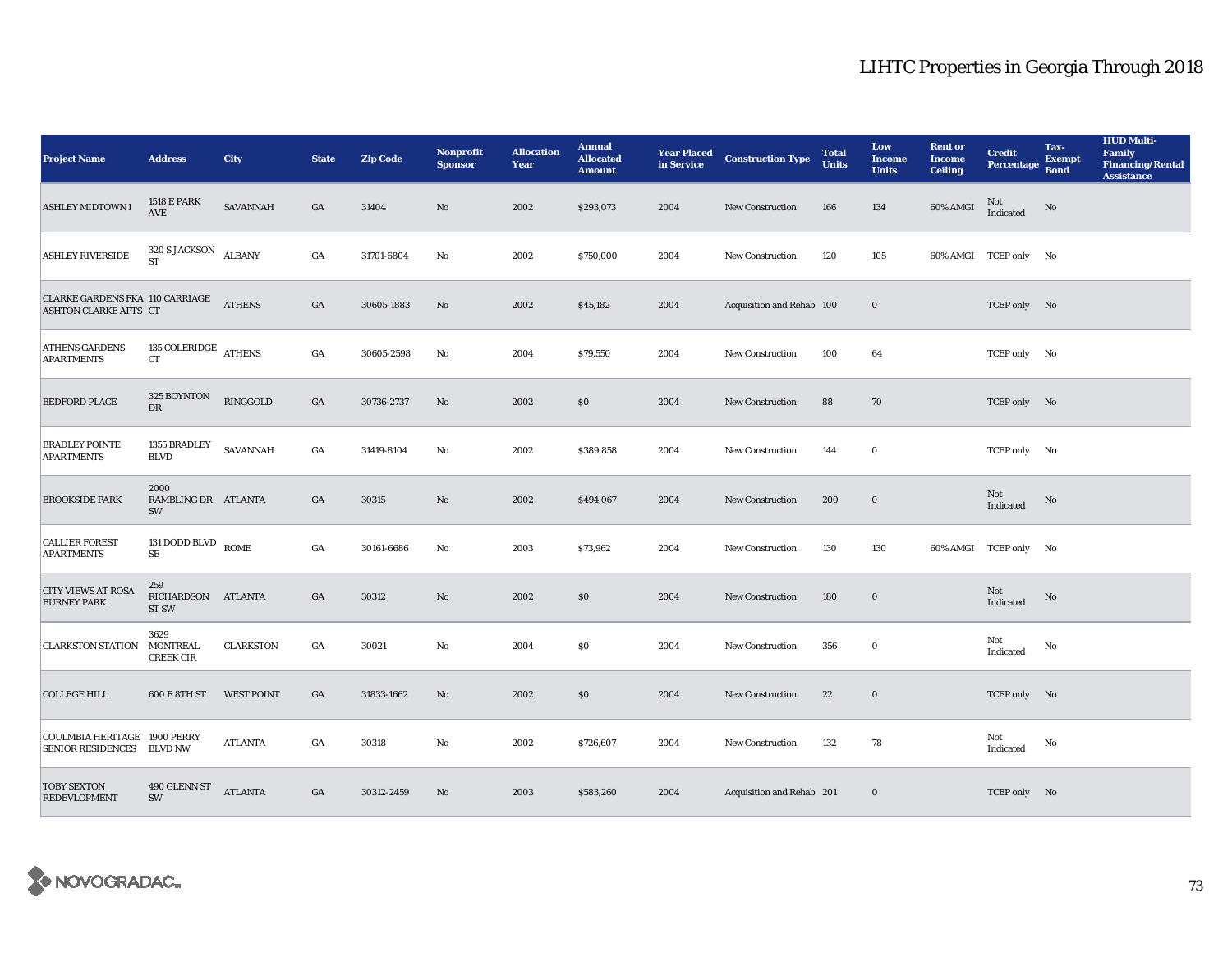| <b>Project Name</b>                                        | <b>Address</b>                               | <b>City</b>       | <b>State</b>     | <b>Zip Code</b> | <b>Nonprofit</b><br><b>Sponsor</b> | <b>Allocation</b><br>Year | <b>Annual</b><br><b>Allocated</b><br><b>Amount</b> | <b>Year Placed<br/>in Service</b> | <b>Construction Type</b>  | <b>Total</b><br><b>Units</b> | Low<br><b>Income</b><br><b>Units</b> | <b>Rent or</b><br><b>Income</b><br><b>Ceiling</b> | <b>Credit</b><br><b>Percentage</b> | Tax-<br><b>Exempt</b><br><b>Bond</b> | <b>HUD Multi-</b><br>Family<br><b>Financing/Rental</b><br><b>Assistance</b> |
|------------------------------------------------------------|----------------------------------------------|-------------------|------------------|-----------------|------------------------------------|---------------------------|----------------------------------------------------|-----------------------------------|---------------------------|------------------------------|--------------------------------------|---------------------------------------------------|------------------------------------|--------------------------------------|-----------------------------------------------------------------------------|
| GROVE PARK VILLAGE, 1505 CLINTON<br><b>INC</b>             | RD                                           | <b>MACON</b>      | GA               | 31211           | $\mathbf{No}$                      | 2002                      | \$0                                                | 2004                              | New Construction          | 40                           | 40                                   |                                                   | Not<br>$\operatorname{Indicated}$  | $\rm No$                             |                                                                             |
| THE HERITAGE AT<br><b>WALTON RESERVE</b>                   | 1675 WALTON<br>RESERVE BLVD                  | <b>AUSTELL</b>    | GA               | 30168-2537      | $\rm No$                           | 2002                      | \$508,531                                          | 2004                              | <b>New Construction</b>   | 105                          | $\mathbf 0$                          |                                                   | TCEP only No                       |                                      |                                                                             |
| <b>HOLLYWOOD WEST II</b>                                   | 1033<br>HOLLYWOOD<br>RD NW                   | ATLANTA           | GA               | 30318           | $\mathbf{N}\mathbf{o}$             | 2003                      | \$140,962                                          | 2004                              | Acquisition and Rehab 96  |                              | 96                                   | 60% AMGI                                          | Not<br>Indicated                   | No                                   |                                                                             |
| <b>JACK ALLEN</b>                                          | 160 WILSON<br>AVE                            | <b>FITZGERALD</b> | GA               | 31750-9659      | No                                 | 2003                      | \$410,671                                          | 2004                              | <b>New Construction</b>   | 60                           | ${\bf 54}$                           |                                                   | 60% AMGI TCEP only No              |                                      |                                                                             |
| <b>ROLLING OAKS APTS</b>                                   | 2409 BEMISS<br>RD                            | <b>VALDOSTA</b>   | GA               | 31602           | $\mathbf{No}$                      | 2003                      | \$641,840                                          | 2004                              | Acquisition and Rehab 88  |                              | 86                                   |                                                   | Not<br>Indicated                   | No                                   |                                                                             |
| <b>LAKES AT INDIAN</b><br><b>CREEK</b>                     | 751 N INDIAN<br><b>CREEK DR</b>              | <b>CLARKSTON</b>  | $_{\mathrm{GA}}$ | 30021-2357      | $\rm No$                           | 2003                      | \$11,856                                           | 2004                              | Acquisition and Rehab 603 |                              | $\mathbf 0$                          |                                                   | TCEP only No                       |                                      |                                                                             |
| <b>MAGNOLIA LAKE</b><br><b>APARTMENTS</b>                  | 717 BURNS RD                                 | CARROLLTON        | GA               | 30117-2589      | $\mathbf{No}$                      | 2002                      | \$337,885                                          | 2004                              | New Construction          | 216                          | $\bf{0}$                             |                                                   | TCEP only No                       |                                      |                                                                             |
| <b>MARIAN POINT</b>                                        | 416 W POPLAR<br>$\operatorname{ST}$          | <b>GRIFFIN</b>    | $_{\mathrm{GA}}$ | 30224           | No                                 | 2002                      | \$84,345                                           | 2004                              | Acquisition and Rehab 24  |                              | 19                                   | 60% AMGI                                          | Not<br>Indicated                   | No                                   |                                                                             |
| <b>COLUMBIA SENIOR</b><br><b>RESIDENCE AT MLK</b>          | 125 LOGAN ST<br>SE                           | <b>ATLANTA</b>    | GA               | 30312-2000      | No                                 | 2005                      | \$750,000                                          | 2007                              | New Construction          | 122                          | $\mathbf 0$                          |                                                   | <b>TCEP</b> only                   |                                      |                                                                             |
| <b>COLUMBIA TOWER AT</b><br>MLK VILLAGE-AKA<br>MLKVLGE TWR | $380\,$ MARTIN<br><b>STEET</b>               | <b>ATLANTA</b>    | $_{\mathrm{GA}}$ | 30312           | $\rm No$                           | 2005                      | $\$0$                                              | 2007                              | New Construction          | 96                           | $\mathbf 0$                          |                                                   | <b>TCEP</b> only                   |                                      |                                                                             |
| <b>LEGACY AT WALTON</b><br>VILLAGE                         | $1400$ ROBERTA<br>DR SW                      | <b>MARIETTA</b>   | GA               | 30008-3896      | No                                 | 2005                      | \$777,742                                          | 2007                              | New Construction          | 126                          | $\bf{0}$                             |                                                   | <b>TCEP</b> only                   |                                      |                                                                             |
| <b>MAGNOLIA VILLAGE</b>                                    | $104$ MAGNOLIA $\quad$ AMERICUS<br><b>CT</b> |                   | GA               | 31719-2800      | $\rm No$                           | 2006                      | \$648,915                                          | 2007                              | Acquisition and Rehab 80  |                              | 80                                   |                                                   | <b>TCEP</b> only                   |                                      |                                                                             |
| PECAN GROVE II                                             | 100 PECAN<br><b>GROVE DR</b>                 | WAYNESBORO        | GA               | 30830-1605      | No                                 | 2007                      | \$718,765                                          | 2007                              | <b>New Construction</b>   | 51                           | $\bf{0}$                             |                                                   | <b>TCEP</b> only                   |                                      |                                                                             |

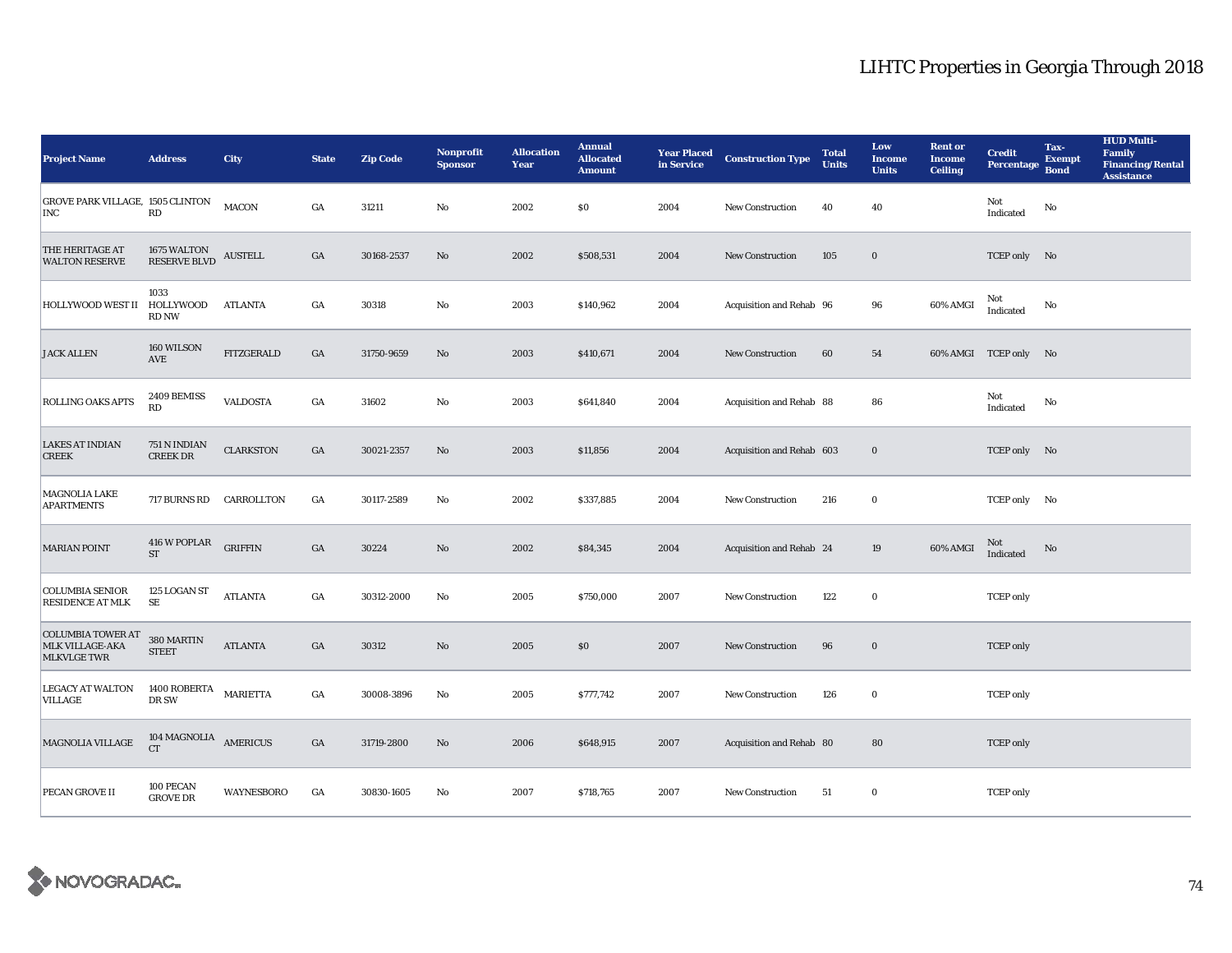| <b>Project Name</b>                           | <b>Address</b>                                   | City                     | <b>State</b>     | <b>Zip Code</b> | <b>Nonprofit</b><br><b>Sponsor</b> | <b>Allocation</b><br>Year | <b>Annual</b><br><b>Allocated</b><br><b>Amount</b> |      | <b>Year Placed Construction Type</b><br>in Service | <b>Total</b><br><b>Units</b> | Low<br><b>Income</b><br><b>Units</b> | <b>Rent or</b><br><b>Income</b><br><b>Ceiling</b> | <b>Credit</b><br>Percentage | Tax-<br><b>Exempt</b><br><b>Bond</b> | <b>HUD Multi-</b><br><b>Family</b><br><b>Financing/Rental</b><br><b>Assistance</b> |
|-----------------------------------------------|--------------------------------------------------|--------------------------|------------------|-----------------|------------------------------------|---------------------------|----------------------------------------------------|------|----------------------------------------------------|------------------------------|--------------------------------------|---------------------------------------------------|-----------------------------|--------------------------------------|------------------------------------------------------------------------------------|
| PROVENANCE AT<br>HOLLOWELL FAMILY NW          | 2798 PEEK RD                                     | <b>ATLANTA</b>           | GA               | 30318-6072      | No                                 | 2005                      | \$773,903                                          | 2007 | <b>New Construction</b>                            | 175                          | $\bf{0}$                             |                                                   | <b>TCEP</b> only            |                                      |                                                                                    |
| PITTSBURGH PHASE I 765 MCDANIEL ATLANTA<br>LP | ST <sub>SW</sub>                                 |                          | GA               | 30310-5300      |                                    | 2005                      | \$900,000                                          | 2007 | <b>New Construction</b>                            | 220                          | $\bf{0}$                             |                                                   | <b>TCEP</b> only            |                                      |                                                                                    |
| <b>ANNADALE PARK</b>                          | 611 GORDAY DR ASHBURN                            |                          | $_{\mathrm{GA}}$ | 31714-1864      | No                                 | 2006                      | \$387,654                                          | 2008 | <b>New Construction</b>                            | ${\bf 36}$                   | $\boldsymbol{0}$                     |                                                   | TCEP only No                |                                      |                                                                                    |
| ASHLEY MIDTOWN II                             | <b>1518 E PARK</b><br><b>AVE</b>                 | SAVANNAH                 | GA               | 31404-2158      | No                                 | 2006                      | \$250,001                                          | 2008 | New Construction                                   | 38                           | 38                                   |                                                   | TCEP only No                |                                      |                                                                                    |
| <b>ASHLEY STATION II</b>                      | 2321 OLIVE ST COLUMBUS                           |                          | GA               | 31904-8633      | $\mathbf{N}\mathbf{o}$             | 2006                      | \$845,636                                          | 2008 | New Construction                                   | 183                          | 110                                  |                                                   | TCEP only No                |                                      |                                                                                    |
| <b>ASHLEY WOODS</b><br><b>APARTMENTS</b>      | <b>1050 ROCK</b><br><b>QUARRY RD</b>             | <b>STOCKBRIDGE</b>       | GA               | 30281-7640      | No                                 | 2007                      | \$382,047                                          | 2008 | Acquisition and Rehab 128                          |                              | 10                                   |                                                   | TCEP only No                |                                      |                                                                                    |
| <b>ASHTON PLACE</b>                           | 700 ASHTON PL ASHBURN<br>CIR                     |                          | $_{\mathrm{GA}}$ | 31714           | $\mathbf{No}$                      | 2006                      | \$0\$                                              | 2008 | New Construction                                   | 41                           | 40                                   |                                                   | Not<br>Indicated            | $\rm No$                             |                                                                                    |
| <b>ATRIUM AT</b><br>COLLEGETOWN               | 435 JOSEPH E<br>LOWERY BLVD ATLANTA<br><b>SW</b> |                          | GA               | 30310-1471      | No                                 | 2006                      | \$0\$                                              | 2008 | <b>New Construction</b>                            | 190                          | $\bf{0}$                             |                                                   | TCEP only No                |                                      |                                                                                    |
| <b>AUTUMN CREST</b>                           | 887 FORRESTER DAWSON<br>DR SE                    |                          | GA               | 39842-2042      | $\mathbf{N}\mathbf{o}$             | 2006                      | \$388,889                                          | 2008 | New Construction                                   | 36                           | $\bf{0}$                             |                                                   | TCEP only No                |                                      |                                                                                    |
| <b>BARKLEY ESTATES</b>                        | 1005 E 4TH AVE ALBANY                            |                          | GA               | 31705-1364      | $\mathbf{N}\mathbf{o}$             | 2007                      | \$720,721                                          | 2008 | New Construction                                   | 67                           | $\bf{0}$                             |                                                   | TCEP only No                |                                      |                                                                                    |
| <b>BLAKELY COMMONS</b>                        | 89 BLAKELY<br>COMMONS CIR                        | $\operatorname{BLAKELY}$ | GA               | 39823-1980      | No                                 | 2007                      | \$732,710                                          | 2008 | New Construction                                   | 64                           | $\bf{0}$                             |                                                   | TCEP only No                |                                      |                                                                                    |
| <b>BRIDGECREEK</b><br><b>APARTMENTS</b>       | 173 BOWENS<br><b>MILL HWY</b>                    | FITZGERALD               | GA               | 31750-7859      | No                                 | 2006                      | \$374,051                                          | 2008 | Acquisition and Rehab 71                           |                              | $\bf{0}$                             |                                                   | TCEP only No                |                                      |                                                                                    |
| <b>BROOKHAVEN</b><br><b>APARTMENTS</b>        | 4740<br>BROOKHAVEN LAKE PARK<br>CT               |                          | GA               | 31636-4952      | No                                 | 2006                      | \$332,811                                          | 2008 | Acquisition and Rehab 48                           |                              | 48                                   |                                                   | TCEP only No                |                                      |                                                                                    |

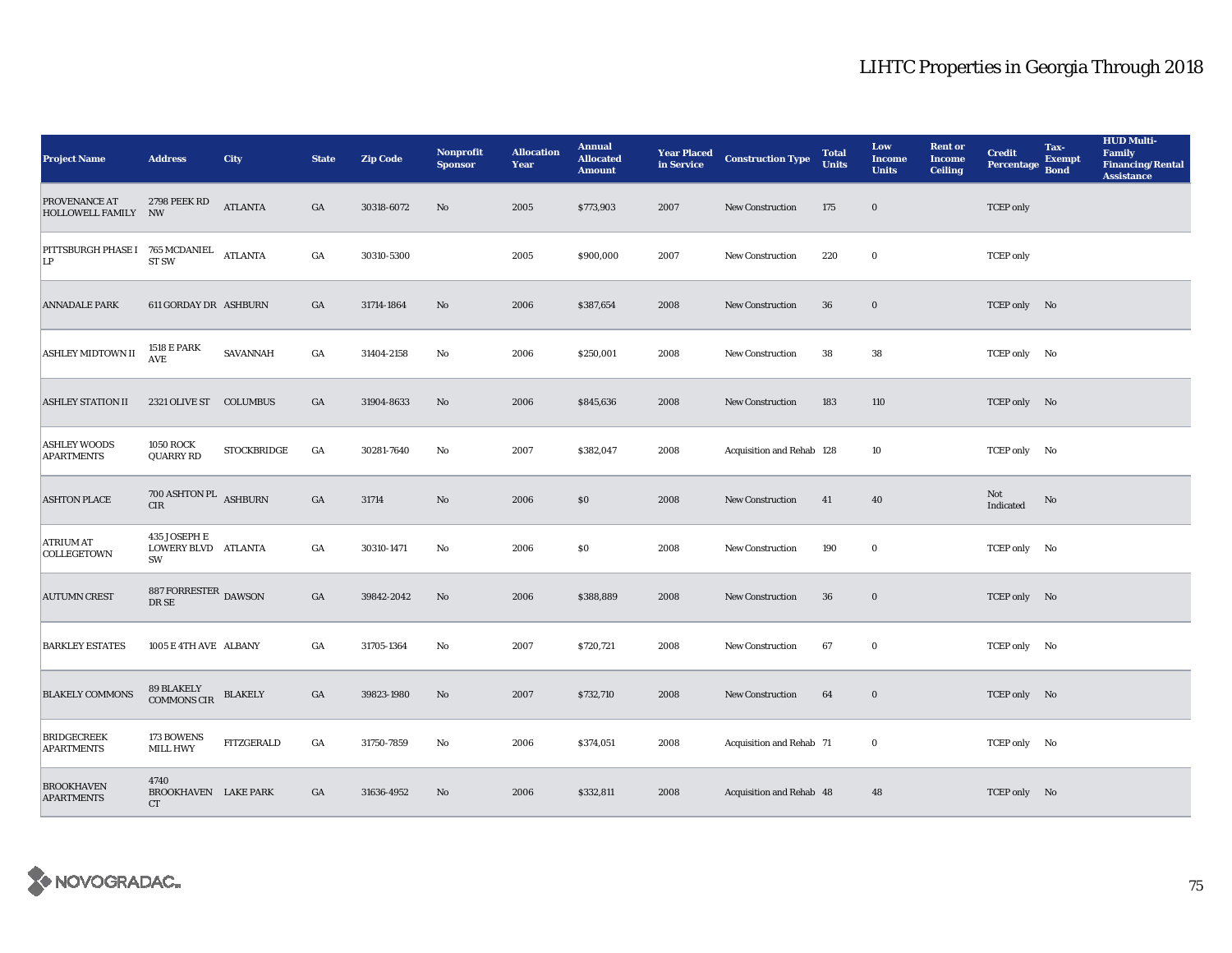| <b>Project Name</b>                                       | <b>Address</b>                                   | <b>City</b>        | <b>State</b>     | <b>Zip Code</b> | <b>Nonprofit</b><br><b>Sponsor</b> | <b>Allocation</b><br>Year | <b>Annual</b><br><b>Allocated</b><br><b>Amount</b> | <b>Year Placed<br/>in Service</b> | <b>Construction Type</b>  | <b>Total</b><br><b>Units</b> | Low<br><b>Income</b><br><b>Units</b> | <b>Rent or</b><br><b>Income</b><br><b>Ceiling</b> | <b>Credit</b><br><b>Percentage</b> | Tax-<br><b>Exempt</b><br><b>Bond</b> | <b>HUD Multi-</b><br>Family<br><b>Financing/Rental</b><br><b>Assistance</b> |
|-----------------------------------------------------------|--------------------------------------------------|--------------------|------------------|-----------------|------------------------------------|---------------------------|----------------------------------------------------|-----------------------------------|---------------------------|------------------------------|--------------------------------------|---------------------------------------------------|------------------------------------|--------------------------------------|-----------------------------------------------------------------------------|
| <b>CAMERON COURT</b><br><b>PHASE I</b>                    | 1807 MACON RD PERRY                              |                    | GA               | 31069           | No                                 | 2006                      | \$0\$                                              | 2008                              | New Construction          | 64                           | $\bf{0}$                             |                                                   | Not<br>Indicated                   | No                                   |                                                                             |
| <b>CAMPBELL CREEK</b>                                     | 351 W<br>MEMORIAL DR                             | <b>DALLAS</b>      | GA               | 30132-4100      | No                                 | 2006                      | \$0                                                | 2008                              | New Construction          | 80                           | 64                                   |                                                   | TCEP only No                       |                                      |                                                                             |
| <b>COLLEGE SQUARE</b>                                     | 1207 EDWARD<br><b>ST</b>                         | <b>FORT VALLEY</b> | GA               | 31030-2909      | No                                 | 2007                      | $\boldsymbol{\mathsf{S}}\boldsymbol{\mathsf{0}}$   | 2008                              | New Construction          | 60                           | $\mathbf 0$                          |                                                   | TCEP only No                       |                                      |                                                                             |
| <b>COLONY WEST</b><br><b>APARTMENTS</b>                   | 5284<br><b>BLOOMFIELD</b><br>RD                  | <b>MACON</b>       | GA               | 31206-4400      | No                                 | 2006                      | \$581,610                                          | 2008                              | Acquisition and Rehab 76  |                              | $\sqrt{5}$                           |                                                   | TCEP only No                       |                                      |                                                                             |
| COLUMBIA AT SYLVAN 1150 ASTOR AVE ATLANTA<br><b>HILLS</b> | SW                                               |                    | $_{\mathrm{GA}}$ | 30310-4856      | No                                 | 2006                      | $\$0$                                              | 2008                              | New Construction          | 191                          | $\bf{0}$                             |                                                   | TCEP only No                       |                                      |                                                                             |
| <b>COLUMBIA</b><br>MECHANICSVILLE IV SW                   | 520 FULTON ST ATLANTA                            |                    | GA               | 30312           | No                                 | 2006                      | \$750,000                                          | 2008                              | <b>New Construction</b>   | 164                          | 98                                   |                                                   | Not<br>Indicated                   | No                                   |                                                                             |
| <b>COUNTRY LANE</b>                                       | 2409 BEMISS<br>RD                                | <b>VALDOSTA</b>    | GA               | 31602-1936      | No                                 | 2007                      | \$51,661                                           | 2008                              | Acquisition and Rehab 31  |                              | 32                                   |                                                   | TCEP only No                       |                                      |                                                                             |
| <b>CREEKWOOD</b><br><b>APARTMENTS</b>                     | 1049 ARCH ST SOPERTON                            |                    | GA               | 30457-2444      | No                                 | 2006                      | \$272,924                                          | 2008                              | Acquisition and Rehab 36  |                              | $\mathbf 0$                          |                                                   | TCEP only No                       |                                      |                                                                             |
| <b>FULLERTON SQUARE</b>                                   | 102 W KING ST SYLVESTER                          |                    | GA               | 31791-1102      | $\mathbf{N}\mathbf{o}$             | 2006                      | \$203,322                                          | 2008                              | <b>New Construction</b>   | 30                           | 24                                   |                                                   | TCEP only No                       |                                      |                                                                             |
| <b>HERON LAKE II</b>                                      | 1800 EASTWIND VALDOSTA<br>$\mathbf{R}\mathbf{D}$ |                    | GA               | 31602-5467      | $\rm No$                           | 2006                      | \$463,870                                          | 2008                              | New Construction          | 64                           | 54                                   |                                                   | TCEP only No                       |                                      |                                                                             |
| HICKORY TRACE                                             | 34 HICKORY<br>TRACE CIR                          | SWAINSBORO         | $_{\mathrm{GA}}$ | 30401-4075      | No                                 | 2006                      | \$538,123                                          | 2008                              | New Construction          | 40                           | $\mathbf 0$                          |                                                   | TCEP only No                       |                                      |                                                                             |
| <b>HIGHLAND RIDGE</b>                                     | 1899 MULKEY<br>RD                                | <b>AUSTELL</b>     | GA               | 30106-1120      | No                                 | 2008                      | \$210,530                                          | 2008                              | Acquisition and Rehab 108 |                              | $\mathbf 0$                          |                                                   | TCEP only No                       |                                      |                                                                             |
| KINGSLAND PHASE II                                        | 201 CANEY<br><b>HEIGHTS CT</b>                   | <b>KINGSLAND</b>   | GA               | 31548-5876      | No                                 | 2007                      | \$313,186                                          | 2008                              | <b>New Construction</b>   | 48                           | $\bf{0}$                             |                                                   | TCEP only No                       |                                      |                                                                             |

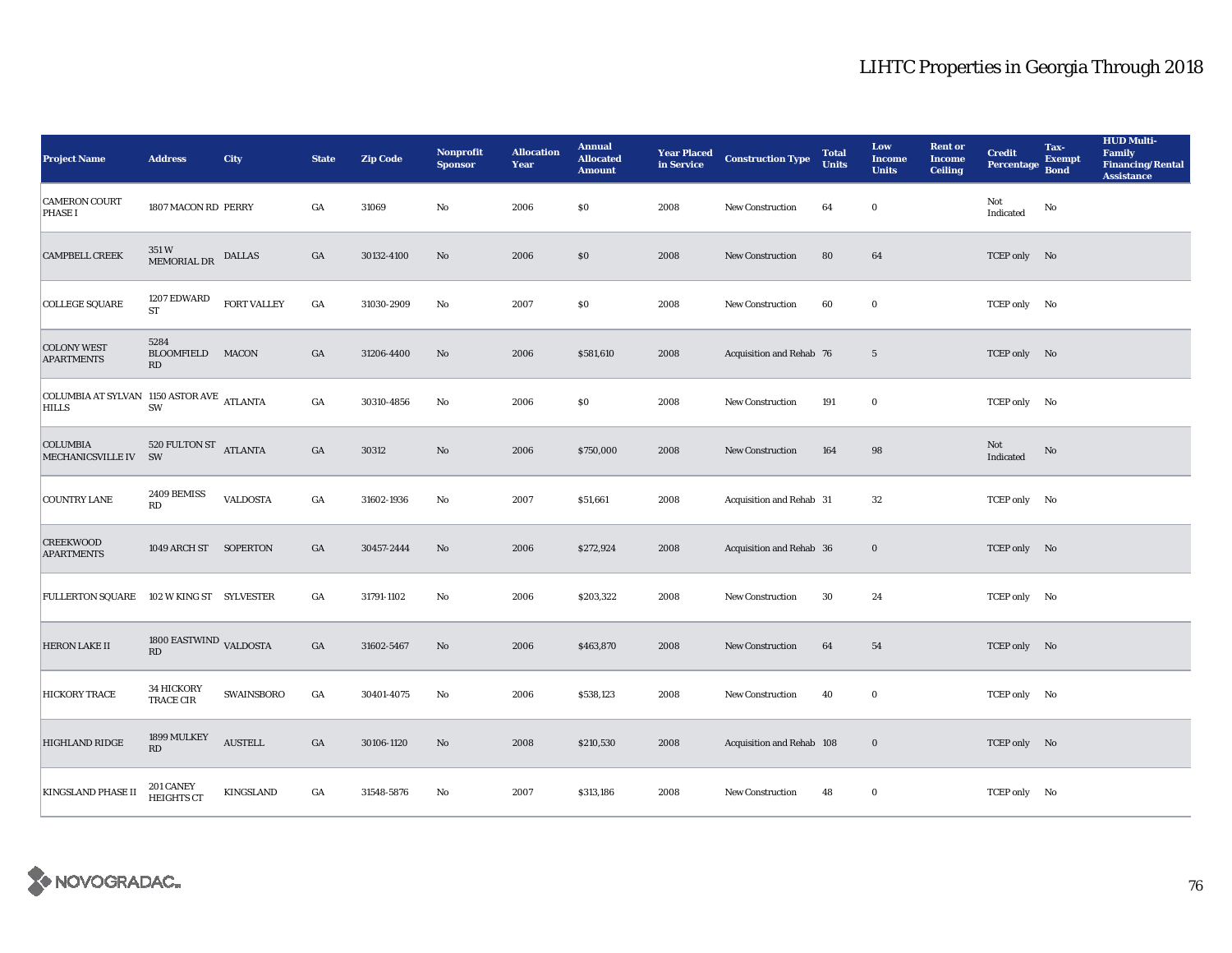| <b>Project Name</b>                            | <b>Address</b>                               | <b>City</b>       | <b>State</b>     | <b>Zip Code</b> | <b>Nonprofit</b><br><b>Sponsor</b> | <b>Allocation</b><br>Year | <b>Annual</b><br><b>Allocated</b><br><b>Amount</b> | <b>Year Placed<br/>in Service</b> | <b>Construction Type</b> | <b>Total</b><br><b>Units</b> | Low<br><b>Income</b><br><b>Units</b> | <b>Rent or</b><br><b>Income</b><br><b>Ceiling</b> | <b>Credit</b><br><b>Percentage</b> | Tax-<br><b>Exempt</b><br><b>Bond</b> | <b>HUD Multi-</b><br><b>Family</b><br><b>Financing/Rental</b><br><b>Assistance</b> |
|------------------------------------------------|----------------------------------------------|-------------------|------------------|-----------------|------------------------------------|---------------------------|----------------------------------------------------|-----------------------------------|--------------------------|------------------------------|--------------------------------------|---------------------------------------------------|------------------------------------|--------------------------------------|------------------------------------------------------------------------------------|
| <b>LAUREL RIDGE</b><br><b>DEVELOPMENT</b>      | 101 LAUREL<br>RIDGE AVE E                    | LAGRANGE          | $_{\mathrm{GA}}$ | 30240-4179      | No                                 | 2006                      | \$0                                                | 2008                              | New Construction         | 69                           | $\mathbf 0$                          |                                                   | TCEP only No                       |                                      |                                                                                    |
| LILLIE R. CAMPBELL<br><b>HOUSE</b>             | 1830<br>CAMPBELLTON ATLANTA<br><b>RD SW</b>  |                   | GA               | 30311-4176      | No                                 | 2006                      | \$0                                                | 2008                              | <b>New Construction</b>  | 96                           | $\bf{0}$                             |                                                   | TCEP only No                       |                                      |                                                                                    |
| <b>LONE MOUNTAIN</b><br><b>VILLAGE PHASE I</b> | 140 HAILEY DR RINGGOLD                       |                   | $_{\mathrm{GA}}$ | 30736           | $\rm No$                           | 2006                      | \$354,639                                          | 2008                              | <b>New Construction</b>  | 56                           | 44                                   |                                                   | Not<br>Indicated                   | $\rm No$                             |                                                                                    |
| <b>LYONS APARTMENTS</b>                        | 410 N.E. BROAD LYONS<br><b>STREET</b>        |                   | $_{\mathrm{GA}}$ | 30436           | No                                 | 2006                      | \$667,687                                          | 2008                              | Acquisition and Rehab 62 |                              | $\bf{0}$                             |                                                   | TCEP only No                       |                                      |                                                                                    |
| MAGNOLIA TERRACE<br>II                         | 718 GREEN ST FORT VALLEY                     |                   | $_{\mathrm{GA}}$ | 31030-4332      | No                                 | 2007                      | \$322,271                                          | 2008                              | <b>New Construction</b>  | 36                           | $\mathbf 0$                          |                                                   | TCEP only No                       |                                      |                                                                                    |
| MAGNOLIA VILLAGE<br><b>APTS (AMERICUS)</b>     | 104 MAGNOLIA<br>CT                           | AMERICUS          | $_{\mathrm{GA}}$ | 31719           | $\mathbf{N}\mathbf{o}$             | 2006                      | \$0                                                | 2008                              | New Construction         | 80                           | 80                                   |                                                   | Not<br>Indicated                   | No                                   |                                                                                    |
| MERRIMAC<br><b>APARTMENTS</b>                  | 1000N<br><b>MERRIMAC</b><br><b>DRIVE EXT</b> | <b>FITZGERALD</b> | $_{\mathrm{GA}}$ | 31750-8054      | No                                 | 2006                      | \$308,366                                          | 2008                              | Acquisition and Rehab 50 |                              | $\mathbf 0$                          |                                                   | TCEP only No                       |                                      |                                                                                    |
| MULBERRY COURT                                 | 154 JACK ALLEN $$\tt FITZGERALD$$<br>RDW     |                   | $_{\mathrm{GA}}$ | 31750-9674      | No                                 | 2006                      | \$500,211                                          | 2008                              | <b>New Construction</b>  | 48                           | $\bf{0}$                             |                                                   | TCEP only No                       |                                      |                                                                                    |
| <b>PEARL STEPHENS</b><br><b>VILLAGE</b>        | 3321 NAPIER<br><b>AVE</b>                    | MACON             | $_{\mathrm{GA}}$ | 31204-3764      | $\rm No$                           | 2006                      | \$682,448                                          | 2008                              | New Construction         | 61                           | $\mathbf 0$                          |                                                   | TCEP only No                       |                                      |                                                                                    |
| PERRY PARK<br><b>TOWNHOUSES</b>                | 2106 K ST                                    | <b>BRUNSWICK</b>  | GA               | 31520-6037      | No                                 | 2006                      | \$468,444                                          | 2008                              | Acquisition and Rehab 65 |                              | 65                                   |                                                   | TCEP only No                       |                                      |                                                                                    |
| PINE POINT<br><b>APARTMENTS</b>                | 710 BOWERY LN FOLKSTON                       |                   | $_{\mathrm{GA}}$ | 31537-5967      | No                                 | 2007                      | \$272,682                                          | 2008                              | Acquisition and Rehab 40 |                              | 39                                   |                                                   | TCEP only No                       |                                      |                                                                                    |
| PINE RIDGE ESTATES                             | 108 HUBERT<br>DOLLAR DR                      | <b>BAINBRIDGE</b> | $_{\mathrm{GA}}$ | 39819-3354      | $\mathbf{N}\mathbf{o}$             | 2006                      | \$366,645                                          | 2008                              | New Construction         | 40                           | 40                                   |                                                   | TCEP only No                       |                                      |                                                                                    |
| PINES BY THE CREEK                             | 60 HEERY RD                                  | <b>NEWNAN</b>     | $_{\mathrm{GA}}$ | 30263-1320      | No                                 | 2006                      | \$305,229                                          | 2008                              | Acquisition and Rehab 96 |                              | 76                                   |                                                   | TCEP only No                       |                                      |                                                                                    |

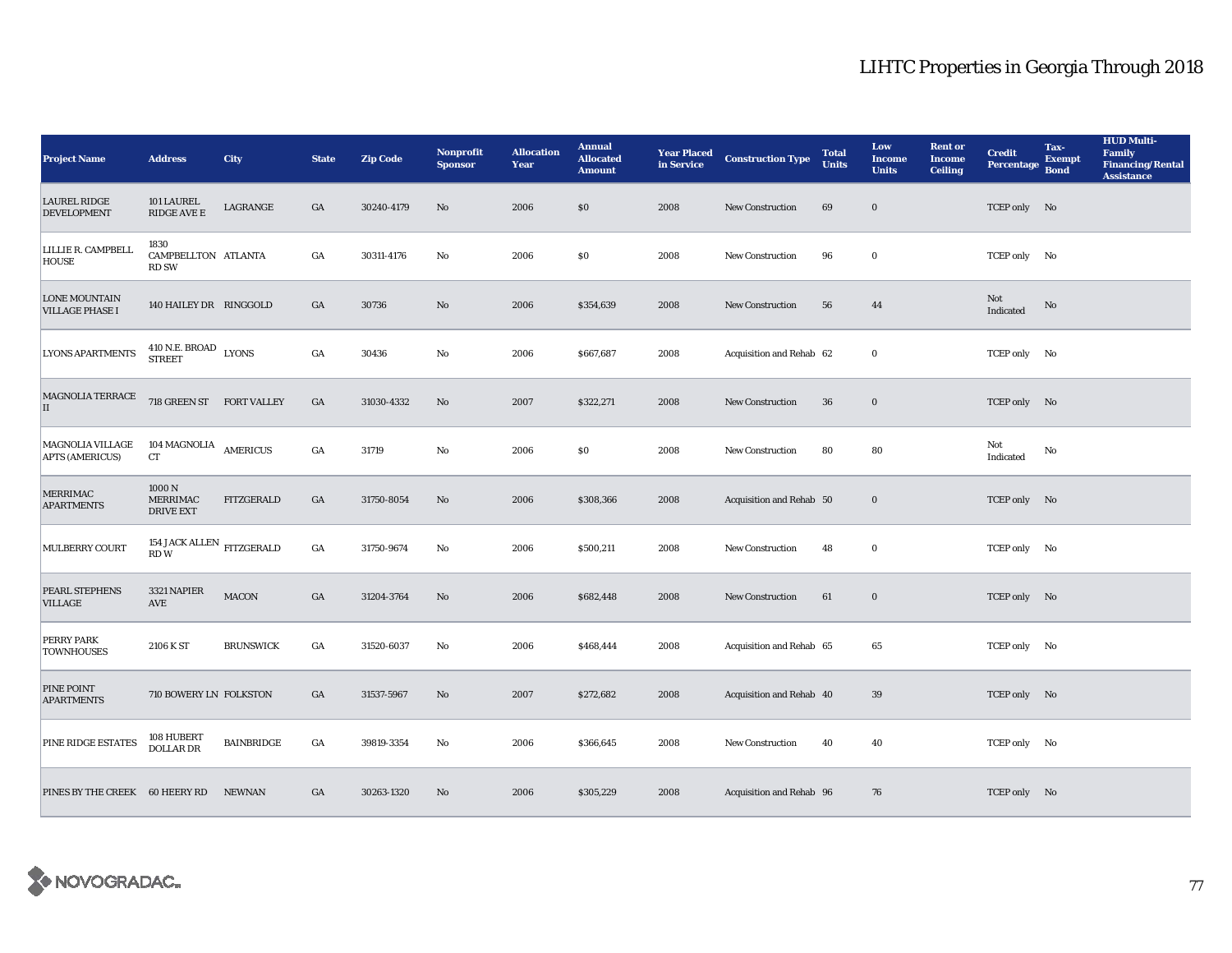| <b>Project Name</b>                                         | <b>Address</b>                                                     | <b>City</b>               | <b>State</b>     | <b>Zip Code</b> | Nonprofit<br><b>Sponsor</b> | <b>Allocation</b><br>Year | <b>Annual</b><br><b>Allocated</b><br><b>Amount</b> | <b>Year Placed</b><br>in Service | <b>Construction Type</b>  | <b>Total</b><br><b>Units</b> | Low<br><b>Income</b><br><b>Units</b> | <b>Rent or</b><br><b>Income</b><br><b>Ceiling</b> | <b>Credit</b><br><b>Percentage</b> | Tax-<br><b>Exempt</b><br><b>Bond</b> | <b>HUD Multi-</b><br><b>Family</b><br><b>Financing/Rental</b><br><b>Assistance</b> |
|-------------------------------------------------------------|--------------------------------------------------------------------|---------------------------|------------------|-----------------|-----------------------------|---------------------------|----------------------------------------------------|----------------------------------|---------------------------|------------------------------|--------------------------------------|---------------------------------------------------|------------------------------------|--------------------------------------|------------------------------------------------------------------------------------|
| <b>ROLLING OAKS</b><br><b>ELDERLY</b><br><b>APARTMENTS</b>  | 111 N RALPH ST CLAXTON                                             |                           | GA               | 30417-2306      | No                          | 2006                      | \$158,516                                          | 2008                             | Acquisition and Rehab 24  |                              | 24                                   |                                                   | 60% AMGI TCEP only No              |                                      |                                                                                    |
| <b>SEVEN COURTS</b>                                         | 2800 MARTIN<br>LUTHER KING ATLANTA<br>JR DR                        |                           | GA               | 30311-1539      | $\rm No$                    | 2007                      | \$590,545                                          | 2008                             | Acquisition and Rehab 171 |                              | 139                                  |                                                   | 50% AMGI TCEP only No              |                                      |                                                                                    |
| <b>SUMMER TRACE</b>                                         | $100\,\mathrm{W}\,\mathrm{U}\mathrm{RN}\mathrm{ER}$<br>ST UNIT H-1 | <b>METTER</b>             | GA               | 30439-3340      | No                          | 2006                      | \$462,354                                          | 2008                             | New Construction          | 40                           | $\bf{0}$                             |                                                   | TCEP only No                       |                                      |                                                                                    |
| <b>SWEETWATER</b><br><b>TERRACES</b>                        | 3555<br>SWEETWATER DULUTH<br>RD                                    |                           | GA               | 30096-4720      | No                          | 2006                      | \$0                                                | 2008                             | New Construction          | 165                          | $\mathbf 0$                          |                                                   | TCEP only No                       |                                      |                                                                                    |
| <b>THE RIVERS</b>                                           | 1105 LAKE DR                                                       | BAINBRIDGE                | GA               | 39817-2600      | No                          | 2007                      | \$656,088                                          | 2008                             | Acquisition and Rehab 114 |                              | $\bf{0}$                             |                                                   | TCEP only No                       |                                      |                                                                                    |
| THE VILLAGE AT<br>CHICKAMAUGA                               | 147 ARROW                                                          | HEAD DAIRY LN CHICKAMAUGA | GA               | 30707-1772      | $\rm No$                    | 2006                      | \$261,579                                          | 2008                             | New Construction          | 40                           | $32\,$                               |                                                   | TCEP only No                       |                                      |                                                                                    |
| <b>VILLAGE GREEN</b><br><b>APARTMENTS</b>                   | 767 TERESA AVE ASHBURN                                             |                           | GA               | 31714-5430      | No                          | 2006                      | \$497,719                                          | 2008                             | Acquisition and Rehab 49  |                              | $\bf{0}$                             |                                                   | TCEP only No                       |                                      |                                                                                    |
| VERANDA AT AUBURN 115 HILLIARD<br><b>POINT</b>              | ST <sub>SE</sub>                                                   | <b>ATLANTA</b>            | GA               | 30312-7001      | No                          | 2006                      | \$750,000                                          | 2008                             | New Construction          | 124                          | $\mathbf 0$                          |                                                   | TCEP only No                       |                                      |                                                                                    |
| VILLAGES AT CARVER, 178 MOURY AVE ATLANTA<br><b>PHASE V</b> | SW                                                                 |                           | $_{\mathrm{GA}}$ | 30315-3446      | No                          | 2006                      | $\$0$                                              | 2008                             | New Construction          | 165                          | $\bf{0}$                             |                                                   | TCEP only No                       |                                      |                                                                                    |
| <b>WINDSOR COURT</b>                                        | 1201 ORANGE<br>$\operatorname{ST}$                                 | <b>FORT VALLEY</b>        | GA               | 31030-3425      | $\mathbf{N}\mathbf{o}$      | 2006                      | \$528,718                                          | 2008                             | <b>New Construction</b>   | 56                           | $\mathbf 0$                          |                                                   | TCEP only No                       |                                      |                                                                                    |
| <b>AVALON RIDGE</b>                                         | 183 MOUNT<br>ZION RD SE                                            | ATLANTA                   | GA               | 30354           | No                          | 2007                      | \$880,660                                          | 2008                             | <b>New Construction</b>   | 222                          | 199                                  |                                                   | Not<br>Indicated                   | No                                   |                                                                                    |
| <b>CAMERON COURT</b>                                        | 1807 MACON RD PERRY                                                |                           | GA               | 31069-5232      | No                          | 2006                      | \$569,541                                          | 2008                             | <b>New Construction</b>   | 64                           | $\bf{0}$                             |                                                   | <b>TCEP</b> only                   |                                      |                                                                                    |
| COLUMBIA<br>MECHANICSVILLE<br>PHASE 4                       | 520 FULTON ST<br><b>SW</b>                                         | <b>ATLANTA</b>            | GA               | 30312-2467      | No                          | 2006                      | \$0                                                | 2008                             | <b>New Construction</b>   | 164                          | $\bf{0}$                             |                                                   | <b>TCEP</b> only                   |                                      |                                                                                    |

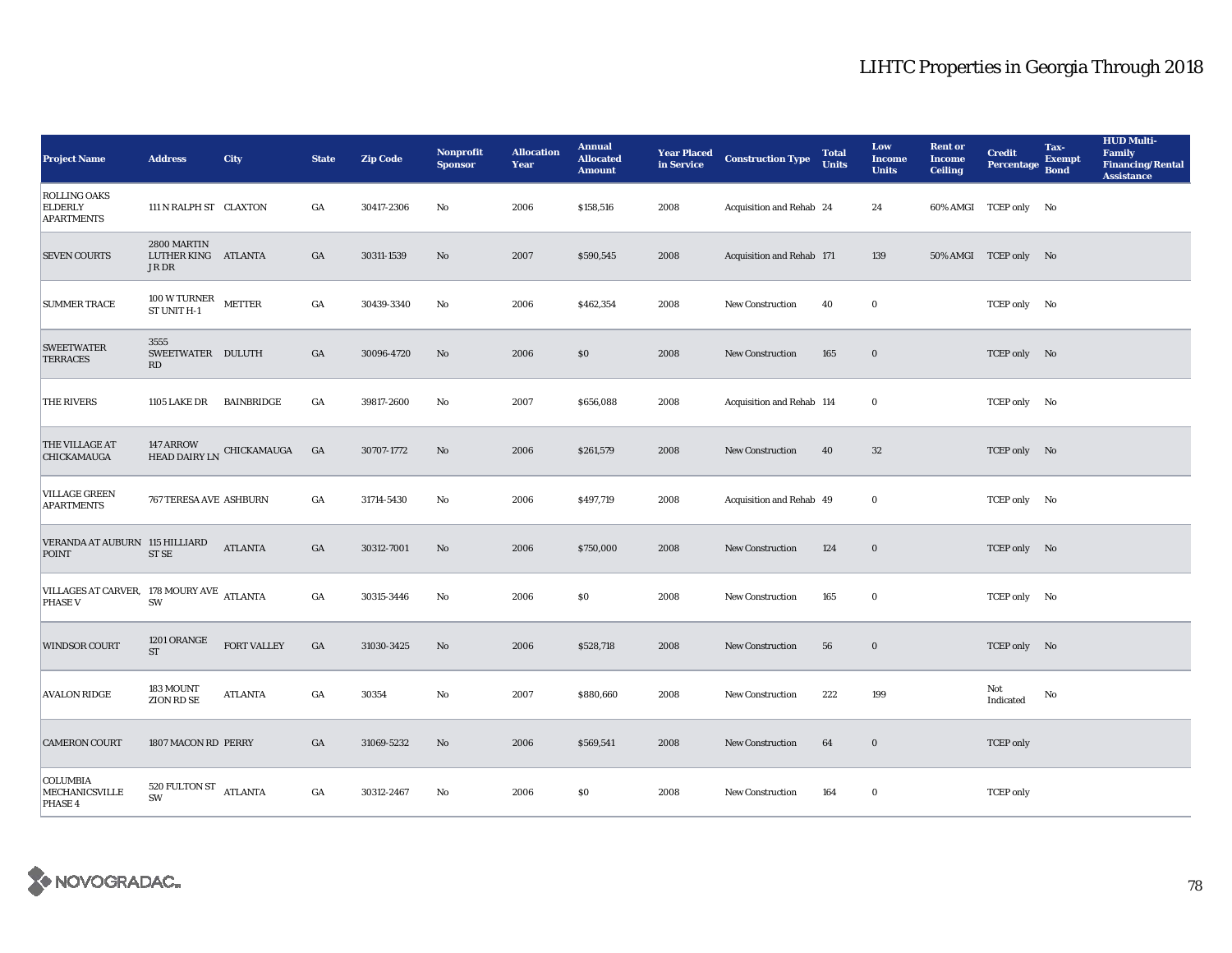| <b>Project Name</b>                                                   | <b>Address</b>                             | <b>City</b>       | <b>State</b>     | <b>Zip Code</b> | <b>Nonprofit</b><br><b>Sponsor</b> | <b>Allocation</b><br>Year | <b>Annual</b><br><b>Allocated</b><br><b>Amount</b> |      | <b>Year Placed Construction Type</b><br>in Service | <b>Total</b><br><b>Units</b> | Low<br><b>Income</b><br><b>Units</b> | <b>Rent or</b><br>Income<br><b>Ceiling</b> | <b>Credit</b><br><b>Percentage</b> | Tax-<br><b>Exempt</b><br><b>Bond</b> | <b>HUD Multi-</b><br><b>Family</b><br><b>Financing/Rental</b><br><b>Assistance</b> |
|-----------------------------------------------------------------------|--------------------------------------------|-------------------|------------------|-----------------|------------------------------------|---------------------------|----------------------------------------------------|------|----------------------------------------------------|------------------------------|--------------------------------------|--------------------------------------------|------------------------------------|--------------------------------------|------------------------------------------------------------------------------------|
| <b>LONE MOUNTAIN</b><br>VILLAGE                                       | 140 HAILEY DR RINGGOLD                     |                   | GA               | 30736-3086      | No                                 | 2006                      | \$354,639                                          | 2008 | New Construction                                   | 56                           | 42                                   |                                            | <b>TCEP</b> only                   |                                      |                                                                                    |
| THE TERRACES III                                                      | 183 MT ZION RD ATLANTA<br>$\rm SE$         |                   | $_{\mathrm{GA}}$ | 30354-2119      | No                                 | 2007                      | \$964,464                                          | 2008 | New Construction                                   | 222                          | $\bf{0}$                             |                                            | <b>TCEP</b> only                   |                                      |                                                                                    |
| BAKER VILLAGE APTS 1440 BENNING<br>PHASE <sub>1</sub>                 | DR                                         | <b>COLUMBUS</b>   | $_{\mathrm{GA}}$ | 31903-2200      | No                                 | 2007                      | \$800,000                                          | 2009 | <b>New Construction</b>                            | 148                          | $\bf{0}$                             |                                            | TCEP only No                       |                                      |                                                                                    |
| ARCADIA AT PARKWAY 5150<br>VILLAGE                                    | THOMPSON RD                                | <b>FAIRBURN</b>   | GA               | 30213-7700      | No                                 | 2006                      | <b>SO</b>                                          | 2009 | <b>New Construction</b>                            | 292                          | $\bf{0}$                             |                                            | TCEP only No                       |                                      |                                                                                    |
| <b>ASHFORD PARKSIDE</b><br><b>LANDING SENIOR</b><br><b>RESIDENCES</b> | 3511<br><b>DONALDSON</b><br>${\rm DR\,NE}$ | <b>BROOKHAVEN</b> | GA               | 30319           | No                                 | 2006                      | \$768,326                                          | 2009 | New Construction                                   | 117                          | $\bf{0}$                             |                                            | Not<br>Indicated                   | No                                   |                                                                                    |
| <b>ASHTON BROWNS</b><br><b>MILL</b>                                   | <b>EDDY BENOIT</b><br>JR.                  | <b>HAPEVILLE</b>  | GA               | 30354           | No                                 | 2007                      | \$721,929                                          | 2009 | New Construction                                   | 100                          | $\bf{0}$                             |                                            | TCEP only No                       |                                      |                                                                                    |
| <b>AVALON APTS</b>                                                    | 3751 CUSSETA<br>RD                         | <b>COLUMBUS</b>   | GA               | 31903-4800      | No                                 | 2007                      | \$899,564                                          | 2009 | New Construction                                   | 232                          | $\bf{0}$                             |                                            | TCEP only No                       |                                      |                                                                                    |
| <b>BIG SKY VIILLAGE</b>                                               | 301 SKYVIEW<br>DR                          | <b>HIAWASSEE</b>  | GA               | 30546-2268      | No                                 | 2007                      | \$559,695                                          | 2009 | <b>New Construction</b>                            | 48                           | $\bf{0}$                             |                                            | TCEP only No                       |                                      |                                                                                    |
| <b>HERITAGE SQUARE</b><br><b>ELDERLY</b>                              | 307W<br><b>RAILROAD ST S</b>               | PELHAM            | GA               | 31779-2100      | No                                 | 2007                      | \$159,663                                          | 2009 | Acquisition and Rehab 24                           |                              | $\bf{0}$                             |                                            | TCEP only No                       |                                      |                                                                                    |
| HILLS AT FAIRINGTON FAIRINGTON                                        | 5959<br>RD                                 | <b>LITHONIA</b>   | GA               | 30038-1708      |                                    | Insufficient<br>Data      | $\$0$                                              | 2009 | Not Indicated                                      | 349                          | $\bf{0}$                             |                                            | <b>TCEP</b> only                   |                                      |                                                                                    |
| JUNIPER COURT                                                         | 283 NANCY DR HARTWELL                      |                   | GA               | 30643-8741      | No                                 | 2007                      | \$306,533                                          | 2009 | New Construction                                   | 52                           | 36                                   |                                            | TCEP only No                       |                                      |                                                                                    |
| <b>LUCKY POINTE</b>                                                   | 307 STANFIELD $$\rm{LA}\,FAYETTE$$<br>RD   |                   | $_{\mathrm{GA}}$ | 30728-2195      | No                                 | 2007                      | \$0                                                | 2009 | New Construction                                   | 52                           | 36                                   |                                            | TCEP only No                       |                                      |                                                                                    |
| <b>LUMPKIN PARK</b>                                                   | 3361 N<br><b>LUMPKIN RD</b>                | <b>COLUMBUS</b>   | GA               | 31903-1634      | No                                 | 2007                      | \$771,504                                          | 2009 | <b>New Construction</b>                            | 192                          | $\bf{0}$                             |                                            | TCEP only No                       |                                      |                                                                                    |

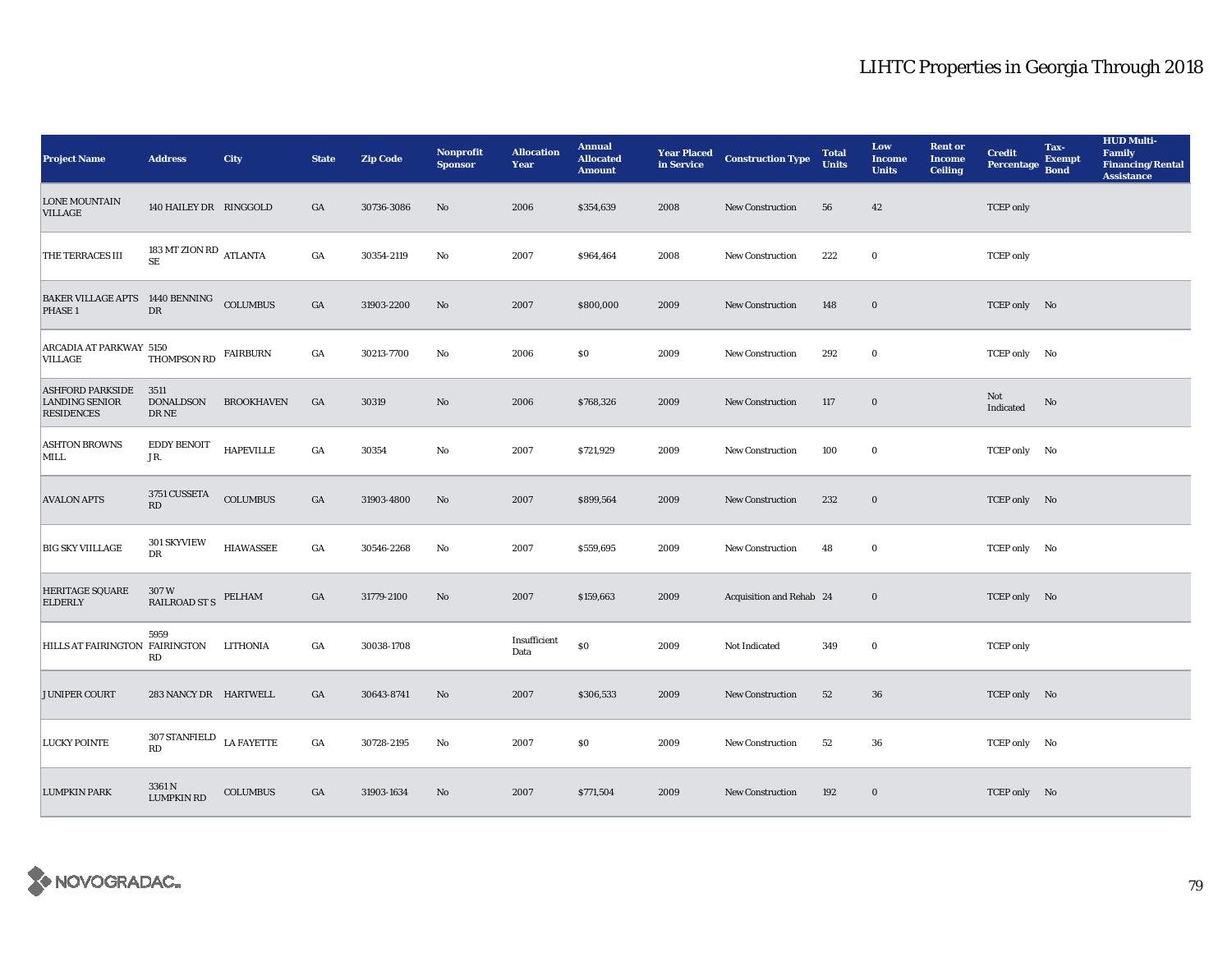| <b>Project Name</b>                                   | <b>Address</b>                                                 | <b>City</b>        | <b>State</b>     | <b>Zip Code</b> | <b>Nonprofit</b><br><b>Sponsor</b> | <b>Allocation</b><br>Year | <b>Annual</b><br><b>Allocated</b><br><b>Amount</b> |      | <b>Year Placed Construction Type</b><br>in Service | <b>Total</b><br><b>Units</b> | Low<br><b>Income</b><br><b>Units</b> | <b>Rent or</b><br>Income<br><b>Ceiling</b> | <b>Credit</b><br><b>Percentage</b> | Tax-<br><b>Exempt</b><br><b>Bond</b> | <b>HUD Multi-</b><br><b>Family</b><br><b>Financing/Rental</b><br><b>Assistance</b> |
|-------------------------------------------------------|----------------------------------------------------------------|--------------------|------------------|-----------------|------------------------------------|---------------------------|----------------------------------------------------|------|----------------------------------------------------|------------------------------|--------------------------------------|--------------------------------------------|------------------------------------|--------------------------------------|------------------------------------------------------------------------------------|
| <b>MECHANICSVILLE</b><br><b>APARTMENTS PHASE</b><br>Ш | 565 WELLS ST<br>SW                                             | <b>ATLANTA</b>     | GA               | 30312-2443      | No                                 | 2008                      | \$0                                                | 2009 | New Construction                                   | 164                          | $\bf{0}$                             |                                            | TCEP only No                       |                                      |                                                                                    |
| SHEPPARD STATION<br><b>APARTMENTS</b>                 | <b>BRIGHTON</b><br><b>WOODS DRIVE</b>                          | <b>POOLER</b>      | GA               | 31322           | No                                 | 2007                      | \$0                                                | 2009 | New Construction                                   | 65                           | 52                                   |                                            | TCEP only No                       |                                      |                                                                                    |
| <b>SPRING CREEK</b><br>QUITMAN                        | <b>2010 S COURT</b><br>${\cal ST}$                             | QUITMAN            | GA               | 31643-3357      | No                                 | 2008                      | \$21,215                                           | 2009 | Acquisition and Rehab 24                           |                              | 42                                   |                                            | TCEP only No                       |                                      |                                                                                    |
| <b>SUSTAINABLE</b><br><b>FELLWOOD</b>                 | 1450 BARNES<br>$_{\rm DR}$                                     | <b>SAVANNAH</b>    | GA               | 31415-8790      | $\mathbf{N}\mathbf{o}$             | 2007                      | \$0\$                                              | 2009 | New Construction                                   | 110                          | $\mathbf 0$                          |                                            | TCEP only No                       |                                      |                                                                                    |
| <b>BRIDGES AT</b><br>SOUTHLAKE                        | 503 EBONY LN ALBANY                                            |                    | GA               | 31701-3831      | $\mathbf {No}$                     | 2007                      | \$613,462                                          | 2009 | New Construction                                   | 55                           | $\bf{0}$                             |                                            | TCEP only No                       |                                      |                                                                                    |
| <b>CATOOSA SENIOR</b><br><b>VILLAGE PHASE II</b>      | 400<br>BIRCHWOOD<br>RD                                         | <b>CALHOUN</b>     | GA               | 30701-7060      | No                                 | 2007                      | \$439,754                                          | 2009 | <b>New Construction</b>                            | 52                           | 47                                   |                                            | TCEP only No                       |                                      |                                                                                    |
| <b>GARDENS AT</b><br>COLLEGETOWN                      | 899 PARK ST SW ATLANTA                                         |                    | GA               | 30310-1460      | No                                 | 2007                      | \$225,000                                          | 2009 | Acquisition and Rehab 0                            |                              | $\bf{0}$                             |                                            | TCEP only No                       |                                      |                                                                                    |
| THE LEGACY AT<br><b>WALTON LAKES</b>                  | 4725 WALTON<br>XING SW                                         | <b>ATLANTA</b>     | GA               | 30331-6279      | No                                 | 2007                      | \$800,000                                          | 2009 | New Construction                                   | 126                          | $\mathbf 0$                          |                                            | TCEP only No                       |                                      |                                                                                    |
| RETREAT AT DORSEY<br>MANOR                            | 118 HAYNES ST<br>$\rm NE$                                      | MARIETTA           | GA               | 30060-1957      | No                                 | 2007                      | \$0                                                | 2009 | New Construction                                   | 72                           | $\bf{0}$                             |                                            | TCEP only No                       |                                      |                                                                                    |
| <b>THE TERRACES AT</b><br><b>PARKVIEW</b>             | 6800 PARKVIEW LITHONIA<br>$\operatorname{{\bf TRL}}$           |                    | GA               | 30058-4517      | $\mathbf{N}\mathbf{o}$             | 2007                      | $\$0$                                              | 2009 | Not Indicated                                      | $90\,$                       | 36                                   |                                            | TCEP only No                       |                                      |                                                                                    |
| TUSCANY VILLAGE                                       | $600$ NORTHERN $\,$ CLARKSTON<br>$\operatorname{\mathsf{AVE}}$ |                    | $_{\mathrm{GA}}$ | 30021-1909      | No                                 | 2007                      | \$92,020                                           | 2009 | New Construction                                   | 144                          | $\bf{0}$                             |                                            | TCEP only No                       |                                      |                                                                                    |
| <b>VILLAGE AT</b><br><b>WEDGEWOOD</b>                 | 307 17TH AVE<br>$\ensuremath{\text{NW}}$                       | CAIRO              | GA               | 39827-1041      |                                    | 2007                      | \$0                                                | 2009 | Not Indicated                                      | 42                           | $\bf{0}$                             |                                            | <b>TCEP</b> only                   |                                      |                                                                                    |
| <b>VILLAS ON FORSYTH</b>                              | 101 VIRGINIA<br><b>AVE</b>                                     | <b>BARNESVILLE</b> | GA               | 30204-1478      | No                                 | 2007                      | \$314,871                                          | 2009 | New Construction                                   | 42                           | 33                                   |                                            | TCEP only No                       |                                      |                                                                                    |

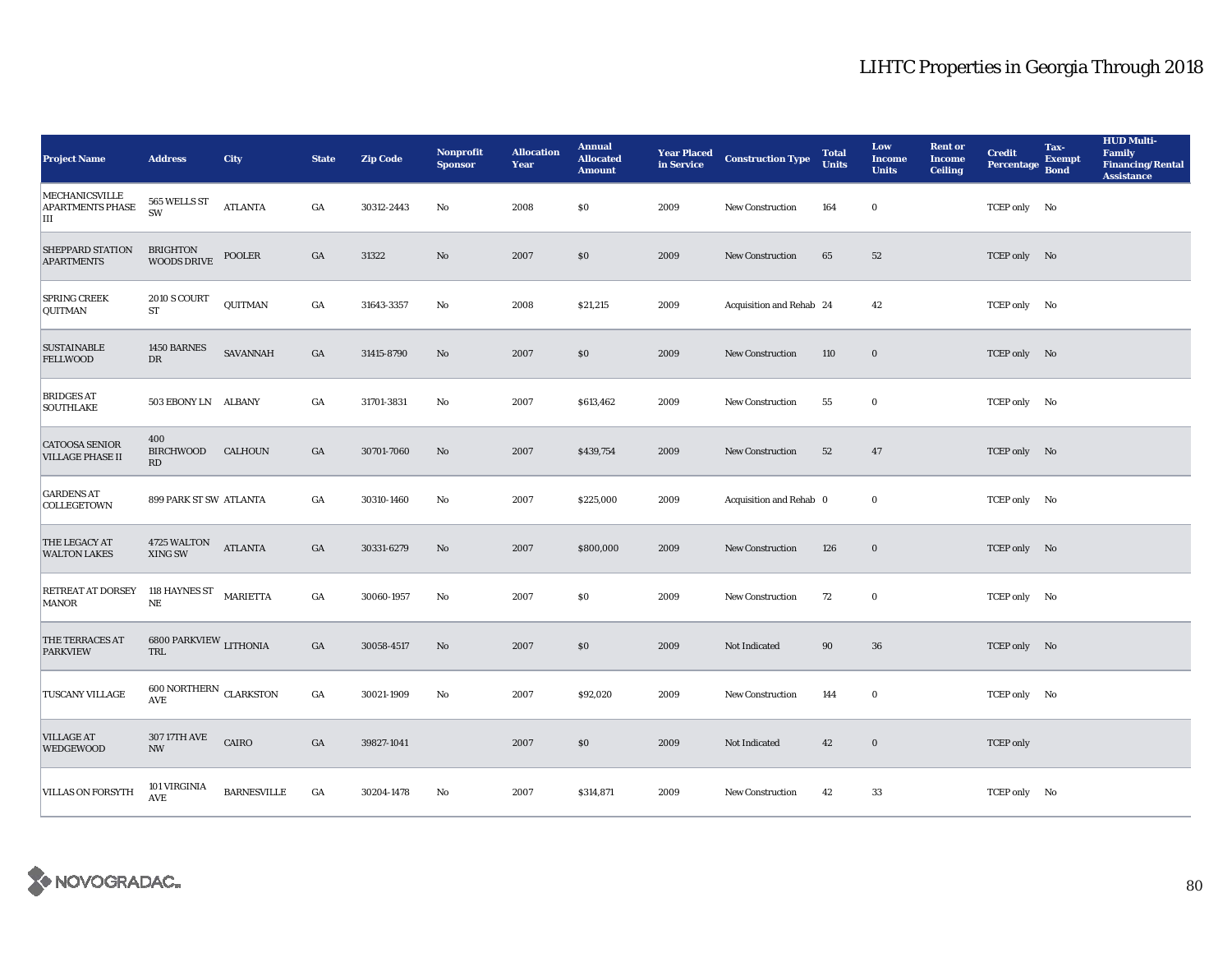| <b>Project Name</b>                                     | <b>Address</b>                                                                                             | <b>City</b>    | <b>State</b>     | <b>Zip Code</b> | <b>Nonprofit</b><br><b>Sponsor</b> | <b>Allocation</b><br>Year | <b>Annual</b><br><b>Allocated</b><br><b>Amount</b> | <b>Year Placed</b><br>in Service | <b>Construction Type</b> | <b>Total</b><br><b>Units</b> | Low<br><b>Income</b><br><b>Units</b> | <b>Rent or</b><br><b>Income</b><br><b>Ceiling</b> | <b>Credit</b><br><b>Percentage</b> | Tax-<br><b>Exempt</b><br><b>Bond</b> | <b>HUD Multi-</b><br><b>Family</b><br><b>Financing/Rental</b><br><b>Assistance</b> |
|---------------------------------------------------------|------------------------------------------------------------------------------------------------------------|----------------|------------------|-----------------|------------------------------------|---------------------------|----------------------------------------------------|----------------------------------|--------------------------|------------------------------|--------------------------------------|---------------------------------------------------|------------------------------------|--------------------------------------|------------------------------------------------------------------------------------|
| <b>WASHINGTON</b><br><b>ESTATES I</b>                   | 101<br>WASHINGTON TENNILLE<br>DR                                                                           |                | GA               | 31089           | No                                 | 2008                      | \$949,599                                          | 2009                             | New Construction         | 54                           | 48                                   |                                                   | Not<br>Indicated                   | $\rm No$                             |                                                                                    |
| WELCOME HOUSE,<br><b>SRO</b>                            | $234\ \mathrm{MEMORIAL}$ ATLANTA<br>DR SW                                                                  |                | GA               | 30303-3725      | No                                 | 1990                      | \$0\$                                              | 2009                             | <b>New Construction</b>  | 209                          | 210                                  |                                                   | TCEP only No                       |                                      |                                                                                    |
| <b>WHITEHALL</b><br><b>COMMONS</b><br><b>APARTMENTS</b> | <b><i>L</i>Y WHITEHALL</b><br><b>COMMONS LN</b><br>29 WHITEHALL CLEVELAND<br><b>COMMONS</b><br><b>LAME</b> |                | $_{\mathrm{GA}}$ | 30528-1669      | No                                 | 2007                      | \$0                                                | 2009                             | <b>New Construction</b>  | 64                           | 43                                   |                                                   | TCEP only No                       |                                      |                                                                                    |
| WHITEHALL MANOR<br><b>APARTMENTS</b>                    | 298 BRYANT ST CLEVELAND                                                                                    |                | GA               | 30528-1524      | No                                 | 2007                      | $\$0$                                              | 2009                             | New Construction         | 48                           | 33                                   |                                                   | TCEP only No                       |                                      |                                                                                    |
| <b>WILLOW APARTMENTS</b>                                | 1202<br>BLACKSHEAR CORDELE<br>RD                                                                           |                | GA               | 31015           | No                                 | Insufficient<br>Data      | \$0                                                | 2009                             | <b>New Construction</b>  | 31                           | 31                                   |                                                   | TCEP only No                       |                                      |                                                                                    |
| <b>COURTES DE</b><br><b>EMERALD II</b>                  | 1530 S<br>WASHINGTON BAINBRIDGE<br>ST                                                                      |                | GA               | 39819-5904      | No                                 | 2007                      | \$239,587                                          | 2009                             | New Construction         | $32\,$                       | 22                                   |                                                   | TCEP only No                       |                                      |                                                                                    |
| <b>ASHFORD LANDING</b><br><b>SENIOR RESIDENCES</b>      | 3511<br>DONALDSON<br>$\rm DR\,NE$                                                                          | <b>ATLANTA</b> | $_{\mathrm{GA}}$ | 30319-2261      | No                                 | 2007                      | \$768,326                                          | 2009                             | New Construction         | 117                          | $\bf{0}$                             |                                                   | <b>TCEP</b> only                   |                                      |                                                                                    |
| SPRING CREEK                                            | 2010 S COURT<br>ST                                                                                         | QUITMAN        | GA               | 31643-3357      | No                                 | 2008                      | \$0                                                | 2009                             | New Construction         | 24                           | $\bf{0}$                             |                                                   | <b>TCEP</b> only                   |                                      |                                                                                    |
| <b>SPRING CREEK B</b>                                   | 2010 S COURT<br><b>ST</b>                                                                                  | QUITMAN        | GA               | 31643-3357      | $\rm No$                           | 2008                      | \$0                                                | 2009                             | New Construction         | 42                           | $\bf{0}$                             |                                                   | <b>TCEP</b> only                   |                                      |                                                                                    |
| <b>WASHINGTON</b><br><b>ESTATES</b>                     | 101<br>WASHINGTON TENNILLE<br>DR                                                                           |                | GA               | 31089-4159      | No                                 | 2008                      | \$704,006                                          | 2009                             | New Construction         | 54                           | $\bf{0}$                             |                                                   | <b>TCEP</b> only                   |                                      |                                                                                    |
| <b>WHITEHALL/PACES</b><br><b>FOUNDATION</b>             | <b><i>L</i>Y WHITEHALL</b><br><b>COMMONS LN</b><br>29 WHITEHALL CLEVELAND<br><b>COMMONS</b><br><b>LANE</b> |                | $_{\mathrm{GA}}$ | 30528-1669      | No                                 | Insufficient<br>Data      | $\$0$                                              | 2009                             | Not Indicated            | 65                           | $\bf{0}$                             |                                                   | <b>TCEP</b> only                   |                                      |                                                                                    |
| <b>WILLOW APTS</b>                                      | 1202<br>BLACKSHEAR<br>RD                                                                                   | CORDELE        | GA               | 31015-9247      | No                                 | Insufficient<br>Data      | $\$0$                                              | 2009                             | <b>New Construction</b>  | 31                           | $\bf{0}$                             |                                                   | <b>TCEP</b> only                   |                                      |                                                                                    |
| <b>CLOVERSET PLACE</b>                                  | 74 WILSON ST HAZLEHURST                                                                                    |                | GA               | 31539-6569      |                                    | 2007                      | \$414,000                                          | 2009                             | <b>New Construction</b>  | 40                           | $\bf{0}$                             |                                                   | <b>TCEP</b> only                   |                                      |                                                                                    |

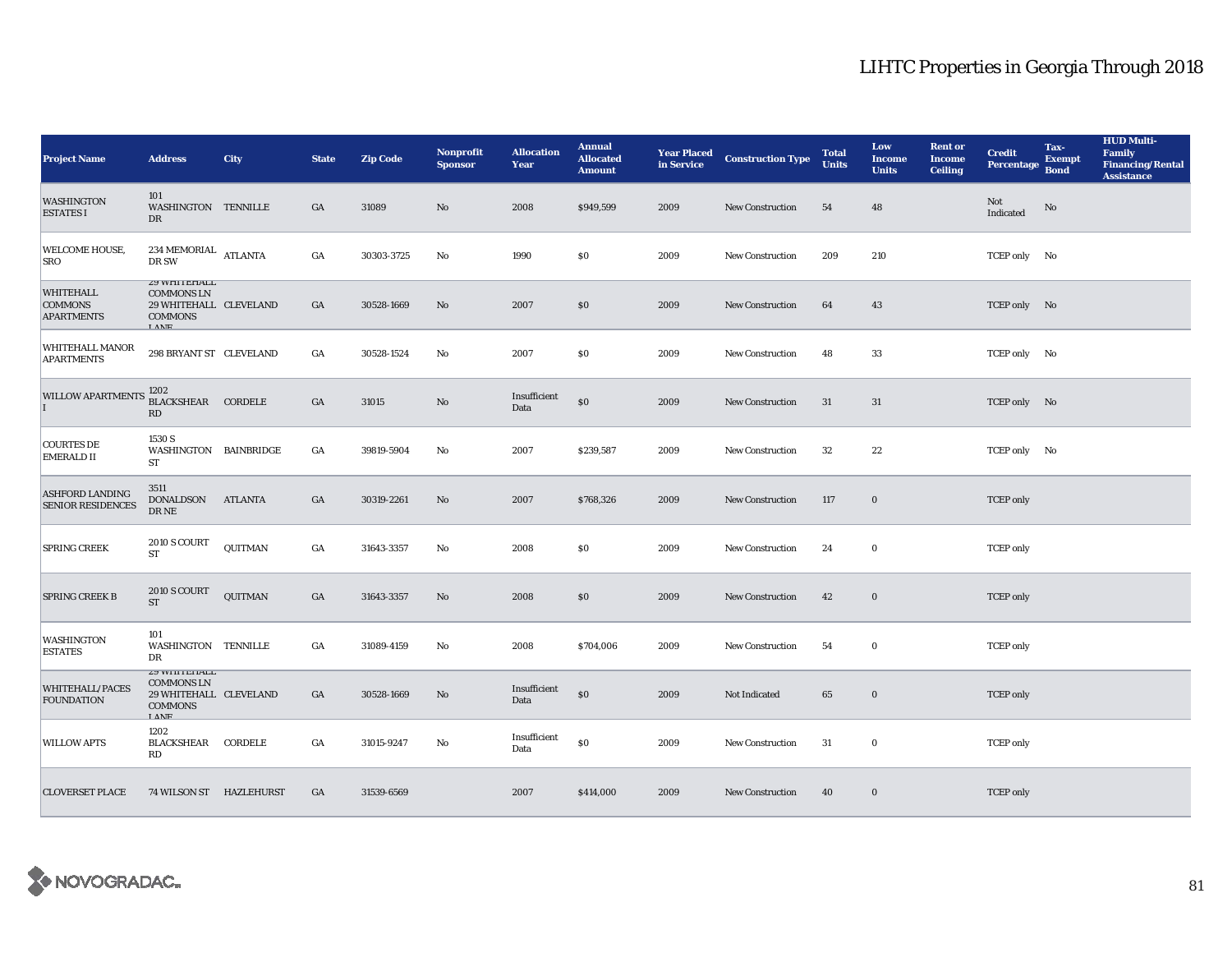| <b>Project Name</b>                                              | <b>Address</b>                        | <b>City</b>                     | <b>State</b>     | <b>Zip Code</b> | Nonprofit<br><b>Sponsor</b> | <b>Allocation</b><br>Year | <b>Annual</b><br><b>Allocated</b><br><b>Amount</b> |      | <b>Year Placed Construction Type</b><br>in Service | <b>Total</b><br><b>Units</b> | Low<br><b>Income</b><br><b>Units</b> | <b>Rent or</b><br><b>Income</b><br><b>Ceiling</b> | <b>Credit</b><br><b>Percentage</b> | Tax-<br><b>Exempt</b><br><b>Bond</b> | <b>HUD Multi-</b><br>Family<br>Financing/Rental<br><b>Assistance</b> |
|------------------------------------------------------------------|---------------------------------------|---------------------------------|------------------|-----------------|-----------------------------|---------------------------|----------------------------------------------------|------|----------------------------------------------------|------------------------------|--------------------------------------|---------------------------------------------------|------------------------------------|--------------------------------------|----------------------------------------------------------------------|
| <b>ASHLEY AUBURN</b><br>POINTE I                                 | <b>357 AUBURN</b><br>POINTE DR SE     | <b>ATLANTA</b>                  | $_{\mathrm{GA}}$ | 30312           | $\mathbf{No}$               | 2007                      | \$0\$                                              | 2010 | Not Indicated                                      | 154                          | $\bf{0}$                             |                                                   | TCEP only No                       |                                      |                                                                      |
| <b>BALDWIN PARK</b>                                              |                                       | 251 S IRWIN ST MILLEDGEVILLE GA |                  | 31061-5671      |                             | 2008                      | \$0                                                | 2010 | Not Indicated                                      | 56                           | $\bf{0}$                             |                                                   | <b>TCEP</b> only                   |                                      |                                                                      |
| <b>BAPTIST TOWERS</b>                                            | 1881 MYRTLE<br>DR SW                  | <b>ATLANTA</b>                  | $_{\mathrm{GA}}$ | 30311-4961      |                             | 2008                      | \$0                                                | 2010 | Not Indicated                                      | 300                          | $\bf{0}$                             |                                                   | <b>TCEP</b> only                   |                                      |                                                                      |
| <b>HIGHLAND</b><br><b>APARTMENTS</b>                             | 16 LAKE ST                            | <b>NEWNAN</b>                   | GA               | 30263-2304      | No                          | 2010                      | \$66,906                                           | 2010 | Acquisition and Rehab 100                          |                              | $\bf{0}$                             |                                                   | TCEP only No                       |                                      |                                                                      |
| <b>MACON MANOR</b>                                               | 106 FORCE DR ALBANY                   |                                 | GA               | 31705-2531      | No                          | 2004                      | $\$0$                                              | 2010 | New Construction                                   | $\bf{0}$                     | $\bf{0}$                             |                                                   | 50% AMGI TCEP only No              |                                      |                                                                      |
| PRAIRIE SUMMIT<br><b>APARTMENTS</b>                              | 153<br>WESTBROOK<br>RD                | GORDON                          | GA               | 31031-4137      | No                          | 2008                      | \$0                                                | 2010 | New Construction                                   | 72                           | $\bf{0}$                             |                                                   | TCEP only No                       |                                      |                                                                      |
| <b>OCONEE PARK</b>                                               | $200$ RIVERVIEW $_{\rm DUBLIN}$<br>DR |                                 | $_{\mathrm{GA}}$ | 31021           | $\mathbf{N}\mathbf{o}$      | 2008                      | \$0                                                | 2010 | <b>New Construction</b>                            | 117                          | $\bf{0}$                             |                                                   | Not<br>Indicated                   | No                                   |                                                                      |
| ROSEWOOD ESTATES                                                 | 53 ROSEWOOD CORDELE<br><b>CIR</b>     |                                 | $_{\mathrm{GA}}$ | 31015           |                             | 2008                      | \$0                                                | 2010 | Not Indicated                                      | 50                           | $\bf{0}$                             |                                                   | Not<br>Indicated                   |                                      |                                                                      |
| <b>TIFTON ESTATES</b>                                            | 1510 COLEY AVE TIFTON                 |                                 | GA               | 31794-5312      | $\mathbf{N}\mathbf{o}$      | 2008                      | \$535,008                                          | 2010 | New Construction                                   | 34                           | $\bf{0}$                             |                                                   | TCEP only No                       |                                      |                                                                      |
| <b>WATERFORD ESTATES 100</b><br>(FKA SHANNON<br><b>ESTATES</b> ) | WATERFORD<br>TRL                      | <b>DUBLIN</b>                   | GA               | 31021-5860      | No                          | 2008                      | \$0                                                | 2010 | <b>New Construction</b>                            | 50                           | $\bf{0}$                             |                                                   | TCEP only No                       |                                      |                                                                      |
| ANTIGUA PLACE,<br>PHASE II                                       | 2310 5TH AVE<br><b>SE</b>             | MOULTRIE                        | $_{\mathrm{GA}}$ | 31788-5100      | $\mathbf{N}\mathbf{o}$      | 2008                      | $\$0$                                              | 2010 | New Construction                                   | 40                           | 16                                   |                                                   | TCEP only No                       |                                      |                                                                      |
| <b>CAMELLIA LANE</b>                                             | <b>141 CAMELLIA</b><br><b>LN</b>      | SANDERSVILLE                    | GA               | 31082-2867      | No                          | 2008                      | \$0                                                | 2010 | New Construction                                   | 48                           | $\bf{0}$                             |                                                   | TCEP only No                       |                                      |                                                                      |
| DOGWOOD VIEW<br><b>APARTMENTS</b>                                | 302 MANGHAM<br>DR                     | <b>BREMEN</b>                   | GA               | 30110-2290      | No                          | Insufficient<br>Data      | $\$0$                                              | 2010 | <b>New Construction</b>                            | 40                           | 16                                   |                                                   | TCEP only No                       |                                      |                                                                      |

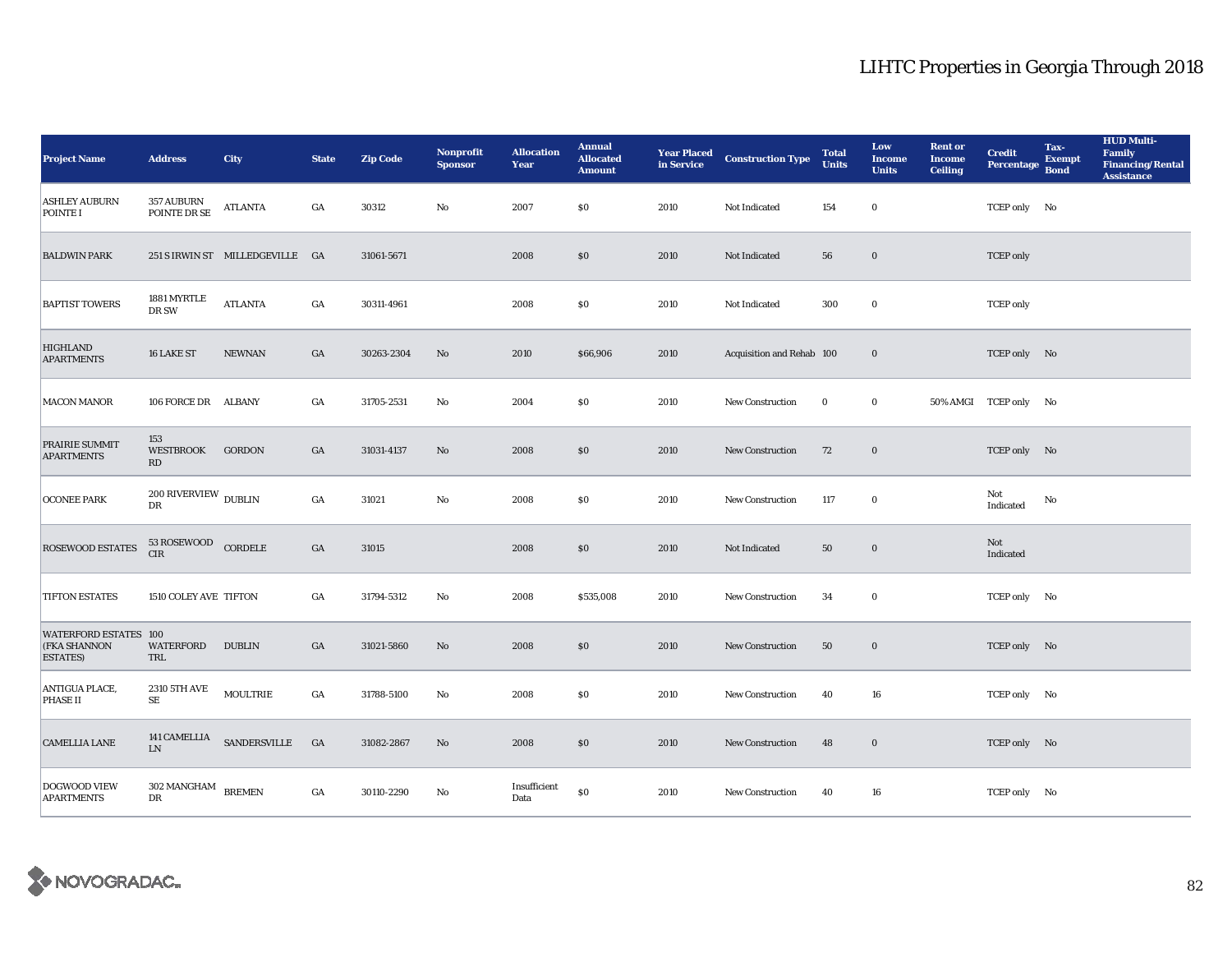| <b>Project Name</b>                                        | <b>Address</b>                              | <b>City</b>             | <b>State</b>     | <b>Zip Code</b> | <b>Nonprofit</b><br><b>Sponsor</b> | <b>Allocation</b><br>Year | <b>Annual</b><br><b>Allocated</b><br><b>Amount</b> |      | <b>Year Placed Construction Type</b><br>in Service | <b>Total</b><br><b>Units</b> | Low<br><b>Income</b><br><b>Units</b> | <b>Rent or</b><br><b>Income</b><br><b>Ceiling</b> | <b>Credit</b><br><b>Percentage</b> | Tax-<br><b>Exempt</b><br><b>Bond</b> | <b>HUD Multi-</b><br>Family<br><b>Financing/Rental</b><br><b>Assistance</b> |
|------------------------------------------------------------|---------------------------------------------|-------------------------|------------------|-----------------|------------------------------------|---------------------------|----------------------------------------------------|------|----------------------------------------------------|------------------------------|--------------------------------------|---------------------------------------------------|------------------------------------|--------------------------------------|-----------------------------------------------------------------------------|
| <b>FRIENDSHIP</b><br><b>CROSSINGS</b><br>APARTMENTS/PHASE, | 1405 S<br><b>FRIENDSHIP</b><br><b>AVE</b>   | DONALSONVILLE GA        |                  | 39845-4800      | No                                 | 2008                      | \$0                                                | 2010 | New Construction                                   | 40                           | 34                                   |                                                   | TCEP only No                       |                                      |                                                                             |
| <b>GREYSTONE</b><br><b>APARTMENTS OF</b><br>MCDONOUGH      | $100$ GREYSTONE $_{\rm MCDONOUGH}$<br>DR    |                         | $_{\mathrm{GA}}$ | 30252-8615      | No                                 | 1998                      | \$0                                                | 2010 | New Construction                                   | 56                           | 56                                   |                                                   | TCEP only No                       |                                      |                                                                             |
| HOOKS PLANTATION<br><b>APARTMENTS</b>                      | 213 BRIGHT ST CUTHBERT                      |                         | GA               | 39840-1905      | No                                 | 1989                      | \$0                                                | 2010 | <b>New Construction</b>                            | 32                           | $\bf{0}$                             |                                                   | TCEP only No                       |                                      |                                                                             |
| <b>LANDING AT</b><br><b>SOUTHLAKE</b>                      | 496 EBONY LN ALBANY                         |                         | GA               | 31701-3832      | No                                 | Insufficient<br>Data      | \$0                                                | 2010 | Not Indicated                                      | 40                           | $\bf{0}$                             |                                                   | TCEP only No                       |                                      |                                                                             |
| MALLARD LAKE<br><b>APARTMENTS</b>                          | 120 OLD<br><b>AIRPORT RD</b>                | LAGRANGE                | GA               | 30240-4066      | No                                 | Insufficient<br>Data      | $\$0$                                              | 2010 | New Construction                                   | 72                           | 17                                   |                                                   | TCEP only No                       |                                      |                                                                             |
| <b>OCEAN BREEZE PARK</b>                                   | $2000$ OCEAN BREEZE CIR                     | <b>WAYCROSS</b>         | GA               | 31503-8890      | No                                 | 2008                      | \$773,121                                          | 2010 | <b>New Construction</b>                            | 49                           | $\bf{0}$                             |                                                   | TCEP only No                       |                                      |                                                                             |
| <b>PARK PLACE OF</b><br>CARROLLTON                         | 646 N PARK ST CARROLLTON                    |                         | GA               | 30117           |                                    | Insufficient<br>Data      | $\$0$                                              | 2010 | Not Indicated                                      | 70                           | $\bf{0}$                             |                                                   | Not<br>Indicated                   |                                      |                                                                             |
| PRESTON PLACE<br><b>APARTMENTS</b>                         | 100 PHILLIPS<br>DR                          | QUITMAN                 | GA               | 31643-2558      | No                                 | 2008                      | \$564,597                                          | 2010 | <b>New Construction</b>                            | 40                           | $\bf{0}$                             |                                                   | TCEP only No                       |                                      |                                                                             |
| <b>SKYLINE TRACE</b>                                       | 600 RIDGE RD MONROE                         |                         | GA               | 30655-1988      | No                                 | 2008                      | \$0\$                                              | 2010 | New Construction                                   | 64                           | $\bf{0}$                             |                                                   | TCEP only No                       |                                      |                                                                             |
| <b>SUMMERVILLE</b><br><b>GARDENS</b>                       | 231<br><b>GARDENS DR</b>                    | SUMMERVILLE SUMMERVILLE | GA               | 30747-1678      | No                                 | 2010                      | \$916,586                                          | 2010 | Acquisition and Rehab 75                           |                              | 18                                   |                                                   | TCEP only No                       |                                      |                                                                             |
| <b>ADAMSVILLE GREEN</b><br><b>SENIOR</b>                   | 3537 MARTIN<br>LUTHER KING ATLANTA<br>JR DR |                         | GA               | 30331-4055      | No                                 | Insufficient<br>Data      | $\$0$                                              | 2010 | Not Indicated                                      | 90                           | $\boldsymbol{0}$                     |                                                   | TCEP only No                       |                                      |                                                                             |
| AMAL HEIGHTS FKA<br>VILLAS AT LAKEWOOD SW                  | $1700$ GIBEN RD                             | ATLANTA                 | GA               | 30315-4814      | No                                 | 1990                      | \$0                                                | 2010 | New Construction                                   | 192                          | $\bf{0}$                             |                                                   | TCEP only No                       |                                      |                                                                             |
| <b>ASHLEY AURBURN</b><br>POINTE I / OAKS                   | <b>357 AUBURN</b><br>POINTE DR SE           | <b>ATLANTA</b>          | GA               | 30312-1723      | No                                 | Insufficient<br>Data      | \$0                                                | 2010 | Not Indicated                                      | 154                          | $\bf{0}$                             |                                                   | <b>TCEP</b> only                   |                                      |                                                                             |

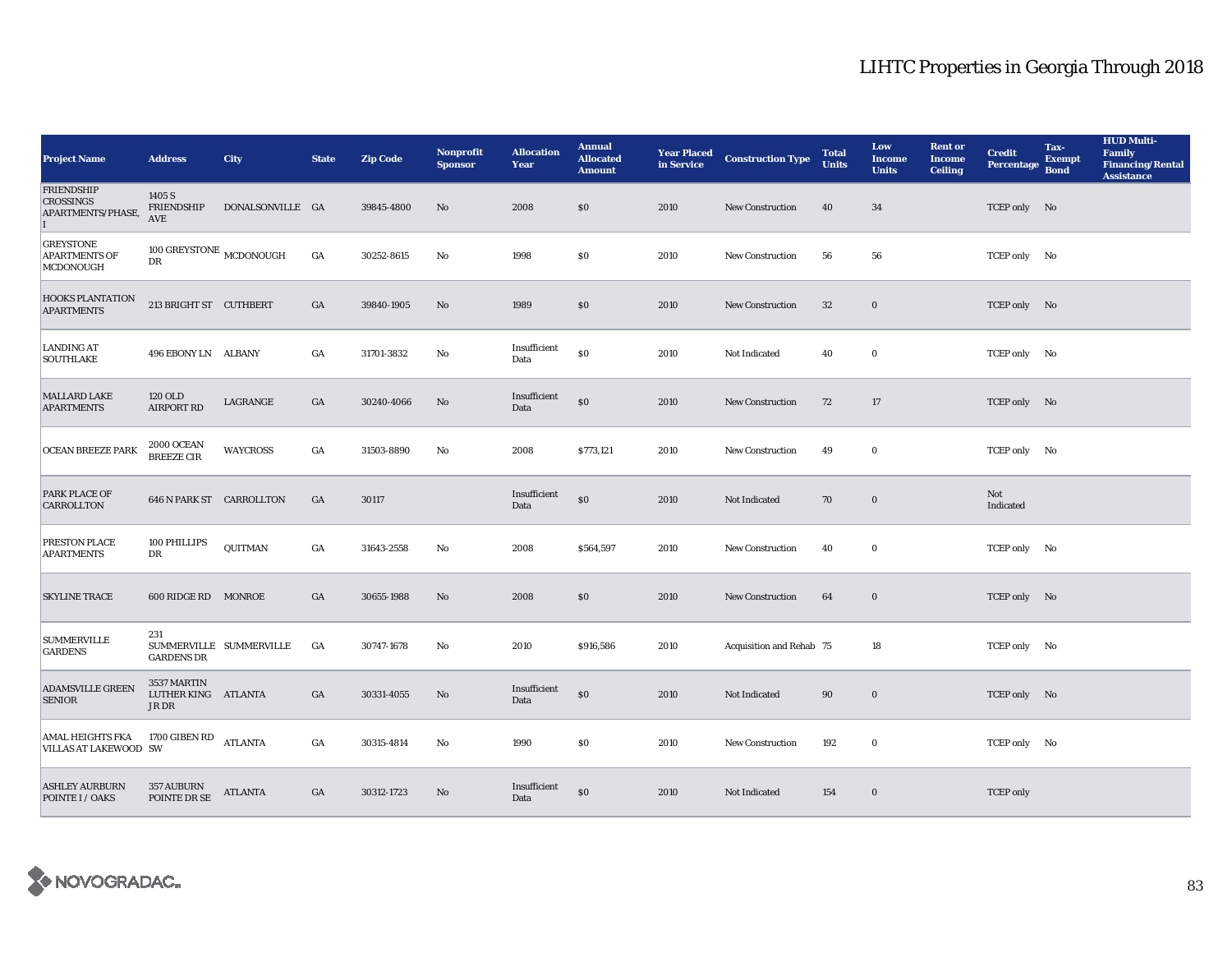| <b>BAKER VILLAGE</b><br>1401 CUPOLA PL COLUMBUS<br>GA<br>31903-2202<br>$\mathbf{No}$<br>2008<br>\$850,000<br>148<br>148<br><b>TCEP</b> only<br>2010<br>New Construction<br><b>APARTMENTS II</b><br><b>GATEWAY TOWN</b><br>$500\, \mbox{COASTAL}$<br>Insufficient<br><b>BRUNSWICK</b><br>$\$0$<br>$_{\mathrm{GA}}$<br>31520-1963<br>No<br>2010<br>Not Indicated<br>25<br>$\bf{0}$<br><b>TCEP</b> only<br><b>VILLAGE DR</b><br><b>CENTER</b><br>Data<br>PARK PLACE OF<br>Insufficient<br>$\$0$<br><b>646 N PARK ST CARROLLTON</b><br>GA<br>30117-2219<br>2010<br>70<br>$\bf{0}$<br>Not Indicated<br><b>TCEP</b> only<br><b>CARROLLTON I</b><br>Data<br>${\small \begin{tabular}{ll} \bf RIVE RVERVIEW HEIGHTS & \bf 200 RIVERVIEW & \textbf{DUBLIN} \\ \bf FKA OCONEE PARK & \textbf{PARK DR} \end{tabular}}$<br>GA<br>31021-5715<br>No<br>2008<br>\$745,042<br>Acquisition and Rehab 117<br>$\bf{0}$<br><b>TCEP</b> only<br>2010<br>Insufficient<br>57 ROSEWOOD<br>CRICLE<br>ROWEWOOD ESTATES<br>CORDELE<br>$\$0$<br>$_{\mathrm{GA}}$<br>31015<br>No<br>2010<br>50<br>$\bf{0}$<br>Not Indicated<br><b>TCEP</b> only<br>Data<br><b>ALLEN WILSON</b><br>1480<br>GA<br><b>DECATUR</b><br>30030-3202<br>No<br>2010<br>\$170,620<br>2011<br>40<br>80<br>TCEP only No<br>New Construction<br><b>COMMERCE DR</b><br><b>TERRACE PHASE I</b><br>ANTIOCH VILLAS AND 4735 BISHOP<br>Insufficient<br>$\$0$<br>STONE MOUNTAIN GA<br>30088<br>$\mathbf 0$<br>2011<br>Not Indicated<br>106<br><b>TCEP</b> only<br><b>GARDENS, PHASE III</b><br><b>MING BLVD</b><br>Data<br>387 JOSEPH E<br><b>ASHLEY</b><br>Insufficient<br>LOWERY BLVD ATLANTA<br>\$163<br>GA<br>30310-1439<br>No<br>2011<br>New Construction<br>177<br>$\bf{0}$<br>TCEP only No<br><b>COLLEGETOWN II</b><br>Data<br>SW<br>3027<br>Insufficient<br>$\$0$<br>GA<br><b>BARTLETT CROSSING</b><br><b>BONNEVILLE</b><br><b>MACON</b><br>31204-4543<br>$\mathbf{N}\mathbf{o}$<br>2011<br>Not Indicated<br>75<br>$\bf{0}$<br>TCEP only No<br>Data<br>DR<br><b>BROOKHAVEN PHASE 4741 ROLLING</b><br><b>LAKE PARK</b><br>GA<br>31636-5148<br>2010<br>\$355,831<br>48<br>$\bf{0}$<br>No<br>2011<br>New Construction<br>TCEP only No<br>PINE DR<br>II<br>COLUMBIA<br>3450 FORREST<br>Insufficient<br>Not<br>$\$0$<br><b>ATLANTA</b><br>GA<br>30354<br>$\mathbf{N}\mathbf{o}$<br>2011<br>122<br>122<br>Not Indicated<br>No<br>PARK RD SE<br>HILL/DUTCH HILL II<br>Data<br>Indicated<br><b>COLUMBIA</b><br>150<br>Insufficient<br>$\$0$<br><b>TOWNHOMES AT</b><br>$_{\mathrm{GA}}$<br>2011<br>HUTCHINSON ATLANTA<br>30307-3820<br>$\rm No$<br>Not Indicated<br>100<br>100<br>TCEP only No<br>Data<br><b>EDGEWOOD</b><br>ST NE<br>3227<br>THE CREST AT<br>MILLEDGEVILL AUGUSTA<br>GA<br>2010<br>\$822,032<br>30909-4460<br>No<br>2011<br>40<br>$\bf{0}$<br>TCEP only No<br><b>New Construction</b><br><b>EDINBURGH</b><br>E RD | <b>Project Name</b> | <b>Address</b> | <b>City</b> | <b>State</b> | <b>Zip Code</b> | Nonprofit<br><b>Sponsor</b> | <b>Allocation</b><br>Year | <b>Annual</b><br><b>Allocated</b><br><b>Amount</b> | <b>Year Placed Construction Type</b><br>in Service <b>Construction</b> Type | <b>Total</b><br><b>Units</b> | Low<br><b>Income</b><br><b>Units</b> | <b>Rent</b> or<br><b>Income</b><br><b>Ceiling</b> | <b>Credit</b><br>Percentage | Tax-<br><b>Exempt</b><br><b>Bond</b> | <b>HUD Multi-</b><br>Family<br><b>Financing/Rental</b><br><b>Assistance</b> |
|-------------------------------------------------------------------------------------------------------------------------------------------------------------------------------------------------------------------------------------------------------------------------------------------------------------------------------------------------------------------------------------------------------------------------------------------------------------------------------------------------------------------------------------------------------------------------------------------------------------------------------------------------------------------------------------------------------------------------------------------------------------------------------------------------------------------------------------------------------------------------------------------------------------------------------------------------------------------------------------------------------------------------------------------------------------------------------------------------------------------------------------------------------------------------------------------------------------------------------------------------------------------------------------------------------------------------------------------------------------------------------------------------------------------------------------------------------------------------------------------------------------------------------------------------------------------------------------------------------------------------------------------------------------------------------------------------------------------------------------------------------------------------------------------------------------------------------------------------------------------------------------------------------------------------------------------------------------------------------------------------------------------------------------------------------------------------------------------------------------------------------------------------------------------------------------------------------------------------------------------------------------------------------------------------------------------------------------------------------------------------------------------------------------------------------------------------------------------------------------------------------------------------------------------------------------------------------------------------------------------------------------------------------------------------------------------------------------------------------------------------------------------------------------------------------------------------------------------------------------------|---------------------|----------------|-------------|--------------|-----------------|-----------------------------|---------------------------|----------------------------------------------------|-----------------------------------------------------------------------------|------------------------------|--------------------------------------|---------------------------------------------------|-----------------------------|--------------------------------------|-----------------------------------------------------------------------------|
|                                                                                                                                                                                                                                                                                                                                                                                                                                                                                                                                                                                                                                                                                                                                                                                                                                                                                                                                                                                                                                                                                                                                                                                                                                                                                                                                                                                                                                                                                                                                                                                                                                                                                                                                                                                                                                                                                                                                                                                                                                                                                                                                                                                                                                                                                                                                                                                                                                                                                                                                                                                                                                                                                                                                                                                                                                                                   |                     |                |             |              |                 |                             |                           |                                                    |                                                                             |                              |                                      |                                                   |                             |                                      |                                                                             |
|                                                                                                                                                                                                                                                                                                                                                                                                                                                                                                                                                                                                                                                                                                                                                                                                                                                                                                                                                                                                                                                                                                                                                                                                                                                                                                                                                                                                                                                                                                                                                                                                                                                                                                                                                                                                                                                                                                                                                                                                                                                                                                                                                                                                                                                                                                                                                                                                                                                                                                                                                                                                                                                                                                                                                                                                                                                                   |                     |                |             |              |                 |                             |                           |                                                    |                                                                             |                              |                                      |                                                   |                             |                                      |                                                                             |
|                                                                                                                                                                                                                                                                                                                                                                                                                                                                                                                                                                                                                                                                                                                                                                                                                                                                                                                                                                                                                                                                                                                                                                                                                                                                                                                                                                                                                                                                                                                                                                                                                                                                                                                                                                                                                                                                                                                                                                                                                                                                                                                                                                                                                                                                                                                                                                                                                                                                                                                                                                                                                                                                                                                                                                                                                                                                   |                     |                |             |              |                 |                             |                           |                                                    |                                                                             |                              |                                      |                                                   |                             |                                      |                                                                             |
|                                                                                                                                                                                                                                                                                                                                                                                                                                                                                                                                                                                                                                                                                                                                                                                                                                                                                                                                                                                                                                                                                                                                                                                                                                                                                                                                                                                                                                                                                                                                                                                                                                                                                                                                                                                                                                                                                                                                                                                                                                                                                                                                                                                                                                                                                                                                                                                                                                                                                                                                                                                                                                                                                                                                                                                                                                                                   |                     |                |             |              |                 |                             |                           |                                                    |                                                                             |                              |                                      |                                                   |                             |                                      |                                                                             |
|                                                                                                                                                                                                                                                                                                                                                                                                                                                                                                                                                                                                                                                                                                                                                                                                                                                                                                                                                                                                                                                                                                                                                                                                                                                                                                                                                                                                                                                                                                                                                                                                                                                                                                                                                                                                                                                                                                                                                                                                                                                                                                                                                                                                                                                                                                                                                                                                                                                                                                                                                                                                                                                                                                                                                                                                                                                                   |                     |                |             |              |                 |                             |                           |                                                    |                                                                             |                              |                                      |                                                   |                             |                                      |                                                                             |
|                                                                                                                                                                                                                                                                                                                                                                                                                                                                                                                                                                                                                                                                                                                                                                                                                                                                                                                                                                                                                                                                                                                                                                                                                                                                                                                                                                                                                                                                                                                                                                                                                                                                                                                                                                                                                                                                                                                                                                                                                                                                                                                                                                                                                                                                                                                                                                                                                                                                                                                                                                                                                                                                                                                                                                                                                                                                   |                     |                |             |              |                 |                             |                           |                                                    |                                                                             |                              |                                      |                                                   |                             |                                      |                                                                             |
|                                                                                                                                                                                                                                                                                                                                                                                                                                                                                                                                                                                                                                                                                                                                                                                                                                                                                                                                                                                                                                                                                                                                                                                                                                                                                                                                                                                                                                                                                                                                                                                                                                                                                                                                                                                                                                                                                                                                                                                                                                                                                                                                                                                                                                                                                                                                                                                                                                                                                                                                                                                                                                                                                                                                                                                                                                                                   |                     |                |             |              |                 |                             |                           |                                                    |                                                                             |                              |                                      |                                                   |                             |                                      |                                                                             |
|                                                                                                                                                                                                                                                                                                                                                                                                                                                                                                                                                                                                                                                                                                                                                                                                                                                                                                                                                                                                                                                                                                                                                                                                                                                                                                                                                                                                                                                                                                                                                                                                                                                                                                                                                                                                                                                                                                                                                                                                                                                                                                                                                                                                                                                                                                                                                                                                                                                                                                                                                                                                                                                                                                                                                                                                                                                                   |                     |                |             |              |                 |                             |                           |                                                    |                                                                             |                              |                                      |                                                   |                             |                                      |                                                                             |
|                                                                                                                                                                                                                                                                                                                                                                                                                                                                                                                                                                                                                                                                                                                                                                                                                                                                                                                                                                                                                                                                                                                                                                                                                                                                                                                                                                                                                                                                                                                                                                                                                                                                                                                                                                                                                                                                                                                                                                                                                                                                                                                                                                                                                                                                                                                                                                                                                                                                                                                                                                                                                                                                                                                                                                                                                                                                   |                     |                |             |              |                 |                             |                           |                                                    |                                                                             |                              |                                      |                                                   |                             |                                      |                                                                             |
|                                                                                                                                                                                                                                                                                                                                                                                                                                                                                                                                                                                                                                                                                                                                                                                                                                                                                                                                                                                                                                                                                                                                                                                                                                                                                                                                                                                                                                                                                                                                                                                                                                                                                                                                                                                                                                                                                                                                                                                                                                                                                                                                                                                                                                                                                                                                                                                                                                                                                                                                                                                                                                                                                                                                                                                                                                                                   |                     |                |             |              |                 |                             |                           |                                                    |                                                                             |                              |                                      |                                                   |                             |                                      |                                                                             |
|                                                                                                                                                                                                                                                                                                                                                                                                                                                                                                                                                                                                                                                                                                                                                                                                                                                                                                                                                                                                                                                                                                                                                                                                                                                                                                                                                                                                                                                                                                                                                                                                                                                                                                                                                                                                                                                                                                                                                                                                                                                                                                                                                                                                                                                                                                                                                                                                                                                                                                                                                                                                                                                                                                                                                                                                                                                                   |                     |                |             |              |                 |                             |                           |                                                    |                                                                             |                              |                                      |                                                   |                             |                                      |                                                                             |
|                                                                                                                                                                                                                                                                                                                                                                                                                                                                                                                                                                                                                                                                                                                                                                                                                                                                                                                                                                                                                                                                                                                                                                                                                                                                                                                                                                                                                                                                                                                                                                                                                                                                                                                                                                                                                                                                                                                                                                                                                                                                                                                                                                                                                                                                                                                                                                                                                                                                                                                                                                                                                                                                                                                                                                                                                                                                   |                     |                |             |              |                 |                             |                           |                                                    |                                                                             |                              |                                      |                                                   |                             |                                      |                                                                             |
|                                                                                                                                                                                                                                                                                                                                                                                                                                                                                                                                                                                                                                                                                                                                                                                                                                                                                                                                                                                                                                                                                                                                                                                                                                                                                                                                                                                                                                                                                                                                                                                                                                                                                                                                                                                                                                                                                                                                                                                                                                                                                                                                                                                                                                                                                                                                                                                                                                                                                                                                                                                                                                                                                                                                                                                                                                                                   |                     |                |             |              |                 |                             |                           |                                                    |                                                                             |                              |                                      |                                                   |                             |                                      |                                                                             |

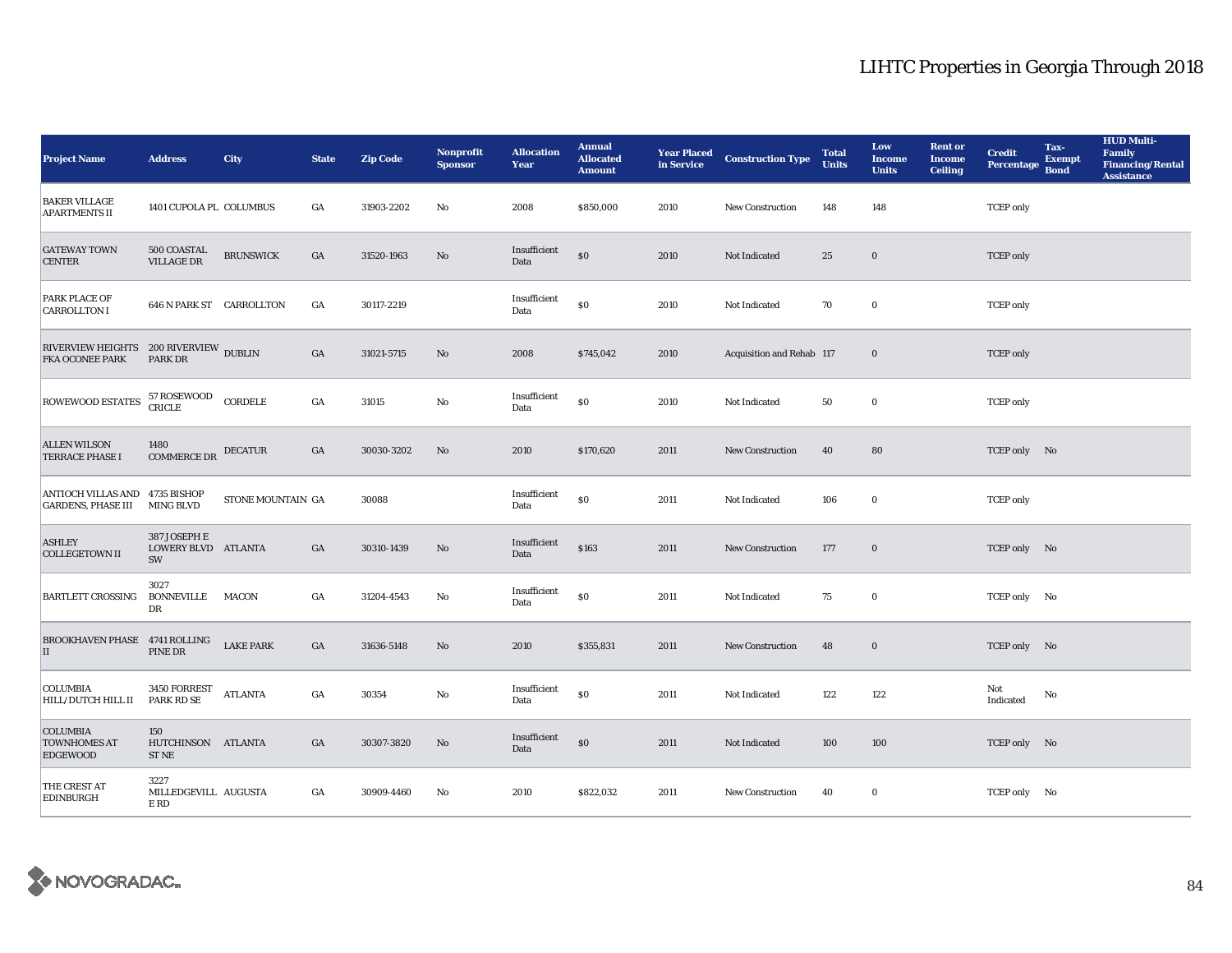| <b>Project Name</b>                                   | <b>Address</b>                               | <b>City</b>        | <b>State</b>     | <b>Zip Code</b> | <b>Nonprofit</b><br><b>Sponsor</b> | <b>Allocation</b><br>Year | <b>Annual</b><br><b>Allocated</b><br><b>Amount</b> |      | <b>Year Placed Construction Type</b><br>in Service | <b>Total</b><br><b>Units</b> | Low<br><b>Income</b><br><b>Units</b> | <b>Rent or</b><br><b>Income</b><br><b>Ceiling</b> | <b>Credit</b><br><b>Percentage</b> | Tax-<br><b>Exempt</b><br><b>Bond</b> | <b>HUD Multi-</b><br>Family<br><b>Financing/Rental</b><br><b>Assistance</b> |
|-------------------------------------------------------|----------------------------------------------|--------------------|------------------|-----------------|------------------------------------|---------------------------|----------------------------------------------------|------|----------------------------------------------------|------------------------------|--------------------------------------|---------------------------------------------------|------------------------------------|--------------------------------------|-----------------------------------------------------------------------------|
| <b>FELTON HOMES</b>                                   | $2035$ FELTON<br><b>AVE</b>                  | MACON              | GA               | 31201-2435      | No                                 | Insufficient<br>Data      | \$359,228                                          | 2011 | Acquisition and Rehab 100                          |                              | $\bf{0}$                             |                                                   | <b>TCEP</b> only                   |                                      |                                                                             |
| <b>GALLERIA MANOR OF</b><br><b>SMYRNA</b>             | 2731<br><b>WOODLAND</b><br>TER SE            | <b>SMYRNA</b>      | GA               | 30080-2607      | No                                 | 2008                      | \$0                                                | 2011 | New Construction                                   | 88                           | $\bf{0}$                             |                                                   | TCEP only No                       |                                      |                                                                             |
| <b>HARRISTOWN PARK</b>                                | 2135 REYNOLDS COVINGTON<br><b>ST SW</b>      |                    | $_{\mathrm{GA}}$ | 30014-6632      | No                                 | 2010                      | $\$0$                                              | 2011 | New Construction                                   | 60                           | $\bf{0}$                             |                                                   | TCEP only No                       |                                      |                                                                             |
| <b>HERITAGE AT</b><br>MCDONOUGH                       | 180 BRIDGES<br>RD                            | MCDONOUGH          | GA               | 30253-3708      | No                                 | 2009                      | \$0\$                                              | 2011 | New Construction                                   | 105                          | $\bf{0}$                             |                                                   | TCEP only No                       |                                      |                                                                             |
| <b>HUMMINGBIRD</b><br><b>POINTE</b>                   | <b>63 CHEROKEE</b><br>$\mathbf{R}\mathbf{D}$ | <b>CEDARTOWN</b>   | $_{\mathrm{GA}}$ | 30125-4382      | $\rm No$                           | 2010                      | $\$0$                                              | 2011 | New Construction                                   | 64                           | 64                                   |                                                   | TCEP only No                       |                                      |                                                                             |
| <b>LEGACY AT WALTON</b><br><b>VILLAGE PHASE II</b>    | 1400 ROBERTA MARIETTA<br>DR SW               |                    | GA               | 30008           | $\mathbf{N}\mathbf{o}$             | 2009                      | \$950                                              | 2011 | New Construction                                   | 78                           | $\bf{0}$                             |                                                   | Not<br>Indicated                   | No                                   |                                                                             |
| <b>MECHANICSVILLE</b><br>PHASE VI                     | 565 MCDANIEL<br>ST <sub>SW</sub>             | <b>ATLANTA</b>     | GA               | 30312-2409      | No                                 | 2009                      | \$0                                                | 2011 | <b>New Construction</b>                            | 156                          | $\bf{0}$                             |                                                   | TCEP only No                       |                                      |                                                                             |
| PARK PLACE OF<br><b>CARROLLTON II</b>                 | <b>646 N PARK ST CARROLLTON</b>              |                    | GA               | 30117-2219      |                                    | Insufficient<br>Data      | $\$0$                                              | 2011 | Not Indicated                                      | 42                           | $\bf{0}$                             |                                                   | <b>TCEP</b> only                   |                                      |                                                                             |
| <b>PINE MEADOWS</b>                                   | 1315 GORDON<br>ST <sub>W</sub>               | <b>DOUGLAS</b>     | GA               | 31533-3457      | No                                 | Insufficient<br>Data      | $\$0$                                              | 2011 | Not Indicated                                      | 60                           | 18                                   |                                                   | TCEP only No                       |                                      |                                                                             |
| POTEMKIN SENIOR<br>VILLAGE OF WARNER<br><b>ROBINS</b> | 710 ELBERTA<br>RD                            | WARNER ROBINS GA   |                  | 31093           | $\mathbf{N}\mathbf{o}$             | Insufficient<br>Data      | $\$0$                                              | 2011 | <b>New Construction</b>                            | 68                           | $\bf{0}$                             |                                                   | TCEP only No                       |                                      |                                                                             |
| POWELL PLACE                                          | <b>200 WARD</b><br><b>DRIVE</b>              | <b>BARNESVILLE</b> | GA               | 30204           | No                                 | 2010                      | \$0                                                | 2011 | New Construction                                   | 9                            | 9                                    |                                                   | TCEP only No                       |                                      |                                                                             |
| RIDGEFIELD PLACE                                      | 100 PARKVIEW<br><b>DRIVE</b>                 | <b>BAINBRIDGE</b>  | GA               | 39819           | $\mathbf{No}$                      | 2010                      | $\$0$                                              | 2011 | <b>New Construction</b>                            | 43                           | $\bf{0}$                             |                                                   | TCEP only No                       |                                      |                                                                             |
| <b>RUTHIE MANOR</b>                                   | 101 RUTHIE<br><b>MANOR DR</b>                | <b>THOMASTON</b>   | GA               | 30286-3990      | No                                 | 2010                      | \$0                                                | 2011 | <b>New Construction</b>                            | 15                           | 10                                   |                                                   | TCEP only No                       |                                      |                                                                             |

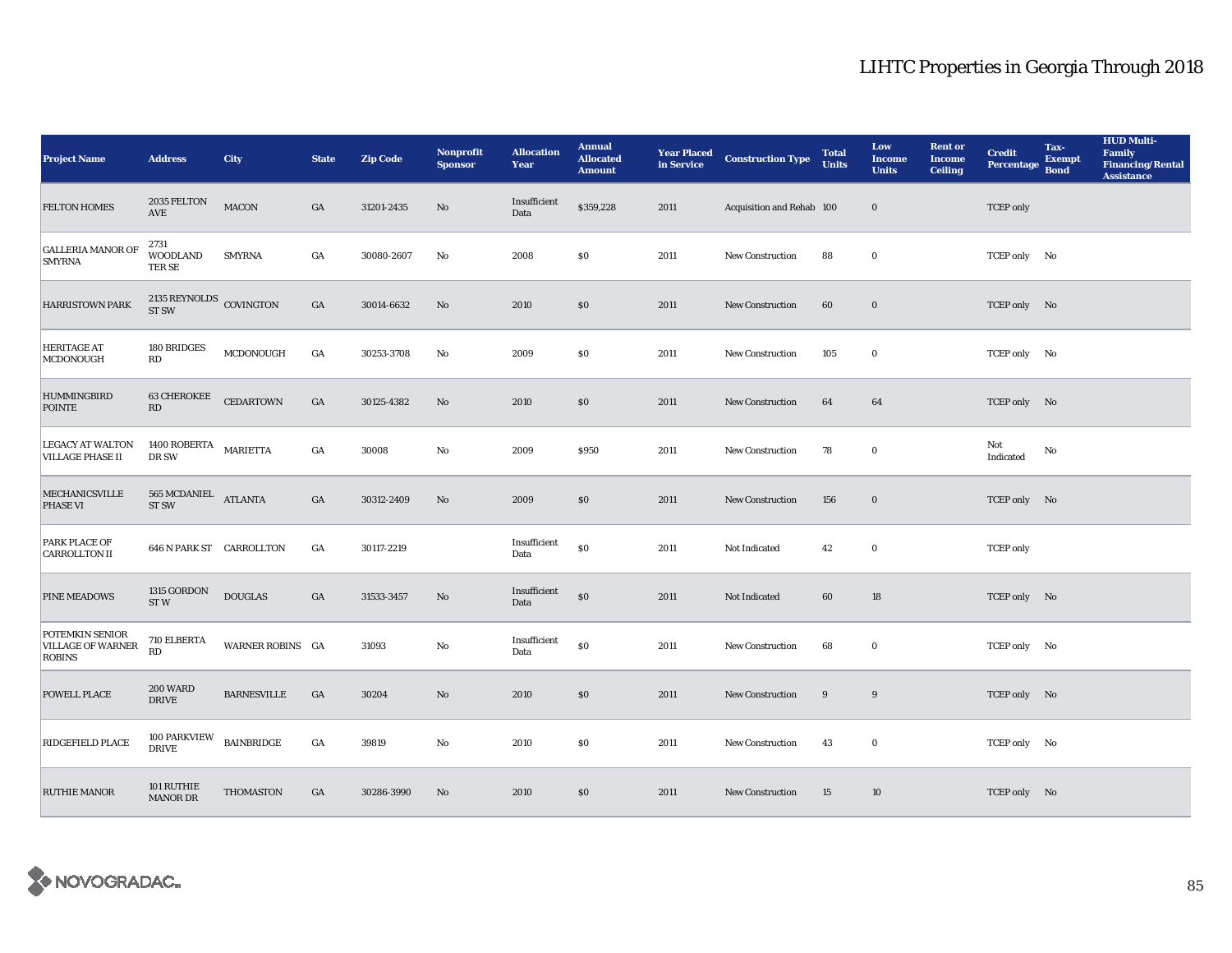| <b>Project Name</b>                                         | <b>Address</b>                        | <b>City</b>                         | <b>State</b>     | <b>Zip Code</b> | <b>Nonprofit</b><br><b>Sponsor</b> | <b>Allocation</b><br>Year | <b>Annual</b><br><b>Allocated</b><br><b>Amount</b> |      | <b>Year Placed Construction Type</b><br>in Service <b>Construction</b> Type | <b>Total</b><br><b>Units</b> | Low<br><b>Income</b><br><b>Units</b> | <b>Rent or</b><br><b>Income</b><br><b>Ceiling</b> | <b>Credit</b><br>Percentage | Tax-<br><b>Exempt</b><br><b>Bond</b> | <b>HUD Multi-</b><br>Family<br><b>Financing/Rental</b><br><b>Assistance</b> |
|-------------------------------------------------------------|---------------------------------------|-------------------------------------|------------------|-----------------|------------------------------------|---------------------------|----------------------------------------------------|------|-----------------------------------------------------------------------------|------------------------------|--------------------------------------|---------------------------------------------------|-----------------------------|--------------------------------------|-----------------------------------------------------------------------------|
| SAVANNAH GARDENS I PENNSYLVANIA SAVANNAH                    | 515<br>AVE                            |                                     | GA               | 31404           | $\mathbf{No}$                      | 2010                      | \$949,905                                          | 2011 | New Construction                                                            | 115                          | 114                                  |                                                   | TCEP only No                |                                      |                                                                             |
| SHANGRI-LA PARK                                             | 69 GILREATH<br>RD NW                  | CARTERSVILLE                        | GA               | 30121-5016      | No                                 | 2010                      | \$901,989                                          | 2011 | New Construction                                                            | 72                           | 72                                   |                                                   | TCEP only No                |                                      |                                                                             |
| <b>SHOAL CREEK</b><br>APARTMENTS/PACES<br><b>NEW CONSTR</b> | <b>LANE</b>                           | 500 DEWY ROSE $_{\rm LOCUST}$ GROVE | GA               | 30248           | $\rm\thinspace No$                 | 2010                      | $\boldsymbol{\mathsf{S}}\boldsymbol{\mathsf{0}}$   | 2011 | <b>New Construction</b>                                                     | 29                           | 17                                   |                                                   | TCEP only No                |                                      |                                                                             |
| <b>SUSTAINABLE</b><br><b>FELLWOOD PHASE II</b>              | 1325 EXLEY ST SAVANNAH                |                                     | GA               | 31215           | $\rm No$                           | 2009                      | $\$0$                                              | 2011 | New Construction                                                            | 110                          | $\bf{0}$                             |                                                   | TCEP only No                |                                      |                                                                             |
| <b>SUSTAINABLE</b><br>FELLWOOD PHASE III                    | <b>40 EAGLE ST</b>                    | SAVANNAH                            | GA               | 31415           | $\mathbf{N}\mathbf{o}$             | 2009                      | $\boldsymbol{\mathsf{S}}\boldsymbol{\mathsf{0}}$   | 2011 | New Construction                                                            | 100                          | 70                                   |                                                   | TCEP only No                |                                      |                                                                             |
| <b>TERRACE AT</b><br><b>EDINBURGH</b>                       | 2515 KENNEDY AUGUSTA<br>DR            |                                     | GA               | 30909-4499      | No                                 | Insufficient<br>Data      | $\$0$                                              | 2011 | <b>New Construction</b>                                                     | 72                           | $\bf{0}$                             |                                                   | TCEP only No                |                                      |                                                                             |
| <b>TOWER AT DORSEY</b><br>MANOR                             | 212 LEMON ST<br>$\rm NE$              | <b>MARIETTA</b>                     | GA               | 30060-1645      | No                                 | 2008                      | \$26,995                                           | 2011 | Acquisition and Rehab 81                                                    |                              | $\bf{0}$                             |                                                   | TCEP only No                |                                      |                                                                             |
| VERANDA AT AUBURN 115 HILLIARD<br>POINTE II                 | $STSE$                                | <b>ATLANTA</b>                      | GA               | 30312           |                                    | Insufficient<br>Data      | $\$0$                                              | 2011 | Not Indicated                                                               | 98                           | $\bf{0}$                             |                                                   | <b>TCEP</b> only            |                                      |                                                                             |
| VERANDA AT AUBURN 315 TANNER ST<br>-<br>POINTE III          | $\rm SE$                              |                                     | $_{\mathrm{GA}}$ | 30312-1719      | No                                 | Insufficient<br>Data      | $\$0$                                              | 2011 | New Construction                                                            | 102                          | $\bf{0}$                             |                                                   | TCEP only No                |                                      |                                                                             |
| WARE HOTEL II                                               | 604 ELIZABETH WAYCROSS<br><b>ST</b>   |                                     | $_{\mathrm{GA}}$ | 31501           | $\rm No$                           | 2009                      | $\$0$                                              | 2011 | Acquisition and Rehab 35                                                    |                              | $\bf{0}$                             |                                                   | TCEP only No                |                                      |                                                                             |
| WAYNESBORO SENIOR 201 WARD ST<br><b>HOMES</b>               |                                       | WAYNESBORO                          | GA               | 30830-1246      | No                                 | Insufficient<br>Data      | $\$0$                                              | 2011 | New Construction                                                            | 39                           | $\bf{0}$                             |                                                   | TCEP only No                |                                      |                                                                             |
| WEST HAVEN SENIOR 2760 EB<br><b>VILLAGE</b>                 | <b>HAMILTON DR</b>                    | TIFTON                              | GA               | 31793           |                                    | Insufficient<br>Data      | $\$0$                                              | 2011 | Not Indicated                                                               | 40                           | $\bf{0}$                             |                                                   | <b>TCEP</b> only            |                                      |                                                                             |
| <b>WOODBRIDGE AT</b><br>PARKWAY VILLAGE                     | 5151 THOMPSON $_{\rm FAIRBURN}$<br>RD |                                     | GA               | 30213           | No                                 | Insufficient<br>Data      | \$491,773                                          | 2011 | <b>New Construction</b>                                                     | 150                          | $\bf{0}$                             |                                                   | Not<br>Indicated            | No                                   |                                                                             |

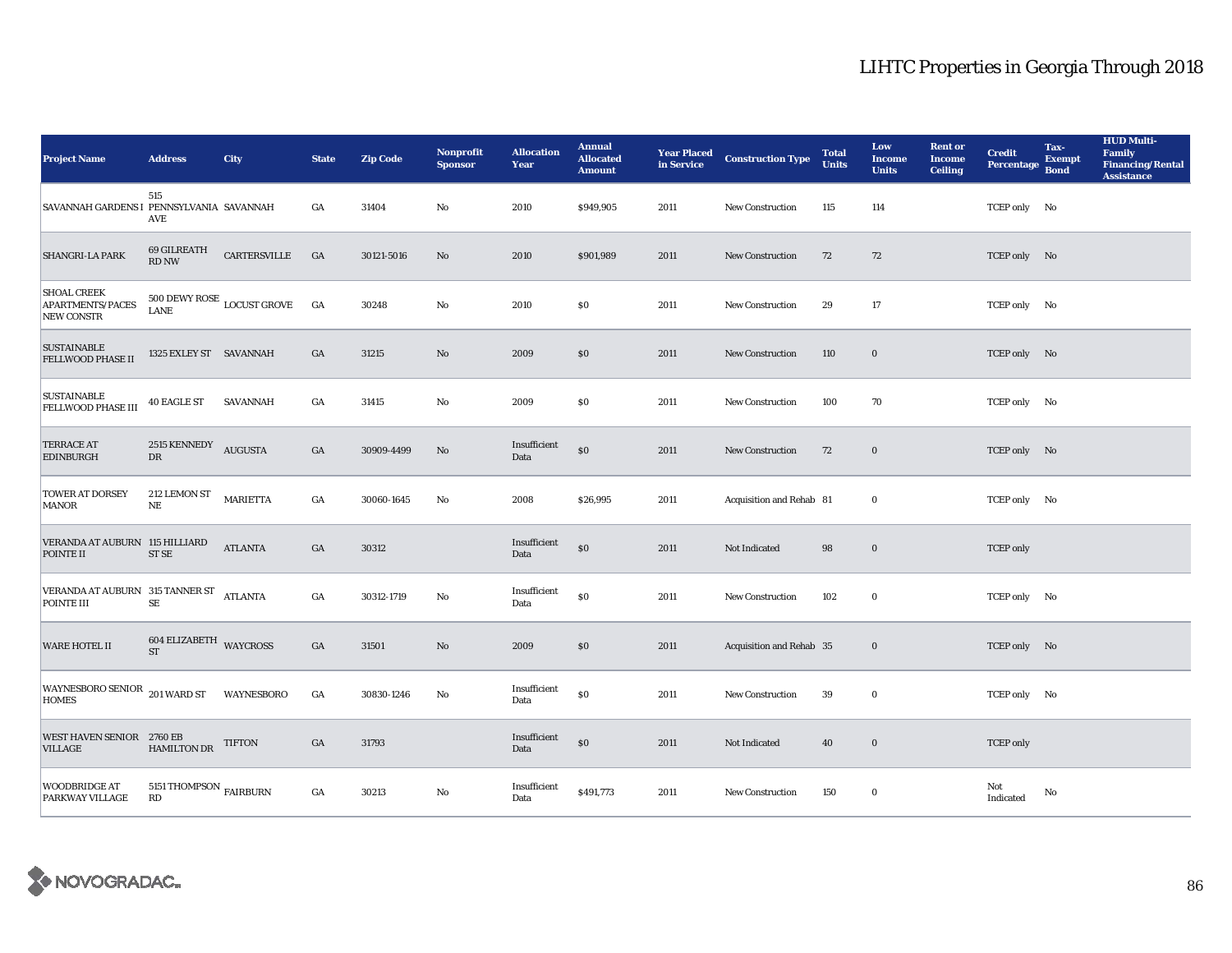| <b>Project Name</b>                                           | <b>Address</b>                                          | <b>City</b>       | <b>State</b>     | <b>Zip Code</b> | Nonprofit<br><b>Sponsor</b> | <b>Allocation</b><br>Year | <b>Annual</b><br><b>Allocated</b><br><b>Amount</b> |      | <b>Year Placed Construction Type</b><br>in Service | <b>Total</b><br><b>Units</b> | Low<br><b>Income</b><br><b>Units</b> | <b>Rent or</b><br><b>Income</b><br><b>Ceiling</b> | <b>Credit</b><br><b>Percentage</b> | Tax-<br><b>Exempt</b><br><b>Bond</b> | <b>HUD Multi-</b><br>Family<br>Financing/Rental<br><b>Assistance</b> |
|---------------------------------------------------------------|---------------------------------------------------------|-------------------|------------------|-----------------|-----------------------------|---------------------------|----------------------------------------------------|------|----------------------------------------------------|------------------------------|--------------------------------------|---------------------------------------------------|------------------------------------|--------------------------------------|----------------------------------------------------------------------|
| WOODLAWN TERRACE $^{1211 \text{ N} \text{ FORREST}}$ VALDOSTA |                                                         |                   | GA               | 31601-3396      | No                          | 2010                      | \$0                                                | 2011 | New Construction                                   | 60                           | 59                                   |                                                   | TCEP only No                       |                                      |                                                                      |
| <b>WOODVALE</b><br>APARTMENTS, III                            | 1309 E EIGHTH CORDELE<br>$\operatorname{AVE}$           |                   | $_{\mathrm{GA}}$ | 31015           | $\mathbf{N}\mathbf{o}$      | Insufficient<br>Data      | $\$0$                                              | 2011 | New Construction                                   | 46                           | 46                                   |                                                   | TCEP only No                       |                                      |                                                                      |
| <b>COVE AT SOUTHLAKE</b>                                      | 509 HICKORY<br>LANE                                     | <b>ALBANY</b>     | $_{\mathrm{GA}}$ | 31701           | $\rm No$                    | 2010                      | $\$0$                                              | 2011 | New Construction                                   | 38                           | $\mathbf 0$                          |                                                   | TCEP only No                       |                                      |                                                                      |
| PARADISE ESTATES                                              | $752\text{ WEST}$ $\text{PINE}\quad$ $\text{SYLVESTER}$ |                   | $_{\mathrm{GA}}$ | 31791           | $\mathbf{N}\mathbf{o}$      | 2008                      | $\boldsymbol{\mathsf{S}}\boldsymbol{\mathsf{0}}$   | 2011 | Not Indicated                                      | 50                           | $\bf{0}$                             |                                                   | TCEP only No                       |                                      |                                                                      |
| SOUTHWOOD                                                     | $2688$ CALHOUN $$\rm SHELLMAN$$ $$\rm ST$$              |                   | $_{\mathrm{GA}}$ | 39886-3050      |                             | 2008                      | \$0                                                | 2011 | Not Indicated                                      | 27                           | $\boldsymbol{0}$                     |                                                   | <b>TCEP</b> only                   |                                      |                                                                      |
| UNDERWOOD HOMES 610 FAIRHOPE<br><b>SENIOR</b>                 | <b>ST</b>                                               | <b>AUGUSTA</b>    | $_{\mathrm{GA}}$ | 30901           | $\rm No$                    | 2009                      | \$0                                                | 2011 | Not Indicated                                      | 75                           | $\bf{0}$                             |                                                   | Not<br>$\operatorname{Indicated}$  | $\mathbf{N}\mathbf{o}$               |                                                                      |
| <b>WALTON OAKS</b><br><b>FAMILY 2</b>                         | <b>401 FAIRHOPE</b><br><b>ST</b>                        | <b>AUGUSTA</b>    | GA               | 30901-1911      |                             | 2010                      | \$0                                                | 2011 | Not Indicated                                      | 106                          | 106                                  |                                                   | <b>TCEP</b> only                   |                                      |                                                                      |
| ANTIOCH VILLAS AND 4735 BISHOP<br><b>GARDENS, PH III</b>      | MING BLVD                                               | STONE MOUNTAIN GA |                  | 30088-5700      |                             | Insufficient<br>Data      | $\$0$                                              | 2011 | Not Indicated                                      | 106                          | $\bf{0}$                             |                                                   | <b>TCEP</b> only                   |                                      |                                                                      |
| <b>BROOKHAVEN TC</b><br><b>LAKE PARK, LP</b>                  | 4741 ROLLING<br>PINE DR                                 | <b>LAKE PARK</b>  | GA               | 31636-5148      | No                          | 2009                      | $\$0$                                              | 2011 | <b>New Construction</b>                            | 48                           | $\bf{0}$                             |                                                   | <b>TCEP</b> only                   |                                      |                                                                      |
| <b>COLUMBIA HILL</b><br>(DUTCH HILL                           | 3450 FORREST<br>PARK RD SE                              | <b>ATLANTA</b>    | GA               | 30354-3439      | No                          | Insufficient<br>Data      | $\$0$                                              | 2011 | Not Indicated                                      | 122                          | 122                                  |                                                   | <b>TCEP</b> only                   |                                      |                                                                      |
| <b>LEGACY AT WALTON</b><br><b>VILLAGE PHASE 2</b>             | 1570 $\sf{ROBERTA}$ MARIETTA<br>DR SW                   |                   | $_{\mathrm{GA}}$ | 30008-3804      | $\rm No$                    | 2009                      | \$950                                              | 2011 | New Construction                                   | 78                           | $\boldsymbol{0}$                     |                                                   | <b>TCEP</b> only                   |                                      |                                                                      |
| POTEMKIN SENIOR<br>VILLAGE                                    | 710 ELBERTA<br>RD                                       | WARNER ROBINS GA  |                  | 31093-4300      | No                          | Insufficient<br>Data      | $\$0$                                              | 2011 | New Construction                                   | 68                           | $\bf{0}$                             |                                                   | <b>TCEP</b> only                   |                                      |                                                                      |
| <b>SAVANNAH GARDENS</b>                                       | $515\,$<br>PENNSYLVANIA SAVANNAH<br>AVE                 |                   | GA               | 31404-1844      | No                          | Insufficient<br>Data      | \$0                                                | 2011 | <b>New Construction</b>                            | 115                          | 115                                  |                                                   | <b>TCEP</b> only                   |                                      |                                                                      |

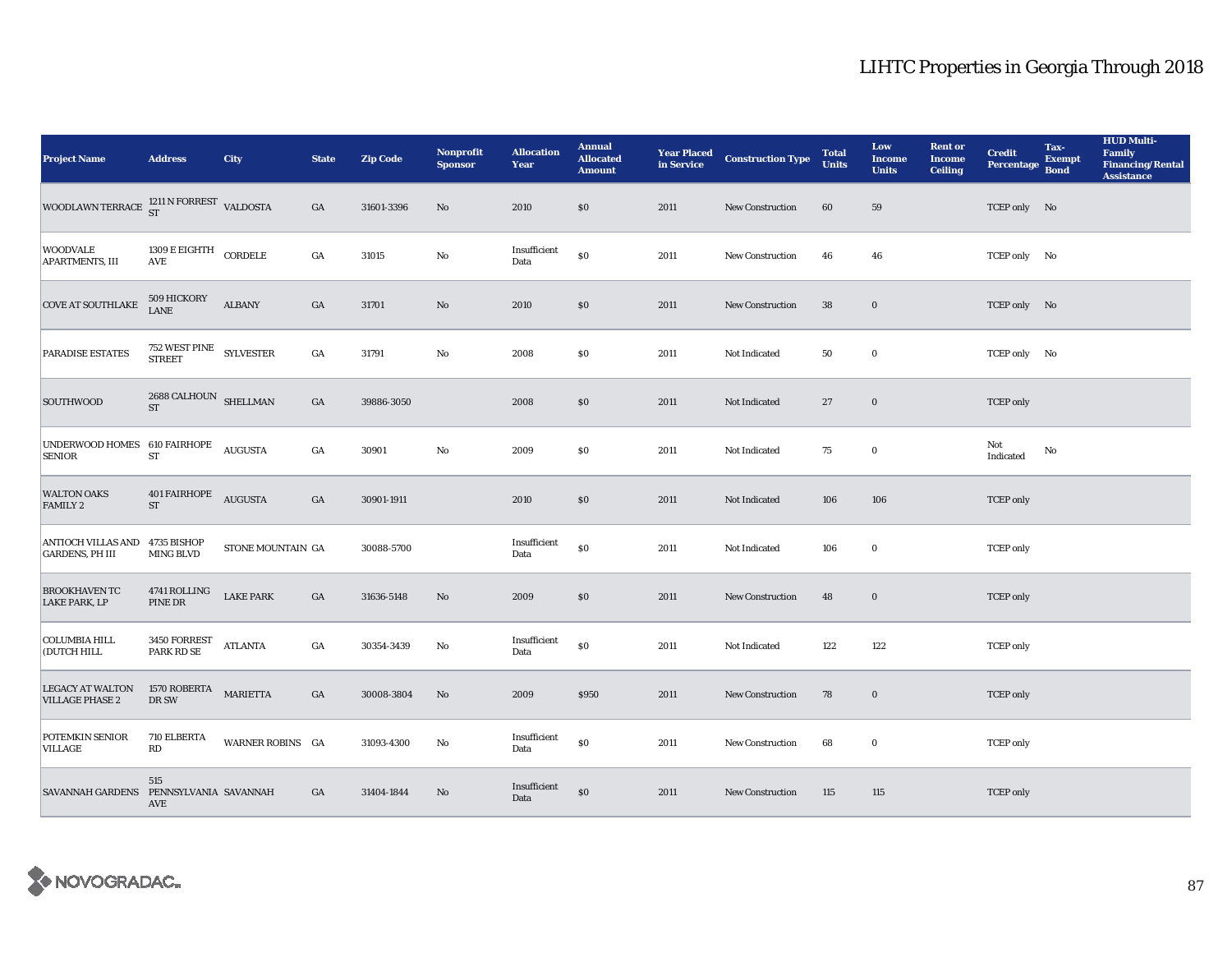| <b>Project Name</b>                                       | <b>Address</b>                             | <b>City</b>                               | <b>State</b>     | <b>Zip Code</b> | Nonprofit<br><b>Sponsor</b> | <b>Allocation</b><br>Year | <b>Annual</b><br><b>Allocated</b><br><b>Amount</b> |      | <b>Year Placed Construction Type</b><br>in Service <b>Construction</b> Type | <b>Total</b><br><b>Units</b> | Low<br><b>Income</b><br><b>Units</b> | <b>Rent</b> or<br><b>Income</b><br><b>Ceiling</b> | <b>Credit</b><br><b>Percentage</b> | Tax-<br><b>Exempt</b><br><b>Bond</b> | <b>HUD Multi-</b><br>Family<br><b>Financing/Rental</b><br><b>Assistance</b> |
|-----------------------------------------------------------|--------------------------------------------|-------------------------------------------|------------------|-----------------|-----------------------------|---------------------------|----------------------------------------------------|------|-----------------------------------------------------------------------------|------------------------------|--------------------------------------|---------------------------------------------------|------------------------------------|--------------------------------------|-----------------------------------------------------------------------------|
| VERANDA @ AUBURN<br>POINT II                              | 115 HILLIARD<br>ST SE                      | <b>ATLANTA</b>                            | GA               | 30312-7001      |                             | Insufficient<br>Data      | $\$0$                                              | 2011 | Not Indicated                                                               | 98                           | $\bf{0}$                             |                                                   | <b>TCEP</b> only                   |                                      |                                                                             |
| <b>WOODBRIDGE AT</b><br>PARKWAY VILLAGE<br>AKA/ASHTON SR. | 5151 THOMPSON $_{\rm FAIRBURN}$<br>RD      |                                           | $_{\mathrm{GA}}$ | 30213-8600      | $\rm No$                    | Insufficient<br>Data      | \$491,773                                          | 2011 | New Construction                                                            | 150                          | $\mathbf 0$                          |                                                   | <b>TCEP</b> only                   |                                      |                                                                             |
| <b>WARE HOTEL</b>                                         | $604$ ELIZABETH $\,$ WAYCROSS<br><b>ST</b> |                                           | $_{\mathrm{GA}}$ | 31501-3700      | $\rm\thinspace No$          | 2009                      | $\$0$                                              | 2011 | New Construction                                                            | 35                           | $\mathbf 0$                          |                                                   | <b>TCEP</b> only                   |                                      |                                                                             |
| <b>WOODVALE II</b>                                        | 1309 E 8TH AVE CORDELE                     |                                           | GA               | 31015-3400      | No                          | Insufficient<br>Data      | $\$0$                                              | 2011 | New Construction                                                            | 46                           | $\mathbf 0$                          |                                                   | <b>TCEP</b> only                   |                                      |                                                                             |
| <b>BAPTIST GARDENS</b>                                    | 1901 MYRTLE<br>$\rm DR~\rm SW$             | <b>ATLANTA</b>                            | $_{\mathrm{GA}}$ | 30311-4907      | $\mathbf{N}\mathbf{o}$      | Insufficient<br>Data      | $\$0$                                              | 2012 | Not Indicated                                                               | 100                          | $\bf{0}$                             |                                                   | TCEP only No                       |                                      |                                                                             |
| <b>CAMERON COURT II</b>                                   | 1807 MACON RD PERRY                        |                                           | $_{\mathrm{GA}}$ | 31069-5232      |                             | Insufficient<br>Data      | $\$0$                                              | 2012 | Not Indicated                                                               | 48                           | $\mathbf 0$                          |                                                   | <b>TCEP</b> only                   |                                      |                                                                             |
| <b>CONNERS SENIOR</b><br><b>VILLAGE PHASE II</b>          | 9501 CONNERS VILLA RICA<br>RD              |                                           | $_{\mathrm{GA}}$ | 30180-3251      | No                          | 2011                      | \$678,055                                          | 2012 | New Construction                                                            | 60                           | $\bf{0}$                             |                                                   | TCEP only No                       |                                      |                                                                             |
| COTTON MILL LOFTS                                         |                                            | $95$ S HOUSTON HAWKINSVILLE $\quad$ GA ST |                  | 31036-4610      |                             | 2007                      | $\$0$                                              | 2012 | Not Indicated                                                               | $32\,$                       | $\boldsymbol{0}$                     |                                                   | <b>TCEP</b> only                   |                                      |                                                                             |
| EFFINGHAM GOSHEN<br><b>CROSSING I</b>                     | 121 GOSHEN<br>COMMERCIAL RINCON<br>PARK DR |                                           | $_{\mathrm{GA}}$ | 31326           | $_{\rm No}$                 | 2011                      | \$962,013                                          | 2012 | Not Indicated                                                               | 60                           | 60                                   |                                                   | Not<br>Indicated                   | No                                   |                                                                             |
| <b>ELLIJAY EAST</b><br><b>APARTMENTS</b>                  | <b>188 ERIC</b><br><b>SIMPSON DR</b>       | <b>EAST ELLIJAY</b>                       | GA               | 30540-8190      |                             | Insufficient<br>Data      | $\$0$                                              | 2012 | New Construction                                                            | 45                           | 45                                   |                                                   | TCEP only No                       |                                      |                                                                             |
| ETOWAH TERRACE<br><b>SENIOR RESIDENCES</b>                | 1 ETOWAH TER<br><b>SW</b>                  | <b>ROME</b>                               | $_{\mathrm{GA}}$ | 30161           | $\mathbf{N}\mathbf{o}$      | 2010                      | \$839,965                                          | 2012 | New Construction                                                            | 77                           | 77                                   |                                                   | Not<br>Indicated                   | No                                   |                                                                             |
| <b>FAITH CROSSING</b>                                     | 123 AGAN<br><b>DRIVE</b>                   | <b>VIDALIA</b>                            | GA               | 30474-8694      | No                          | 2010                      | \$678,213                                          | 2012 | <b>New Construction</b>                                                     | 64                           | $\bf{0}$                             |                                                   | TCEP only No                       |                                      |                                                                             |
| <b>FARMINGTON HILLS</b><br><b>PHASE I</b>                 | 1506<br>FARMINGTON<br>WAY                  | <b>WINDER</b>                             | GA               | 30680           | $\mathbf{No}$               | 2011                      | \$961,000                                          | 2012 | <b>New Construction</b>                                                     | 72                           | 72                                   |                                                   | Not<br>Indicated                   | No                                   |                                                                             |

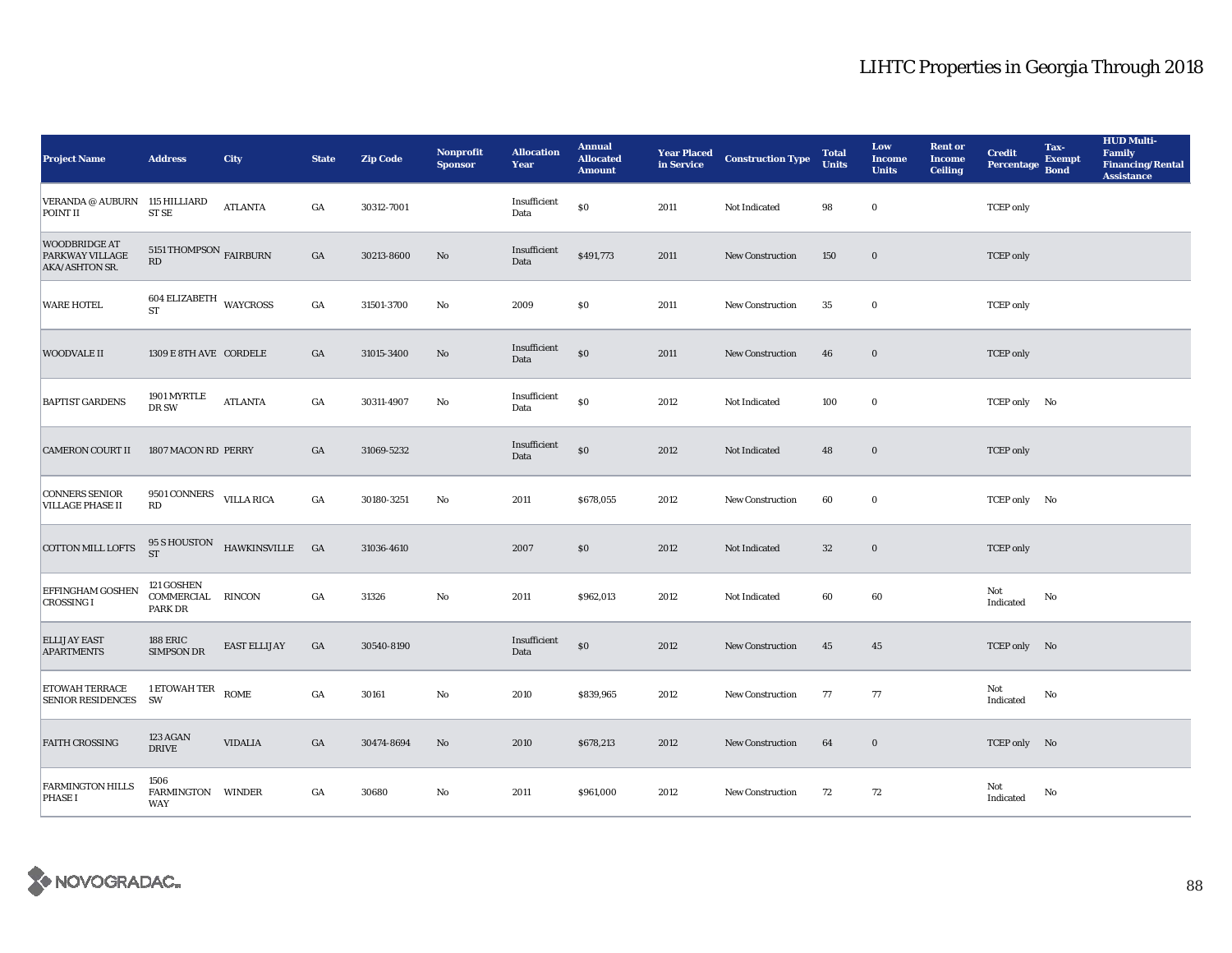| <b>Project Name</b>                                        | <b>Address</b>                                                 | <b>City</b>       | <b>State</b>     | <b>Zip Code</b> | Nonprofit<br><b>Sponsor</b> | <b>Allocation</b><br>Year | <b>Annual</b><br><b>Allocated</b><br><b>Amount</b> |      | <b>Year Placed Construction Type</b><br>in Service | <b>Total</b><br><b>Units</b> | Low<br><b>Income</b><br><b>Units</b> | <b>Rent or</b><br><b>Income</b><br><b>Ceiling</b> | <b>Credit</b><br><b>Percentage</b> | Tax-<br><b>Exempt</b><br><b>Bond</b> | <b>HUD Multi-</b><br>Family<br><b>Financing/Rental</b><br><b>Assistance</b> |
|------------------------------------------------------------|----------------------------------------------------------------|-------------------|------------------|-----------------|-----------------------------|---------------------------|----------------------------------------------------|------|----------------------------------------------------|------------------------------|--------------------------------------|---------------------------------------------------|------------------------------------|--------------------------------------|-----------------------------------------------------------------------------|
| <b>FOREST SENIOR</b><br><b>VILLAGE</b>                     | 197 FORRESTER LEESBURG<br><b>PKWY</b>                          |                   | $_{\mathrm{GA}}$ | 31763-3022      |                             | Insufficient<br>Data      | $\$0$                                              | 2012 | Not Indicated                                      | 50                           | $\bf{0}$                             |                                                   | <b>TCEP</b> only                   |                                      |                                                                             |
| GATEWAY EAST POINT CLEVELAND                               | 1311<br><b>AVE</b>                                             | <b>EAST POINT</b> | $_{\mathrm{GA}}$ | 30344-3430      | No                          | Insufficient<br>Data      | $\$0$                                              | 2012 | Not Indicated                                      | 101                          | 101                                  |                                                   | TCEP only No                       |                                      |                                                                             |
| <b>GRACE CROSSING</b>                                      | 183 GESMOND<br>NEVILLE LANE                                    | <b>STATESBORO</b> | $_{\mathrm{GA}}$ | 30458           | $\rm No$                    | 2010                      | \$886,487                                          | 2012 | New Construction                                   | 64                           | $\bf{0}$                             |                                                   | TCEP only No                       |                                      |                                                                             |
| <b>GREEN MOUNTAIN</b><br>VILLAGE                           | 1237 OLD<br><b>ATHENS HWY</b>                                  | <b>CORNELIA</b>   | GA               | 30531-5313      | No                          | 2011                      | \$751,652                                          | 2012 | <b>New Construction</b>                            | 64                           | $\bf{0}$                             |                                                   | TCEP only No                       |                                      |                                                                             |
| <b>HARMONY GREENE</b>                                      | 201 HARMONY<br><b>BLVD</b>                                     | <b>POOLER</b>     | $_{\mathrm{GA}}$ | 31322-3626      |                             | Insufficient<br>Data      | $\$0$                                              | 2012 | Not Indicated                                      | 50                           | $\bf{0}$                             |                                                   | <b>TCEP</b> only                   |                                      |                                                                             |
| <b>HEARTHSIDE AT</b><br><b>JOHNS CREEK WALK</b>            | 11340 MEDLOCK JOHNS CREEK<br>BRIDGE RD                         |                   | $_{\mathrm{GA}}$ | 30097           |                             | Insufficient<br>Data      | $\$0$                                              | 2012 | Not Indicated                                      | 90                           | $\bf{0}$                             |                                                   | Not<br>Indicated                   |                                      |                                                                             |
| <b>HEARTHSIDE</b><br><b>BROOKLEIGH</b>                     | $2282$ JOHNSON $$\rm{ATLANTA}$$ FERRY RD NE                    |                   | $_{\mathrm{GA}}$ | 30319-2252      |                             | Insufficient<br>Data      | $\$0$                                              | 2012 | Not Indicated                                      | 121                          | $\mathbf 0$                          |                                                   | <b>TCEP</b> only                   |                                      |                                                                             |
| <b>KINGSLAND III</b>                                       | 100 CANEY PL KINGSLAND                                         |                   | GA               | 31548           |                             | Insufficient<br>Data      | $\$0$                                              | 2012 | Not Indicated                                      | 28                           | $\bf{0}$                             |                                                   | Not<br>Indicated                   |                                      |                                                                             |
| <b>LAKEWOOD HILLS</b><br><b>SENIOR VILLAGE</b>             | $1005$ BARNETT ATHENS SHOALS RD                                |                   | GA               | 30605-2707      |                             | Insufficient<br>Data      | $\$0$                                              | 2012 | Not Indicated                                      | 74                           | $\bf{0}$                             |                                                   | <b>TCEP</b> only                   |                                      |                                                                             |
| THE LEGACY AT<br><b>WALTON OAKS FKA</b><br>UNDERWOOD HOMES | 601 FAIRHOPE<br>ST                                             | <b>AUGUSTA</b>    | GA               | 30901-1979      |                             | Insufficient<br>Data      | $\$0$                                              | 2012 | Not Indicated                                      | 75                           | $\bf{0}$                             |                                                   | <b>TCEP</b> only                   |                                      |                                                                             |
| LEGACY AT WALTON 4598 CARRUTH ACWORTH<br><b>TERRACE</b>    | ${\rm ST}$                                                     |                   | $_{\mathrm{GA}}$ | 30101-5105      | $\rm No$                    | 2011                      | \$890,213                                          | 2012 | New Construction                                   | 108                          | $\bf{0}$                             |                                                   | <b>TCEP</b> only                   |                                      |                                                                             |
| MAGNOLIA TRACE                                             | 520 PACIFICA<br><b>DRIVE</b>                                   | $\mbox{MARTINEZ}$ | GA               | 30907           | No                          | 2011                      | \$997,945                                          | 2012 | New Construction                                   | 50                           | $\bf{0}$                             |                                                   | <b>TCEP</b> only                   |                                      |                                                                             |
| <b>MANOR AT SCOTT'S</b><br>CROSSING, LP                    | 1671 JAMES<br>JACKSON PKWY ATLANTA<br>$\ensuremath{\text{NW}}$ |                   | GA               | 30318-3474      |                             | Insufficient<br>Data      | \$0                                                | 2012 | Not Indicated                                      | 101                          | $\bf{0}$                             |                                                   | <b>TCEP</b> only                   |                                      |                                                                             |

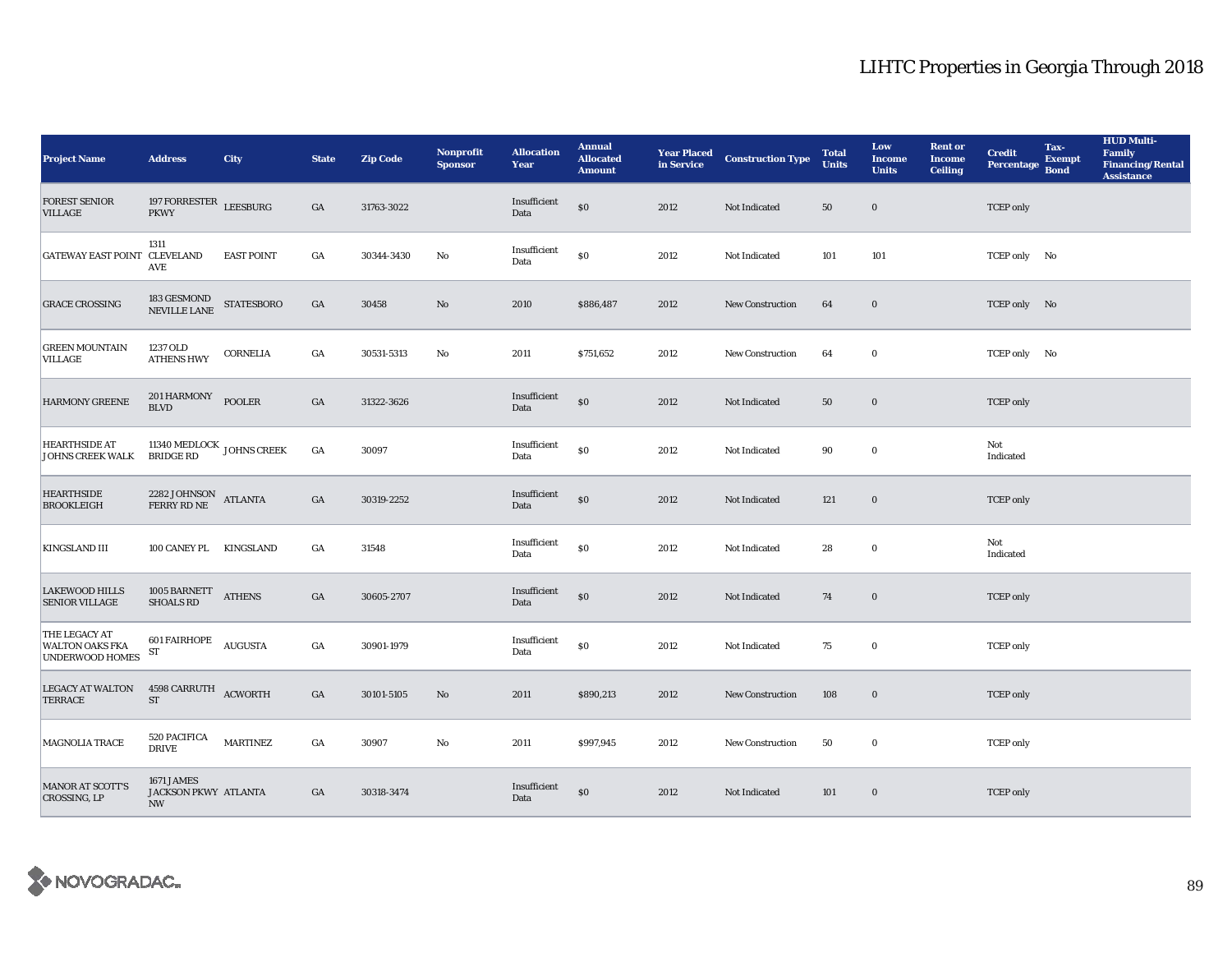| <b>Project Name</b>                                          | <b>Address</b>                                     | City                     | <b>State</b>     | <b>Zip Code</b> | Nonprofit<br><b>Sponsor</b> | <b>Allocation</b><br>Year | <b>Annual</b><br><b>Allocated</b><br><b>Amount</b> |      | <b>Year Placed Construction Type</b><br>in Service | <b>Total</b><br><b>Units</b> | Low<br><b>Income</b><br><b>Units</b> | <b>Rent or</b><br><b>Income</b><br><b>Ceiling</b> | <b>Credit</b><br><b>Percentage</b> | Tax-<br><b>Exempt</b><br><b>Bond</b> | <b>HUD Multi-</b><br><b>Family</b><br><b>Financing/Rental</b><br><b>Assistance</b> |
|--------------------------------------------------------------|----------------------------------------------------|--------------------------|------------------|-----------------|-----------------------------|---------------------------|----------------------------------------------------|------|----------------------------------------------------|------------------------------|--------------------------------------|---------------------------------------------------|------------------------------------|--------------------------------------|------------------------------------------------------------------------------------|
| <b>MAPLE SQUARE</b><br><b>APARTMENTS</b>                     | 50 NELSON<br><b>DRIVE</b>                          | <b>JEFFERSON</b>         | GA               | 30549           | No                          | 2011                      | \$771,869                                          | 2012 | <b>New Construction</b>                            | 55                           | $\bf{0}$                             |                                                   | TCEP only No                       |                                      |                                                                                    |
| RETREAT AT<br><b>EDGEWOOD, PHASE II</b>                      | 150<br>HUTCHINSON ATLANTA<br><b>STNE</b>           |                          | GA               | 30307           |                             | Insufficient<br>Data      | $\$0$                                              | 2012 | Not Indicated                                      | 39                           | $\boldsymbol{0}$                     |                                                   | Not<br>Indicated                   |                                      |                                                                                    |
| <b>TANGLEWOOD</b><br><b>APARTMENTS</b>                       | <b>468 E LIBERTY</b><br>ST#49                      | <b>BLAKELY</b>           | $_{\mathrm{GA}}$ | 39823-9616      | No                          | 2011                      | \$41,874                                           | 2012 | New Construction                                   | 51                           | $\bf{0}$                             |                                                   | <b>TCEP</b> only                   |                                      |                                                                                    |
| <b>TUCKER COTTAGES</b><br>FKA AZALEA MILL<br>COTTAGES        | 301 JORDANS<br><b>WAY</b>                          | LAGRANGE                 | GA               | 30240           | $\rm No$                    | 2011                      | \$784,736                                          | 2012 | New Construction                                   | 50                           | $\boldsymbol{0}$                     |                                                   | <b>TCEP</b> only                   |                                      |                                                                                    |
| THE VILLAGE AT<br><b>WALKERS BEND</b>                        | 5978 EVERTT<br><b>STREET SW</b>                    | COVINGTON                | GA               | 30014           | No                          | Insufficient<br>Data      | $\$0$                                              | 2012 | New Construction                                   | $32\,$                       | $\bf{0}$                             |                                                   | TCEP only No                       |                                      |                                                                                    |
| <b>WALNUT SQUARE</b>                                         |                                                    | 1220 HALL RD THOMASVILLE | GA               | 31757-8118      | No                          | Insufficient<br>Data      | $\$0$                                              | 2012 | Not Indicated                                      | 63                           | $\bf{0}$                             |                                                   | TCEP only No                       |                                      |                                                                                    |
| <b>WALTON OAKS</b>                                           | 602 FAIRHOPE AUGUSTA<br><b>ST</b>                  |                          | $_{\mathrm{GA}}$ | 30901-1916      | No                          | 2011                      | \$968,274                                          | 2012 | New Construction                                   | 75                           | $\bf{0}$                             |                                                   | <b>TCEP</b> only                   |                                      |                                                                                    |
| <b>WINDSOR</b><br><b>APARTMENTS</b>                          | $198$ ELDRIDGE $\,$<br>${\rm ST}$                  | <b>METTER</b>            | GA               | 30439-3325      | No                          | 1992                      | \$0\$                                              | 2012 | New Construction                                   | 53                           | 52                                   |                                                   | TCEP only No                       |                                      |                                                                                    |
| WINDWOOD VILLAS<br><b>APARTMENTS</b>                         | 331 LOBLOLLY<br>${\rm LN}$                         | CAIRO                    | $_{\mathrm{GA}}$ | 39828-3721      | No                          | 2010                      | \$56,947                                           | 2012 | Acquisition and Rehab 53                           |                              | $\bf{0}$                             |                                                   | <b>TCEP</b> only                   |                                      |                                                                                    |
| <b>COLUMBIA</b><br><b>TOWNHOMES AT</b><br><b>EDGEWOOD II</b> | 37<br>HUTCHINSON ATLANTA<br>$\operatorname{ST}$ NE |                          | GA               | 30307-2808      |                             | Insufficient<br>Data      | $\$0$                                              | 2012 | Not Indicated                                      | 40                           | $\boldsymbol{0}$                     |                                                   | <b>TCEP</b> only                   |                                      |                                                                                    |
| <b>HIGHLAND MANOR</b><br><b>APARTMENTS</b>                   | 198 N CORNERS CUMMING<br><b>PKWY</b>               |                          | GA               | 30040-2079      | Yes                         | 2010                      | \$0                                                | 2012 | <b>New Construction</b>                            | 96                           | $\bf{0}$                             |                                                   | TCEP only No                       |                                      |                                                                                    |
| <b>GATEWAY PINES</b><br><b>PHASE I</b>                       | 770 UNION RD HAHIRA                                |                          | GA               | 31632           | No                          | 2011                      | \$847,221                                          | 2012 | Not Indicated                                      | 57                           | 56                                   |                                                   | Not<br>Indicated                   | No                                   |                                                                                    |
| <b>LEGACY AT WALTON</b><br><b>HEIGHTS</b>                    | 178 ROBERTS<br>TRAIL                               | <b>MARIETTA</b>          | GA               | 30066           |                             | 2010                      | \$0                                                | 2012 | Not Indicated                                      | 100                          | $\bf{0}$                             |                                                   | Not<br>Indicated                   |                                      |                                                                                    |

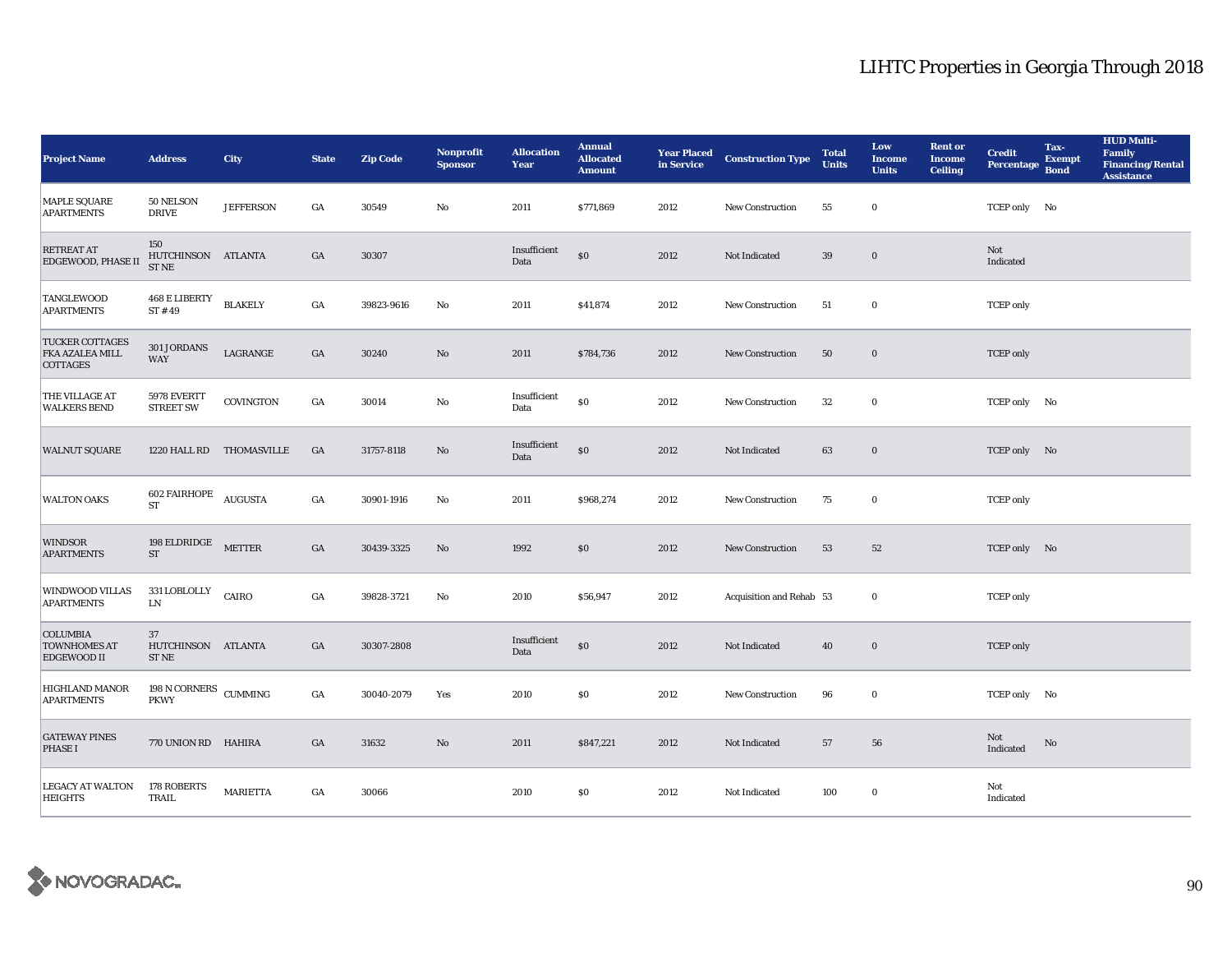| <b>Project Name</b>                                               | <b>Address</b>                                       | <b>City</b>                                                        | <b>State</b>     | <b>Zip Code</b> | <b>Nonprofit</b><br><b>Sponsor</b> | <b>Allocation</b><br>Year | <b>Annual</b><br><b>Allocated</b><br><b>Amount</b> |      | <b>Year Placed Construction Type</b><br>in Service | <b>Total</b><br><b>Units</b> | Low<br><b>Income</b><br><b>Units</b> | <b>Rent or</b><br><b>Income</b><br><b>Ceiling</b> | <b>Credit</b><br><b>Percentage</b> | Tax-<br><b>Exempt</b><br><b>Bond</b> | <b>HUD Multi-</b><br>Family<br><b>Financing/Rental</b><br><b>Assistance</b> |
|-------------------------------------------------------------------|------------------------------------------------------|--------------------------------------------------------------------|------------------|-----------------|------------------------------------|---------------------------|----------------------------------------------------|------|----------------------------------------------------|------------------------------|--------------------------------------|---------------------------------------------------|------------------------------------|--------------------------------------|-----------------------------------------------------------------------------|
| PROVIDENCE AT<br><b>CASCADE</b>                                   | $320\text{ FAIRBURN}$ ATLANTA<br><b>RD SW</b>        |                                                                    | $_{\mathrm{GA}}$ | 30331-1918      |                                    | 2012                      | \$0                                                | 2012 | Not Indicated                                      | 240                          | $\bf{0}$                             |                                                   | <b>TCEP</b> only                   |                                      |                                                                             |
| <b>TOCCOA FERN POINT</b>                                          | <b>280 FERN</b><br>POINT DRIVE                       | <b>TOCCOA</b>                                                      | GA               | 30577           | No                                 | 2011                      | \$715,292                                          | 2012 | <b>New Construction</b>                            | 48                           | $\bf{0}$                             |                                                   | <b>TCEP</b> only                   |                                      |                                                                             |
| <b>ALLEN WILSON</b><br><b>APARTMENTS PHASE</b><br>$\rm _{II}$     | 1450<br><b>COMMERCE DR DECATUR</b><br><b>STE 110</b> |                                                                    | $_{\mathrm{GA}}$ | 30030-3209      | $\rm No$                           | Insufficient<br>Data      | $\$0$                                              | 2012 | Not Indicated                                      | 80                           | $\mathbf 0$                          |                                                   | <b>TCEP</b> only                   |                                      |                                                                             |
| <b>CANEY HEIGHTS (AKA 201 CANEY</b><br><b>KINGSLAND III)</b>      | <b>HEIGHTS CT</b>                                    | KINGSLAND                                                          | GA               | 31548-5876      | No                                 | Insufficient<br>Data      | $\$0$                                              | 2012 | Not Indicated                                      | 28                           | $\bf{0}$                             |                                                   | <b>TCEP</b> only                   |                                      |                                                                             |
| <b>CONNERS SENIOR</b><br>VILLAGE                                  | 9501 CONNERS<br>RD                                   | <b>VILLA RICA</b>                                                  | $_{\mathrm{GA}}$ | 30180-3251      | No                                 | 2011                      | \$640,294                                          | 2012 | New Construction                                   | 60                           | $\bf{0}$                             |                                                   | <b>TCEP</b> only                   |                                      |                                                                             |
| EFFINGHAM GOSHEN<br>CROSSING                                      | 121 GOSHEN<br>COMMERCIAL<br><b>PARK DRI</b>          | RINCON                                                             | $_{\mathrm{GA}}$ | 31326-5577      | $\mathbf{N}\mathbf{o}$             | 2011                      | \$557,510                                          | 2012 | New Construction                                   | 60                           | $\bf{0}$                             |                                                   | <b>TCEP</b> only                   |                                      |                                                                             |
| <b>FARMINGTON HILLS</b>                                           | 1505<br>FARMINGTON WINDER<br><b>WAY</b>              |                                                                    | GA               | 30680           | $\rm No$                           | 2010                      | \$886,487                                          | 2012 | New Construction                                   | 72                           | $\bf{0}$                             |                                                   | <b>TCEP</b> only                   |                                      |                                                                             |
| <b>GATEWAY PINES</b><br><b>APARTMENTS</b>                         | <b>770 UNION</b><br><b>ROAD</b>                      | <b>HAHIRA</b>                                                      | GA               | 31632-4204      | No                                 | 2011                      | \$1,286,057                                        | 2012 | New Construction                                   | 52                           | $\bf{0}$                             |                                                   | <b>TCEP</b> only                   |                                      |                                                                             |
| <b>HEARTHSIDE AT</b><br>JOHNS CREEK WALK /<br><b>HERITAGE JCW</b> |                                                      | $11340\text{ MEDLOCK}\ \text{JOHNS CREEK}\ \text{BRIDGE RD}$       | GA               | 30097           |                                    | Insufficient<br>Data      | $\$0$                                              | 2012 | Not Indicated                                      | 90                           | $\bf{0}$                             |                                                   | <b>TCEP</b> only                   |                                      |                                                                             |
| ALLEN WILSON -<br>PHASE III                                       | 1450<br><b>COMMERCE DR</b>                           | <b>DECATUR</b>                                                     | GA               | 30030-3209      | No                                 | 2013                      | \$709,411                                          | 2013 | Not Indicated                                      | 71                           | 71                                   |                                                   | TCEP only No                       |                                      |                                                                             |
| <b>ASHLEY AUBURN</b><br>POINTE II                                 | 100 BELL ST SE ATLANTA                               |                                                                    | GA               | 30312-1704      |                                    | Insufficient<br>Data      | $\$0$                                              | 2013 | Not Indicated                                      | 150                          | $\bf{0}$                             |                                                   | <b>TCEP</b> only                   |                                      |                                                                             |
| <b>BAKER VILLAGE,</b><br>PHASE III                                | 1455 FT<br><b>BENNING RD</b>                         | <b>COLUMBUS</b>                                                    | GA               | 31903           | No                                 | 2011                      | \$1,250,000                                        | 2013 | Not Indicated                                      | 120                          | 120                                  |                                                   | Not<br>Indicated                   | No                                   |                                                                             |
| <b>ENDEAVOR POINTE</b>                                            |                                                      | $102$ ${\tt ENDEAVOR} \atop {\tt POINTE\,WAY}$ ${\tt ROCKSPRINGS}$ | GA               | 30739           | No                                 | 2012                      | \$739,163                                          | 2013 | <b>New Construction</b>                            | 64                           | 64                                   |                                                   | TCEP only No                       |                                      |                                                                             |

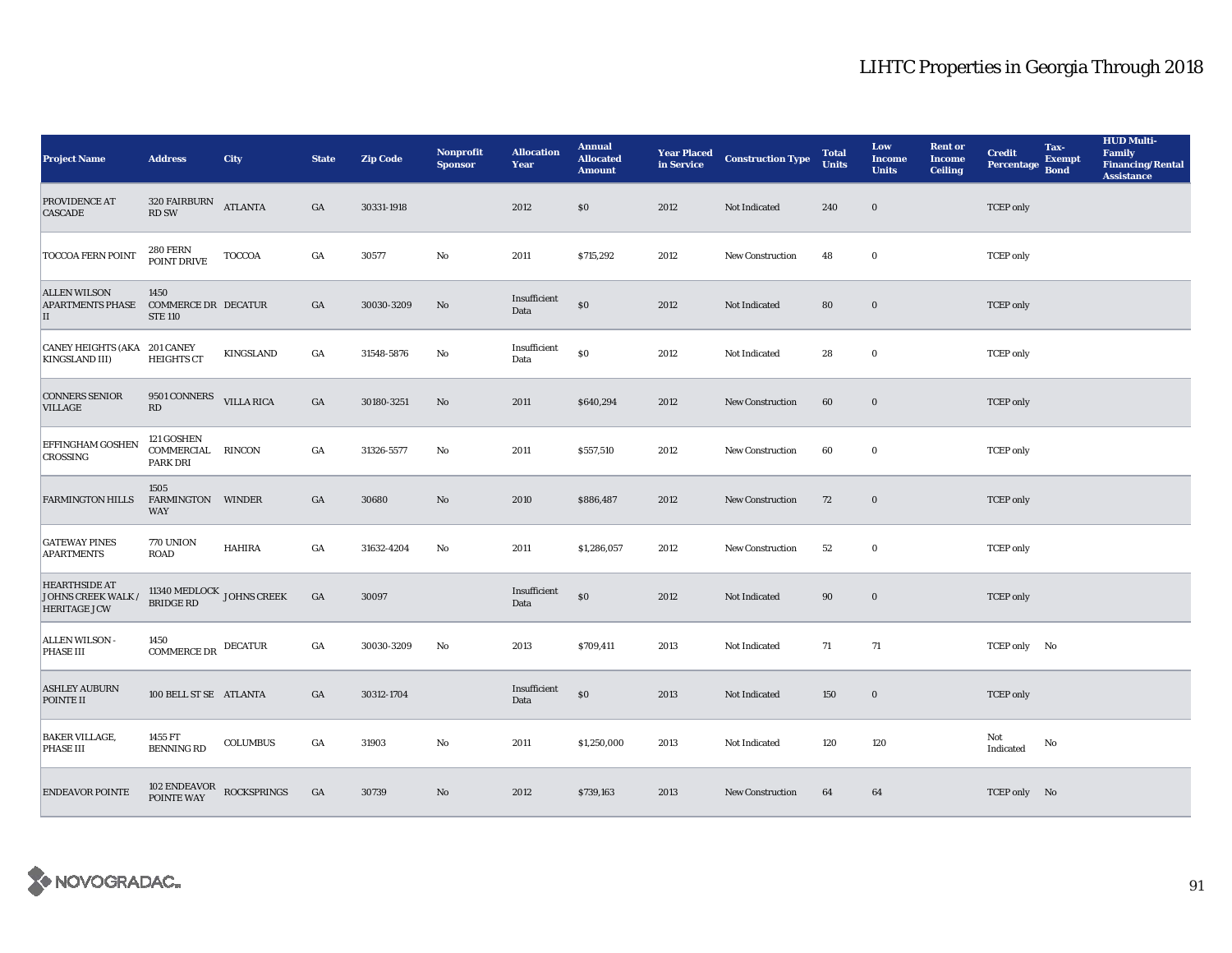| <b>Project Name</b>                              | <b>Address</b>                        | <b>City</b>                                     | <b>State</b>     | <b>Zip Code</b> | <b>Nonprofit</b><br><b>Sponsor</b> | <b>Allocation</b><br>Year | <b>Annual</b><br><b>Allocated</b><br><b>Amount</b> |      | <b>Year Placed Construction Type</b><br>in Service | <b>Total</b><br><b>Units</b> | Low<br><b>Income</b><br><b>Units</b> | <b>Rent or</b><br><b>Income</b><br><b>Ceiling</b> | <b>Credit</b><br><b>Percentage</b> | Tax-<br><b>Exempt</b><br><b>Bond</b> | <b>HUD Multi-</b><br>Family<br><b>Financing/Rental</b><br><b>Assistance</b> |
|--------------------------------------------------|---------------------------------------|-------------------------------------------------|------------------|-----------------|------------------------------------|---------------------------|----------------------------------------------------|------|----------------------------------------------------|------------------------------|--------------------------------------|---------------------------------------------------|------------------------------------|--------------------------------------|-----------------------------------------------------------------------------|
| <b>FARMINGTON WOODS</b>                          |                                       | $2201$ $\,$ PERIMETER RD $\,$ DAWSONVILLE       | GA               | 30534-4004      |                                    | 2012                      | \$808,965                                          | 2013 | Not Indicated                                      | 72                           | 72                                   |                                                   | <b>TCEP</b> only                   |                                      |                                                                             |
| FOREST AT YORK                                   | 301 CALUMET<br>PARKWAY                | ${\bf NEWNAN}$                                  | $_{\mathrm{GA}}$ | 30263           | No                                 | 2012                      | \$799,195                                          | 2013 | New Construction                                   | 72                           | 72                                   |                                                   | TCEP only No                       |                                      |                                                                             |
| <b>GATEWAY PINES II</b>                          | 1022W<br><b>STANFILL ST</b>           | HAHIRA                                          | $_{\mathrm{GA}}$ | 31632-1934      | $\mathbf{N}\mathbf{o}$             | 2012                      | \$627,466                                          | 2013 | New Construction                                   | 56                           | 56                                   |                                                   | TCEP only No                       |                                      |                                                                             |
| <b>HEARTHSIDE AT</b><br>PEACHTREE CITY           | ROAD                                  | $1000\;\mathrm{NEWGATE}$ PEACHTREE CITY $\;$ GA |                  | 32069           | $\rm No$                           | 2012                      | \$930,000                                          | 2013 | New Construction                                   | 84                           | 82                                   |                                                   | TCEP only No                       |                                      |                                                                             |
| <b>LONE MOUNTAIN</b><br><b>VILLAGE PHASE II</b>  | <b>85 DARLENE</b><br><b>LANE</b>      | RINGGOLD                                        | GA               | 30736           | $\mathbf{N}\mathbf{o}$             | 2012                      | \$674,000                                          | 2013 | New Construction                                   | 64                           | $\bf{0}$                             |                                                   | TCEP only No                       |                                      |                                                                             |
| <b>LOOKOUT POINTE</b>                            | 11316 S MAIN ST TRENTON               |                                                 | GA               | 30752-2832      | No                                 | 2012                      | \$582,381                                          | 2013 | <b>New Construction</b>                            | 55                           | 55                                   |                                                   | TCEP only No                       |                                      |                                                                             |
| <b>MARIA SENIOR</b><br><b>GARDENS</b>            | 89 CARMELTIA JESUP<br><b>DRIVE</b>    |                                                 | $_{\mathrm{GA}}$ | 35146           | No                                 | Insufficient<br>Data      | $\$0$                                              | 2013 | Not Indicated                                      | 44                           | 43                                   |                                                   | TCEP only No                       |                                      |                                                                             |
| <b>STRATFORD COURT</b>                           | $450$ JEFFERSON $\,$ WINDER HWY       |                                                 | $_{\mathrm{GA}}$ | 30680           |                                    | Insufficient<br>Data      | $\$0$                                              | 2013 | Not Indicated                                      | 63                           | $\bf{0}$                             |                                                   | Not<br>Indicated                   |                                      |                                                                             |
| <b>VILLAGE AT</b><br><b>BLACKSHEAR</b>           | 940 WARE ST                           | <b>BLACKSHEAR</b>                               | $_{\mathrm{GA}}$ | 31516-1604      | $\mathbf{N}\mathbf{o}$             | 1990                      | $\boldsymbol{\mathsf{S}}\boldsymbol{\mathsf{0}}$   | 2013 | Acquisition and Rehab 64                           |                              | 64                                   |                                                   | <b>TCEP</b> only                   |                                      |                                                                             |
| VILLAGE AT WINDING 301 CARNEGIE ST MARYS<br>ROAD | <b>DRIVE</b>                          |                                                 | $_{\mathrm{GA}}$ | 31558           |                                    | Insufficient<br>Data      | $\$0$                                              | 2013 | Not Indicated                                      | 50                           | $\bf{0}$                             |                                                   | <b>TCEP</b> only                   |                                      |                                                                             |
| WASHINGTON<br><b>ESTATES II</b>                  | 101<br>WASHINGTON TENNILLE<br>DR      |                                                 | GA               | 31089-4159      |                                    | Insufficient<br>Data      | \$619,900                                          | 2013 | Not Indicated                                      | 40                           | 40                                   |                                                   | <b>TCEP</b> only                   |                                      |                                                                             |
| <b>WOODVALE APTS III</b>                         | $1308\to \mathrm{EIGHTH}$ CORDELE AVE |                                                 | GA               | 31015           |                                    | 2011                      | \$338,466                                          | 2013 | Not Indicated                                      | 46                           | 46                                   |                                                   | Not<br>Indicated                   |                                      |                                                                             |
| <b>CHESTNUT VILLAGE</b><br><b>APARTMENTS</b>     | 23 CHESTNUT<br><b>RIDGE CIR</b>       | <b>LAKELAND</b>                                 | GA               | 31635-5583      |                                    | 2012                      | \$573,951                                          | 2013 | Not Indicated                                      | 58                           | 58                                   |                                                   | <b>TCEP</b> only                   |                                      |                                                                             |

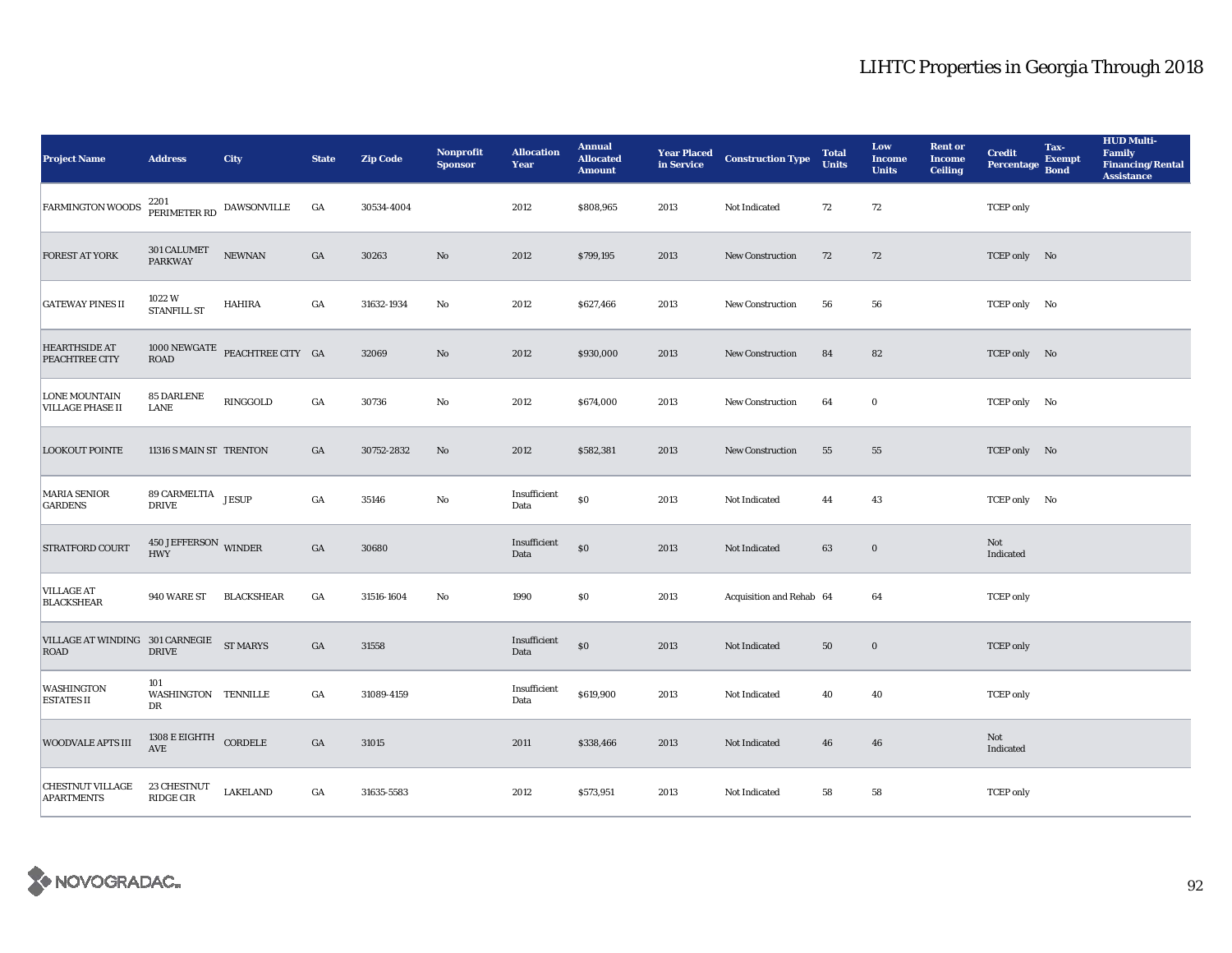| <b>Project Name</b>                                       | <b>Address</b>                                   | <b>City</b>                              | <b>State</b>     | <b>Zip Code</b> | Nonprofit<br><b>Sponsor</b> | <b>Allocation</b><br>Year | <b>Annual</b><br><b>Allocated</b><br><b>Amount</b> |      | <b>Year Placed Construction Type</b><br>in Service | <b>Total</b><br><b>Units</b> | Low<br><b>Income</b><br><b>Units</b> | <b>Rent or</b><br><b>Income</b><br><b>Ceiling</b> | <b>Credit</b><br><b>Percentage</b> | Tax-<br><b>Exempt</b><br><b>Bond</b> | <b>HUD Multi-</b><br>Family<br><b>Financing/Rental</b><br><b>Assistance</b> |
|-----------------------------------------------------------|--------------------------------------------------|------------------------------------------|------------------|-----------------|-----------------------------|---------------------------|----------------------------------------------------|------|----------------------------------------------------|------------------------------|--------------------------------------|---------------------------------------------------|------------------------------------|--------------------------------------|-----------------------------------------------------------------------------|
| <b>FOXWOOD SENIOR</b><br><b>VILLAGE</b>                   | 850 FOXWOOD<br><b>DRIVE</b>                      | WASHINGTON                               | GA               | 31719           |                             | 2011                      | \$0                                                | 2013 | Not Indicated                                      | 44                           | $\mathbf 0$                          |                                                   | <b>TCEP</b> only                   |                                      |                                                                             |
| HERITAGE VISTA                                            |                                                  | $3029\rm~HERTAGE$ MILLEDGEVILLE $\rm~GA$ |                  | 31061-9075      | No                          | 2012                      | \$658,037                                          | 2013 | New Construction                                   | 64                           | 63                                   |                                                   | TCEP only No                       |                                      |                                                                             |
| PECAN POINT APTS<br>(COCHRAN)                             | 133 LIMESTONE COCHRAN<br>$\mathbf{R}\mathbf{D}$  |                                          | $_{\mathrm{GA}}$ | 31014           |                             | 2012                      | \$564,208                                          | 2013 | Not Indicated                                      | 49                           | 48                                   |                                                   | Not<br>Indicated                   |                                      |                                                                             |
| <b>PLANTATION</b><br><b>APARTMENTS IV</b>                 |                                                  | 201 CASEY DR RICHMOND HILL GA            |                  | 31324-3522      | $\mathbf{N}\mathbf{o}$      | 2012                      | \$522,260                                          | 2013 | New Construction                                   | 48                           | 48                                   |                                                   | <b>TCEP</b> only                   |                                      |                                                                             |
| RENAISSANCE ON<br><b>HENDERSON</b>                        | $55$ HENDERSON $\,$ MARIETTA<br>ST <sub>SW</sub> |                                          | $_{\mathrm{GA}}$ | 30064-3248      |                             | 2011                      | \$0                                                | 2013 | Not Indicated                                      | 151                          | 145                                  |                                                   | <b>TCEP</b> only                   |                                      |                                                                             |
| SILVERWOOD PLACE                                          | 141<br><b>SILVERWOOD</b><br>CT                   | RINCON                                   | GA               | 31326-5131      | $\mathbf{N}\mathbf{o}$      | 2013                      | \$722,938                                          | 2013 | <b>New Construction</b>                            | 48                           | $\bf{0}$                             |                                                   | <b>TCEP</b> only                   |                                      |                                                                             |
| <b>TRESTLETREE</b><br>VILLAGE APARTMENTS AVE SE           | 970<br>CONFEDERATE ATLANTA                       |                                          | GA               | 30312-3757      | No                          | 2013                      | \$114,945                                          | 2013 | Acquisition and Rehab 188                          |                              | $\bf{0}$                             |                                                   | <b>TCEP</b> only                   |                                      |                                                                             |
| <b>VERANDA AT</b><br><b>SCHOLARS LANDING</b>              | 130 LAWSHE ST $\rm_{ATLANTA}$<br><b>SW</b>       |                                          | $_{\mathrm{GA}}$ | 30314-4237      |                             | 2010                      | \$1,023,982                                        | 2013 | Not Indicated                                      | 100                          | 100                                  |                                                   | <b>TCEP</b> only                   |                                      |                                                                             |
| APPLE VILLAGE<br><b>APARTMENTS</b>                        | 116 NORTH 5TH GLENWOOD<br><b>STREET</b>          |                                          | $_{\mathrm{GA}}$ | 30428-3744      | No                          | Insufficient<br>Data      | \$57,169                                           | 2013 | Acquisition and Rehab 24                           |                              | $\bf{0}$                             |                                                   | <b>TCEP</b> only                   |                                      |                                                                             |
| ARBOR POINTE III AKA<br><b>BAKER VILLAGE</b><br>PHASE III | 1454 CUPOLA PL COLUMBUS                          |                                          | GA               | 31903-2202      | No                          | Insufficient<br>Data      | $\$0$                                              | 2013 | <b>New Construction</b>                            | 120                          | $\bf{0}$                             |                                                   | <b>TCEP</b> only                   |                                      |                                                                             |
| <b>BRENTWOOD PLACE</b>                                    | 32 BRENTWOOD $_{\rm FORSYTH}$<br>$\mathbf{PL}$   |                                          | $_{\mathrm{GA}}$ | 31029-1704      | $\rm No$                    | 2012                      | \$767,195                                          | 2013 | New Construction                                   | 80                           | 79                                   |                                                   | <b>TCEP</b> only                   |                                      |                                                                             |
| <b>CHERRY LANE APTS.</b>                                  | 616 CHERRY ST UNADILLA                           |                                          | GA               | 31091-3773      | No                          | Insufficient<br>Data      | \$40,655                                           | 2013 | Acquisition and Rehab 20                           |                              | $\bf{0}$                             |                                                   | <b>TCEP</b> only                   |                                      |                                                                             |
| <b>DOYLE VILLAGE</b><br><b>APARTMENTS</b>                 | 1030 N DARIEN<br><b>ST SW</b>                    | <b>DARIEN</b>                            | $_{\mathrm{GA}}$ | 31305-3850      |                             | Insufficient<br>Data      | \$0                                                | 2013 | Not Indicated                                      | 38                           | $\bf{0}$                             |                                                   | <b>TCEP</b> only                   |                                      |                                                                             |

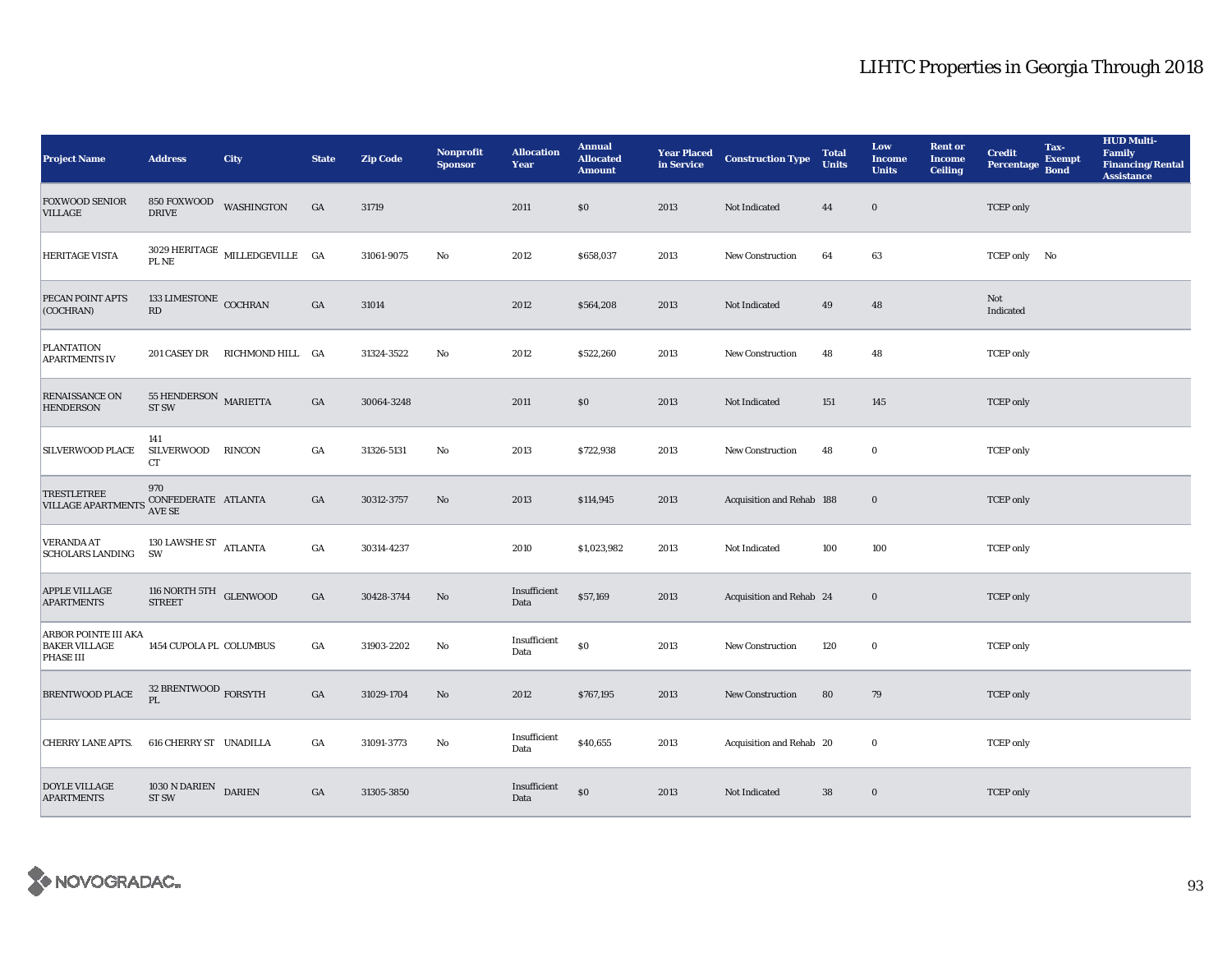| <b>Project Name</b>                                                                                                                                     | <b>Address</b>                                           | <b>City</b>                | <b>State</b>     | <b>Zip Code</b> | Nonprofit<br><b>Sponsor</b> | <b>Allocation</b><br>Year | <b>Annual</b><br><b>Allocated</b><br><b>Amount</b> |      | <b>Year Placed Construction Type</b><br>in Service <b>Construction</b> Type | <b>Total</b><br><b>Units</b> | Low<br><b>Income</b><br><b>Units</b> | <b>Rent or</b><br><b>Income</b><br><b>Ceiling</b> | <b>Credit</b><br><b>Percentage</b> | Tax-<br><b>Exempt</b><br><b>Bond</b> | <b>HUD Multi-</b><br><b>Family</b><br><b>Financing/Rental</b><br><b>Assistance</b> |
|---------------------------------------------------------------------------------------------------------------------------------------------------------|----------------------------------------------------------|----------------------------|------------------|-----------------|-----------------------------|---------------------------|----------------------------------------------------|------|-----------------------------------------------------------------------------|------------------------------|--------------------------------------|---------------------------------------------------|------------------------------------|--------------------------------------|------------------------------------------------------------------------------------|
| HIGHLAND VILLAGE<br><b>APARTMENTS</b>                                                                                                                   | 510 PLAZA TRCE MONROE                                    |                            | GA               | 30655-3103      | No                          | 2012                      | \$98,981                                           | 2013 | Acquisition and Rehab 55                                                    |                              | $\bf{0}$                             |                                                   | <b>TCEP</b> only                   |                                      |                                                                                    |
| $\begin{array}{llll} \textbf{IMPERIAL HOTEL 2012} & \begin{array}{ll} 355 \text{ PEACHTREE} \\ \text{ST NE} \end{array} & \textbf{ATLANTA} \end{array}$ |                                                          |                            | GA               | 30308-3256      | No                          | 2012                      | \$1,100,000                                        | 2013 | New Construction                                                            | 90                           | 45                                   |                                                   | <b>TCEP</b> only                   |                                      |                                                                                    |
| <b>MEADOWBROOK</b><br>VILLAGE                                                                                                                           | 130 LONNIE LN AMERICUS                                   |                            | GA               | 31709-4907      |                             | Insufficient<br>Data      | \$0                                                | 2013 | Not Indicated                                                               | 55                           | $\bf{0}$                             |                                                   | <b>TCEP</b> only                   |                                      |                                                                                    |
| <b>QUAIL RUN</b>                                                                                                                                        | 100 SMITH AVE REIDSVILLE                                 |                            | GA               | 30453-4239      | No                          | 2013                      | \$52,736                                           | 2013 | Acquisition and Rehab 24                                                    |                              | $\bf{0}$                             |                                                   | <b>TCEP</b> only                   |                                      |                                                                                    |
| <b>STRATFORD COURT</b><br><b>DBA MAINSTREET</b><br><b>WINDER</b>                                                                                        | 450 JEFFERSON WINDER<br><b>HWY</b>                       |                            | $_{\mathrm{GA}}$ | 30680-3639      | No                          | Insufficient<br>Data      | $\$0$                                              | 2013 | Not Indicated                                                               | 63                           | $\bf{0}$                             |                                                   | <b>TCEP</b> only                   |                                      |                                                                                    |
| <b>TALBOT VILLAGE</b><br><b>APARTMENTS (NEW)</b>                                                                                                        | 133 DENNIS<br><b>CREEK RD</b>                            | <b>TALBOTTON</b>           | GA               | 31827-2843      |                             | Insufficient<br>Data      | \$0                                                | 2013 | Not Indicated                                                               | 48                           | $\bf{0}$                             |                                                   | <b>TCEP</b> only                   |                                      |                                                                                    |
| BETMAR VILLAGE                                                                                                                                          | $345\,$ ASHWOOD<br><b>AVE SW</b>                         | <b>ATLANTA</b>             | GA               | 30315-6000      |                             | Insufficient<br>Data      | ${\bf S0}$                                         | 2014 | Not Indicated                                                               | 47                           | $\bf{0}$                             |                                                   | <b>TCEP</b> only                   |                                      |                                                                                    |
| <b>STONY RIDGE</b>                                                                                                                                      |                                                          | 108 LINCOLN ST HOGANSVILLE | GA               | 30230-1336      | No                          | 2013                      | \$666,970                                          | 2014 | New Construction                                                            | 55                           | $\bf{0}$                             |                                                   | TCEP only No                       |                                      |                                                                                    |
| <b>TALLOKAS POINTE</b><br><b>APARTMENTS</b>                                                                                                             | $2001\,\mbox{TALLOKAS}$ MOULTRIE POINTE ROAD             |                            | $_{\mathrm{GA}}$ | 31768           | $_{\rm No}$                 | 2013                      | \$433,112                                          | 2014 | New Construction                                                            | 48                           | $\bf{0}$                             |                                                   | TCEP only No                       |                                      |                                                                                    |
| <b>IMPERIAL HOTEL</b>                                                                                                                                   | 355 PEACHTREE $\overline{\text{ATLANTA}}$<br><b>STNE</b> |                            | GA               | 30308           | No                          | Insufficient<br>Data      | $\$0$                                              | 2014 | Acquisition and Rehab 90                                                    |                              | 45                                   |                                                   | Not<br>Indicated                   | No                                   |                                                                                    |
| <b>ABBINGTON WOODS</b>                                                                                                                                  | 3000<br>ABBINGTON<br><b>WOODS DRIVE</b>                  | <b>BRUNSWICK</b>           | GA               | 31523           | No                          | 2013                      | \$510,748                                          | 2014 | New Construction                                                            | 56                           | $\bf{0}$                             |                                                   | TCEP only No                       |                                      |                                                                                    |
| <b>BRASELTON COURT</b>                                                                                                                                  | 1911 HIGHWAY<br><b>211 NW</b>                            | <b>HOSCHTON</b>            | GA               | 30548-3525      | No                          | 2013                      | \$748,003                                          | 2014 | New Construction                                                            | 80                           | $\bf{0}$                             |                                                   | TCEP only No                       |                                      |                                                                                    |
| <b>CHEROKEE MILL</b><br><b>LOFTS</b>                                                                                                                    | 305<br><b>MCCONNELL</b><br>RD                            | <b>CALHOUN</b>             | GA               | 30701-2325      |                             | 2013                      | <b>SO</b>                                          | 2014 | Not Indicated                                                               | 60                           | $\bf{0}$                             |                                                   | <b>TCEP</b> only                   |                                      |                                                                                    |

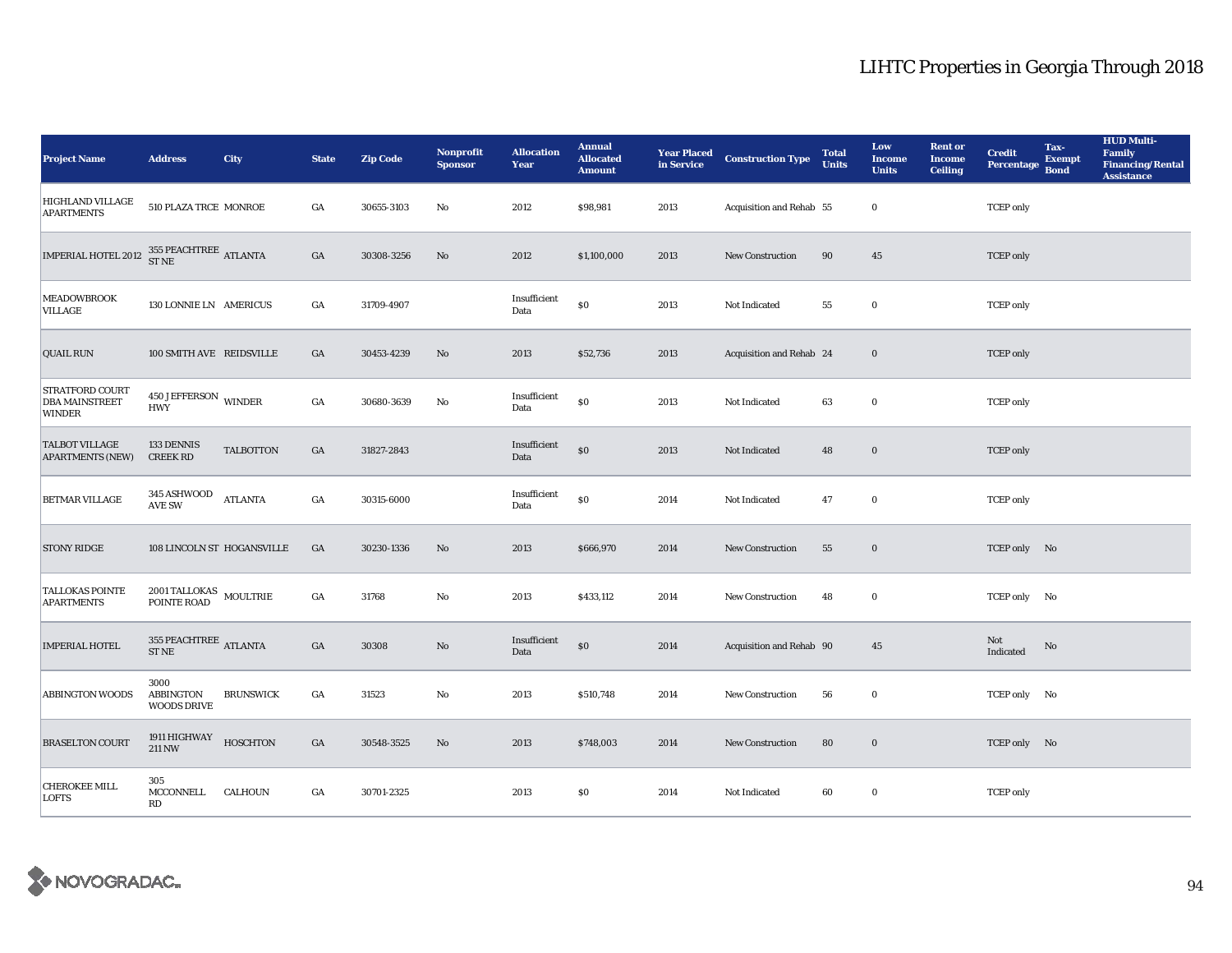| <b>Project Name</b>                                                | <b>Address</b>                                                                                             | <b>City</b>       | <b>State</b>     | <b>Zip Code</b> | <b>Nonprofit</b><br><b>Sponsor</b> | <b>Allocation</b><br>Year | <b>Annual</b><br><b>Allocated</b><br><b>Amount</b> |      | <b>Year Placed Construction Type</b><br>in Service | <b>Total</b><br><b>Units</b> | Low<br><b>Income</b><br><b>Units</b> | <b>Rent or</b><br><b>Income</b><br><b>Ceiling</b> | <b>Credit</b><br><b>Percentage</b> | Tax-<br><b>Exempt</b><br><b>Bond</b> | <b>HUD Multi-</b><br>Family<br><b>Financing/Rental</b><br><b>Assistance</b> |
|--------------------------------------------------------------------|------------------------------------------------------------------------------------------------------------|-------------------|------------------|-----------------|------------------------------------|---------------------------|----------------------------------------------------|------|----------------------------------------------------|------------------------------|--------------------------------------|---------------------------------------------------|------------------------------------|--------------------------------------|-----------------------------------------------------------------------------|
| <b>COLUMBIA MILL</b><br><b>APARTMENTS</b>                          | <b>2229 FLAT</b><br>SHOALS RD SE                                                                           | ATLANTA           | GA               | 30316-3711      | Yes                                | 2012                      | \$950,000                                          | 2014 | Acquisition and Rehab 100                          |                              | 60                                   |                                                   | TCEP only No                       |                                      |                                                                             |
| <b>CREEKVIEW</b><br><b>COMMONS</b>                                 | MAGNOLIA<br>ROAD                                                                                           | <b>AMERICUS</b>   | GA               | 11111           |                                    | 2012                      | \$0                                                | 2014 | Not Indicated                                      | 50                           | $\bf{0}$                             |                                                   | <b>TCEP</b> only                   |                                      |                                                                             |
| <b>FARMINGTON HILLS,</b><br>PHASE II                               | 1525<br>FARMINGTON WINDER<br><b>WAY</b>                                                                    |                   | GA               | 30680-3836      |                                    | 2012                      | \$807,072                                          | 2014 | Not Indicated                                      | 72                           | 72                                   |                                                   | <b>TCEP</b> only                   |                                      |                                                                             |
| <b>GOSHEN CROSSING II</b>                                          | 121 GOSHEN<br>COMMERCIAL RINCON<br>PARK DR                                                                 |                   | GA               | 31326-5577      |                                    | 2013                      | \$715,066                                          | 2014 | Not Indicated                                      | 60                           | 60                                   |                                                   | <b>TCEP</b> only                   |                                      |                                                                             |
| <b>HAMPTON COURT</b>                                               | <b>INTERMEURIUN</b><br><b>S.HAMPTON &amp;</b><br><b>HAMPTON</b><br><b>LOCUS GROVE</b><br>P <sub>0</sub> AD | <b>HAMPTON</b>    | GA               | 30228-0400      |                                    | 2011                      | \$0                                                | 2014 | Not Indicated                                      | 60                           | $\bf{0}$                             |                                                   | <b>TCEP</b> only                   |                                      |                                                                             |
| NORWICH COMMONS                                                    | $3400$ NORWICH BRUNSWICK ${\rm ST}$                                                                        |                   | $_{\mathrm{GA}}$ | 31520-3940      |                                    | 2012                      | \$0\$                                              | 2014 | Not Indicated                                      | $^{\rm 52}$                  | $\mathbf 0$                          |                                                   | <b>TCEP</b> only                   |                                      |                                                                             |
| PINEWOOD VILLAGE                                                   | 755 S ROGERS<br><b>ST</b>                                                                                  | <b>POOLER</b>     | $_{\mathrm{GA}}$ | 31322-3119      | $\rm No$                           | 2013                      | \$565,834                                          | 2014 | New Construction                                   | 64                           | $\bf{0}$                             |                                                   | TCEP only No                       |                                      |                                                                             |
| <b>RAMSEY RUN</b>                                                  | 100 RAMSEY<br>LANE                                                                                         | <b>ROCKMART</b>   | $_{\mathrm{GA}}$ | 30153           | $\mathbf {No}$                     | 2013                      | \$572,618                                          | 2014 | New Construction                                   | 60                           | $\bf{0}$                             |                                                   | TCEP only No                       |                                      |                                                                             |
| <b>SAVANNAH GARDENS</b><br><b>PHASE IV</b>                         | 514<br>PENNSYLVANIA SAVANNAH<br>AVE # 2000                                                                 |                   | GA               | 31404-1865      | $\rm No$                           | 2013                      | \$731,540                                          | 2014 | New Construction                                   | 114                          | 90                                   |                                                   | <b>TCEP</b> only                   |                                      |                                                                             |
| <b>SAVANNAH GARDENS</b><br>PHASE III                               | 500<br>PENNSYLVANIA SAVANNAH<br>AVE                                                                        |                   | GA               | 31404-1845      | No                                 | 2011                      | \$666,954                                          | 2014 | New Construction                                   | 94                           | 89                                   |                                                   | <b>TCEP</b> only                   |                                      |                                                                             |
| APPLE LANE                                                         | $100$ NORTH 5TH $$\sf GLENWOOD$$                                                                           |                   | $_{\mathrm{GA}}$ | 30428-3748      |                                    | Insufficient<br>Data      | $\$0$                                              | 2014 | Not Indicated                                      | 24                           | $\mathbf 0$                          |                                                   | <b>TCEP</b> only                   |                                      |                                                                             |
| <b>COLUMBIA SENIOR</b><br><b>RESIDENCES AT</b><br><b>BROOKSIDE</b> | 300<br>HAWTHORNE ATHENS<br><b>AVENUE</b>                                                                   |                   | GA               | 30606-2162      | No                                 | 2013                      | \$869,000                                          | 2014 | <b>New Construction</b>                            | 100                          | $\bf{0}$                             |                                                   | <b>TCEP</b> only                   |                                      |                                                                             |
| <b>HARBOR SQUARE</b><br><b>APARTMENTS</b>                          | <b>601 SAUNDERS</b><br><b>AVE</b>                                                                          | <b>HINESVILLE</b> | GA               | 31313-2946      | No                                 | 2014                      | \$1,047,224                                        | 2014 | Acquisition and Rehab 340                          |                              | $\bf{0}$                             |                                                   | <b>TCEP</b> only                   |                                      |                                                                             |

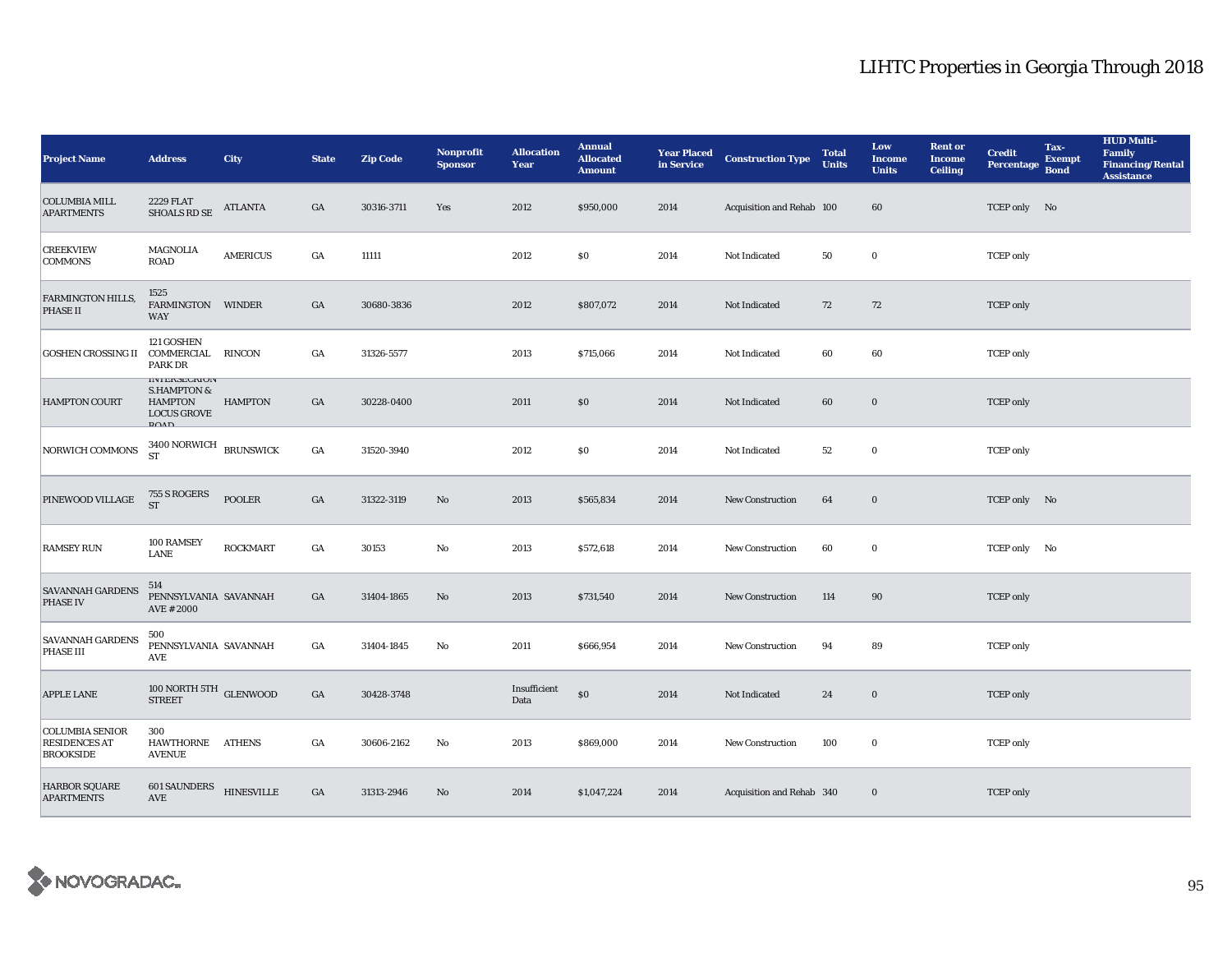| <b>Project Name</b>                                      | <b>Address</b>                                 | City               | <b>State</b>     | <b>Zip Code</b> | <b>Nonprofit</b><br><b>Sponsor</b> | <b>Allocation</b><br>Year | <b>Annual</b><br><b>Allocated</b><br><b>Amount</b> |      | <b>Year Placed Construction Type</b><br>in Service <b>Construction</b> Type | <b>Total</b><br><b>Units</b> | Low<br><b>Income</b><br><b>Units</b> | <b>Rent</b> or<br>Income<br><b>Ceiling</b> | <b>Credit</b><br>Percentage | Tax-<br><b>Exempt</b><br><b>Bond</b> | <b>HUD Multi-</b><br>Family<br><b>Financing/Rental</b><br><b>Assistance</b> |
|----------------------------------------------------------|------------------------------------------------|--------------------|------------------|-----------------|------------------------------------|---------------------------|----------------------------------------------------|------|-----------------------------------------------------------------------------|------------------------------|--------------------------------------|--------------------------------------------|-----------------------------|--------------------------------------|-----------------------------------------------------------------------------|
| <b>OAK FOREST</b><br><b>APARTMENTS</b><br>(SCOTTDALE)    | 338 HATTON DR SCOTTDALE                        |                    | GA               | 30079-1803      | No                                 | 2013                      | \$807,299                                          | 2014 | Acquisition and Rehab 150                                                   |                              | $\bf{0}$                             |                                            | <b>TCEP</b> only            |                                      |                                                                             |
| PEACH PLACE AKA<br><b>FREEDOM POINTE</b><br><b>APTS</b>  | 201 ALLRED RD BYRON                            |                    | GA               | 31008-6226      | No                                 | 2013                      | \$706,143                                          | 2014 | New Construction                                                            | 60                           | $\bf{0}$                             |                                            | <b>TCEP</b> only            |                                      |                                                                             |
| <b>BOYNTON VILLAGE</b>                                   | <b>1044 HANK</b><br>AARON DR SE                | <b>ATLANTA</b>     | $_{\mathrm{GA}}$ | 30315-1736      |                                    | 2014                      | \$16,121                                           | 2014 | Acquisition and Rehab 43                                                    |                              | $\mathbf 0$                          |                                            | <b>TCEP</b> only            |                                      |                                                                             |
| <b>HEARTHSIDE</b><br><b>SUGARLOAF</b>                    | 5600<br><b>SUGARLOAF</b><br><b>PARKWAY</b>     | LAWRENCEVILLE GA   |                  | 30043-5603      | No                                 | 2013                      | \$950,000                                          | 2015 | New Construction                                                            | 110                          | 76                                   |                                            | <b>TCEP</b> only            |                                      |                                                                             |
| <b>MYRTLE TERRACES</b>                                   | 1326 MYRTLE<br><b>STREET SE</b>                | <b>GAINESVILLE</b> | GA               | 30501           |                                    | 2013                      | \$0                                                | 2015 | Not Indicated                                                               | 84                           | 76                                   |                                            | <b>TCEP</b> only            |                                      |                                                                             |
| PANOLA GARDENS<br><b>SENIOR HOUSING</b>                  | 2589 STONEKEY LITHONIA<br>PLACE                |                    | GA               | 30058-4832      |                                    | 2013                      | \$0\$                                              | 2015 | Not Indicated                                                               | 84                           | 84                                   |                                            | <b>TCEP</b> only            |                                      |                                                                             |
| <b>PAULDOE</b><br><b>REDEVELOPMENT</b><br><b>PHASE I</b> | 300<br>HAWTHORNE<br>LN                         | <b>ATHENS</b>      | GA               | 30606           |                                    | 2013                      | $\$0$                                              | 2015 | Not Indicated                                                               | 100                          | $\bf{0}$                             |                                            | Not<br>Indicated            |                                      |                                                                             |
| <b>AUTRY PINES SR</b><br><b>VILLAGE</b>                  | 155 AUTRY RD AUBURN                            |                    | GA               | 30011-3282      | No                                 | 2014                      | \$638,407                                          | 2015 | New Construction                                                            | 64                           | $\mathbf 0$                          |                                            | <b>TCEP</b> only            |                                      |                                                                             |
| <b>BTW-CHAPMAN I</b>                                     | $3275$ CHAPMAN $_{\rm COLUMBUS}$<br><b>WAY</b> |                    | $_{\mathrm{GA}}$ | 31903-2835      | No                                 | 2014                      | \$770,165                                          | 2015 | New Construction                                                            | 100                          | $\bf{0}$                             |                                            | <b>TCEP</b> only            |                                      |                                                                             |
| <b>COLUMBIA</b><br><b>BROOKSIDE II</b>                   | <b>570 PAULDOE</b><br>$\operatorname{ST}$      | <b>ATHENS</b>      | $_{\mathrm{GA}}$ | 30606-7511      | $\rm No$                           | 2014                      | \$929,835                                          | 2015 | New Construction                                                            | 111                          | $\mathbf 0$                          |                                            | <b>TCEP</b> only            |                                      |                                                                             |
| <b>FARMINGTON CREEK</b>                                  | 35 HARVEST<br><b>CIRCLE</b>                    | DAWSONVILLE        | GA               | 30534           | No                                 | 2014                      | \$665,861                                          | 2015 | Acquisition and Rehab 56                                                    |                              | $\bf{0}$                             |                                            | <b>TCEP</b> only            |                                      |                                                                             |
| <b>GREYFIELD</b><br><b>APARTMENTS</b>                    | 344 WEST AVE CEDARTOWN                         |                    | GA               | 30125-3435      | No                                 | Insufficient<br>Data      | \$223,906                                          | 2015 | Acquisition and Rehab 100                                                   |                              | $\bf{0}$                             |                                            | <b>TCEP</b> only            |                                      |                                                                             |
| MANOR AT BROAD<br><b>STREET</b>                          | 155 W. BROAD<br><b>STREET</b>                  | <b>FAIRBURN</b>    | GA               | 30123           | $\mathbf{N}\mathbf{o}$             | 2014                      | \$949,153                                          | 2015 | <b>New Construction</b>                                                     | 88                           | $\bf{0}$                             |                                            | <b>TCEP</b> only            |                                      |                                                                             |

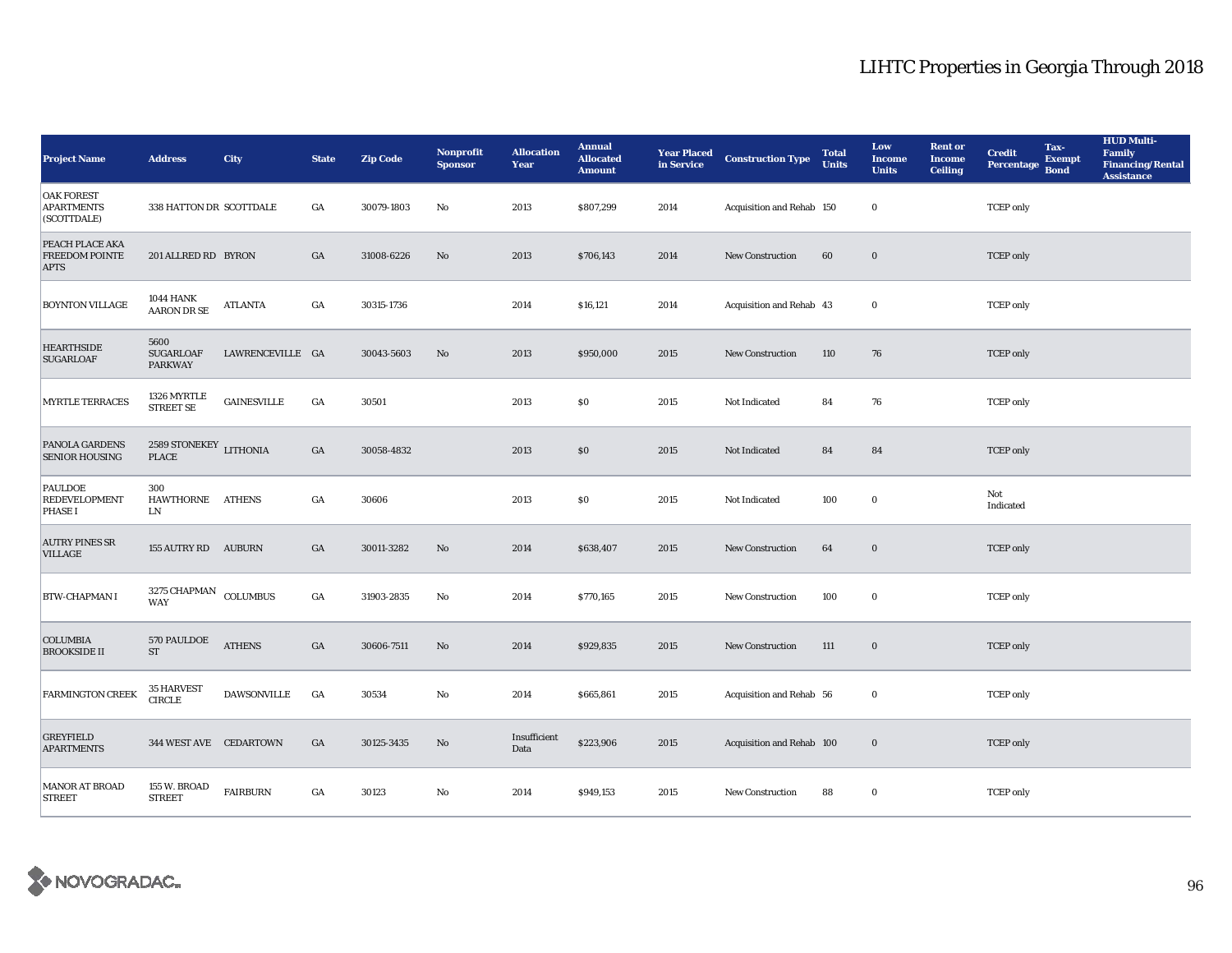| <b>Project Name</b>                                               | <b>Address</b>                            | <b>City</b>                       | <b>State</b>     | <b>Zip Code</b> | Nonprofit<br><b>Sponsor</b> | <b>Allocation</b><br>Year | <b>Annual</b><br><b>Allocated</b><br><b>Amount</b> |      | <b>Year Placed Construction Type</b><br>in Service <b>Construction</b> Type | <b>Total</b><br><b>Units</b> | Low<br><b>Income</b><br><b>Units</b> | <b>Rent or</b><br><b>Income</b><br><b>Ceiling</b> | <b>Credit</b><br><b>Percentage</b> | Tax-<br><b>Exempt</b><br><b>Bond</b> | <b>HUD Multi-</b><br><b>Family</b><br><b>Financing/Rental</b><br><b>Assistance</b> |
|-------------------------------------------------------------------|-------------------------------------------|-----------------------------------|------------------|-----------------|-----------------------------|---------------------------|----------------------------------------------------|------|-----------------------------------------------------------------------------|------------------------------|--------------------------------------|---------------------------------------------------|------------------------------------|--------------------------------------|------------------------------------------------------------------------------------|
| <b>MERIWETHER</b><br><b>REDEVELOPMENT</b><br><b>PHASE I</b>       | 420 PARK ROAD GRIFFIN                     |                                   | GA               | 30224-6831      | No                          | 2014                      | \$950,000                                          | 2015 | <b>New Construction</b>                                                     | 84                           | $\bf{0}$                             |                                                   | <b>TCEP</b> only                   |                                      |                                                                                    |
| NORTH GROVE<br><b>APARTMENTS FKA</b><br><b>DOGWOOD APTS</b>       | 198 OLD HULL<br>RD                        | <b>ATHENS</b>                     | $_{\mathrm{GA}}$ | 30601-5568      | No                          | 2014                      | \$1,000,000                                        | 2015 | Acquisition and Rehab 0                                                     |                              | $\bf{0}$                             |                                                   | <b>TCEP</b> only                   |                                      |                                                                                    |
| POINT NORTH<br><b>VILLAGE</b>                                     | 2703 POINTE<br><b>NORTH BLVD</b>          | <b>ALBANY</b>                     | GA               | 31721-1586      | $\rm No$                    | 2014                      | \$739,040                                          | 2015 | New Construction                                                            | $\bf{0}$                     | $\bf{0}$                             |                                                   | <b>TCEP</b> only                   |                                      |                                                                                    |
| RENAISSANCE PARK                                                  | $205\,\mathrm{MEMORIAL}$ HINESVILLE DRIVE |                                   | GA               | 31313           | No                          | 2014                      | \$516,741                                          | 2015 | New Construction                                                            | 42                           | $\bf{0}$                             |                                                   | <b>TCEP</b> only                   |                                      |                                                                                    |
| <b>THE VIEW AKA</b><br><b>MOUNTAINVIEW</b><br><b>SENIOR</b>       | 901 4TH ST                                | STONE MOUNTAIN GA                 |                  | 30083-3001      | No                          | 2014                      | \$574,096                                          | 2015 | New Construction                                                            | 80                           | $\bf{0}$                             |                                                   | <b>TCEP</b> only                   |                                      |                                                                                    |
| WILLINGHAM<br>VILLAGE                                             | 1 BROOKWOOD<br><b>AVE NW</b>              | <b>ROME</b>                       | GA               | 30165-2319      | No                          | 2015                      | \$413,267                                          | 2015 | Acquisition and Rehab 96                                                    |                              | $\bf{0}$                             |                                                   | <b>TCEP</b> only                   |                                      |                                                                                    |
| <b>BROADVIEW COVE</b>                                             | 93 BROADVIEW BLUE RIDGE<br><b>LANE</b>    |                                   | GA               | 30513           |                             | 2014                      | \$576,578                                          | 2015 | New Construction                                                            | 60                           | 60                                   |                                                   | <b>TCEP</b> only                   |                                      |                                                                                    |
| <b>EUREKA HEIGHTS</b>                                             | 1060W<br>WASHINGTON ASHBURN<br>AVE        |                                   | GA               | 31714-5602      |                             | 2014                      | \$638,261                                          | 2015 | New Construction                                                            | 56                           | $\bf{0}$                             |                                                   | <b>TCEP</b> only                   |                                      |                                                                                    |
| <b>FOREST MILL</b>                                                | 1406 FOREST<br>MILL LANE                  | <b>WEST POINT</b>                 | GA               | 31833           |                             | 2013                      | \$898,319                                          | 2015 | New Construction                                                            | 80                           | 71                                   |                                                   | <b>TCEP</b> only                   |                                      |                                                                                    |
| HEATHER HIGHLANDS IN LA                                           | 10 ED SMITH                               | <b>FRANKLIN</b><br><b>SPRINGS</b> | GA               | 30639           |                             | 2014                      | \$436,574                                          | 2015 | <b>New Construction</b>                                                     | 40                           | 39                                   |                                                   | <b>TCEP</b> only                   |                                      |                                                                                    |
| HORIZON SR VILLAGE WRIGHTSBORO GROVETOWN                          | 5335<br>RD                                |                                   | GA               | 30813-2800      |                             | 2014                      | \$512,114                                          | 2015 | New Construction                                                            | 68                           | $\bf{0}$                             |                                                   | <b>TCEP</b> only                   |                                      |                                                                                    |
| <b>LEGACY AT WALTON</b><br>OAKS <sub>2</sub>                      | 602 FAIRHOPE<br><b>ST</b>                 | <b>AUGUSTA</b>                    | GA               | 30901-1916      |                             | 2013                      | \$669,800                                          | 2015 | <b>New Construction</b>                                                     | 62                           | 62                                   |                                                   | <b>TCEP</b> only                   |                                      |                                                                                    |
| <b>OASIS AT SCHOLAR'S</b> 134 JOHN HOPE ATLANTA<br><b>LANDING</b> | DR SW                                     |                                   | GA               | 30314-4227      |                             | 2013                      | \$681,201                                          | 2015 | <b>New Construction</b>                                                     | 60                           | 60                                   |                                                   | <b>TCEP</b> only                   |                                      |                                                                                    |

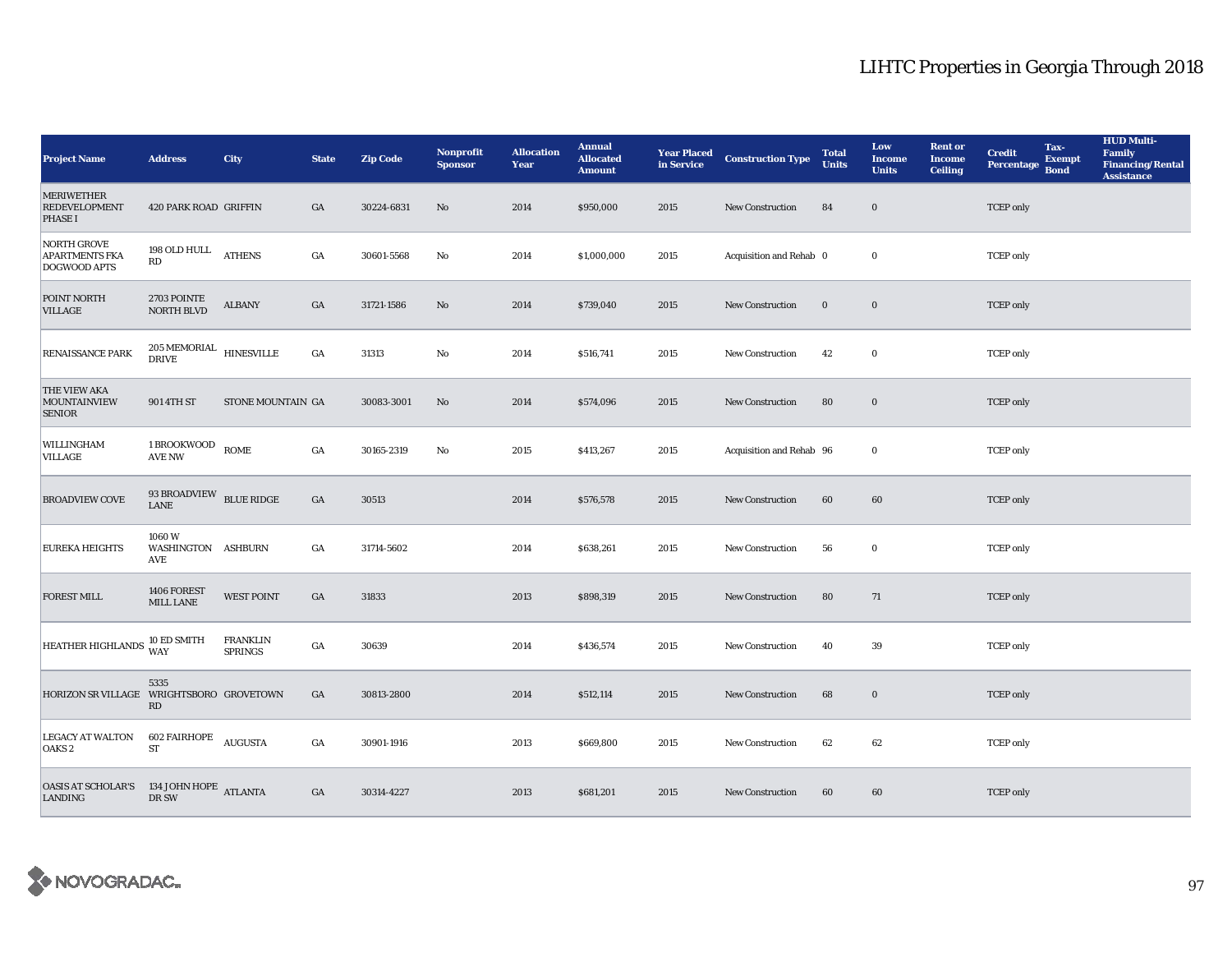| <b>Project Name</b>                                           | <b>Address</b>                                             | City                                                 | <b>State</b>     | <b>Zip Code</b> | <b>Nonprofit</b><br><b>Sponsor</b> | <b>Allocation</b><br>Year | <b>Annual</b><br><b>Allocated</b><br><b>Amount</b> |      | <b>Year Placed Construction Type</b><br>in Service | <b>Total</b><br><b>Units</b> | Low<br><b>Income</b><br><b>Units</b> | <b>Rent or</b><br><b>Income</b><br><b>Ceiling</b> | <b>Credit</b><br><b>Percentage</b> | Tax-<br><b>Exempt</b><br><b>Bond</b> | <b>HUD Multi-</b><br><b>Family</b><br><b>Financing/Rental</b><br><b>Assistance</b> |
|---------------------------------------------------------------|------------------------------------------------------------|------------------------------------------------------|------------------|-----------------|------------------------------------|---------------------------|----------------------------------------------------|------|----------------------------------------------------|------------------------------|--------------------------------------|---------------------------------------------------|------------------------------------|--------------------------------------|------------------------------------------------------------------------------------|
| SAVANNAH GARDENS 202 CRESCENT<br>V                            | <b>DRIVE</b>                                               | SAVANNAH                                             | GA               | 31404           |                                    | 2014                      | \$412,920                                          | 2015 | New Construction                                   | 76                           | 59                                   |                                                   | <b>TCEP</b> only                   |                                      |                                                                                    |
| THE GARDENS                                                   | 150 CHARLIE<br><b>CORN DRIVE</b>                           | YOUNG HARRIS                                         | GA               | 30582           |                                    | 2014                      | \$609,390                                          | 2015 | New Construction                                   | 51                           | 50                                   |                                                   | <b>TCEP</b> only                   |                                      |                                                                                    |
| THE RESERVE AT<br><b>HAMPTON</b>                              | 3460 HWY 341 FORT VALLEY                                   |                                                      | $_{\mathrm{GA}}$ | 31010           |                                    | 2014                      | \$791,495                                          | 2015 | <b>New Construction</b>                            | 60                           | 60                                   |                                                   | <b>TCEP</b> only                   |                                      |                                                                                    |
| A.L. MILLER                                                   | 2241<br>MONTPELIER MACON<br>AVE                            |                                                      | GA               | 31204-4008      | No                                 | 2015                      | \$949,437                                          | 2016 | New Construction                                   | 71                           | $\bf{0}$                             |                                                   | TCEP only No                       |                                      |                                                                                    |
| ABBINGTON TRAIL                                               |                                                            | $3500\,\mbox{TRILLIUM}$ POWDER SPRINGS $\,$ GA DIRVE |                  | 30127           | $\mathbf{N}\mathbf{o}$             | 2014                      | \$715,542                                          | 2016 | New Construction                                   | 60                           | $\bf{0}$                             |                                                   | TCEP only No                       |                                      |                                                                                    |
| <b>ABERNATHY TOWER</b><br><b>APRTMENTS</b>                    | 1059<br>OGLETHORPE ATLANTA<br><b>AVE SW</b>                |                                                      | $_{\mathrm{GA}}$ | 30310-2651      | $\rm No$                           | Insufficient<br>Data      | \$487,933                                          | 2016 | Acquisition and Rehab 100                          |                              | $\bf{0}$                             |                                                   | <b>TCEP</b> only                   |                                      |                                                                                    |
| <b>CENTENNIAL PLACE</b><br>PHASE II                           | 215 PINE ST NW ATLANTA                                     |                                                      | $_{\mathrm{GA}}$ | 30313-2010      | No                                 | 2014                      | \$912,815                                          | 2016 | Acquisition and Rehab 177                          |                              | $\bf{0}$                             |                                                   | TCEP only No                       |                                      |                                                                                    |
| <b>CUMBERLAND OAKS</b><br><b>APARTMENTS</b>                   | <b>100 MARY</b><br>POWELL DR                               | <b>SAINT MARYS</b>                                   | $_{\mathrm{GA}}$ | 31558-9020      |                                    | Insufficient<br>Data      | $\$0$                                              | 2016 | Not Indicated                                      | 154                          | $\boldsymbol{0}$                     |                                                   | <b>TCEP</b> only                   |                                      |                                                                                    |
| <b>HEARTHSIDE TUCKER</b>                                      | $4358$ LYNBURN $$\sf TUCKER$ DR                            |                                                      | $_{\mathrm{GA}}$ | 30084-4440      | No                                 | 2014                      | \$824,547                                          | 2016 | New Construction                                   | 112                          | $\bf{0}$                             |                                                   | TCEP only No                       |                                      |                                                                                    |
| <b>HIGHLAND ESTATES</b>                                       | 161 WOODROW<br>WILSON WAY ROME<br><b>NW</b>                |                                                      | $_{\mathrm{GA}}$ | 30165           | $\rm No$                           | 2015                      | \$967,286                                          | 2016 | New Construction                                   | 84                           | $\bf{0}$                             |                                                   | TCEP only No                       |                                      |                                                                                    |
| <b>KEYSTONE</b><br><b>APARTMENTS</b>                          | 145 S<br>MCDONOUGH JONESBORO<br><b>ST</b>                  |                                                      | GA               | 30236-3658      | No                                 | Insufficient<br>Data      | \$712,255                                          | 2016 | Acquisition and Rehab 184                          |                              | 183                                  |                                                   | <b>TCEP</b> only                   |                                      |                                                                                    |
| <b>LEGACY AT WALTON</b><br>PARK FKA SCHOOL<br><b>STRT DEV</b> | <b>MIRANDA</b><br>SANDERS 4862 ACWORTH<br><b>SCHOOL ST</b> |                                                      | GA               | 30101-4964      | No                                 | 2014                      | \$777,000                                          | 2016 | <b>New Construction</b>                            | 100                          | $\bf{0}$                             |                                                   | TCEP only No                       |                                      |                                                                                    |
| <b>MARY-LEILA LOFTS</b>                                       | 316 N WEST ST GREENSBORO                                   |                                                      | GA               | 30642-1044      | No                                 | 2014                      | \$923,148                                          | 2016 | Acquisition and Rehab 71                           |                              | $\bf{0}$                             |                                                   | TCEP only No                       |                                      |                                                                                    |

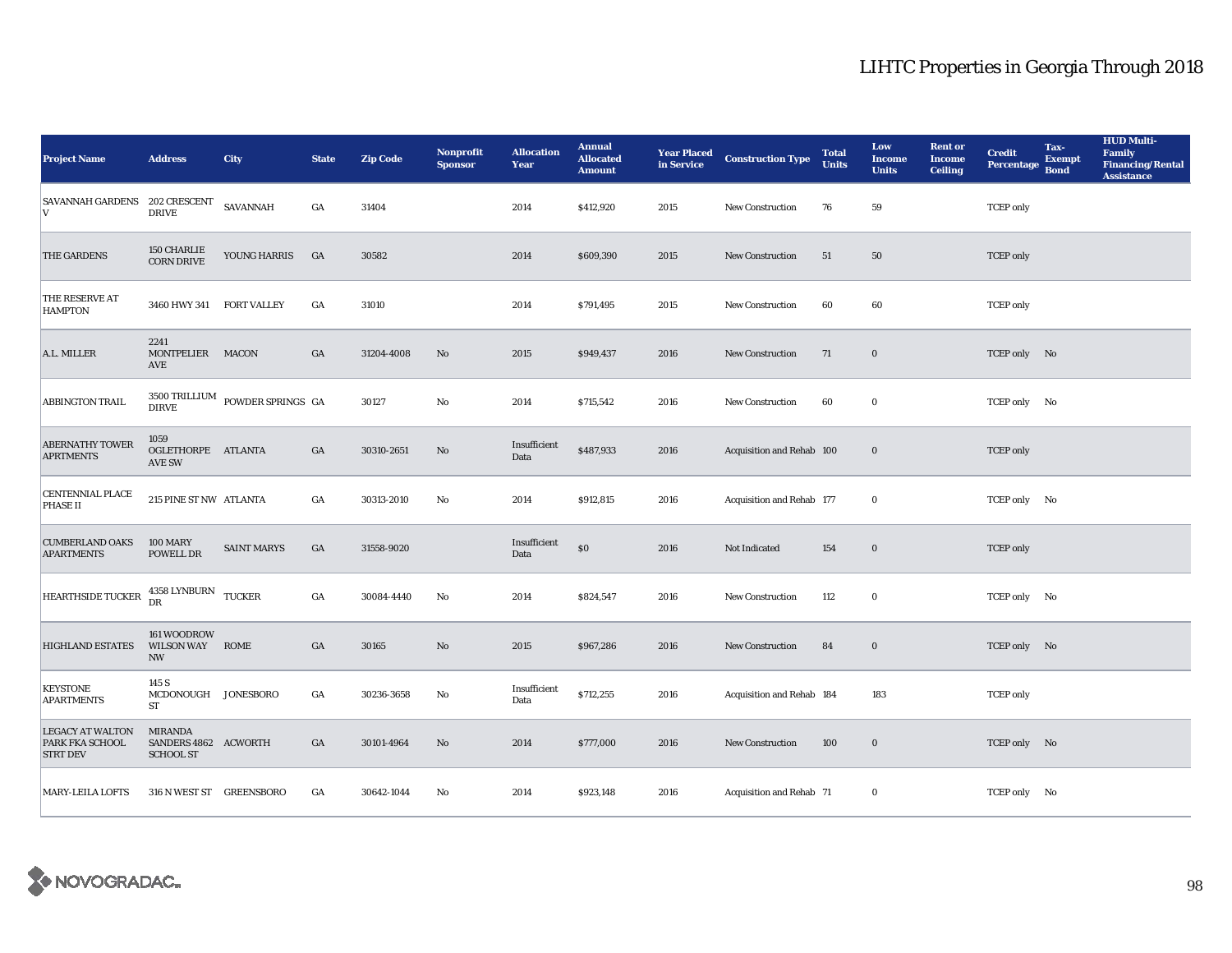| <b>Project Name</b>                               | <b>Address</b>                                 | <b>City</b>       | <b>State</b>     | <b>Zip Code</b> | <b>Nonprofit</b><br><b>Sponsor</b> | <b>Allocation</b><br>Year | <b>Annual</b><br><b>Allocated</b><br><b>Amount</b> |      | <b>Year Placed Construction Type</b><br>in Service | <b>Total</b><br><b>Units</b> | Low<br><b>Income</b><br><b>Units</b> | <b>Rent</b> or<br><b>Income</b><br><b>Ceiling</b> | <b>Credit</b><br><b>Percentage</b> | Tax-<br><b>Exempt</b><br><b>Bond</b> | <b>HUD Multi-</b><br><b>Family</b><br><b>Financing/Rental</b><br><b>Assistance</b> |
|---------------------------------------------------|------------------------------------------------|-------------------|------------------|-----------------|------------------------------------|---------------------------|----------------------------------------------------|------|----------------------------------------------------|------------------------------|--------------------------------------|---------------------------------------------------|------------------------------------|--------------------------------------|------------------------------------------------------------------------------------|
| <b>MASON MANOR</b>                                | 300 MASON<br>MANOR PLACE                       | COMMERCE          | GA               | 30530           | No                                 | 2015                      | \$481,275                                          | 2016 | New Construction                                   | 48                           | $\mathbf 0$                          |                                                   | TCEP only No                       |                                      |                                                                                    |
| MCRAE-HELENA<br><b>ESTATES</b>                    | $7$ INDUSTRIAL $\,$<br><b>BLVD</b>             | <b>MC RAE</b>     | $_{\mathrm{GA}}$ | 31055-3828      | No                                 | 2016                      | \$656,215                                          | 2016 | New Construction                                   | 48                           | $\bf{0}$                             |                                                   | TCEP only No                       |                                      |                                                                                    |
| <b>MILLS CREEK</b><br>CROSSING                    | 3175 MILLS<br>CREEK CIRCLE                     | <b>SCOTTDALE</b>  | GA               | 30079           | No                                 | 2014                      | \$870,123                                          | 2016 | <b>New Construction</b>                            | 200                          | $\bf{0}$                             |                                                   | TCEP only No                       |                                      |                                                                                    |
| NEWPORT TRACE<br><b>APARTMENTS</b>                | 101 LESTER RD STATESBORO                       |                   | $_{\mathrm{GA}}$ | 30458-4799      | No                                 | 2015                      | \$372,467                                          | 2016 | New Construction                                   | 42                           | $\bf{0}$                             |                                                   | TCEP only No                       |                                      |                                                                                    |
| <b>OLIVER PLACE</b>                               | 530 GRAY RD                                    | <b>PERRY</b>      | $_{\mathrm{GA}}$ | 31069-2810      | No                                 | 2015                      | \$974,776                                          | 2016 | New Construction                                   | 100                          | $\mathbf 0$                          |                                                   | TCEP only No                       |                                      |                                                                                    |
| PARK SENIOR VILLAGE <sup>211 PARK</sup><br>STREET |                                                | LEESBURG          | GA               | 31763           | No                                 | 2015                      | \$470,645                                          | 2016 | New Construction                                   | 50                           | $\bf{0}$                             |                                                   | TCEP only No                       |                                      |                                                                                    |
| PROVIDENCE AT<br><b>PARKWAY VILLAGE</b>           | 5095<br>SOUTHWOOD<br>RD                        | <b>FAIRBURN</b>   | GA               | 30213-2037      | No                                 | 2014                      | \$512,411                                          | 2016 | <b>New Construction</b>                            | 150                          | $\bf{0}$                             |                                                   | TCEP only No                       |                                      |                                                                                    |
| <b>REYNOLDSTOWN</b><br><b>SENIOR RESIDENCES</b>   | 695 FIELD<br><b>STREET SE</b>                  | <b>ATLANTA</b>    | GA               | 30316-1290      | $\mathbf{N}\mathbf{o}$             | Insufficient<br>Data      | \$322,416                                          | 2016 | New Construction                                   | 69                           | $\bf{0}$                             |                                                   | TCEP only No                       |                                      |                                                                                    |
| ROYAL OAKS FKA/<br><b>LIBERTY PLACE</b>           | 939 PINELAND<br>AVE                            | <b>HINESVILLE</b> | $_{\mathrm{GA}}$ | 31313-5193      | No                                 | 2015                      | \$930,000                                          | 2016 | <b>New Construction</b>                            | 72                           | $\mathbf 0$                          |                                                   | TCEP only No                       |                                      |                                                                                    |
| <b>SILVER LAKES</b>                               | 555 FIFTH ST                                   | <b>MADISON</b>    | GA               | 30650-1047      | No                                 | 2015                      | \$463,711                                          | 2016 | <b>New Construction</b>                            | 44                           | $\bf{0}$                             |                                                   | TCEP only No                       |                                      |                                                                                    |
| <b>SOUTHFORK</b>                                  | 500 S<br>MACARTHUR CAMILLA<br>DR               |                   | GA               | 31730-7405      | $\mathbf{N}\mathbf{o}$             | 2014                      | \$967,098                                          | 2016 | Acquisition and Rehab 0                            |                              | $\mathbf 0$                          |                                                   | TCEP only No                       |                                      |                                                                                    |
| <b>SOUTWESTERN</b><br><b>ESTATES</b>              | 900<br>SOUTHWESTER AMERICUS<br><b>N CIRCLE</b> |                   | GA               | 31709           | No                                 | 2015                      | \$761,597                                          | 2016 | New Construction                                   | 64                           | $\bf{0}$                             |                                                   | TCEP only No                       |                                      |                                                                                    |
| <b>STERLING PLACE</b>                             | 144 ALLEN RD<br>NE                             | SANDY SPRINGS GA  |                  | 30328-4861      | $\mathbf{N}\mathbf{o}$             | 2014                      | \$634,355                                          | 2016 | Acquisition and Rehab 100                          |                              | $\bf{0}$                             |                                                   | TCEP only No                       |                                      |                                                                                    |

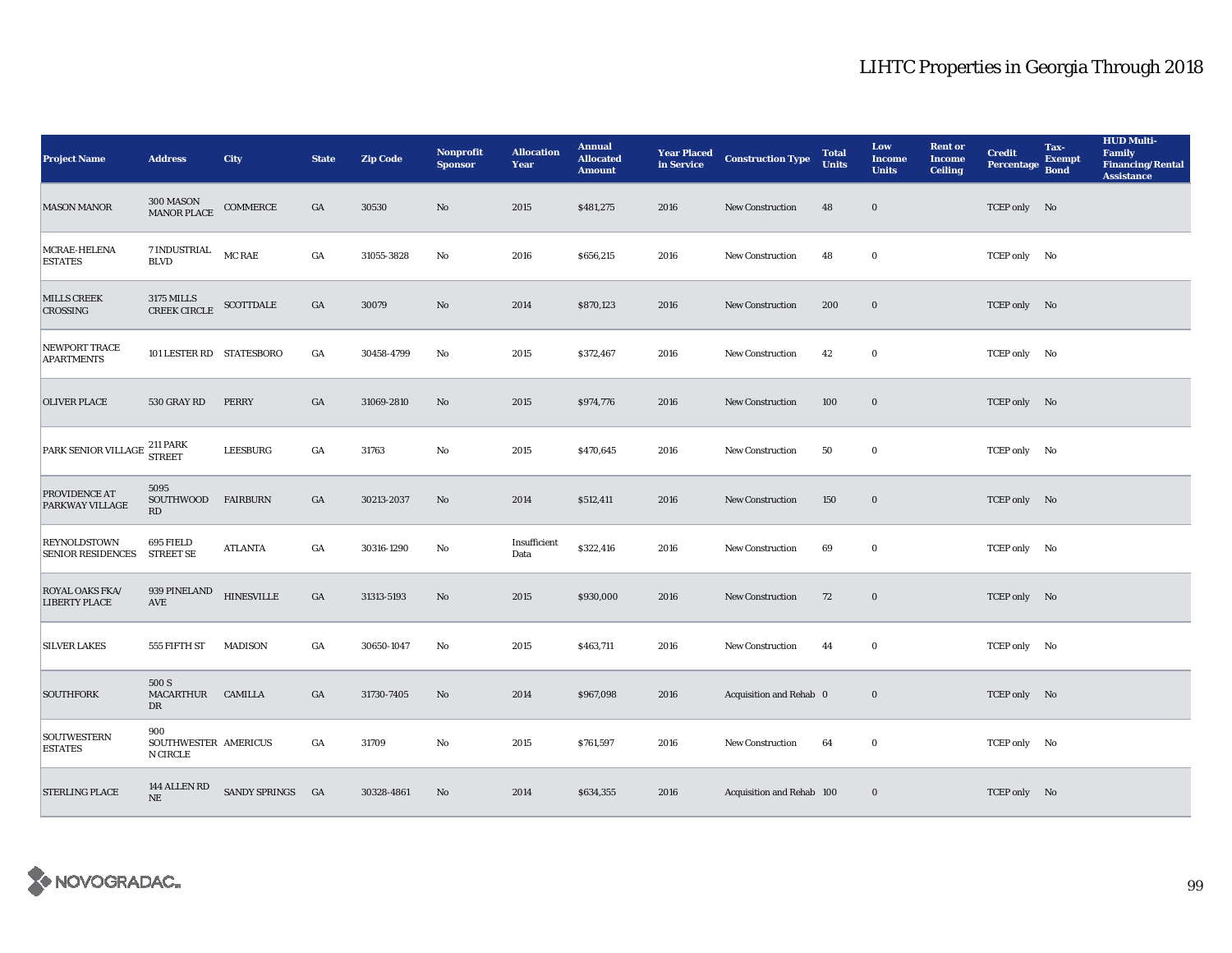| <b>Project Name</b>                             | <b>Address</b>                                    | City                                | <b>State</b>     | <b>Zip Code</b> | Nonprofit<br><b>Sponsor</b> | <b>Allocation</b><br>Year | <b>Annual</b><br><b>Allocated</b><br><b>Amount</b> |      | <b>Year Placed Construction Type</b><br>in Service | <b>Total</b><br><b>Units</b> | Low<br><b>Income</b><br><b>Units</b> | <b>Rent or</b><br><b>Income</b><br><b>Ceiling</b> | <b>Credit</b><br><b>Percentage</b> | Tax-<br><b>Exempt</b><br><b>Bond</b> | <b>HUD Multi-</b><br>Family<br><b>Financing/Rental</b><br><b>Assistance</b> |
|-------------------------------------------------|---------------------------------------------------|-------------------------------------|------------------|-----------------|-----------------------------|---------------------------|----------------------------------------------------|------|----------------------------------------------------|------------------------------|--------------------------------------|---------------------------------------------------|------------------------------------|--------------------------------------|-----------------------------------------------------------------------------|
| <b>SUMMER BREEZE</b><br><b>PARK</b>             | 14 SUMMER<br><b>BREEZE LANE</b>                   | RINGGOLD                            | GA               | 30736           | $\mathbf{No}$               | 2015                      | \$684,210                                          | 2016 | <b>New Construction</b>                            | 72                           | $\bf{0}$                             |                                                   | TCEP only No                       |                                      |                                                                             |
| <b>GROVES PLACE</b>                             | $\underset{\text{RAINWATER RD}}{2840}$ TIFTON     |                                     | $_{\mathrm{GA}}$ | 31793-5701      | No                          | 2015                      | \$503,394                                          | 2016 | New Construction                                   | 56                           | $\boldsymbol{0}$                     |                                                   | TCEP only No                       |                                      |                                                                             |
| TRINITY WALK                                    | 421 W TRINITY<br>PL                               | <b>DECATUR</b>                      | $_{\mathrm{GA}}$ | 30030-3022      | No                          | 2015                      | \$720,264                                          | 2016 | New Construction                                   | 69                           | $\bf{0}$                             |                                                   | TCEP only No                       |                                      |                                                                             |
| TOBIE GRANT SENIOR                              | $560$ PARKDALE $\,$ SCOTTDALE $\,$ DR             |                                     | $_{\mathrm{GA}}$ | 30079-1410      | No                          | 2014                      | \$769,696                                          | 2016 | New Construction                                   | 100                          | $\bf{0}$                             |                                                   | TCEP only No                       |                                      |                                                                             |
| <b>WATER TOWER PARK</b><br><b>SR VILLAGE</b>    | 140 SENIOR<br><b>CENTER WAY</b>                   | GRAY                                | $_{\mathrm{GA}}$ | 31032           | $\mathbf{N}\mathbf{o}$      | 2015                      | \$710,465                                          | 2016 | New Construction                                   | 72                           | $\bf{0}$                             |                                                   | TCEP only No                       |                                      |                                                                             |
| <b>CAMPBELL PLACE</b>                           | $320$ CAMPBELL $\quad$ CAMILLA DR                 |                                     | GA               | 31730-6309      | No                          | 2015                      | \$569,188                                          | 2016 | <b>New Construction</b>                            | 52                           | $\boldsymbol{0}$                     |                                                   | <b>TCEP</b> only                   |                                      |                                                                             |
| <b>CITY LIGHTS SENIORS</b>                      | 420<br>BOULEVARD NE $\,$ ATLANTA                  |                                     | $_{\mathrm{GA}}$ | 30308-2633      | No                          | 2014                      | \$523,270                                          | 2016 | New Construction                                   | 80                           | $\bf{0}$                             |                                                   | <b>TCEP</b> only                   |                                      |                                                                             |
| <b>MECHANICSVILLE</b><br><b>SCATTERED SITES</b> | 1718<br>PEACHTREE ST ATLANTA<br><b>NW STE 684</b> |                                     | GA               | 30309-2496      | No                          | 2015                      | \$375,552                                          | 2016 | New Construction                                   | 74                           | $\bf{0}$                             |                                                   | <b>TCEP</b> only                   |                                      |                                                                             |
| ABBIE LANE PARK                                 |                                                   | $1060$ LEONARD CHATSWORTH BRIDGE RD | $_{\mathrm{GA}}$ | 30705-5802      | No                          | 2016                      | \$640,041                                          | 2017 | <b>New Construction</b>                            | 64                           | $\bf{0}$                             |                                                   | <b>TCEP</b> only                   |                                      |                                                                             |
| <b>ASHLEIGH PLACE</b><br><b>SENIOR APTS</b>     | <b>WAY</b>                                        | 11 PLANTATION RICHMOND HILL GA      |                  | 31324           | $\rm No$                    | 2016                      | \$756,505                                          | 2017 | New Construction                                   | 80                           | $\bf{0}$                             |                                                   | <b>TCEP</b> only                   |                                      |                                                                             |
| BEAR CREEK VILLAGE 413 JAMES ST ADEL            |                                                   |                                     | GA               | 31620-1533      | No                          | 2016                      | \$474,042                                          | 2017 | <b>New Construction</b>                            | 56                           | $\bf{0}$                             |                                                   | <b>TCEP</b> only                   |                                      |                                                                             |
| <b>BROOKFIELD MEWS</b>                          | 99 TIFTON<br>ELDORADO RD                          | <b>TIFTON</b>                       | GA               | 31794-9603      |                             | Insufficient<br>Data      | $\$0$                                              | 2017 | Not Indicated                                      | 120                          | 120                                  |                                                   | <b>TCEP</b> only                   |                                      |                                                                             |
| <b>BTW - CHAPMAN</b><br><b>PHASE II</b>         | 500 5TH<br><b>AVENUE</b>                          | <b>COLUMBUS</b>                     | GA               | 31901-3231      | No                          | 2015                      | \$900,000                                          | 2017 | <b>New Construction</b>                            | 106                          | $\bf{0}$                             |                                                   | <b>TCEP</b> only                   |                                      |                                                                             |

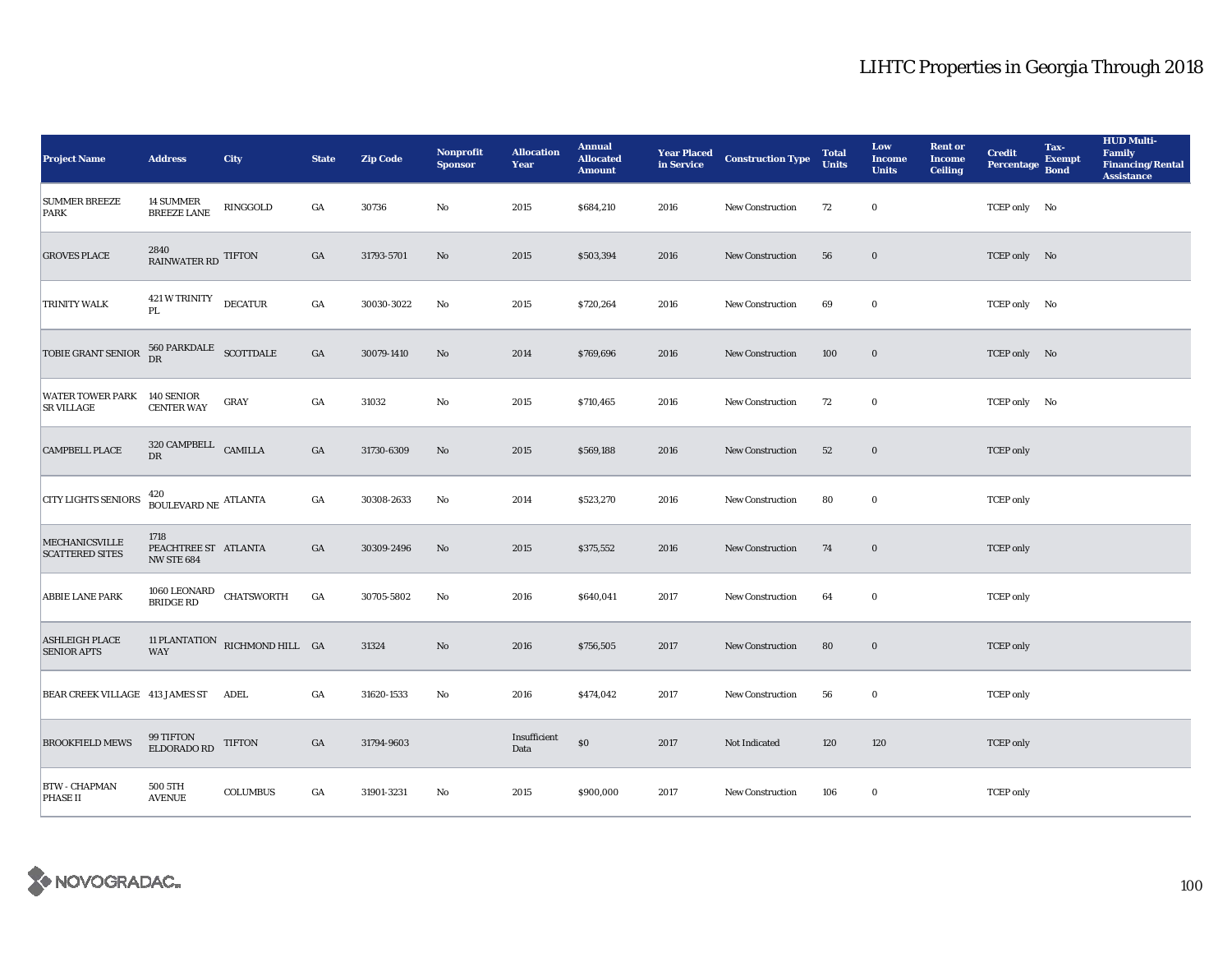| <b>Project Name</b>                                                     | <b>Address</b>                                                                         | <b>City</b>      | <b>State</b>     | <b>Zip Code</b> | Nonprofit<br><b>Sponsor</b> | <b>Allocation</b><br>Year | <b>Annual</b><br><b>Allocated</b><br><b>Amount</b> |      | <b>Year Placed Construction Type</b><br>in Service | <b>Total</b><br><b>Units</b> | Low<br><b>Income</b><br><b>Units</b> | <b>Rent or</b><br><b>Income</b><br><b>Ceiling</b> | <b>Credit</b><br><b>Percentage</b> | Tax-<br><b>Exempt</b><br><b>Bond</b> | <b>HUD Multi-</b><br>Family<br><b>Financing/Rental</b><br><b>Assistance</b> |
|-------------------------------------------------------------------------|----------------------------------------------------------------------------------------|------------------|------------------|-----------------|-----------------------------|---------------------------|----------------------------------------------------|------|----------------------------------------------------|------------------------------|--------------------------------------|---------------------------------------------------|------------------------------------|--------------------------------------|-----------------------------------------------------------------------------|
| <b>CHEROKEE SPRINGS</b>                                                 | 318 MAIN ST                                                                            | <b>CEDARTOWN</b> | GA               | 30125-3042      |                             | Insufficient<br>Data      | $\$0$                                              | 2017 | Not Indicated                                      | 124                          | $\mathbf 0$                          |                                                   | <b>TCEP</b> only                   |                                      |                                                                             |
| <b>COLUMBIA</b><br><b>BROOKSIDE III</b><br>(PAULDOE REDEV III) K CIRCLE | 1000<br>SUMMERBROO ATHENS                                                              |                  | GA               | 30606           | No                          | 2015                      | \$900,000                                          | 2017 | <b>New Construction</b>                            | 138                          | $\bf{0}$                             |                                                   | <b>TCEP</b> only                   |                                      |                                                                             |
| <b>GRINER GARDENS</b>                                                   | 808<br>$\overline{\text{EDGEWOOD}}$ ST $\overline{\text{NASHVILLE}}$                   |                  | GA               | 31639-1146      | No                          | 2016                      | \$718,000                                          | 2017 | <b>New Construction</b>                            | 48                           | $\bf{0}$                             |                                                   | <b>TCEP</b> only                   |                                      |                                                                             |
| HACG RAD 1                                                              | <b>IUUU WINNIUN</b><br><b>ROAD HSG</b><br><b>AUTH OF</b><br><b>COLUMBUS</b><br>CEDDCIA | <b>COLUMBUS</b>  | GA               | 31902           |                             | Insufficient<br>Data      | $\$0$                                              | 2017 | Not Indicated                                      | $\bf{0}$                     | $\mathbf 0$                          |                                                   | <b>TCEP</b> only                   |                                      |                                                                             |
| HITCH PHASE I                                                           | $280$ RANDOLPH $\,$ SAVANNAH $\,$ STREET                                               |                  | $_{\mathrm{GA}}$ | 31401           | No                          | 2015                      | \$811,928                                          | 2017 | New Construction                                   | 72                           | $\boldsymbol{0}$                     |                                                   | <b>TCEP</b> only                   |                                      |                                                                             |
| HUNT SCHOOL                                                             | 990 SHURLING MACON<br>DR                                                               |                  | GA               | 31211-2041      | No                          | 2015                      | \$657,286                                          | 2017 | <b>New Construction</b>                            | 60                           | $\bf{0}$                             |                                                   | <b>TCEP</b> only                   |                                      |                                                                             |
| JUNIPER & 10TH                                                          | 150 10TH ST NE ATLANTA                                                                 |                  | GA               | 30309-4021      |                             | Insufficient<br>Data      | $\$0$                                              | 2017 | Not Indicated                                      | 149                          | $\bf{0}$                             |                                                   | <b>TCEP</b> only                   |                                      |                                                                             |
| LIVE OAK VILLAS,<br>PHASE 1                                             | 228 WISTERIA<br>WAY                                                                    | <b>MIDWAY</b>    | $_{\mathrm{GA}}$ | 31320           |                             | Insufficient<br>Data      | \$0                                                | 2017 | Not Indicated                                      | 60                           | $\bf{0}$                             |                                                   | <b>TCEP</b> only                   |                                      |                                                                             |
| PEACH ORCHARD                                                           | 3630 PEACH<br>ORCHARD RD                                                               | <b>AUGUSTA</b>   | GA               | 30906-9436      |                             | Insufficient<br>Data      | $\$0$                                              | 2017 | Not Indicated                                      | 240                          | 240                                  |                                                   | <b>TCEP</b> only                   |                                      |                                                                             |
| PHOENIX HOUSE                                                           | 1296 MURPHY<br><b>AVE SW</b>                                                           | <b>ATLANTA</b>   | GA               | 30310-4002      | No                          | 2015                      | \$466,293                                          | 2017 | <b>New Construction</b>                            | 69                           | $\bf{0}$                             |                                                   | <b>TCEP</b> only                   |                                      |                                                                             |
| POINTE NORTH<br><b>VILLAGE II</b>                                       | <b>3025 WEST</b><br>POINTE COURT                                                       | ALBANY           | GA               | 31707           | $\mathbf{N}\mathbf{o}$      | 2015                      | \$263,397                                          | 2017 | New Construction                                   | 46                           | $\bf{0}$                             |                                                   | <b>TCEP</b> only                   |                                      |                                                                             |
| RED OAK VILLAGE                                                         | <b>770 ROCK</b><br><b>QUARRY RD</b>                                                    | STOCKBRIDGE      | GA               | 30281-4347      | No                          | 2016                      | \$718,753                                          | 2017 | New Construction                                   | 60                           | $\bf{0}$                             |                                                   | <b>TCEP</b> only                   |                                      |                                                                             |
| RETREAT AT MILLS<br><b>CREEK</b>                                        | <b>3220 MILLS</b><br><b>CREEK CIRCLE</b>                                               | SCOTTDALE        | GA               | 30079           | No                          | 2015                      | \$686,000                                          | 2017 | <b>New Construction</b>                            | 80                           | $\bf{0}$                             |                                                   | <b>TCEP</b> only                   |                                      |                                                                             |

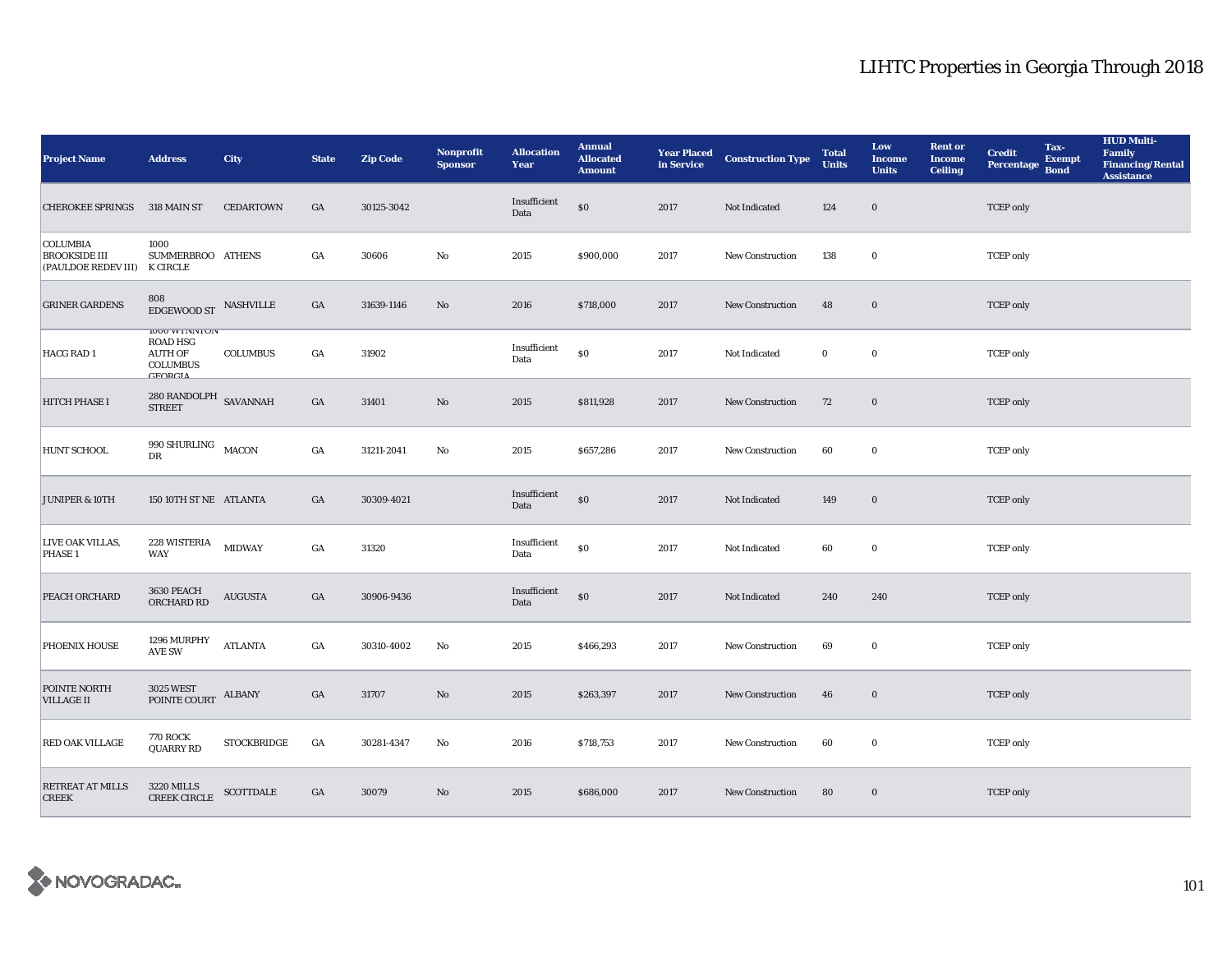| <b>Project Name</b>                                                  | <b>Address</b>                                       | <b>City</b>     | <b>State</b>     | <b>Zip Code</b> | <b>Nonprofit</b><br><b>Sponsor</b> | <b>Allocation</b><br>Year | <b>Annual</b><br><b>Allocated</b><br><b>Amount</b> |      | <b>Year Placed Construction Type</b><br>in Service | <b>Total</b><br><b>Units</b> | Low<br><b>Income</b><br><b>Units</b> | <b>Rent or</b><br><b>Income</b><br><b>Ceiling</b> | Tax-<br><b>Credit</b><br><b>Exempt</b><br><b>Percentage</b><br><b>Bond</b> | <b>HUD Multi-</b><br><b>Family</b><br><b>Financing/Rental</b><br><b>Assistance</b> |
|----------------------------------------------------------------------|------------------------------------------------------|-----------------|------------------|-----------------|------------------------------------|---------------------------|----------------------------------------------------|------|----------------------------------------------------|------------------------------|--------------------------------------|---------------------------------------------------|----------------------------------------------------------------------------|------------------------------------------------------------------------------------|
| RICHMOND VILLAS                                                      | 3551 WINDSOR<br>SPRING RD                            | HEPHZIBAH       | $_{\mathrm{GA}}$ | 30815-7132      |                                    | Insufficient<br>Data      | $\$0$                                              | 2017 | Not Indicated                                      | 96                           | $\bf{0}$                             |                                                   | <b>TCEP</b> only                                                           |                                                                                    |
| ROLLINGWOOD PLACE 400 MENDEL<br><b>APARTMENTS</b>                    | <b>AVE</b>                                           | <b>THOMSON</b>  | $_{\mathrm{GA}}$ | 30824-1634      |                                    | Insufficient<br>Data      | $\$0$                                              | 2017 | Not Indicated                                      | 72                           | $\bf{0}$                             |                                                   | <b>TCEP</b> only                                                           |                                                                                    |
| SAWMILL LANDING                                                      | <b>SURRENCY</b><br><b>STREET</b>                     | <b>PEMBROKE</b> | $_{\mathrm{GA}}$ | 31321           | $\rm\thinspace No$                 | 2015                      | \$785,867                                          | 2017 | <b>New Construction</b>                            | 60                           | $\bf{0}$                             |                                                   | <b>TCEP</b> only                                                           |                                                                                    |
| <b>SOUTH ROME</b><br><b>APARTMENTS</b>                               | $2$ ETOWAH TER $\quad$ ROME<br>SW                    |                 | $_{\mathrm{GA}}$ | 30161-2956      | $\rm No$                           | 2016                      | \$771,929                                          | 2017 | New Construction                                   | 84                           | $\mathbf 0$                          |                                                   | <b>TCEP</b> only                                                           |                                                                                    |
| <b>SUMPTER STREET</b><br><b>STATION</b>                              | 100 SUMTER<br><b>WAY STE 1000</b>                    | <b>EATONTON</b> | GA               | 31024           | $\mathbf{N}\mathbf{o}$             | 2015                      | \$817,583                                          | 2017 | New Construction                                   | 62                           | $\bf{0}$                             |                                                   | <b>TCEP</b> only                                                           |                                                                                    |
| THE RESIDENCES AT<br><b>WEST HAVEN</b>                               | 2700 EB<br><b>HAMILTON</b><br>$\operatorname{DRIVE}$ | <b>TIFTON</b>   | GA               | 31793           | No                                 | 2016                      | \$717,000                                          | 2017 | <b>New Construction</b>                            | 49                           | $\bf{0}$                             |                                                   | <b>TCEP</b> only                                                           |                                                                                    |
| TRINITY WALK PHASE 421 W TRINITY<br>II                               | PL.                                                  | <b>DECATUR</b>  | GA               | 30030-3022      | No                                 | 2016                      | \$632,871                                          | 2017 | <b>New Construction</b>                            | 52                           | $\bf{0}$                             |                                                   | <b>TCEP</b> only                                                           |                                                                                    |
| <b>VERANDA AT</b><br><b>GROVEWAY</b>                                 | 735 MYRTLE ST ROSWELL                                |                 | GA               | 30075-4559      | No                                 | 2015                      | \$759,933                                          | 2017 | New Construction                                   | 102                          | $\bf{0}$                             |                                                   | <b>TCEP</b> only                                                           |                                                                                    |
| WALTON RIDGE PH 1<br>WALTON RIDGE PH 1<br>FKA WHITE CIRCLE PH CIRCLE |                                                      | <b>MARIETTA</b> | GA               | 30066           |                                    | Insufficient<br>Data      | $\$0$                                              | 2017 | Not Indicated                                      | 72                           | $\bf{0}$                             |                                                   | <b>TCEP</b> only                                                           |                                                                                    |
| <b>WAVERLY TERRACE</b><br><b>SENIOR APTS.</b>                        | 1112 29TH ST #1 COLUMBUS                             |                 | GA               | 31904-8224      | $\rm No$                           | 2016                      | \$930,760                                          | 2017 | Acquisition and Rehab 80                           |                              | $\bf{0}$                             |                                                   | <b>TCEP</b> only                                                           |                                                                                    |
| <b>ABBINGTON AT HAW</b><br><b>CREEK</b>                              | 1455 BUFORD<br>HIGHWAY #200                          | <b>CUMMING</b>  | GA               | 30041           |                                    | Insufficient<br>Data      | $\$0$                                              | 2018 | New Construction                                   | 48                           | 48                                   | 60% AMGI                                          | 70 % present<br>value                                                      |                                                                                    |
| <b>CHESTER</b><br><b>APARTMENTS</b>                                  | 400 WYNNE                                            | <b>CHESTER</b>  | GA               | 31012           |                                    | 2017                      | \$0                                                | 2018 | Acquisition and Rehab 24                           |                              | 24                                   | 60% AMGI                                          | 30 % present<br>value                                                      |                                                                                    |
| EDGEWOOD COURT<br><b>APARTMENTS</b>                                  | 1572 HARDEE ST $_{\rm ATLANTA}$<br>NE                |                 | GA               | 30307           |                                    | 2017                      | \$0\$                                              | 2018 | Acquisition and Rehab 200                          |                              | 200                                  | 60% AMGI                                          | 30 % present<br>value                                                      |                                                                                    |

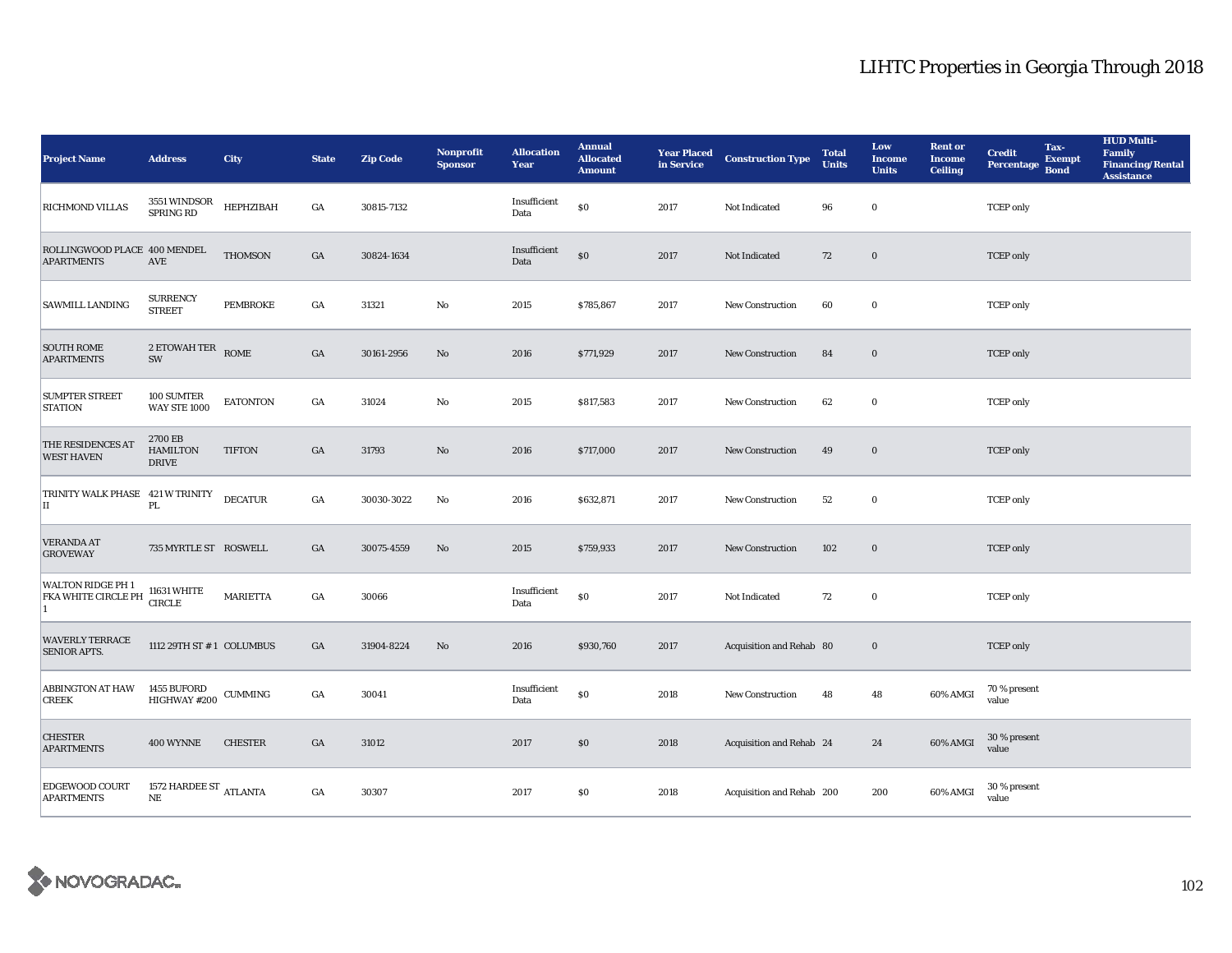| <b>Project Name</b>                                   | <b>Address</b>                                      | <b>City</b>                                       | <b>State</b> | <b>Zip Code</b> | Nonprofit<br><b>Sponsor</b> | <b>Allocation</b><br>Year | <b>Annual</b><br><b>Allocated</b><br><b>Amount</b> | <b>Year Placed<br/>in Service</b> | <b>Construction Type</b>  | <b>Total</b><br><b>Units</b> | Low<br><b>Income</b><br><b>Units</b> | <b>Rent or</b><br><b>Income</b><br><b>Ceiling</b> | <b>Credit</b><br><b>Percentage</b> | Tax-<br>Exempt<br><b>Bond</b> | <b>HUD Multi-</b><br><b>Family</b><br><b>Financing/Rental</b><br><b>Assistance</b> |
|-------------------------------------------------------|-----------------------------------------------------|---------------------------------------------------|--------------|-----------------|-----------------------------|---------------------------|----------------------------------------------------|-----------------------------------|---------------------------|------------------------------|--------------------------------------|---------------------------------------------------|------------------------------------|-------------------------------|------------------------------------------------------------------------------------|
| <b>FARLEY HOMES</b>                                   | 1901 NINA ST.                                       | <b>COLUMBUS</b>                                   | GA           | 31906           |                             | 2016                      | \$0                                                | 2018                              | Acquisition and Rehab 102 |                              | 100                                  | 60% AMGI                                          | 30 % present<br>value              |                               |                                                                                    |
| <b>FREEDOM HEIGHTS</b>                                | 4301 BEMISS<br>RD.                                  | <b>VALDOSTA</b>                                   | GA           | 31605           |                             | 2016                      | \$823,105                                          | 2018                              | <b>New Construction</b>   | 88                           | $57\,$                               | 60% AMGI                                          | 70 % present<br>value              |                               |                                                                                    |
| <b>GRANITE CROSSING</b>                               | 6887 MAX<br><b>CLELAND BLVD</b>                     | <b>LITHONIA</b>                                   | GA           | 30058           |                             | 2016                      | \$900,000                                          | 2018                              | New Construction          | 75                           | 75                                   | 60% AMGI                                          | 70 % present<br>value              |                               |                                                                                    |
| <b>HIGHLAND TRACE</b>                                 | 184 ADAIR<br><b>CIRCLE</b>                          | <b>DAHLONEGA</b>                                  | GA           | 30533           |                             | 2015                      | \$0\$                                              | 2018                              | <b>New Construction</b>   | 80                           | 80                                   | 60% AMGI                                          | 70 % present<br>value              |                               |                                                                                    |
| <b>HILLCREST</b><br><b>APARTMENTS</b>                 | 1503 JOHN<br><b>COLLINS ROAD PELHAM</b><br>$\rm NE$ |                                                   | GA           | 31779           |                             | 2017                      | \$0                                                | 2018                              | Acquisition and Rehab 48  |                              | 48                                   | 60% AMGI                                          | 30 % present<br>value              |                               |                                                                                    |
| <b>LAKEVIEW GARDENS</b>                               | 2045<br>CASAMONICA<br><b>DRIVE</b>                  | <b>LAKE PARK</b>                                  | GA           | 31636           |                             | Insufficient<br>Data      | $\$0$                                              | 2018                              | <b>New Construction</b>   | 80                           | $\mathbf 0$                          | 60% AMGI TCEP only                                |                                    |                               |                                                                                    |
| <b>MALLALIEU POINTE</b>                               | 2621 CHURCH<br><b>STREET</b>                        | <b>EAST POINT</b>                                 | GA           | 30344           |                             | Insufficient<br>Data      | $\$0$                                              | 2018                              | New Construction          | 67                           | 60                                   | 60% AMGI                                          | 70 % present<br>value              |                               |                                                                                    |
| <b>MANOR AT INDIAN</b><br><b>CREEK</b>                | PARK RD.                                            | $3904$ DURHAM $$\sf STONE\,MOLNTAIN\,GA$$         |              | 30080           |                             | 2016                      | \$998,150                                          | 2018                              | <b>New Construction</b>   | 94                           | 94                                   | 60% AMGI                                          | 70 % present<br>value              |                               |                                                                                    |
| MANOR AT INDIAN<br><b>CREEKII</b>                     | PARK RD.                                            | $3884$ DURHAM $\quad$ STONE MOUNTAIN $\,$ GA $\,$ |              | 30083           |                             | 2016                      | \$905,000                                          | 2018                              | <b>New Construction</b>   | 94                           | 94                                   | 60% AMGI                                          | 70 % present<br>value              |                               |                                                                                    |
| <b>MARKET STATION</b><br><b>APARTMENTS</b>            | 201 MARKET<br><b>STREET</b>                         | THOMASVILLE                                       | GA           | 31792           | $\mathbf{N}\mathbf{o}$      | 2016                      | \$911,000                                          | 2018                              | New Construction          | 80                           | $\bf{0}$                             |                                                   | <b>TCEP</b> only                   |                               |                                                                                    |
| PARK WEST                                             | 2961 LENORA<br><b>CHURCH RD</b>                     | <b>SNELLVILLE</b>                                 | GA           | 30078           |                             | 2016                      | $\$0$                                              | 2018                              | New Construction          | 71                           | 71                                   | 60% AMGI                                          | 30 % present<br>value              |                               |                                                                                    |
| PINE TRAILS                                           | <b>100 PINE</b><br><b>TRAILS DRIVE</b>              | WAYNESBORO                                        | GA           | 30830           |                             | 2016                      | \$689,323                                          | 2018                              | New Construction          | 60                           | 51                                   | 60% AMGI                                          | 70 % present<br>value              |                               |                                                                                    |
| PINEWOOD VILLAGE II 755 S ROGERS<br><b>APARTMENTS</b> | <b>STREET</b>                                       | <b>POOLER</b>                                     | GA           | 31322           |                             | 2016                      | \$0                                                | 2018                              | <b>New Construction</b>   | 60                           | 60                                   | 60% AMGI                                          | 30 % present<br>value              |                               |                                                                                    |

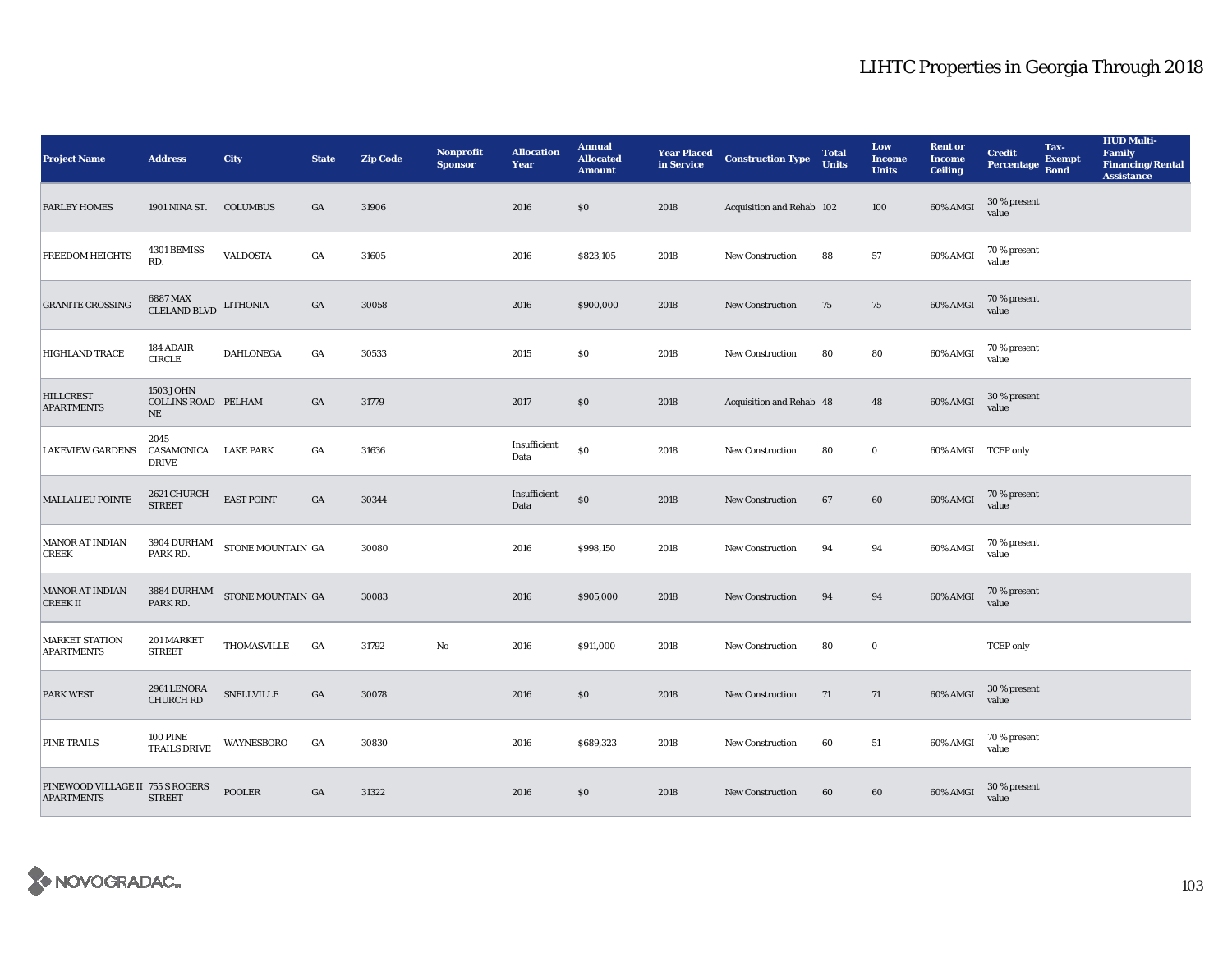| <b>Project Name</b>                                                       | <b>Address</b>                                  | <b>City</b>      | <b>State</b>     | <b>Zip Code</b> | Nonprofit<br><b>Sponsor</b> | <b>Allocation</b><br>Year | <b>Annual</b><br><b>Allocated</b><br><b>Amount</b> | <b>Year Placed</b><br>in Service | <b>Construction Type</b>  | <b>Total</b><br><b>Units</b> | Low<br><b>Income</b><br><b>Units</b> | <b>Rent or</b><br><b>Income</b><br><b>Ceiling</b> | <b>Credit</b><br><b>Percentage</b> | Tax-<br><b>Exempt</b><br><b>Bond</b> | <b>HUD Multi-</b><br><b>Family</b><br><b>Financing/Rental</b><br><b>Assistance</b> |
|---------------------------------------------------------------------------|-------------------------------------------------|------------------|------------------|-----------------|-----------------------------|---------------------------|----------------------------------------------------|----------------------------------|---------------------------|------------------------------|--------------------------------------|---------------------------------------------------|------------------------------------|--------------------------------------|------------------------------------------------------------------------------------|
| <b>SATILLA VILLAS</b>                                                     | 1100<br>MCDONALD<br><b>AVENUE</b>               | <b>WOODBINE</b>  | GA               | 31569           |                             | 2017                      | \$0                                                | 2018                             | Acquisition and Rehab 58  |                              | 57                                   | 60% AMGI                                          | 30 % present<br>value              |                                      |                                                                                    |
| <b>SENIOR RESIDENCES</b><br><b>AT MERCY PARK</b>                          | 5124<br>PEACHTREE RD                            | <b>CHAMBLEE</b>  | GA               | 30341           |                             | Insufficient<br>Data      | $\$0$                                              | 2018                             | <b>New Construction</b>   | 79                           | 79                                   | 60% AMGI                                          | 70 % present<br>value              |                                      |                                                                                    |
| <b>TERRACES AT THE</b><br><b>PARK</b>                                     | 854<br><b>WESTBROOK</b><br><b>STREET</b>        | <b>GRIFFIN</b>   | $_{\mathrm{GA}}$ | 30224           |                             | 2016                      | \$0\$                                              | 2018                             | New Construction          | 68                           | 68                                   | 60% AMGI                                          | 70 % present<br>value              |                                      |                                                                                    |
| THE EXCHANGE                                                              | 839 EXCHANGE<br>CIRCLE BLDG.<br>100             | <b>BETHLEHEM</b> | $_{\mathrm{GA}}$ | 30620           |                             | 2016                      | $\$0$                                              | 2018                             | <b>New Construction</b>   | 120                          | 117                                  | 60% AMGI                                          | 30 % present<br>value              |                                      |                                                                                    |
| <b>THE FOREST</b><br>APARTMENTS I AND II AVENUE SE                        | 582 26TH                                        | MOULTRIE         | GA               | 31768           |                             | 2017                      | \$0                                                | 2018                             | Acquisition and Rehab 118 |                              | 118                                  | 60% AMGI                                          | 30 % present<br>value              |                                      |                                                                                    |
| <b>THE FOREST</b><br><b>APARTMENTS III</b>                                | 2701 5TH<br><b>STREET SE</b>                    | MOULTRIE         | GA               | 31768           |                             | 2017                      | \$0                                                | 2018                             | Acquisition and Rehab 52  |                              | 52                                   | 60% AMGI                                          | 30 % present<br>value              |                                      |                                                                                    |
| <b>THE GARDENS</b><br><b>APARTMENTS</b>                                   | 4193 CAVALIER<br><b>DRIVE</b>                   | MACON            | GA               | 31220           |                             | 2016                      | \$970,143                                          | 2018                             | New Construction          | 100                          | 80                                   | 60% AMGI                                          | 70 % present<br>value              |                                      |                                                                                    |
| <b>THE PRESERVE AT</b><br><b>NEWPORT</b>                                  | 201 J NOLAN<br>WELLS BLDG. A                    | KINGSLAND        | GA               | 31548           |                             | 2016                      | \$669,894                                          | 2018                             | New Construction          | 72                           | 72                                   | 60% AMGI                                          | 70 % present<br>value              |                                      |                                                                                    |
| THE REMINGTON                                                             | 954<br>HIGHTOWER<br>RD.                         | ATLANTA          | GA               | 30318-4592      | No                          | Insufficient<br>Data      | \$762,151                                          | 2018                             | New Construction          | 160                          | $\bf{0}$                             |                                                   | <b>TCEP</b> only                   |                                      |                                                                                    |
| THE VIEW AT<br><b>OGLETHORPE II</b>                                       | $220\ \rm{MCALISTER}$ SAVANNAH<br><b>STREET</b> |                  | GA               | 31401           |                             | 2015                      | \$0                                                | 2018                             | <b>New Construction</b>   | 100                          | 80                                   | 60% AMGI                                          | 70 % present<br>value              |                                      |                                                                                    |
| <b>THREE RIVERS</b><br><b>GARDEN</b>                                      | <b>22 TAMASSEE</b><br>LN.                       | <b>ROME</b>      | GA               | 30165           |                             | 2017                      | \$0                                                | 2018                             | Acquisition and Rehab 119 |                              | 119                                  | 60% AMGI                                          | $30\,\%$ present<br>value          |                                      |                                                                                    |
| <b>TINDALL SENIORS</b><br><b>TOWERS</b>                                   | 1855 FELTON<br><b>AVENUE</b>                    | <b>MACON</b>     | GA               | 31201           |                             | 2016                      | \$801,938                                          | 2018                             | <b>New Construction</b>   | 76                           | $\bf{0}$                             |                                                   | <b>TCEP</b> only                   |                                      |                                                                                    |
| THE IRIS ATPARK<br><b>POINTE PKA</b><br>MERIWHETHER-<br>PHAS <sub>2</sub> | 400 S 15TH ST                                   | <b>GRIFFIN</b>   | GA               | 30224-4034      |                             | Insufficient<br>Data      | $\$0$                                              | 2018                             | Not Indicated             | 85                           | $\bf{0}$                             |                                                   | <b>TCEP</b> only                   |                                      |                                                                                    |